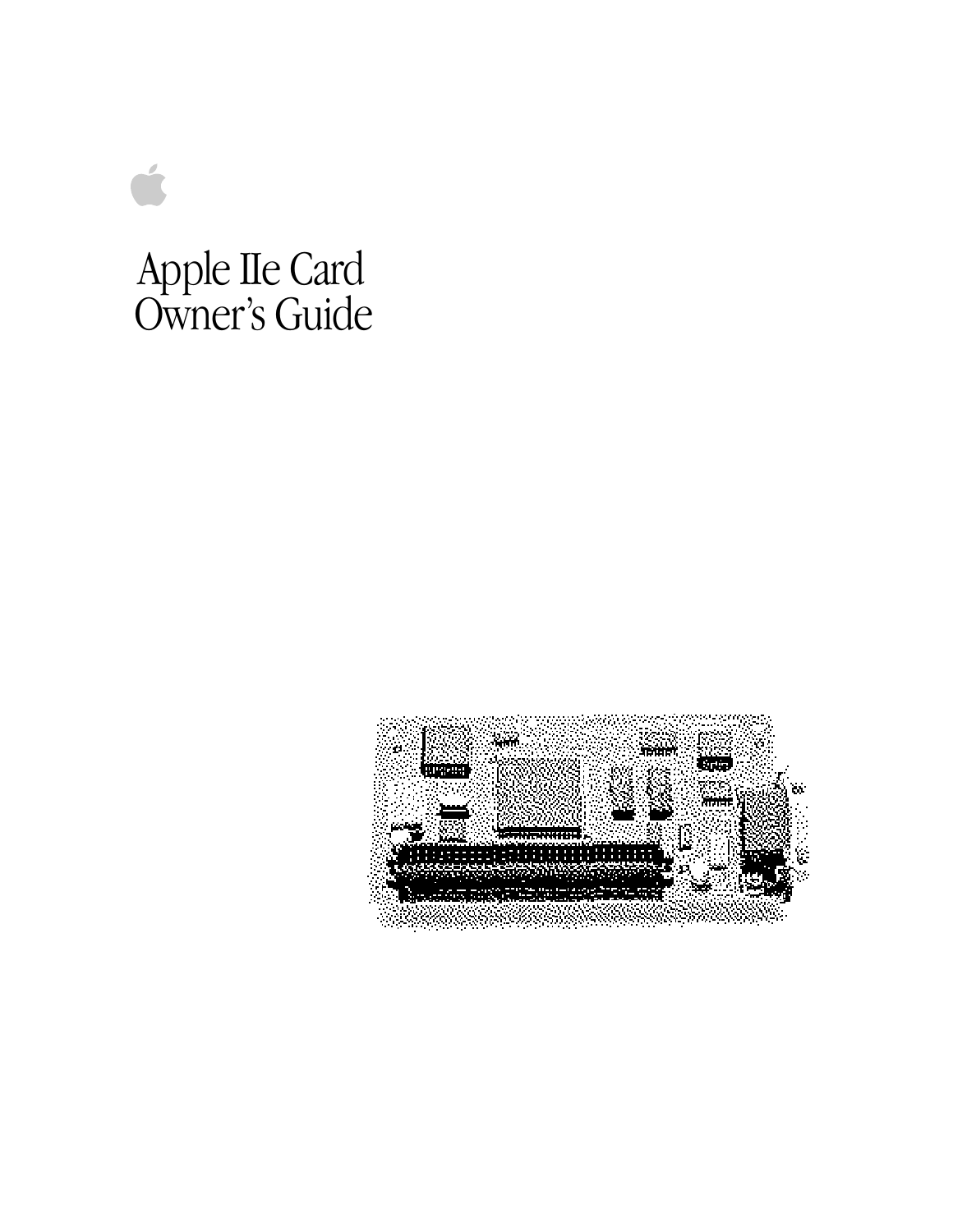

## $\bullet$  Apple Computer, Inc.

This manual and the software described in it are copyrighted, with all rights reserved. Under the copyright laws, this manual or the software may not be copied, in whole or part, without written consent of Apple, except in the normal use of the software or to make a backup copy of the software. The same proprietary and copyright notices must be affixed to any permitted copies as were affixed to the original. This exception does not allow copies to be made for others, whether or not sold, but all of the material purchased (with all backup copies) may be sold, given, or loaned to another person. Under the law, copying includes translating into another language or format.

You may use the software on any computer owned by you, but extra copies cannot be made for this purpose.

The Apple logo is a trademark of Apple Computer, Inc., registered in the U.S. and other countries. Use of the "keyboard" Apple logo (Option-Shift-K) for commercial purposes without the prior written consent of Apple may constitute trademark infringement and unfair competition in violation of federal and state laws.

© Apple Computer, Inc., 1992 20525 Mariani Avenue Cupertino, CA 95014-6299 (408) 996-1010

Apple, the Apple logo, AppleShare, AppleTalk, Disk II, DuoDisk, ImageWriter, LaserWriter, LocalTalk, Macintosh, ProDOS, and StyleWriter are trademarks of Apple Computer, Inc., registered in the U.S. and other countries.

Apple Desktop Bus, Finder, and UniDisk are trademarks of Apple Computer, Inc.

Adobe, Adobe Illustrator, and PostScript are registered trademarks of Adobe Systems Incorporated.

Dolev PS is a trademark of Scitex Corporation Ltd.

Exposure is a registered trademark of Preferred Publishers, Inc.

ITC Zapf Dingbats is a registered trademark of International Typeface Corporation.

NuBus is a trademark of Texas Instruments.

QMS is a registered trademark and ColorScript is a trademark of QMS, Inc.

QuarkXPress is a registered trademark of Quark, Inc.

SuperPaint is a registered trademark of Aldus Corporation.

Simultaneously published in the United States and Canada.

Mention of third-party products is for informational purposes only and constitutes neither an endorsement nor a recommendation. Apple assumes no responsibility with regard to the performance or use of these products.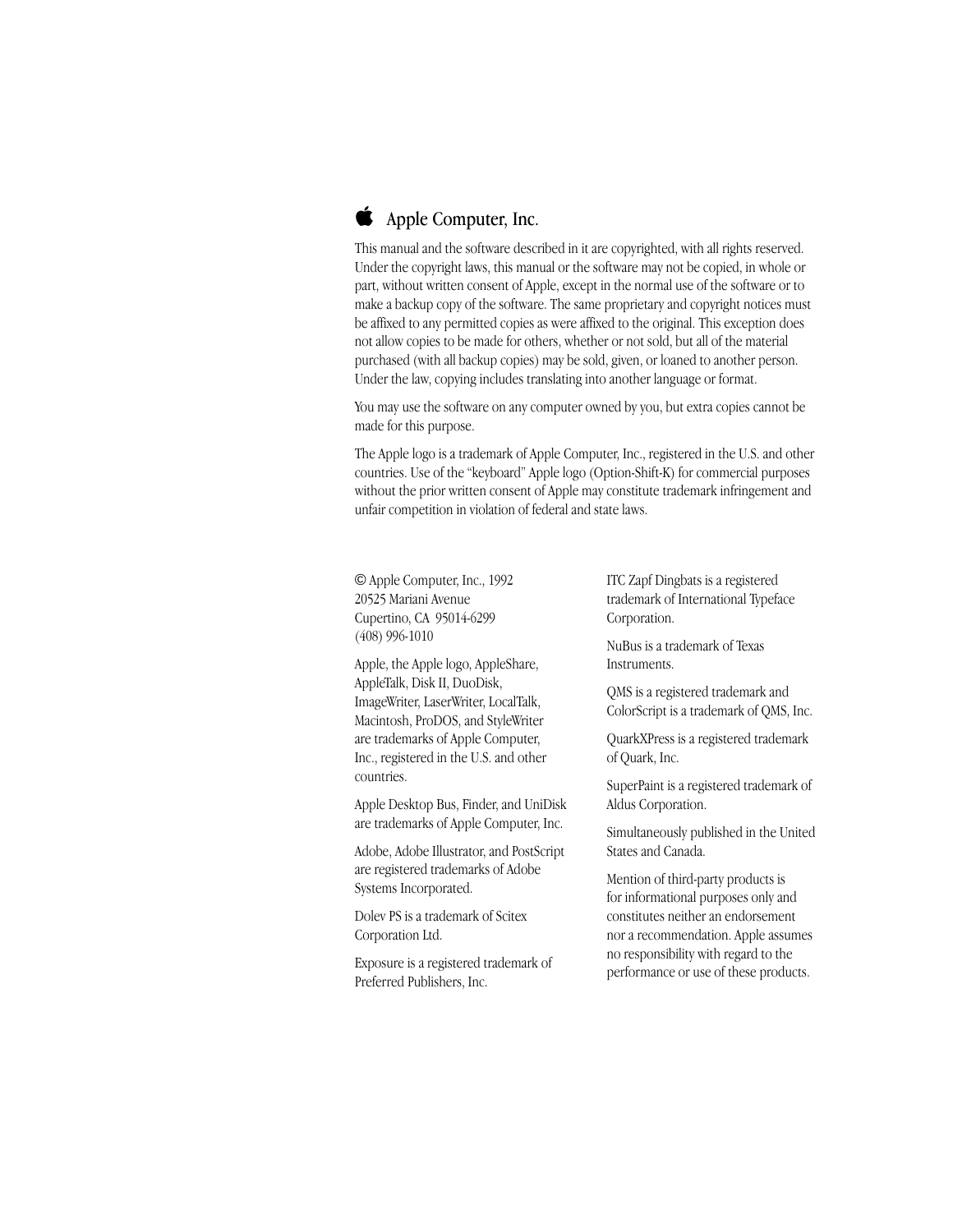# **Contents**

Radio and television interference ix

#### Before You Start xi Preface

About the Apple IIe Card xii About this guide xiii Before you begin xiv Some visual cues xv User groups xvi

#### Preparing the Equipment 1 Chapter 1

Protecting the disks 2 Using a hard disk to store Apple IIe files 2 Deciding where to store your Apple IIe files 3 Why you might want to use the hard disk 3 Why you might *not* want to use the hard disk 3 Some suggestions 3 The advantage of making your decision right away 4 What to do next  $4$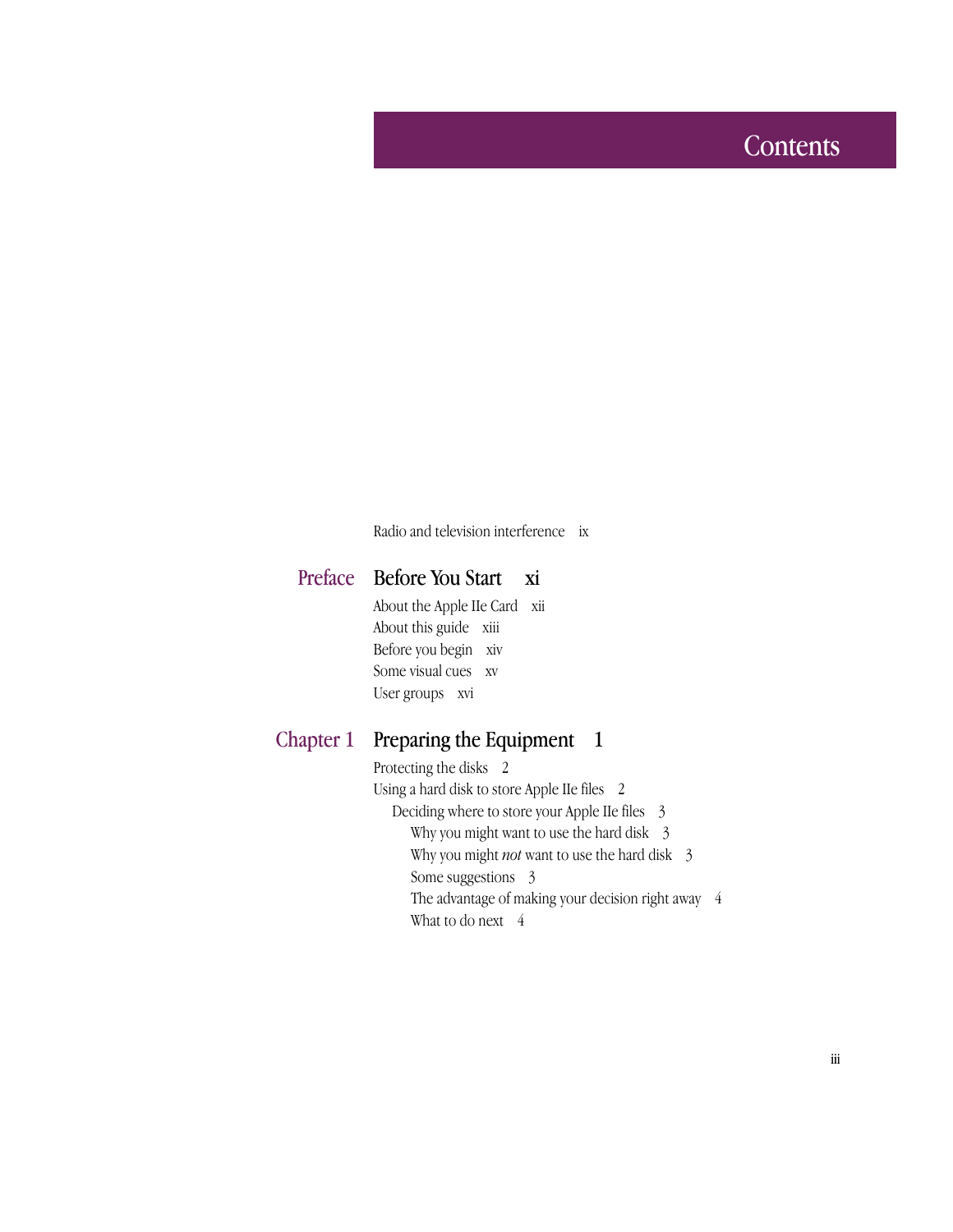Reserving hard disk space for Apple IIe files 4 Backing up your hard disk 5 Partitioning your hard disk 6 Restoring the contents of your hard disk 10 Rebuilding your system 11 What to do next 11 Connecting Apple IIe disk drives 12 Connecting the Apple 5.25 Drive 12 Connecting the UniDisk 3.5 Drive 15 Connecting more than one disk drive 17 Connecting other devices 20 Connecting your old Apple IIe hard disk 22 What's next 24

#### Preparing the Software 25 Chapter 2

Checking for late-breaking news 26 Preparing the startup disk for your Apple IIe Card 27 If you have a hard disk 27 If you do *not* have a hard disk 31 Making a copy of the floppy startup disk 31 Setting up the printer software 32 What's next 34

#### Learning to Use the Apple IIe Card 35 Chapter 3

Important details for floppy disk startup people 36 Starting up from the *IIe Startup Disk* 36 Why you need to start up from the *IIe Startup Disk* 37 Switching between the Macintosh and Apple IIe environments 38 Switching to the Apple IIe environment 38 Switching back to the Macintosh environment 40 Special note for floppy disk startup people 41 Summary 41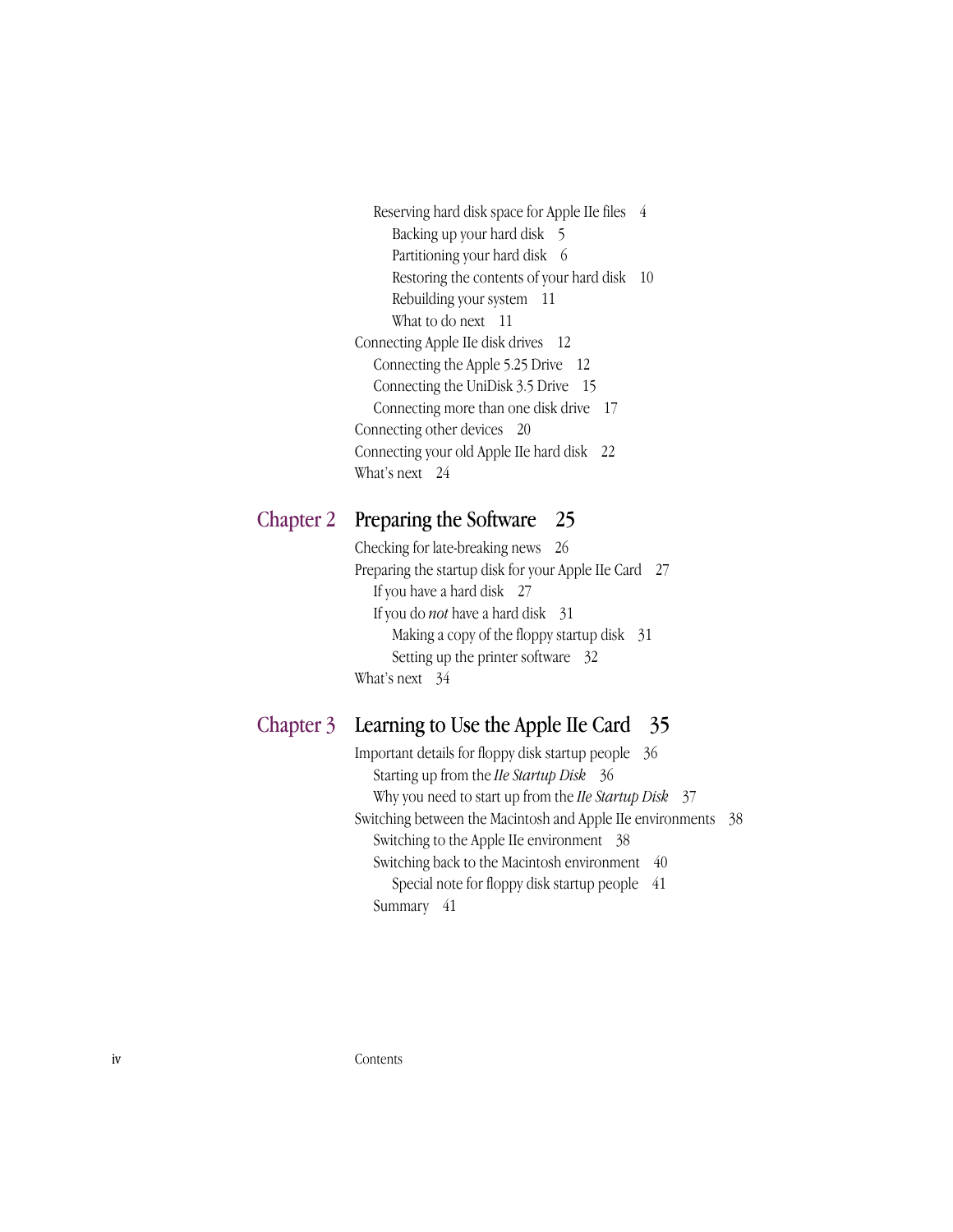Running an Apple IIe Program 41 Method 1: Double-clicking a Macintosh icon 41 Can you do the double-click exercise? 41 The double-click exercise 42 Method 2: Restarting the Apple IIe Card 44 Using the Option Panel 46 Opening and closing the Option Panel 46 Exploring the Option Panel 48 Practicing moving the cards in the Option Panel 51 Managing Apple IIe files 54 Naming files on Apple IIe disks 56 Using Macintosh programs with Apple IIe files 56

#### Setting Up Cards and Slots 57 Chapter 4

Deciding how to arrange the cards in the Option Panel 58 Basing the plan on your original Apple IIe 59 Basing the plan on a typical Apple IIe 63 File servers 64 Modems and other serial devices except for printers 64 Arranging the cards in the Option Panel 65 Setting the options for your cards 67

### Chapter 5 Reference 69

Starting up the IIe Startup program 70 Going directly to the Apple IIe Option Panel 73 Double-clicking the IIe Prefs file 73 Using more than one preferences file 74 Starting up an Apple IIe program 75 The Macintosh way 75 The Apple IIe way 76 Printing from Apple IIe programs 78 Choosing a printer 78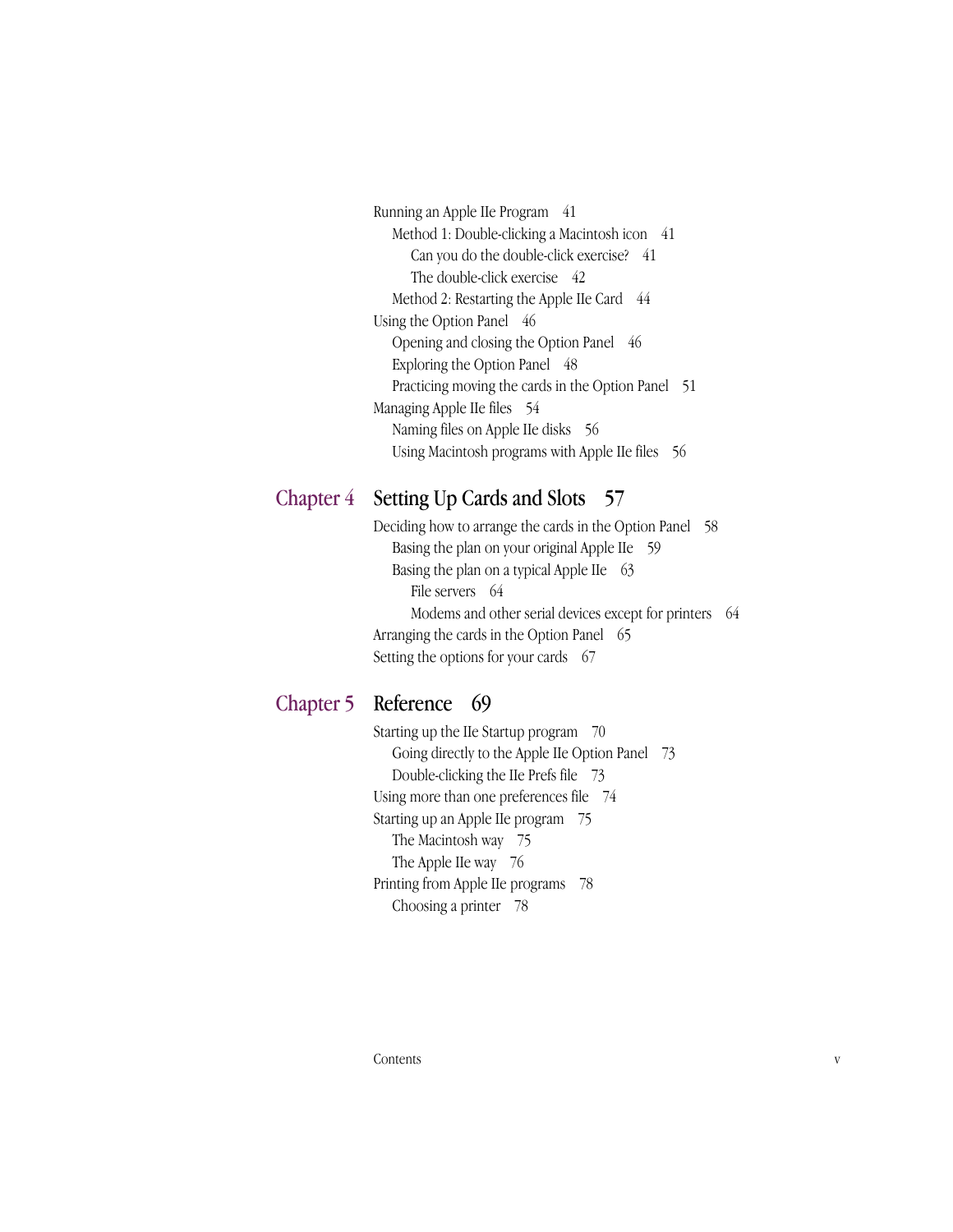Using Apple IIe files with Macintosh programs 81 Copying Apple IIe pictures 83 Using network file servers 84 Starting up from the file server 84 Using files from the file server 85 Personalizing your Apple IIe work environment 86 Changing the processing speed setting 86 Choosing a startup beep sound 89 Setting the keys' repeat rate 90 Setting the delay before keys repeat 92 Changing the Type Ahead setting 94 Changing the Display setting 95 Changing the character set 96 Changing or adding an Option Panel key 97 Changing the mouse tracking rate 98 Configuring cards and slots 100 Changing the Memory Expansion Card size 100 Setting the Serial Cards 103 Using modems at speeds higher than 1200 baud 106 Making changes to the Printer Card 106 Extending printer timeout 107 Choosing a printer 107 Changing the slot settings 108 Changing the startup device 110 Saving time by making 5.25 Drives inactive 112 Changing the SmartPort settings 112 Ejecting disks 114

vi Contents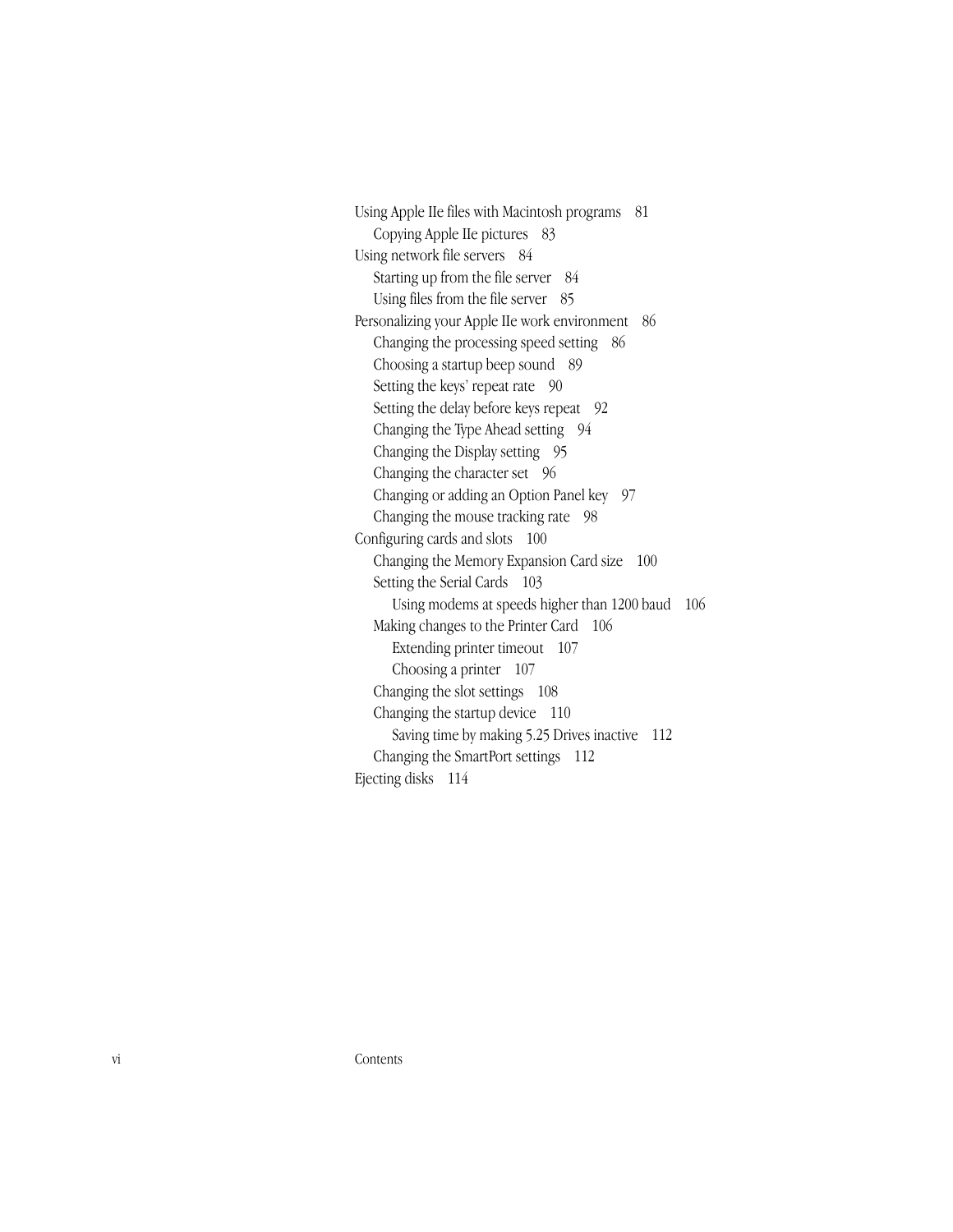Navigating in the Apple IIe environment 116 Opening the Option Panel 116 A shortcut for opening the Option Panel from the Macintosh environment 116 Limiting access to the Option Panel 116 Locking the preferences file 116 Purchasing and installing an optional jumper cable 117 Hiding the preferences file 117 Returning to your work 118 Restarting the Apple IIe Card 120 Quitting the Apple IIe environment 122 Using the Apple IIe Card with other Macintosh programs 124 Getting help 125 Saving, printing, and displaying Apple IIe screens 126 Saving a picture of an Apple IIe screen 126 Printing a picture of an Apple IIe screen 127 Adjusting Page Setup for printing Apple IIe screens 127 Copying a picture of an Apple IIe screen 128 Displaying a picture of an Apple IIe screen 128 Formatting ProDOS floppy disks 129 Formatting ProDOS floppy disks in the Macintosh environment 129

### Appendix A Troubleshooting 131

Problems with Apple IIe files and disks 132 Problems with IIe Startup 134 Problems starting up an Apple IIe program 136 Problems running an Apple IIe program 139 Problems with the Option Panel 142 Problems with the modem 143 Problems with printing 144 Problems ejecting disks 145 Problems copying files to Apple IIe disks 145 Problems running Macintosh programs 145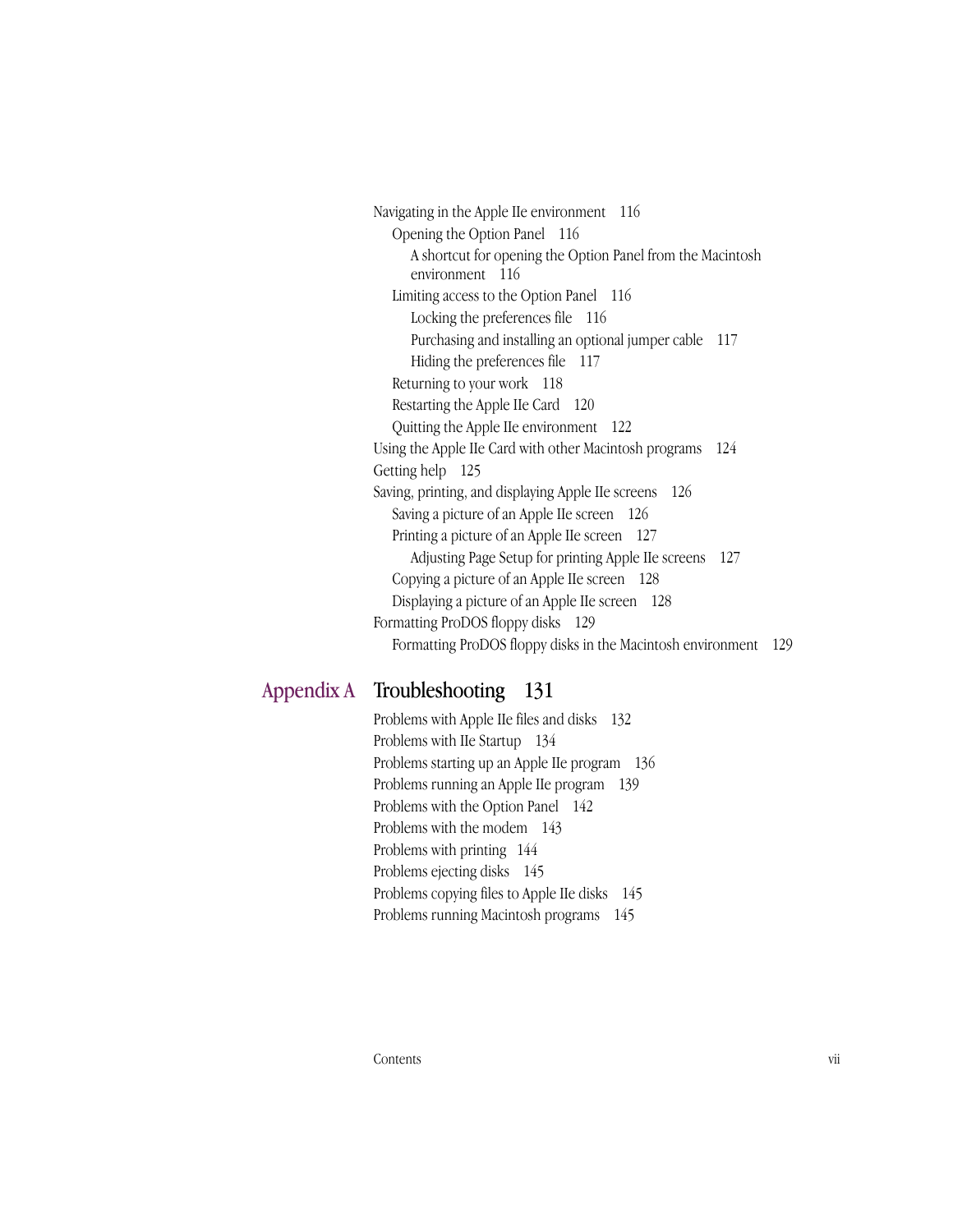| Appendix B Using a Hard Disk 146                                                                                                                                                                                      |
|-----------------------------------------------------------------------------------------------------------------------------------------------------------------------------------------------------------------------|
| Storing Apple IIe files on a hard disk 146<br>Where to put the software for the Apple IIe Card $147$<br>Manipulating Apple IIe files on the Macintosh desktop 147<br>Which Apple IIe programs work on a hard disk 148 |
| Appendix C Creating Custom Partitions<br>149                                                                                                                                                                          |
| Preparations 150                                                                                                                                                                                                      |
| The custom partition 151                                                                                                                                                                                              |
|                                                                                                                                                                                                                       |
| Appendix D Parts of the Apple IIe Card Software 154                                                                                                                                                                   |
| 156<br>Appendix E Installing Printer Software for the IIe Startup Disk                                                                                                                                                |
| Is your printer's software already installed? 157                                                                                                                                                                     |
| Printers connected to original Apple IIe computers 157                                                                                                                                                                |
| Installing the software for your printer 158<br>Special instructions for the StyleWriter 160                                                                                                                          |

Quick Reference Card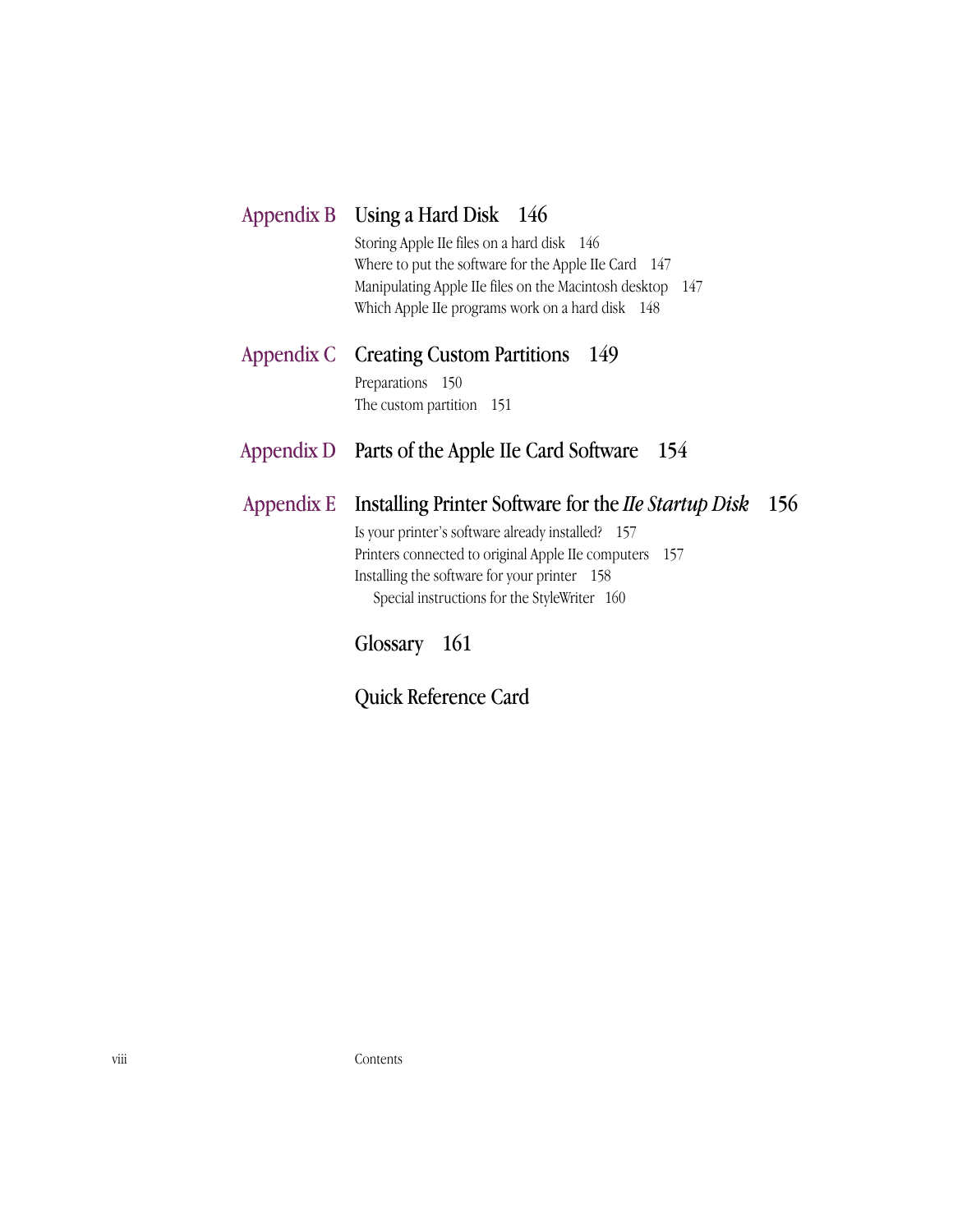#### Radio and television interference

The equipment described in this manual generates and uses radio-frequency energy. If it is not installed and used properly—that is, in strict accordance with Apple's instructions—it may cause interference with radio and television reception.

This equipment has been tested and complies with the limits for a Class B digital device in accordance with the specifications in Part 15 of FCC rules. These specifications are designed to provide reasonable protection against such interference in a residential installation. However, there is no guarantee that the interference will not occur in a particular installation.

You can determine whether your computer is causing interference by turning it off. If the interference stops, it was probably caused by the computer or one of the peripheral devices.

If your computer system does cause interference to radio or television reception, try to correct the interference by using one or more of the following measures:

- Turn the television or radio antenna until the interference stops.
- Move the computer to one side or the other of the television or radio.
- Move the computer farther away from the television or radio.
- Plug the computer into an outlet that is on a different circuit from the television or radio. (That is, make certain the computer and the television or radio are on circuits controlled by different circuit breakers or fuses.)

If necessary, consult your authorized Apple dealer or an experienced radio/television technician for additional suggestions. You may find helpful the following booklet, prepared by the Federal Communications Commission: *Interference Handbook* (stock number 004-000-00345-4). This booklet is available from the U.S. Government Printing Office, Washington, DC 20402.

 $\triangle$  **Important:** Changes or modifications to this product not authorized by Apple Computer, Inc., could void the FCC certification and negate your authority to operate the product.

This product was tested for FCC compliance under conditions that included the use of shielded cables and connectors between system components. It is important that you use shielded cables and connectors to reduce the possibility of causing interference to radios, television sets, and other electronic devices. For Apple peripheral devices, you can obtain the proper shielded cables from your authorized Apple dealer. For non-Apple peripheral devices, contact the manufacturer or dealer for assistance.  $\triangle$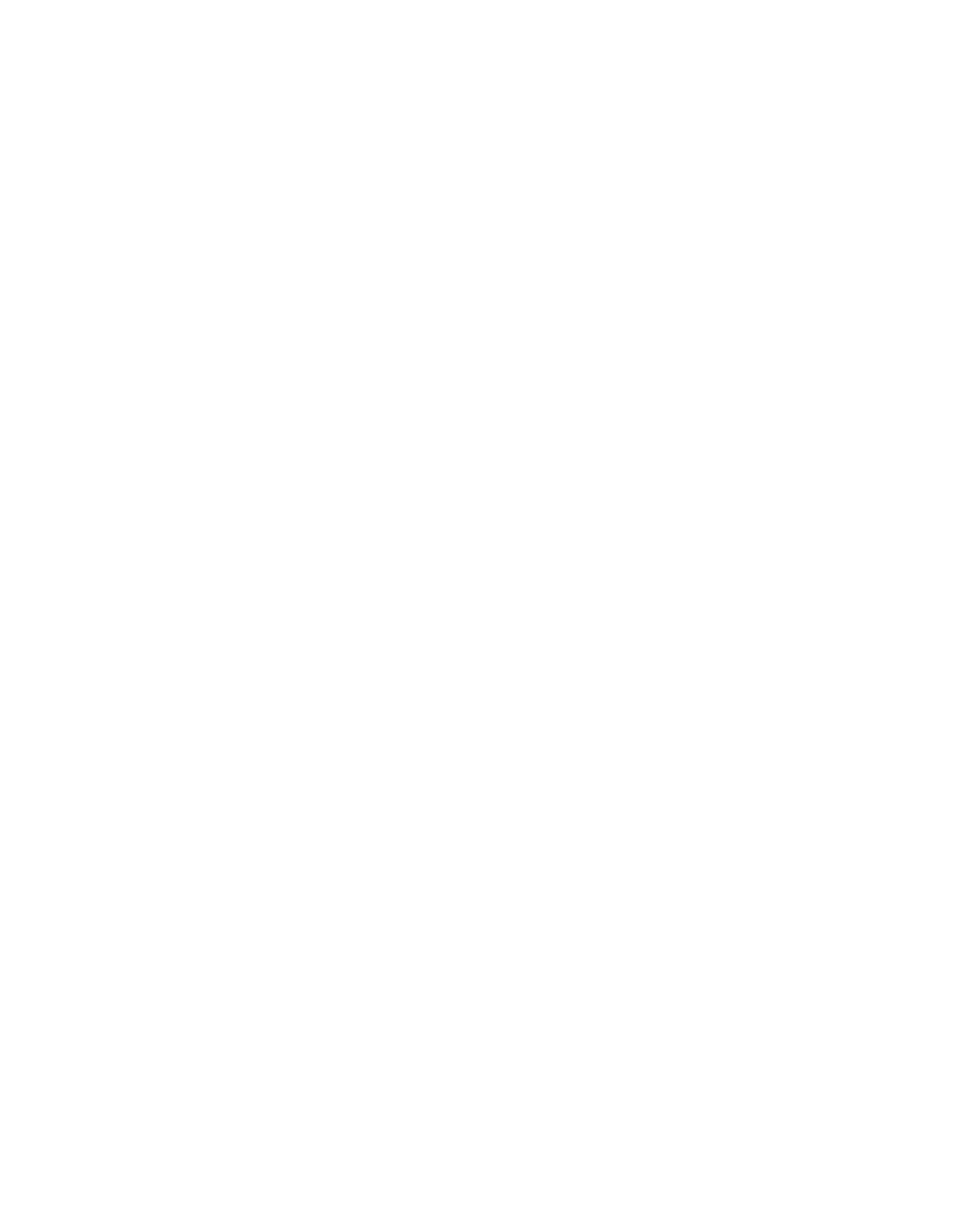# Preface

# Before You Start

Now you have the best of both worlds. With an Apple IIe Card installed in your Macintosh computer, you can take advantage of the newest Macintosh technology and still run the world's largest collection of personal computer software—more than 10,000 Apple IIe programs. This guide tells you how.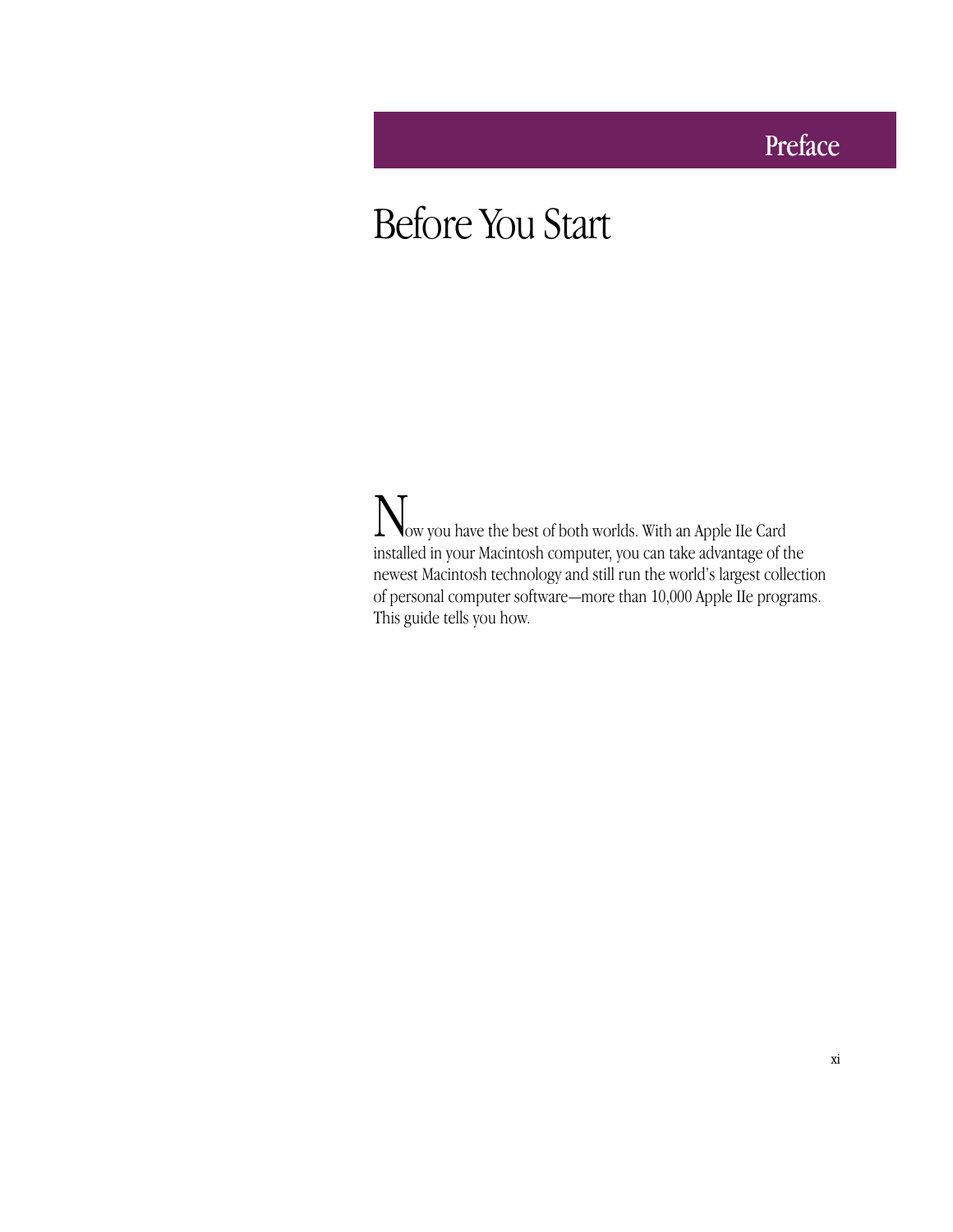# About the Apple IIe Card

The Apple IIe Card is an *accessory card* that lets you run Apple IIe programs on a Macintosh LC computer. Once you've set a few options in the card's Option Panel, turning the Macintosh into an Apple IIe is as simple as double-clicking an icon on the Macintosh desktop.

While your Macintosh LC is in the Apple IIe *environment,* it performs just like an Apple IIe computer. You start up Apple IIe programs, work with Apple IIe files, use Apple II system utilities—just as you do on an Apple IIe. And what you see on the Macintosh monitor is exactly what you'd see on an Apple IIe monitor.



And you can return to the Macintosh desktop by clicking a button.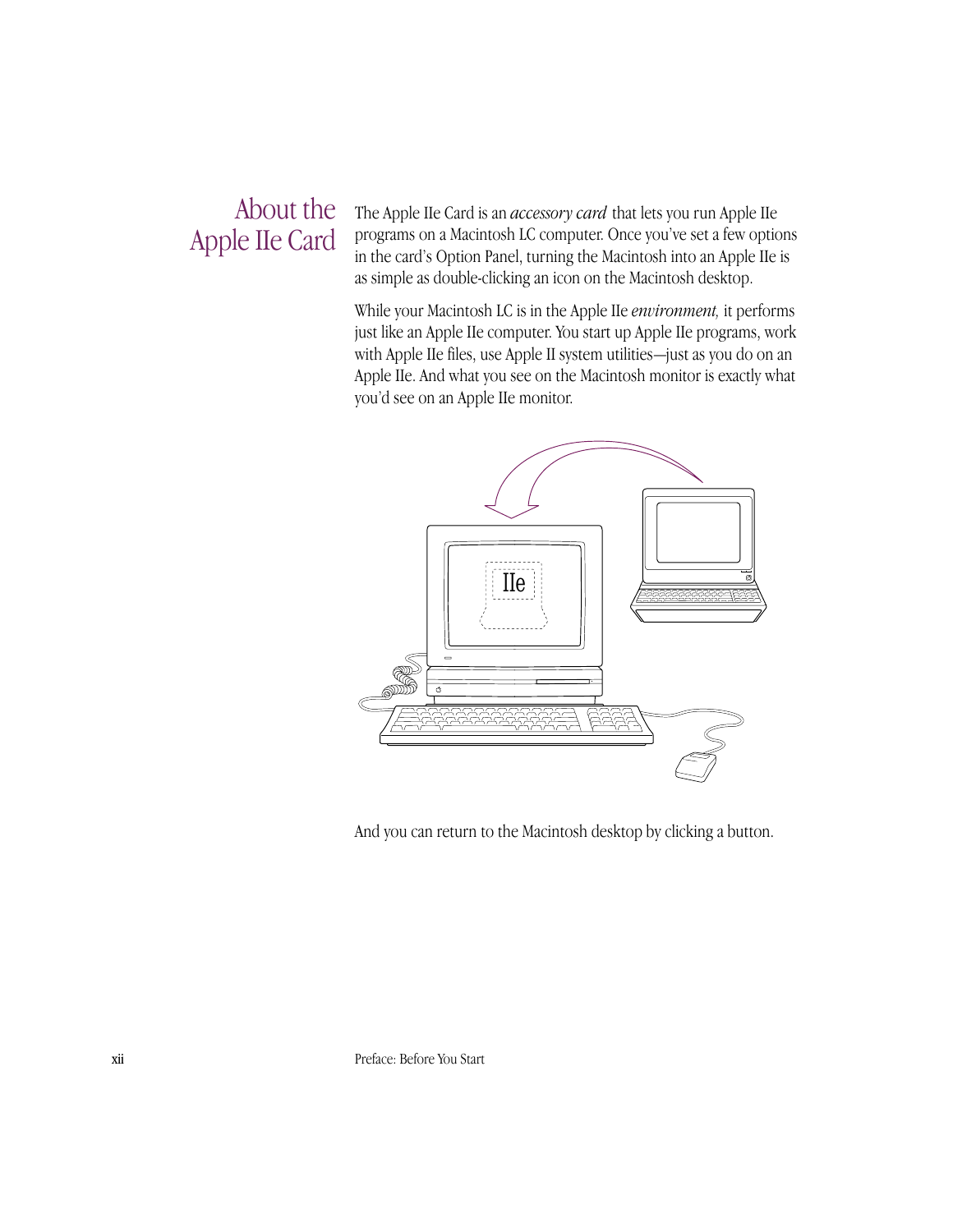#### This guide contains all the information you need to use the Apple IIe Card with your Macintosh LC. Here's what you'll find in this guide: About this guide

- Chapter 1, "Preparing the Equipment," tells you how to connect Apple IIe disk drives and other devices to your Macintosh LC computer. It also discusses how to prepare your hard disk so it can store Apple IIe files.
- Chapter 2, "Preparing the Software," tells you how to install the Apple IIe Card software.
- Chapter 3, "Learning to Use the Apple IIe Card," contains a brief tutorial that teaches you step by step how to run Apple IIe programs on the Macintosh LC.
- Chapter 4, "Setting Up Cards and Slots," describes how to use the special Apple IIe Card software to install and arrange the Apple IIe cards.
- Chapter 5, "Reference," provides instructions for all the features of the Apple IIe Card and its software program, IIe Startup.
- Appendix A, "Troubleshooting," provides important tips to help you if you run into problems.
- Appendix B, "Using a Hard Disk," explains how to store and use Apple IIe programs and files on your hard disk.
- Appendix C, "Creating Custom Partitions," gives technical details on how to create a ProDOS partition on your hard disk if you need the partition to be larger or smaller than the standard 10 megabytes (MB).
- Appendix D, "Parts of the Apple IIe Card Software," explains what each of the Apple IIe Card files does.
- Appendix E, "Installing Printer Software for the *IIe Startup Disk,*" describes what to do if you use the *IIe Startup Disk* but the printer software you require isn't installed.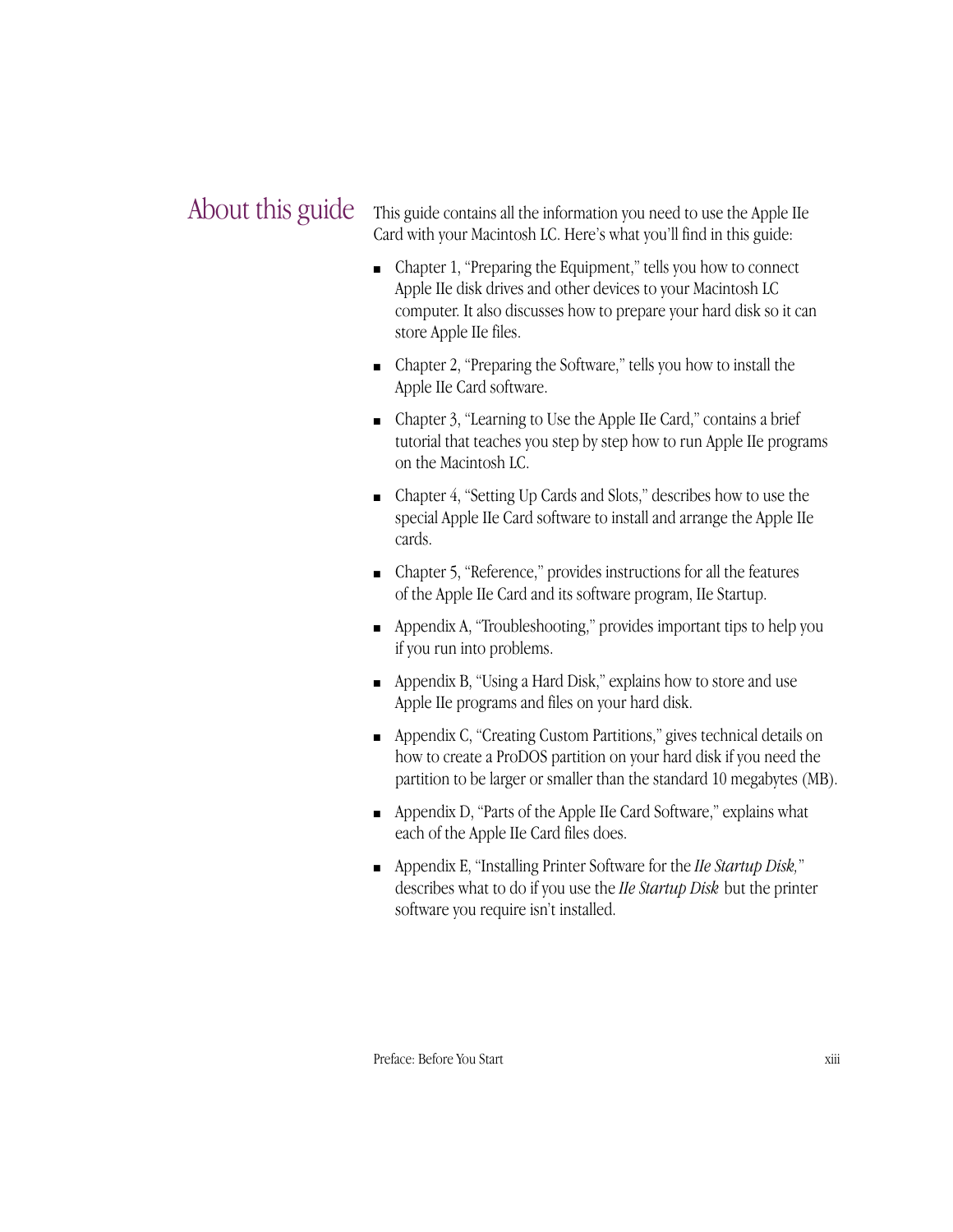You'll find a glossary and an index at the end of the guide. The book also has a removable Quick Reference card, which you can detach and use to remind yourself of the most important hard-to-remember details concerning the Apple IIe Card.

# Before you begin

This guide makes the following assumptions about your computer system and about your level of experience with Apple products. Before you begin, make sure the following are true:

#### ■ **The Apple IIe Card is installed in your Macintosh LC.**

If the card is not installed, don't try to install it yourself. Only qualified service technicians should install and remove the Apple IIe Card. If the Apple IIe Card is not already installed in your computer, contact your authorized Apple dealer.

#### ■ **Your Macintosh LC is set up.**

If you haven't set up your Macintosh LC yet, go now to the setup instructions that came with your computer.

#### ■ **You know how to operate the Macintosh LC.**

If you don't know basic Macintosh skills, see the instructional materials that came with the Macintosh LC computer.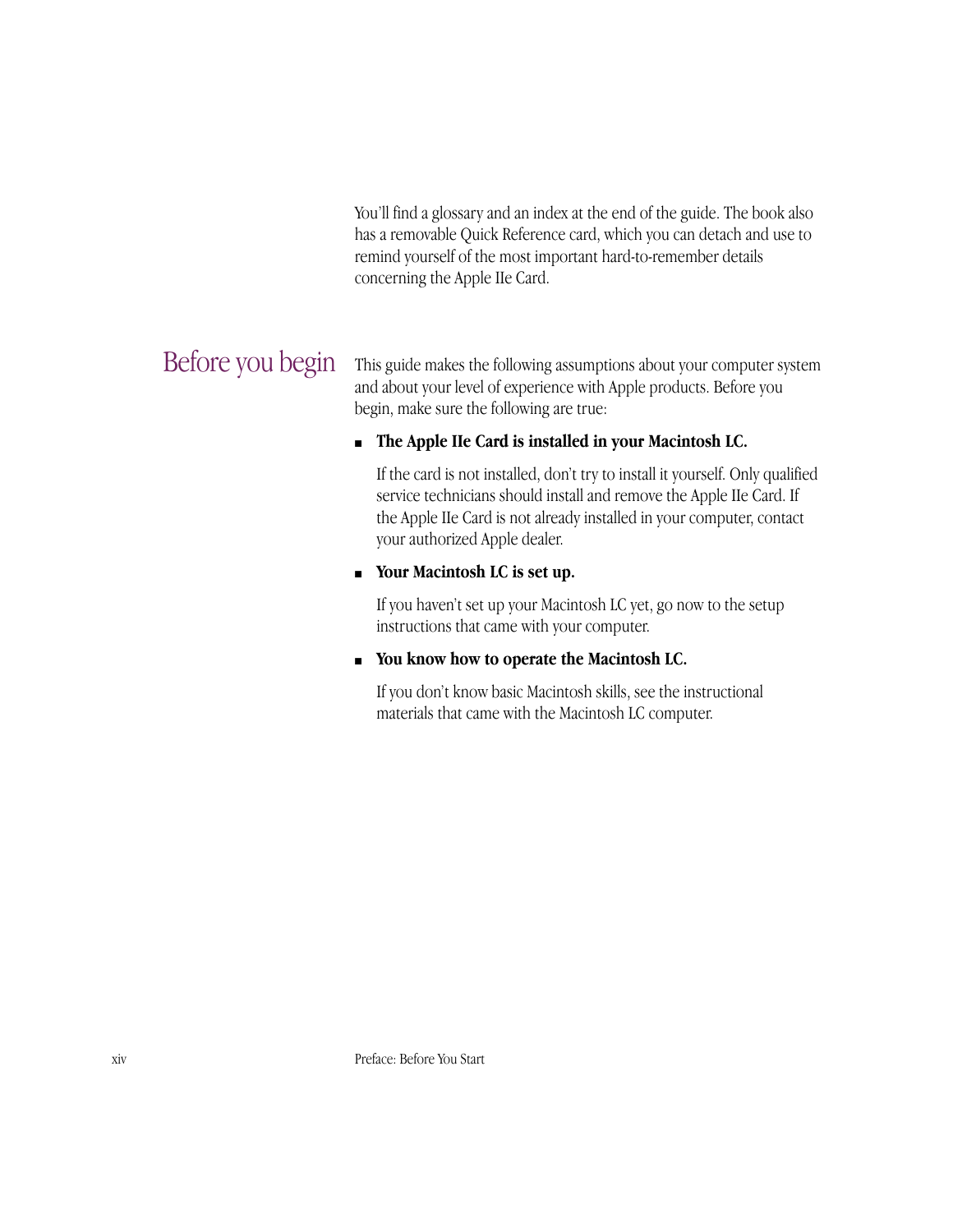#### ■ You are already familiar with running Apple IIe programs **and utilities.**

If you lack Apple IIe experience, and you don't have access to Apple IIe manuals, contact your authorized Apple dealer, who can suggest appropriate books and other instructional materials for you.

Some visual cues This book uses some special text elements to help guide you. Use them as visual cues as you read:

> ❖ *By the way:* Text set off in this manner presents sidelights or interesting pieces of information. ❖

 $\Delta$  **Important:** Text set off in this manner presents important information.  $\Delta$ 

▲ **Warning:** Warnings like this alert you to situations in which you might damage your equipment or lose data if you don't follow the instructions carefully. ▲

Special terms appear in *italics* when they are introduced; these terms are defined in the glossary at the back of the guide.

You may be familiar with the  $\mathcal O$  (Open Apple) key and the  $\bullet$  (Solid Apple) key on Apple IIe keyboards. On the Macintosh keyboard, use the  $\mathcal{H}$  (Command) key in place of the  $\circlearrowleft$  key and the Option key in place of the  $\bullet$  key.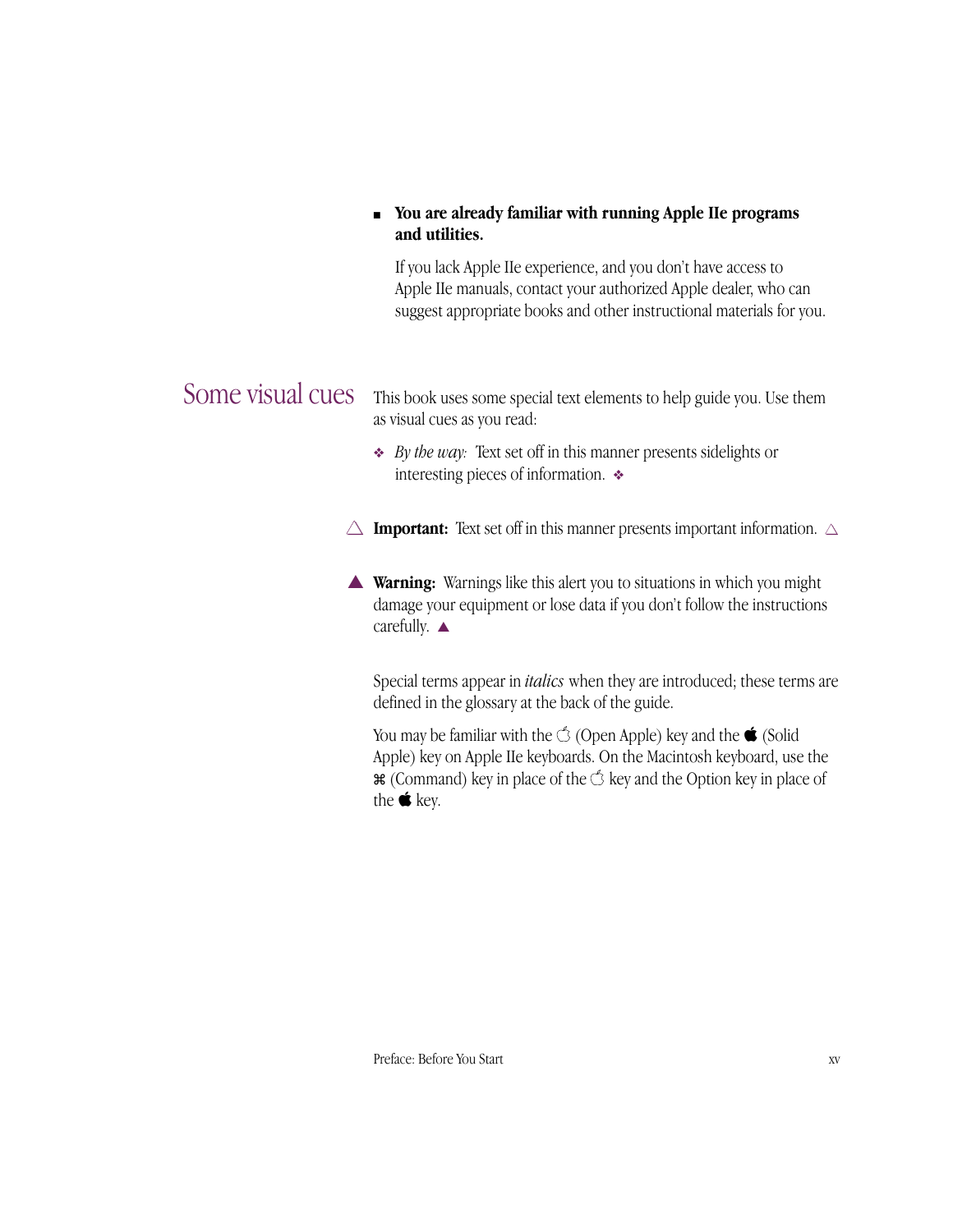# User groups

No matter what your level of computer experience, you can get lots of support by joining an Apple user group. Apple user groups are composed of people who work with Apple computers and who enjoy sharing what they know with others. Activities may include new product demonstrations, informal question-and-answer sessions, and regular classes on using popular software applications or learning to write your own programs. Many user groups have special beginners' nights.

Ask your authorized Apple dealer for the name of the user group nearest you, or call (800) 538-9696 in the United States or (416) 513-5787 in Canada. For names of user groups outside the United States or Canada, or if you are interested in starting your own user group, contact

Berkeley Macintosh Users' Group 1442-A Walnut Street, #62 Berkeley, CA 94709 U.S.A. (510) 549-2684

Boston Computer Society One Center Plaza Boston, MA 02108 U.S.A. (617) 367-8080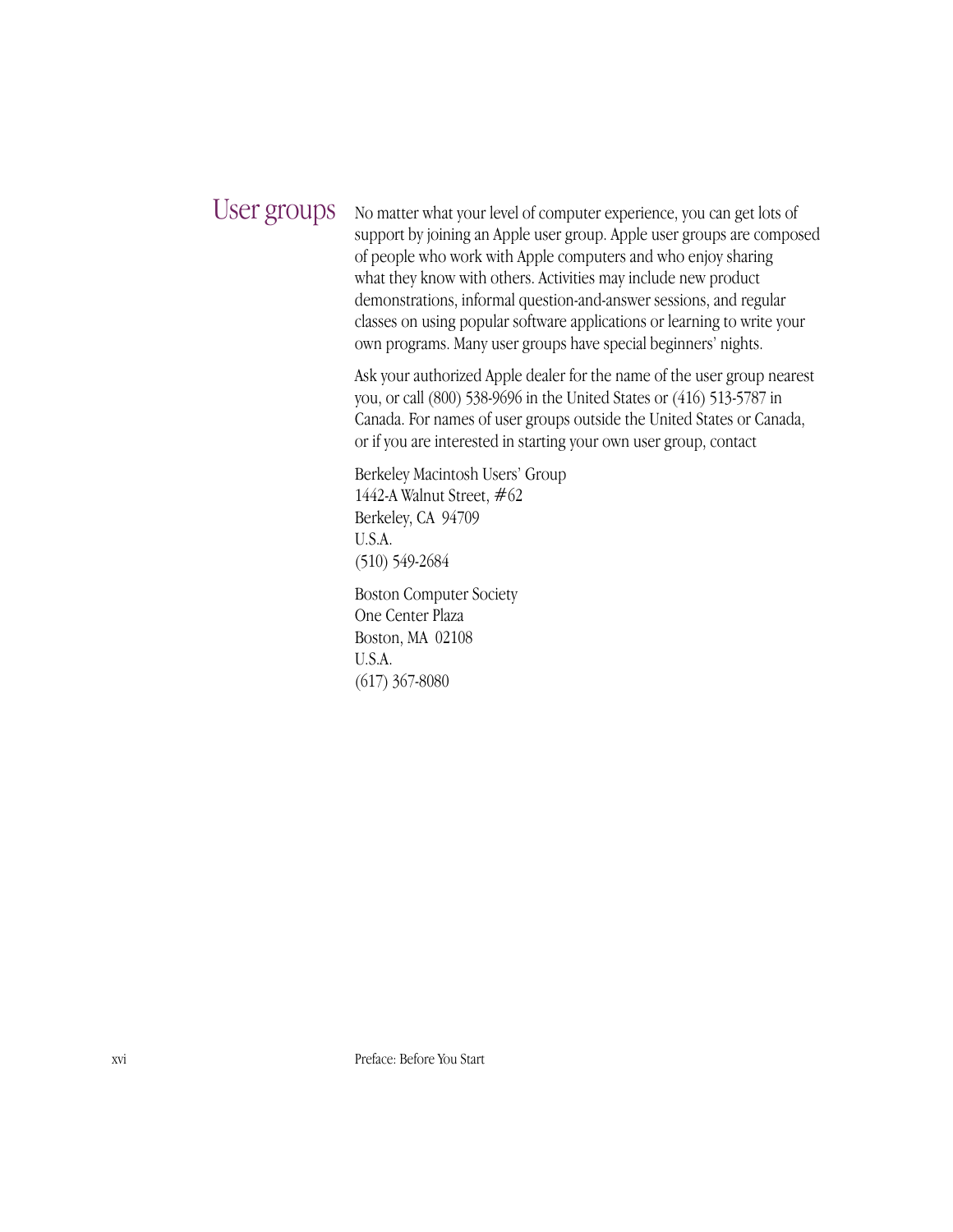# Chapter 1

# Preparing the Equipment

The Apple IIe Card should already be installed in your Macintosh LC computer. You don't need to assemble or connect anything else to run Apple IIe programs on your Macintosh LC.

However, if you want to use a hard disk to store Apple IIe information or if you want to connect any Apple IIe disk drives or other devices, you'll need to follow the instructions in this chapter.

Otherwise, you can skip now to Chapter 2, "Preparing the Software."

▲ **Warning:** Before connecting anything to your computer, make sure the power cord is plugged *in* and the power is turned *off*. The power cord acts as a ground for your computer, protecting you from electrical shock, even when the computer is turned off.  $\blacktriangle$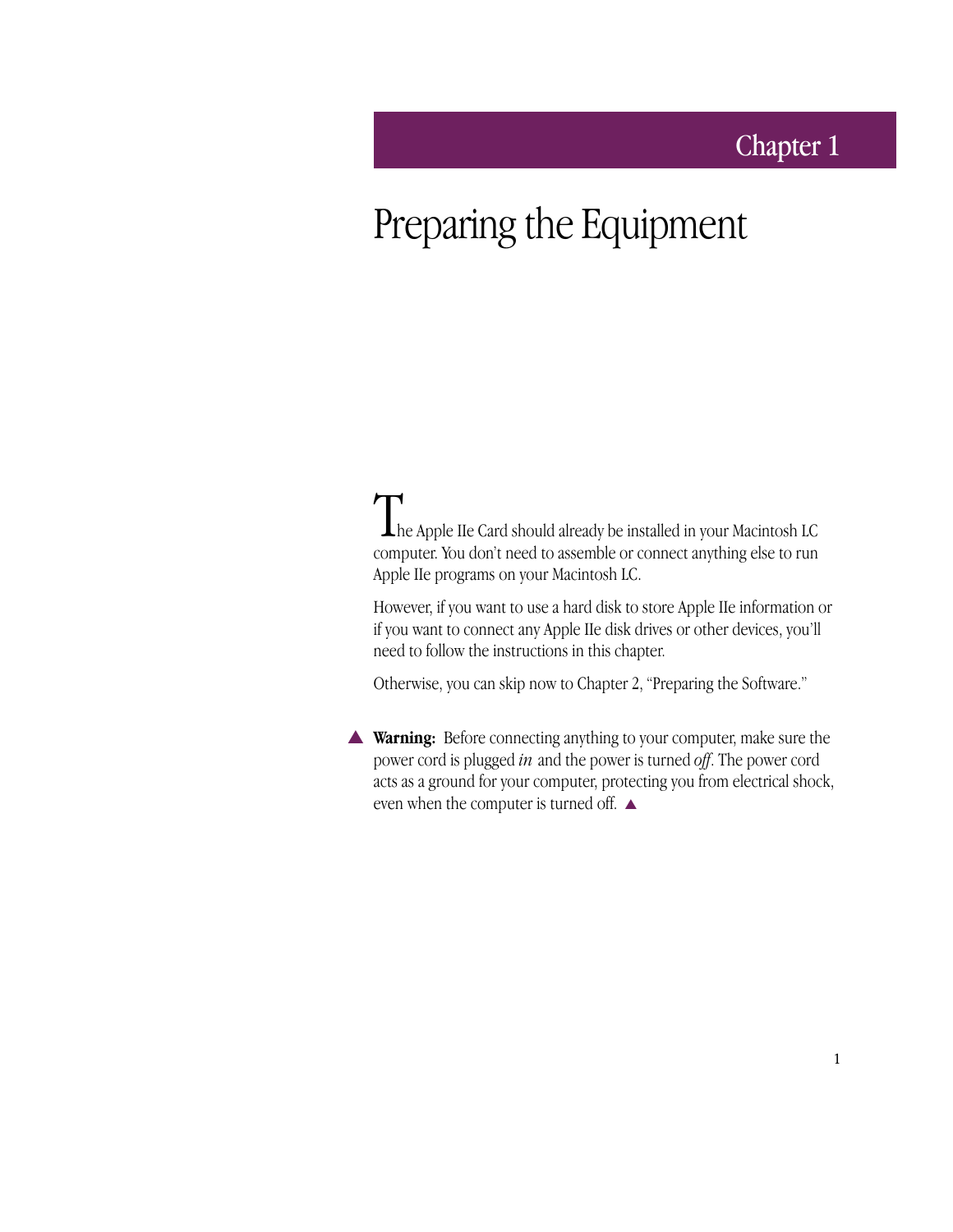# Protecting the disks

Before you do anything else, you should lock the two disks that came with the Apple IIe Card: the *IIe Installer Disk* and the *IIe Startup Disk*. Locking disks prevents you from accidentally changing or erasing the files.

To lock a disk, slide the plastic tab on the back of the disk. When you can see through the hole, the disk is locked.



# Using a hard disk to store Apple IIe files

This section helps you decide whether you should store your Apple IIe files on a hard disk or keep them on 3.5-inch and 5.25-inch floppy disks. If you decide to store Apple IIe files on your hard disk, this section also tells you how to prepare the hard disk so it can store both Macintosh and Apple IIe files.

If you don't have a hard disk, you can go immediately to the next main section, "Connecting Apple IIe Disk Drives."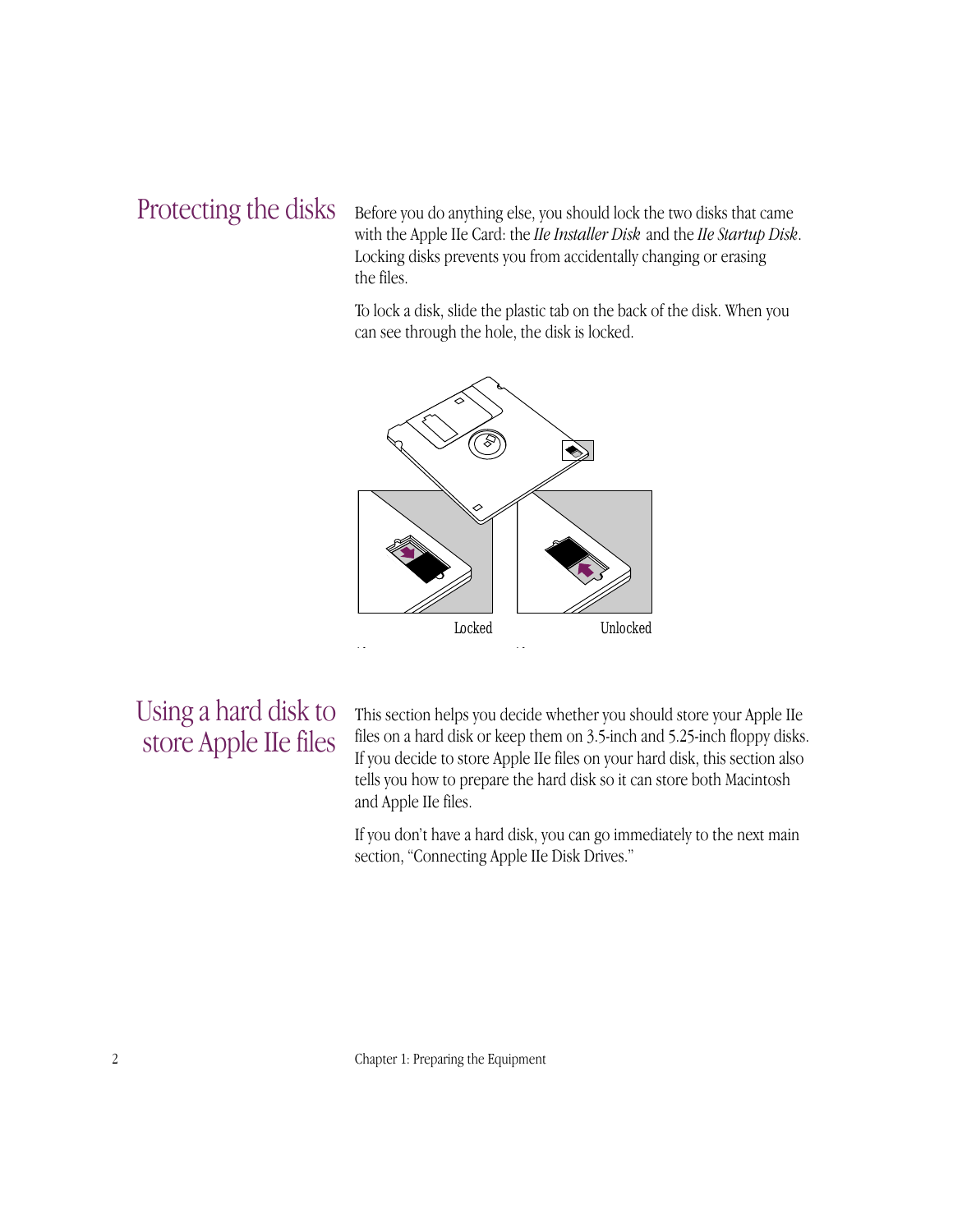### Deciding where to store your Apple IIe files

If you have a hard disk, you need to decide whether you want to reserve part of it for Apple IIe files. The sooner you decide, the easier it will be to prepare the hard disk.

#### Why you might want to use the hard disk

The greatest advantage of storing Apple IIe information on a hard disk is ease of use: you can store all your ProDOS files in one place, so you don't have to remember where a particular file is. Also, using a hard disk allows you to store and retrieve information more quickly.

#### Why you might *not* want to use the hard disk

The greatest disadvantage of using your hard disk to store Apple IIe information is that it reduces the amount of hard disk storage available for Macintosh files. Also, the process of creating space for your Apple IIe files is time-consuming, and requires you to erase your hard disk. Only hard disks manufactured by Apple can store Apple IIe files.

If your Macintosh is connected to a file server, you can store your Apple IIe files on the file server instead of on your hard disk, if you like.

#### Some suggestions

If you'll be using your Apple IIe files a lot, or if your Apple IIe files are too big to fit on floppy disks, set aside a portion of your hard disk for them. If a number of people are sharing the computer (in a school for example), you can store Apple IIe programs on the hard disk while people store their personal files on their own floppy disks.

If you plan to use your Apple IIe files only occasionally, keep them on floppy disks and save your hard disk exclusively for Macintosh files.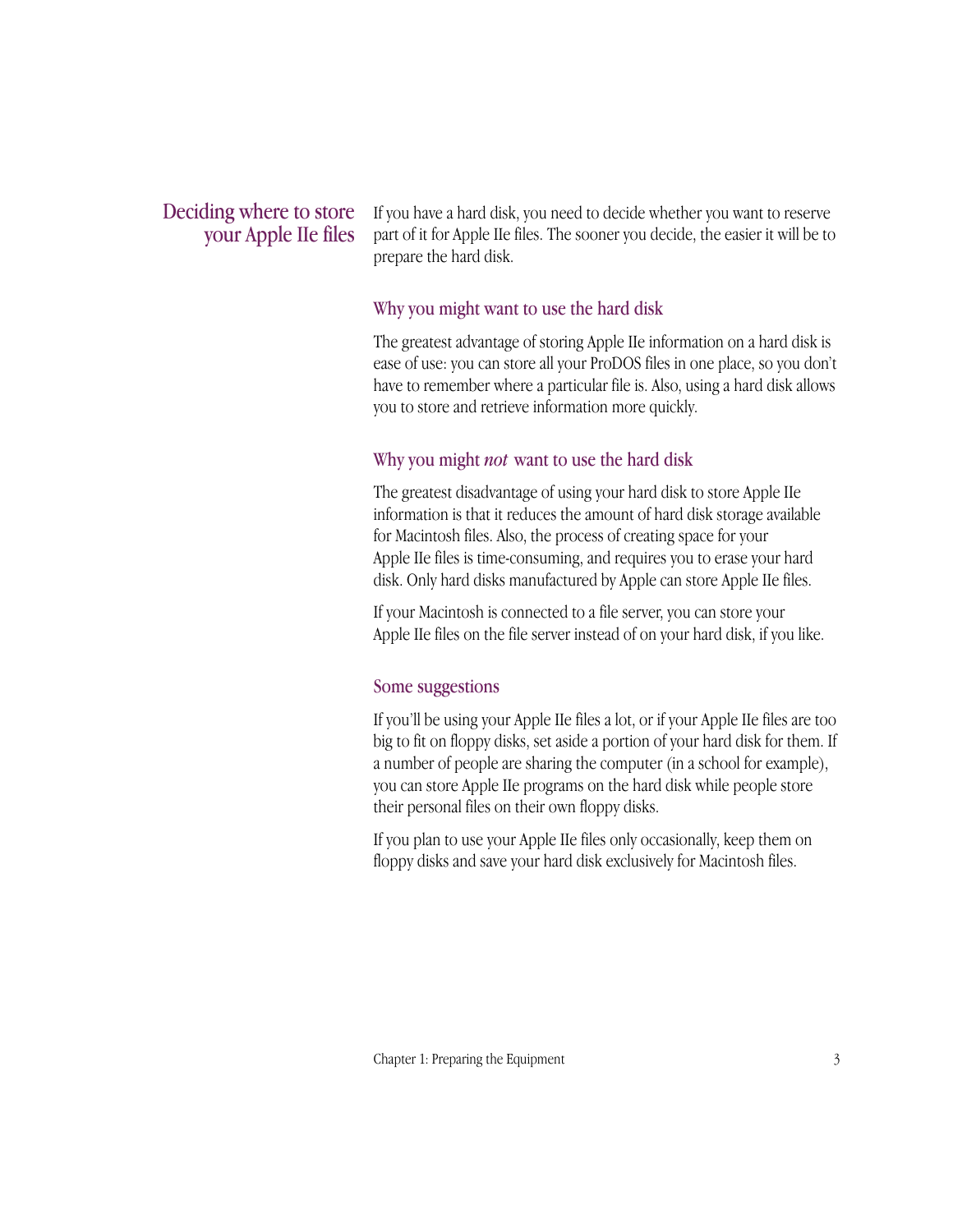#### The advantage of making your decision right away

You can't store both Apple IIe files and Macintosh files on the same hard disk unless you reserve part of the hard disk for Apple IIe files. Unfortunately, the procedure that reserves the space requires you to erase all information stored on the hard disk.

If you decide to reserve space for Apple IIe files when you've just gotten your computer, you won't yet have any personal information on the hard disk, so erasing the hard disk won't be too disruptive. Later, if you have a lot of information stored, you'll have to take extra steps to copy your data before you erase the hard disk and then put the data back afterward.

#### What to do next

If you've decided to store Apple IIe files on your hard disk, continue with this section. Otherwise, skip ahead to the next main section, "Connecting Apple IIe Disk Drives."

## Reserving hard disk space for Apple IIe files

This section is for people who have an Apple hard disk connected to their Macintosh LC and want to use a portion of it to store Apple IIe files. (The hard disk can be built into the Macintosh or connected by a cable.) The process of reserving part of the hard disk for Apple IIe files is called *partitioning* the hard disk.

Partitioning your hard disk erases everything already stored on it, so before partitioning you must make backup copies of any files on your hard disk. This section explains how to

- back up the contents of your hard disk
- create an Apple IIe partition on your hard disk
- restore the original contents of your hard disk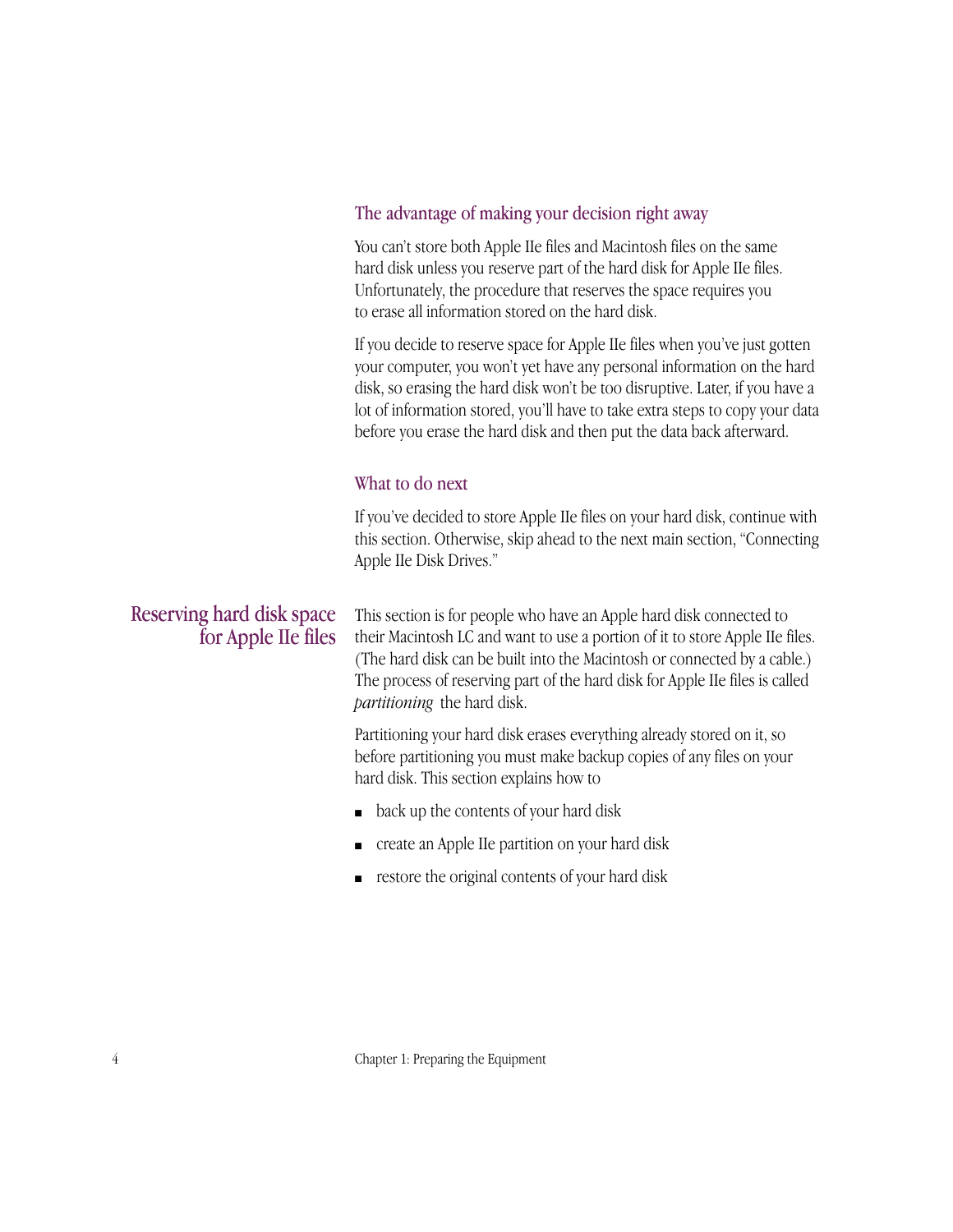#### Backing up your hard disk

To back up your hard disk, follow the steps in this section. (If you normally use another method of backing up your files, such as copying them to another hard disk or to a tape cartridge, you can use that method instead.)

#### **1. Turn on your Macintosh LC computer.**

If your computer is already on, quit any programs you might be running.

#### **2. Insert a blank 3.5-inch floppy disk into the built-in disk drive.**

If you see a message asking if you want to initialize the disk, click Initialize. (If you're using an 800K disk, click Double-Sided.)

#### **3. Copy your files and folders to the floppy disk.**

Drag each icon from your hard disk to the floppy disk's icon until you get a message that the floppy disk is full. Then eject the floppy disk and repeat the procedure until you've backed up all the files you want to save.

Some folders may be too big to fit on floppy disks. If so, you can open the folder and drag its contents one icon at a time to the floppy disk icon.

For more information about copying files and folders, see the books that came with your Macintosh.

#### **4. Label the disks so you can remember what's on them.**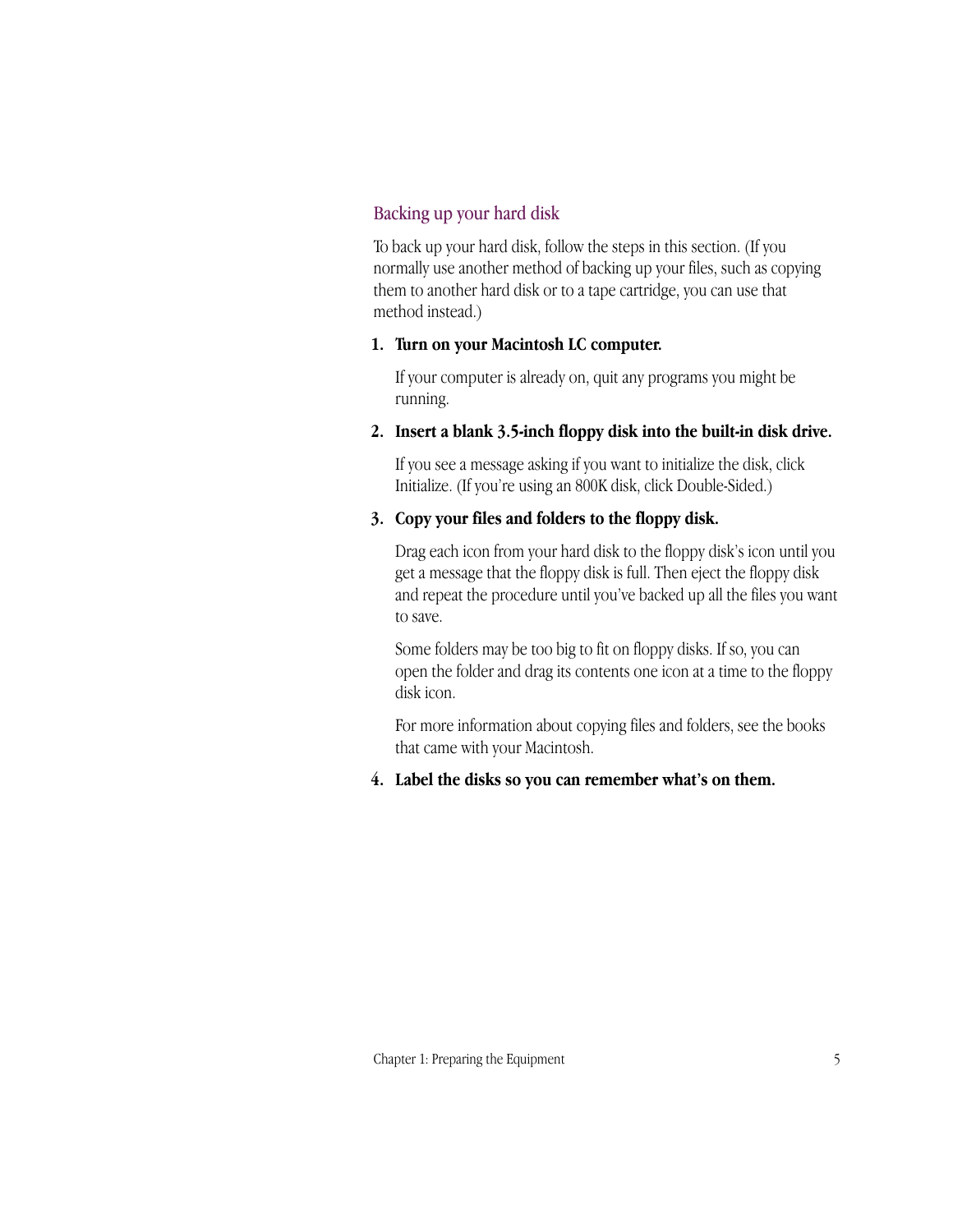#### Partitioning your hard disk

This section explains how to partition your hard disk using a program called Apple HD SC Setup.

❖ *How much space do you need?* The procedure described in this section sets aside 10 MB of space for Apple IIe files. If you need a different amount, turn now to Appendix C, "Creating Custom Partitions," and read the section called "The Custom Partition." When you finish, skip to the next section in this chapter, "Restoring the Contents of the Hard Disk." ❖

Follow these steps to partition the hard disk:

 $\triangle$  **Important:** Apple HD SC Setup works only with hard disks manufactured by Apple. If you have a hard disk manufactured by another company, contact that company to ask if they have software to partition the hard disk for Apple II files.  $\triangle$ 

**Before you begin:** This procedure requires 10 MB of hard disk space. Be sure you can afford to give up that much space.

▲ **Warning:** Partitioning erases *all* information stored on your hard disk. To preserve your information, see the previous section, "Backing Up Your Hard Disk." ▲

#### **1. Shut down your Macintosh.**

Choose the Shut Down command from the Special menu. You do *not* have to turn off the power.

**2. Insert the** *IIe Installer Disk* **into the built-in disk drive.**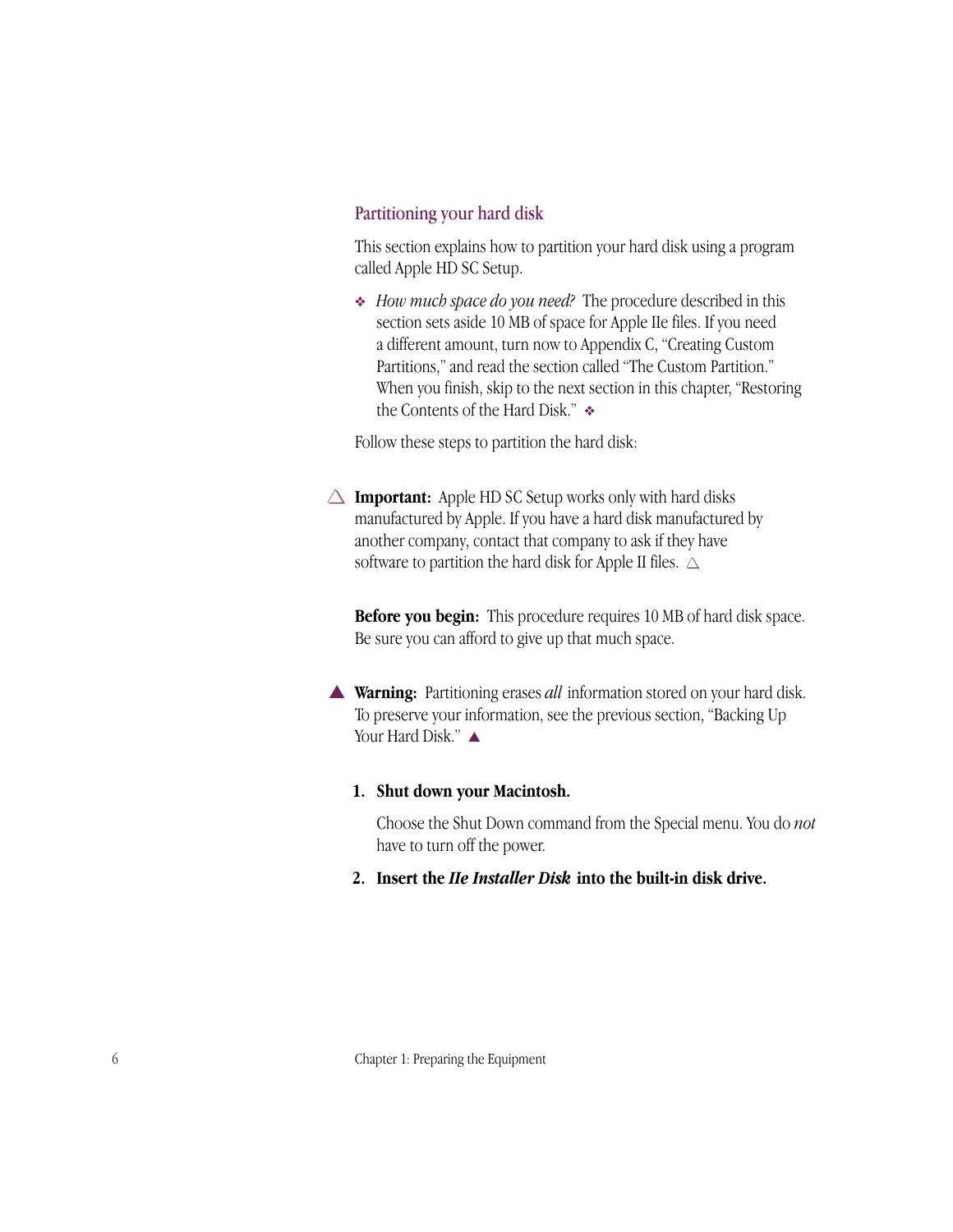#### **3. Start up the Macintosh.**

Click the Restart button if your Macintosh is already on; otherwise, turn on the power.

If you see a message telling you that the version of system software isn't compatible with your computer, start this procedure again with step 1, but use the *Disk Tools* disk that came with your computer instead of the *IIe Installer Disk.*

#### **4. If necessary, open the disk icon by double-clicking it.**

The disk's window appears.

**5. Double-click the Apple HD SC Setup icon.**



The Setup program opens, as shown in the next step.

**6. If you have more than one hard disk, click the Drive button to select the one that you want to partition.**



*continues* >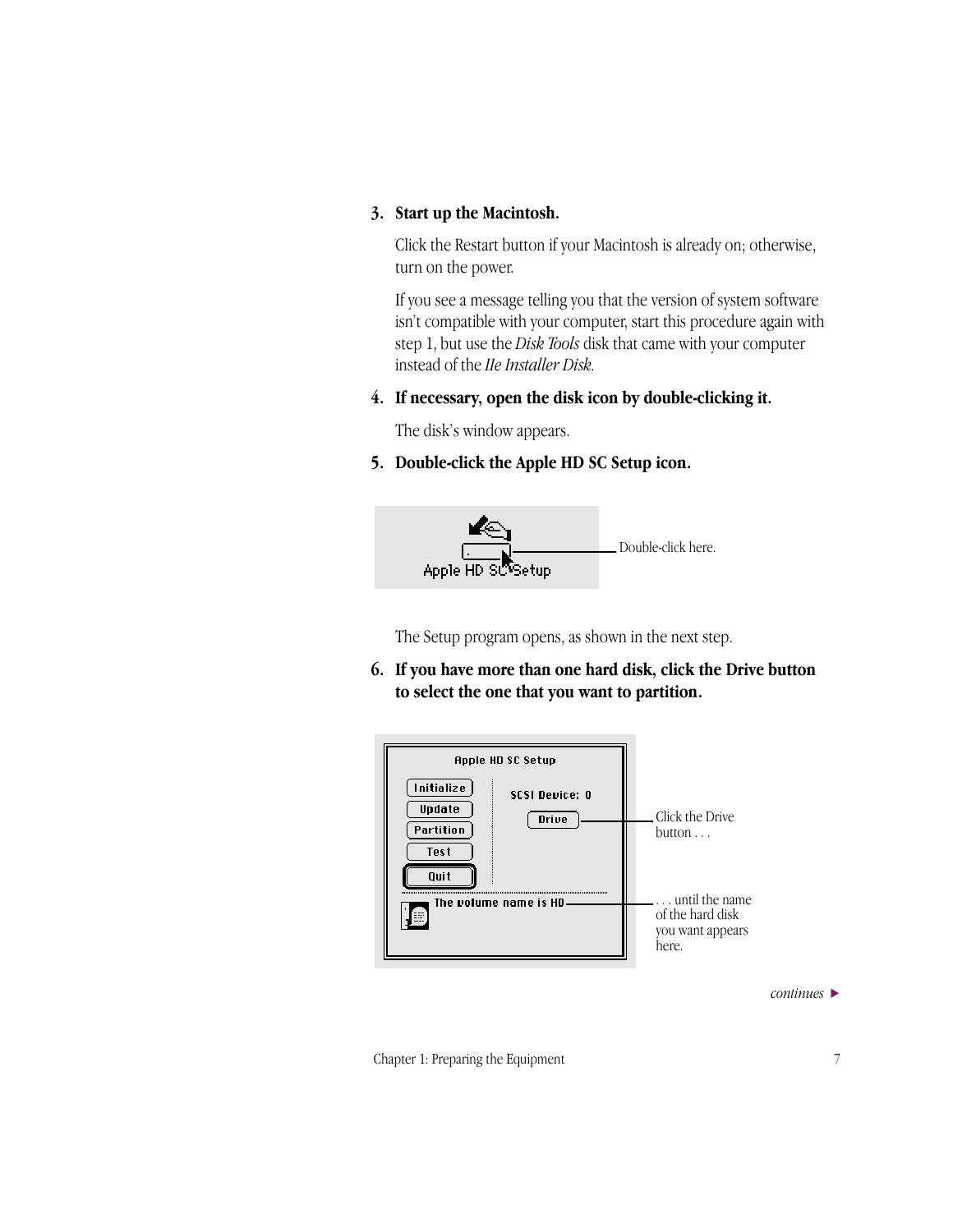#### **7. Click the Partition button.**



A screen appears with all your partitioning options, as shown in the next step.

#### **8. Click "10MB ProDOS, Maximum Macintosh," then click OK.**



A dialog box appears to confirm that you want to erase your hard disk.

#### **9. Click OK in the dialog box.**



The program takes a few moments to partition the disk drive and then asks you to name the new Apple IIe partition.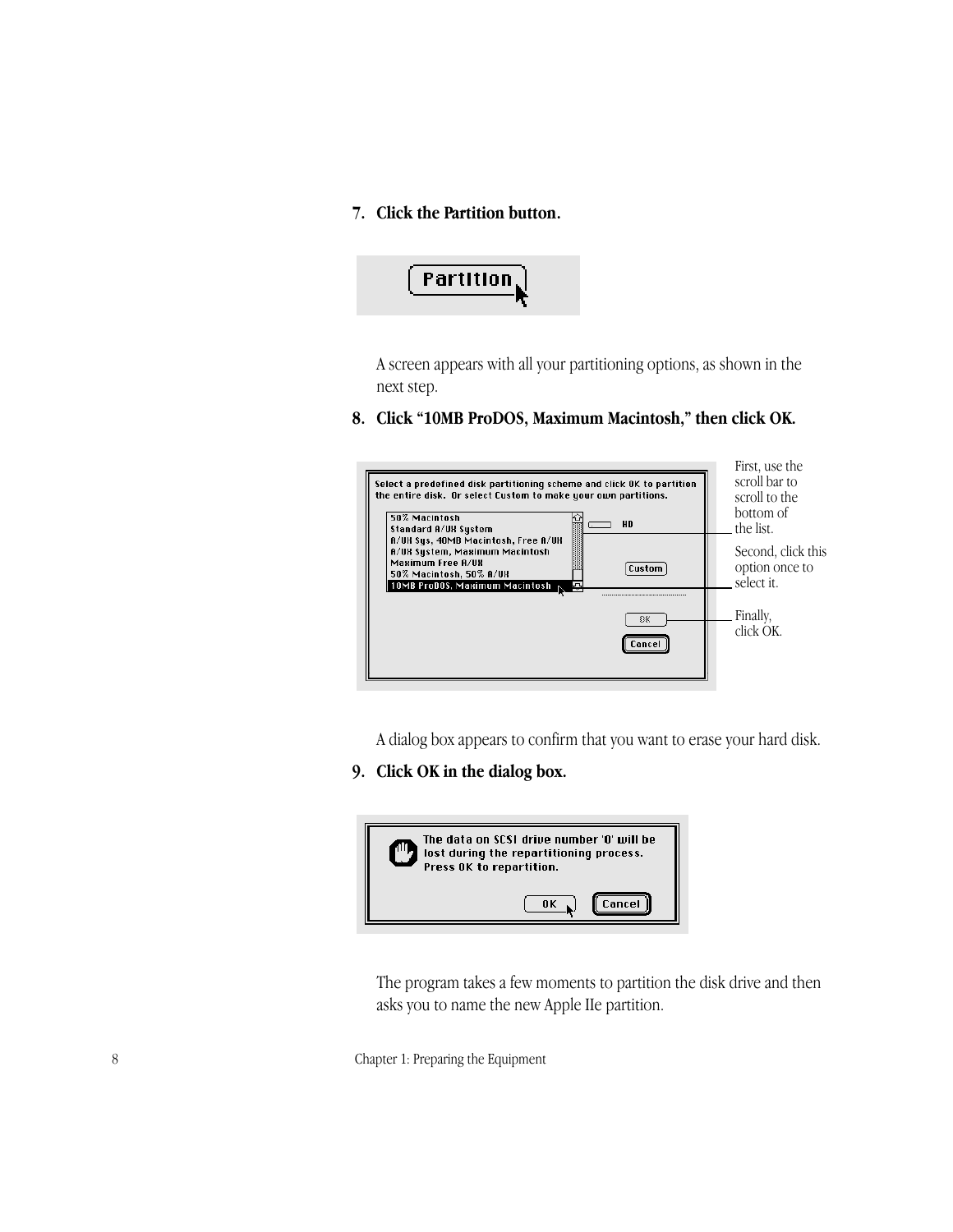#### **10. Type a name and then click OK.**

The dialog box appears with a suggested name in it. As soon as you start typing, the suggested name is replaced by what you type.

You can give the new partition any legal ProDOS name, and you can use lowercase letters and spaces. ProDOS names may have any combination of 15 numbers and letters. (The program will tell you if you type an illegal name.)



#### **11. Finally, click Quit.**

You return to the regular desktop, and your new partition appears:



You now have two icons representing the same hard disk. The new icon, with the symbol for the Apple IIe on it, represents the space reserved for your Apple IIe files. The original icon represents the rest of the hard disk, which is reserved for Macintosh files.

*continues* >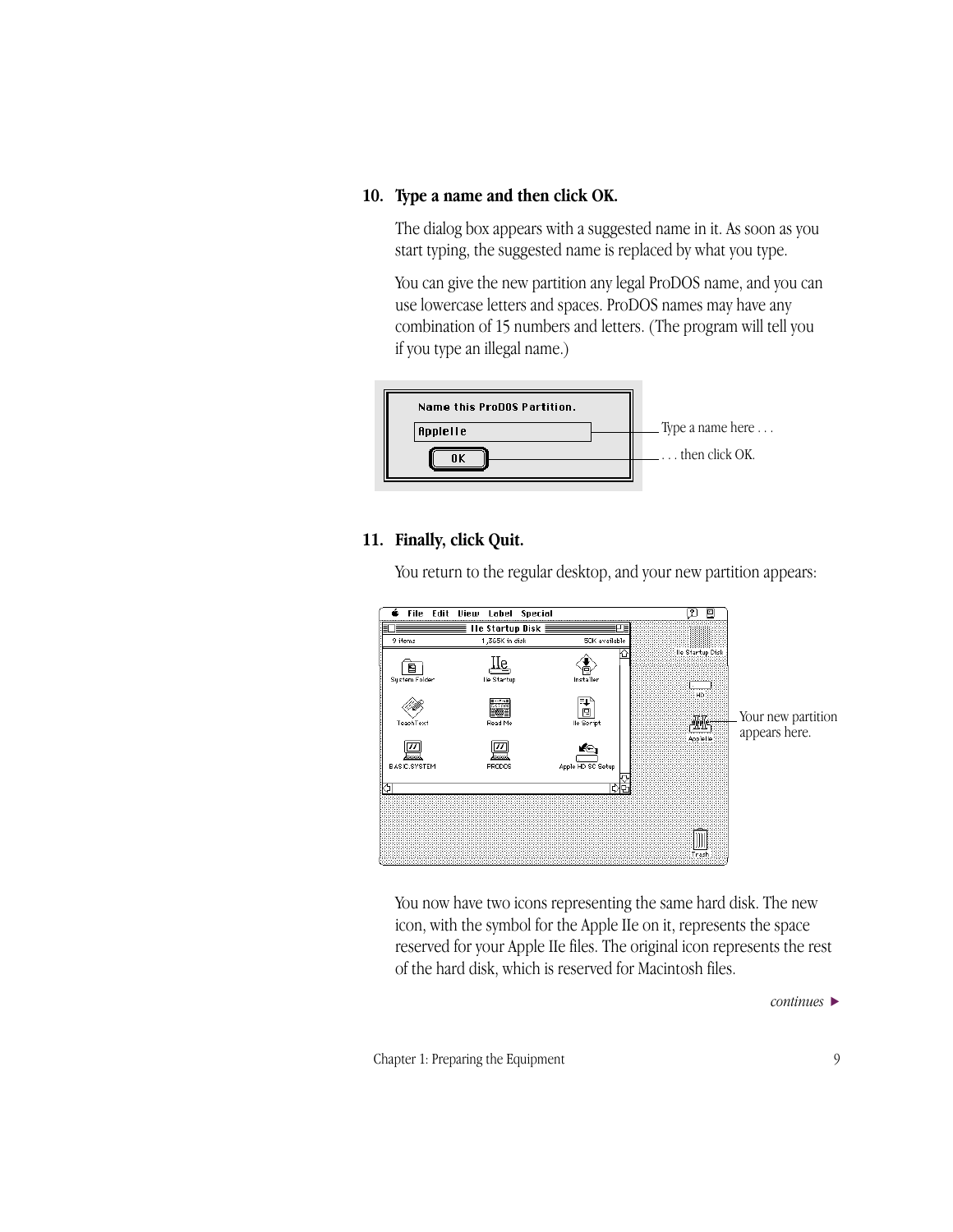#### **12. Drag the BASIC.SYSTEM icon from the** *IIe Installer Disk*  **to the new Apple IIe partition.**

If you started up from the *Disk Tools* disk, you must eject the *Disk Tools* disk and insert the *IIe Installer Disk.*

#### **13. Drag the PRODOS icon to the new Apple IIe partition.**

The file is copied to the new partition.

#### Restoring the contents of your hard disk

If you backed up the contents of your hard disk, you should now copy the files back to the Macintosh portion of your hard disk. Follow these steps to restore your hard disk:

**1. Eject the** *IIe Installer Disk* **by dragging its icon to the Trash.**

Its icon becomes dimmed.

**2. Insert one of your backup disks into the disk drive.**

The disk's icon appears on the desktop.

**3. Copy all the files and folders back to your hard disk.**

Drag each icon from your floppy disk back to the hard disk's icon.

If you broke up the contents of a folder across more than one disk when you backed up, don't forget to put all that folder's files back in the folder again.

#### **4. Eject the first disk and repeat steps 2 and 3 for each backup disk.**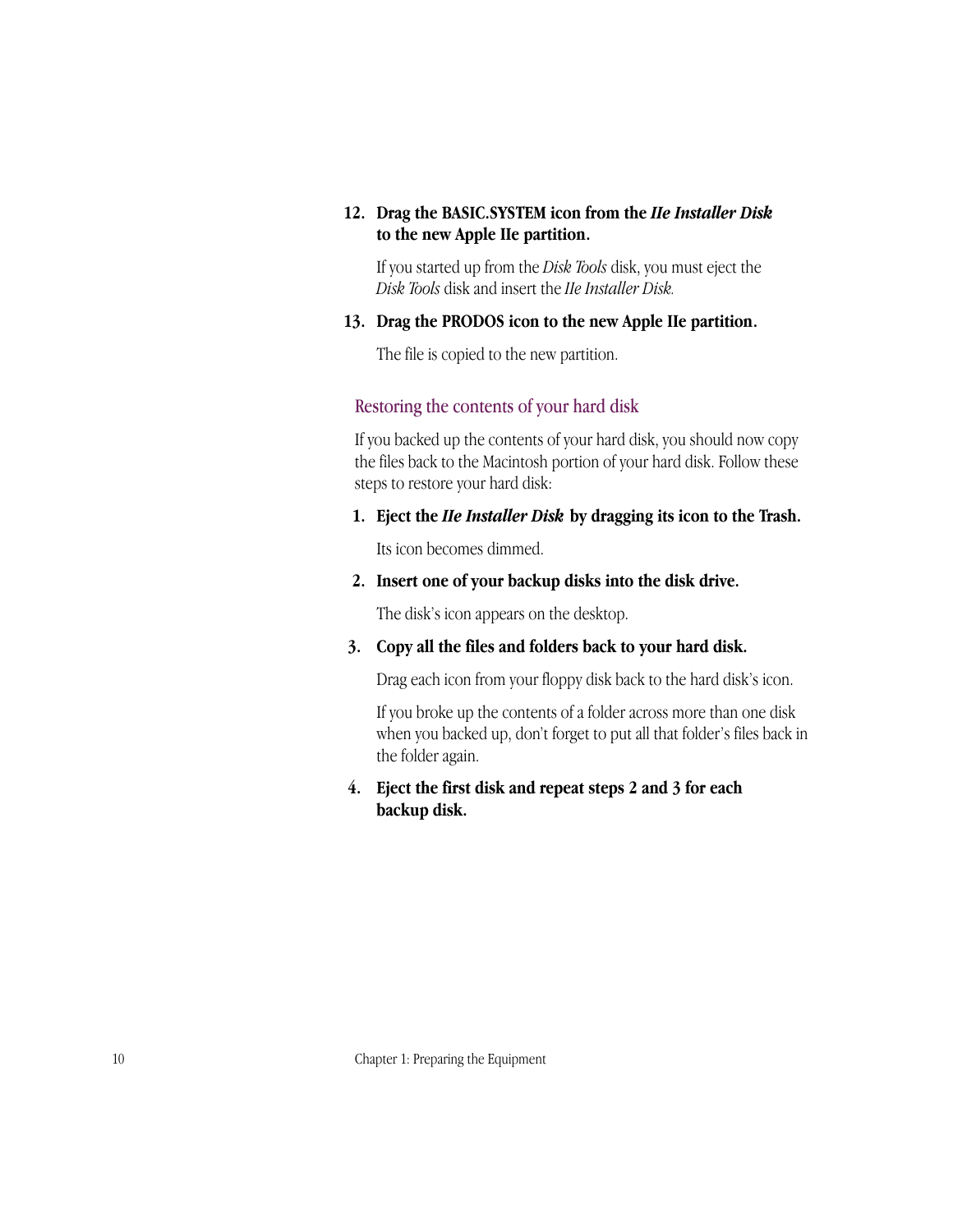#### **5. Choose Restart from the Special menu.**

The Macintosh automatically ejects any disk in its disk drive and restarts.

❖ *Why did the new Apple IIe ProDOS partition disappear?* Your Macintosh can't display ProDOS files until you've installed the Apple IIe Card software. In the next chapter, you will install the software for the Apple IIe Card. Meanwhile, even though you can't see it, the ProDOS partition is still there. ❖

You can now use your Apple IIe partition to store any Apple IIe files and programs. For details, see Appendix B, "Using a Hard Disk."

#### Rebuilding your system

Sometimes copying a System Folder onto floppy disks and then back to your hard disk, as you did in the previous sections, can cause problems such as system crashes. If so, or if you want to prevent such problems, you may want to rebuild your system.

To rebuild your system, use the Installer program that came with your Macintosh (or with your most recent version of system software) to reinstall system software. See the manuals that came with your Macintosh (or with your most recent version of system software) for instructions. Check the index and table of contents for entries like "installing system software" or "reinstalling system software."

#### What to do next

If you have any Apple IIe devices to connect to your Macintosh LC, such as disk drives or joysticks, continue with this chapter. Otherwise, you can go to Chapter 2, "Preparing the Software."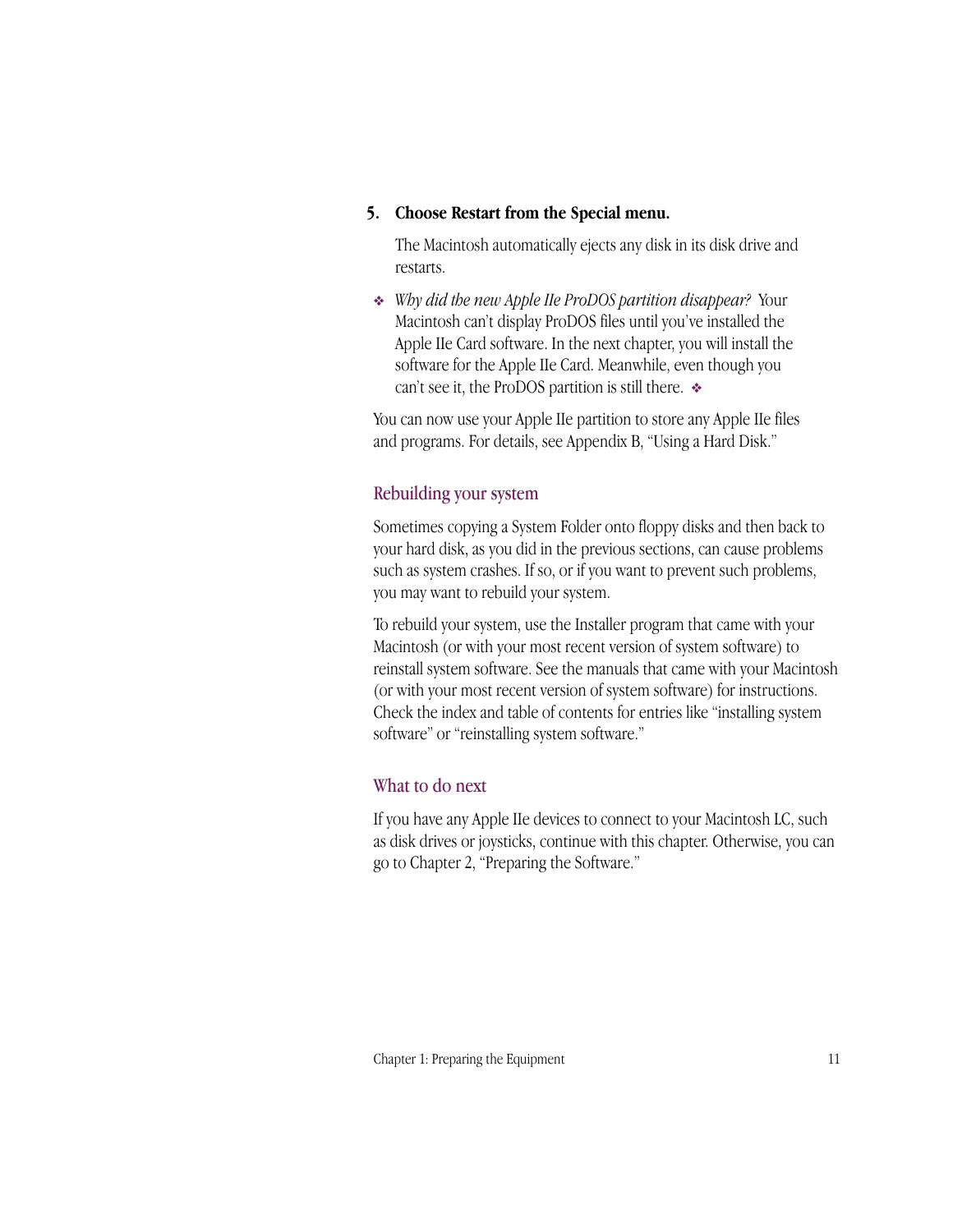# **Connecting** Apple IIe disk drives

You need to read this section only if you have an Apple IIe floppy disk drive to connect to your Macintosh LC. If you have nothing else to connect to the Macintosh, you can go immediately to Chapter 2, "Preparing the Software." If you have devices other than floppy disk drives to connect, you can skip ahead to the appropriate section in this chapter.

You can use two types of Apple IIe floppy disk drives with the Macintosh LC—the *gray* Apple 5.25 Drive and the *white* UniDisk 3.5 Drive. Earlier Apple II disk drives—the Disk II, UniDisk 5.25, and DuoDisk drives, for instance—*cannot* be used with the Macintosh LC.

▲ **Warning:** Only two types of Apple II disk drives—the *gray* Apple 5.25 Drive and the *white* UniDisk 3.5 Drive—are compatible with the Macintosh LC. Do not try to use any other type of Apple II disk drive with the Macintosh LC. Doing so may damage the disk drive or the computer, and may destroy the contents of your Apple II disks. ▲

#### Connecting the Apple 5.25 Drive

Follow these steps to connect an Apple 5.25 Drive to the Macintosh LC:

▲ **Warning:** Before connecting anything to your computer, make sure the power cord is plugged *in* and the power is turned *off*. The power cord acts as a ground for your computer, protecting you from electrical shock, even when the computer is turned off. ▲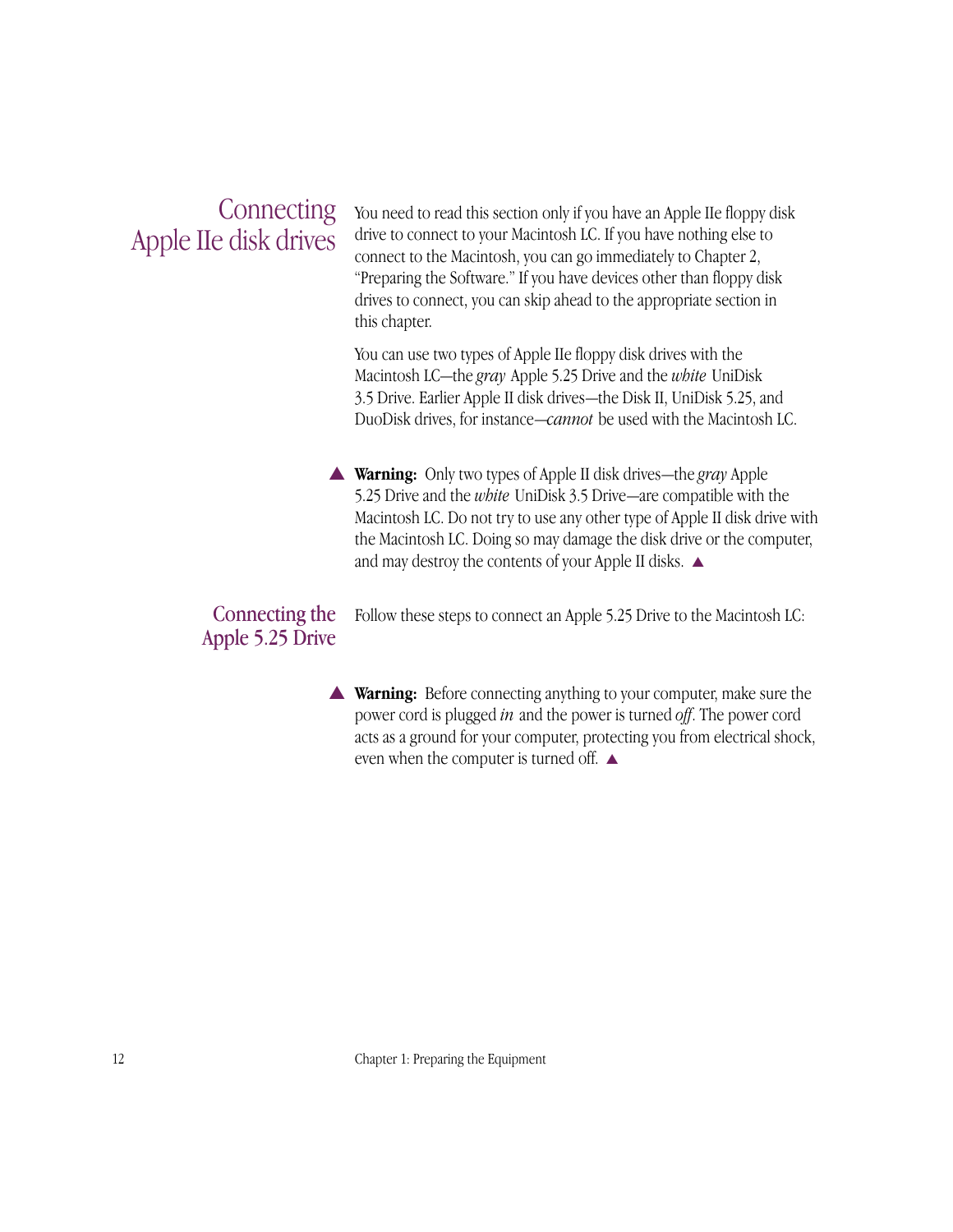**1. Plug the Y-shaped cable into the Apple IIe port on the computer's back panel, as shown in the figure.**

The Y-shaped cable comes with the other Apple IIe Card materials.

Be sure the connectors line up correctly. Tighten the connector screws to ensure a proper fit.



*continues* >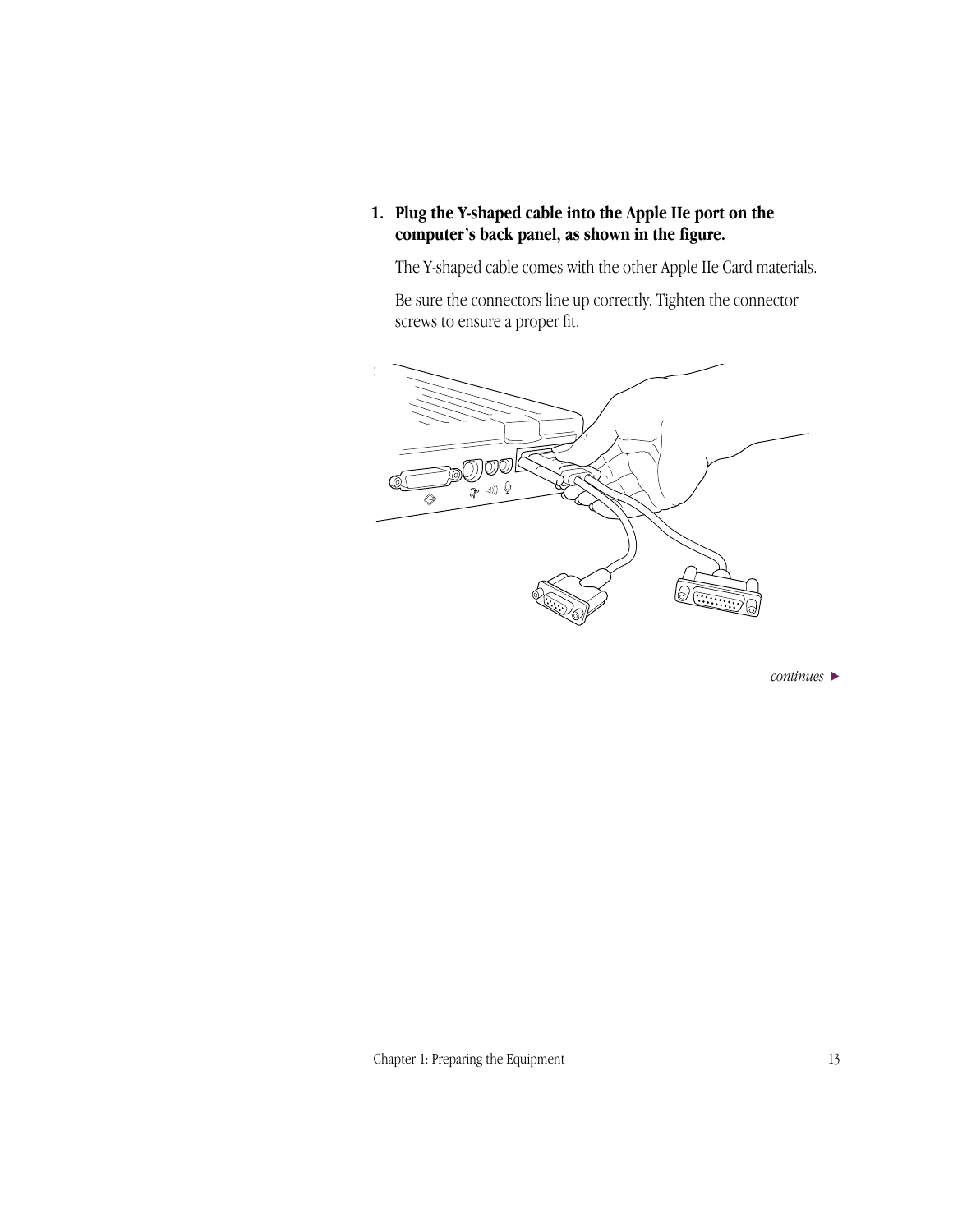**2. Connect the Apple 5.25 Drive cable to the larger of the two remaining connectors on the Y-shaped cable, as shown in the figure.**

Again, be sure the D-shaped connectors line up correctly, and tighten the connector screws to ensure a proper fit.



▲ **Warning:** If you want to swap drives or devices connected to the Y-shaped cable, be sure to turn off the computer first. If you change devices while the computer is on, you may damage the device or the computer, or both.  $\blacktriangle$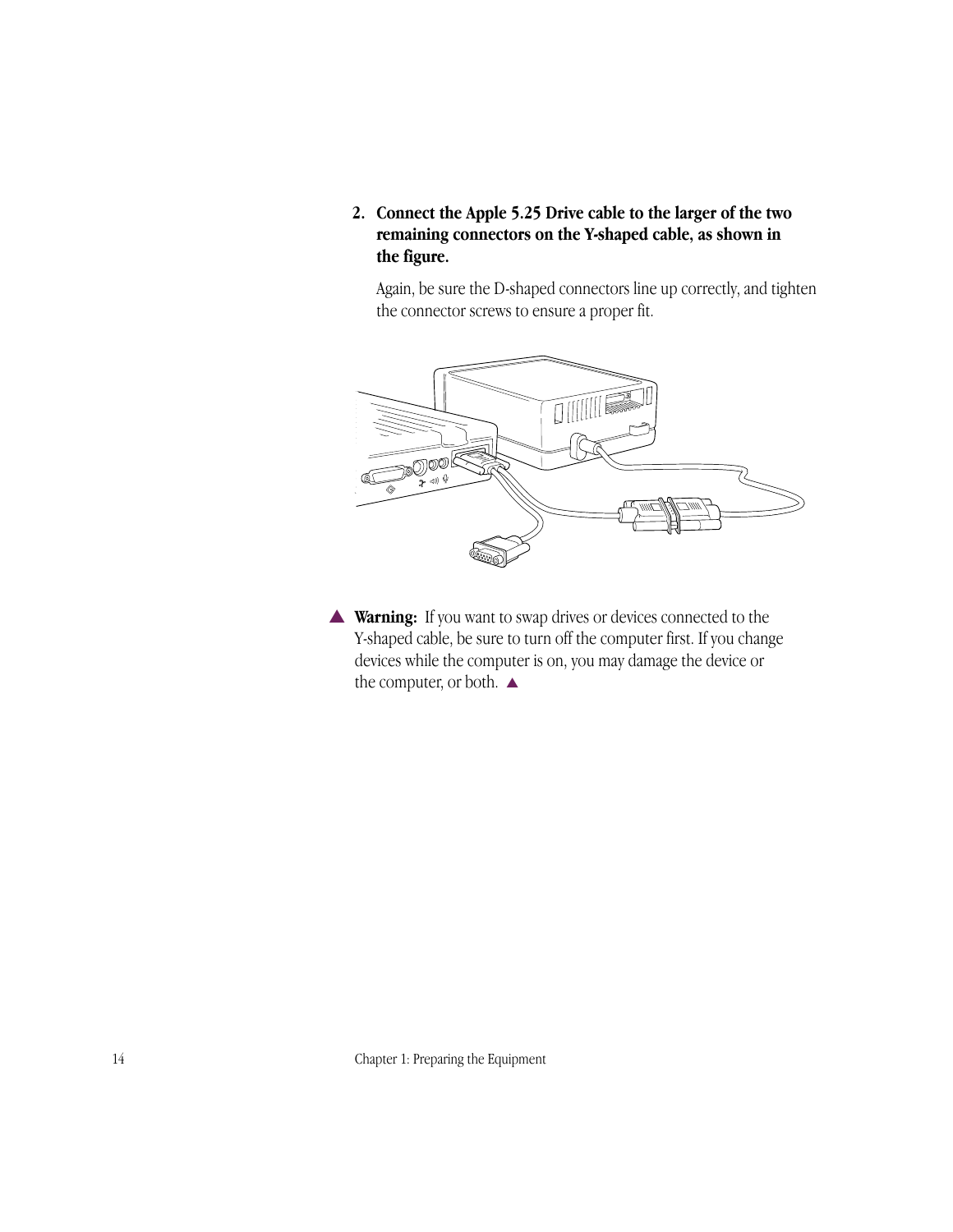#### Follow these steps to connect a UniDisk 3.5 Drive to the Macintosh LC: Connecting the UniDisk 3.5 Drive

- ▲ **Warning:** Before connecting anything to your computer, make sure the power cord is plugged *in* and the power is turned *off.* The power cord acts as a ground for your computer, protecting you from electrical shock, even when the computer is turned off. ▲
	- **1. Plug the Y-shaped cable into the Apple IIe port on the computer's back panel, as shown in the figure.**

The Y-shaped cable comes with the other Apple IIe Card materials.

Be sure the connectors line up correctly. Tighten the connector screws to ensure a proper fit.



*continues* >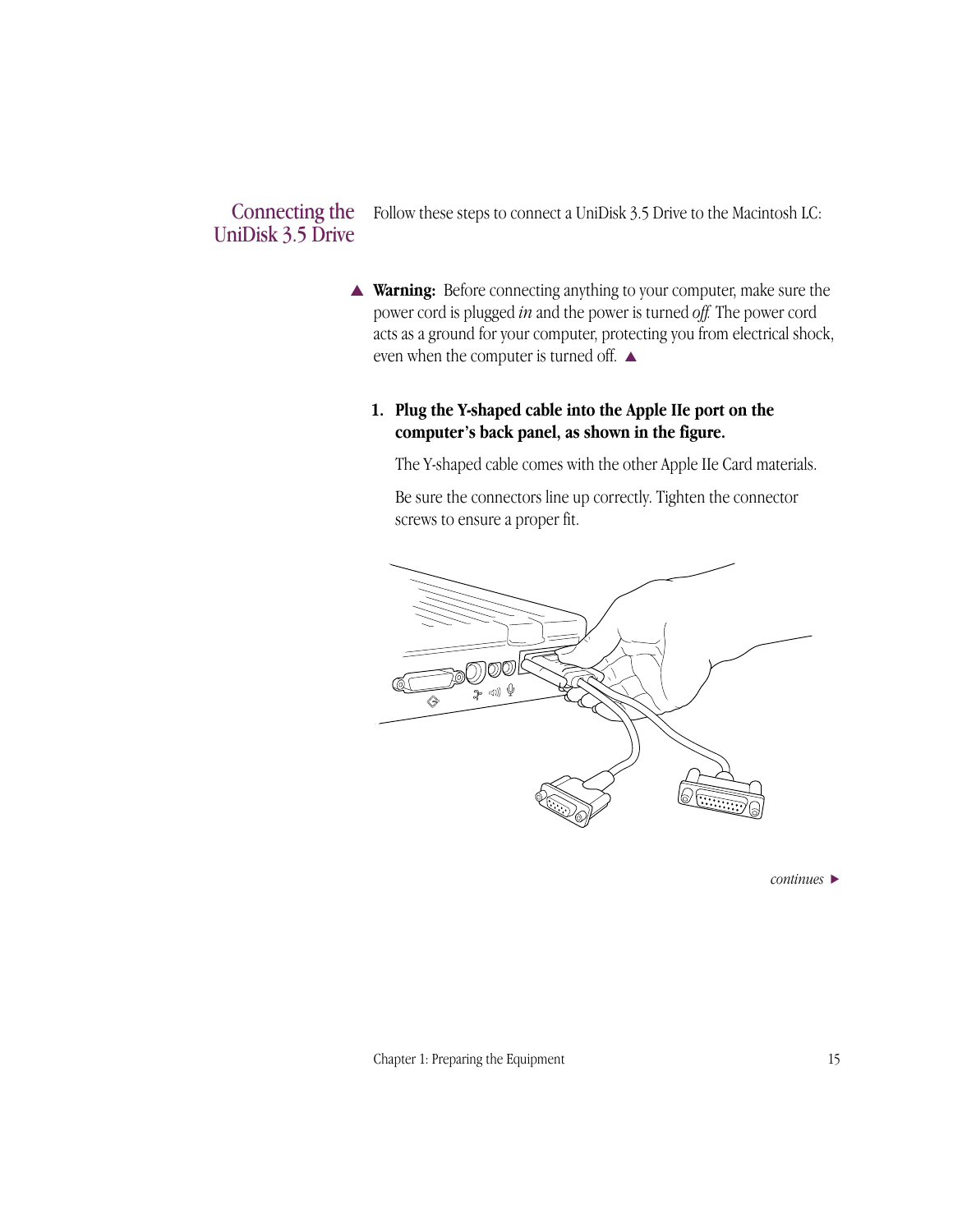**2. Connect the UniDisk 3.5 Drive cable to the larger of the two remaining connectors on the Y-shaped cable, as shown in the figure.**

Again, be sure the connectors line up correctly, and tighten the connector screws to ensure a proper fit.



▲ **Warning:** If you want to swap drives or devices connected to the Y-shaped cable, be sure to turn off the computer first. If you change devices while the computer is on, you may damage the device or the computer, or both. ▲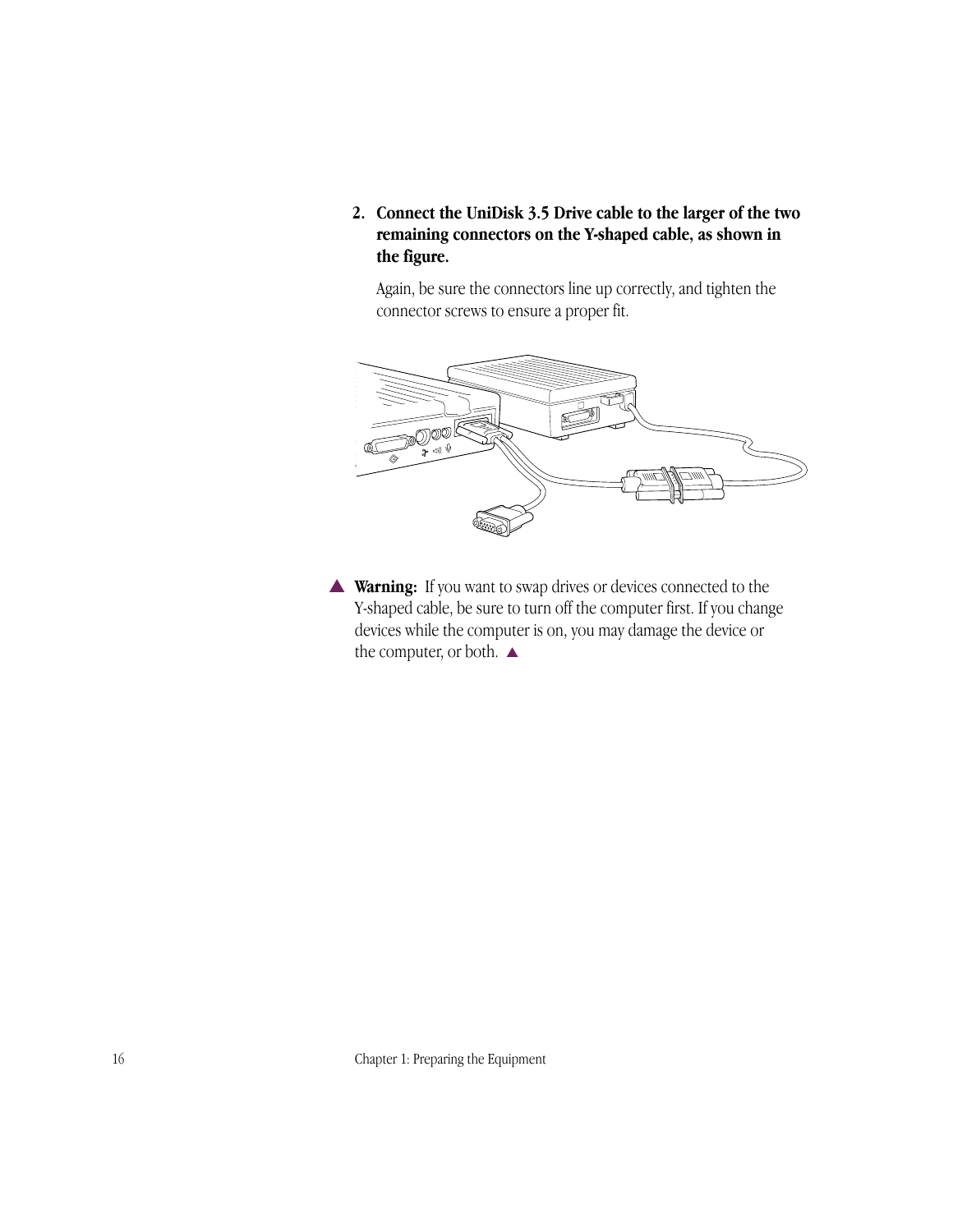## Connecting more than one disk drive

You can connect more than one Apple IIe disk drive to the Macintosh LC by *daisy-chaining* them. However, the drives must be connected in the correct order for them to work properly:

■ If you have two Apple 5.25 Drives, connect the first drive to the Y-shaped cable. Then connect the second drive to the first drive by plugging the connector from the second drive into the port on the back of the first drive.

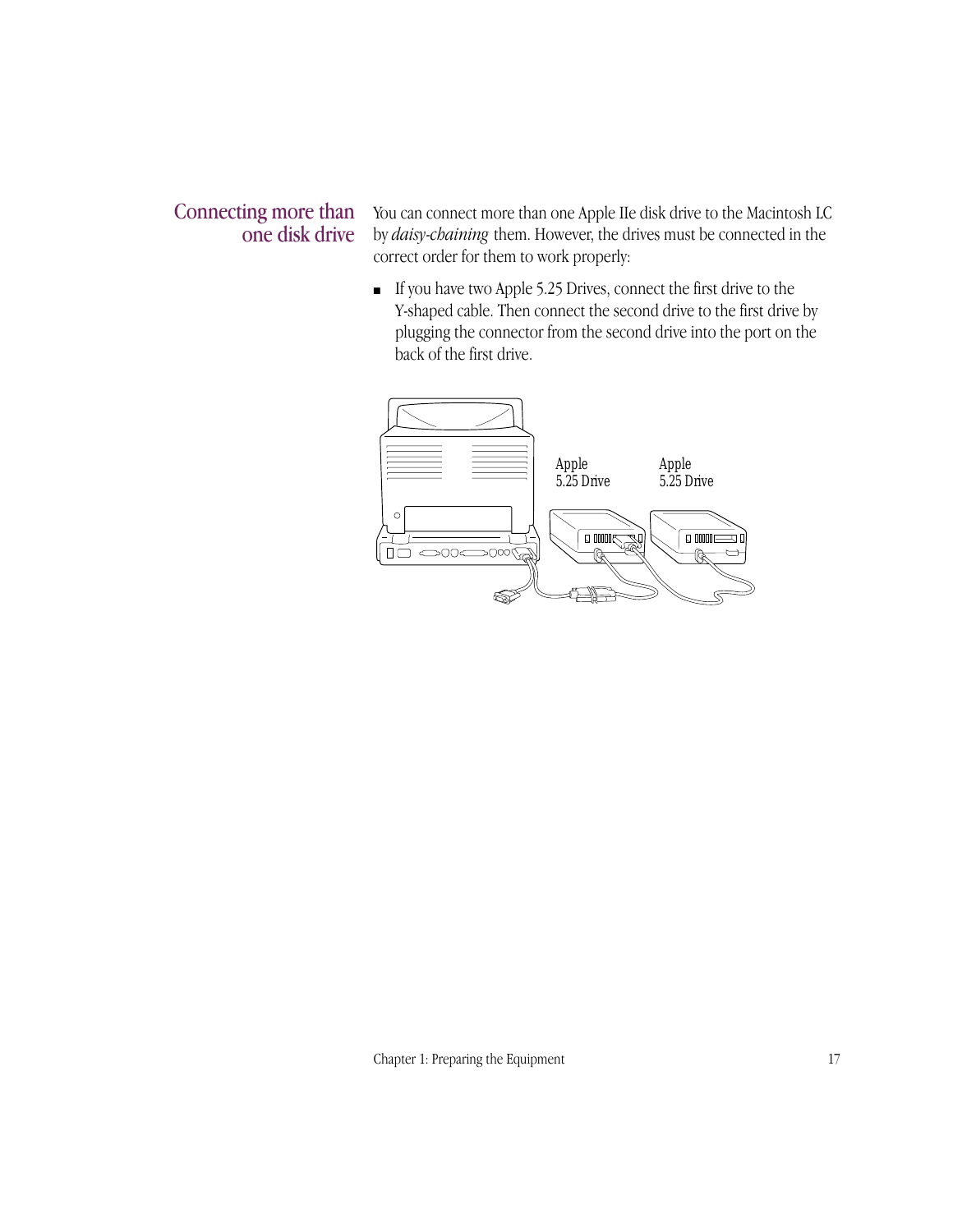■ If you have a UniDisk 3.5 Drive and one Apple 5.25 Drive, first connect the UniDisk 3.5 Drive to the Y-shaped cable. Then connect the Apple 5.25 Drive to the UniDisk 3.5 Drive by plugging the connector from the Apple 5.25 Drive into the port on the back of the UniDisk 3.5 Drive.

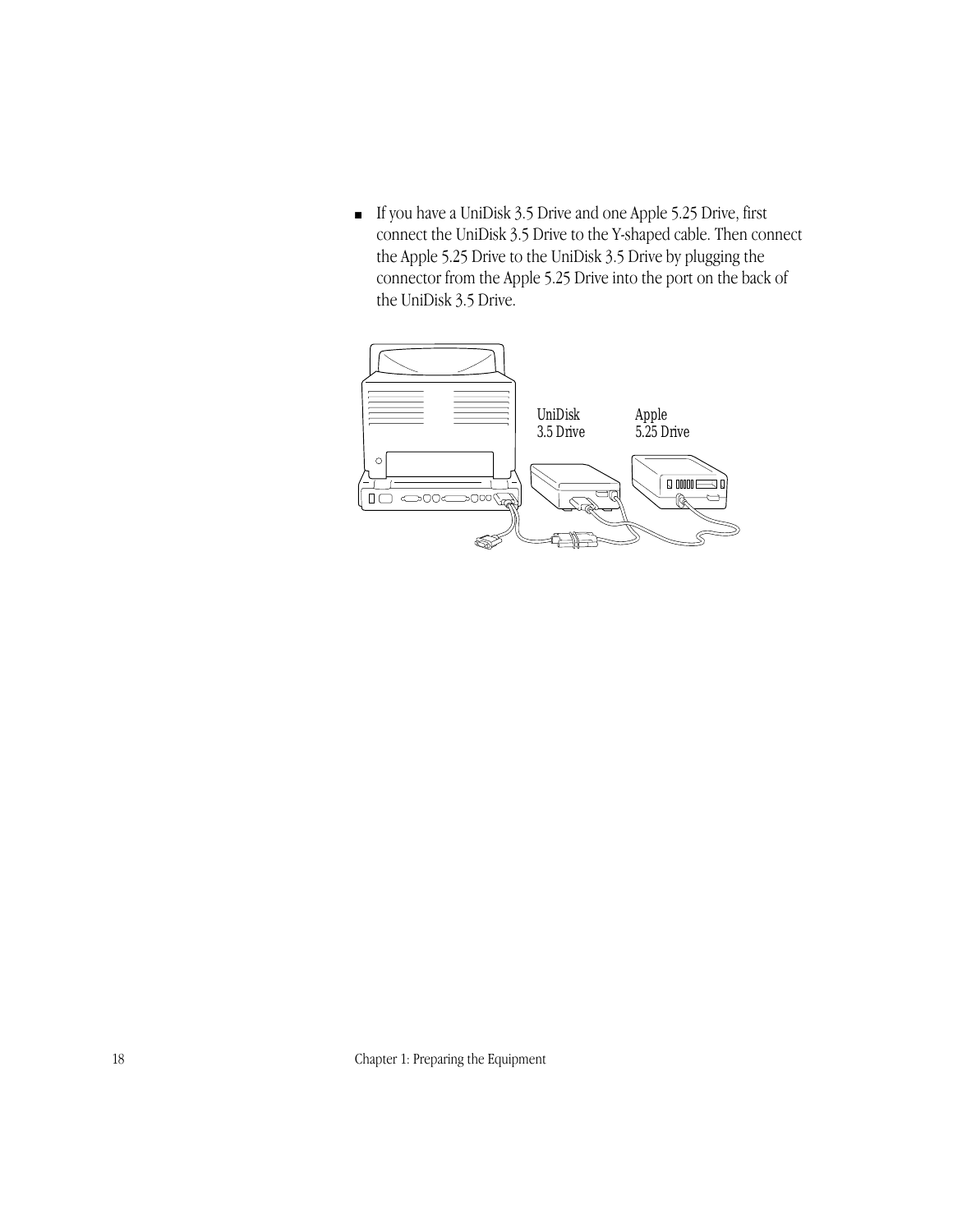■ If you have a UniDisk 3.5 Drive and two Apple 5.25 Drives, first connect the UniDisk 3.5 Drive to the Y-shaped cable. Then connect the first Apple 5.25 Drive to the UniDisk 3.5 Drive by plugging the connector from the 5.25 Drive into the port on the back of the UniDisk 3.5 Drive. Then connect the second 5.25 Drive to the first 5.25 Drive by plugging the connector from the second 5.25 Drive into the port on the back of the first 5.25 Drive.



- $\triangle$  **Important:** If you plan to use both a UniDisk 3.5 Drive and one or more Apple 5.25 Drives with the Macintosh LC, you must position the UniDisk drive first in the daisy chain. The disk drives will not work correctly if a 5.25 Drive is positioned first in the chain.  $\triangle$
- ▲ **Warning:** If you want to swap drives or devices connected to the Y-shaped cable, be sure to turn off the computer first. If you change devices while the computer is on, you may damage the device or the computer, or both. ▲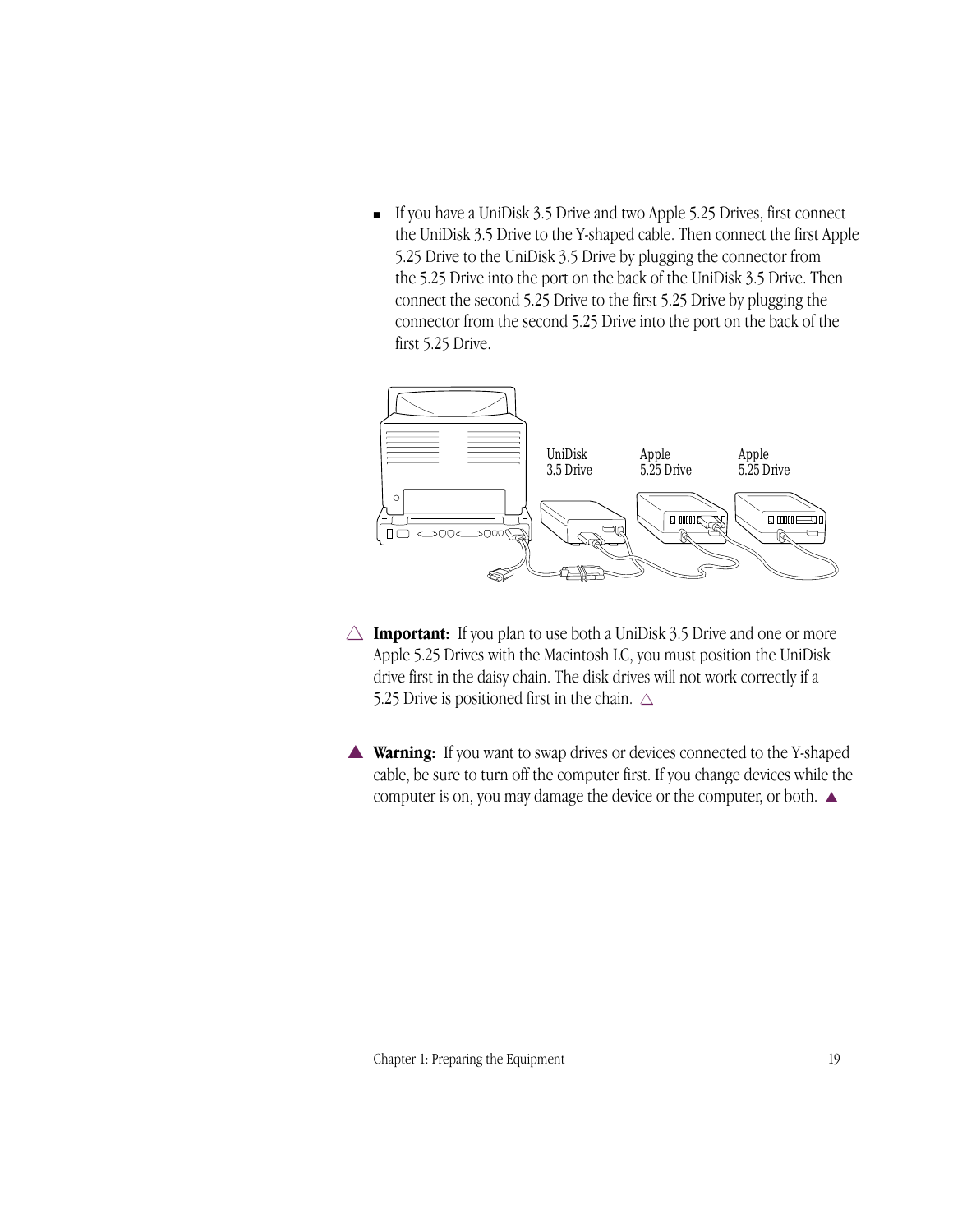# **Connecting** other devices

You may have an Apple IIe device—such as a joystick or hand controls—that you'd like to use with the Macintosh LC. (Note: The only joystick supported by the Apple IIe Card is the one with 9 pins in the connector.) Follow these instructions:

▲ **Warning:** Before connecting anything to your computer, make sure the power cord is plugged *in* and the power is turned *off*. The power cord acts as a ground for your computer, protecting you from electrical shock, even when the computer is turned off. ▲

#### **1. Plug the Y-shaped cable into the Apple IIe port on the computer's back panel, as shown in the figure.**

The Y-shaped cable comes with the other Apple IIe Card materials.

Be sure the connectors line up correctly. Tighten the connector screws to ensure a proper fit.

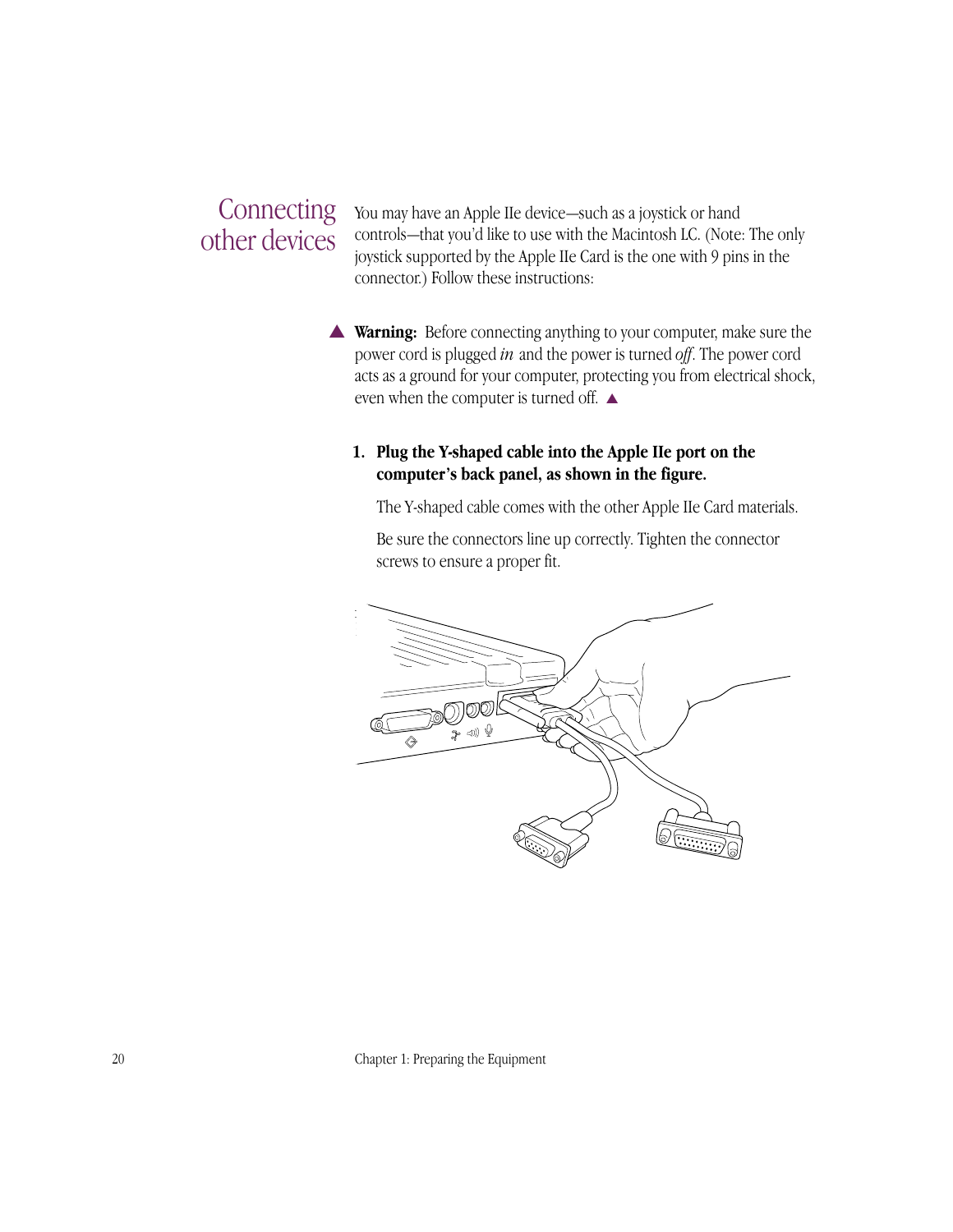**2. Connect the device's cable connector to the smaller of the two connectors on the Y-shaped cable, as shown in the figure.**

Again, be sure the connectors line up correctly, and tighten the connector screws to ensure a proper fit.



You can connect only one Apple IIe device at a time to the smaller connector on the Y-shaped cable. If you want to use more than one device, you'll need to swap the devices.

▲ **Warning:** If you want to swap drives or devices connected to the Y-shaped cable, be sure to turn off the computer first. If you change devices while the computer is on, you may damage the device or the computer, or both.  $\blacktriangle$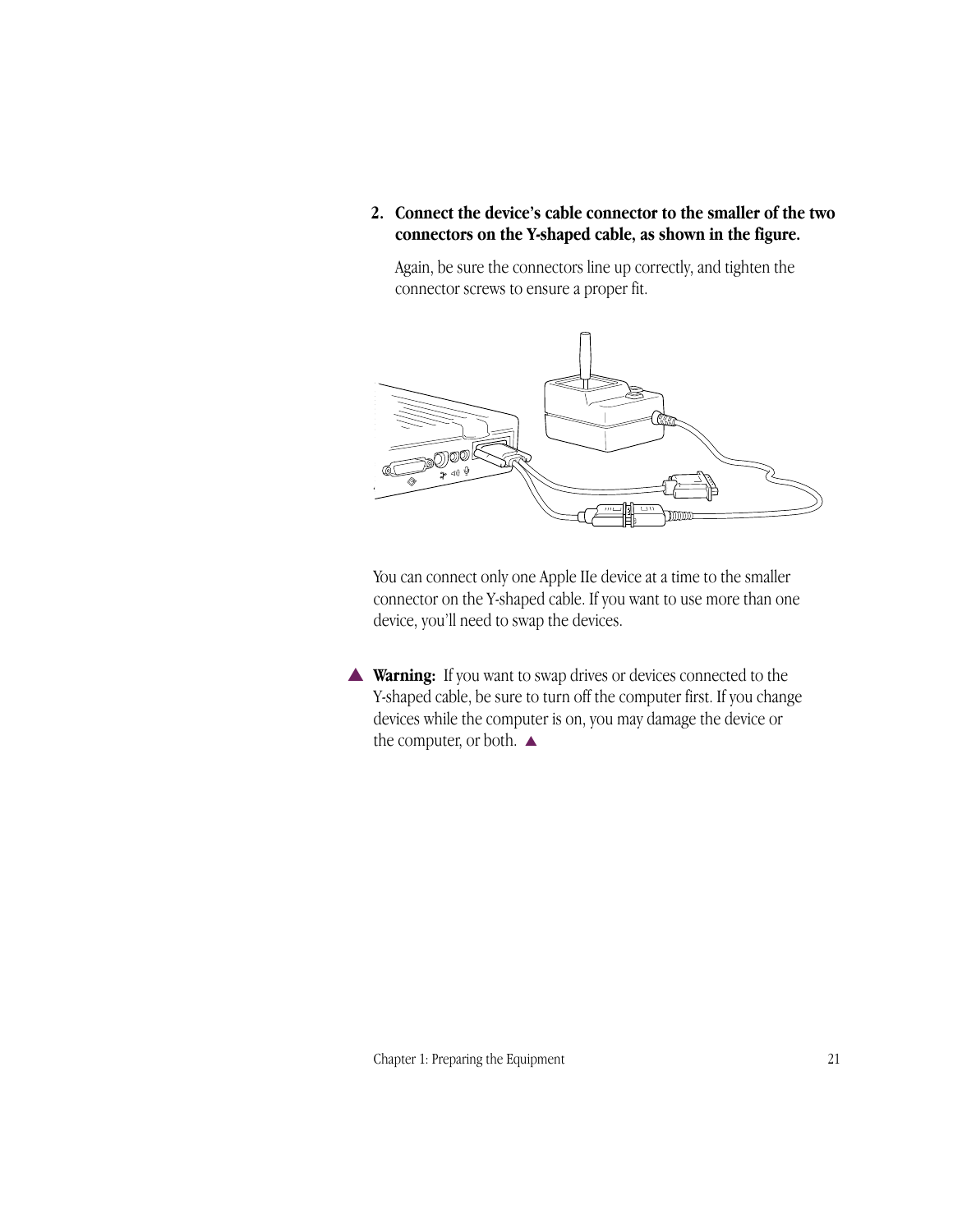### Connecting your old Apple IIe hard disk

If you have an Apple SCSI hard disk connected to your original Apple IIe computer, you can connect it to your Macintosh LC and use it just as you would any other hard disk.

 $\triangle$  **Important**: Only Apple SCSI hard disks can be connected to the Macintosh LC. If the hard disk was manufactured by Apple and its cable fits into the large SCSI port on the back of the Macintosh, you can connect it.  $\triangle$ 

To prepare the hard disk so your Macintosh can store files on it, you must erase all the files on it. Follow these steps to make copies of the files, erase and initialize the hard disk, and connect it to your Macintosh.

22 Chapter 1: Preparing the Equipment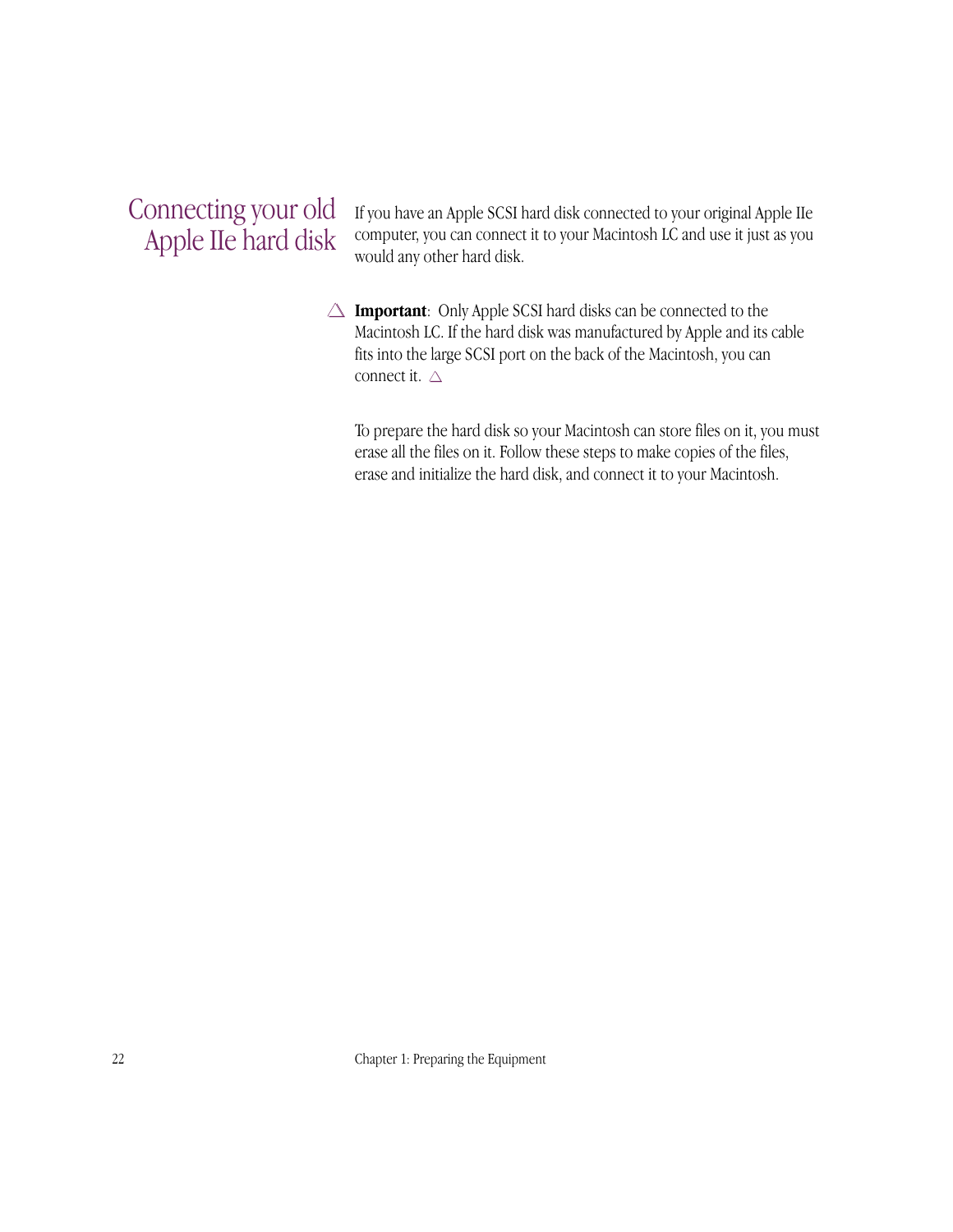**Before you begin:** Make sure the hard disk is still connected to your Apple IIe.

- **1. Turn on the hard disk and your Apple IIe.**
- **2. Copy all the files on the hard disk to some other place.**

You can copy the files to a series of floppy disks or to a file server.

- **3. Turn off your Apple IIe and the hard disk.**
- **4. Make sure your Macintosh LC is turned off.**
- **5. Connect the hard disk to your Macintosh LC.**

If you have another SCSI device connected to your Macintosh LC, see the manuals that came with your hard disk or your Macintosh for detailed information on connecting several SCSI devices in a chain.

- **6. Plug in the hard disk, then turn it on.**
- **7. Initialize the hard disk using Apple HD SC Setup.**

You can find complete instructions for preparing the hard disk using Apple HD SC Setup in the manuals that came with your Macintosh or with the hard disk.

**8. If you like, you can copy the files you backed up in step 2 onto your hard disk, provided you created an Apple IIe partition, as described earlier in this chapter.**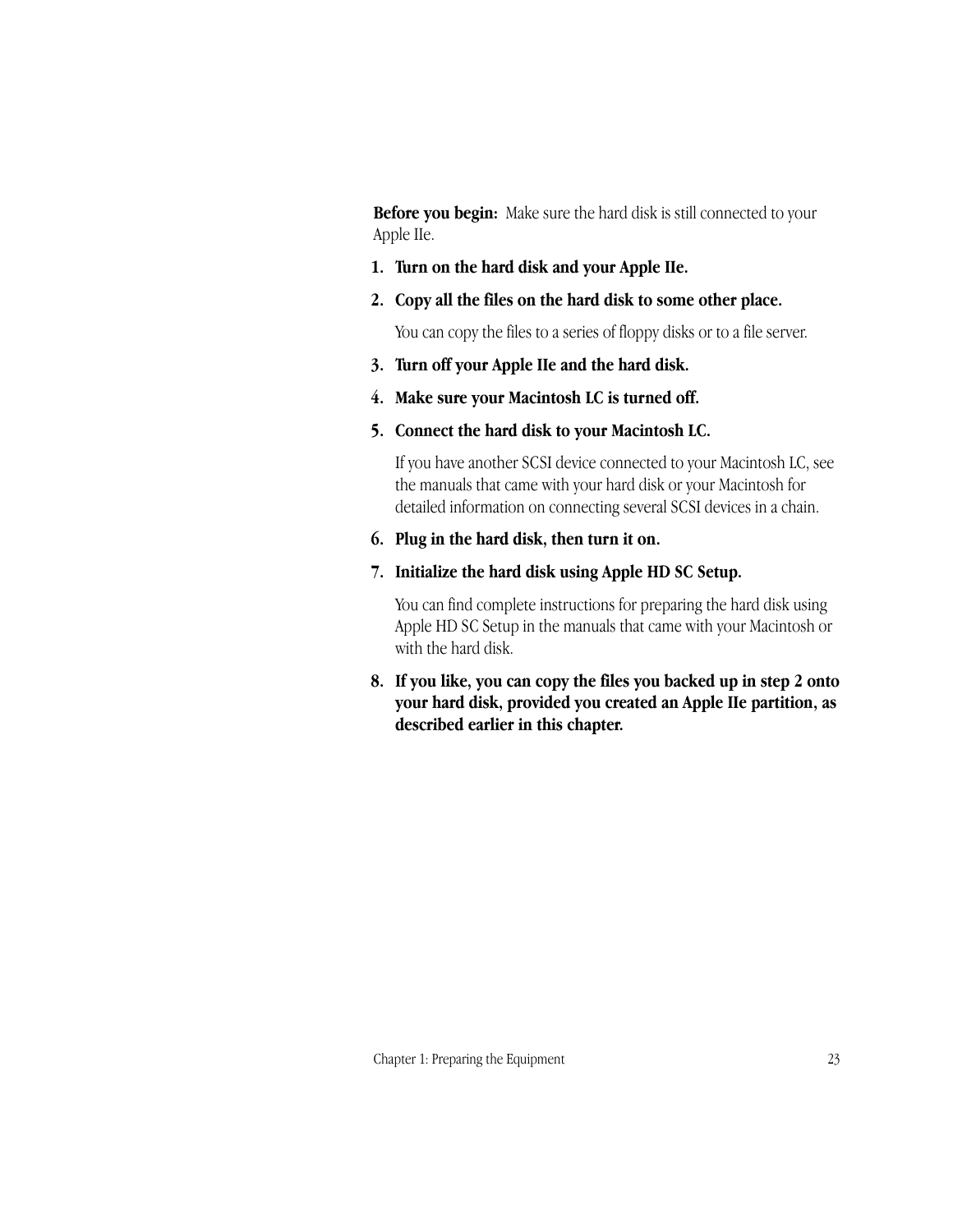### You've successfully connected your Apple IIe disk drives and other What's next devices to the Macintosh LC. Next, you must install the software that allows you to use the Apple IIe Card so you can start your work.

24 Chapter 1: Preparing the Equipment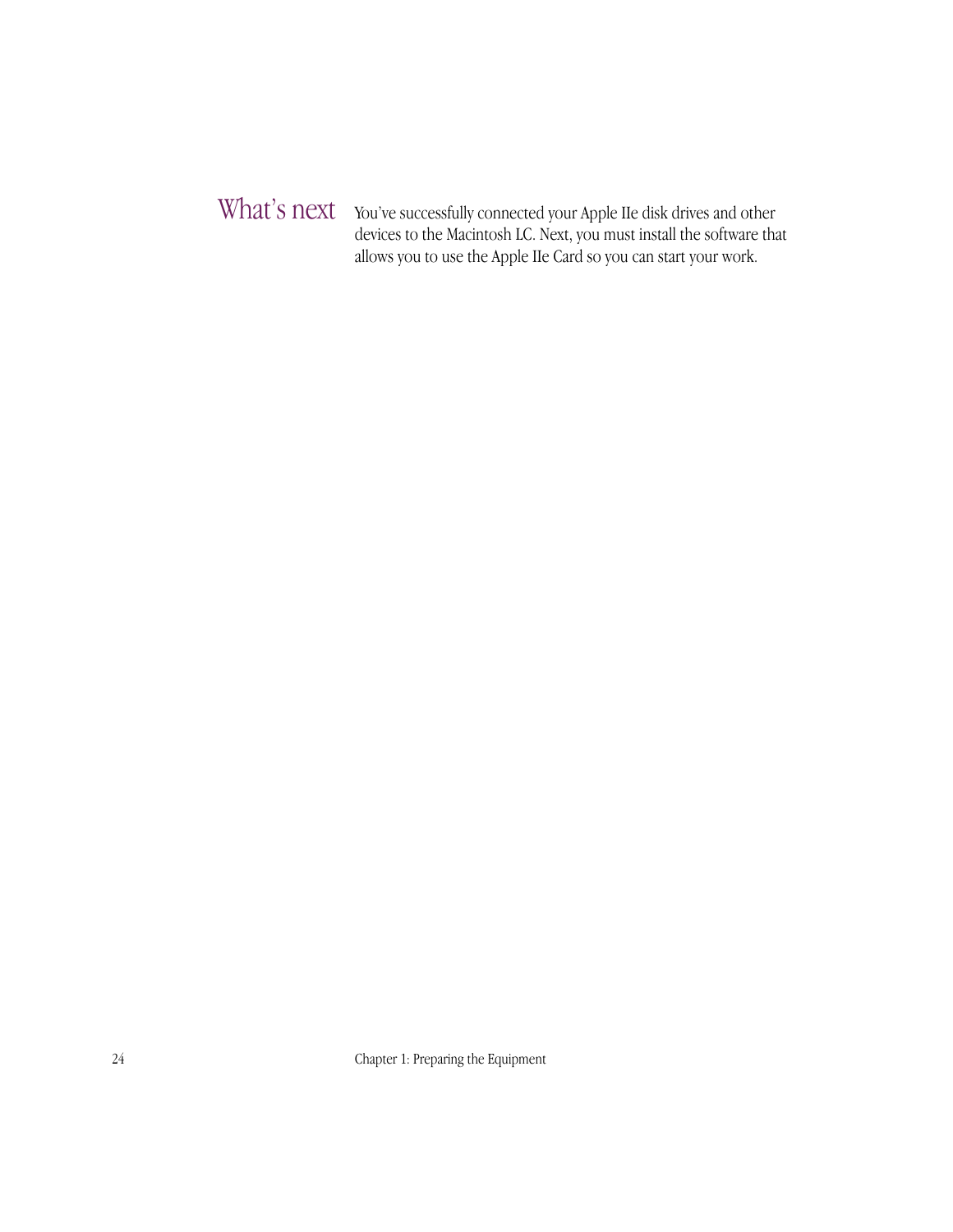## Chapter 2

# Preparing the Software

 ${\rm A}$ ll your equipment should now be ready. Once you install the software, as described in this chapter, you'll be ready to start using Apple IIe software on your Macintosh.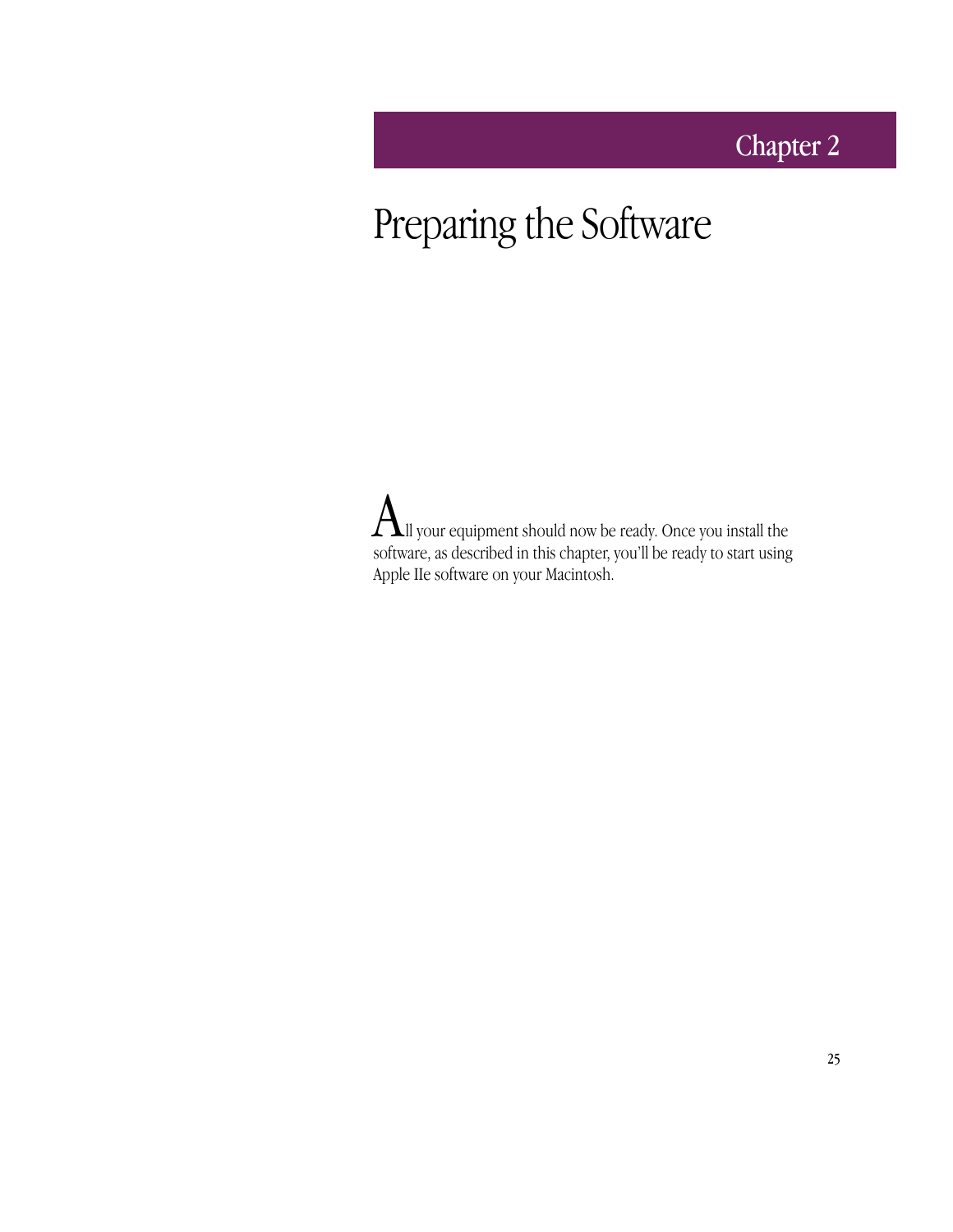### Checking for late-breaking news

You can see if there were any last-minute changes to the instructions for the Apple IIe Card by checking the Read Me file, as described in this section.

**Before you begin:** If your computer is off, turn it on. If your computer is on, quit any programs you might be running.

**1. Insert the** *IIe Installer Disk* **into the disk drive.**

The disk's icon appears.

**2. If necessary, open the** *IIe Installer Disk* **by double-clicking its icon.**

The disk's window appears.

**3. Open the Read Me file by double-clicking its icon.**



#### **4. Read the file.**

If necessary, use the scroll bar to see the whole document.

**5. If you like, print the file.**

To print the Read Me file, make sure your printer is on. Then choose the Print command from the File menu. When the print dialog box opens, click the Print button.

#### **6. Choose Quit from the File menu.**

The file closes.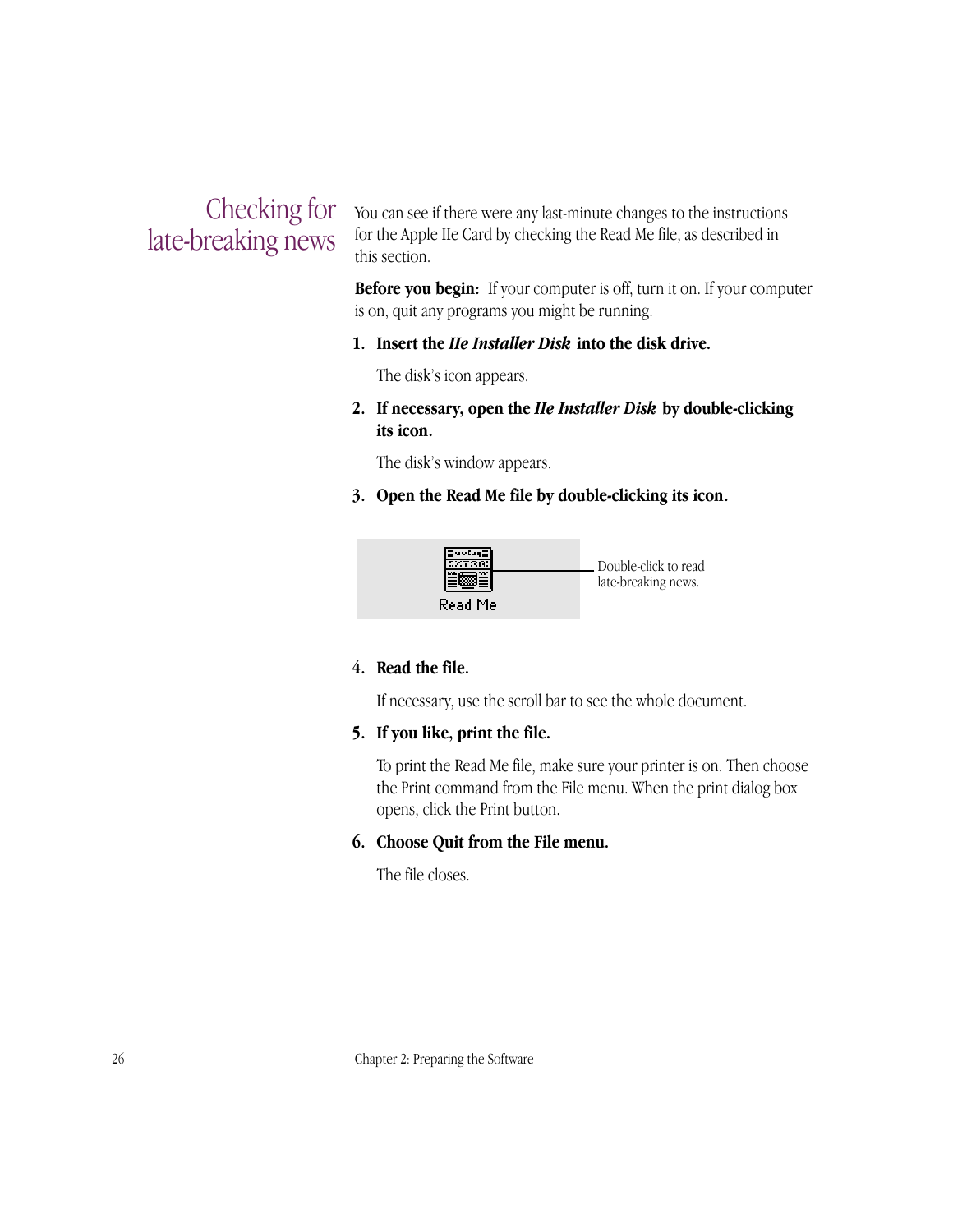| Preparing the       |
|---------------------|
| startup disk for    |
| your Apple IIe Card |

To use your Apple IIe Card, you must have certain files on your Macintosh startup disk. (A startup disk is any disk—either a hard disk or a 3.5-inch floppy disk—that contains a System Folder.)

This section explains how to install the new Apple IIe Card software on your startup disk and how to create a new startup disk, if necessary.

#### If you have a hard disk

If you have a hard disk, use it as your Apple IIe Card startup disk. This section explains how.

Once you finish this section, it's important to remember that you installed the software on your hard disk. Many tasks in this book will have special notes for *hard disk startup people*. When you see one of these notes, remember that it applies to you.

❖ *Note for people who partitioned their hard disk in Chapter 1:*  This installation procedure installs the Apple IIe Card software on the Macintosh partition of your hard disk. ❖

**Before you begin:** If your computer is off, turn it on. If your computer is on, quit any programs you are running.

#### **1. Insert the** *IIe Installer Disk* **into the built-in disk drive and double-click its icon.**

The disk's window opens.

**2. Open the Installer program by double-clicking its icon.**



After a moment, information about the Installer appears on your screen.

*continues* >

Chapter 2: Preparing the Software 27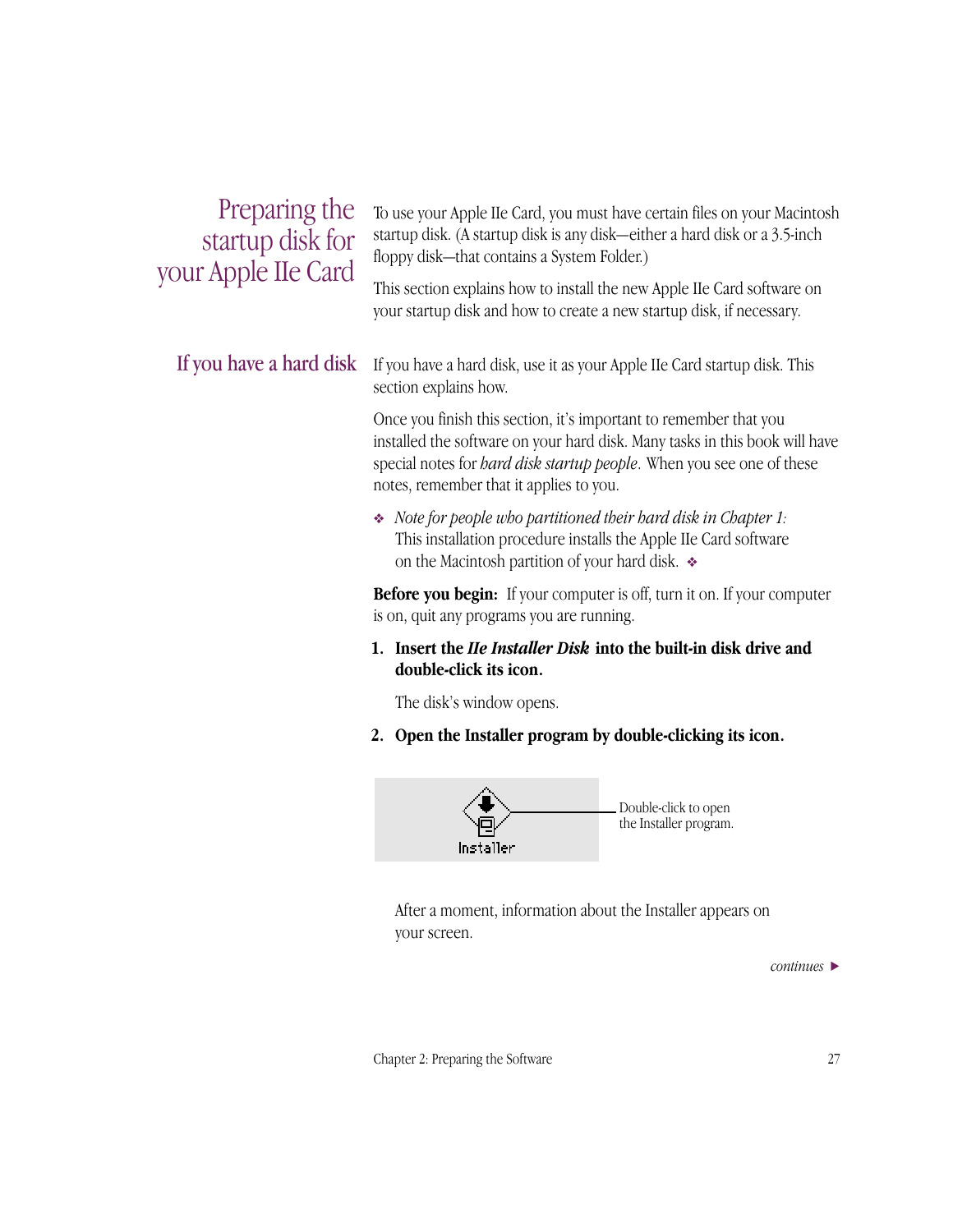**3. Once you've read the information, click OK.**

The Easy Install screen appears, as shown in the next step.

**4. If you have more than one hard disk, click the Switch Disk button to select the hard disk where you want the software installed.**



#### **5. Click Install.**



The Installer copies the files to your hard disk while displaying its progress. After it's finished, it displays a dialog box, as shown in the next step.

28 Chapter 2: Preparing the Software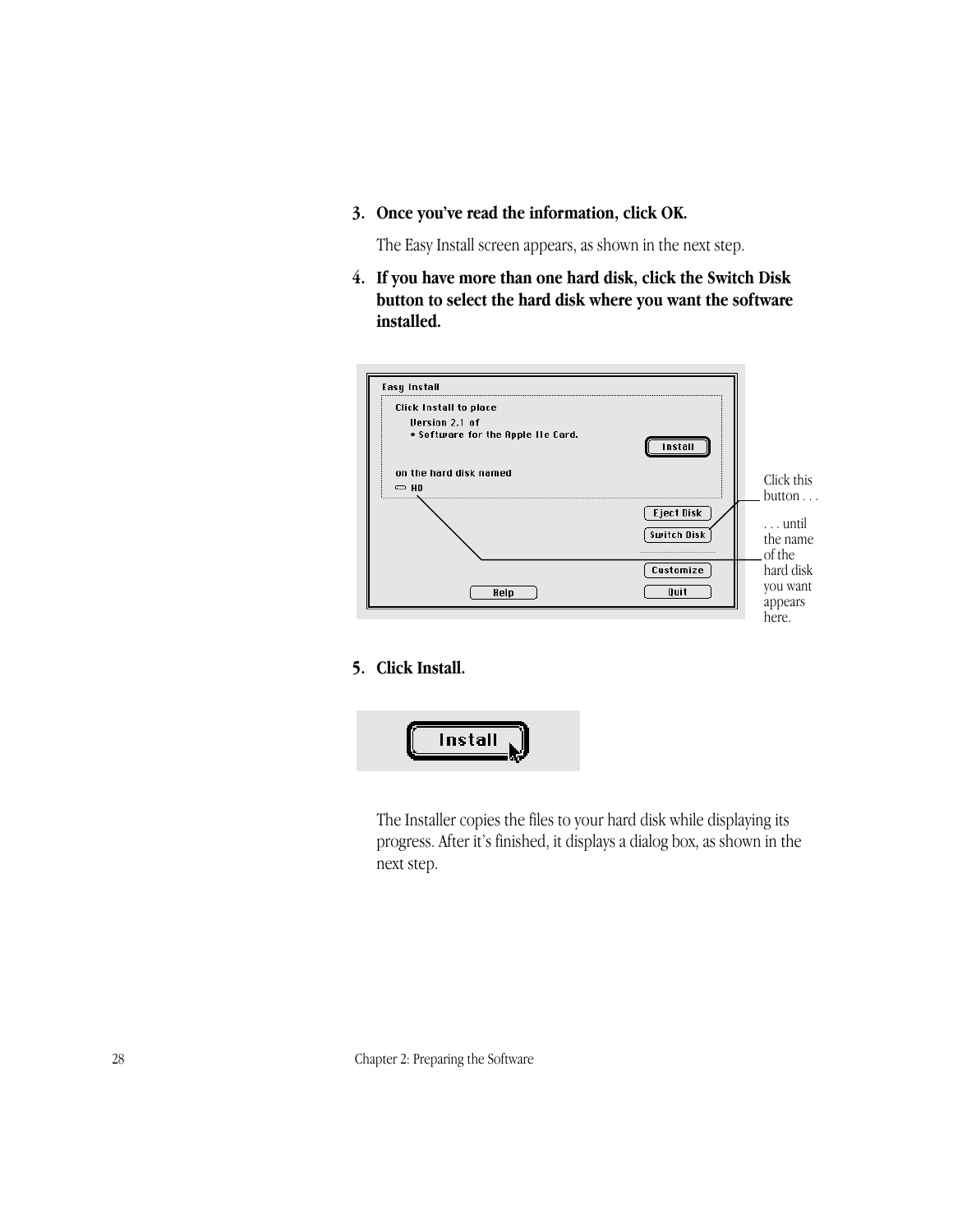#### **6. Click Quit.**



#### **7. Notice the three new files installed on your hard disk.**

Open your hard disk by double-clicking its icon and notice these three new icons:



There's also a fourth new file in your System Folder. It's called ProDOS File System.

*continues* >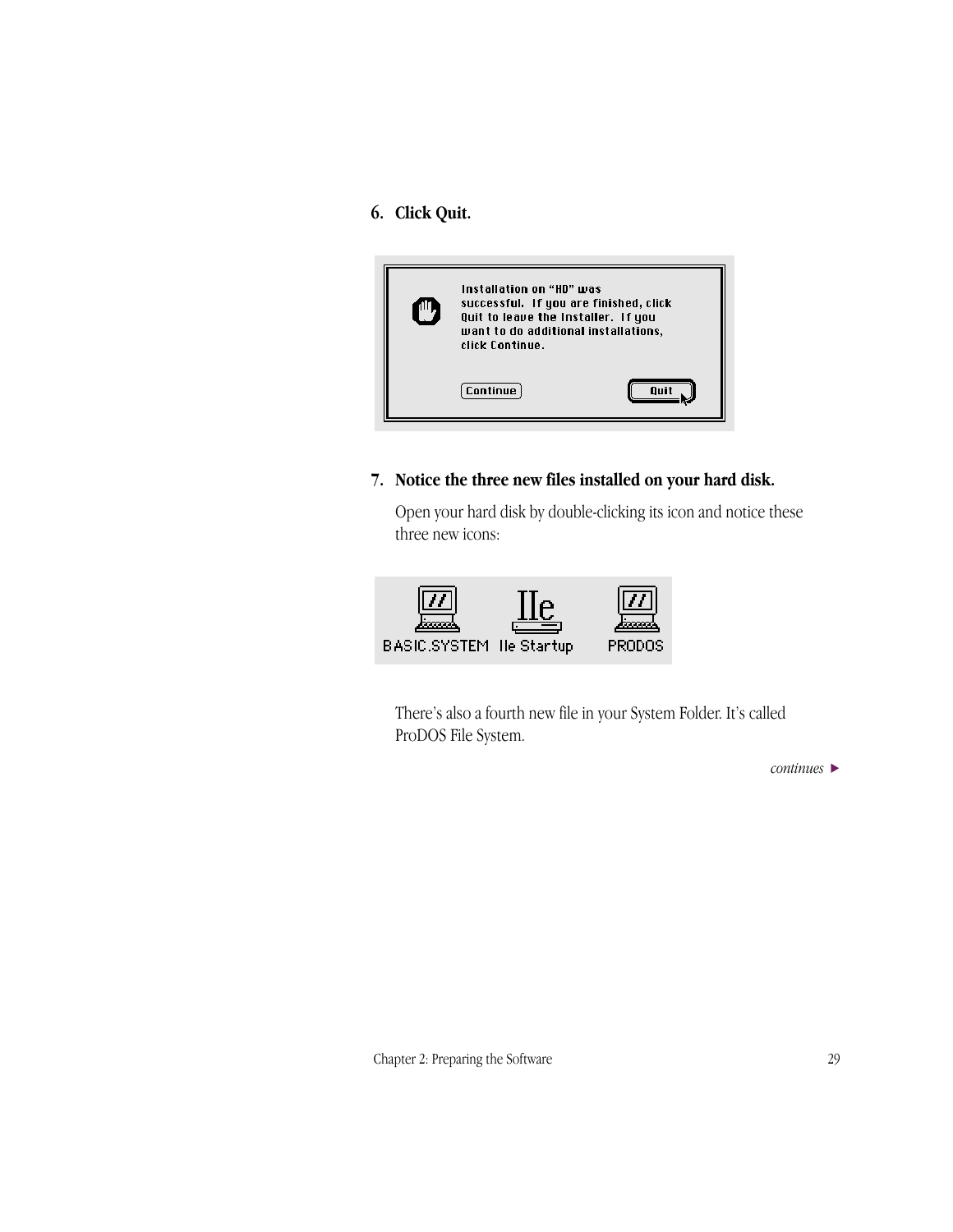#### **8. Choose the Restart command from the Special menu.**

The computer ejects the *IIe Installer Disk* and restarts. If you created a ProDOS partition in Chapter 1, you see its icon on the desktop after the computer restarts.

#### **9. Find the Quick Reference card in the back of this book and mark the blank that says you are a hard disk startup person.**

It's vital for you to remember where you installed your software because many tasks later in this book have different instructions for *hard disk startup people* and for *floppy disk startup people.*

**10. Skip ahead to the "What's Next" section at the end of this chapter.**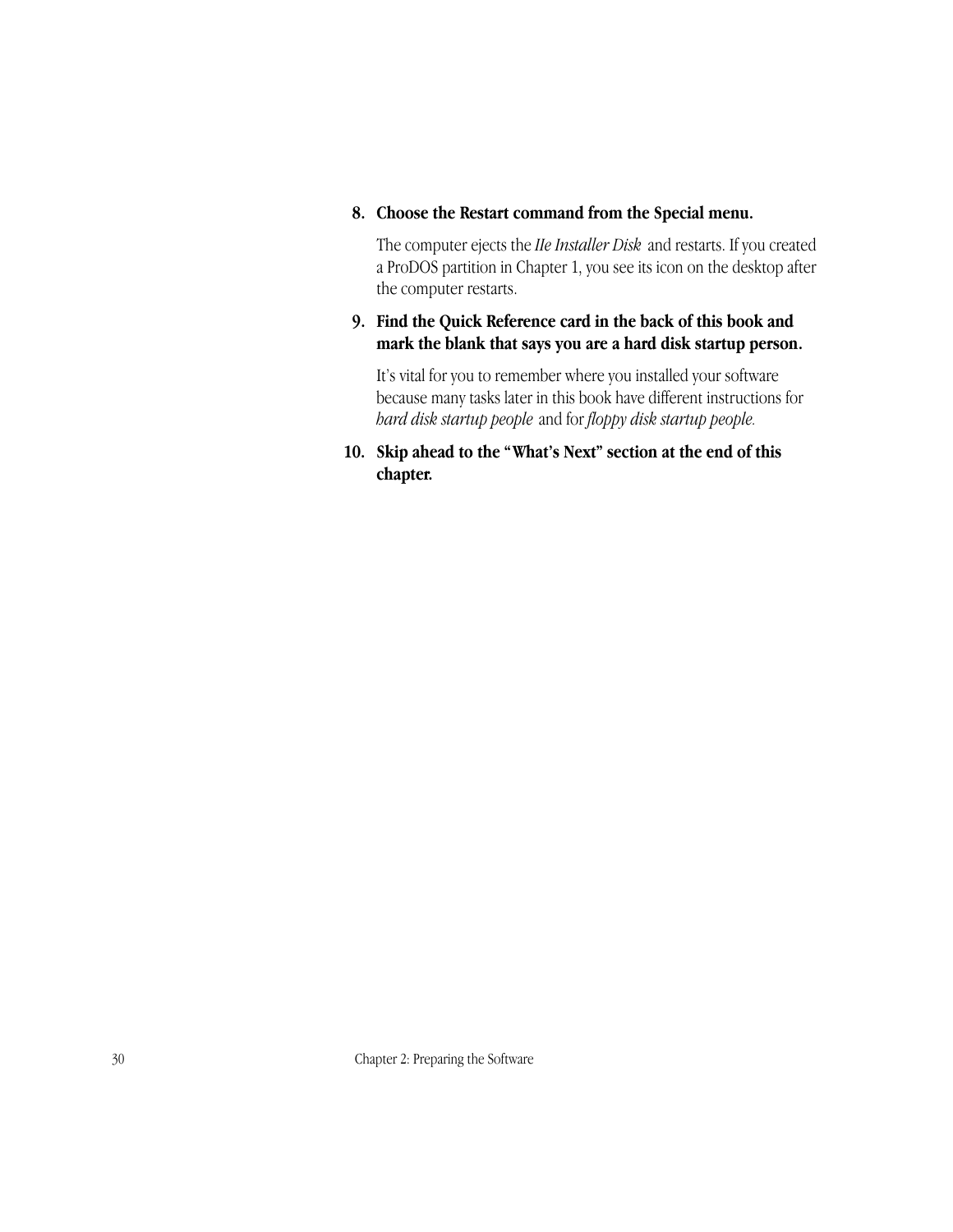### If you do *not* have If you don't have a hard disk, this section tells you how to prepare a a hard disk floppy startup disk you can use instead.

 $\triangle$  **Important:** If you installed the software on your hard disk in the previous section, you should skip this section and move ahead to "What's Next" at the end of this chapter.  $\triangle$ 

Included with your Apple IIe Card is a disk called *IIe Startup Disk*, which has the necessary Apple IIe Card software and the correct version of Macintosh system software already installed. To use it, you need to make a copy of the disk and make sure you have the correct software for your printer, as described in the next two sections.

Once you finish this section, it's important to remember that you have your Apple IIe Card software on a floppy disk. Many tasks in this book will have special notes for *floppy disk startup people*. When you see one of these notes, remember that it applies to you.

#### Making a copy of the floppy startup disk

To make sure you always have a safe copy of the *IIe Startup Disk*, don't ever use the original. Instead, make a copy and set the original aside for safekeeping.

You can find instructions for copying disks in the books that came with your Macintosh.

When you are finished, put the original away and keep the copy ready for use. Don't lock the copy.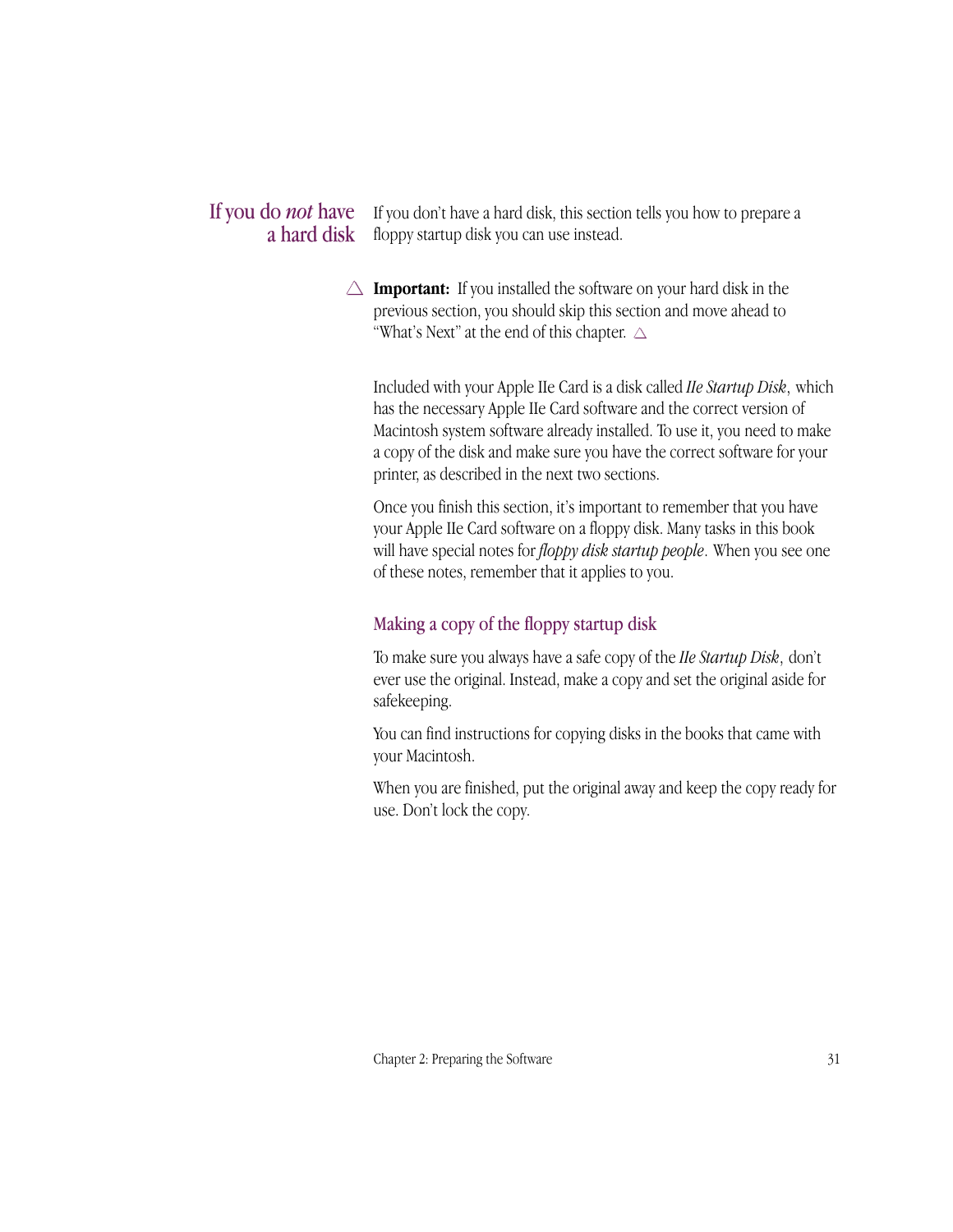#### Setting up the printer software

If you don't have a printer, skip this section. If you do have a printer, follow these steps to set up your printer software:

#### **1. Shut down your Macintosh.**

If your Macintosh is on, quit any programs you might be running, then choose Shut Down from the Special menu.

**2. Insert your copy of the** *IIe Startup Disk* **into the built-in floppy disk drive.**

#### **3. Turn on the computer and the monitor.**

If you see a Restart button on the screen, click it.

The computer starts up.

#### **4. Select the Chooser from the Apple menu.**

After a moment, the Chooser window appears.

32 Chapter 2: Preparing the Software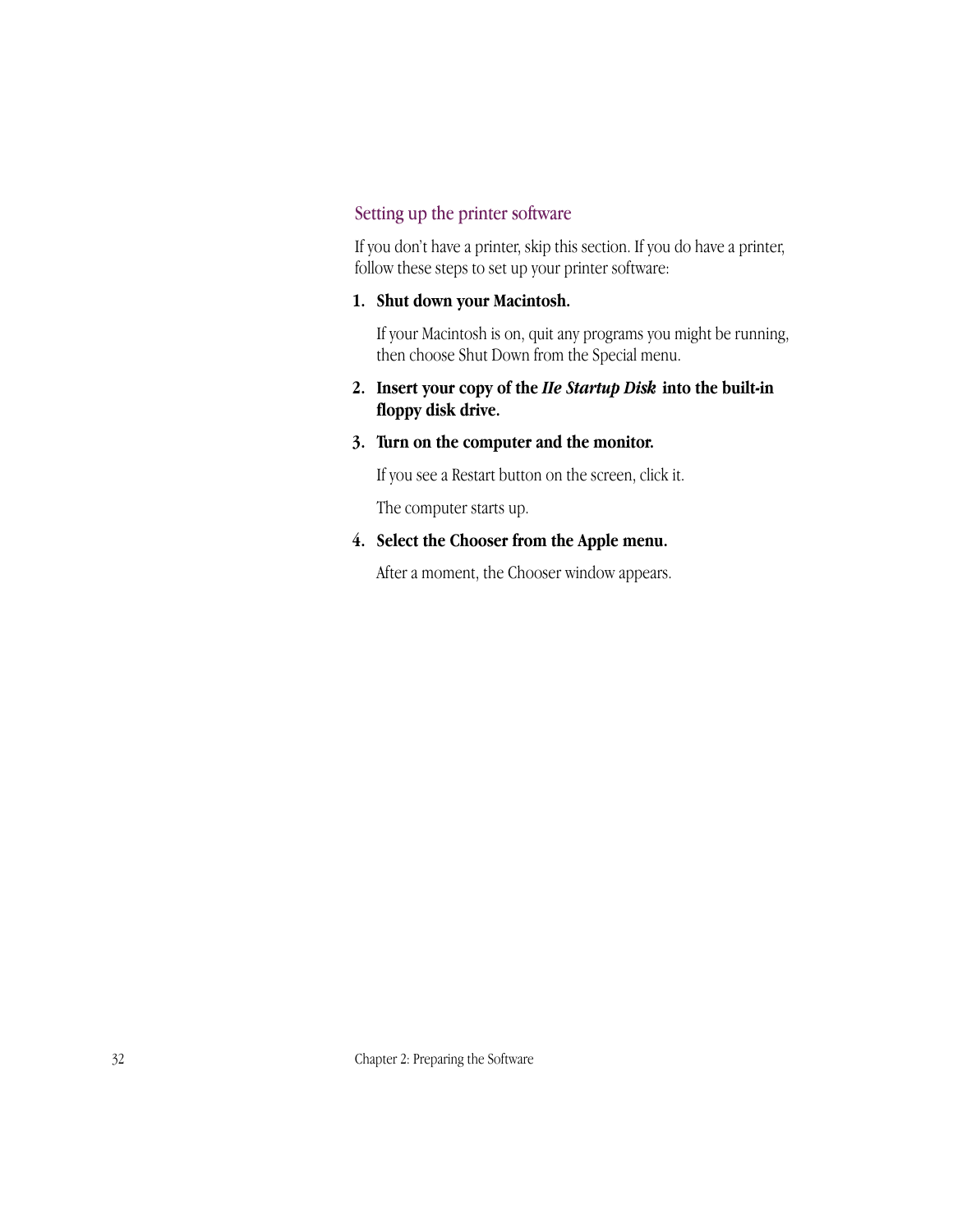

#### **5. Click the icon that represents the kind of printer you want to use.**

❖ *Your printer isn't there?* If the kind of printer you want to use isn't in the Chooser, you need to install the printer software. Turn now to Appendix E, "Installing Printer Software for the *IIe Startup Disk."* ❖

*continues* >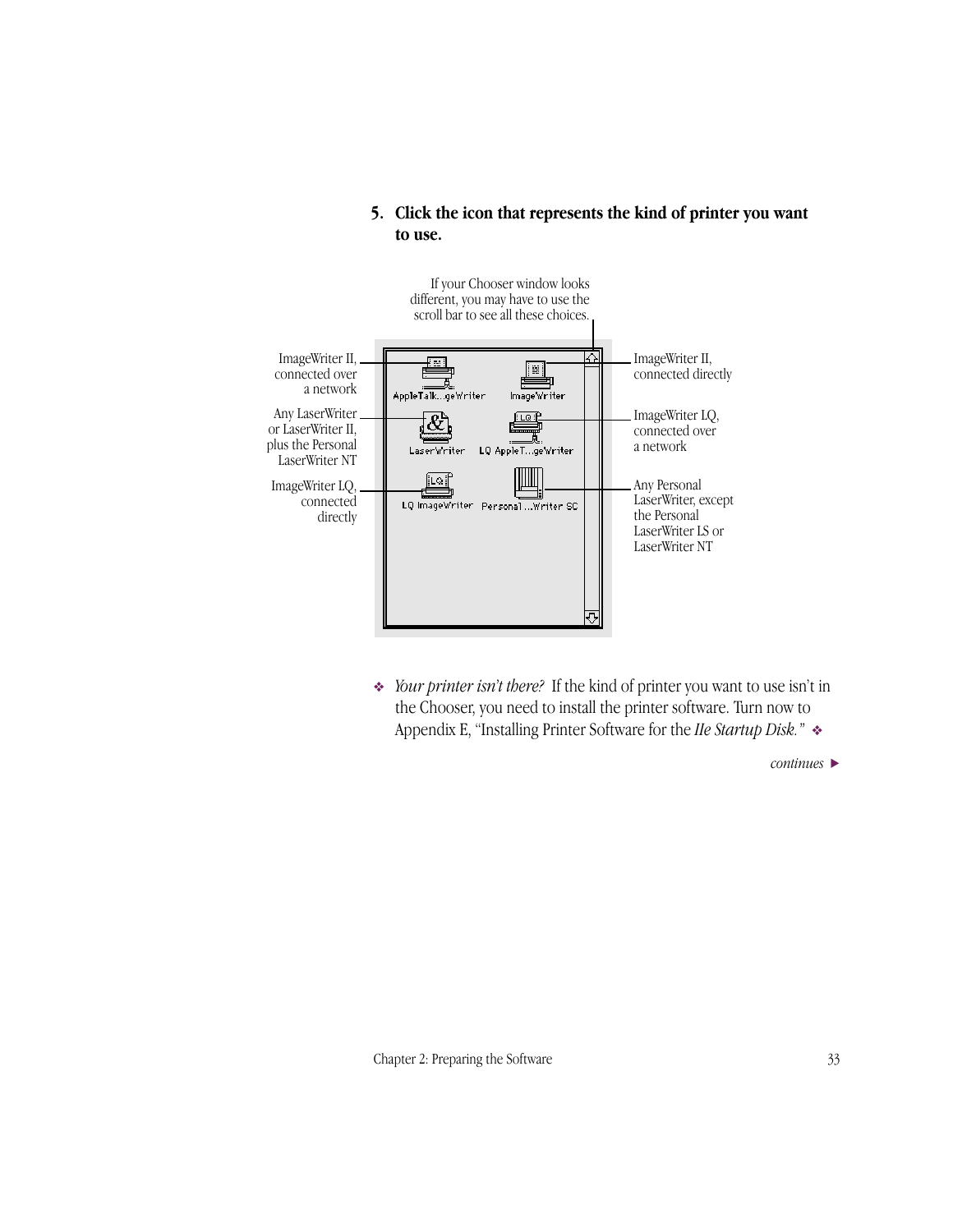**6. If the printer is connected over a network, you need to click the name of your printer and perhaps also the zone it's in.** 

See the reference book that came with your Macintosh for more information on using the Chooser.

- **7. Choose Close from the File menu.**
- **8. Find the Quick Reference card in the back of the book and mark the blank that says you are a floppy disk startup person.**

It's vital for you to remember where you installed your software because many tasks later in this book will have different instructions for *floppy disk startup people* and for *hard disk startup people*.

You have one more step before you're finished installing the Apple IIe hardware and software. You must use a software program to arrange the Apple IIe accessory cards in your Macintosh LC. But first, you must become better acquainted with the Apple IIe environment on the Macintosh. What's next

> The next chapter, "Learning to Use the Apple IIe Card," introduces you to the Apple IIe environment. Chapter 4, "Setting Up Cards and Slots," explains how to use the Apple IIe Card software to arrange the cards in your Macintosh LC.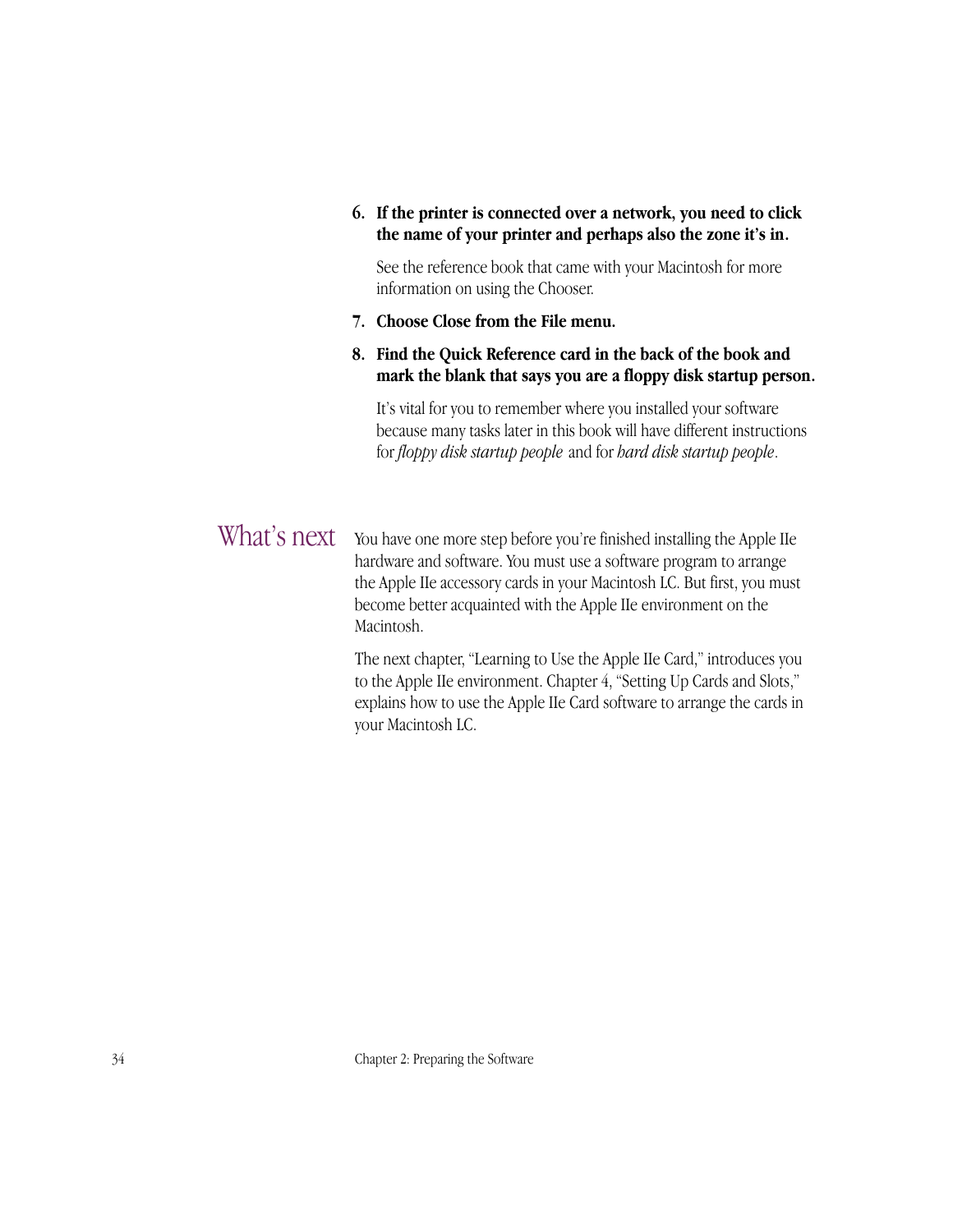### Chapter 3

## Learning to Use the Apple IIe Card

**This chapter teaches you step by step how to run Apple IIe programs** on your Macintosh LC. You'll learn how to

- switch between the Macintosh environment and the Apple IIe environment
- run Apple IIe programs on your Macintosh
- control your Apple IIe environment using the Option Panel
- organize your Apple IIe and Macintosh files
- $\triangle$  **Important:** Before you can do the exercises in this chapter, you must set up your Apple IIe equipment and install the accompanying software as described in Chapters 1 and 2.  $\triangle$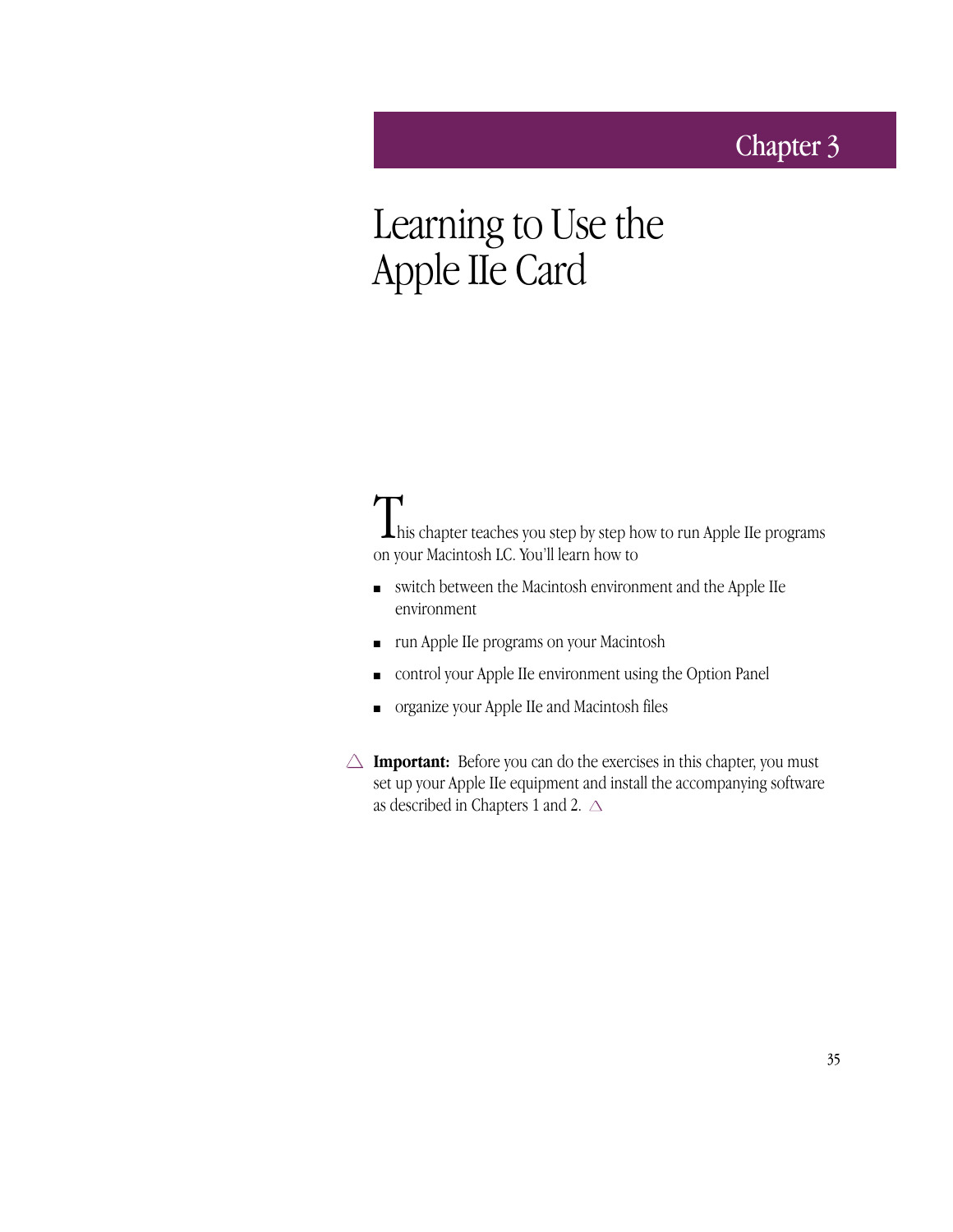Important details for floppy disk startup people

In the last chapter, you installed special software for your Apple IIe Card, and you are now either a *hard disk startup person* or a *floppy disk startup person.* (You recorded which you were on the Quick Reference card. See the previous chapter if you can't remember which you are.) If you're a hard disk person, this section does not pertain to you. Skip ahead to "Switching Between the Macintosh and Apple IIe Environments."

 $\triangle$  **Important:** If you are a hard disk startup person, stop reading this section now and skip to "Switching Between the Macintosh and Apple IIe Environments."  $\triangle$ 

If you're a floppy disk startup person, you need to know a crucial technique—starting up from the *IIe Startup Disk*—because it's the only way to run Apple IIe programs and manipulate Apple IIe files. The technique is described in the next section, "Starting Up From the *IIe Startup Disk*."

#### Starting up from the *IIe Startup Disk*

To start up from the *IIe Startup Disk*, you must turn on your computer with the disk in the disk drive, as shown in these steps.

 $\triangle$  **Important:** If you are a hard disk startup person, stop reading this section now and skip to "Switching Between the Macintosh and Apple IIe Environments."  $\triangle$ 

#### **1. If your Macintosh LC is on, shut it down.**

Quit any programs you might be running and choose Shut Down from the Special menu. You don't need to turn off the power.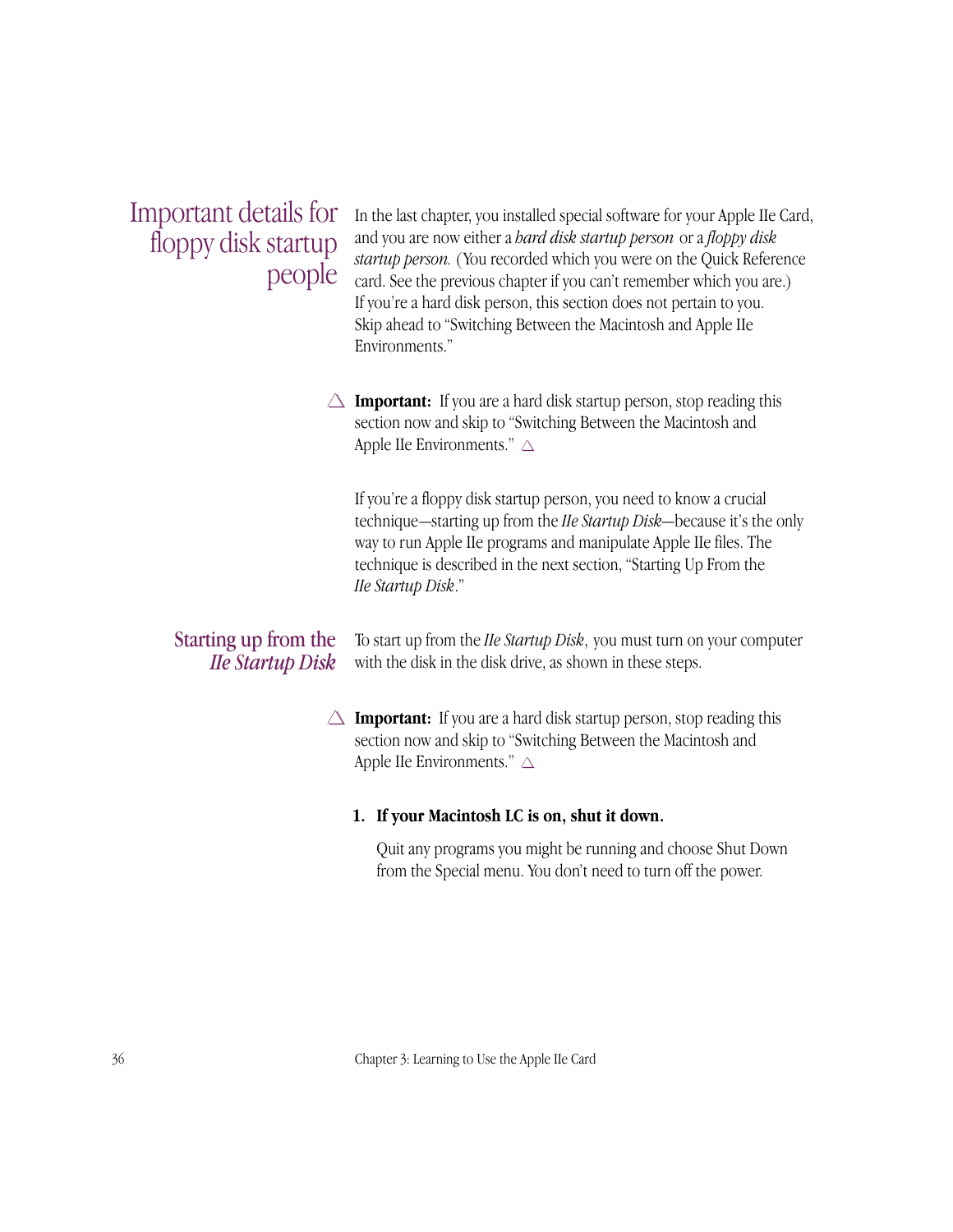#### **2. While the computer is shut down, insert your copy of the**  *IIe Startup Disk* **into the built-in disk drive.**

Make sure the disk is not locked.

#### **3. Turn on the Macintosh LC.**

If you see a Restart button on your screen, click it.

You've just started up from the *IIe Startup Disk,* so you can run Apple IIe programs and manipulate Apple IIe files until you shut down or restart the Macintosh LC.

### Why you need to start up from the *IIe Startup Disk*

This section explains why you need to start up from the *IIe Startup Disk* to work with Apple IIe files or programs. (If you're not interested, you can skip this section.)

Normally, Macintosh computers can't recognize Apple IIe disks. (In fact, if you insert an Apple IIe disk into a normal Macintosh, the Macintosh asks if you want to erase it.) To be able to recognize Apple IIe disks, your Macintosh needs a special startup document, called *ProDOS File System*, in the System Folder it uses to start up.

If you're a floppy disk startup person, either you don't have a hard disk or the System Folder on your hard disk doesn't contain this special file. However, the System Folder on the *IIe Startup Disk* does contain it.

When you restart the computer with the *IIe Startup Disk* in the disk drive, the ProDOS File System document is loaded, enabling the Macintosh to recognize Apple IIe files.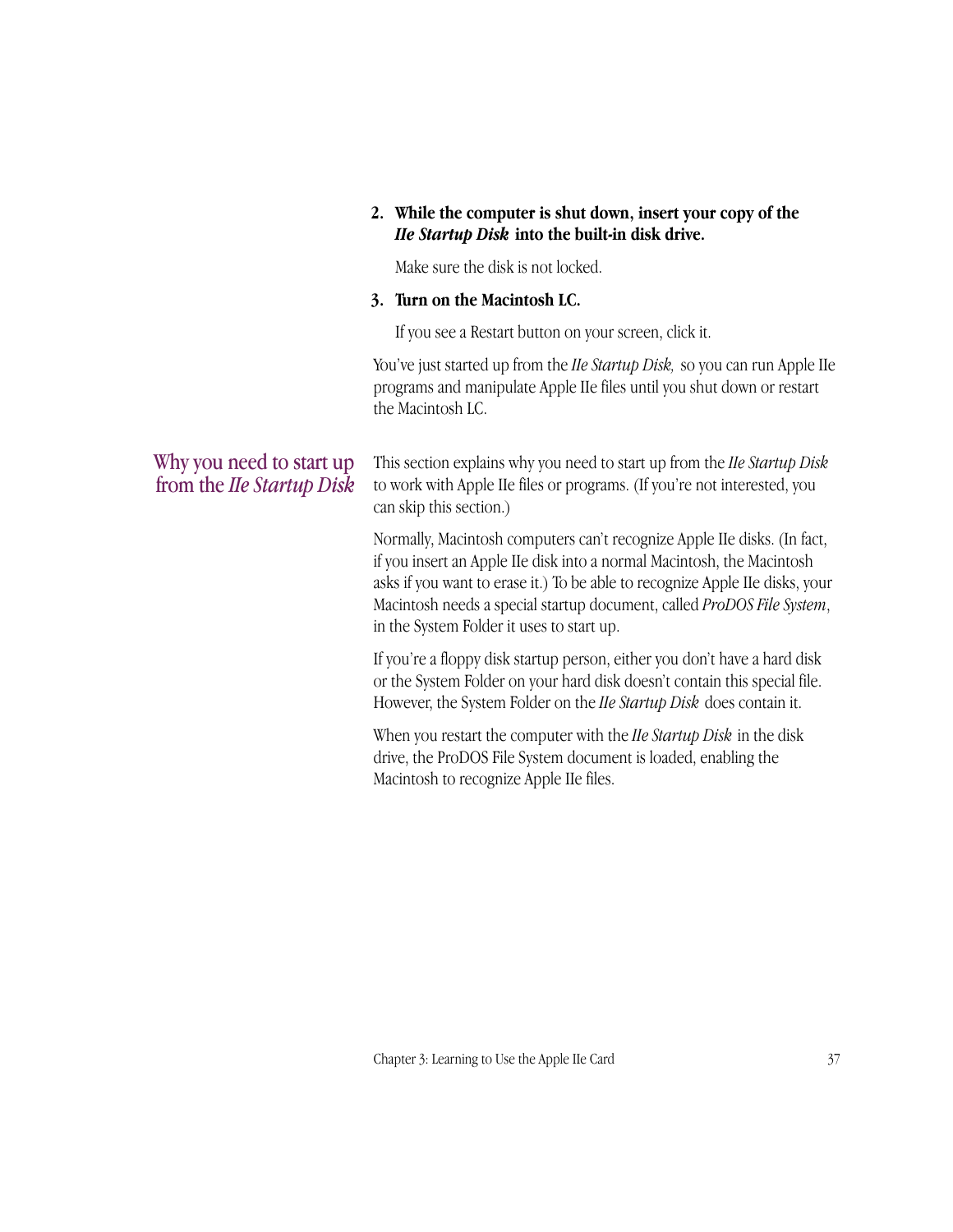Switching between the Macintosh and Apple IIe environments

Switching to the Apple IIe environment Having a Macintosh LC with an Apple IIe Card is like having two computers in one. You can easily have the computer switch between acting like a Macintosh and acting like an Apple IIe. The exercises in this section explain how.

You enter the Apple IIe environment simply by double-clicking an icon, as shown in this exercise.

**Before you begin:** Your Macintosh should be turned on and you should quit any programs you might be running. Close any windows on your desktop.

#### **1. If you're a floppy disk startup person, make sure you've started up from the** *IIe Startup Disk***.**

See the instructions in "Starting Up From the *IIe Startup Disk*," at the beginning of this chapter.

**2. Open your startup disk by double-clicking its icon.**



Double-click whatever icon is in this corner. ( Yours may look different.)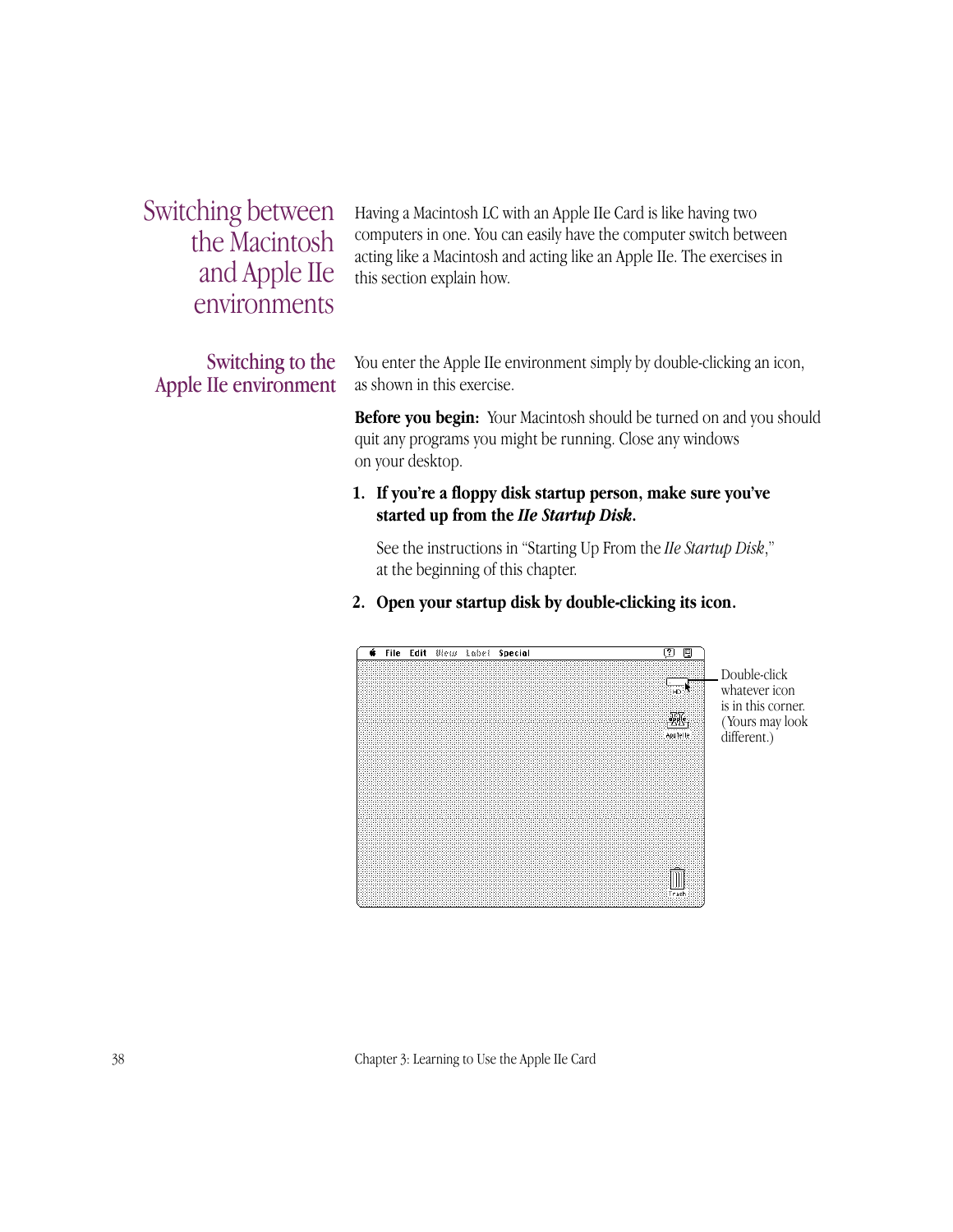#### **3. Double-click the IIe Startup icon.**



In a few moments, you see an Apple IIe screen with a BASIC prompt and a blinking cursor.



Congratulations! You've turned your Macintosh LC into an Apple IIe. Once you double-click the IIe Startup program, your Macintosh LC is in the *Apple IIe environment:* Now the computer behaves as if it were an Apple IIe.

You'll learn more about the Apple IIe environment later in this chapter, but first you'll learn how to return to the Macintosh environment.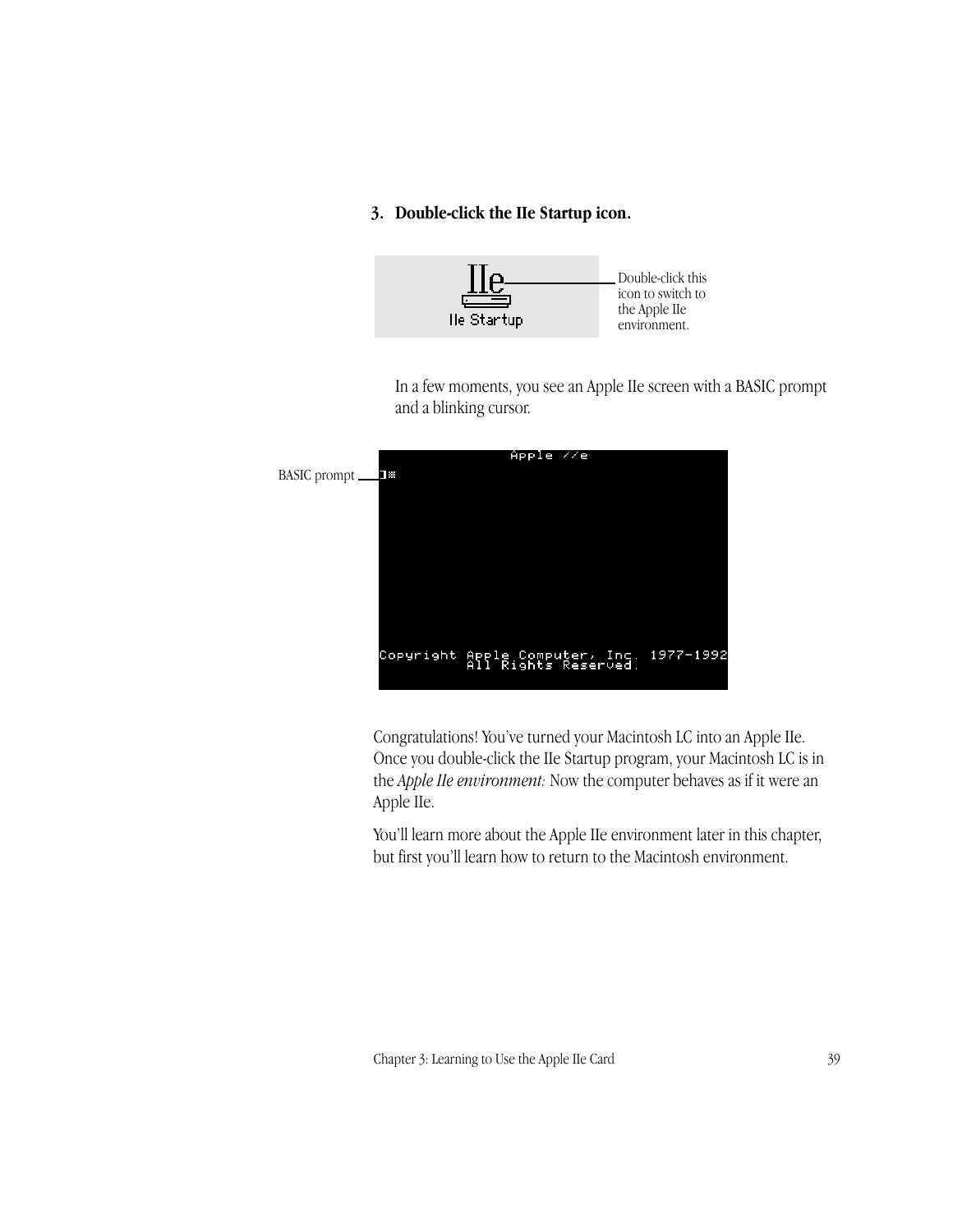#### Switching back to the Macintosh environment

Follow these steps to return to the Macintosh environment:

#### **1. Press Control-**x**-Esc to open the Option Panel.**

Press all three keys at once. If you have the standard keyboard, all three keys are on the same row as the Space bar. Do *not* press the Option key.



The Option Panel opens, as shown in the next step.

#### **2. Click the Quit IIe button.**



Click this button to return to the Macintosh environment.

You return to the Macintosh environment.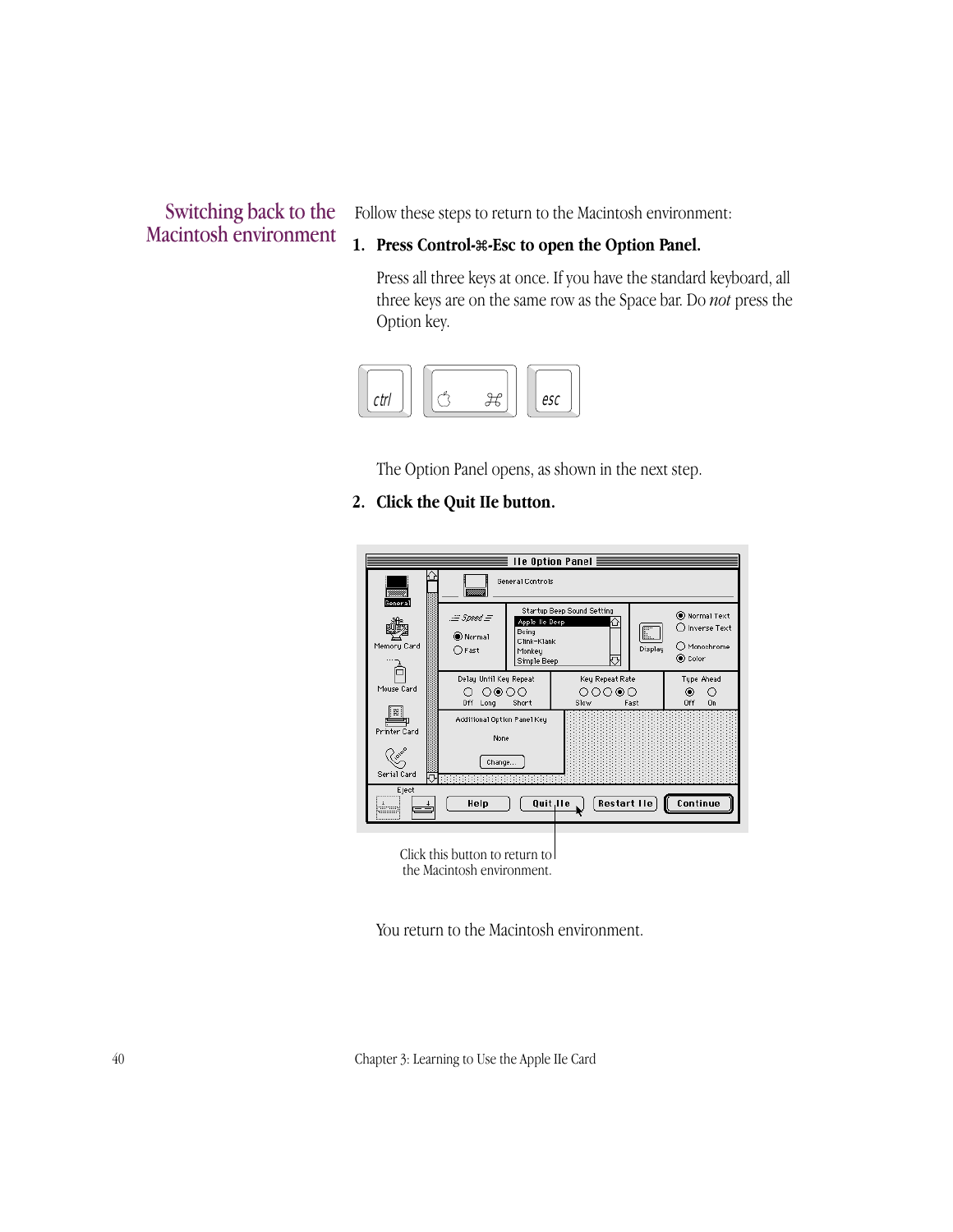#### Special note for floppy disk startup people

If you are a floppy disk startup person, and if you are finished using Apple IIe programs and files for a while, you may want to return to using your usual startup disk. To do so, choose Restart from the Special menu.

To enter the Apple IIe environment, just start up from the correct disk and double-click the IIe Startup icon. To return to the Macintosh environment, open the Option Panel by pressing Control- $\mathcal{H}$ -Esc and then click the Quit IIe button. **Summary** 

### Running an Apple IIe Program

There are two ways to start running Apple IIe programs. One way works if you're in the Macintosh environment; the other way works if you're in the Apple IIe environment.

This section has two exercises—one to illustrate each method. Depending on your setup, you may be able to complete only one of them.

### Method 1: Double-clicking a Macintosh icon

When you are in the Macintosh environment, you can launch Apple IIe programs the same way you launch Macintosh programs by double-clicking an icon.

#### Can you do the double-click exercise?

To do this exercise, you must have an Apple IIe program on a 3.5-inch ProDOS disk. The program must not be copy-protected.

You must also have one empty disk drive. Consequently, you cannot do this exercise if you're a floppy disk startup person who has only one floppy disk drive.

If you can't do this exercise, skip ahead to "Method 2: Restarting the Apple IIe Card."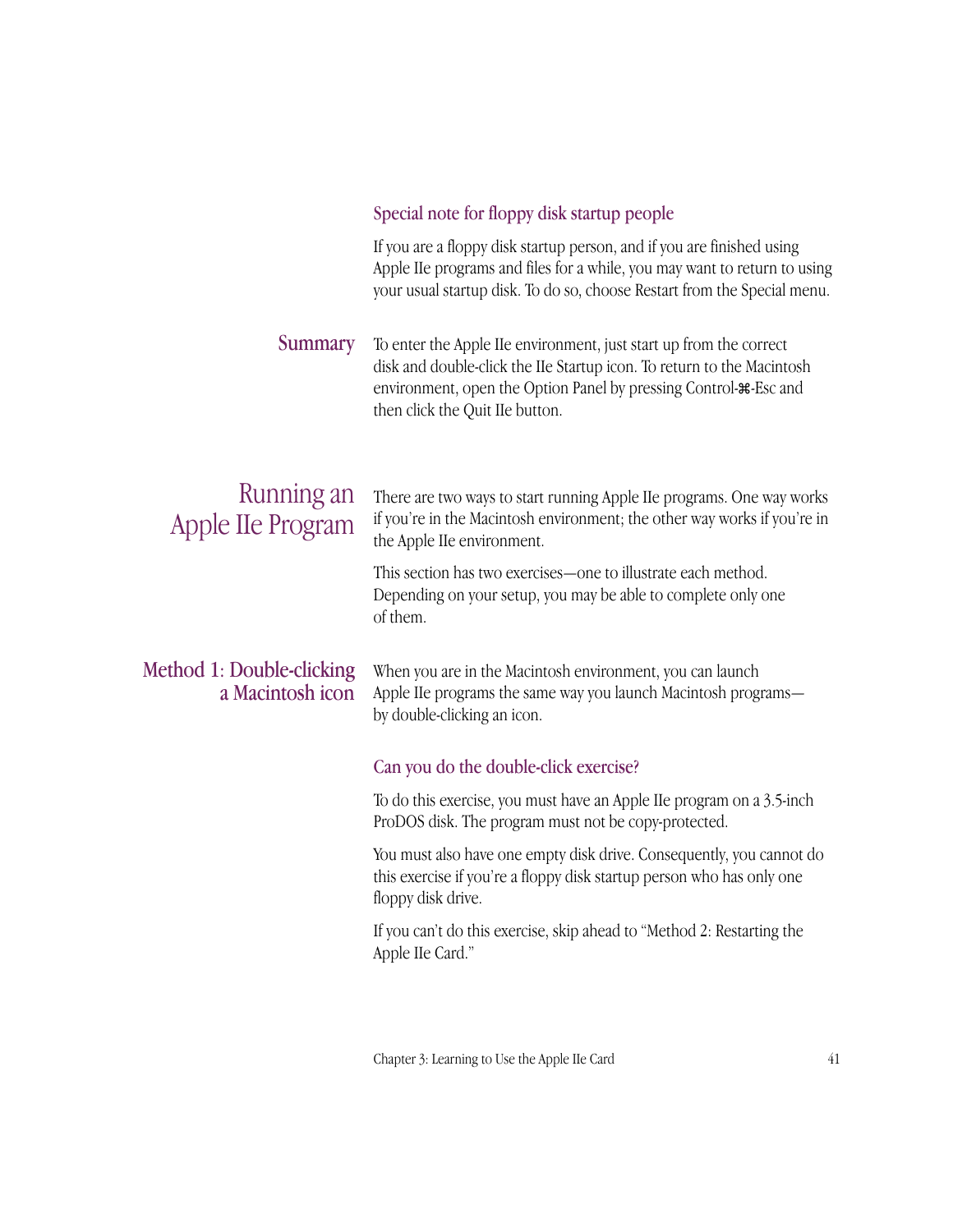#### The double-click exercise

Follow these steps to launch an Apple IIe program by double-clicking its icon.

**Before you begin:** You'll need one of your own Apple IIe program disks to complete this exercise*.* Also, your Macintosh should be on, you should be in the Macintosh environment, and you should quit any programs you might be running.

#### **1. If you're a floppy disk startup person, make sure you've started up from the** *IIe Startup Disk***.**

See the instructions in "Starting Up From the *IIe Startup Disk*," at the beginning of this chapter.

#### **2. Find one of your Apple IIe program disks.**

If you want to use one of the Macintosh computer's built-in disk drives, the program should be on a ProDOS disk and it should not be copy-protected.

#### **3. Insert the disk into a built-in disk drive.**

The disk's icon appears on the desktop.

#### **4. Open the icon of the disk you just inserted.**

Double-click the icon to open it.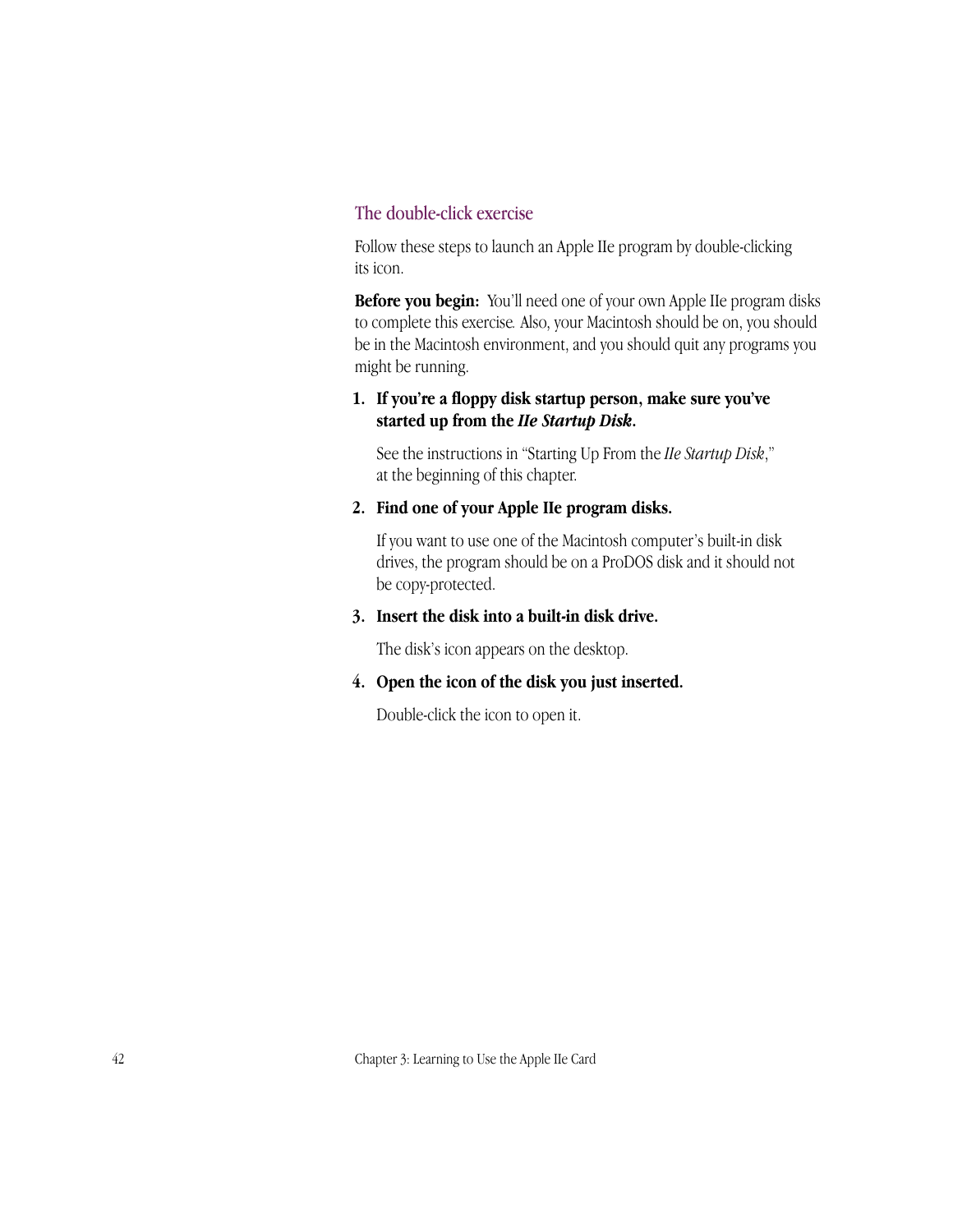**5. Choose "by Icon" from the View menu.**

#### **6. Double-click the icon of the program you want to run.**

Look for an icon that has a name that ends with the word "SYSTEM."



After a moment, the program appears on the screen.

- **7. Use the program as you wish.**
- **8. When you're ready to quit, save your work and return to the Macintosh environment.**

Press Control-x-Esc and click the Quit IIe button.

In short, you can run Apple IIe programs by double-clicking their icons. (Remember, to see the icons you must be in the Macintosh environment, and the program must be on a ProDOS disk. Some copy-protected programs may not work.)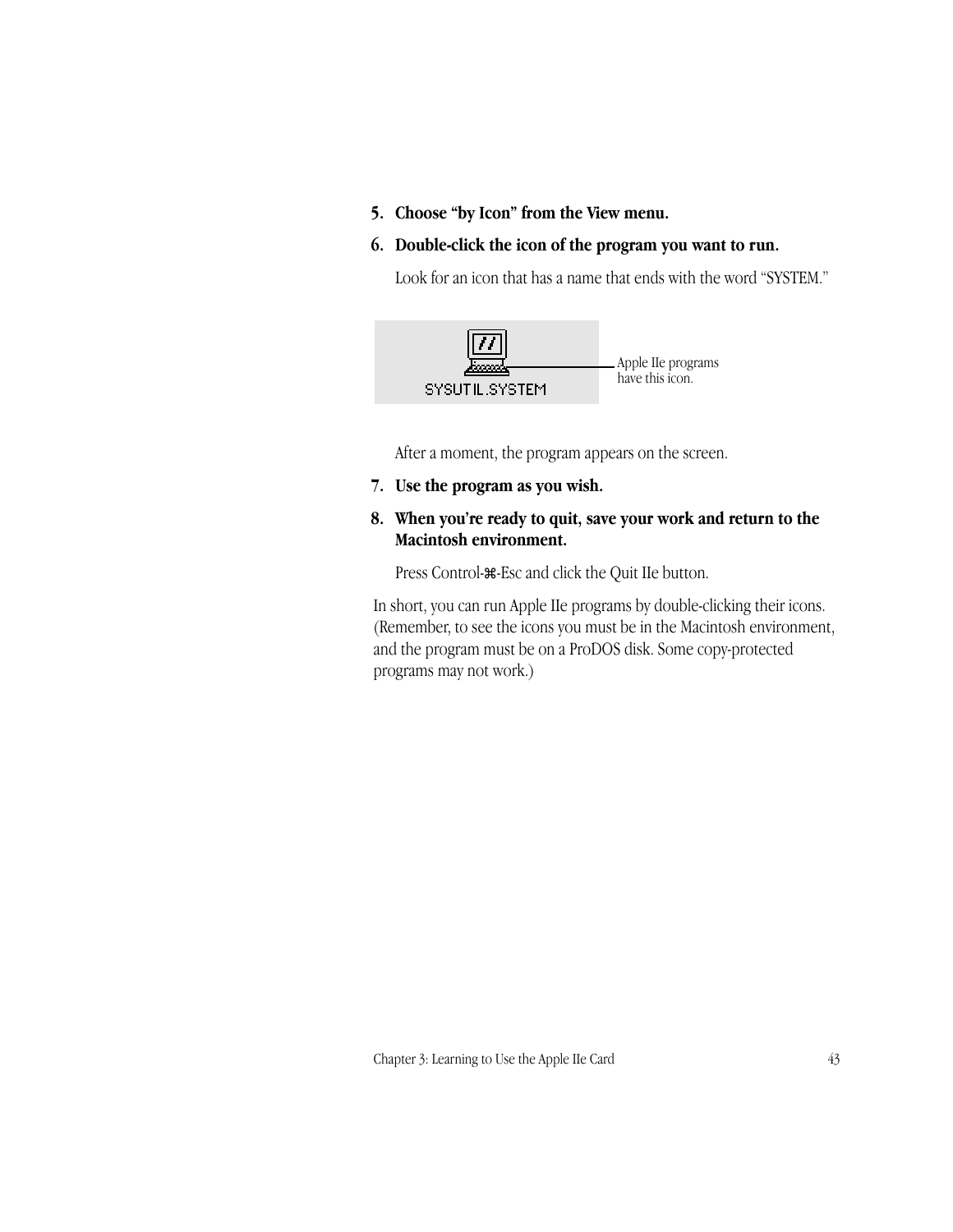#### Method 2: Restarting the Apple IIe Card

You can also run Apple IIe programs in any of the usual Apple IIe ways. This exercise demonstrates one of these methods.

**Before you begin:** You'll need one of your own Apple IIe program disks to complete this exercise*.* Also, your Macintosh should be on, you should be in the Macintosh environment, and you should quit any programs you might be running. Finally, if you have a floppy disk in a 5.25-inch disk drive, eject it.

#### **1. If you're a floppy disk startup person, make sure you've started up from the** *IIe Startup Disk***.**

See the instructions in "Starting Up From the *IIe Startup Disk*," at the beginning of this chapter.

- **2. Open your startup disk—the disk at the upper-right corner of your screen—by double-clicking its icon.**
- **3. Double-click the icon of the IIe Startup program.**



**4. Find one of your original Apple IIe program disks.**

If you want to use one of the Macintosh computer's built-in disk drives, the program should be on a ProDOS disk. Some copyprotected programs won't work correctly.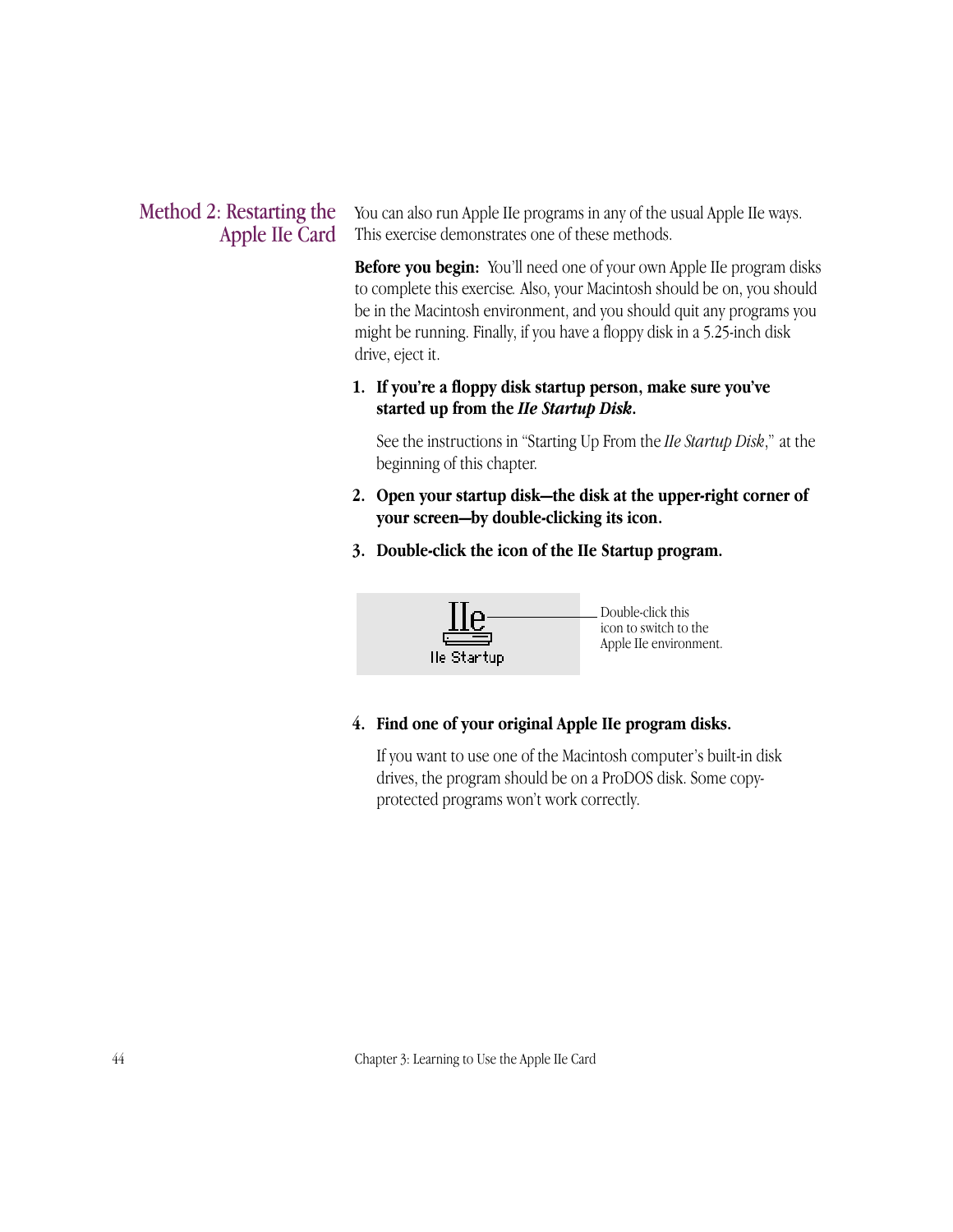**5. If there's already a disk in your disk drive (or if you have two disk drives and both are full), press** x**-Shift-1 to eject a disk.**

Press all three keys at once.

- **6. Insert your Apple IIe program disk into the disk drive.**
- **7. Reset the Apple IIe Card by pressing Control-**x**-Reset.**

Press all three keys at once. The Reset key on a typical Macintosh LC keyboard has a triangle on it and is above the top row of keys:



Pressing these three keys resets the Apple IIe Card. When the computer resets, the program on the disk starts.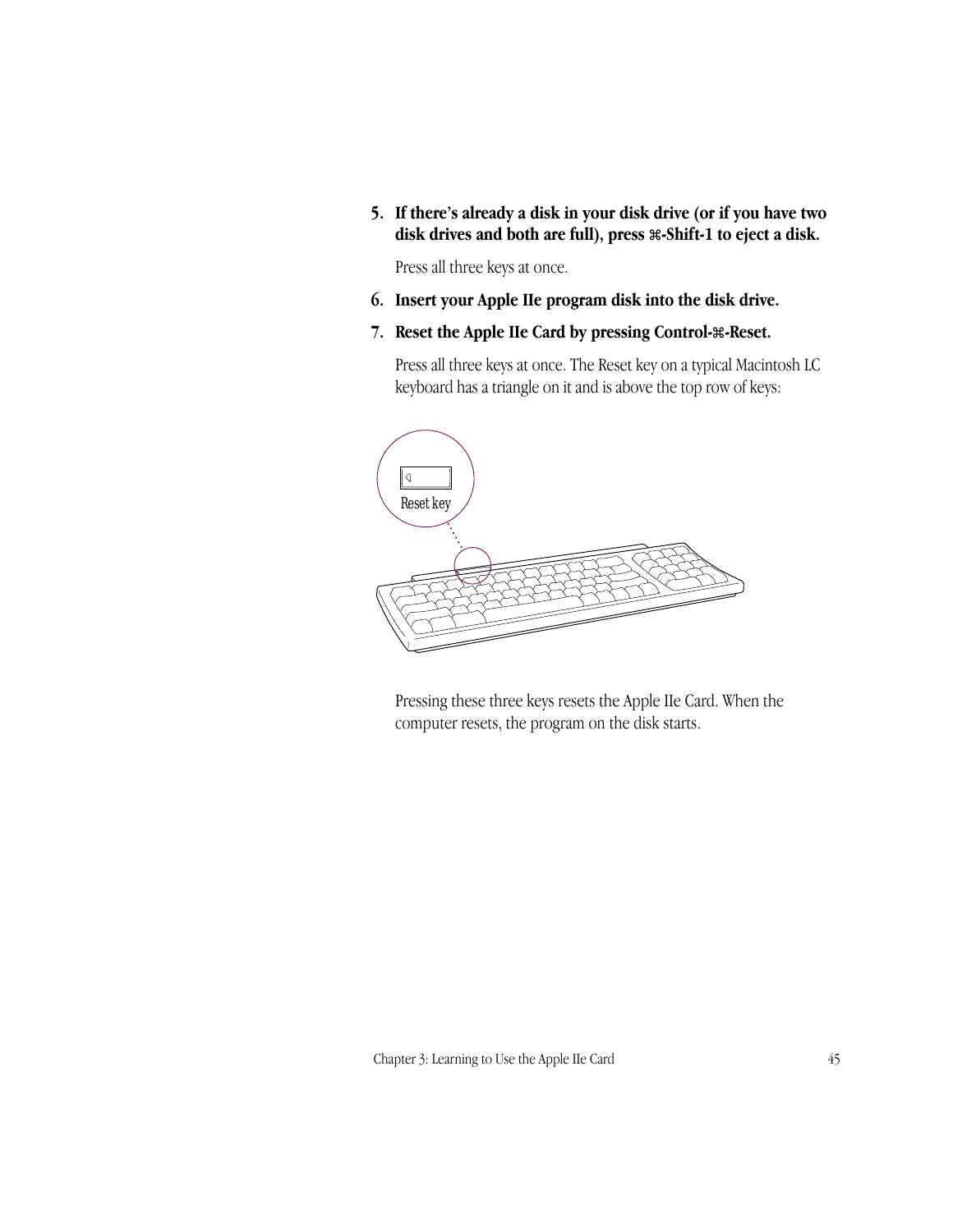### Using the Option Panel

The next few sections introduce you to the Apple IIe Option Panel. The Option Panel allows you to set Apple IIe options and provides a means of switching between the Apple IIe and Macintosh environments.

❖ *By the way:* For more detailed information about the Option Panel, see "Personalizing Your Apple IIe Work Environment" and "Configuring Cards and Slots" in Chapter 5. ❖

#### Opening and closing the Option Panel

As you've seen before, while you're in the Apple IIe environment you just press Control-x-Esc to open the Option Panel.

**Before you begin:** Make sure you're in the Apple IIe environment. You should either have an Apple IIe program or the BASIC prompt (1) on your screen. (If not, double-click the IIe Startup icon.)

#### **1. If you're a floppy disk startup person, make sure you've started up from the** *IIe Startup Disk***.**

See the instructions in "Starting Up From the *IIe Startup Disk*," at the beginning of this chapter.

#### **2. Press Control-**x**-Esc to open the Option Panel.**

Be careful not to press Option- $\mathcal{H}$ -Esc, because that combination of keys stops the program from running.

The Option Panel appears on the screen, as shown in the next step.

Normally, you would do some work before leaving the Option Panel, but now the first skill you'll learn is how to return to your Apple IIe work.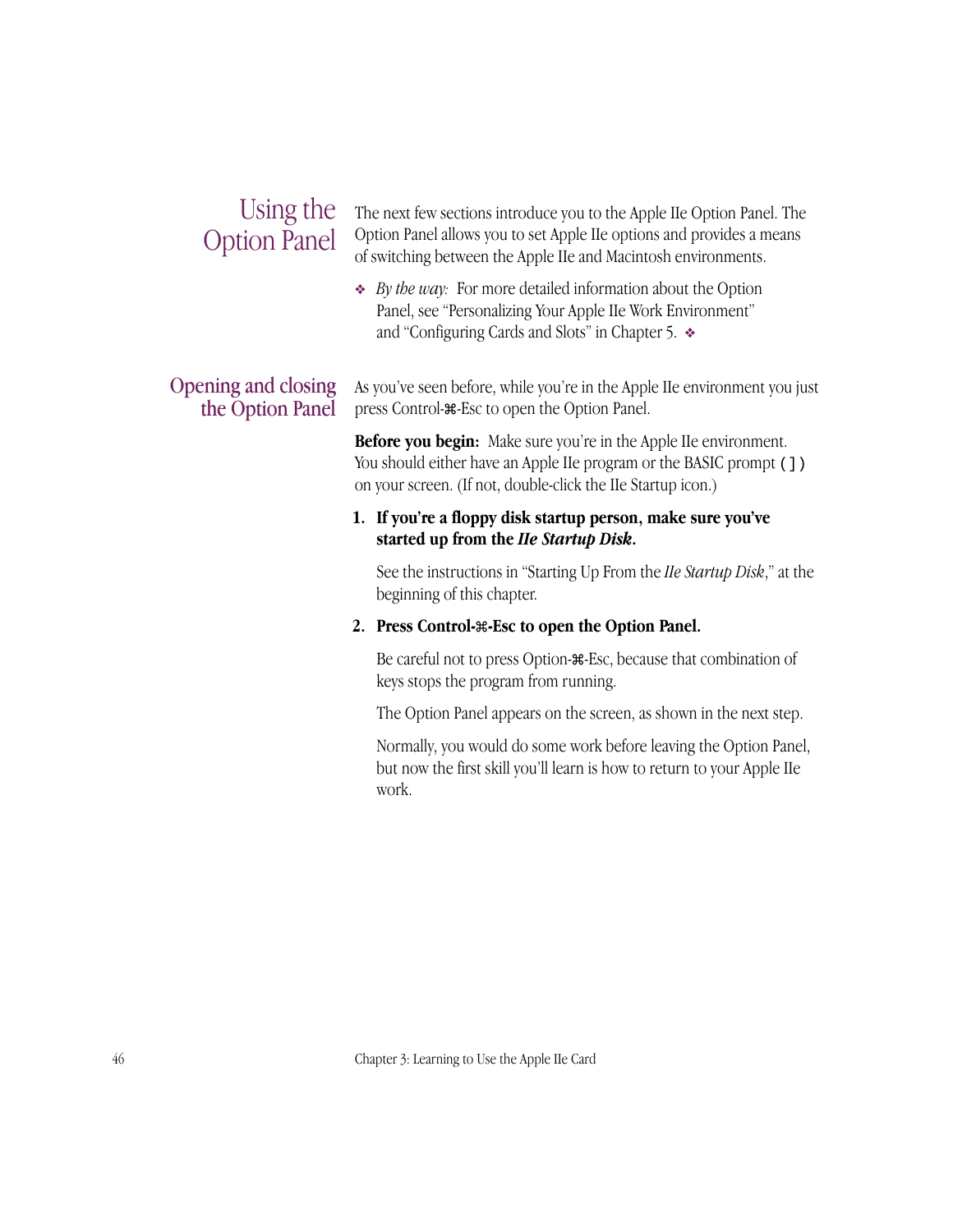#### **3. Click the Continue button.**

|                                              |                                                    |                                                                 | lle Option Panel $\equiv$                |               |                                                                                |                      |
|----------------------------------------------|----------------------------------------------------|-----------------------------------------------------------------|------------------------------------------|---------------|--------------------------------------------------------------------------------|----------------------|
|                                              | General Controls                                   |                                                                 |                                          |               |                                                                                |                      |
| General<br>Memory Card                       | $Speed =$<br>◉ Normal<br>$\bigcirc$ Fast           | Apple Ile Beep<br>Boing<br>Clink-Klank<br>Monkey<br>Simple Beep | Startup Beep Sound Setting               | L.<br>Display | Normal Text<br>$\bigcirc$ Inverse Text<br>O Monochrome<br>$\circledcirc$ Color |                      |
| Mouse Card                                   | Delay Until Key Repeat<br>೧೧೧೧<br>O<br>0ff<br>Long | Short                                                           | Key Repeat Rate<br>೧೦೦೦೦<br>Fast<br>Slow |               | Type Ahead<br>◉<br>O<br>Off<br>On                                              |                      |
| Printer Card                                 | Additional Option Panel Key<br>None                |                                                                 |                                          |               |                                                                                | Click here           |
| Serial Card<br>ロ                             | Change                                             |                                                                 |                                          |               |                                                                                | to return<br>to your |
| Eject<br>,,,,,,,,,,,,,,<br>÷<br>kuirumi<br>. | Help                                               |                                                                 | Restart IIe<br>Quit IIe                  |               | Continue                                                                       | Apple IIe<br>work.   |

The Option Panel closes and you return to your Apple IIe work.

In short, to open the Option Panel, press Control- $\mathcal{F}\text{-}\text{Esc}$ ; to return to your work, click Continue.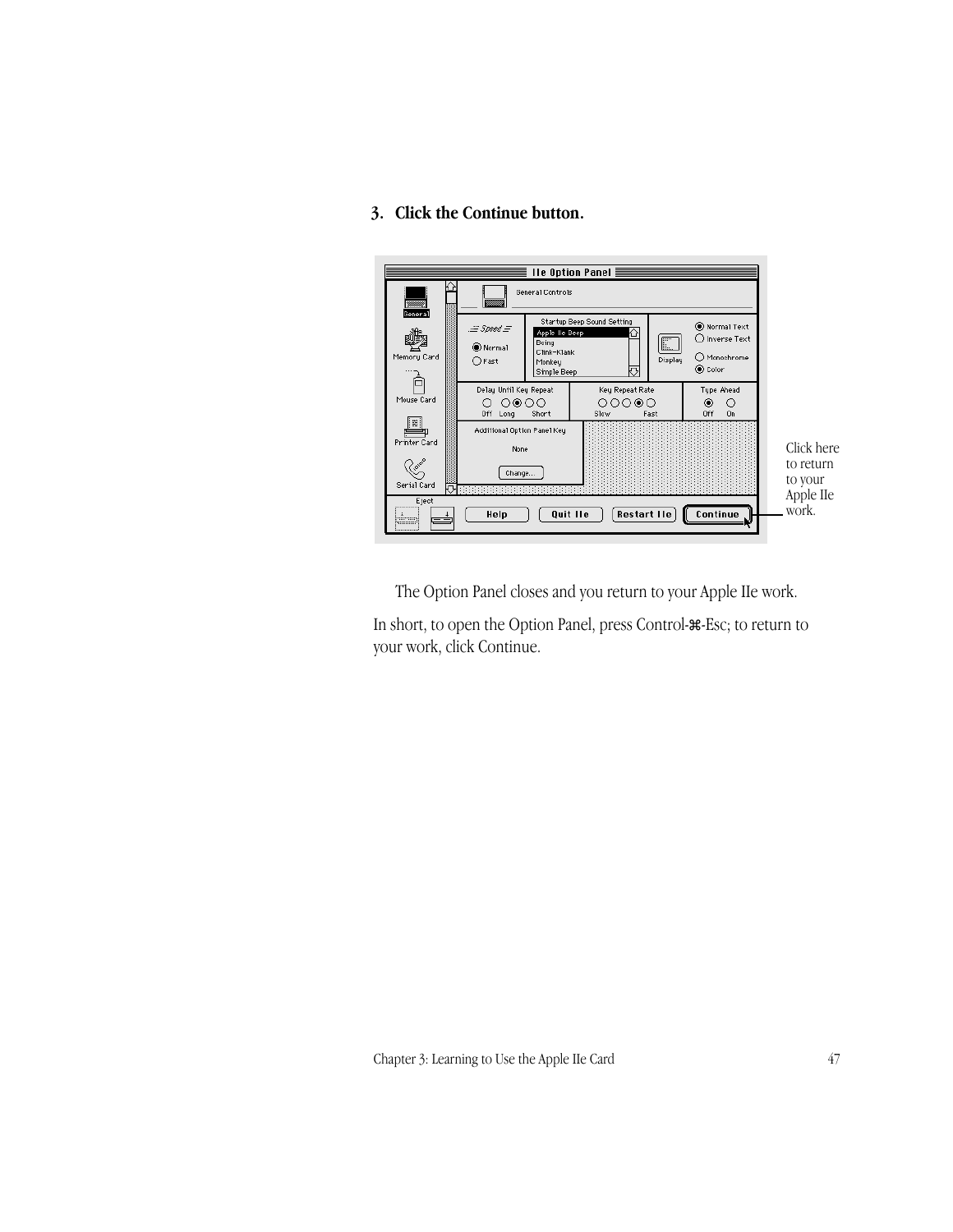### Exploring the Option Panel

In this exercise you learn how the Option Panel works.

**Before you begin:** Make sure you're in the Apple IIe environment.

- **1. Press Control-**x**-Esc to open the Option Panel.**
- **2. Use the large scroll bar to view the different parts of the Apple IIe environment you can control.**



#### **3. Click the Memory Card icon.**

You may have to use the scroll bar to see the icon. The Memory Card icon is toward the top of the list.

When you click the Memory Card icon, the options you see on the right side of the Option Panel change. Each icon on the left has a different set of options associated with it.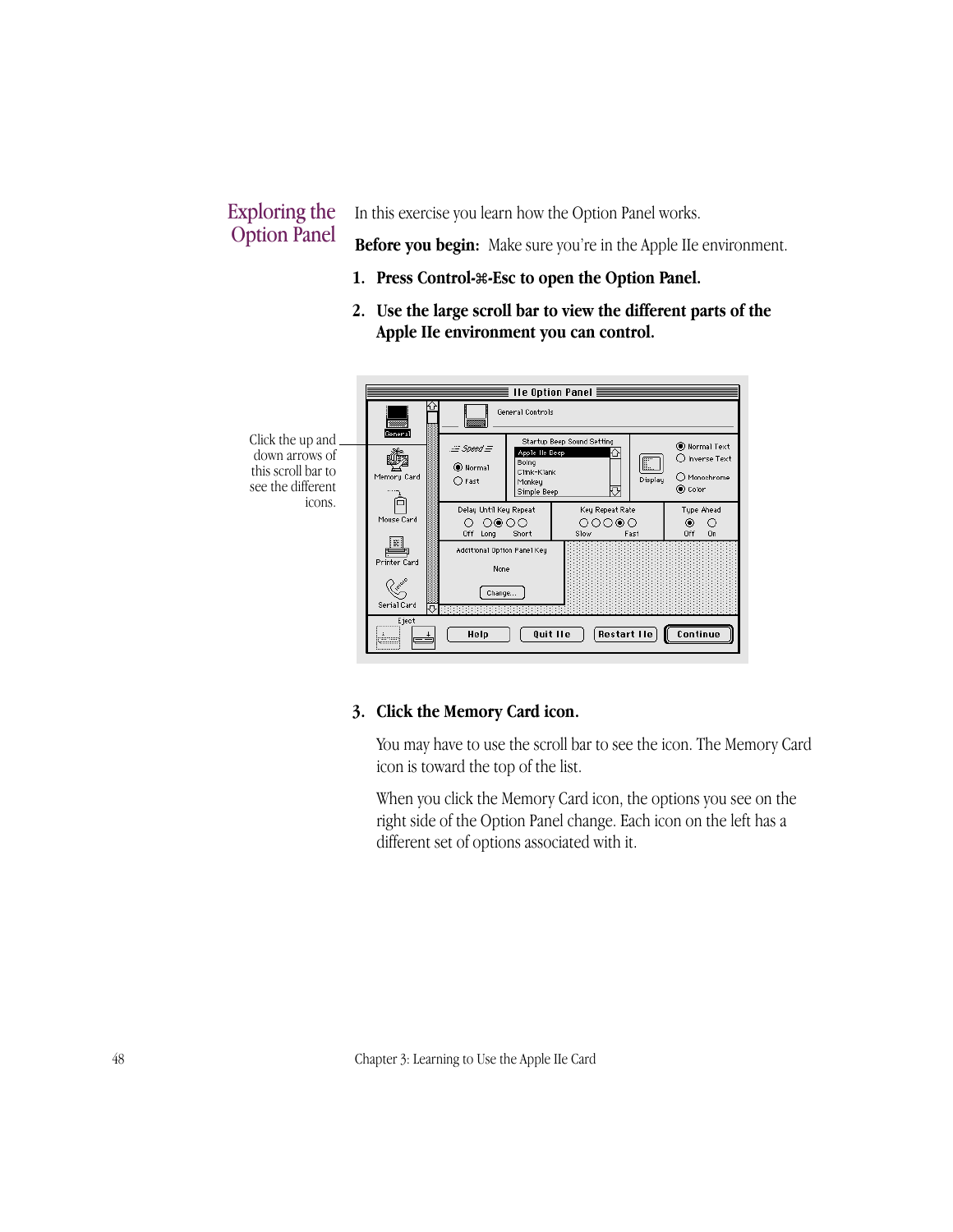#### **4. Click the General icon at the top of the list.**

You may have to use the scroll bar to see the General icon. When you click the icon you see the options associated with the General icon.

#### **5. Click the Help button at the bottom of the Option Panel.**

Information about the General options appears.

#### **6. Click OK to continue.**

#### **7. Click "Simple Beep" to change the Apple IIe Card's beep sound.**

The computer plays the new sound. Now whenever an Apple IIe program beeps at you, you'll hear this sound. You can change the beep to any sound you like, though it's a good idea to choose a short beep to avoid delays.

#### **8. Pull down the Apple menu and choose any item.**

For example, you can choose the Alarm Clock or the Control Panels.

Whenever you're in the Option Panel you have full access to the menu bar. That also means that you can switch between the Apple IIe environment and any Macintosh programs without quitting either.

#### **9. Close the window by clicking its close box.**

#### **10. Scroll down and click the Mouse Card icon.**

The Mouse Card options appear.

*continues* >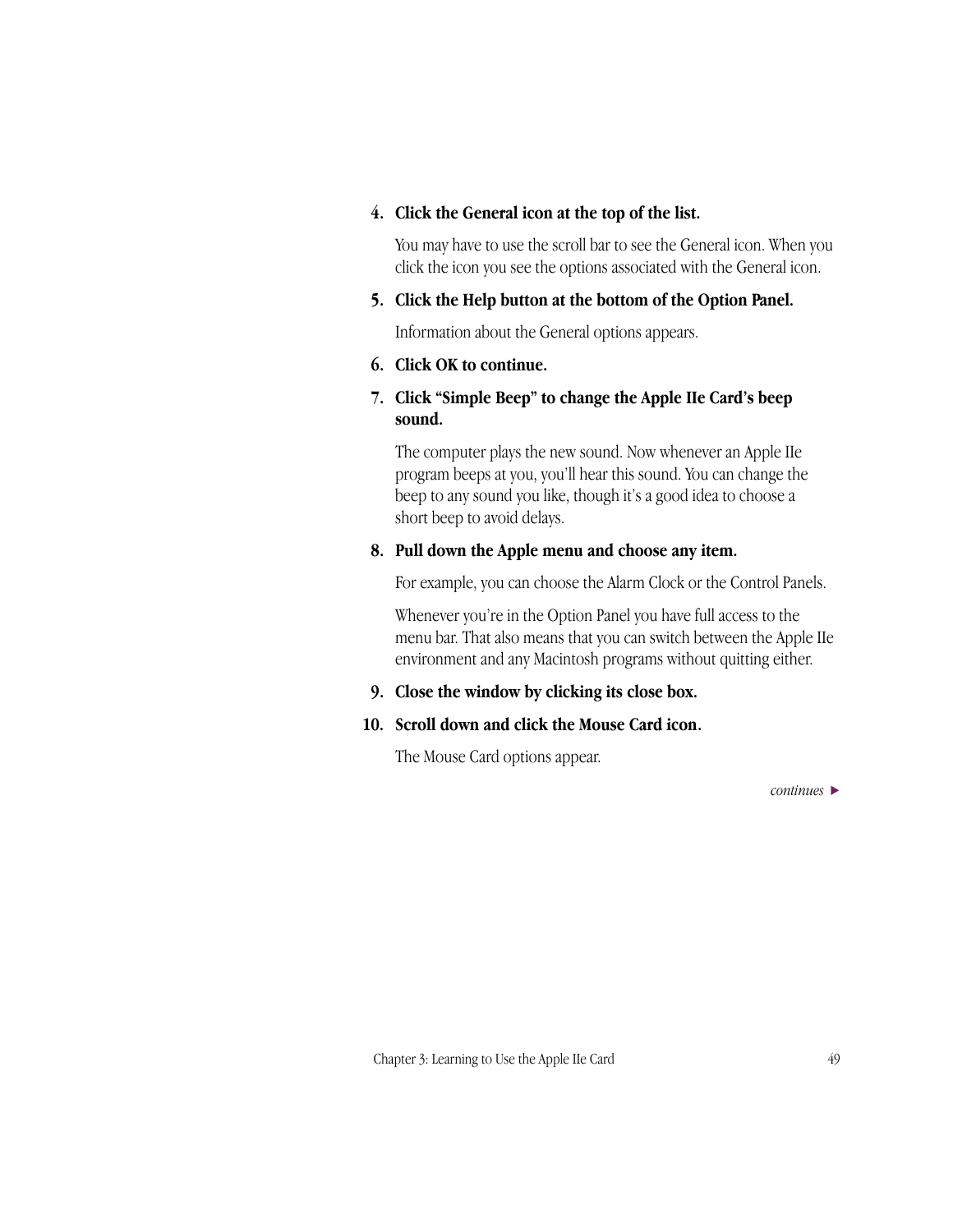- $\equiv$  11e Option Panel  $\equiv$ Mouse Card<br>(Installed in slot 4) À neral Mouse Tracking ende<br>England<br>Memory Card À ø ₫Ĥ  $\circ$  $0@0000$ Experiment with Very Slow Slow Fast  $\begin{array}{c} \square \\ \square \\ \square \end{array}$ Mouse Card these settings.E. Printer Card Co<sup>ooo</sup><br>Serial Card Eje  $HeIp$  $\boxed{$  Quit IIe  $\boxed{}$ **Restart IIe** Continue  $\overline{\mathbf{t}}$
- **11. Click each setting in turn and move the mouse gently back and forth to see what effect it has.**

Changing the setting controls how sensitive the pointer is to the mouse's movements. When the setting is slow, a small mouse movement moves the pointer only a very little; when the setting is fast, a small movement moves the pointer much more.

**12. Click the setting you like best.**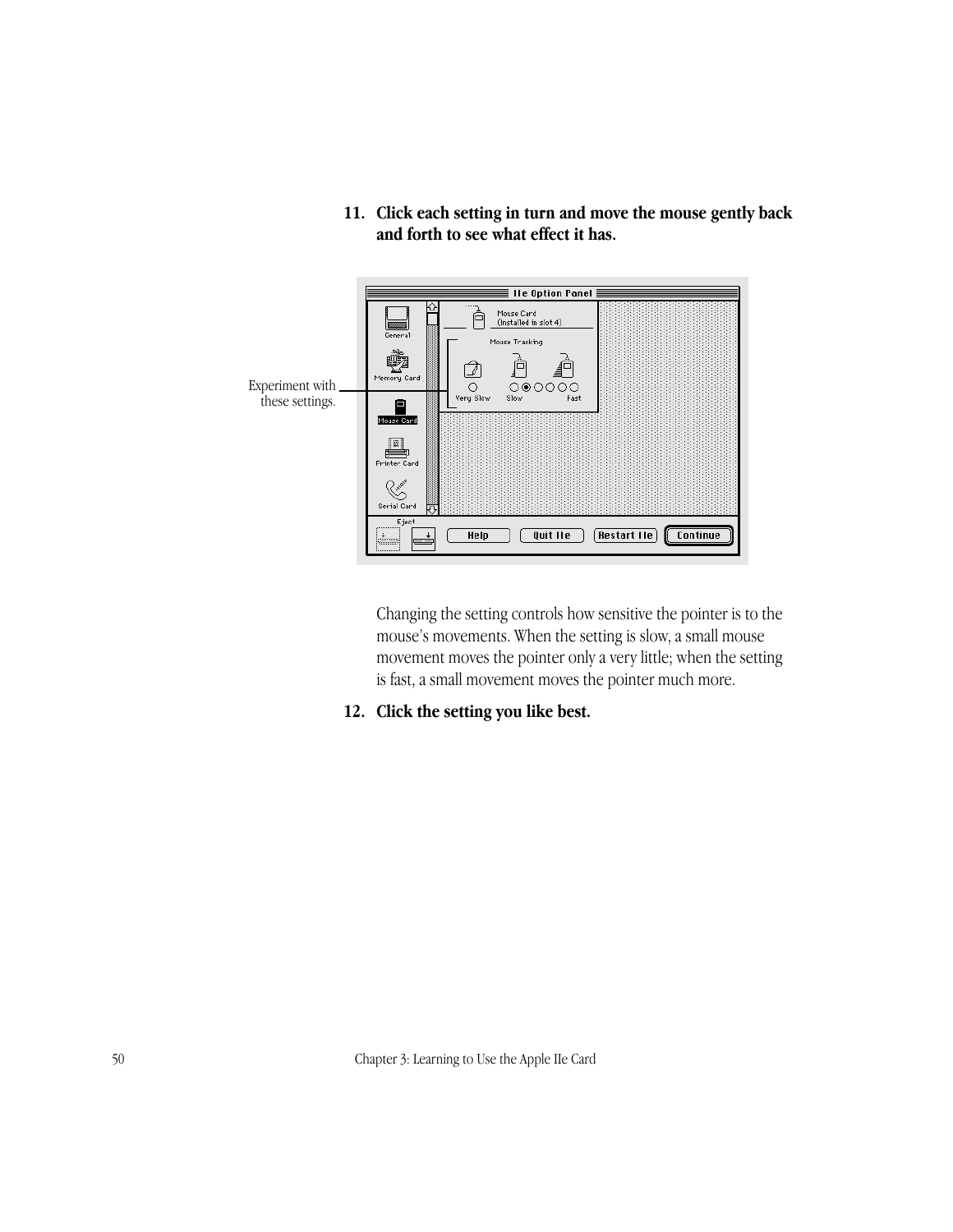#### Practicing moving the cards in the Option Panel

In this section, you'll practice moving cards. In the next chapter, you will use these skills to move the cards into the appropriate slots. On your Macintosh LC, you can install and move Apple IIe cards simply by dragging icons on the screen.

**Before you begin:** Make sure the Apple IIe Option Panel is still displayed on your screen.

#### **1. Scroll down the list of icons and click the Slots icon.**



The Slot Configuration panel appears.

In your original Apple IIe computer, you would have had to move the cards by actually opening the case and physically pulling them out and putting them into different slots. With the Option Panel, all you have to do is drag the icons with your mouse. ( Wait until the next step to try it.)

*continues* >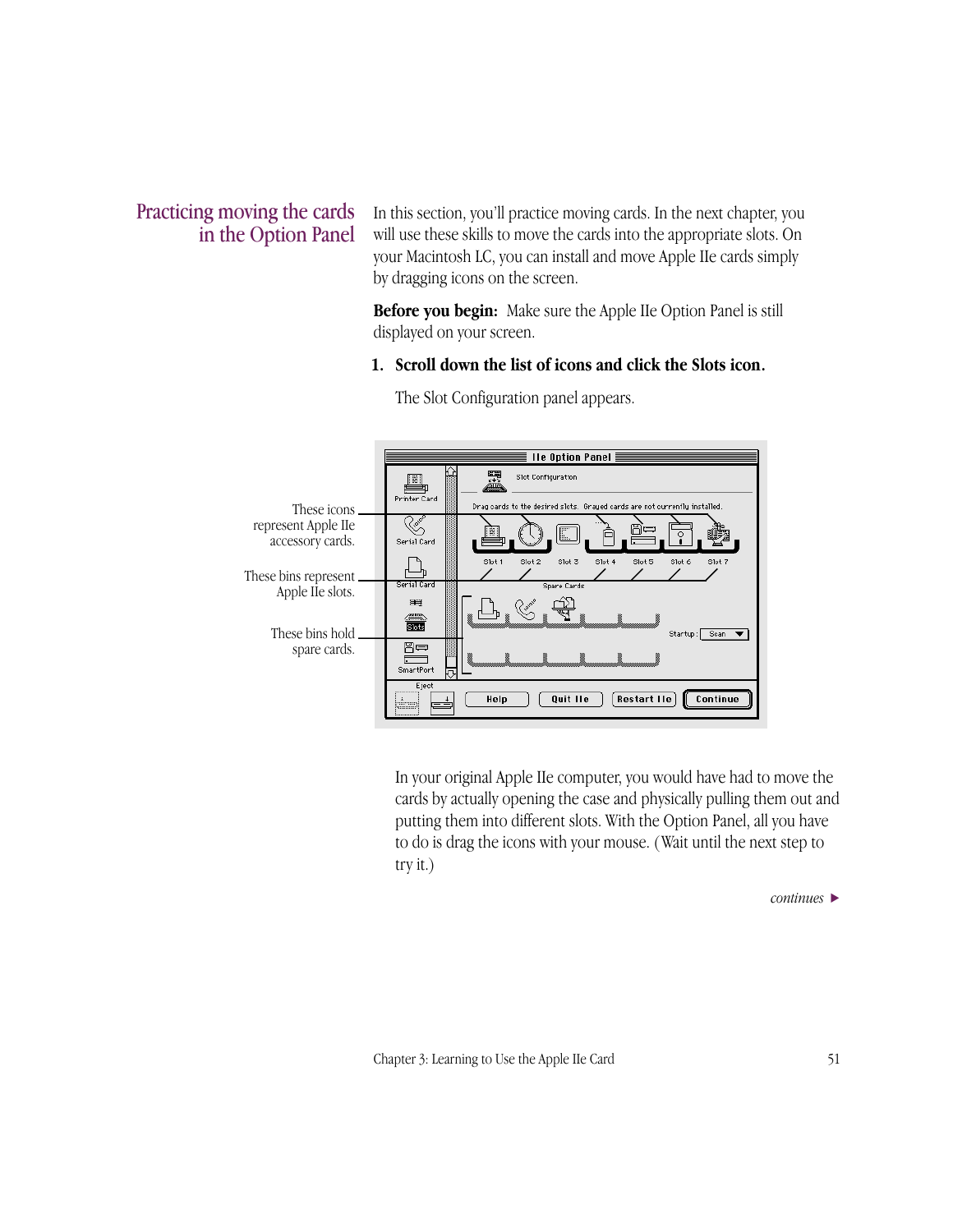

#### **2. Use the mouse to drag the Clock icon from slot 2 to slot 4.**

When you release the mouse button, the two icons switch places *and* both become gray. (They become gray because the change isn't complete until you restart the Apple IIe Card—but don't worry about that because this is just practice.)

#### **3. Drag the Mouse icon back to slot 4.**

The two icons switch back to their original positions.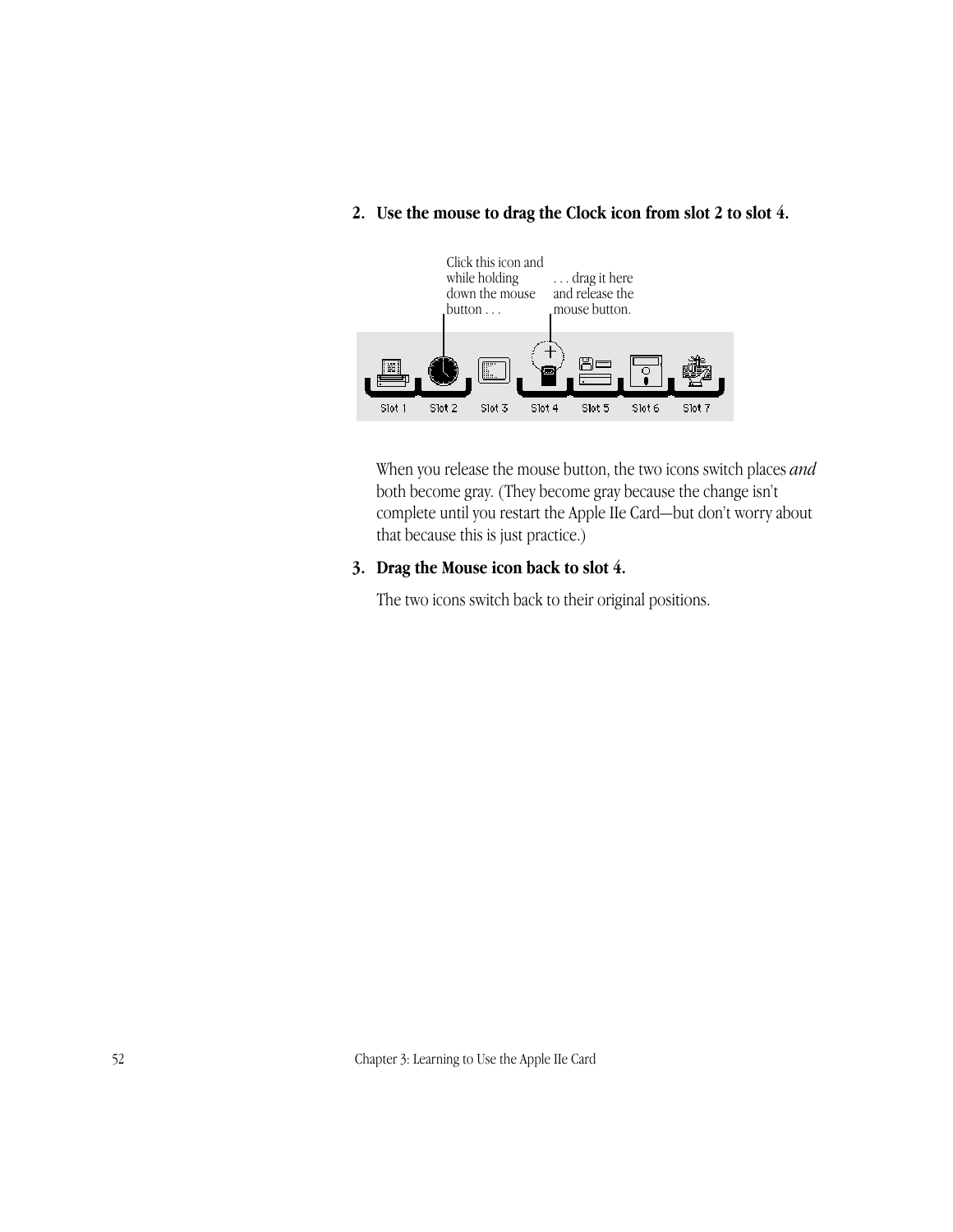- 驔 Slot Configuration Drag cards to the desired slots. Grayed cards are not currently installed. Drag the Clock icon from here . . . B=  ${\sf Slot}~2$ Slot  $\bar{3}$  ${\tt Slot}$   ${\tt S}$ Slot  $\rm 6$ Slot 7 Slot 4 . . . to here.Spare Cards € Startup: Scan V
- **4. Drag the Clock icon from slot 2 to any spare slot.**

The icon moves.

**5. Drag the icon back to slot 2.**

#### **6. Return to the Macintosh environment by clicking Quit IIe.**

After you return to the Macintosh environment, you may notice that you have a new icon:



The IIe Prefs file records the choices that you make in the Option Panel.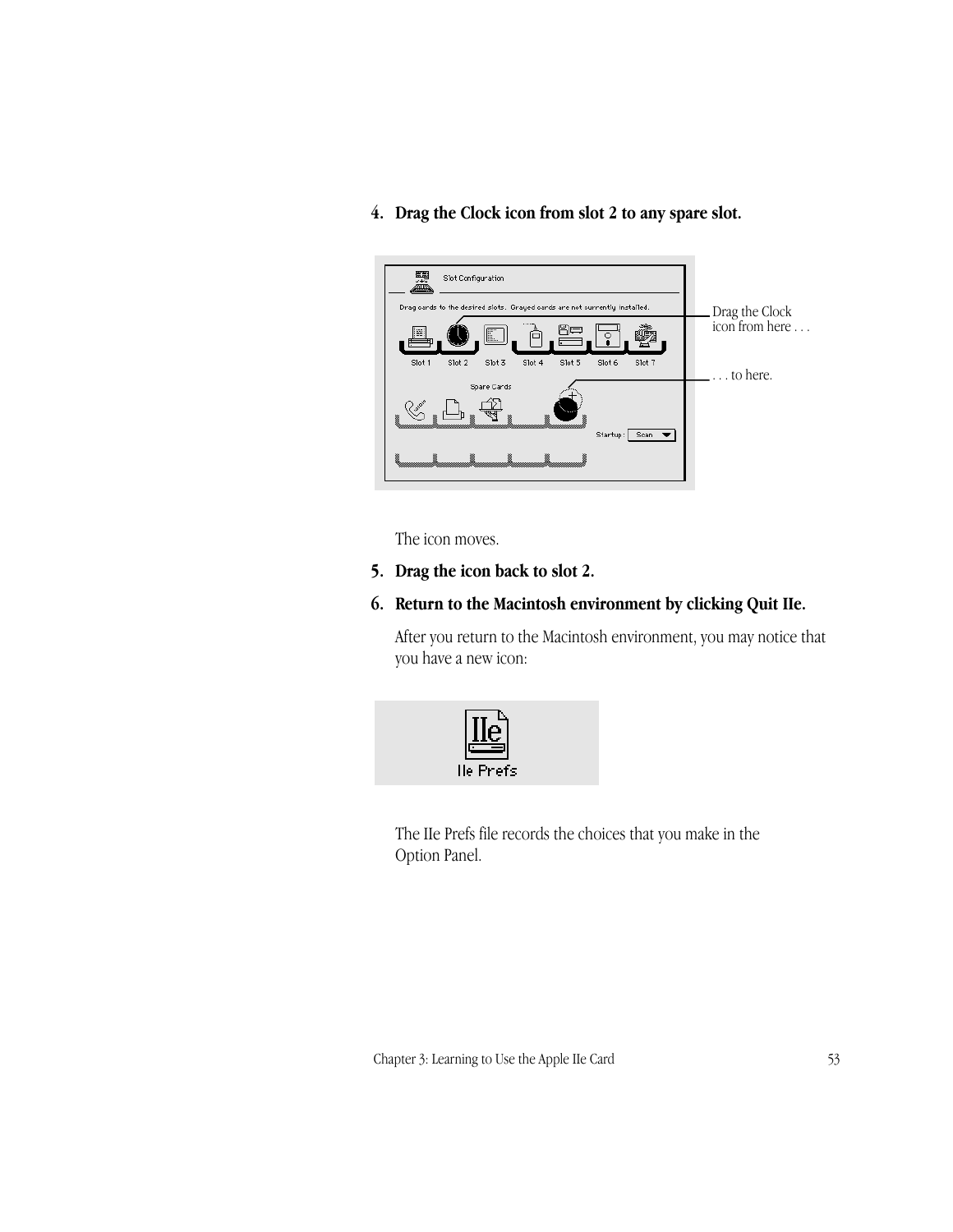### Managing Apple IIe files

When you're in the Macintosh environment, you can treat Apple IIe programs and other files as if they were ordinary Macintosh files, provided the files are on a hard disk or a 3.5-inch disk. To copy files to or from a 5.25-inch disk, you must use an Apple IIe copy program.

Follow the steps in this section to see how similar manipulating Apple IIe files is to manipulating Macintosh files.

**Before you begin:** Make sure you're in the Macintosh environment. Quit any programs you might be running. Also, have at hand any of your *unlocked* old Apple IIe program disks. The disk must be a 3.5-inch ProDOS disk.

#### **1. If you're a floppy disk startup person, make sure you've started up from the** *IIe Startup Disk***.**

See the instructions in "Starting Up From the *IIe Startup Disk*," at the beginning of this chapter.

#### **2. Insert a 3.5-inch ProDOS Apple IIe program disk into a built-in disk drive.**

You can use any 3.5-inch ProDOS disk so long as it isn't copyprotected.

**◆** *Don't have an empty disk drive?* Eject a disk by pressing  $\angle$  Shift-1. ◆

Even though the disk you inserted is an Apple IIe disk, it appears on the desktop just as Macintosh disks do.

**3. Open the disk by double-clicking its icon.**

Its window appears.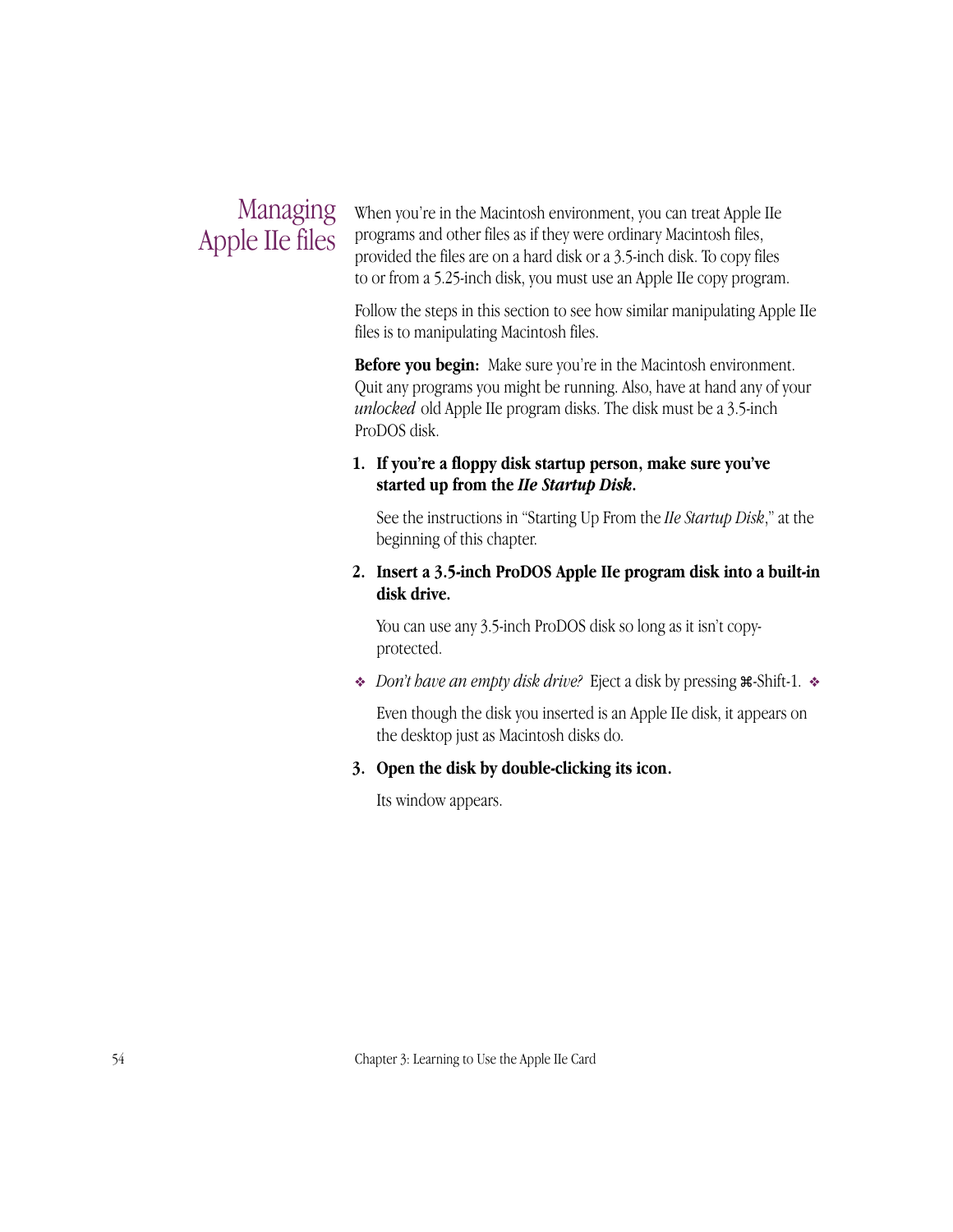#### **4. Choose "by Icon" from the View menu.**

For example, the *Utilities* disk for the Apple IIe looks like this:



#### **5. Choose "by Size" from the View menu.**

The window changes to show a list of all the files. The biggest files are at the top of the list, the smallest at the bottom.

#### **6. Click the file at the bottom of the list once to select it.**

You may have to use the scroll bar to find it.

After you click it, the icon is highlighted.

**7. Choose Duplicate from the File menu.**

The file is duplicated and the copy's icon is highlighted.

**8. Drag the icon of the new file to the Trash.**

#### **9. Drag the icon at the bottom of the list to the icon of your startup disk.**

Your startup disk is at the top-right corner of your screen.

Dragging the icon causes the file to be copied.

#### **10. If you like, drag the new icon to the Trash.**

To see the new icon (so you can drag it to the Trash), you may first have to open your disk by double-clicking its icon.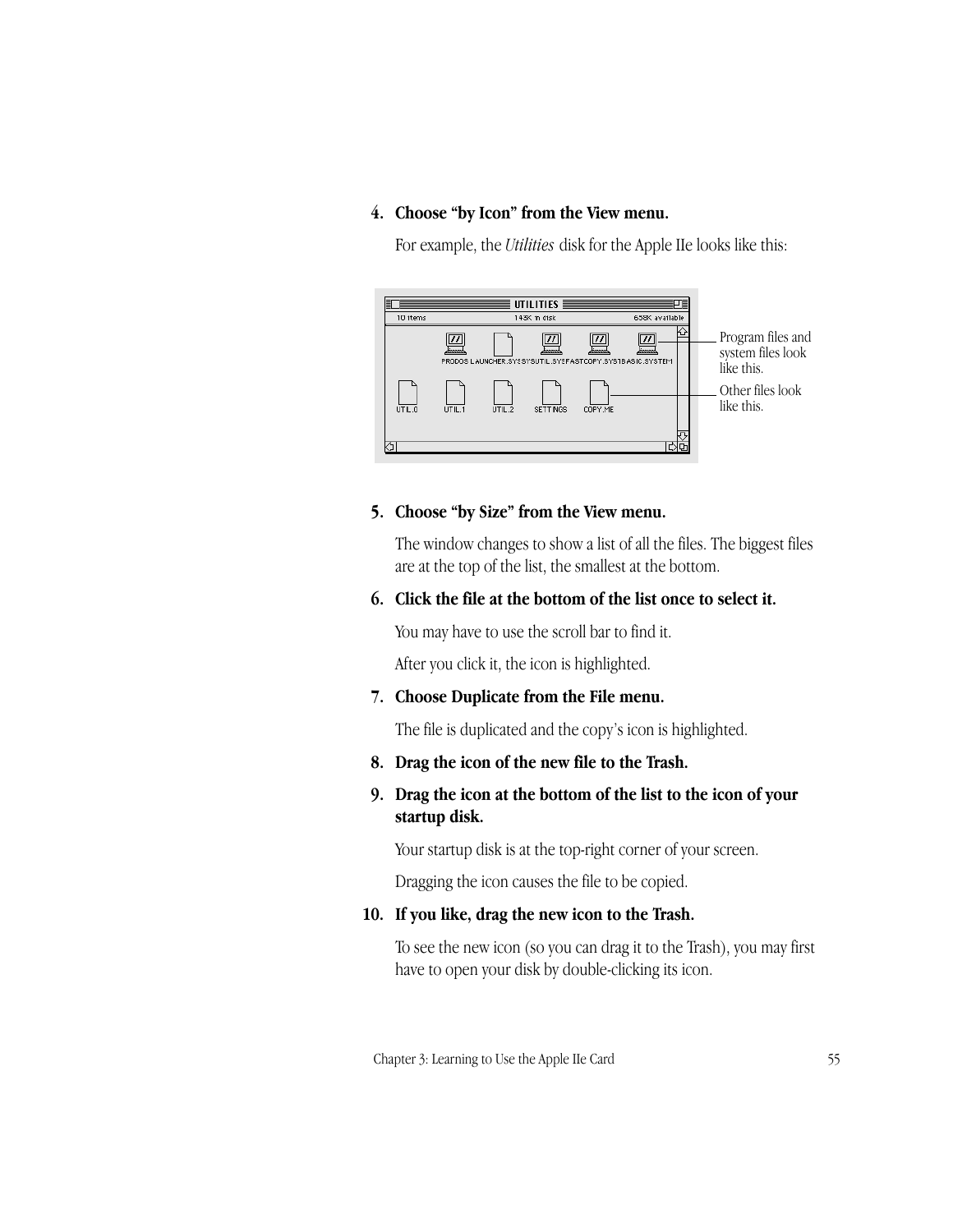#### When you're in the Macintosh environment, you can only give files on Apple IIe disks legal ProDOS names, with two exceptions: Naming files on Apple IIe disks

- You can use spaces in the names. When you view a filename that contains spaces in the Apple IIe environment, the spaces are automatically converted to periods. For example, the name "MY FILE" in the Macintosh environment would appear as "MY.FILE" in the Apple IIe environment.
- You can use lowercase letters in the names. When you view a filename that contains lowercase letters in the Apple IIe environment, the letters are automatically converted to uppercase. For example, the name "File" in the Macintosh environment would appear as "FILE" in the Apple IIe environment.

#### Using Macintosh programs with Apple IIe files

You may be able to use your Macintosh programs to view and edit your Apple IIe files. For example, if you wrote a letter using an Apple IIe program, you might be able to edit the letter with your Macintosh word processor.

For more details, see "Using Apple IIe Files With Macintosh Programs" in Chapter 5.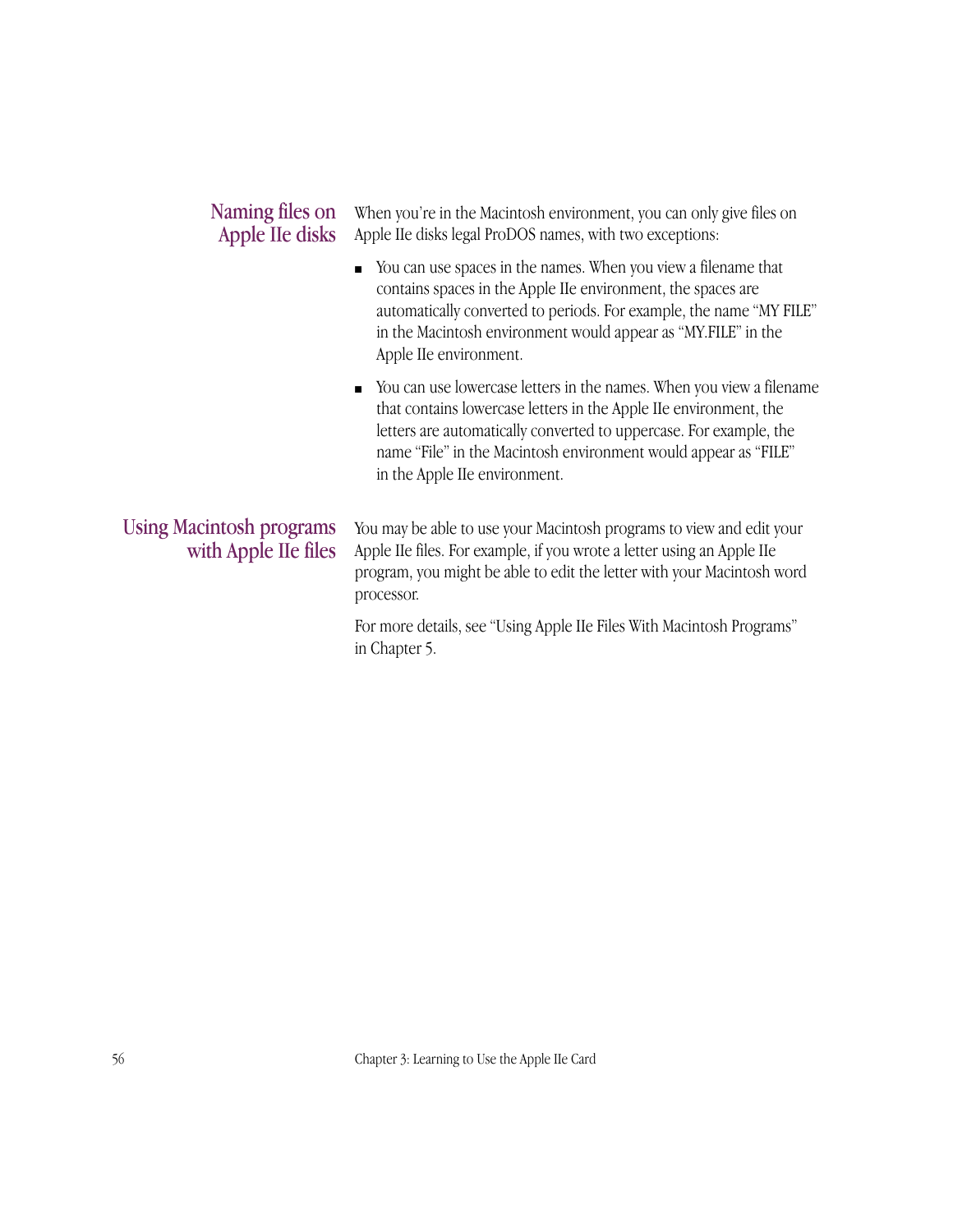## Chapter 4

# Setting Up Cards and Slots

Before you begin using your Apple IIe Card in earnest, you must go to the Option Panel and set up the cards and slots to reflect your own needs.

In this chapter you will

- decide how you want to arrange your cards and slots
- go to the Option Panel and arrange the cards according to your needs
- set any options required by the cards you've installed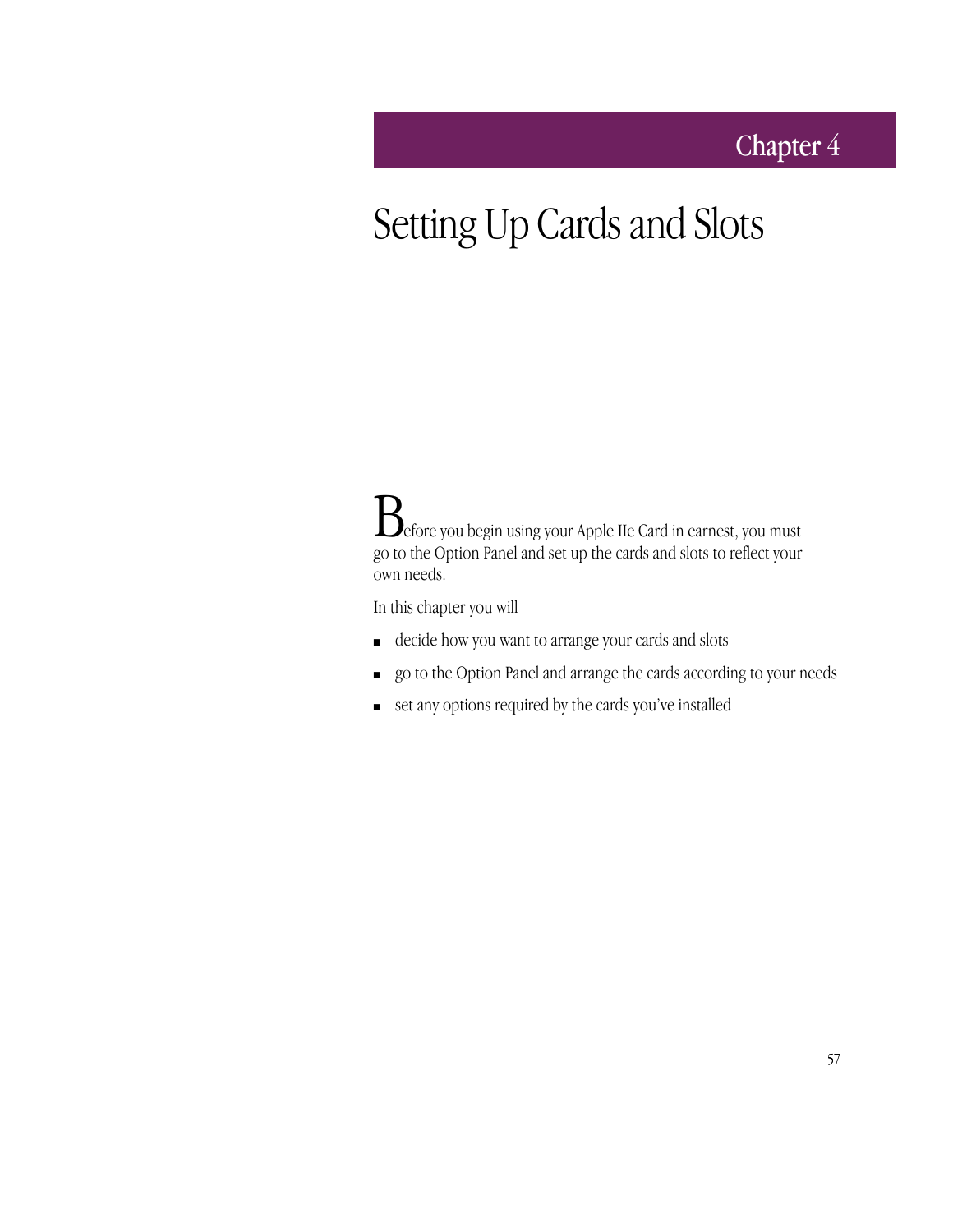Deciding how to arrange the cards in the Option Panel

In this section, you will plan which Option Panel cards to put in which Option Panel slots. To work properly, Apple IIe programs must know where various cards are installed. For example, in order to print, Apple IIe programs must know where the Printer Card is. Furthermore, some programs may require certain cards to be in certain slots.

Your Apple IIe programs may have special requirements; this section tells you how to convert those special needs into a plan for arranging the cards.

You can go about creating your plan in one of two ways:

- **Base your plan on how accessory cards are installed in your original Apple IIe.** If you have an Apple IIe computer with a number of accessory cards installed, you should arrange the cards in the Option Panel similarly, as described in the following section, "Basing the Plan on Your Original Apple IIe."
- **Base your plan on the typical arrangement used by a typical Apple IIe user.** If you don't have an Apple IIe computer or if you prefer to start from scratch, skip ahead to the next section, called "Basing the Plan on a Typical Apple IIe."

58 Chapter 4: Setting Up Cards and Slots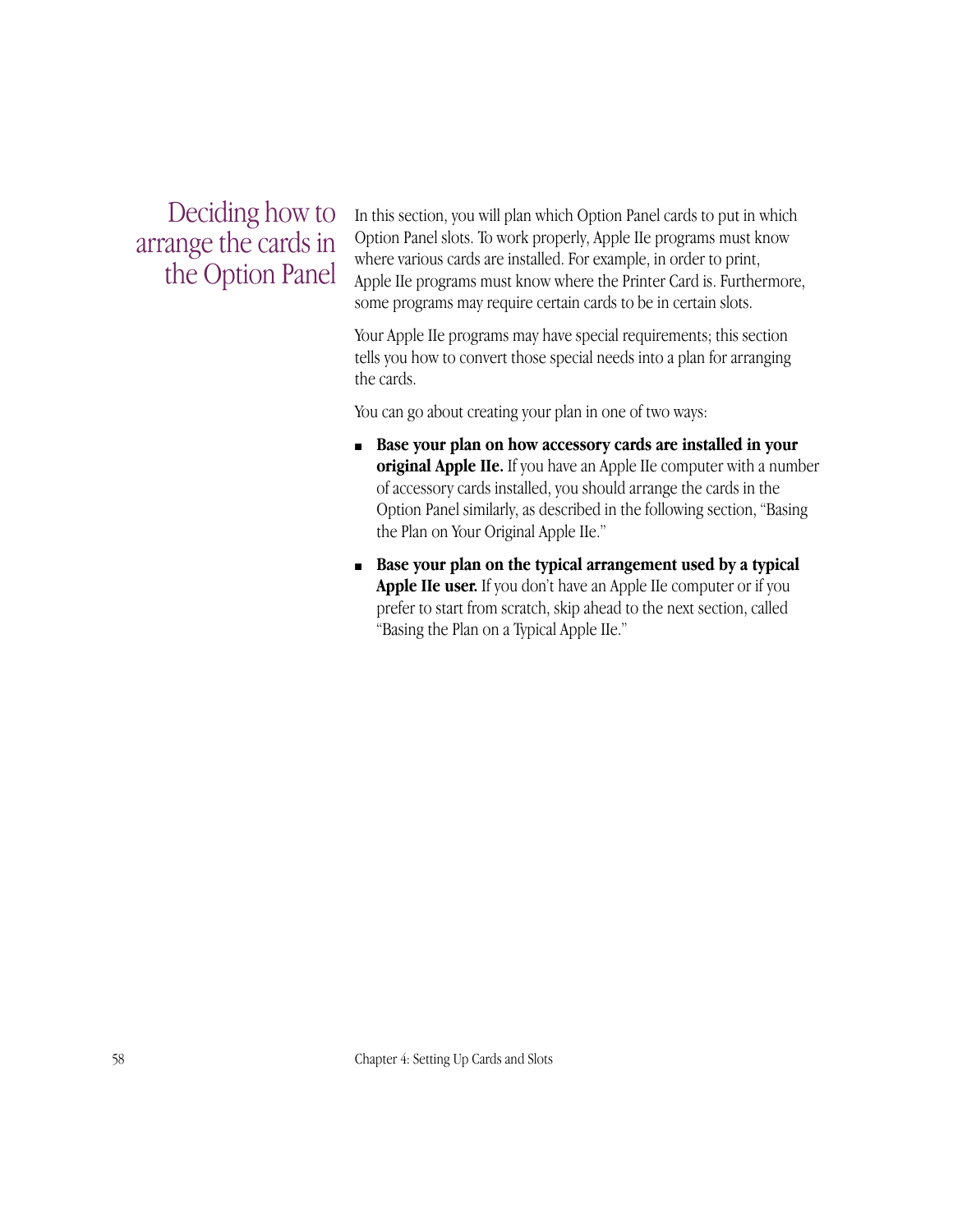#### Basing the plan on your original Apple IIe

If you already have an Apple IIe computer, you've probably taken care to arrange the cards so that they work well with all your programs. In this section, you will use paper and pencil to write down the way your Apple IIe accessory cards are currently installed and then modify this arrangement to work in your Macintosh LC.

In this section, you only write down your plans. You'll implement the plans later in this chapter.

#### **1. Write down the way the accessory cards are arranged in your Apple IIe.**

For example, one Apple IIe owner may have written the following:

|                                       | Sample User<br><b>SLOT 1.</b> Super Serial-Printer                     |  |
|---------------------------------------|------------------------------------------------------------------------|--|
|                                       | <b>SLOT 2.</b> Super Serial-Modem<br><b>SLOT 3. MONITOR (built-in)</b> |  |
| <b>SLOT 4. Empty</b><br>SLOT 5. Empty |                                                                        |  |
| <b>SLOT 6. Empty</b>                  | <b>SLOT 7.</b> Workstation Card                                        |  |

The third slot in your Apple IIe computer may not have an accessory card installed in it; but even so, it serves as the monitor accessory card.

*continues* >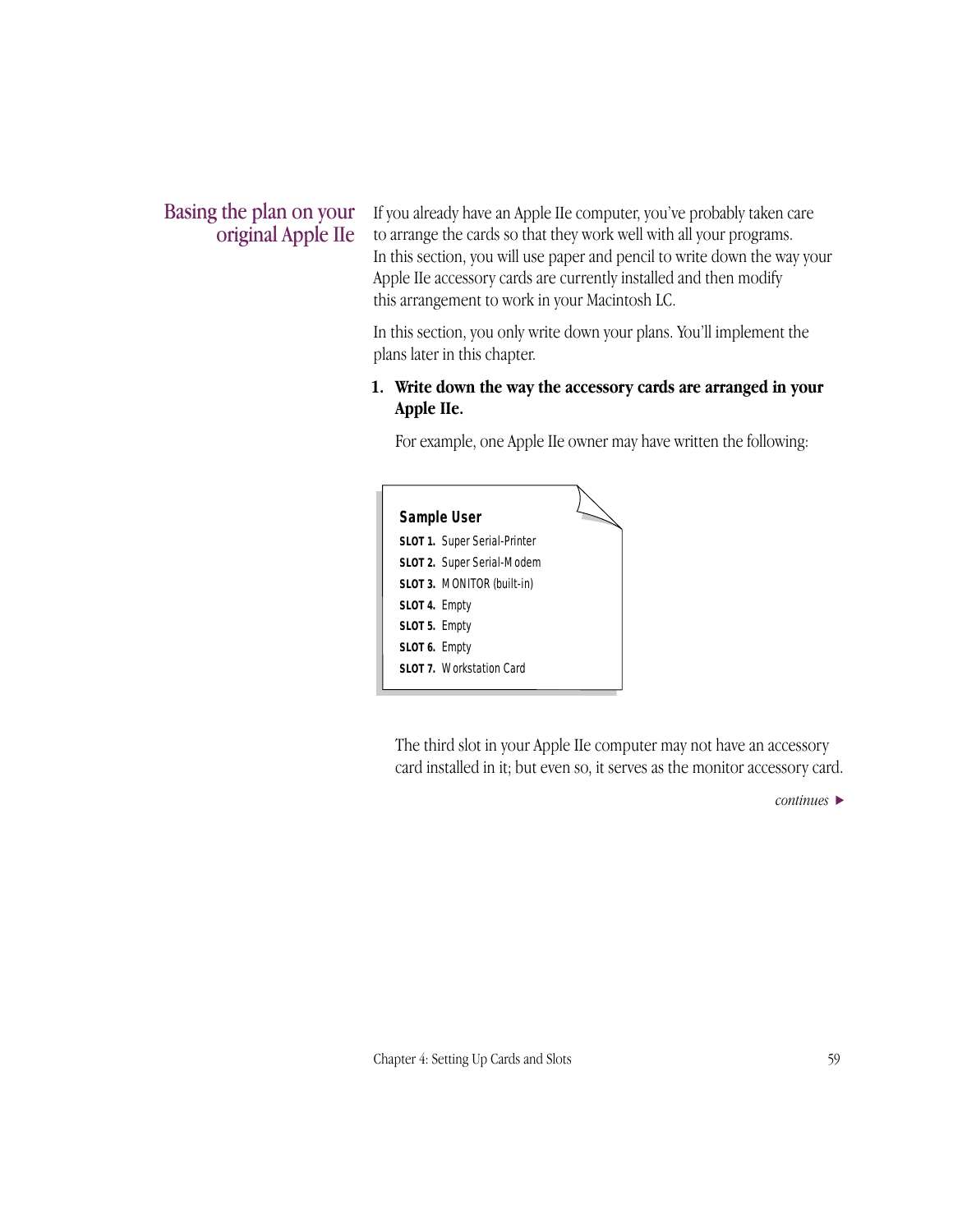**2. If you have a Super Serial Card connected to a printer, scratch it out and write "Printer Card" instead.**

The *Printer Card* is a special card that allows you to select the printer you want by using the Macintosh Chooser desk accessory.



#### **3. Scratch out the following Apple IIe names and replace them with the new Option Panel names.**

| <b>Original Apple IIe Name</b>            | <b>New Option Panel Name</b> |
|-------------------------------------------|------------------------------|
| Apple IIe Workstation Card                | AppleShare                   |
| Apple IIe Memory<br><b>Expansion Card</b> | Memory Card                  |
| Apple IIe Mouse Card                      | Mouse Card                   |
| UniDisk 3.5 Interface Card                | SmartPort                    |
| clock card                                | Clock Card                   |
| Apple 5.25 Drive<br>Interface Card        | 5.25 Drive                   |

60 Chapter 4: Setting Up Cards and Slots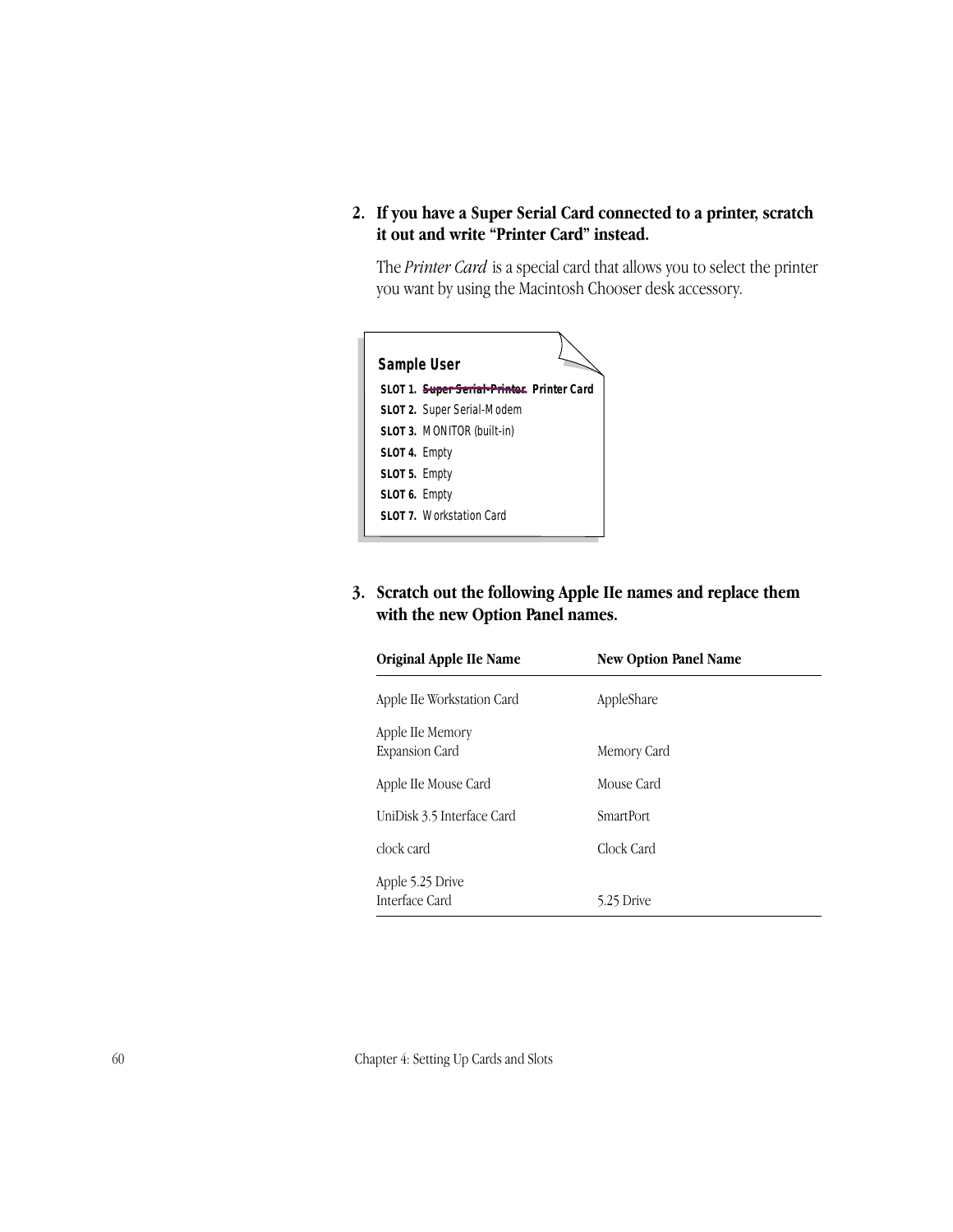For example, a user who had the Apple IIe Workstation Card in slot 7 would scratch it out and write in "AppleShare" instead:



 $\triangle$  **Important:** Your new Apple IIe Card can provide the functions of almost all the standard Apple IIe accessory cards. Unfortunately, there are a few specialized accessory cards that it cannot replace. If you have an accessory card not mentioned in this section or listed in this table, you won't be able to install it in the Macintosh LC.  $\triangle$ 

*continues* >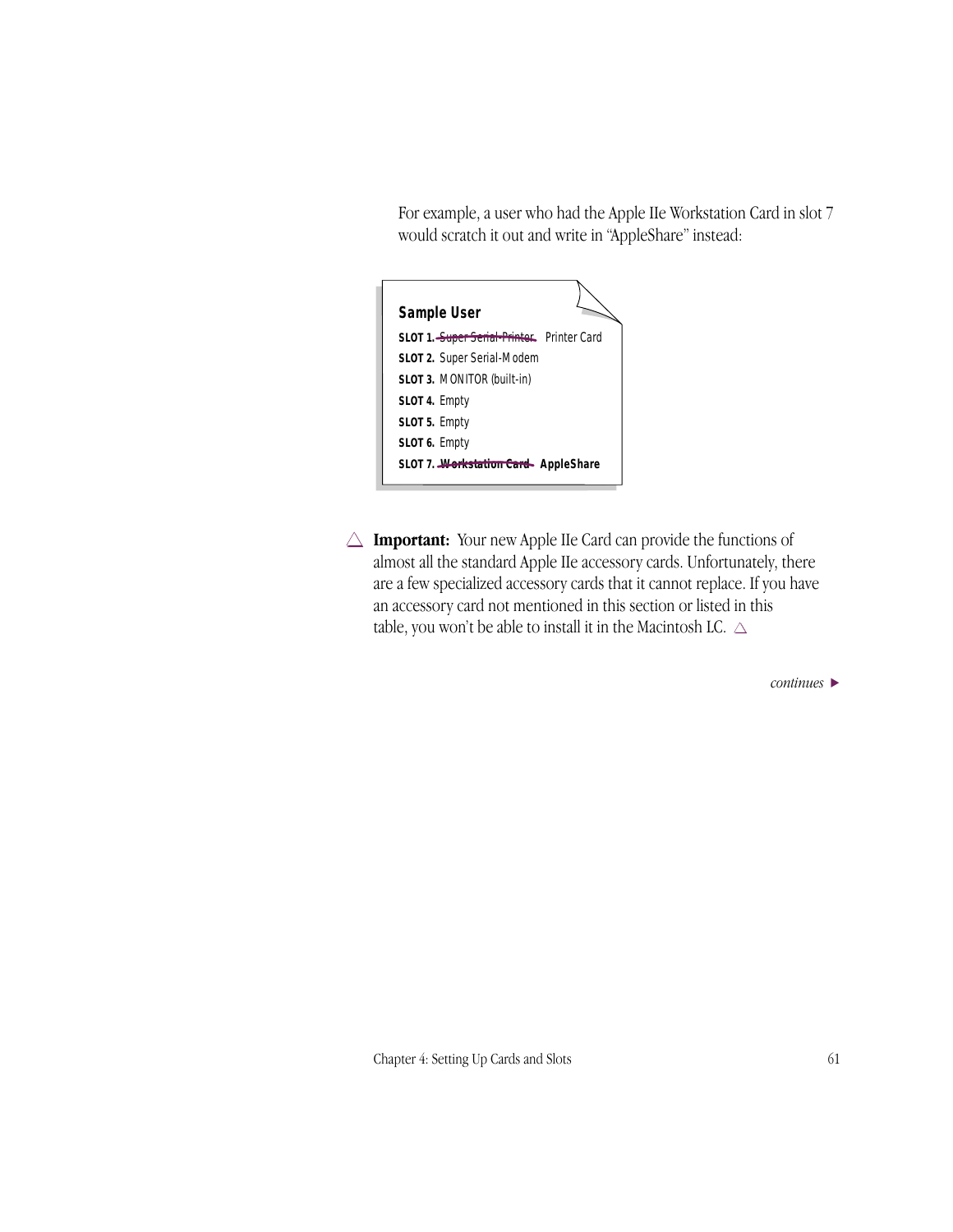#### **4. Fill in empty slots with any unused Option Panel cards you think might be useful.**

Unlike the accessory cards for your original Apple IIe, the Option Panel cards are provided at no additional cost, so you should use as many as you can. Use this chart to decide which Option Panel cards would be the most useful; use your Apple IIe program manuals to decide which slots to put them in.

| Card name                     | Why you would want to use it                                                         |  |
|-------------------------------|--------------------------------------------------------------------------------------|--|
| 5.25 Drive                    | To use an Apple 5.25 Drive                                                           |  |
| AppleShare                    | To connect to file servers                                                           |  |
| Clock                         | To give Apple IIe programs access to the date and time                               |  |
| Memory Card                   | To increase the amount of memory your Apple IIe programs<br>can use                  |  |
| Mouse Card                    | To use the mouse for Apple IIe programs                                              |  |
| Printer Card                  | To print                                                                             |  |
| Serial Card<br>(Modem Port)   | To connect a device to the modem port of your<br>Macintosh LC                        |  |
| Serial Card<br>(Printer Port) | To connect a device to the printer port of your<br>Macintosh LC                      |  |
| <b>SmartPort</b>              | To use the built-in floppy disk drive, an Apple<br>UniDisk 3.5 Drive, or a hard disk |  |

**5. Skip ahead to "Arranging the Cards in the Option Panel" in this chapter.**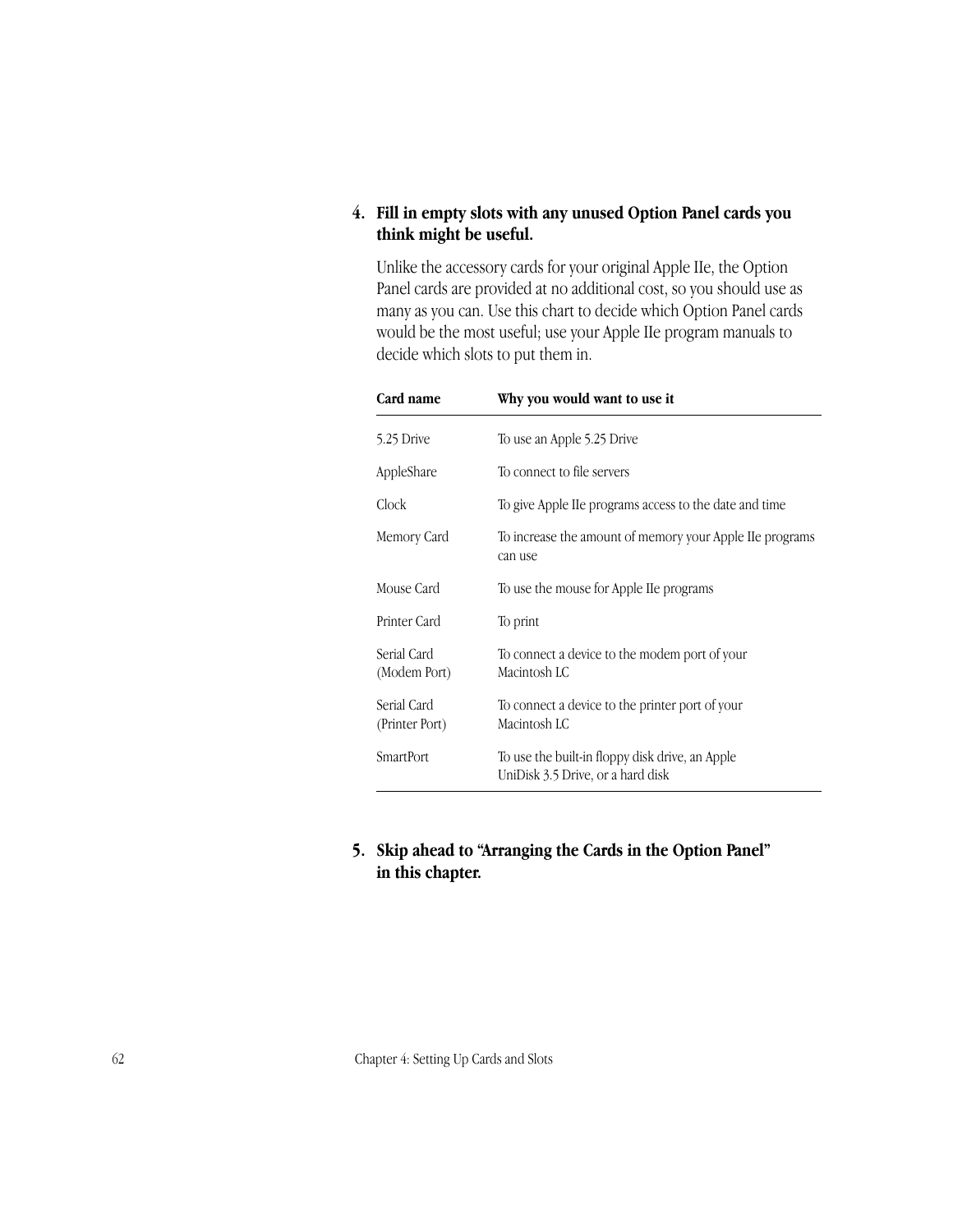#### Basing the plan on a typical Apple IIe

When you first install the Apple IIe Card software, the cards are already installed in one of the most typical arrangements. You should use this arrangement as the basis of your plans. Write it down on a piece of paper (as shown in the figure), and then change it according to the instructions that follow.

| <b>Typical Ile</b> |                                   |  |
|--------------------|-----------------------------------|--|
|                    | SLOT 1. Printer Card              |  |
|                    | SLOT 2. Clock Card                |  |
|                    | <b>SLOT 3. MONITOR (built-in)</b> |  |
|                    | SLOT 4. Mouse Card                |  |
|                    | <b>SLOT 5. SmartPort</b>          |  |
|                    | <b>SLOT 6.</b> 5.25 Card          |  |
|                    | SLOT 7. Memory Card               |  |
|                    |                                   |  |

Many people can use this basic arrangement just as it is. However, if you have any of the following special requirements, you may have to shuffle the cards, as explained in the next two sections:

- **File servers.** The "File Servers" section explains how to rearrange your cards if you're connected to a file server.
- **Modems and other serial devices except for printers.** The "Modems and Other Serial Devices Except for Printers" section explains how to rearrange your cards if you're connected to any non-printer serial device.

If you don't have either of these special needs, skip to "Setting the Options for Your Cards," later in this chapter.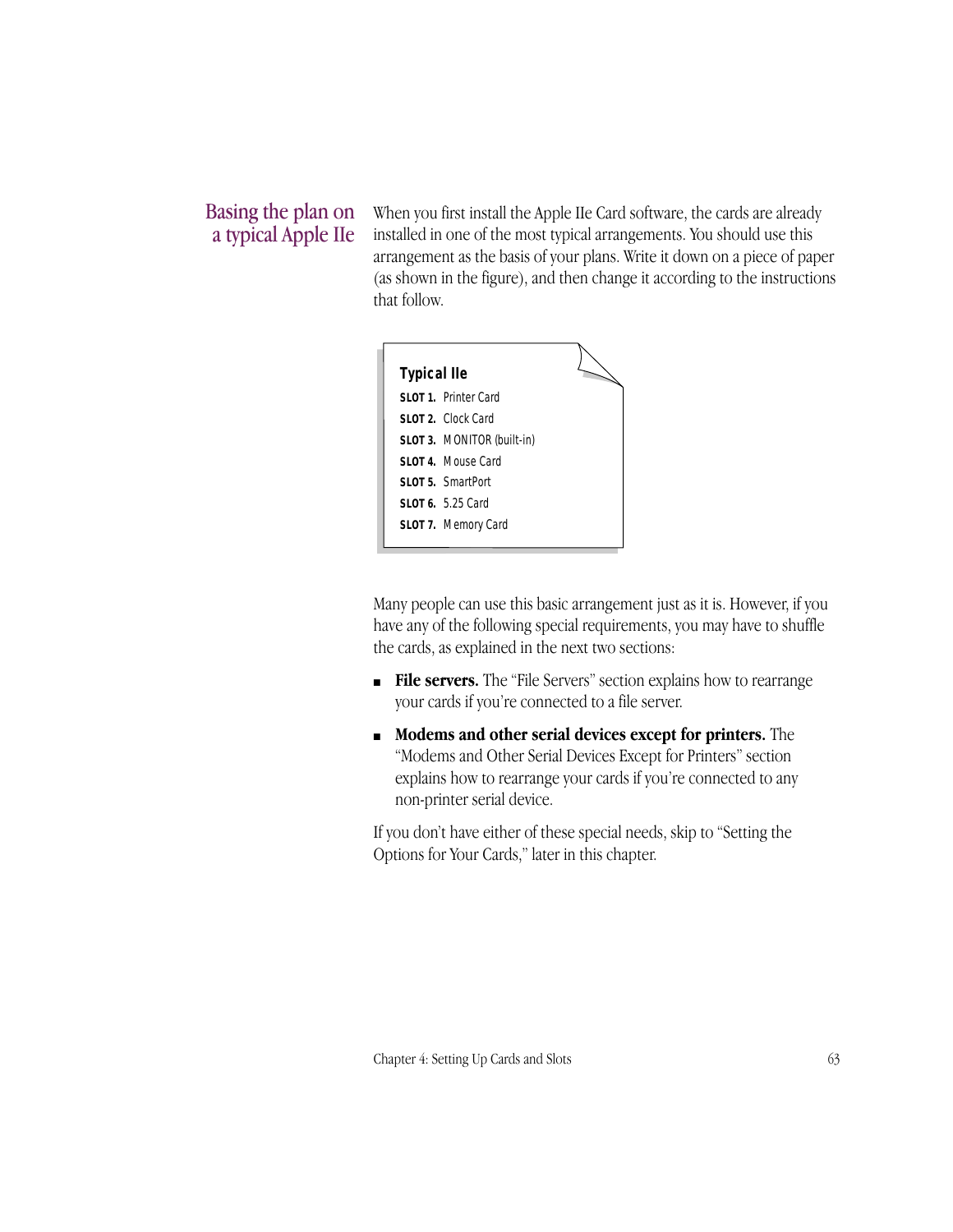#### File servers

If you want to use a file server, you need the AppleShare card. The AppleShare card is usually installed in slot 7. (See your Apple IIe program manuals to determine whether your programs have different requirements.)

To install the AppleShare card, you'll have to remove one of the others. Since the AppleShare card typically goes in slot 7, the most tempting card to remove is the Memory Card, which is already there. If you want to move it, here are some suggestions where you might move the Memory Card:

- Slot 2, replacing the Clock Card. If none of your programs uses it, you can remove the Clock Card. However, if you have a modem, you'll probably need slot 2 for the modem port Serial Card.
- Slot 4, replacing the Mouse Card. If none of your programs uses a mouse, you can remove the Mouse Card.

Use this information to change the plans you wrote down earlier.

#### Modems and other serial devices except for printers

Serial devices are devices, such as a modem, that plug into the printer port or the modem port on the back of the Macintosh.

❖ *Why not printers?* The most common serial device plugged into the back of the Macintosh is a printer. However, printers require the special Printer Card, which is already installed into slot 1—so you don't need to do anything special to arrange to print. The only exception to this rule is old non-Apple serial printers that are commonly used with Apple IIe computers. These printers still require the Serial Cards. ❖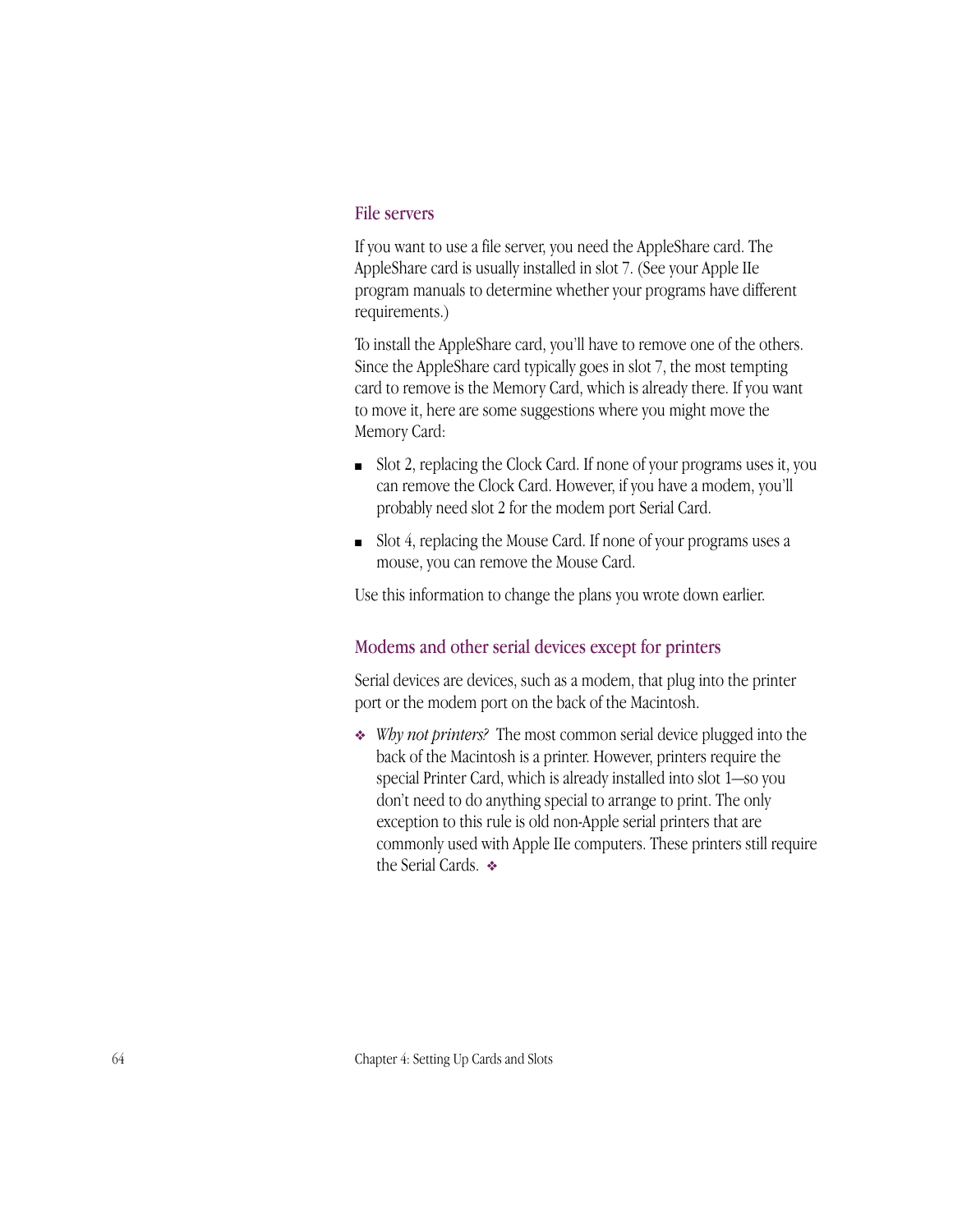To support a non-printing serial device, you need either of the two serial cards:

- If you have a non-printing device plugged into the modem port, you need the Serial Card with a phone icon on it.
- If you have a non-printing device plugged into the printer port, you need the Serial Card with a printer icon on it. ( You'll have to make sure AppleTalk is turned off in the Macintosh Chooser to use your device.)

Serial Cards are most commonly placed in slot 2. See your Apple IIe program manuals to determine whether your programs have different requirements.

Use this information to change the plans you wrote down earlier.

### Arranging the cards in the Option Panel

Now that you have your plans written down, you'll use the Option Panel to move the cards according to your plan.

**Before you begin:** Make sure your Macintosh LC is turned on and you're in the Macintosh environment. Also, make sure that you've written down your plans as described earlier in this chapter.

#### **1. If you're a floppy disk startup person, make sure you've started up from the** *IIe Startup Disk***.**

See the instructions in "Starting Up From the *IIe Startup Disk*," at the beginning of Chapter 3.

#### **2. Double-click the IIe Startup icon.**

You enter the Apple IIe environment.

#### **3. Press Control-**x**-Esc to open the Option Panel.**

The Option Panel appears.

*continues* >

Chapter 4: Setting Up Cards and Slots 65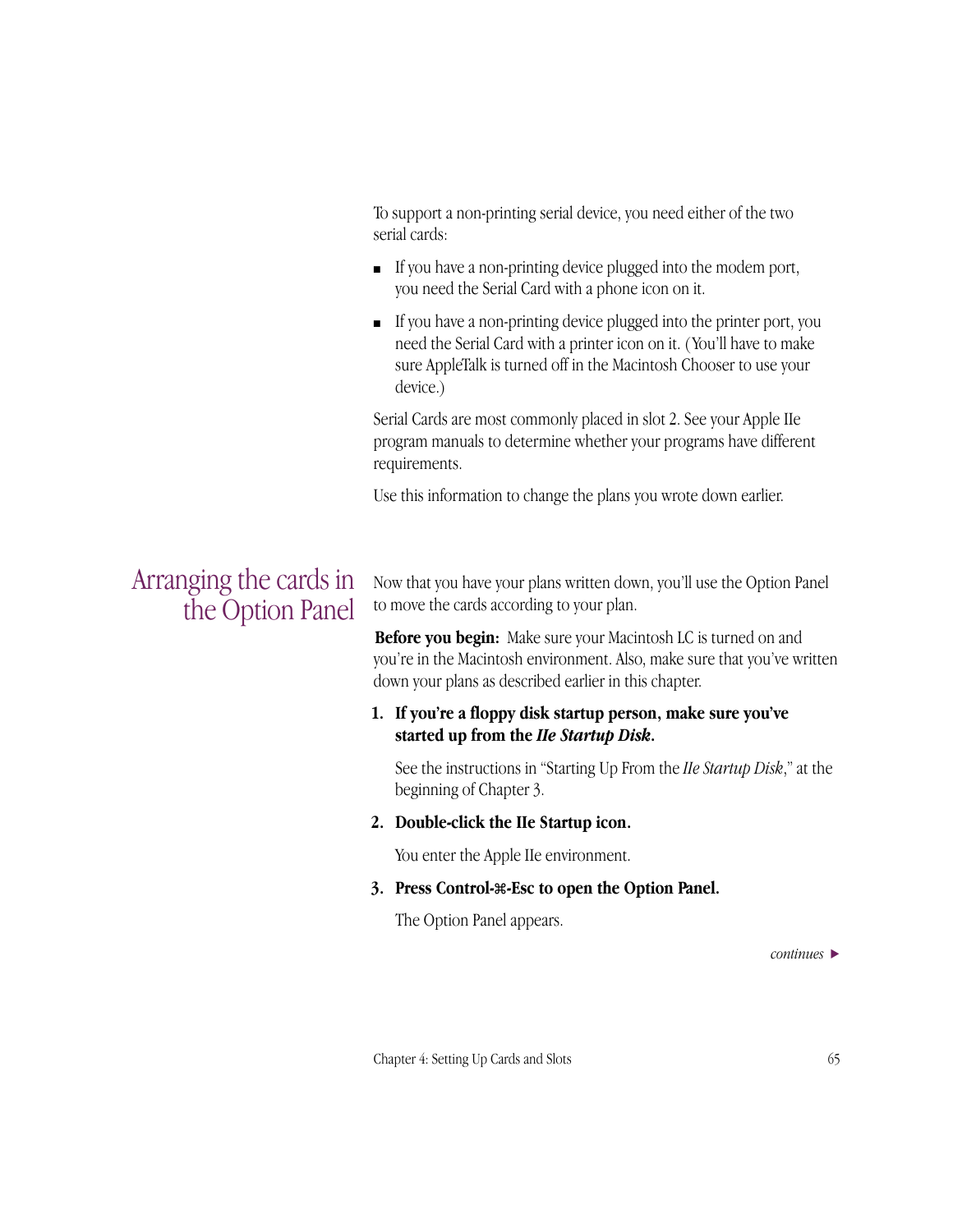#### **4. Use the big scroll bar to scroll down until you see the Slots icon.**

#### **5. Click the Slots icon.**

The slots and cards are displayed.

#### **6. Drag the card icons to the slots where they belong.**

If you don't know how to move the card icons, see "Practicing Moving the Cards in the Option Panel" in Chapter 3.

This figure shows the names of the icons:





66 Chapter 4: Setting Up Cards and Slots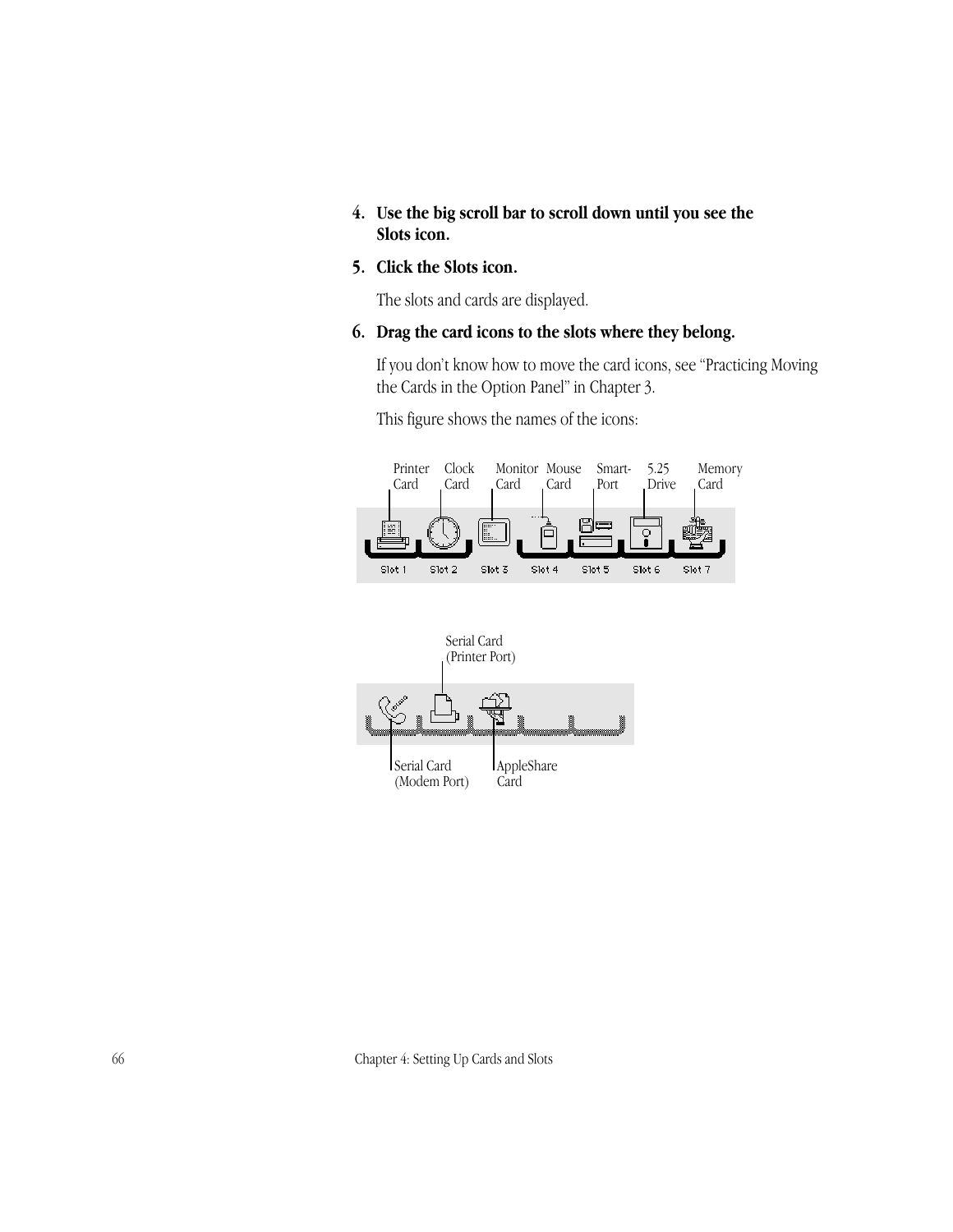#### **7. Click Restart IIe.**

Your changes don't go into effect until you restart the Apple IIe.



Your cards are now installed. However, some of the cards you've installed may not work until you adjust some of their settings, as explained in the next section.

## Setting the options for your cards

Some cards have settings you can adjust. The two Serial Cards require special attention: They won't work until you declare what sort of device is connected to them.

This chapter does not explain how to adjust the settings. That information is available in great detail in Chapter 5, "Reference." ( You can use the index or table of contents to find the exact page numbers.)

However, the following table lists the ten cards you might have installed and describes how you can adjust each one of them (if at all). In most cases, you make the adjustments in the Option Panel.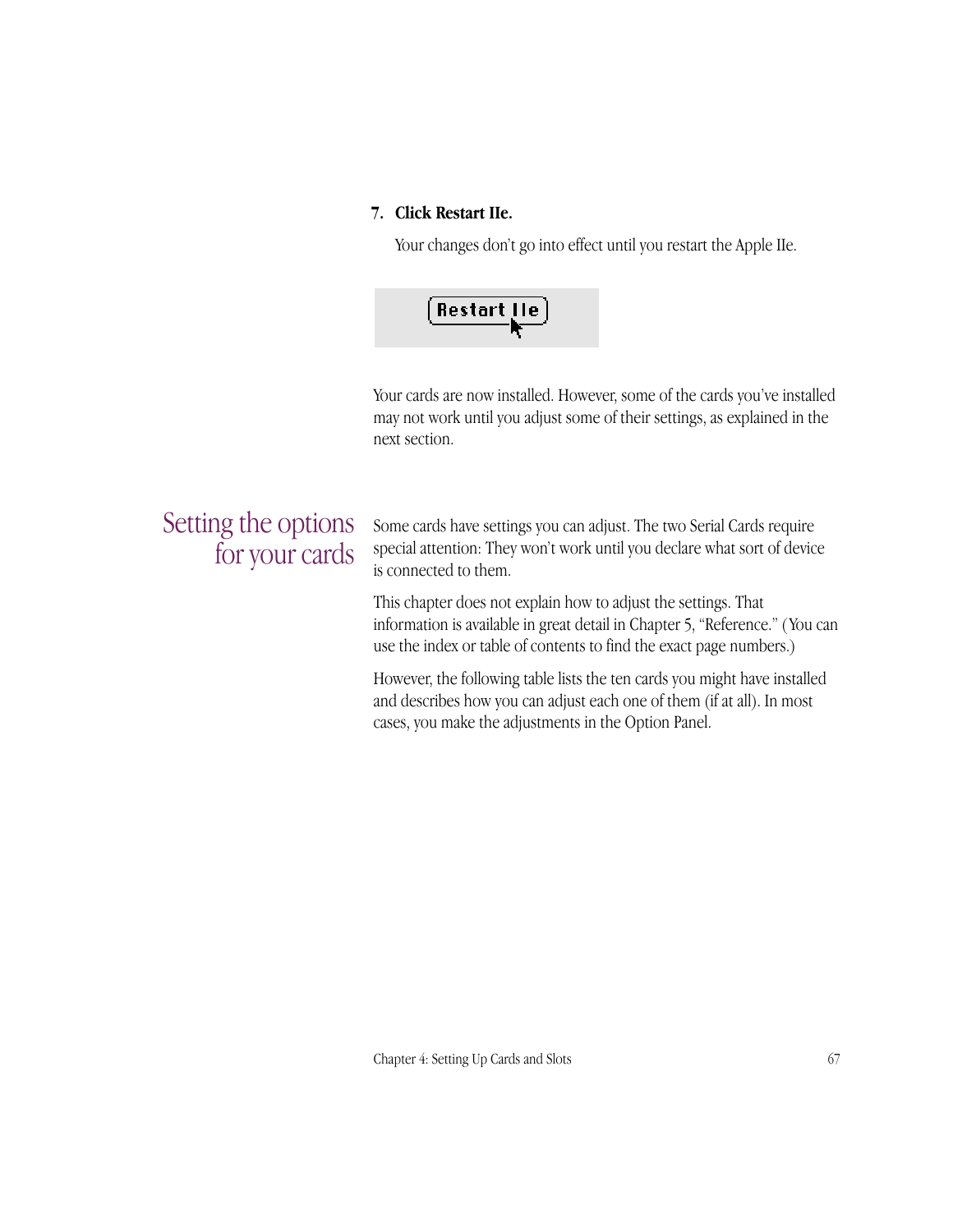| Card         | Adjustments you can<br>make in the Option Panel                                                                                                           | Other adjustments<br>you can make                                          |
|--------------|-----------------------------------------------------------------------------------------------------------------------------------------------------------|----------------------------------------------------------------------------|
| 5.25 Drive   | None                                                                                                                                                      | None                                                                       |
| AppleShare   | None                                                                                                                                                      | Select file servers using the<br>Apple IIe program Chooser.II              |
| Printer Card | Adjust the amount of time your printer<br>has to finish printing                                                                                          | Select which printer you want to use<br>with the Macintosh Chooser program |
| Clock Card   | None                                                                                                                                                      | None                                                                       |
| Memory Card  | Adjust the amount of memory your<br>Apple IIe programs can use                                                                                            | None                                                                       |
| Serial Cards | Define the characteristics of the devices<br>attached to your Macintosh computer's<br>modem and printer ports                                             | None                                                                       |
| Monitor Card | Using the General Controls panel, set<br>whether you want text to appear white-<br>on-black or vice versa and declare<br>whether you have a color monitor | None                                                                       |
| Mouse Card   | Adjust the responsiveness of your mouse                                                                                                                   | None                                                                       |
| SmartPort    | Determine the scanning order of your<br>floppy disk and hard disk drives                                                                                  | None                                                                       |

 $\triangle$  **Important:** When you click an icon in the Option Panel, if you see a message telling you that its card is not installed in any slot, you must install the card before the changes have any effect. To find out exactly what the problem is, click the Slots icon. If the card you want is *not* in one of the seven active slots, drag it to the appropriate slot, then click Restart IIe. If the card is already in a slot, clicking Restart IIe will finish installing it.  $\triangle$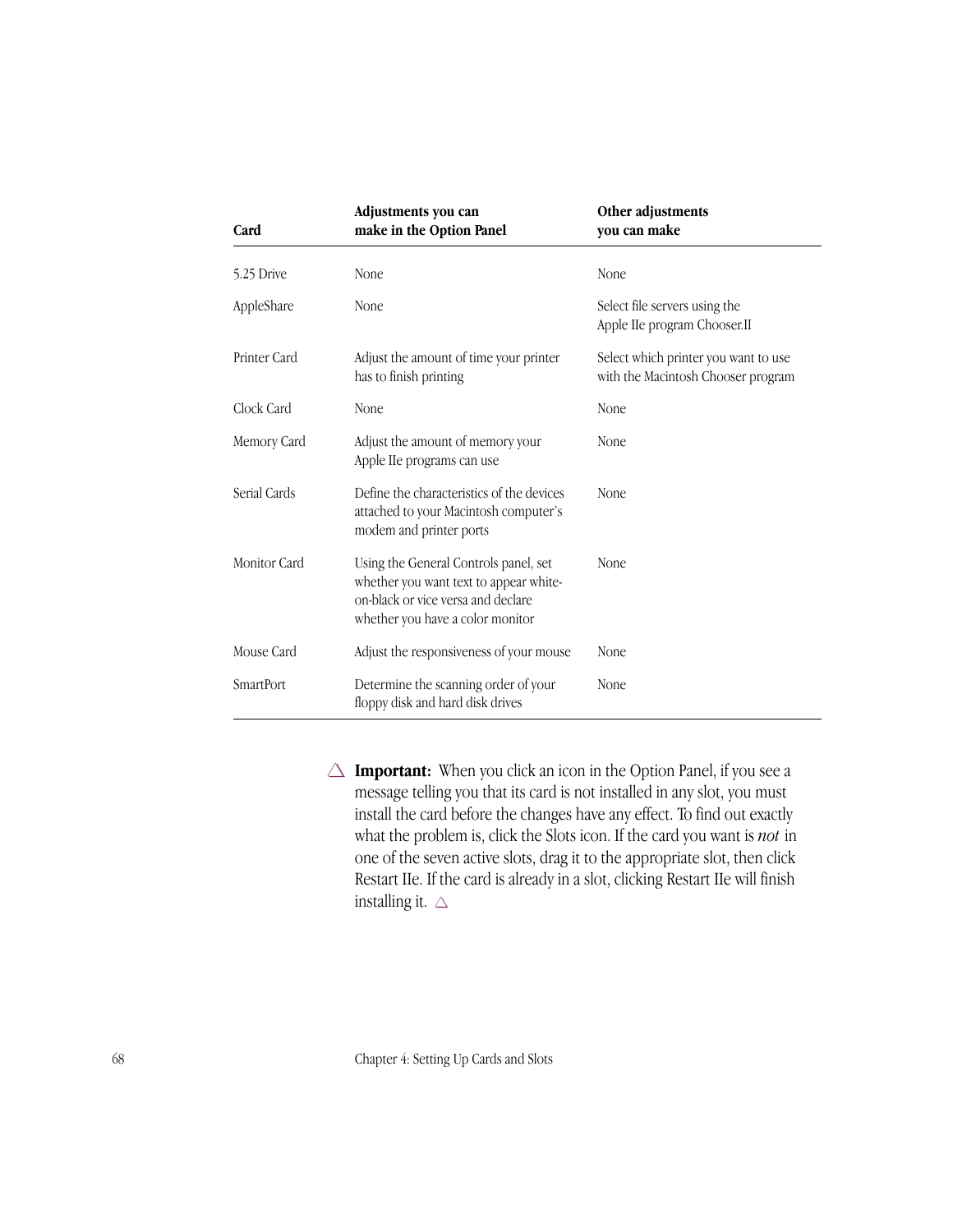### Chapter 5

# Reference

This chapter provides instructions for using all the features of the Apple IIe Card and the IIe Startup program.

This is a task-oriented reference chapter. That is, you don't need to read its sections consecutively. When you need some specific information about using the Apple IIe Card or the IIe Startup program, just look up the task you want to accomplish and follow the step-by-step instructions you find there.

 $\triangle$  **Important:** If you haven't learned how to use the Apple IIe Card and the IIe Startup program yet, you might prefer to go first through Chapter 3, "Learning to Use the Apple IIe Card." Chapter 3 is a tutorial that guides you step by step through some exercises in running Apple IIe programs on the Macintosh LC.  $\triangle$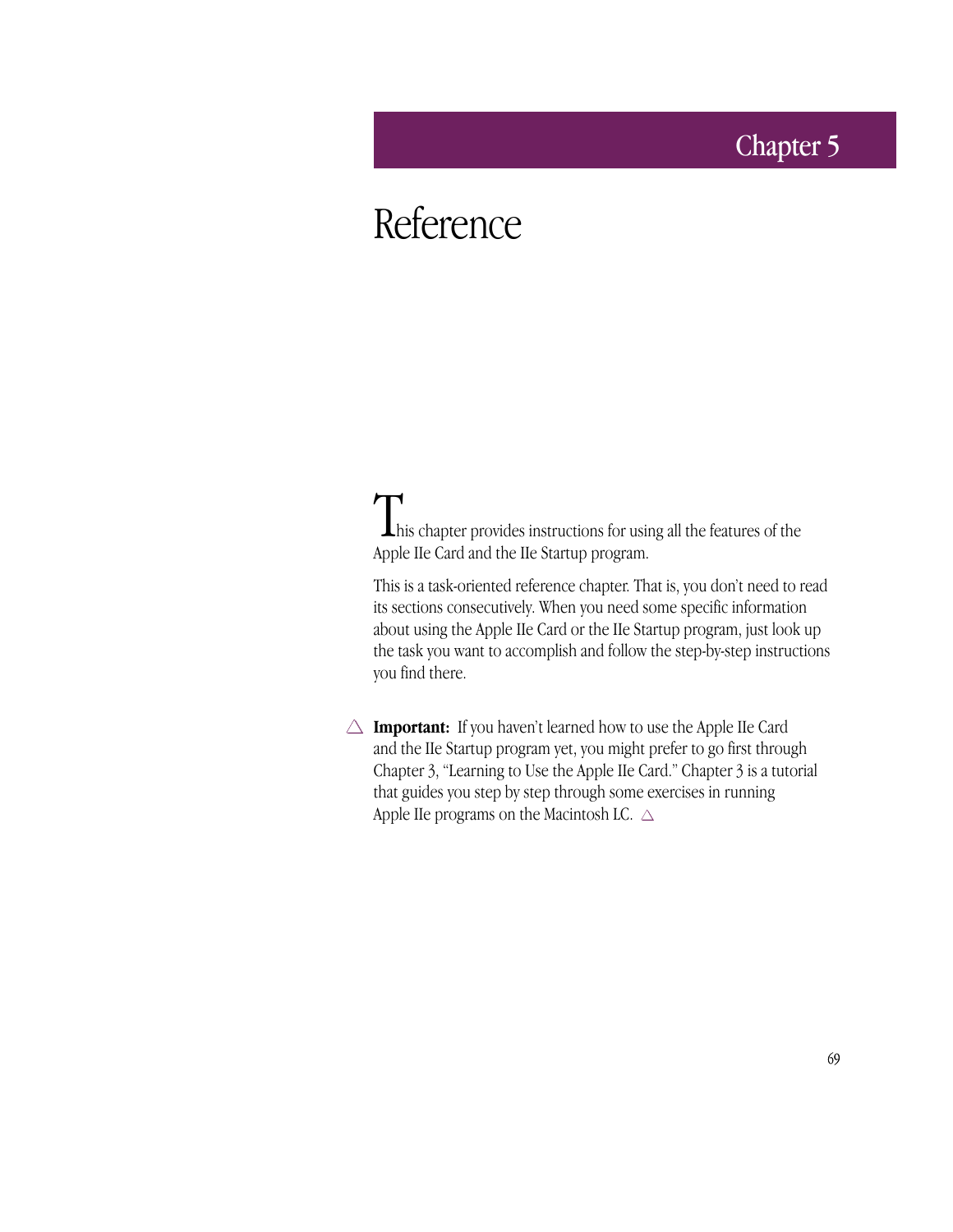### Starting up the IIe Startup program

You must start up the IIe Startup program before you can run Apple IIe programs on the Macintosh LC.

To start up the IIe Startup program, follow these steps:

**Before you begin:** Turn on your Macintosh LC. If your Macintosh is already on, return to the Finder (either by quitting any programs you might be running or by choosing Finder from the Application menu or the Apple menu).

#### **1. Determine whether you are a** *floppy disk startup person* **or a** *hard disk startup person***.**

How you set up the software in Chapter 2 determines whether you're a floppy disk or a hard disk startup person. You may have recorded which you are on the Quick Reference card in the back of the manual.

If you can't remember, here's how to tell:

- If you do *not* have a hard disk you are a floppy disk startup person.
- If you have a hard disk, open the System Folder by double-clicking it. If the System Folder contains a file called "ProDOS File System," you are a hard disk startup person. Otherwise, you are a floppy disk startup person. The file may be inside the Extensions Folder within the System Folder.

#### **2. If you are a floppy disk startup person, start up your Macintosh LC from the** *IIe Startup Disk***.**

To start up from the disk, follow these steps: (a) choose Shut Down from the Special menu, but don't turn the power off; (b) insert the *IIe Startup Disk;* (c) use the mouse to click the Restart button.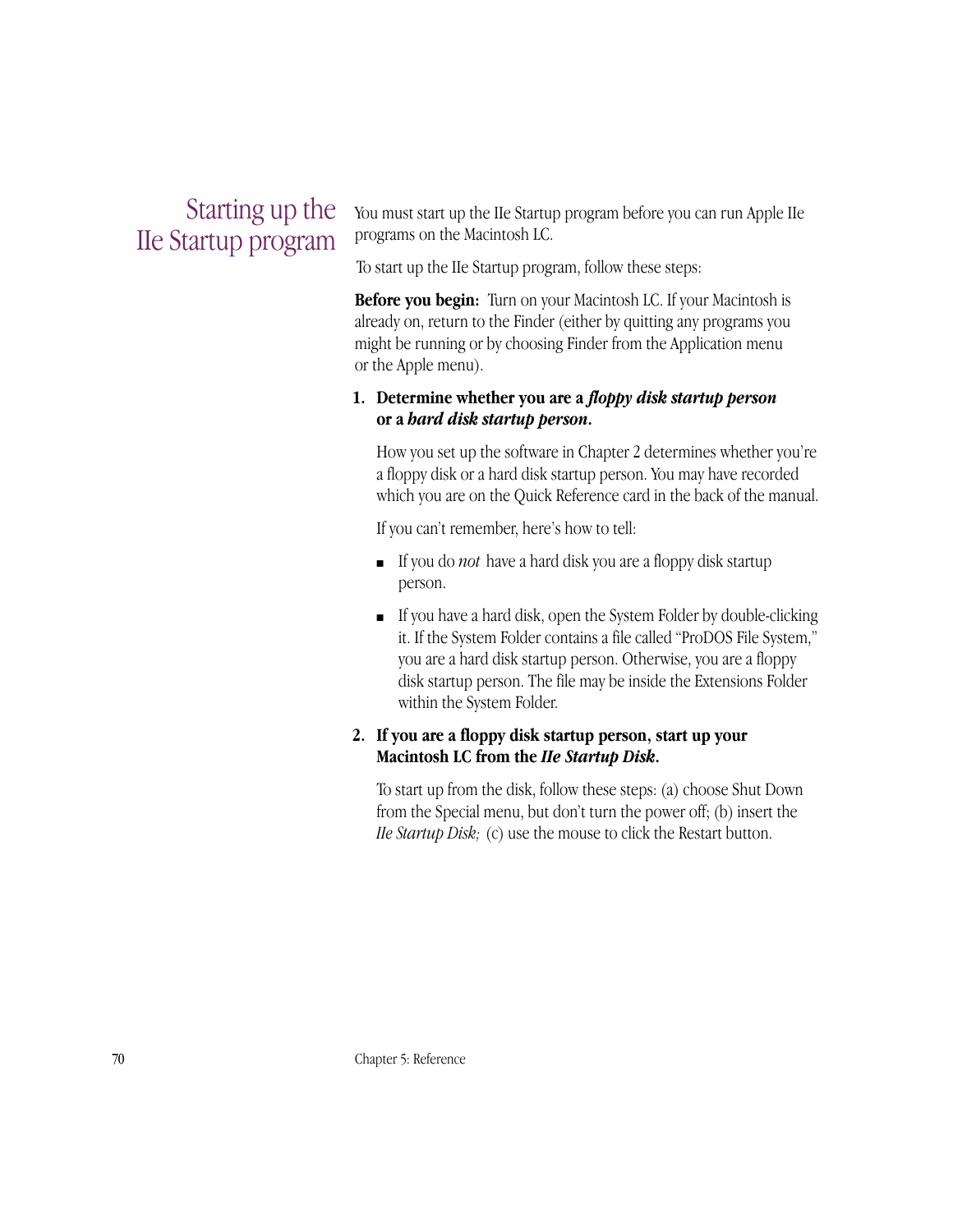#### **3. Open your startup disk by double-clicking its icon.**

The startup disk is the top icon on the right side of the screen.



**4. Double-click the IIe Startup icon to start the program.**



The IIe Startup program uses the startup setting in the Slot Configuration panel to locate a program disk. If a specific slot is designated as the startup slot, IIe Startup goes directly to the first drive assigned to that slot. If the startup option is set to Scan, the program scans the slots, in descending order from 7 to 1. The first startup disk it encounters is loaded into the computer's main memory, and you see the opening display for the program on that disk.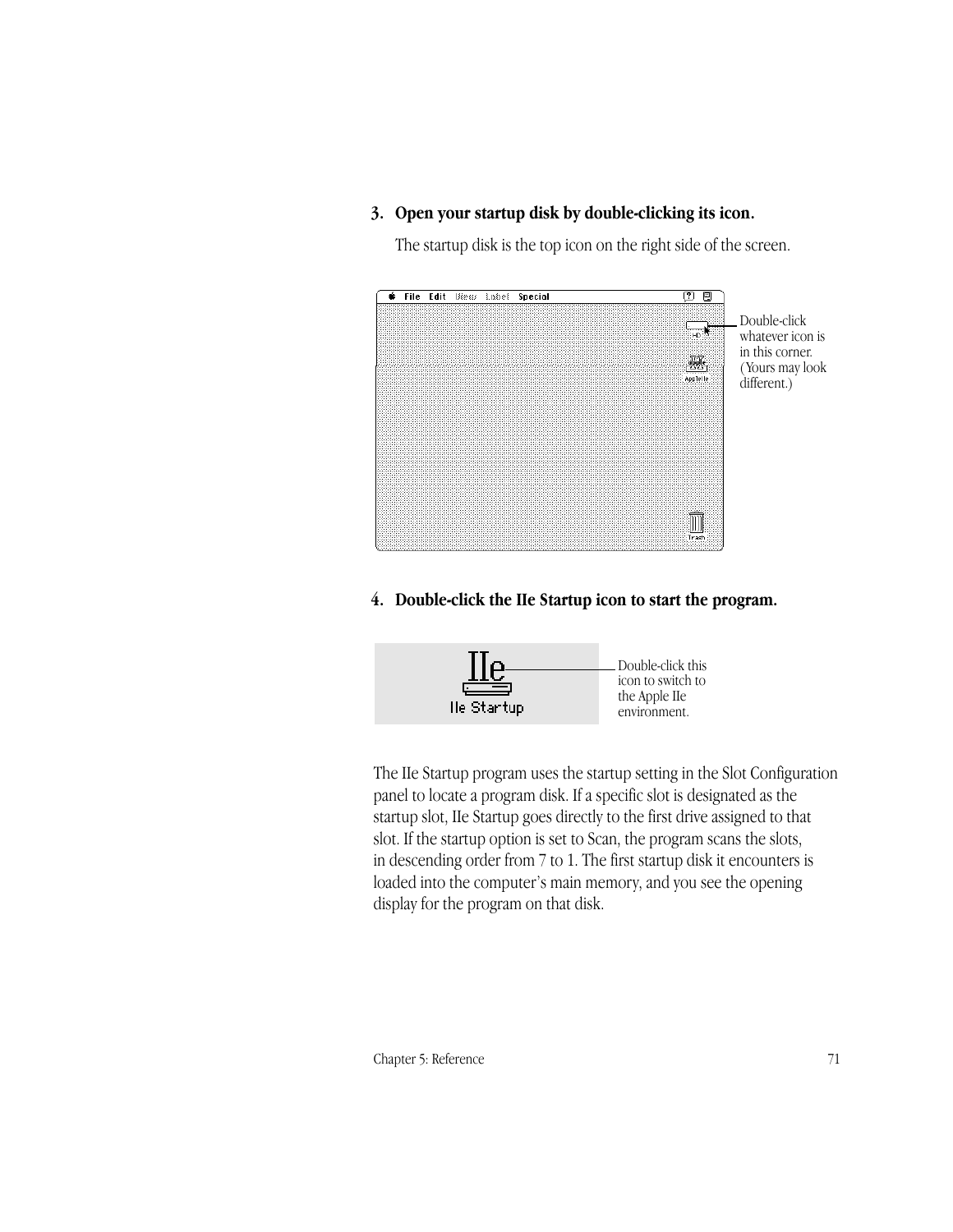If IIe Startup encounters a non-startup disk in the startup drive, you see the message "UNABLE TO BOOT FROM STARTUP SLOT." The program enters the BASIC programming environment and presents the BASIC prompt.

If IIe Startup finds no startup disk in any drive, it enters the BASIC programming environment and presents the BASIC prompt.

See the section "Changing the Startup Device" later in this chapter for more information on designating a startup drive.

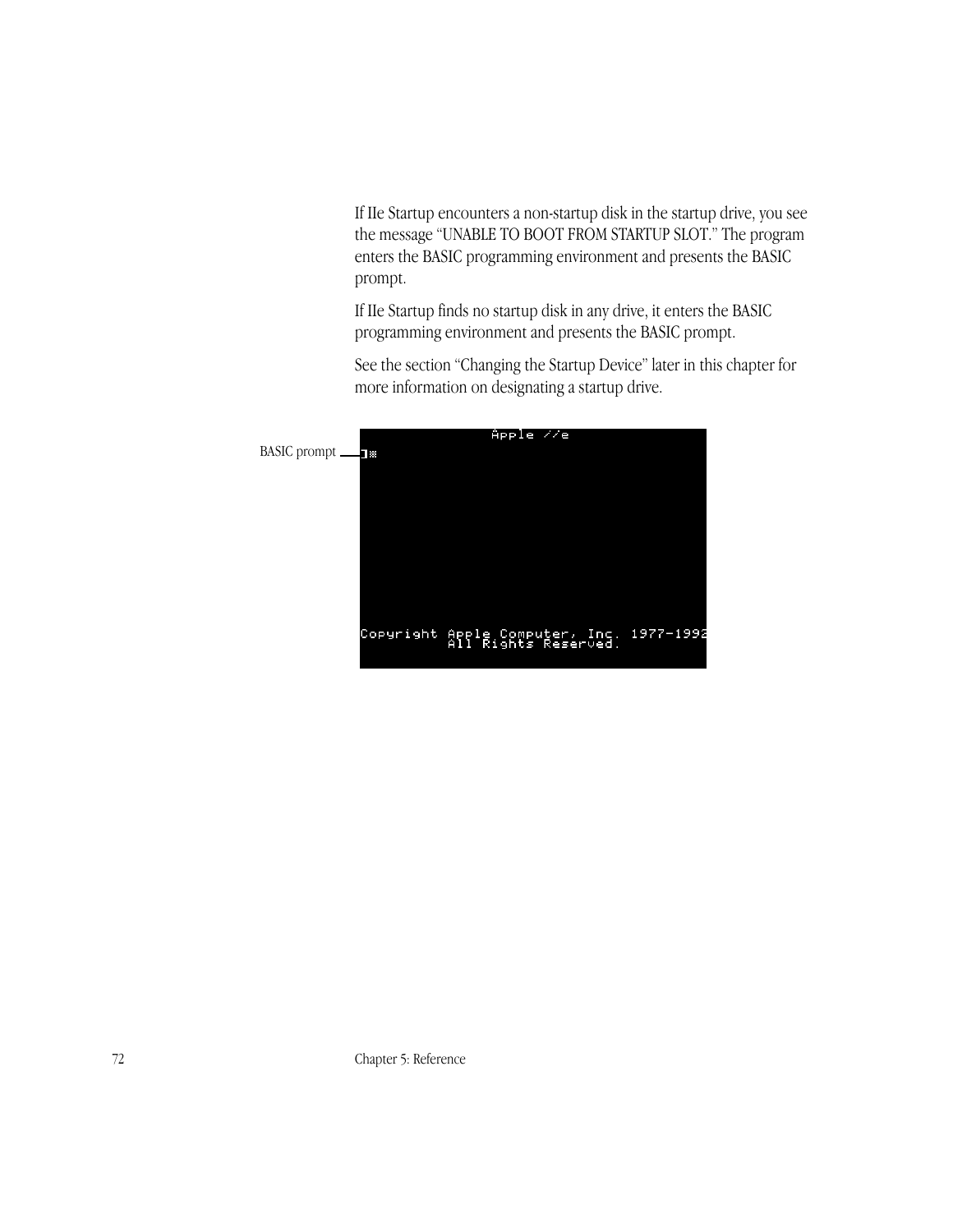### Going directly to the Apple IIe Option Panel

If you want the Option Panel to open as soon as the IIe Startup program launches, hold down the Option key just after you double-click the IIe Startup icon. Keep the Option key held down until the Option Panel opens.

### Double-clicking the IIe Prefs file

The IIe Startup program creates and maintains a file called the IIe Prefs file, which records all the choices you make in the Option Panel. Doubleclicking the IIe Prefs icon causes the computer to switch to the Apple IIe environment, just as double-clicking the IIe Startup icon does.



When you double-click a preferences file, it reads the preferences from that file, which is useful if you have more than one preferences file, as explained in the next section.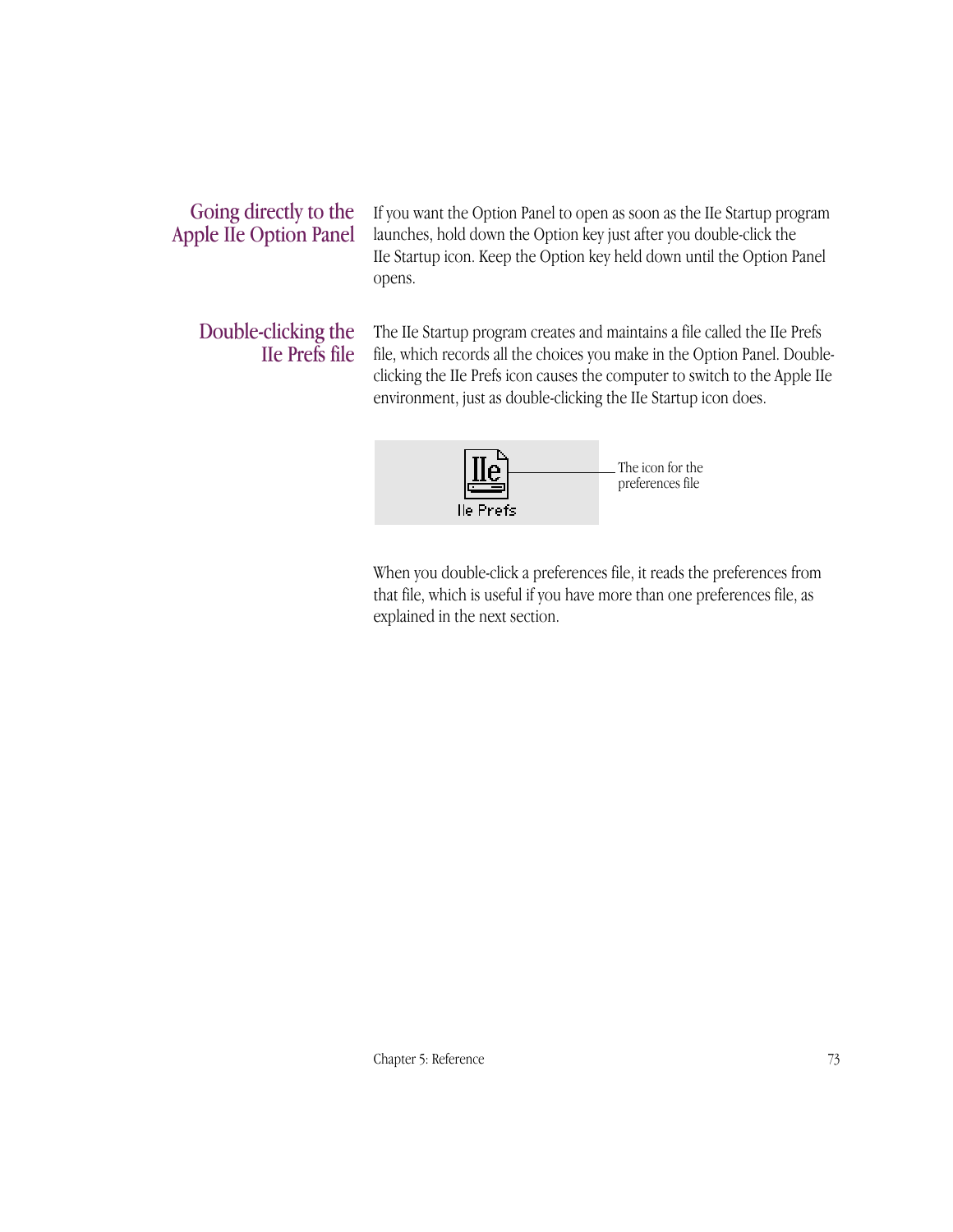### Using more than one preferences file

The IIe Prefs file created by the IIe Startup program keeps track of the settings you make in the Apple IIe Option Panel. You choose settings to match the requirements of the Apple IIe programs you run. Normally, one configuration of card and slot settings is sufficient for performing your work. However, if you use two or more programs that require different slot configurations, you can create a separate preferences file for each program. Each preferences file can maintain the configuration of card and slot settings appropriate for a single program, so you won't have to change settings each time you move from one program to another.

Follow these steps to create and maintain more than one preferences file:

**1. Start up the IIe Startup program.**

Double-click the IIe Startup icon.

- **2. Open the Apple IIe Option Panel (by pressing Control-**x**-Esc).**
- **3. Select the settings you want to maintain in the first IIe Prefs file.**
- **4. Quit the IIe Startup program (by clicking the Quit IIe button).**
- **5. Rename the first IIe Prefs file.**

The name you give the file can be anything but "IIe Prefs." Rename the file in a way that will help you remember its purpose—"Graphics Prefs," "Charts Prefs," or "Games Prefs," for instance.

- **6. Start up the IIe Startup program and open the Option Panel again.**
- **7. Select the settings you want to maintain in the second IIe Prefs file.**
- **8. Quit the IIe Startup program (by clicking the Quit IIe button).**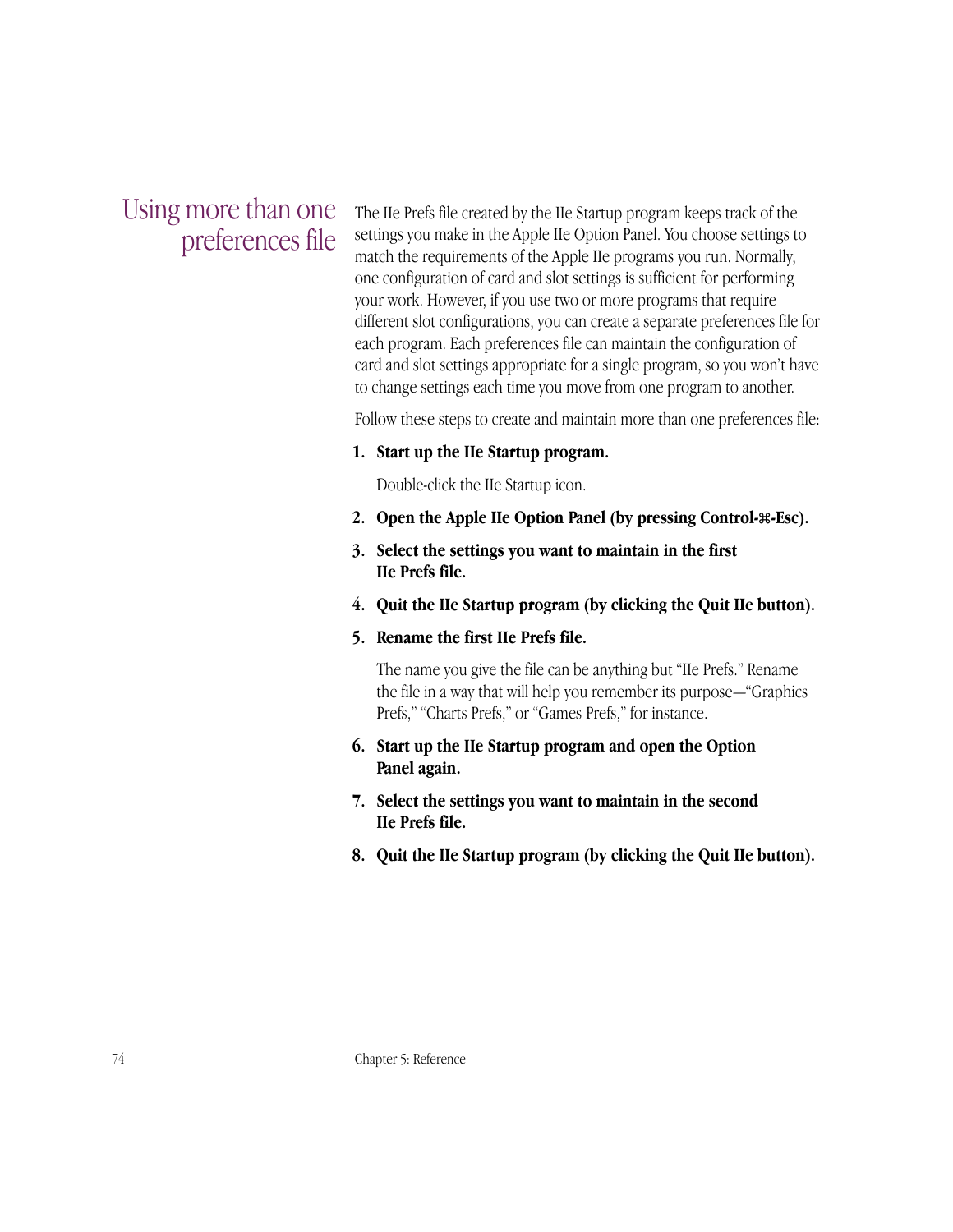Each time IIe Startup restarts the Apple IIe Card, it creates a new IIe Prefs file, unless there is already a file named "IIe Prefs" on the disk. You can create as many different preferences files as you want, as long as you keep renaming the most recently created IIe Prefs file. Once you've made as many preferences files as you need, you can choose the IIe Prefs file you want to work with by double-clicking its icon to start the Apple IIe Card. As long as you don't change any settings, the file you start from will remain unchanged when you quit the IIe Startup program.

You can store the IIe Prefs file in one of three places. The IIe Startup program searches for the IIe Prefs file in this order: in the System Folder; in the Preferences folder, which is itself in the System Folder; then in the folder where the IIe Startup program is.

### Starting up an Apple IIe program

You can start up an Apple IIe program either in a standard Macintosh way or in a standard Apple IIe way, whichever is easier for you.

The Macintosh way

When you're in the Macintosh environment, you can start up Apple IIe programs by double-clicking their icons, though this method works only for ProDOS programs.

 $\triangle$  **Important:** You can use this method of starting Apple IIe programs only if you have an empty disk drive while the IIe Startup program is running. In other words, *floppy disk startup people* who have only one internal disk drive cannot use this method. All others can.  $\triangle$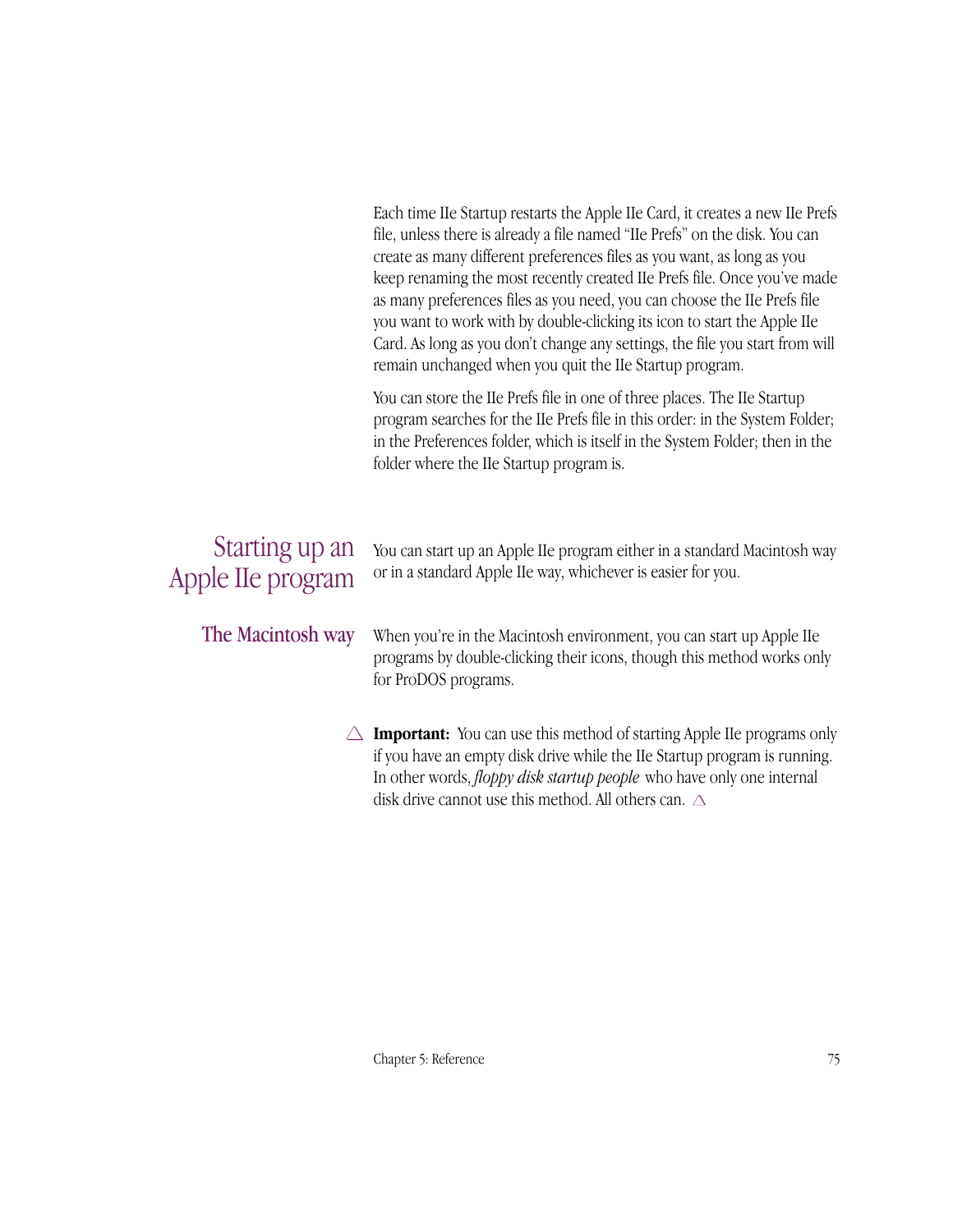**Before you begin:** Your Macintosh should be on. If you're a *floppy disk startup person* you should start up from the *IIe Startup Disk*, as explained in "Starting Up From the *IIe Startup Disk*" in Chapter 3.

#### **1. Find your Apple IIe program.**

If the program is on your hard disk, open the hard disk and folders so you can see the program's icon. If the program is on a floppy disk, insert the disk into an empty disk drive and open the disk so you can see the program's icon.

#### **2. Double-click the program's icon.**

Apple IIe program names often have a period and the word "SYSTEM" after them. Their icons look like this:



(To see full-size icons like this one, choose "by Icon" from the View menu.)

After you double-click, the IIe Startup program opens and your Apple IIe program is launched.

When you are in the Apple IIe environment, you start up Apple IIe programs the same way you would on an Apple IIe: The Apple IIe way

#### **1. If you have only one disk drive, press** x**-Shift-1 to eject the**  *IIe Startup Disk* **from the built-in disk drive.**

If you plan to start up the Apple IIe program from another drive, you don't need to eject the *IIe Startup Disk.*

To eject a disk from a second built-in floppy disk drive, press x-Shift-2.

76 Chapter 5: Reference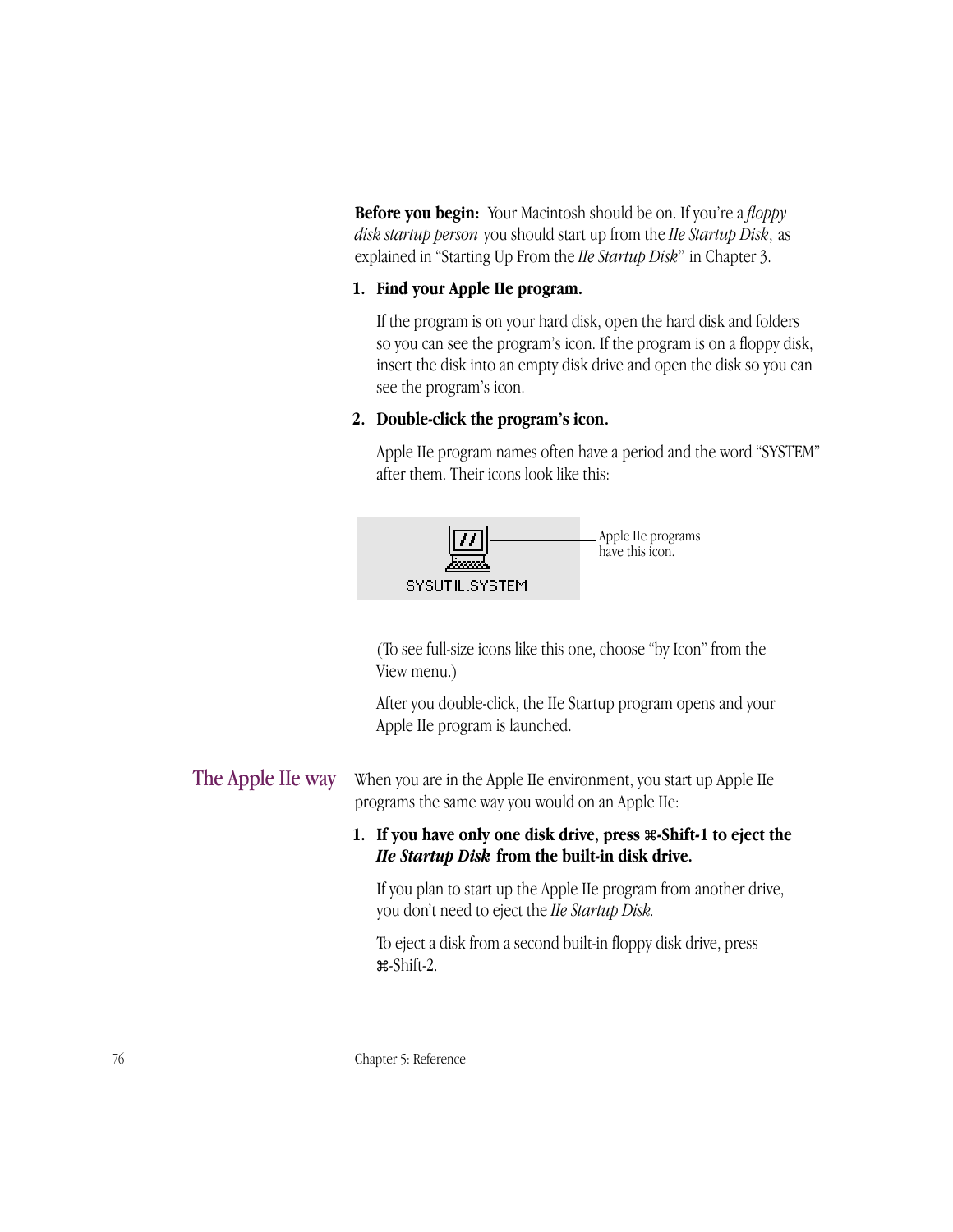#### **2. Insert the disk containing the Apple IIe program you want to run into a disk drive.**

If a particular slot has already been designated as the startup slot in the Slot Configuration panel, insert the disk into a drive controlled through that slot.

#### **3. Press** x**-Control-Reset.**

Pressing  $\#$ -Control-Reset resets the Apple IIe Card and restarts the IIe Startup program. IIe Startup uses the startup setting in the Slot Configuration panel to locate a program disk. If a specific slot is designated as the startup slot, IIe Startup goes directly to that slot. If the startup option is set to Scan, the program scans the slots in descending order from 7 to 1. The first startup disk it encounters is loaded into the computer's main memory, and you see the opening display for the program you're running.

If IIe Startup encounters a non-startup disk in the startup drive, you see the message "UNABLE TO BOOT FROM STARTUP SLOT." The program enters the BASIC programming environment and presents a BASIC prompt.

If IIe Startup finds no startup disk in any drive, it enters the BASIC programming environment and presents a BASIC prompt.

From the BASIC programming environment, you can start up a program disk by typing a BASIC instruction that directs IIe Startup to the disk drive you indicate.

#### **4. Type** pr# **followed by the number of the slot to which the startup drive is assigned.**

The most typical instructions are  $p$ r#5 for 3.5-inch disk drives and pr#6 for 5.25-inch disk drives.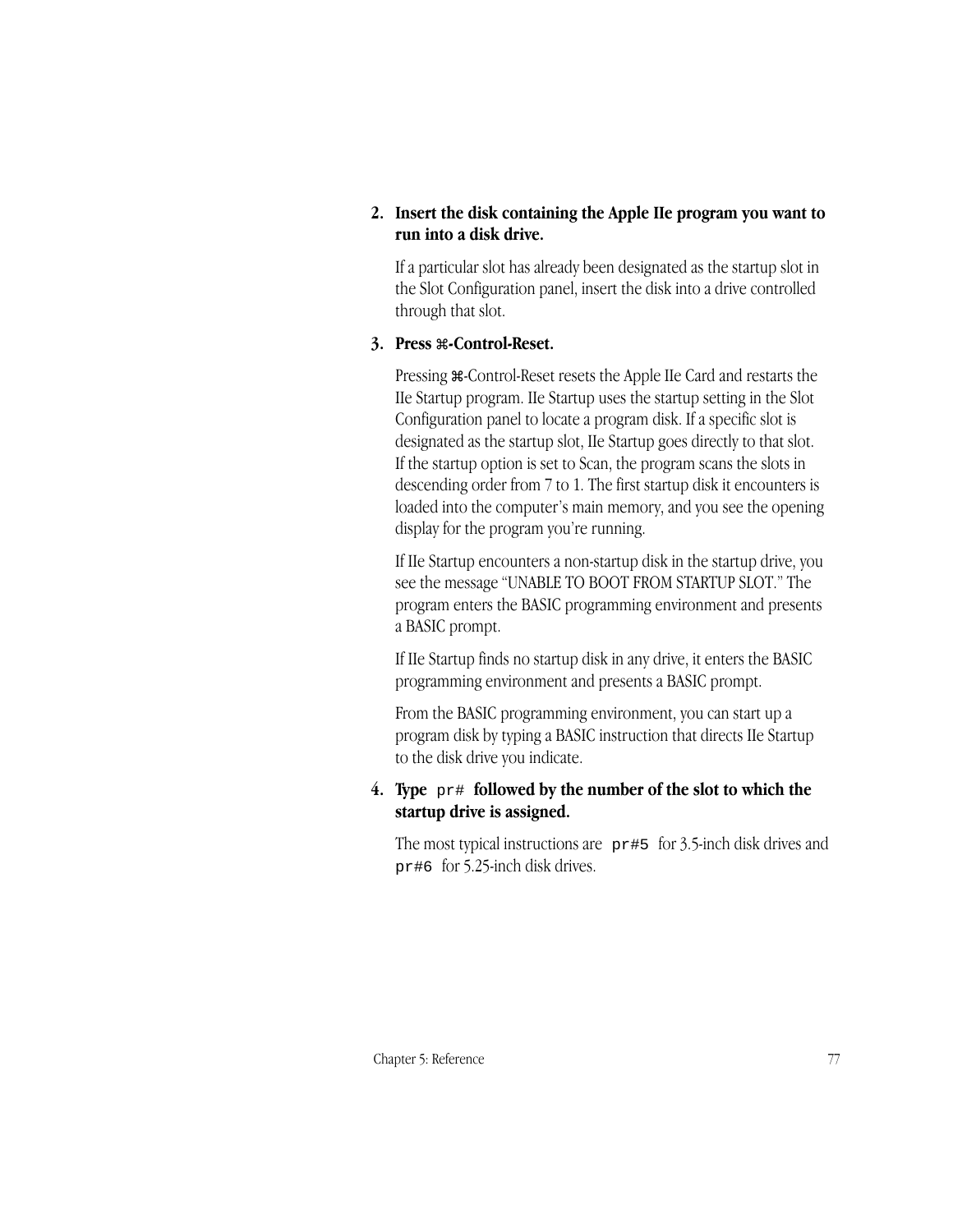### Printing from Apple IIe programs

To print Apple IIe files, use the programs' print commands just as you would if you were using an Apple IIe. When you print through the Printer Card, you should set your Apple IIe program to treat the printer as if it's an ImageWriter II, even if it's not. You may notice a pause before printing begins. If the program has a command that you can use to stop the printer from printing, it may not stop printing the instant you issue the command.

 $\triangle$  **Important:** Macintosh screen saver programs may interfere with Apple IIe programs while they are printing. If the screen saver causes a problem, turn off the screen saver or increase the amount of time before it turns on. Also, you should avoid opening the Option Panel when printing.  $\triangle$ 

#### To select the printer you want to use, or to change printers, use the Macintosh desk accessory called the Chooser. Choosing a printer

**Before you begin:** Your Macintosh should be on. If you're a *floppy disk startup person* you should start up from the *IIe Startup Disk*, as explained in "Starting Up From the *IIe Startup Disk"* in Chapter 3.

#### **1. If you're in the Apple IIe environment, open the Option Panel by pressing Control-**x**-Esc.**

If you're in the Macintosh environment, you need to do nothing.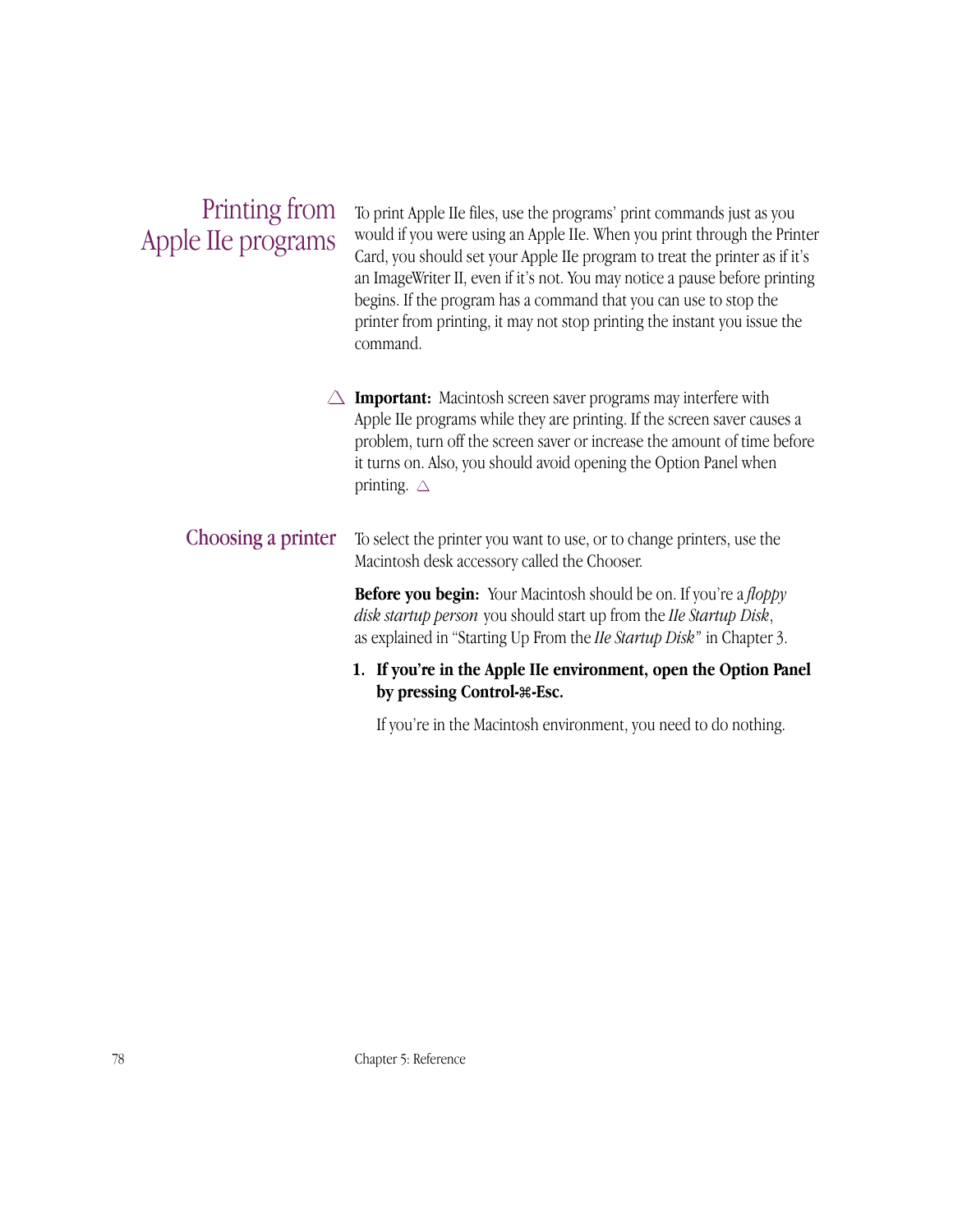- **2. Select the Chooser from the Apple menu.**
- **3. Click the icon that represents the kind of printer you want to use.**



❖ *Your printer isn't there?* If the kind of printer you want to use isn't in the Chooser, you need to install the printer software on your startup disk. Turn now to Appendix E, "Installing Printer Software for the *IIe Startup Disk."* ❖

*continues* >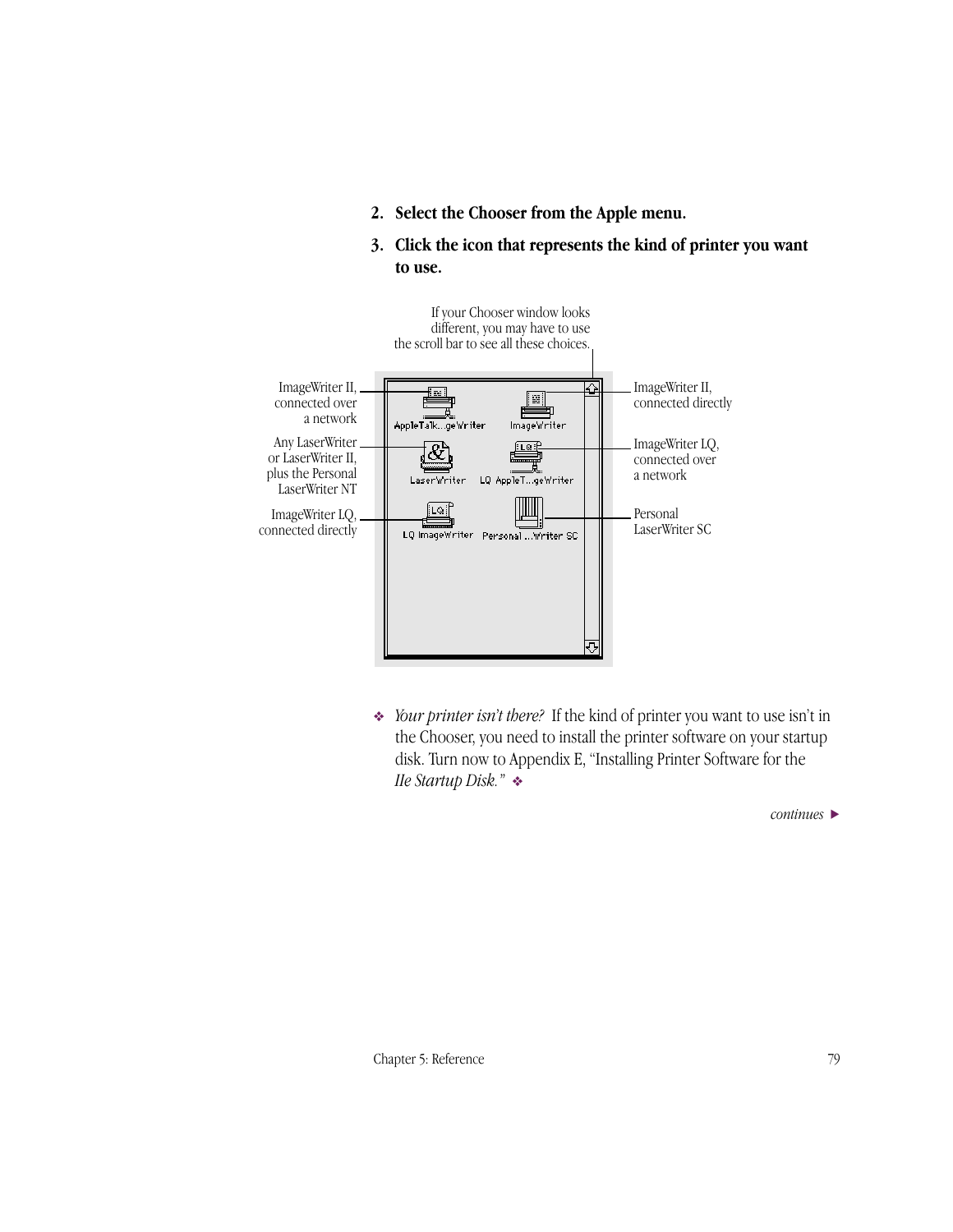#### **4. If the printer is connected over a network, you'll have to select the printer you want and perhaps also the zone it's in.**

See the reference book that came with your Macintosh for more information on using the Chooser.

- **5. Choose Close from the File menu.**
- **6. If you're in the Option Panel, click the Continue button.**
- ❖ *Note:* In most cases, you should print using the Printer Card. However, some Apple IIe programs may require you to print using the AppleShare card. If so, you can select which printer you want using the Apple IIe program Chooser.II. (If you don't use Chooser.II, the Apple IIe prints to the printer selected in the Macintosh Chooser, so long as the printer is either a network ImageWriter or a network LaserWriter.) ❖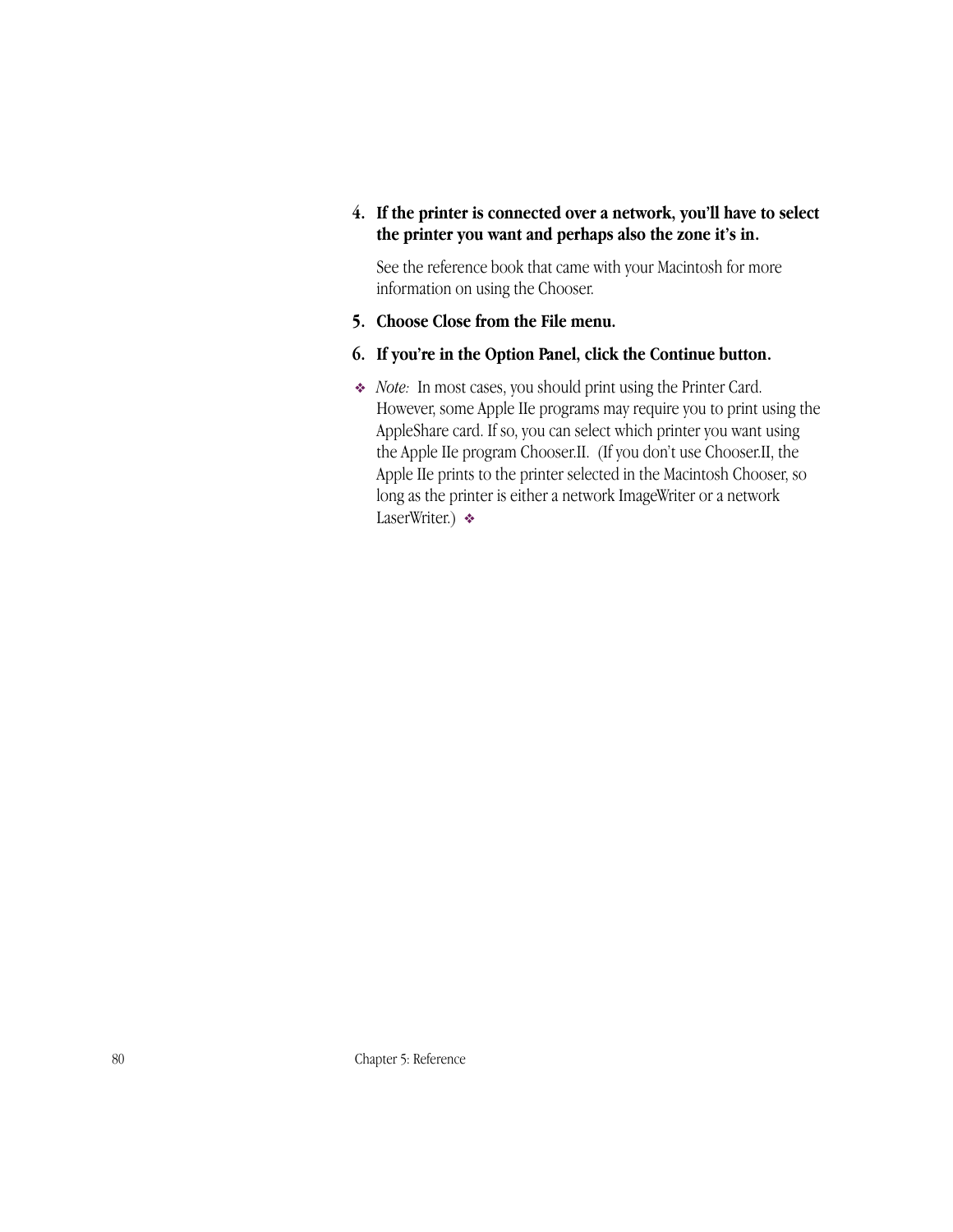### Using Apple IIe files with Macintosh programs

Sometimes you may wish to transfer information from Apple IIe programs to Macintosh programs. You can do so, provided you can find a file format that both programs understand or you have a Macintosh program that can read Apple IIe files directly.

For example, say you typed a long text passage using an Apple IIe program and now you want to use the same text in a speech you're writing using a powerful Macintosh word processor. Most word processors can read "text-only" files (also called ASCII files). To transfer the text, you could (a) use an Apple IIe program to save the file in text-only format, then (b) use the Macintosh program to open the file.

In general, follow these steps:

**Before you begin:** Your Macintosh should be on. If you're a *floppy disk startup person* you should start up from the *IIe Startup Disk*, as explained in "Starting up From the *IIe Startup Disk*" in Chapter 3.

#### **1. Check the manuals of both the Apple IIe and Macintosh programs to determine what file format, if any, the two programs share.**

Typical file types that Apple IIe and Macintosh programs might share depend on what the programs do. For example, spreadsheet programs might share a tab-delimited type and word-processing programs might share a text-only type.

Unfortunately, you may not find shared file formats to exchange pictures. If you can't find one, see the next section, "Copying Apple IIe Pictures," which offers an alternative strategy.

*continues* >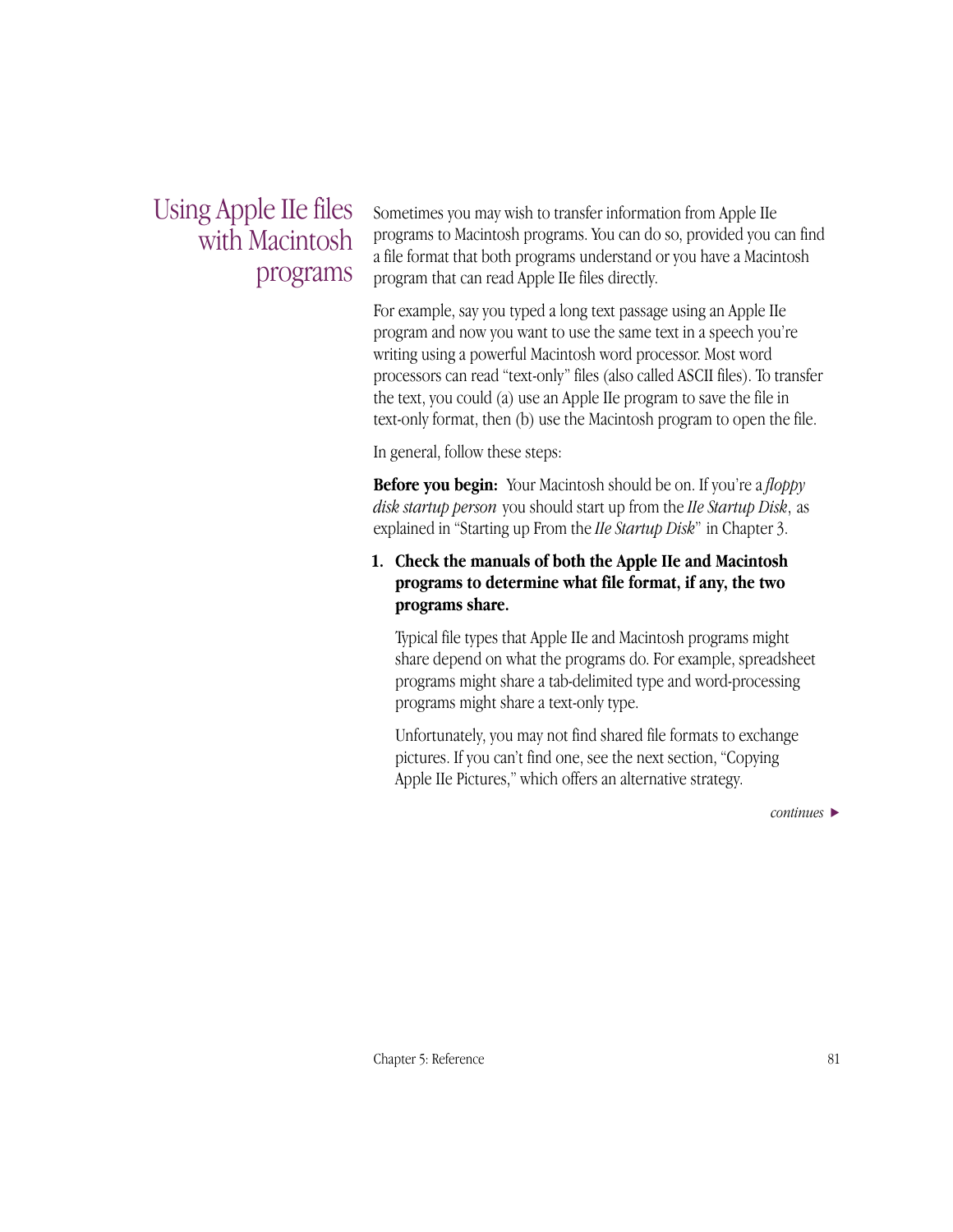#### **2. Open the Apple IIe file using an Apple IIe program.**

Switch to the Apple IIe environment and use your Apple IIe program to open the file.

#### **3. Save the file in the shared format, giving it a new name.**

See the program's instructions for information on how to save files in different formats.

**4. Return to the Macintosh environment.**

Press Control- $\mathcal{H}$ -Esc and click the Quit IIe button.

- **5. Open the Macintosh program you want to use.**
- **6. Choose the Open command from the File menu.**
- **7. Use the Open dialog box to select the Apple IIe file.**

Click the Drive or Desktop button to select the correct disk and double-click folders to open them. For more information on using the Open dialog box, see the reference book that came with your Macintosh.

❖ *Can't see your file?* If you can't see the file, you may not be looking in the correct folder or on the correct disk. If you are, you may not have saved the Apple IIe file in a format that your Macintosh program can understand. Some Macintosh programs have special ways of opening so-called "foreign" files. See the manual that came with the Macintosh program for more details. ❖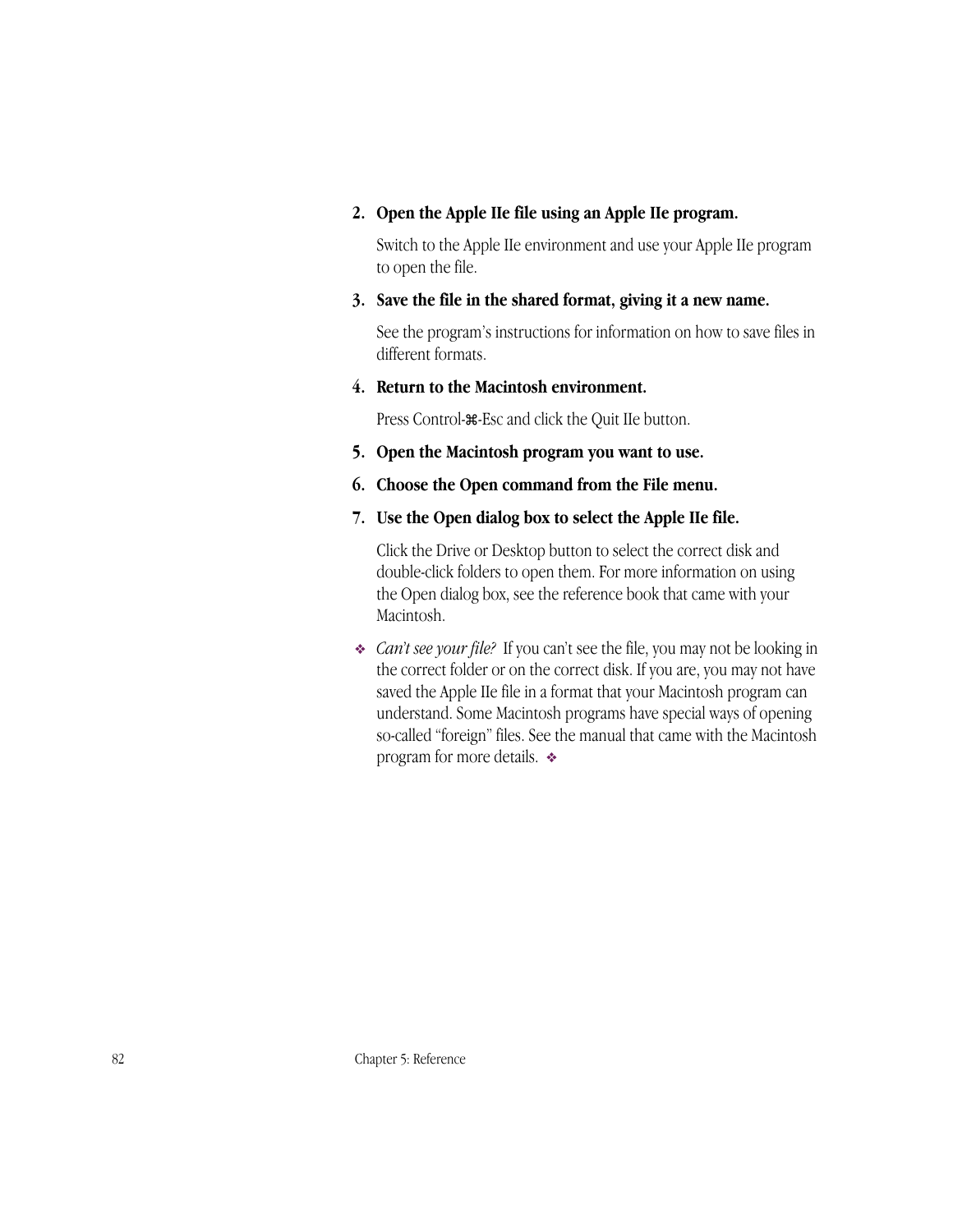Copying Apple IIe pictures If you want to transfer an Apple IIe picture to a Macintosh program, you can copy and paste the picture as described in these steps:

- **1. Use your Apple IIe program to display the picture on your screen.**
- **2. Save your work, if necessary.**
- **3. Press Control-**x**-Esc to open the Option Panel.**

The Option Panel opens.

- **4. Choose the Copy IIe Screen command from the Edit menu.**
- **5. Click the Quit IIe button.**

When asked if you really want to quit, click Quit IIe again.

- **6. Open the Macintosh file in which you want to place the picture.**
- **7. Choose the Paste command from the Edit menu.**

The picture is pasted in.

If you have more than one Apple IIe picture to transfer at the same time, you may wish to use the Macintosh desk accessory called the Scrapbook. For more information, see the reference book that came with your Macintosh.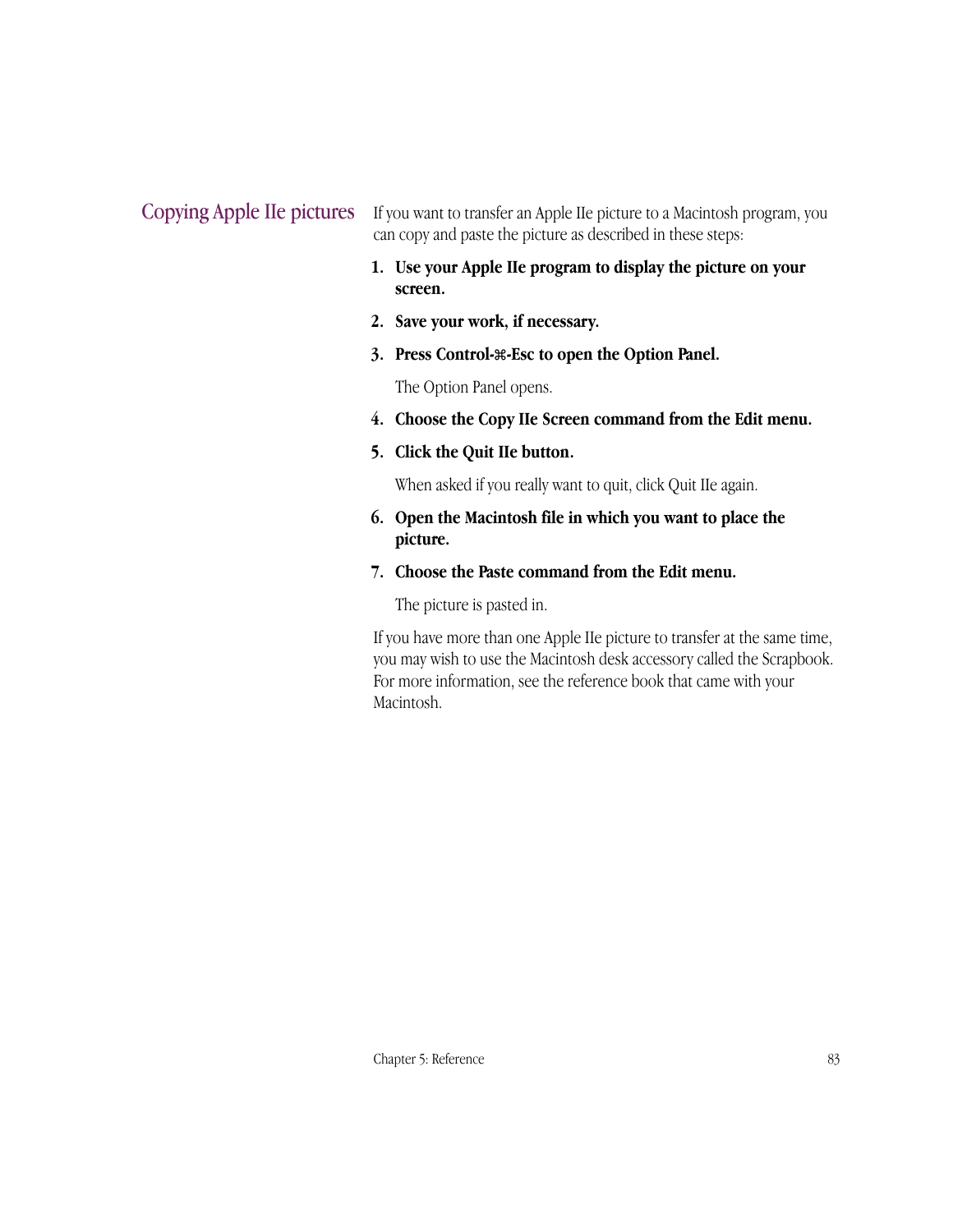### Using network file servers

If your Macintosh LC is connected to a file server over a network, you can use it just as you did with your original Apple IIe: you can start up from the file server and access files on it, as the next two sections explain. Note, however, that you cannot start up from a private Macintosh computer, even if it is sharing its files. (File sharing is a new feature in version 7 of Macintosh system software.)

### Starting up from the file server

With your Apple IIe computer, you could start up from a file server. When you're in the Apple IIe environment, you can do the same with your Macintosh LC and your Apple IIe Card. In fact, the method is the same as before.

Before you begin, make sure the following preparations have been made:

- Your network administrator, the person who installs and maintains your network and your file server, has connected everyone to the network and prepared the file server as described in the instructions that come with the AppleShare Workstation Card and the AppleShare File Server server software.
- You have used the Option Panel to install the AppleShare card into one of the slots, as explained in Chapter 4, "Setting Up Cards and Slots."
- You have set the startup device either to Scan or to the slot in which the AppleShare card is installed. The AppleShare card is usually installed in slot 7.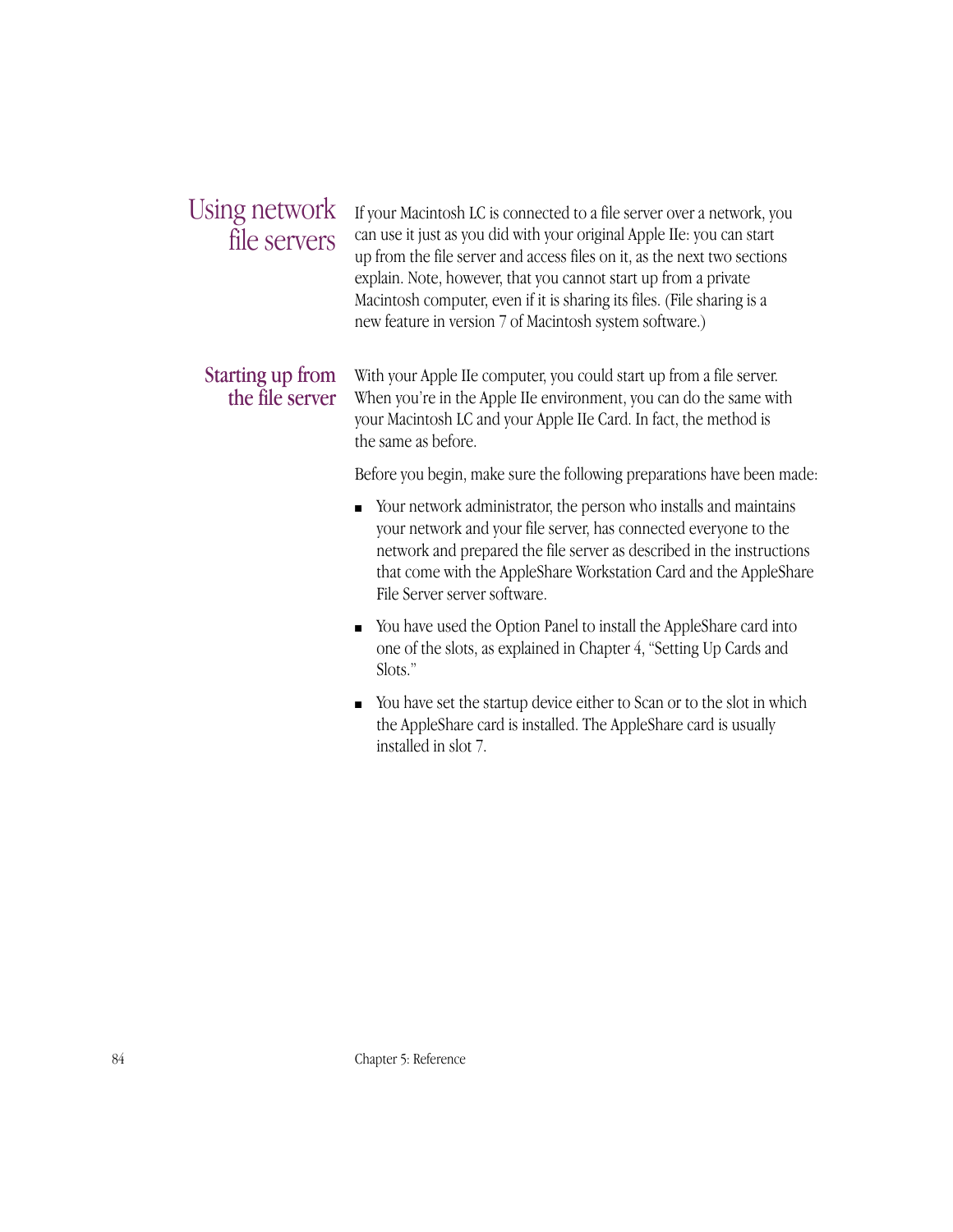

From now on, whenever you start or restart the Apple IIe, you'll follow the usual network log-on procedure, as described in the instructions that come with the AppleShare Workstation Card and the AppleShare File Server software.

#### Using files from the file server

Using Apple IIe files on a network file server with a Macintosh LC and the Apple IIe Card is the same as using them on an Apple IIe computer. You simply use the Logon program, as described in the instructions that come with the AppleShare Workstation Card.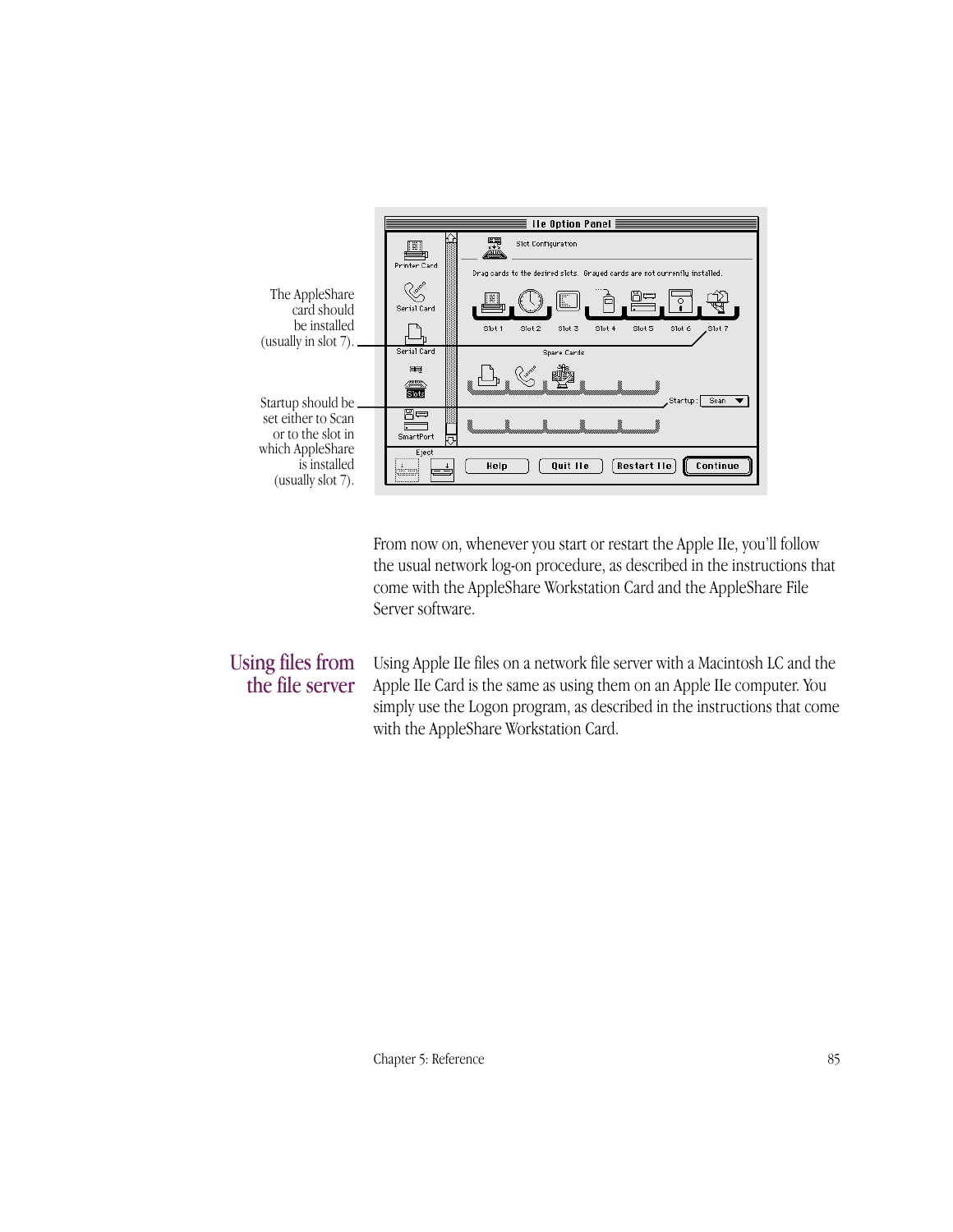### Personalizing your Apple IIe work environment

You use the Apple IIe Option Panel to adjust some aspects of the Apple IIe Card's operation. Most of the adjustments are made in the General Controls panel, the panel that appears automatically whenever you open the Option Panel.

Most of the settings in the General Controls panel take effect immediately and remain active whenever you start up the IIe Startup program, until you change them again.

#### Changing the processing speed setting

You can change the processing speed of the Apple IIe Card. The Option Panel provides two Speed settings: normal and fast. The Normal setting represents the normal processing speed for an Apple IIe computer. The Fast setting is up to twice as fast as the Normal setting. (The actual speed varies among programs, depending on a number of factors—principally, the amount of graphics processing a program requires.)

Depending on the type of program you're running, you may benefit from changing the Speed setting. For instance, a spreadsheet program would benefit from the added processing speed by performing calculations more quickly. Other programs, however, may be less effective running under the Fast setting. For instance, many games may run too quickly. And programs that require precise time-interval measurements—such as music programs— may need the normal Apple IIe processing speed to run properly.

If you're uncertain what Speed setting is most appropriate for the program you want to run, try the Fast setting first. If the program doesn't run as expected, change the setting back to Normal.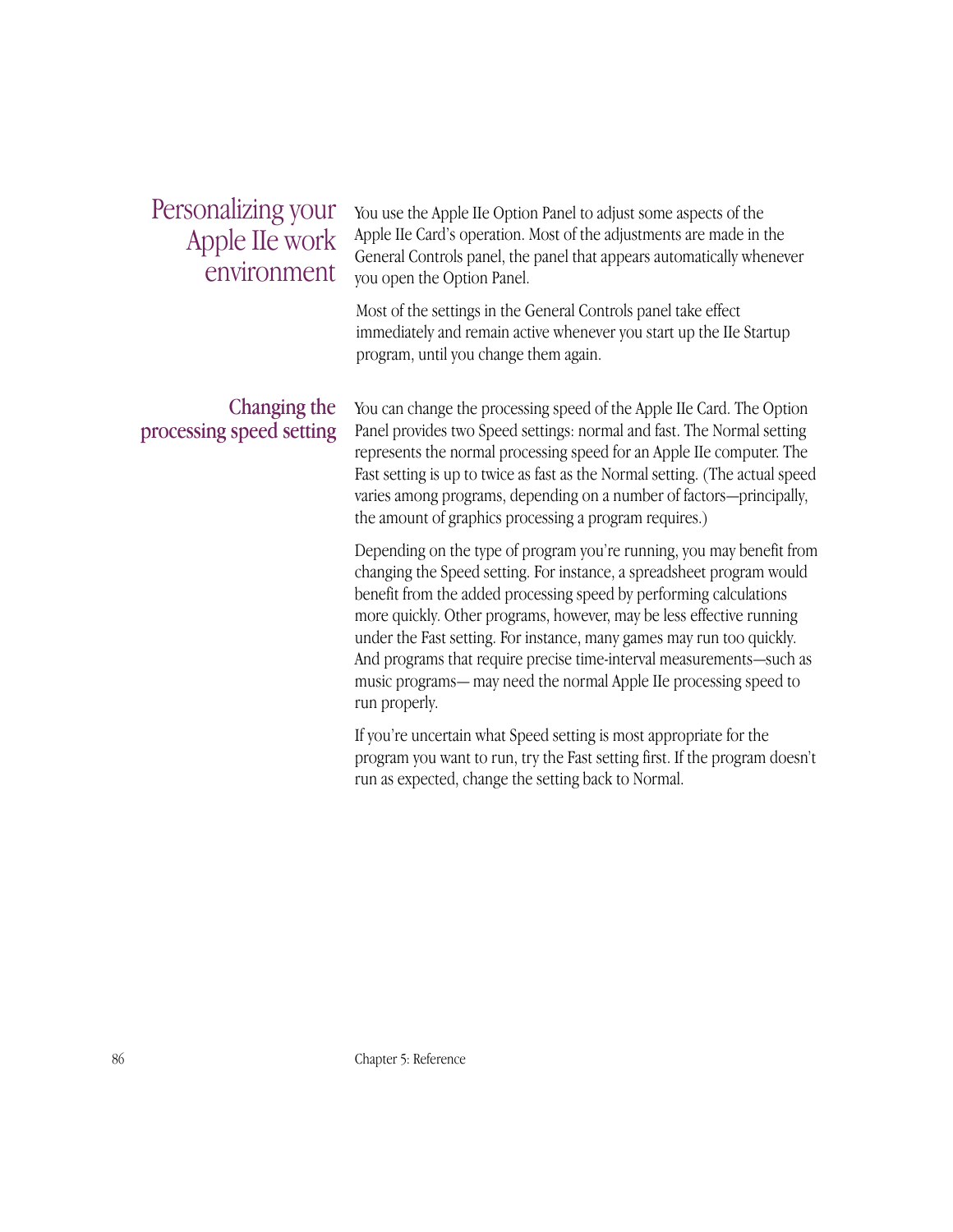To change processing speed, follow these steps:

#### **1. Press Control-**x**-Esc.**

The Option Panel appears, with the General Controls panel displayed. The pointer changes to a crosshair when you place it in the General Controls panel.



*continues* >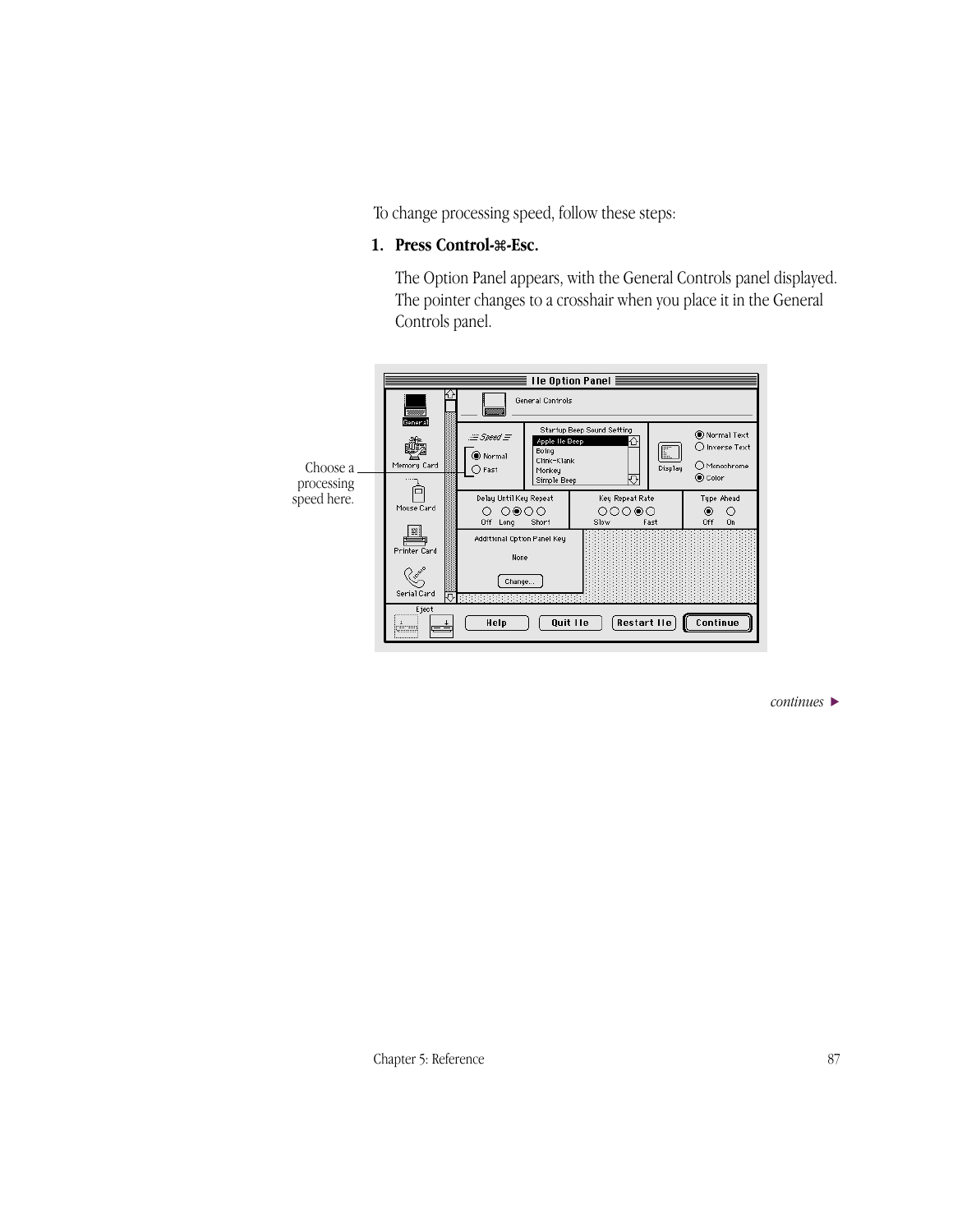#### **2. Click the button for the speed you want.**

When you close the Apple IIe Option Panel, you see a message indicating that the changes you made in the General Controls panel will not take effect until you restart the Apple IIe Card.



#### **3. Click the Restart IIe button to restart the Apple IIe Card.**

The Apple IIe Card restarts, with the new Speed setting in effect.

If you don't want the new setting to take effect yet, click the Continue button.

▲ **Warning:** Be sure to save your work on a floppy disk before clicking the Restart IIe button. Any work that has not been saved on a disk will be lost.  $\blacktriangle$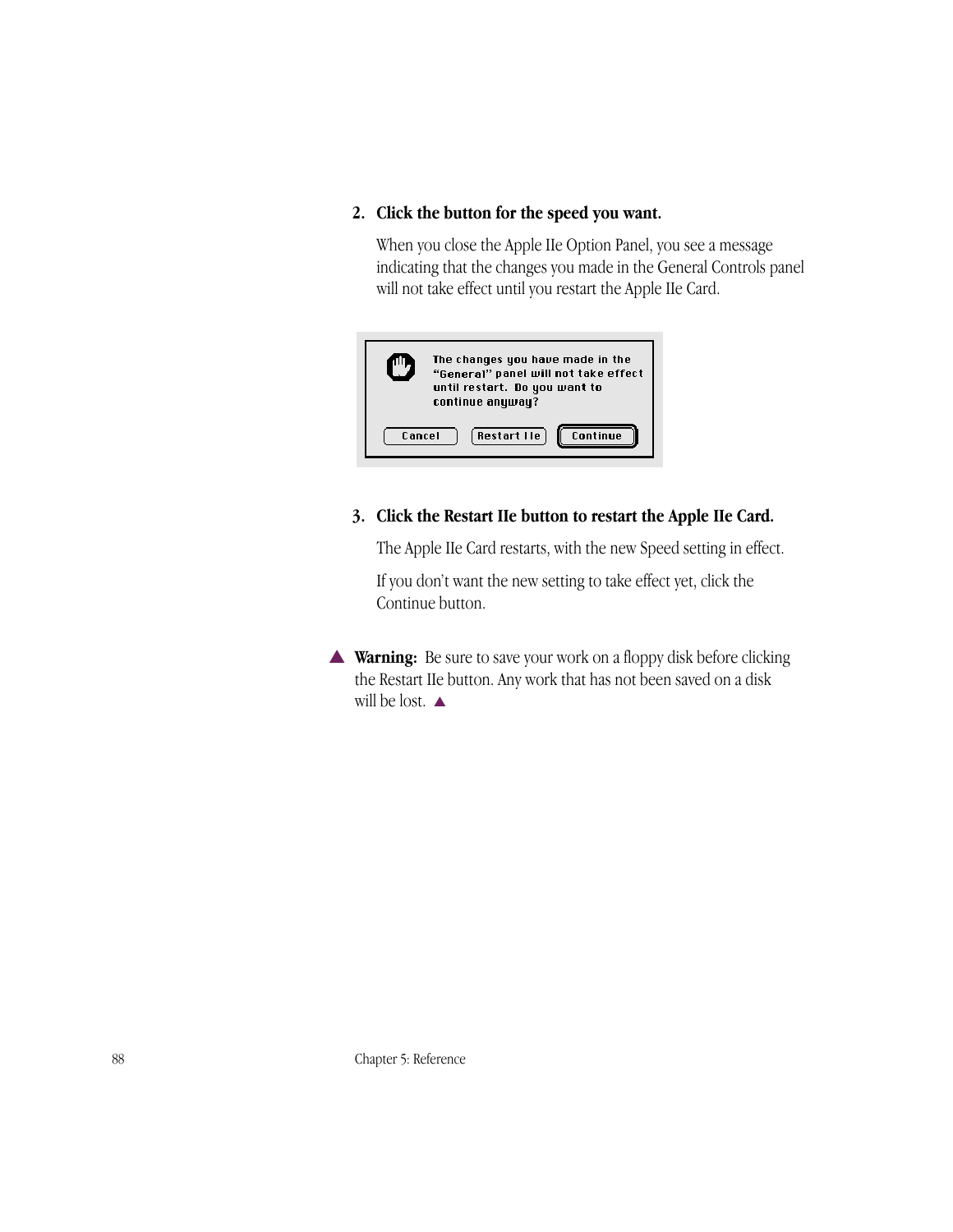#### Choosing a startup beep sound

Your computer beeps when you start up the Apple IIe Card. Also, many programs are designed to play a sound when an alert message is displayed, or when you give a command that the computer cannot recognize.

You can choose one of several options for the beep sound. You can choose the same beep sound you hear on an Apple IIe computer, the standard Macintosh beep, or any other sound that appears in the Startup Beep Sound box. To avoid annoying delays, it's a good idea to choose a short sound. The Apple IIe Option Panel is preset to use the standard Apple IIe beep.

To choose a startup beep sound, follow these steps:

#### **1. Press Control-**x**-Esc.**

The Option Panel appears, with the General Controls panel displayed. The pointer changes to a crosshair when you place it in the General Controls panel.

|                                       |                                              |                                                                                                               | <b>Ile Option Panel <math>\equiv</math></b>           |                                                            |
|---------------------------------------|----------------------------------------------|---------------------------------------------------------------------------------------------------------------|-------------------------------------------------------|------------------------------------------------------------|
|                                       |                                              | General Controls                                                                                              |                                                       |                                                            |
| Choose a startup.<br>beep sound here. | General<br>Memory Card                       | E Speed E<br>Apple Ile Beep<br>Boing<br>(C) Normal<br>Clink-Klank<br>$\bigcirc$ Fast<br>Monkey<br>Simple Beep | Startup Beep Sound Setting<br>♤<br>E.<br>Display<br>Ю | O Normal Text<br>◯ Inverse Text<br>O Monochrome<br>◉ Color |
|                                       | Mouse Card                                   | Delay Until Key Repeat<br>⊙⊚೦೦<br>Off<br>Short<br>Long                                                        | Key Repeat Rate<br>೧೦೦೦೦<br>Fast<br>Slow              | Type Ahead<br>◉<br>О<br>Off<br>On                          |
|                                       | Printer Card                                 | Additional Option Panel Key<br>None                                                                           |                                                       |                                                            |
|                                       | Serial Card                                  | Change                                                                                                        |                                                       |                                                            |
|                                       | Eject<br><br>$\ddot{\bullet}$<br>kirinan<br> | Help                                                                                                          | Restart IIe<br>Quit IIe                               | Continue                                                   |

If you are a floppy disk startup person, you have only two beeps to choose from.

*continues* >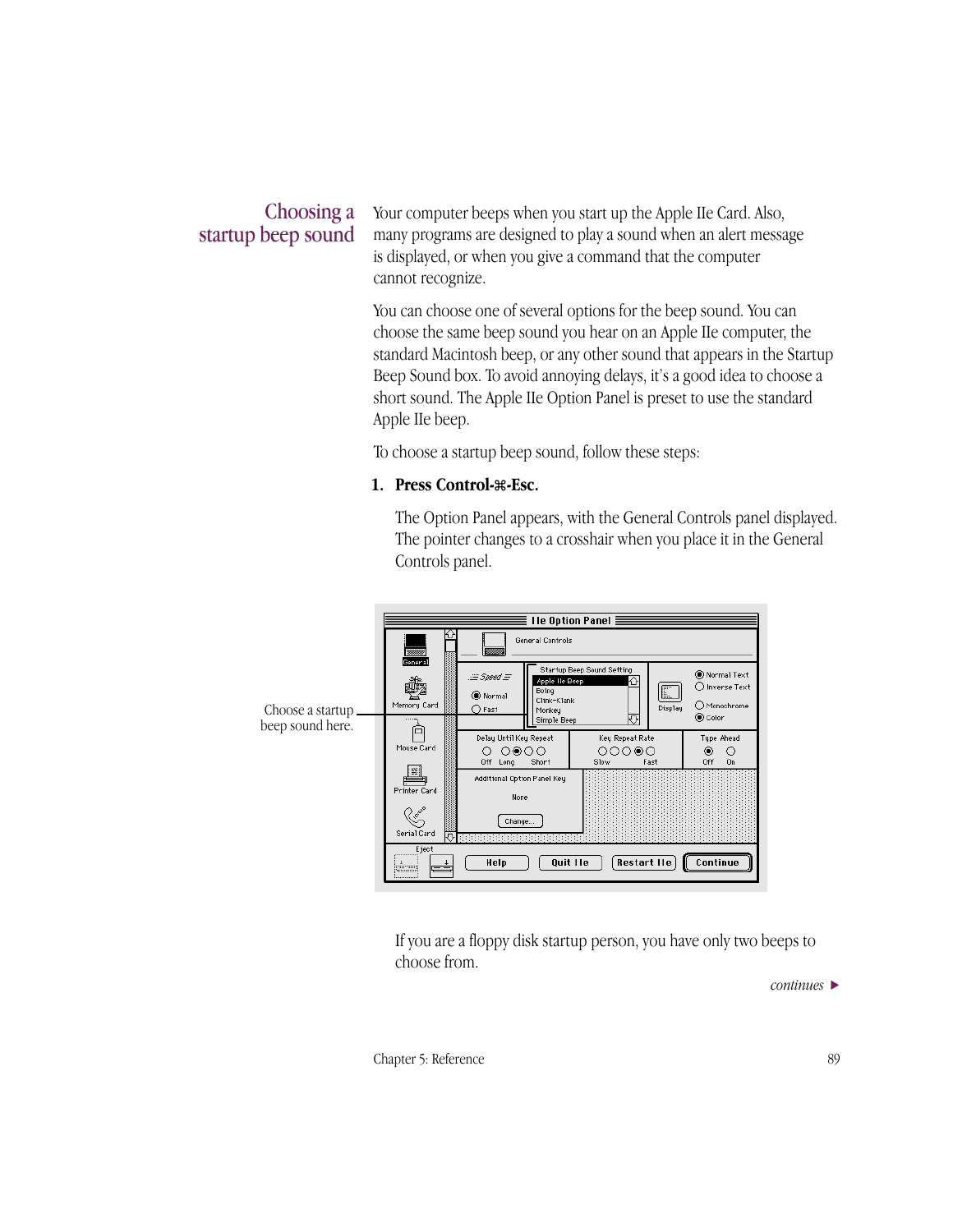|                               | 2. Scroll if necessary to find the name of the beep sound you<br>want, then click the name.                                                                                                                                                                                                                                    |
|-------------------------------|--------------------------------------------------------------------------------------------------------------------------------------------------------------------------------------------------------------------------------------------------------------------------------------------------------------------------------|
|                               | The sounds displayed in the box represent the sound files contained<br>in the Macintosh System file. Any sound you add to your Macintosh<br>System file is available as an Apple IIe beep.                                                                                                                                     |
|                               | When you release the mouse button, the selected sound plays.                                                                                                                                                                                                                                                                   |
|                               | After you close the Option Panel, your choice remains in effect until you<br>choose a different beep sound.                                                                                                                                                                                                                    |
|                               | You can add your own beep sounds by using the Macintosh Sound<br>control panel and the microphone that came with your Macintosh LC.                                                                                                                                                                                            |
|                               | <b>Important:</b> If the speaker volume setting in the Macintosh General<br>Controls panel is set to zero (that is, if it is turned off), the computer will<br>not beep while in the Apple IIe environment. $\triangle$                                                                                                        |
| Setting the keys' repeat rate | On all Macintosh keyboards, holding down a character key causes the<br>character to appear repeatedly on the screen until you release the key.<br>You can adjust the rate of repetition from very slow to quite fast. (To turn<br>off the key repeat option, see the next section, "Setting the Delay Before<br>Keys Repeat.") |
|                               | The repeat rate you choose in the Apple IIe Option Panel is in effect only<br>while the computer is in the Apple IIe environment. When you switch to<br>the Macintosh environment, the repeat rate is determined by the key<br>repeat rate setting in the Macintosh Keyboard control panel.                                    |
|                               | The key repeat rate in the Apple IIe General Controls panel is preset to<br>the rate setting in the Macintosh Keyboard controls panel.                                                                                                                                                                                         |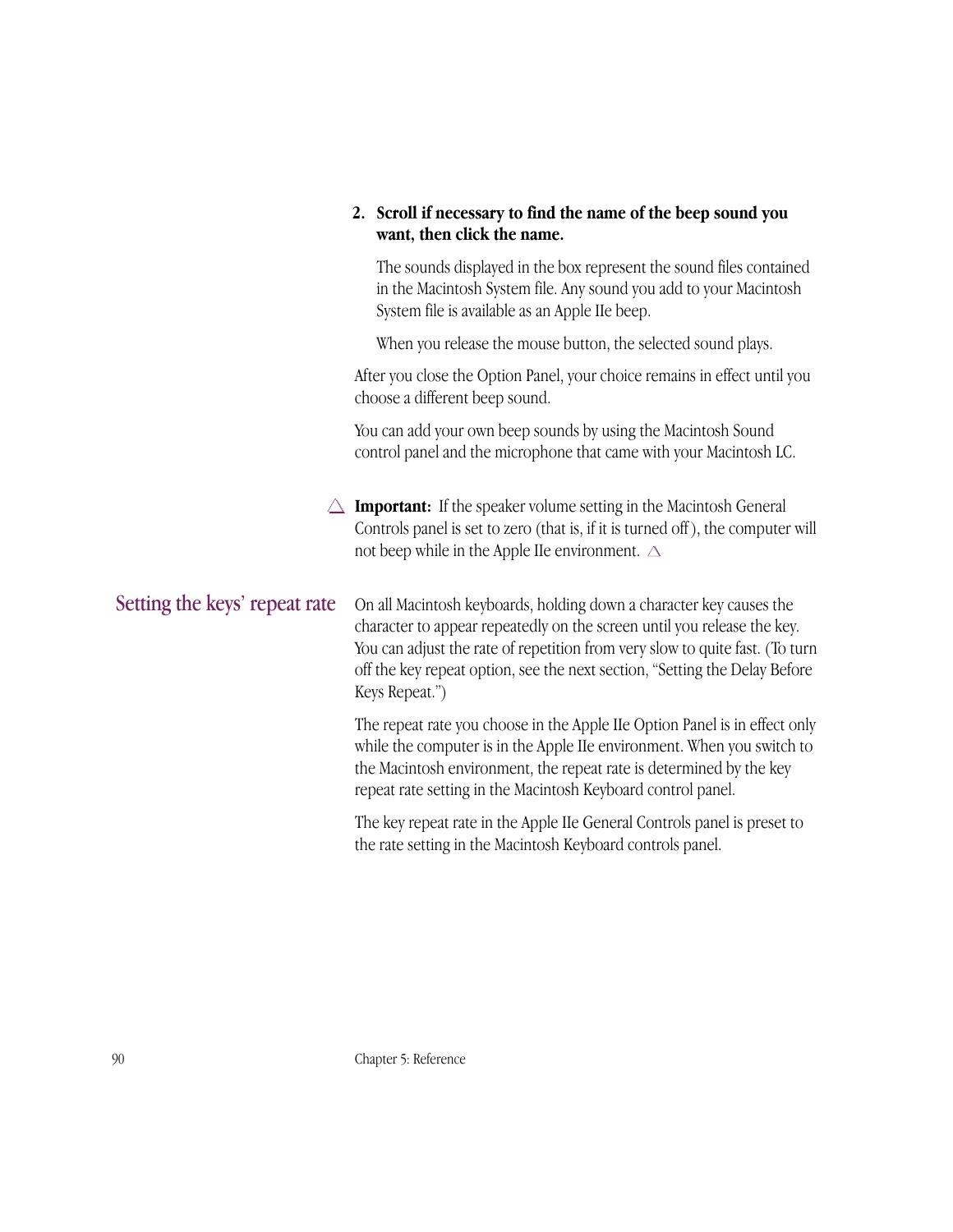To set the key repeat rate, follow these steps:

#### **1. Press Control-**x**-Esc.**

The Option Panel appears, with the General Controls panel displayed. The pointer changes to a crosshair when you place it in the General Controls panel.



#### **2. Click the button for the repeat rate you want.**

After you close the Option Panel, your choice remains in effect until you change the setting again.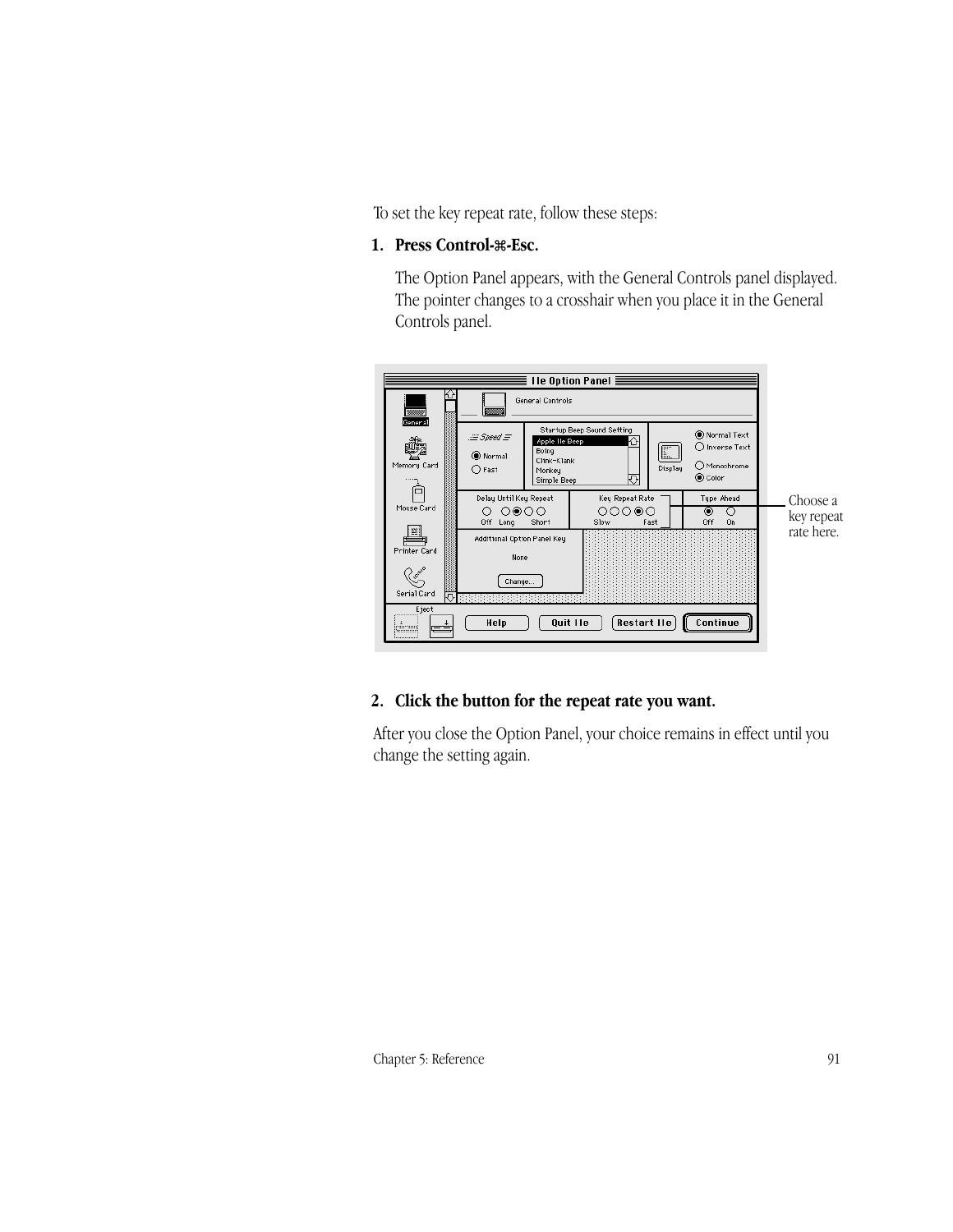#### Setting the delay before keys repeat

You can adjust the keyboard's operation to your "touch" by setting the delay before a character begins repeating when a key is held down. You can also turn off the key repeat feature entirely.

The delay setting you choose in the Apple IIe Option Panel is in effect only while the computer is in the Apple IIe environment. When you switch to the Macintosh environment, the delay is determined by the delay setting in the Macintosh Keyboard control panel.

The delay setting in the Apple IIe General Controls panel is preset to the delay setting in the Macintosh Keyboard control panel.

To set the delay until a character repeats when a key is held down, follow these steps:

#### **1. Press Control-**x**-Esc.**

The Option Panel appears, with the General Controls panel displayed. The pointer changes to a crosshair when you place it in the General Controls panel.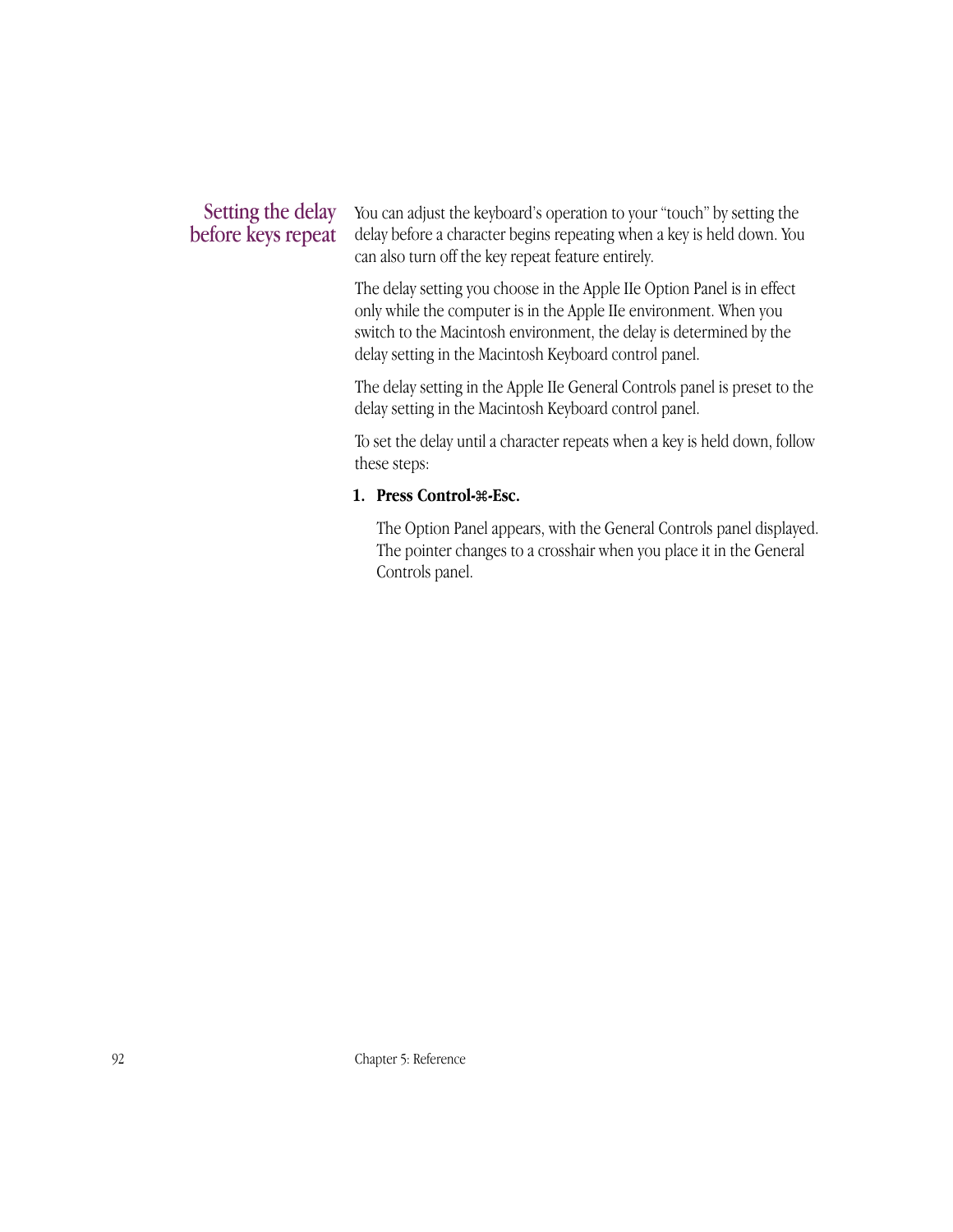

# **2. Click the button for the repeat delay you want.**

Clicking the Off button turns off the key repeat feature.

After you close the Option Panel, your choice remains in effect until you change the setting again.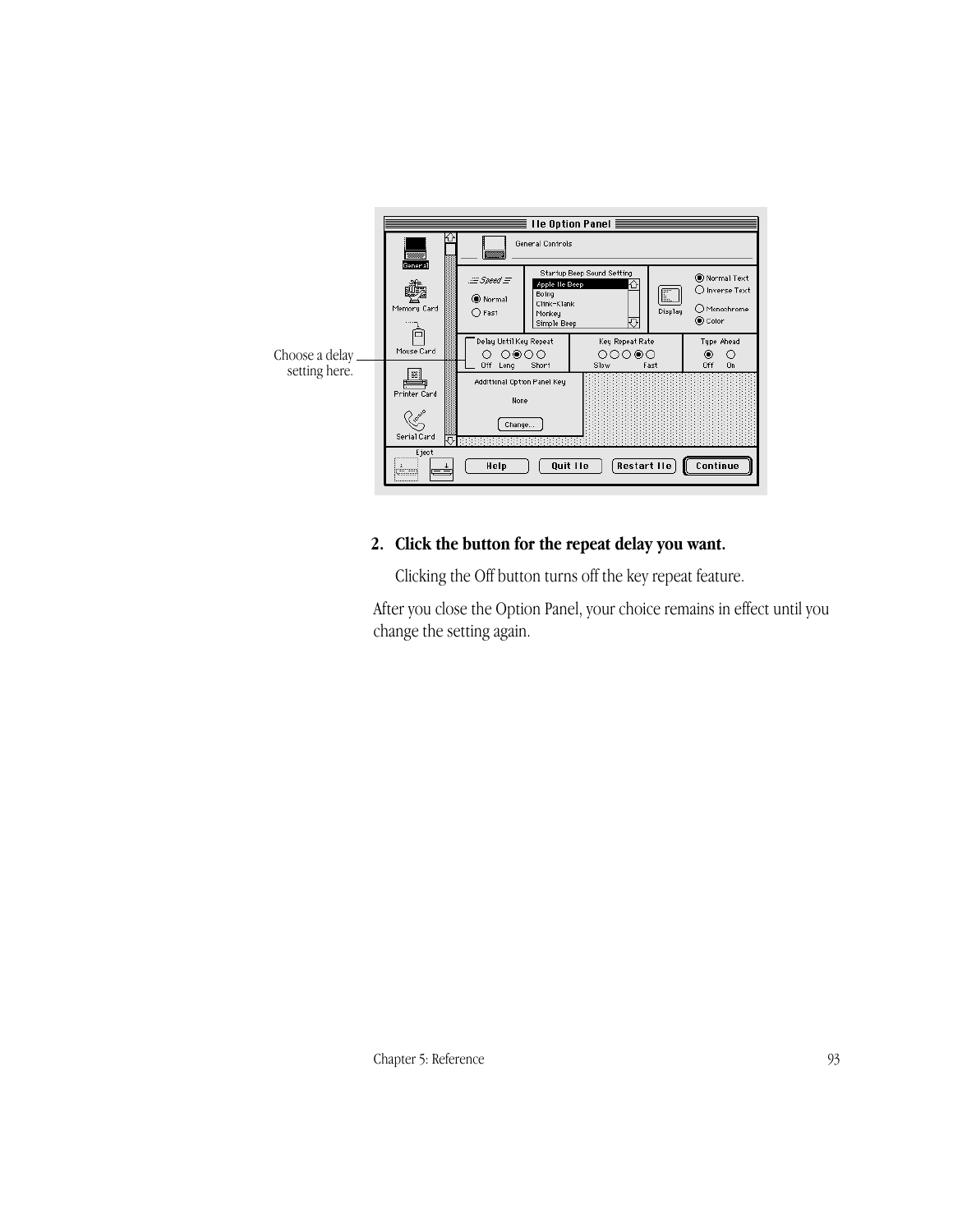# Changing the Type Ahead setting

You use the Type Ahead feature to type text and commands while the Apple IIe program is busy with some other activity. Even though you may not see the text immediately on the screen, what you type is stored in a type-ahead buffer, an area of memory reserved for keeping track of what you type.

Some programs do not perform correctly when the Type Ahead feature is on. If the keyboard seems unresponsive in a particular program, or if certain keys don't work as expected, try turning the Type Ahead feature off.

To change the Type Ahead setting, follow these steps:

#### **1. Press Control-**x**-Esc.**

The Option Panel appears, with the General Controls panel displayed. The pointer changes to a crosshair when you place it in the General Controls panel.



#### **2. Click the button for the setting you want.**

Clicking the Off button turns off the Type Ahead feature; clicking the On button turns it on.

After you close the Option Panel, your choice remains in effect until you change the setting again.

94 Chapter 5: Reference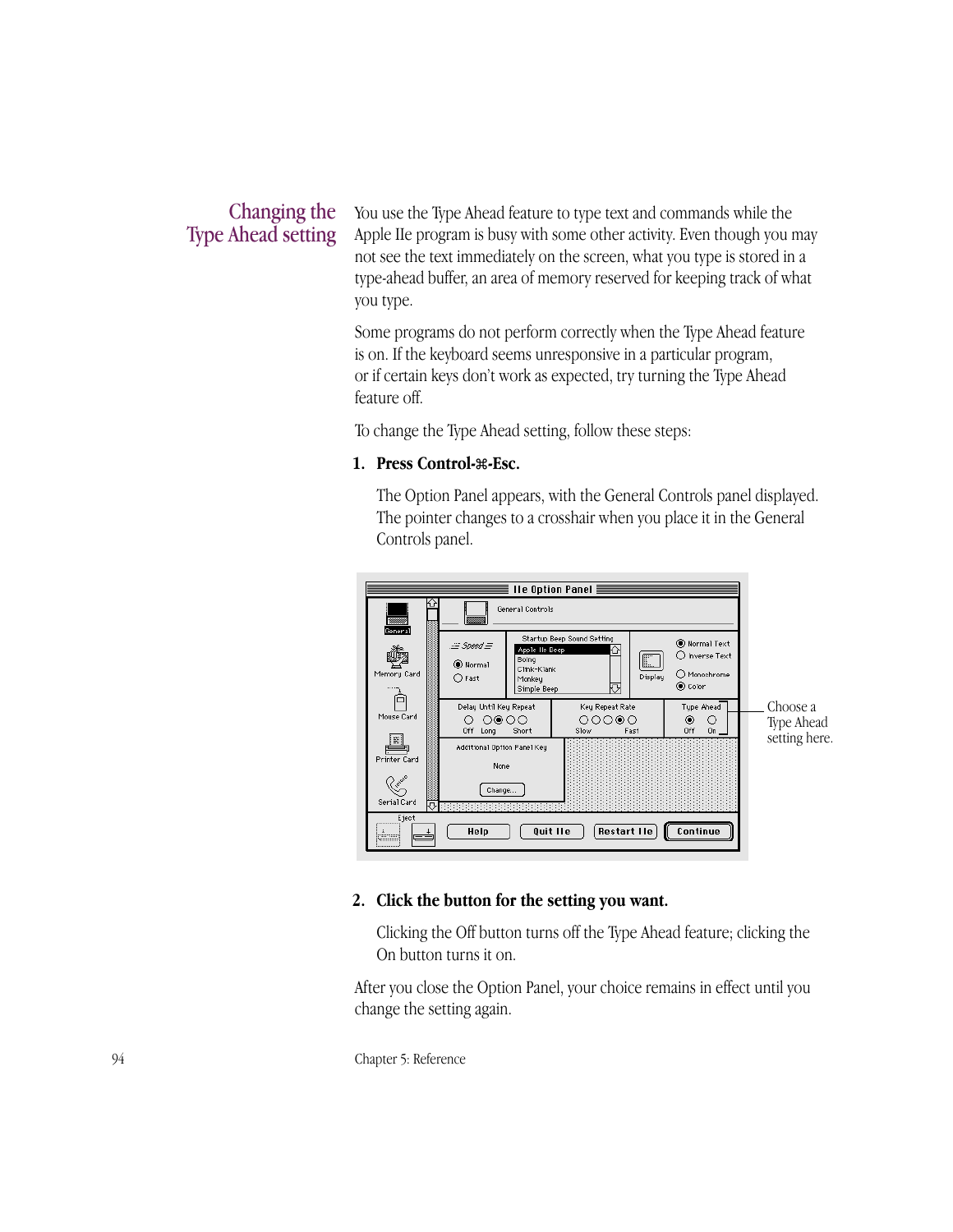# Changing the Display setting

If you have a color monitor, you can choose between a color or monochrome display. Even with a color monitor, however, there are times when working in monochrome is an advantage. First, because of the manner in which the Apple IIe produces color, you may see "color fringing"—a slight color cast around the edges of text characters. If so, switching to monochrome avoids the problem.

❖ *By the way:* You can improve the computer's processing performance in the Apple IIe environment if you set the Display setting to Monochrome in the Option Panel. ❖

To change the Display setting, follow these steps:

#### **1. Press Control-**x**-Esc.**

The Option Panel appears, with the General Controls panel displayed. The pointer changes to a crosshair when you place it in the General Controls panel.



#### **2. Click the button for the setting you want.**

After you close the Option Panel, the Display setting you chose remains in effect until you change the setting again.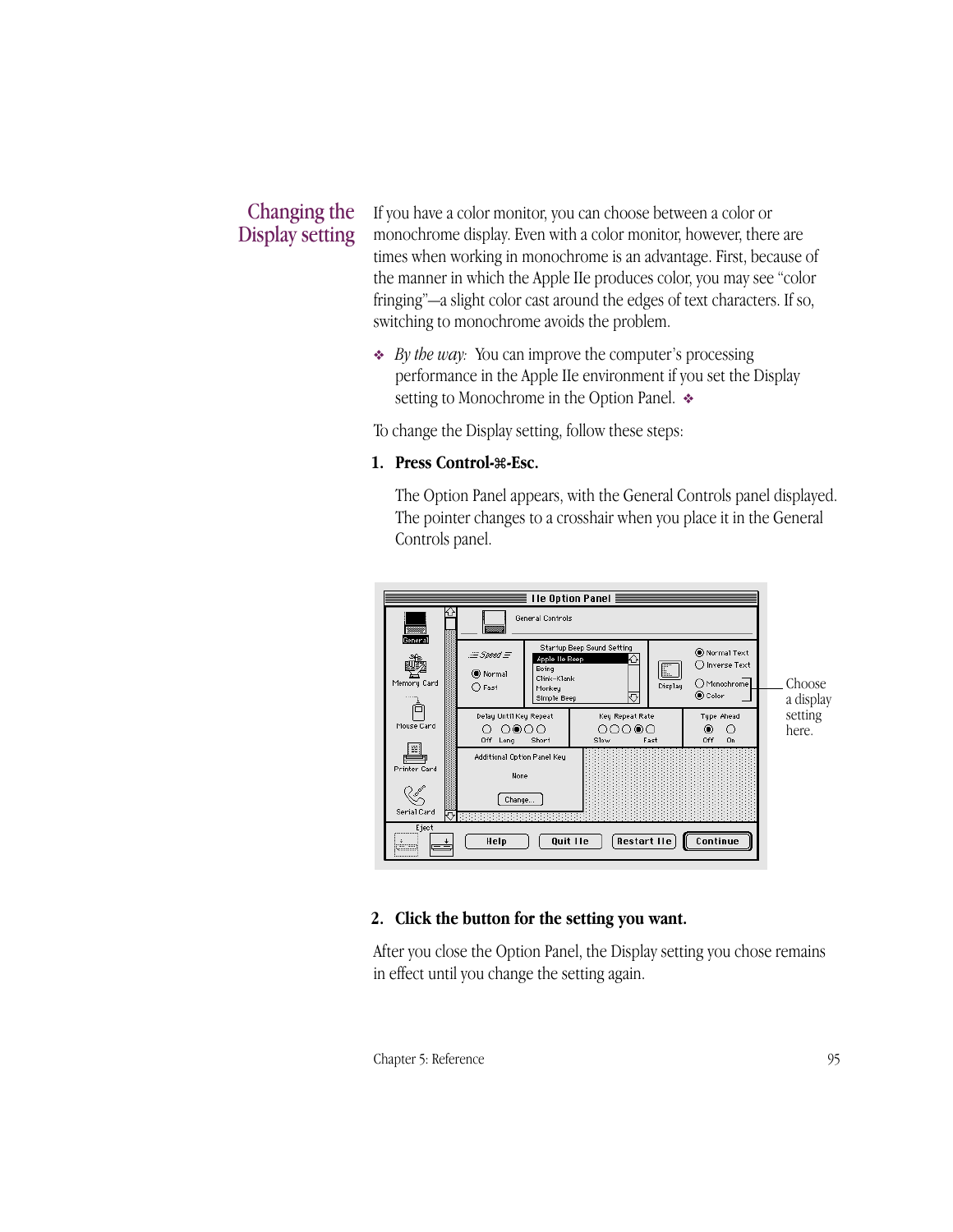# Changing the character set

Apple IIe programs normally display text with a light character set on a dark background. You can change this to dark text on a light background by choosing the inverse character set.

To change the character set, follow these steps:

#### **1. Press Control-**x**-Esc.**

The Option Panel appears, with the General Controls panel displayed. The pointer changes to a crosshair when you place it in the General Controls panel.



#### **2. Click the button for the character set you want.**

After you close the Option Panel, your choice remains in effect until you change the setting again.

❖ *By the way:* Regardless of which character set you choose, flashing text appears as black characters on a red background on a color monitor, or dark characters on a light background on a monochrome monitor. ❖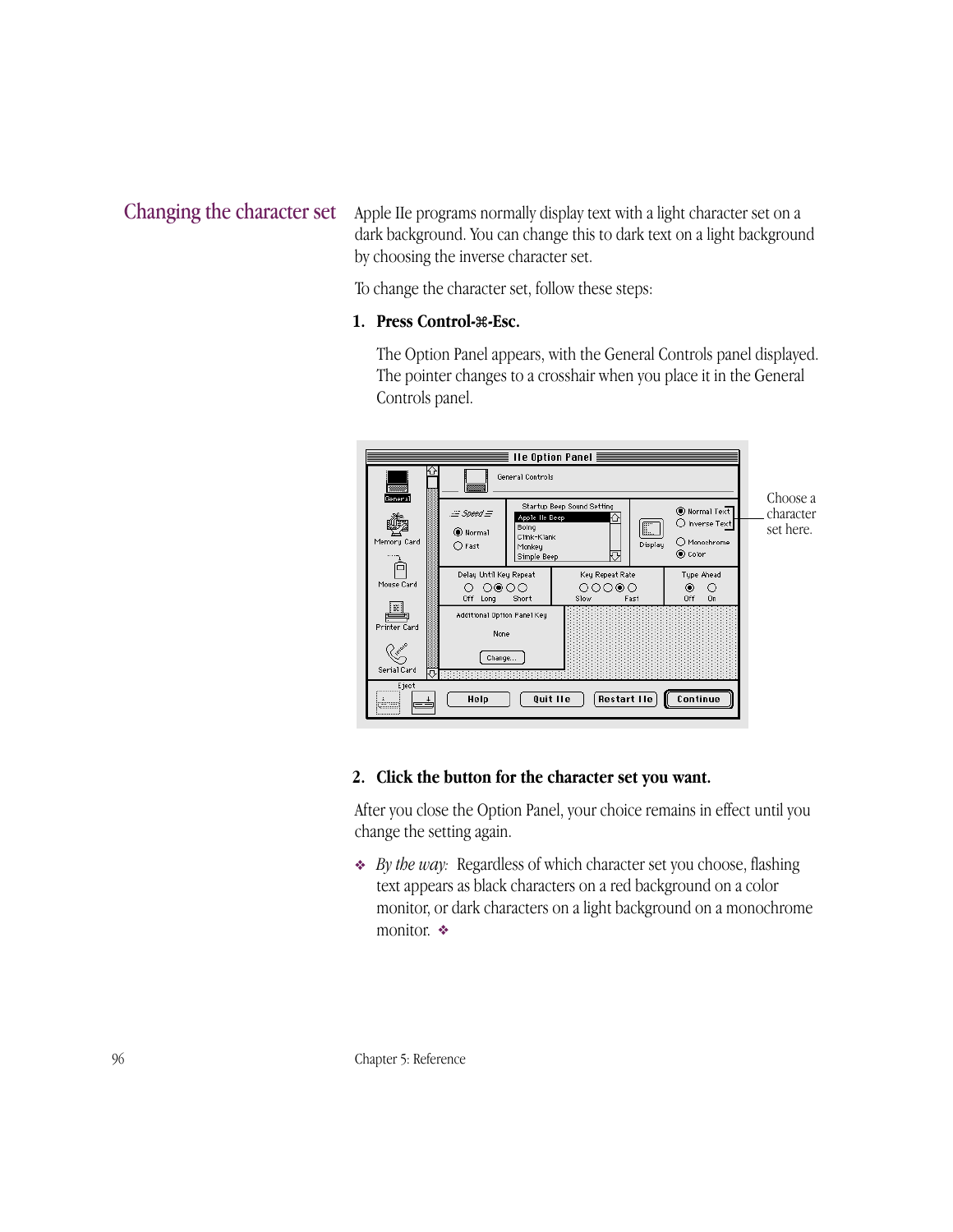# Changing or adding an Option Panel key

You can always open the Option Panel by pressing the combination keystroke Control-x-Esc. If you like, you can add a second key or combination of keys to open the Option Panel.

To add a second way of opening the Option Panel, follow these steps:

#### **1. Open the Option Panel by pressing Control-**x**-Esc.**

The Option Panel appears, with the General Controls panel displayed. The pointer changes to a crosshair when you place it in the General Controls panel.



#### **2. Click the Change button.**

A dialog box appears.

#### **3. Press the key or combination of keys you want to use to open the Option Panel.**

If instead you want to remove the second Option Panel key, click the None button.

**4. Click OK.**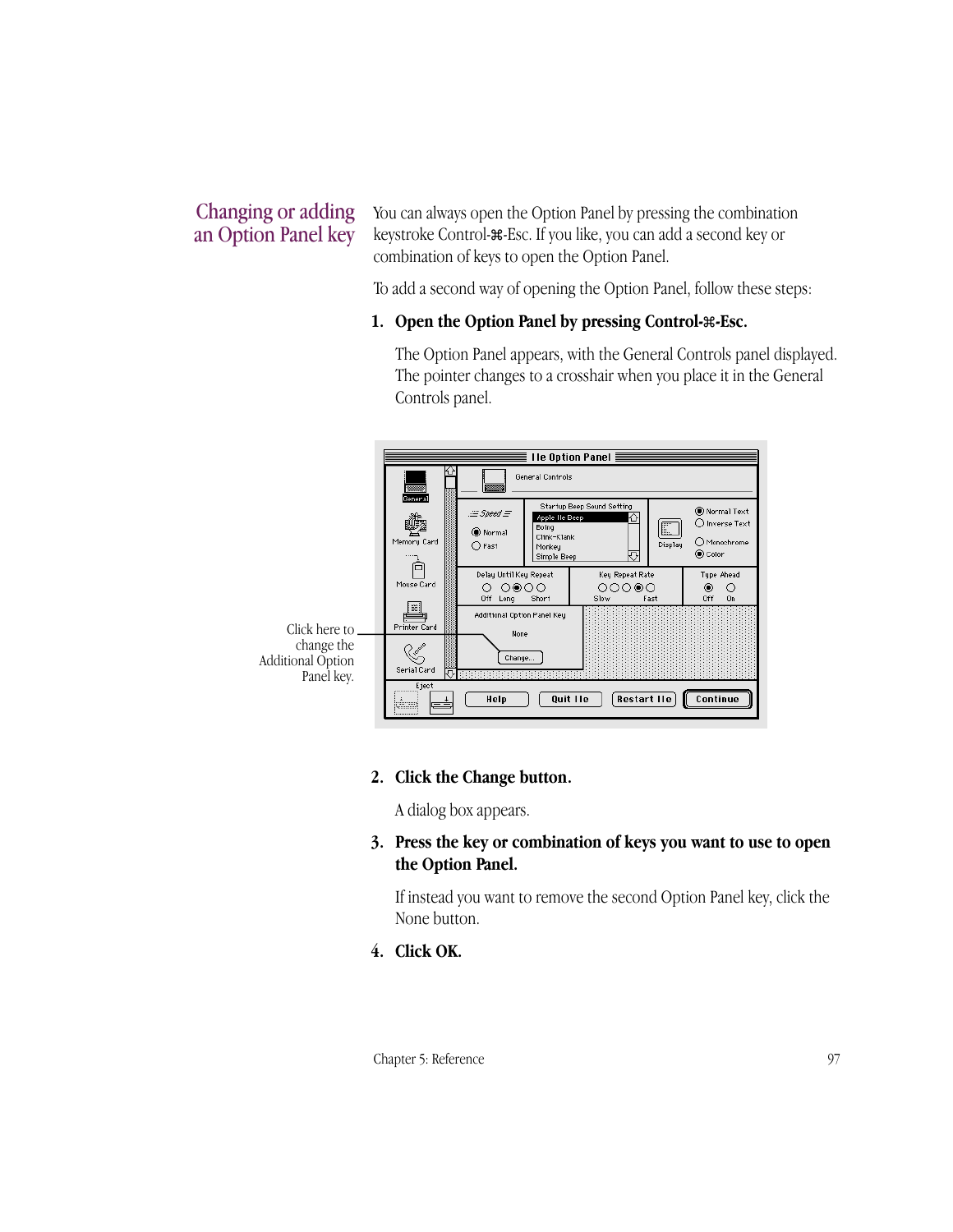# Changing the mouse tracking rate

You can adjust the correlation between mouse and pointer movement, called *mouse tracking*, so that the pointer moves the same distance on the screen as the mouse moves, or so that the pointer moves up to two times as far on the screen as the mouse moves, depending on how fast you move the mouse.

The mouse tracking rate you choose in the Apple IIe Option Panel is in effect only while the computer is in the Apple IIe environment. When you switch to the Macintosh environment, the mouse tracking rate is determined by the rate setting in the Macintosh Mouse control panel.

The mouse tracking rate in the Apple IIe Option Panel is preset to the rate setting in the Macintosh Mouse control panel.

The options for tracking are

- Slow—the mouse and the pointer move the same distance
- Fast—the pointer moves twice as far as the mouse
- Buttons between Slow and Fast—gradations between one-for-one and two-for-one pointer and mouse movements
- Very Slow/Tablet—the pointer moves at a constant speed when the mouse is moved, a useful setting for drawing with the mouse or using a graphics tablet

To change the mouse tracking rate, follow these steps:

#### **1. Press Control-**x**-Esc.**

The Option Panel appears, with the General Controls panel displayed.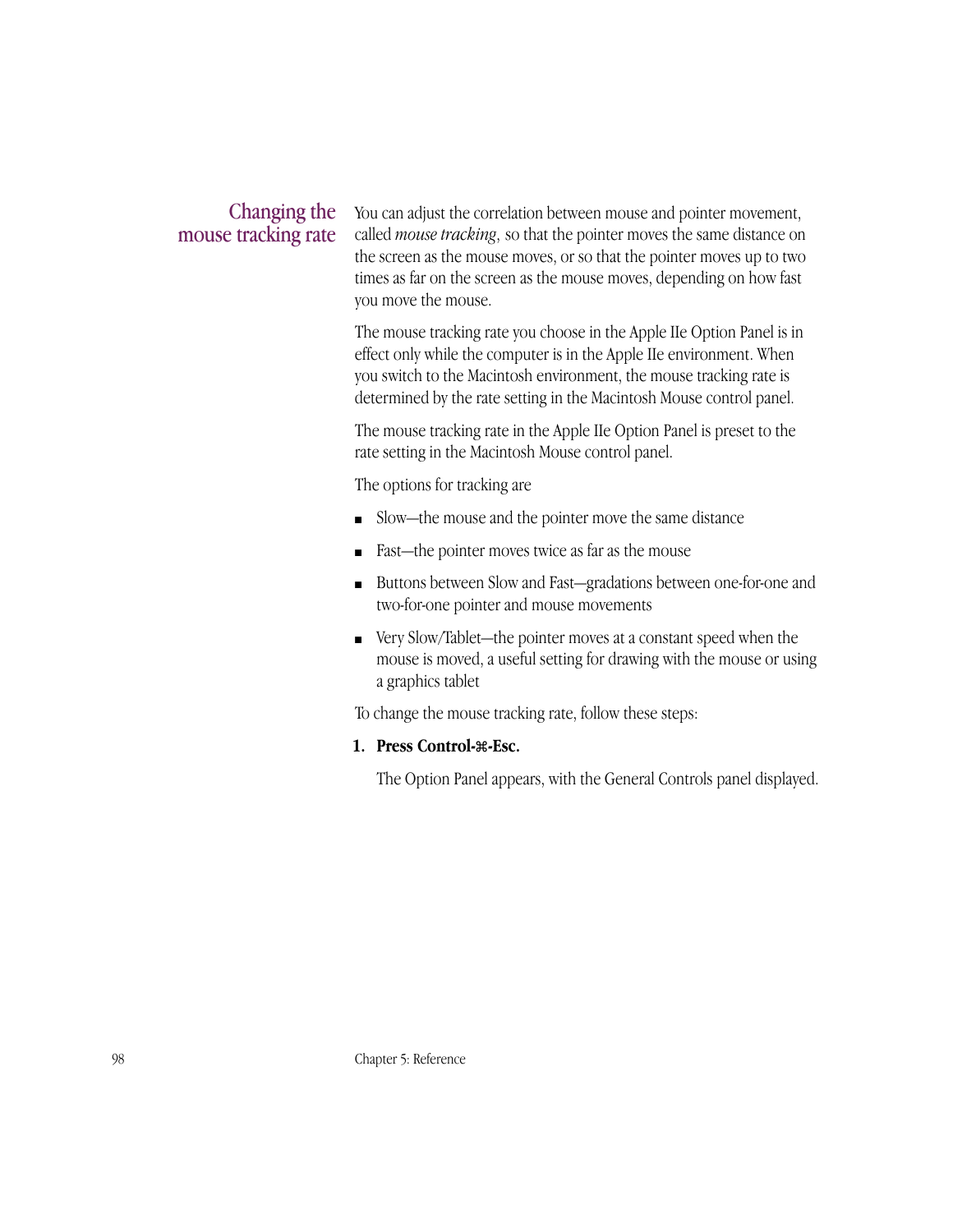**2. Scroll if necessary to locate the Mouse Card icon, then click it to display the Mouse Card panel.**

The Mouse Card panel appears. The pointer changes to a crosshair when you place it in the panel.



#### **3. Click the button for the tracking speed you want.**

The new tracking speed takes effect immediately; you can test it by moving the mouse.

After you close the Option Panel, your choice remains in effect until you choose a different tracking speed.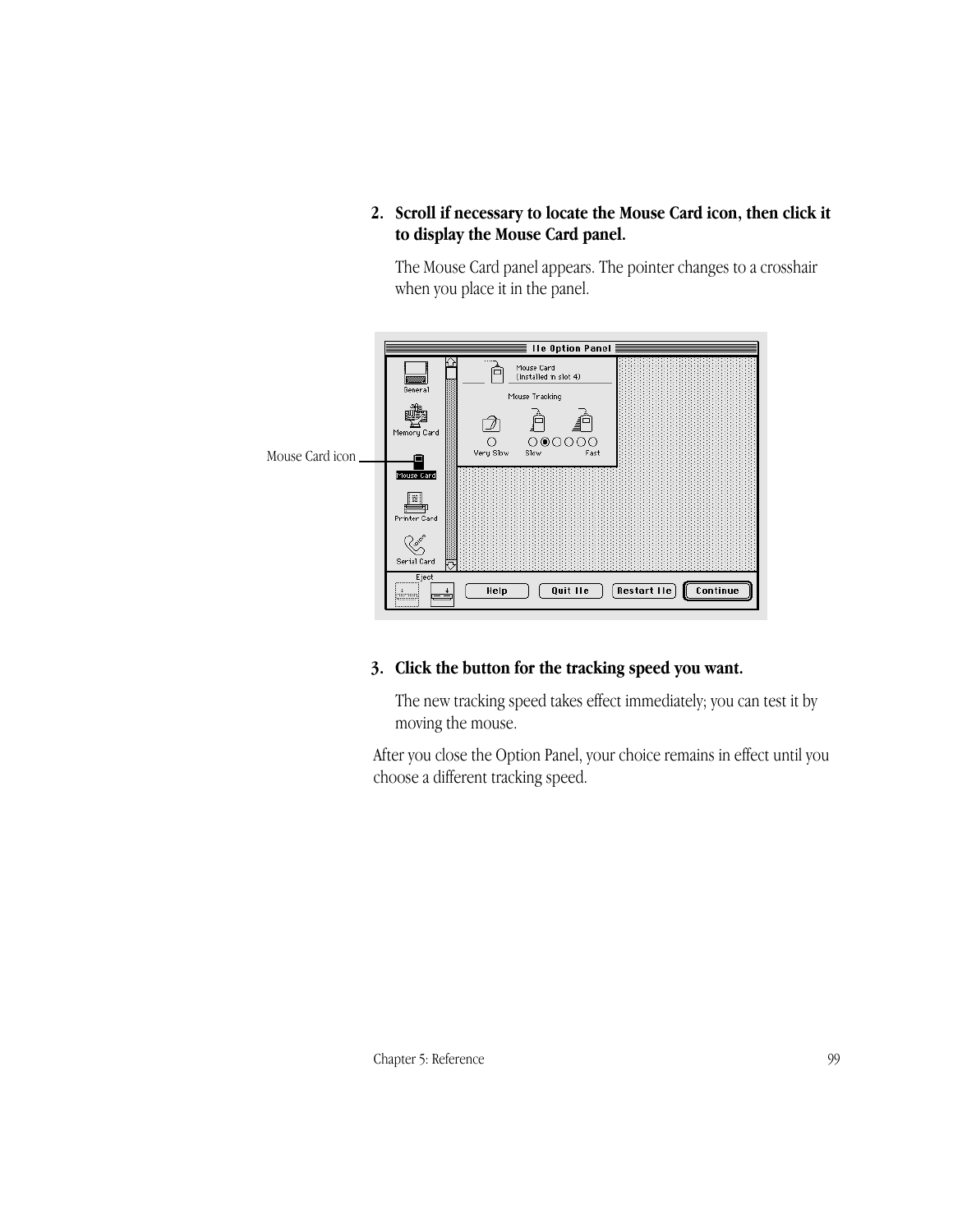| Configuring<br>cards and slots                           | Many Apple IIe programs are designed to look for certain kinds of<br>hardware, or <i>cards</i> , in specific locations, or <i>slots</i> , in the computer. Since<br>the Macintosh LC isn't an actual Apple IIe, it doesn't provide these slots,<br>nor does it contain the cards. Instead, the Macintosh LC uses software<br>representations of the slots and cards to simulate the hardware<br>configurations of an Apple IIe. |
|----------------------------------------------------------|---------------------------------------------------------------------------------------------------------------------------------------------------------------------------------------------------------------------------------------------------------------------------------------------------------------------------------------------------------------------------------------------------------------------------------|
|                                                          | The settings in the Apple IIe Option Panel are preset to the<br>configurations most commonly used by Apple IIe programs. You may<br>never need to change any of these settings.                                                                                                                                                                                                                                                 |
| <b>Changing the Memory</b><br><b>Expansion Card size</b> | Many Apple IIe programs work more efficiently with access to additional<br>memory. The Apple IIe Option Panel lets you add additional memory by<br>designating a portion of the Macintosh LC computer's available memory<br>for Apple IIe programs. Apple IIe programs interpret this extra memory<br>as an Apple II Memory Expansion Card.                                                                                     |
|                                                          | The Memory Expansion Card panel lets you set the size of the Apple II<br>Memory Expansion Card. The size may be set in 256K increments up to a<br>maximum size of 1024K (1 megabyte).                                                                                                                                                                                                                                           |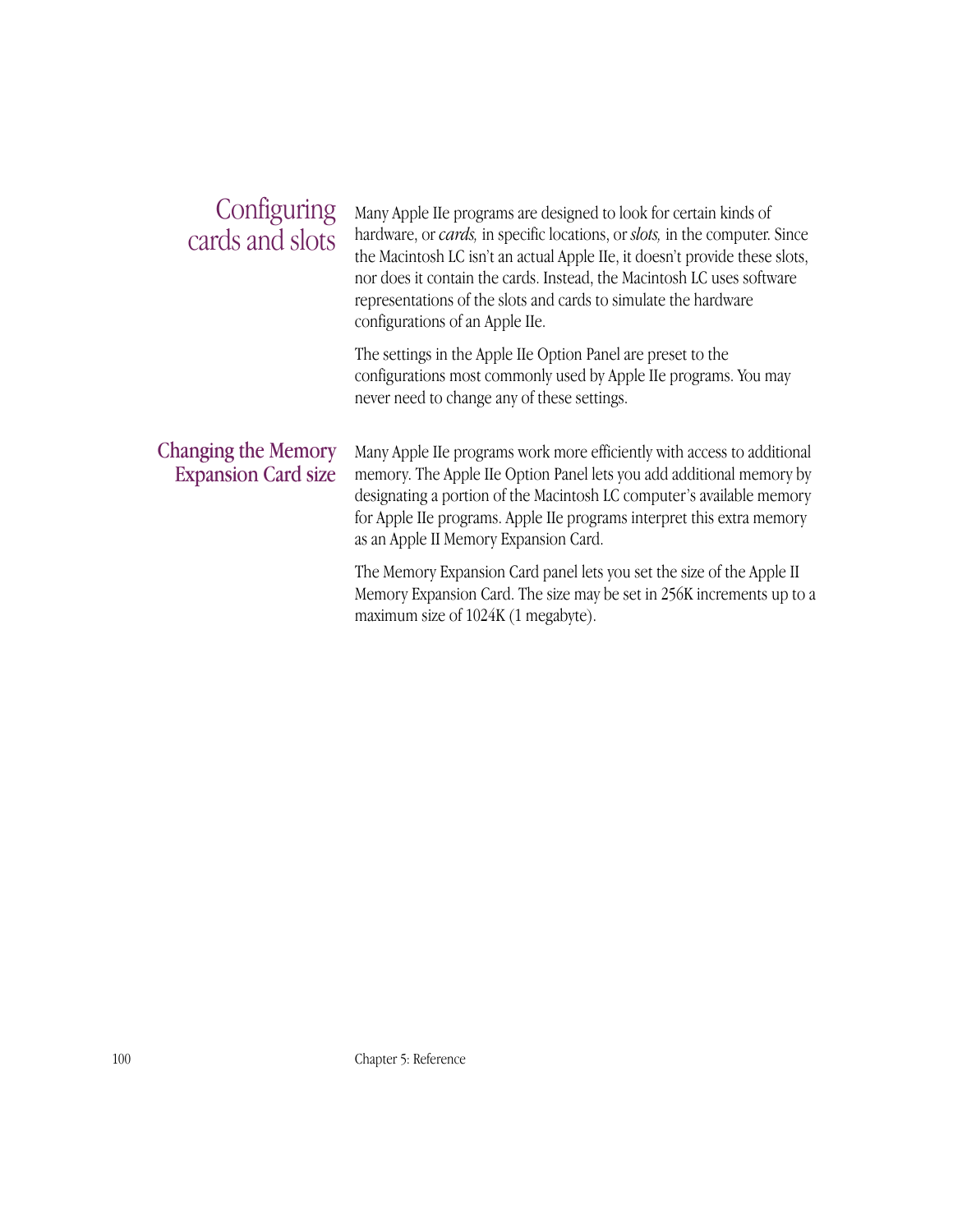- **1. Press Control-**x**-Esc to open the Option Panel.**
- **2. Click the Memory Card icon to display the Memory Expansion Card panel.**

The Memory Expansion Card panel appears. The pointer changes to a crosshair when you place it in the panel.

❖ *Warning message?* If you get a message telling you the Memory Card is not installed, you can continue with this section, but changing the memory will not have any effect until you install the Memory Card, as explained in "Changing the Slot Settings," later in this chapter. ❖



*continues* >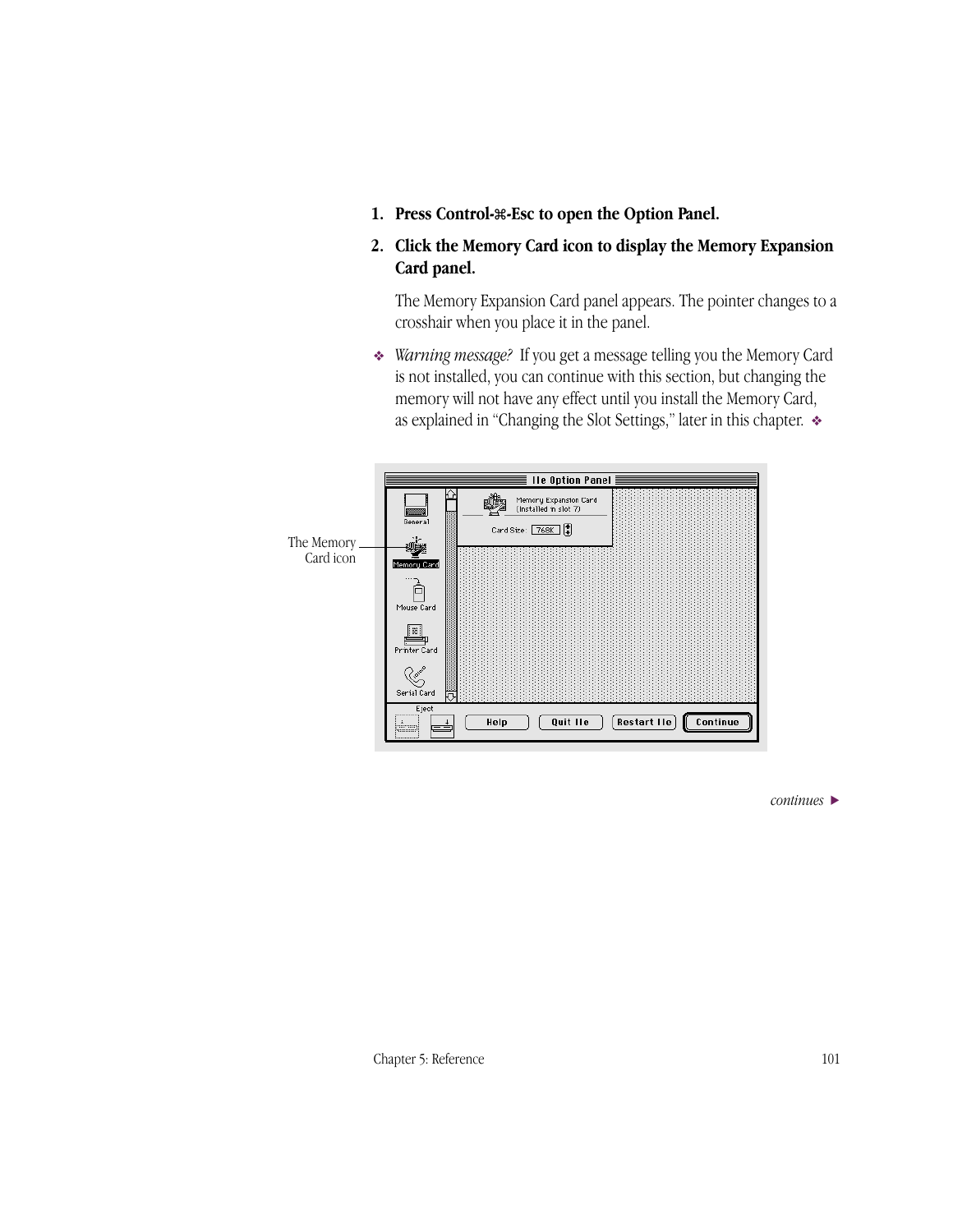#### **3. Click the small up and down arrows to change the size of the card.**

#### **4. Click the Restart IIe button to restart the Apple IIe Card.**

The Apple IIe Card restarts, with the new Memory Expansion Card setting in effect.

If you see a message telling you there wasn't enough memory to install the Memory Expansion Card, you need to adjust the application memory size as follows:

- Save your work and return to the Macintosh environment by pressing Control-x-Esc to enter the Option Panel, then click the Quit IIe button.
- Select the IIe Startup icon by clicking it *once*.
- Choose the Get Info command from the File menu. The Info window opens.
- Press Tab to select the current memory size.
- Type the new memory size, which you can calculate as follows: Take the number you put in the Apple IIe Memory Card and add 350 to it. For example, if you set the size to 1024, type 1374. (In any case, don't set the size to be less than the suggested size of 600.)
- Click the close box of the Info window.
- Double-click the IIe Startup icon to return to the Apple IIe environment.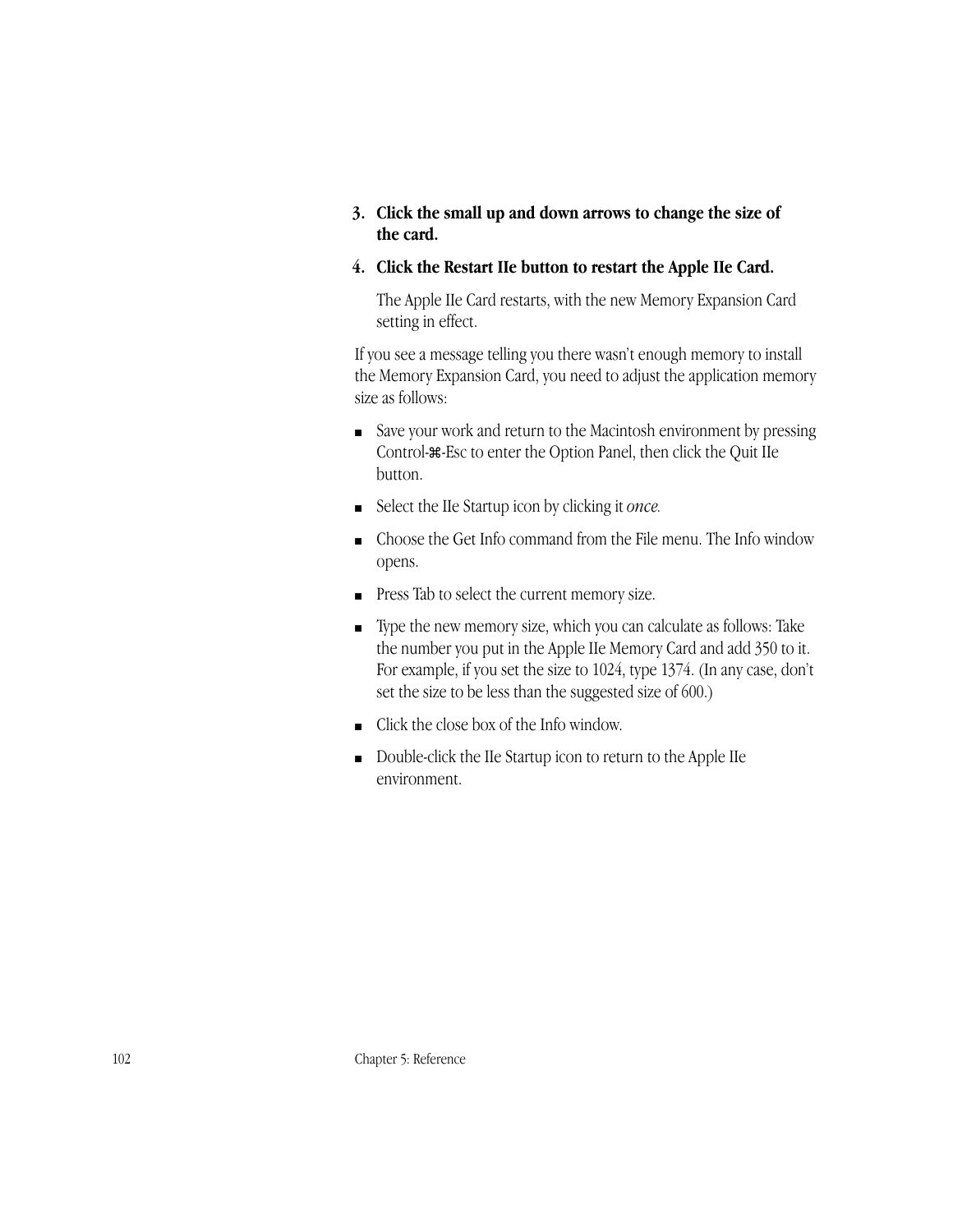# Setting the Serial Cards

The Macintosh LC has two serial ports on the back of the computer, one marked with a picture of a printer and one marked with a picture of a telephone. They are called the printer port and the modem port.



Despite the names, you can plug any serial device into either port. The Option Panel has two icons for Serial Cards (called Super Serial Cards in the Apple IIe world), one representing whatever is plugged into the modem port and the other representing whatever is plugged into the printer port.

 $\triangle$  **Important:** In general, you shouldn't use either Serial Card for your printer, even if the printer is plugged into one of these ports. Instead, use the Printer Card.  $\triangle$ 

The changes you make to the settings for either Serial Card take effect only if that card is installed in an active slot. Neither Serial Card is installed in an active slot when you first install the Apple IIe Card software.

❖ *Note:* The illustrations in this section show how to change settings in the Serial Card for the modem port. The steps are exactly the same for changing the settings in the Serial Card for the printer port. ❖

*continues* >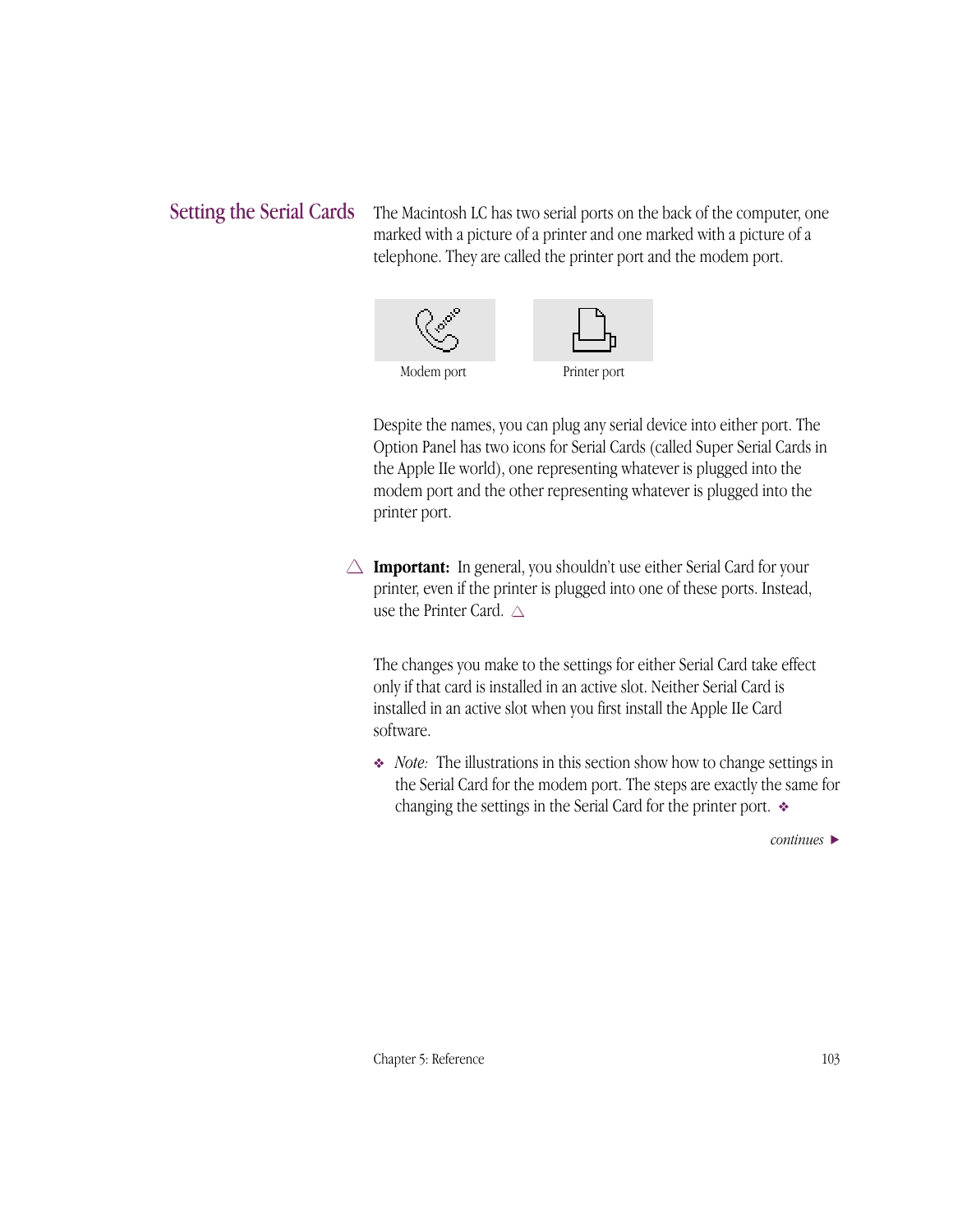To change the settings, follow these steps:

#### **1. To open the Option Panel, press Control-**x**-Esc.**

The Option Panel appears, with the General Controls panel displayed.

#### **2. Scroll if necessary to locate the Serial Card icon representing the port your device is plugged into.**

If the device you want to configure is plugged into the modem port, click the modem port icon; if the device is plugged into the printer port, click the printer port icon. Remember, if the device is a printer, you should be using the Printer Card, *not* a Serial Card.



❖ *Warning message?* If you get a message telling you the Serial Card is not installed, you can continue with this section, but changing the settings will not have any effect until you install the Serial Card in an active slot, as explained in "Changing the Slot Settings," later in this chapter. ❖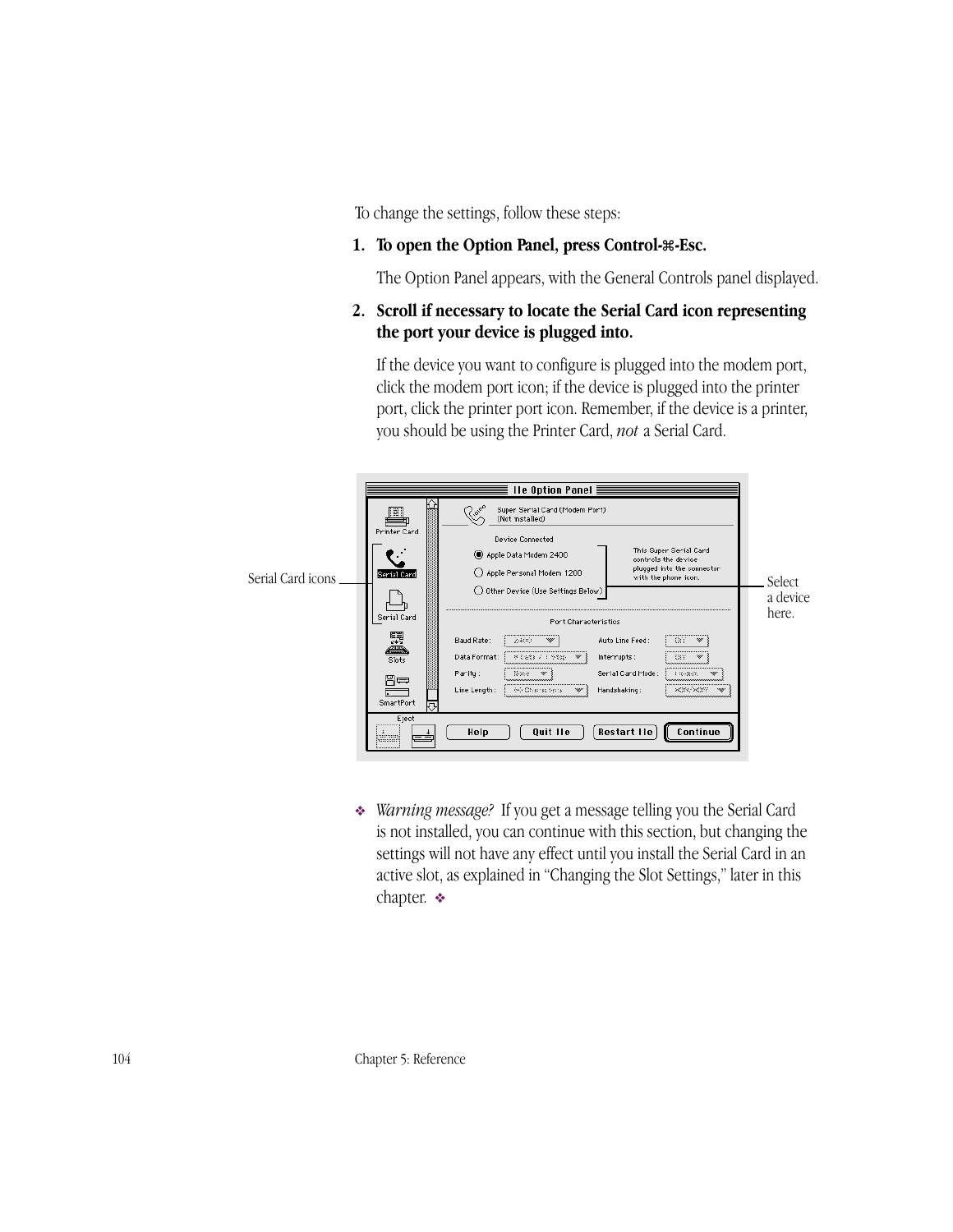#### **3. Click the button for the device you want to assign to this Serial Card.**

Clicking either of the top two buttons—Apple Data Modem 2400 or Apple Personal Modem 1200—automatically sets the Serial Card parameters. If you click the Other Device button, the Port Characteristics box in the lower portion of the panel becomes active.



Use this part of the panel to select the settings required by the device you're connecting. (See the manual that came with the device for the appropriate settings.)

**4. For each setting you want to change, position the pointer over the small triangle to the right of the setting, and then press the mouse button.**

A pop-up menu of settings appears with the current setting highlighted.

| 7 Data / 1 Stop |
|-----------------|
|                 |
| 8 Data / 2 Stop |
| 7 Data / 2 Stop |
|                 |

*continues* >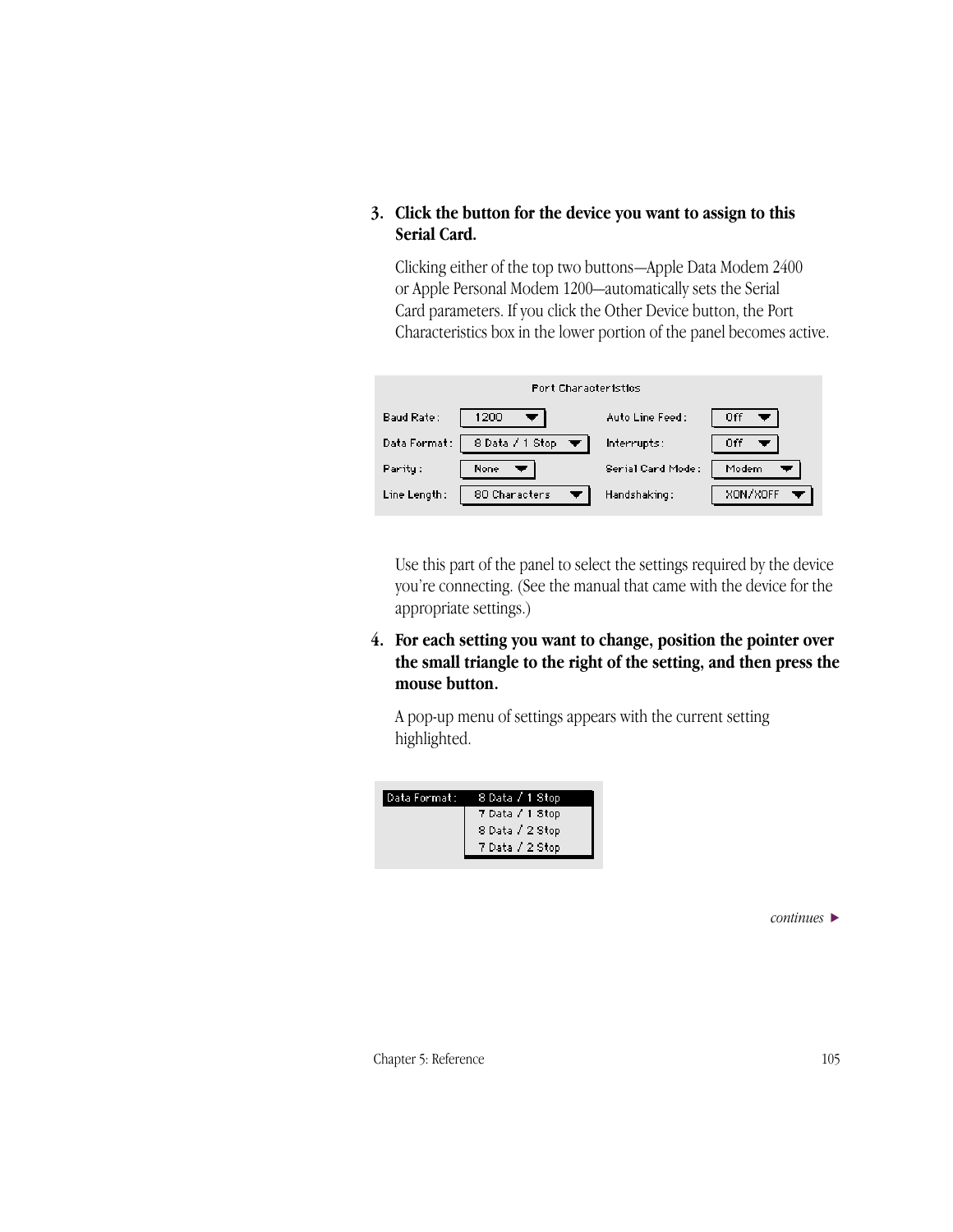#### **5. Drag through the menu until the setting you want is highlighted, then release the mouse button.**

The setting you choose appears in the box.

#### **6. Click the Restart IIe button to restart the Apple IIe Card.**

The Apple IIe Card restarts, with the new slot settings in effect.

If you don't want the new settings to take effect yet, click the Continue button.

**▲ Warning:** Be sure to save your work on a floppy disk before clicking the Restart IIe button. Any work that has not been saved on a disk will be lost.  $\triangle$ 

# Using modems at speeds higher than 1200 baud

The maximum baud rate at which you can transmit data using Apple IIe communication programs with the Apple IIe Card varies from program to program. If you use modems at a baud rate of 2400 or above and experience problems receiving data (if data is missing after a transmission, for instance), you may be able to solve the problem and still use a higher baud rate by opening the Option Panel and selecting Monochrome in the General Controls panel.

# Making changes to the Printer Card

If you are connected to a printer, even if the printer is connected over a network, you should install the Printer Card.

The only change you can make to the Printer Card is to extend printer timeout. Doing so allows your Apple IIe programs more time to finish printing before the computer lets another document print.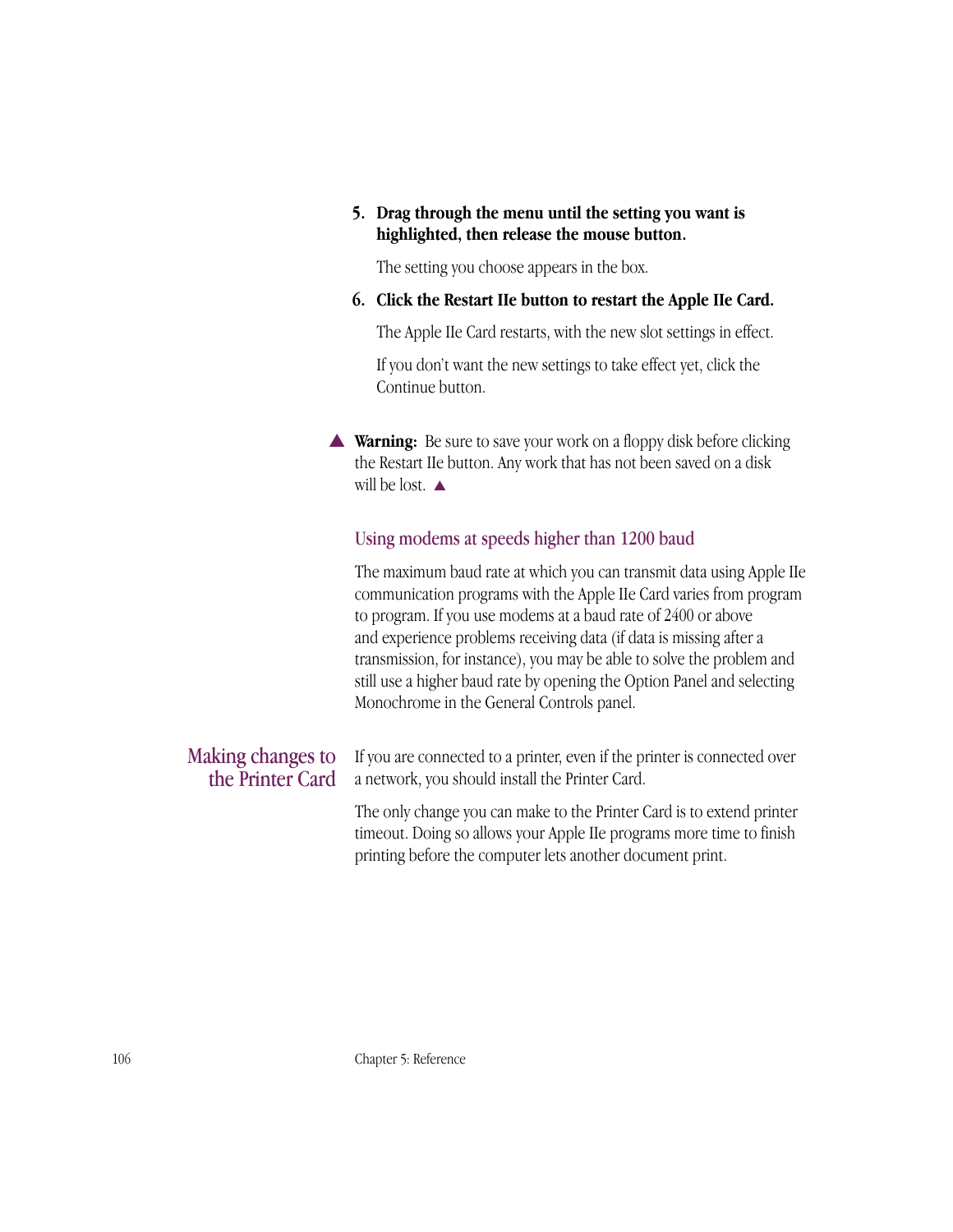#### Extending printer timeout

To extend printer timeout, follow these steps:

**1. Press Control-**x**-Esc to open the Option Panel.**

#### **2. Click the Printer Card.**

The Printer Card panel appears. The pointer changes to a crosshair when you place it in the panel.



**3. Click the Extend Printer Timeout checkbox so that an X appears in the box.**

 $\Box$  Extend Printer Timeout

#### Choosing a printer

You do *not* use the Printer Card to choose your printer. Instead, use the Macintosh desk accessory called the Chooser. For details, see "Printing From Apple IIe Programs," earlier in this chapter.

Chapter 5: Reference 107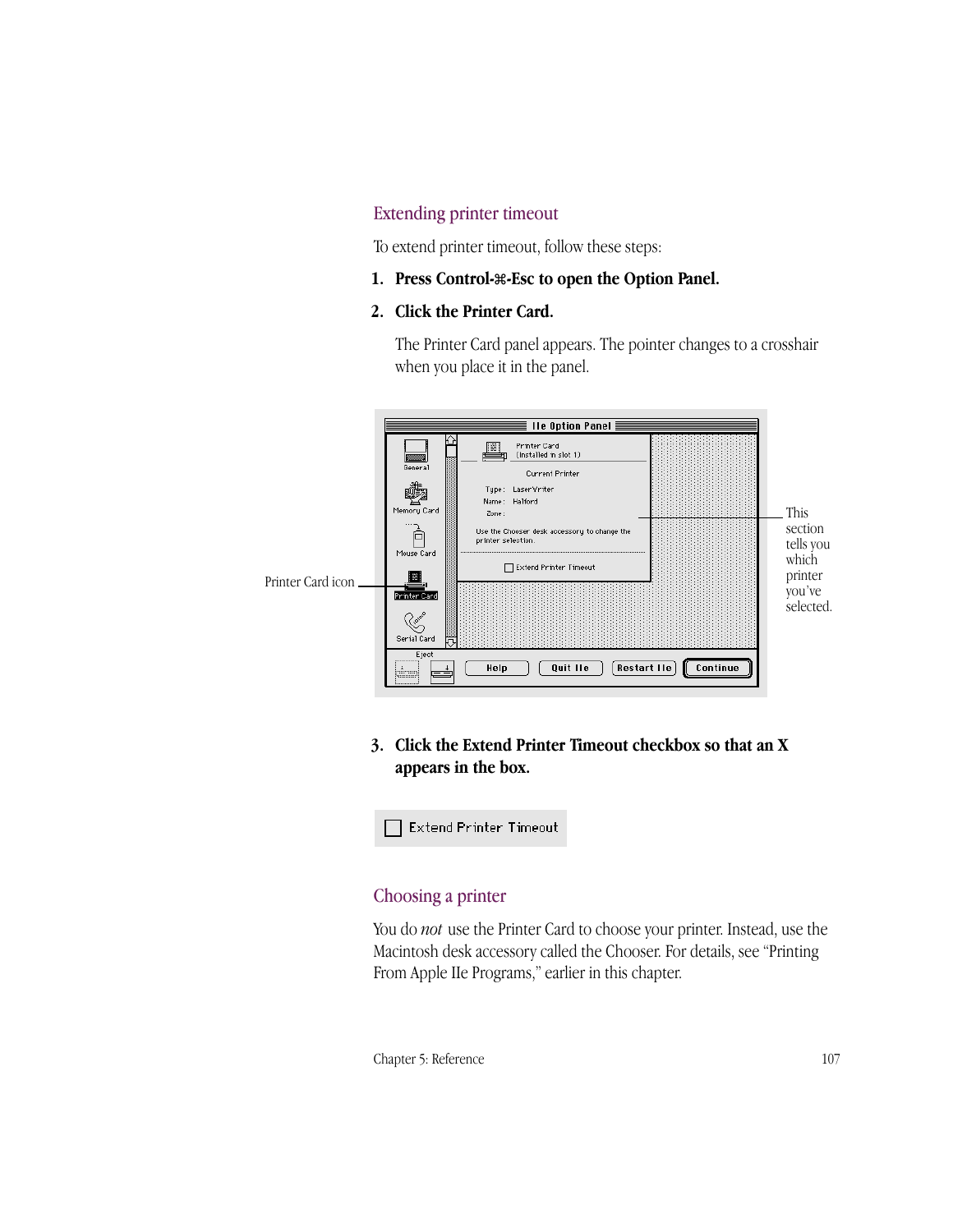# Changing the slot settings

The Slot Configuration panel is where you indicate the location of Apple IIe cards. These are not real cards installed in the Macintosh LC. They are software representations of cards that are commonly installed in Apple IIe computers. The settings you make in this panel provide the information necessary for most Apple IIe programs to run correctly on the Macintosh LC.

The slot settings are preset to the most common slot configurations recommended in Apple II documentation. Some cards can only be installed in a specific slot. For instance, the SmartPort Card is always in slot 5; the 5.25-inch disk drive controller card is always in slot 6. If you try to move such a card to a slot where it does not belong, the program will alert you with a dialog box.

❖ *Where should the cards go?* See Chapter 4, "Setting Up Cards and Slots," for a discussion of how to decide which cards should go in which slots. ❖

When you change a slot setting in the Slot Configuration panel, the icon representing the card you moved appears dimmed. This indicates that the new setting is inactive until you click the Restart IIe button.

To change a slot setting, follow these steps:

#### **1. Press Control-**x**-Esc.**

The Option Panel appears, with the General Controls panel displayed.

#### **2. Scroll if necessary to locate the Slots icon, then click it to display the Slot Configuration panel.**

The Slot Configuration panel appears. The pointer changes to a crosshair when you place it in the panel.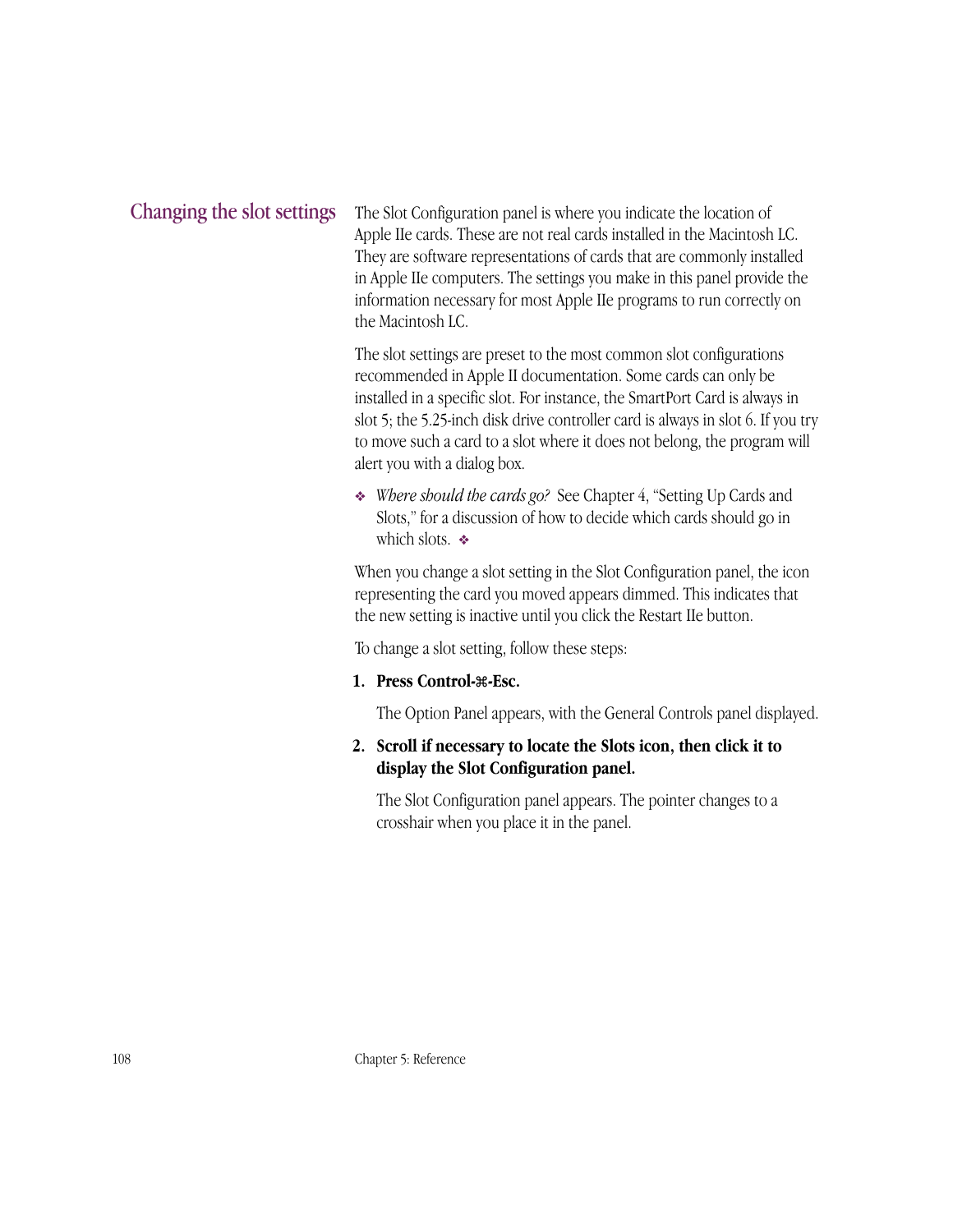

#### **3. Drag the icon of the card you want to move to its new location.**

When you release the mouse button, the icon appears in the new slot.

If another icon is already in that slot, it exchanges places with the first icon when you release the mouse button.

## **4. Click the Restart IIe button to restart the Apple IIe Card.**

The Apple IIe Card restarts, with the new slot settings in effect.

If you don't want the new settings to take effect yet, click the Continue button.

▲ **Warning:** Be sure to save your work on a floppy disk before clicking the Restart IIe button. Any work that has not been saved on a disk will be lost. ▲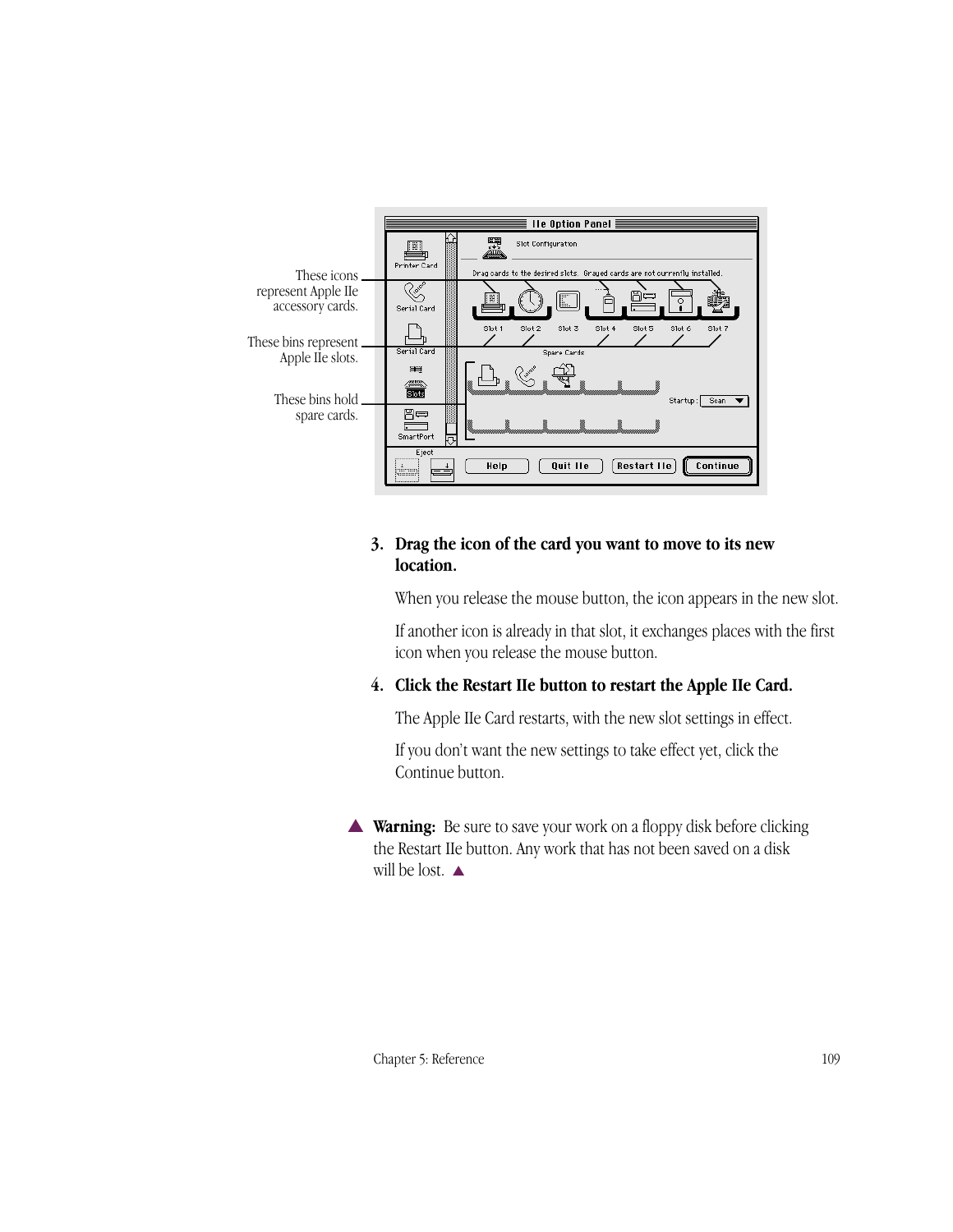# Changing the startup device

Whenever you start or restart the Apple IIe Card, it scans all the available disk drives for a program disk, if you've set it to do so. If you've designated a particular disk drive as the startup drive, the Apple IIe Card goes directly to that drive.

When the Apple IIe Card is set to scan all available disk drives, it scans the slots—in descending order from slot 7 to slot 1—for a disk drive containing a startup disk. If you always start up from the same drive, you can save time by changing the startup setting to the particular slot number assigned to that drive. After you've made the setting active (by clicking the Restart IIe button), the next time you start up a program, the Apple IIe Card goes directly to the slot you've chosen.

To change the startup setting, follow these steps:

#### **1. Press Control-**x**-Esc.**

The Option Panel appears, with the General Controls panel displayed.

#### **2. Scroll if necessary to locate the Slots icon, then click it to display the Slot Configuration panel.**

The Slot Configuration panel appears. The pointer changes to a crosshair when you place it in the panel.



110 Chapter 5: Reference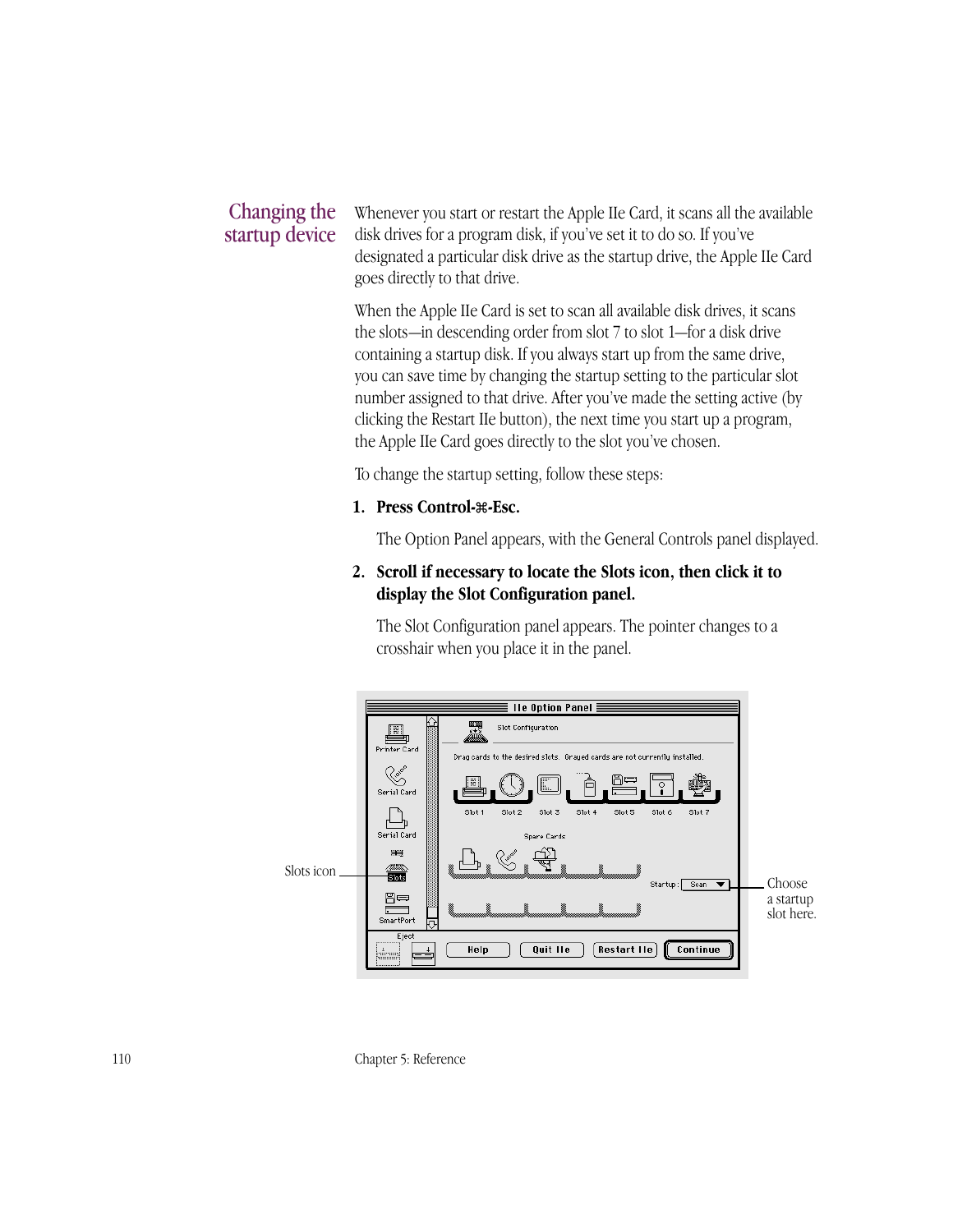**3. Position the pointer over the small triangle to the right of the Startup setting, and then press the mouse button.**

A pop-up menu of settings appears with the current setting highlighted.

| Startup: | Scan              |
|----------|-------------------|
|          |                   |
|          | Slot 1            |
|          | Slot <sub>2</sub> |
|          | Slot 3            |
|          | Slot 4            |
|          | Slot 5            |
|          | Slot 6            |
|          | Slot 7            |

#### **4. Drag through the menu until the slot you want is highlighted, then release the mouse button.**

The setting you choose appears in the box.

#### **5. Click the Restart IIe button to restart the Apple IIe Card.**

The Apple IIe Card restarts, with the new slot settings in effect.

If you don't want the new settings to take effect yet, click the Continue button.

▲ **Warning:** Be sure to save your work on a floppy disk before clicking the Restart IIe button. Any work that has not been saved on a disk will be lost. ▲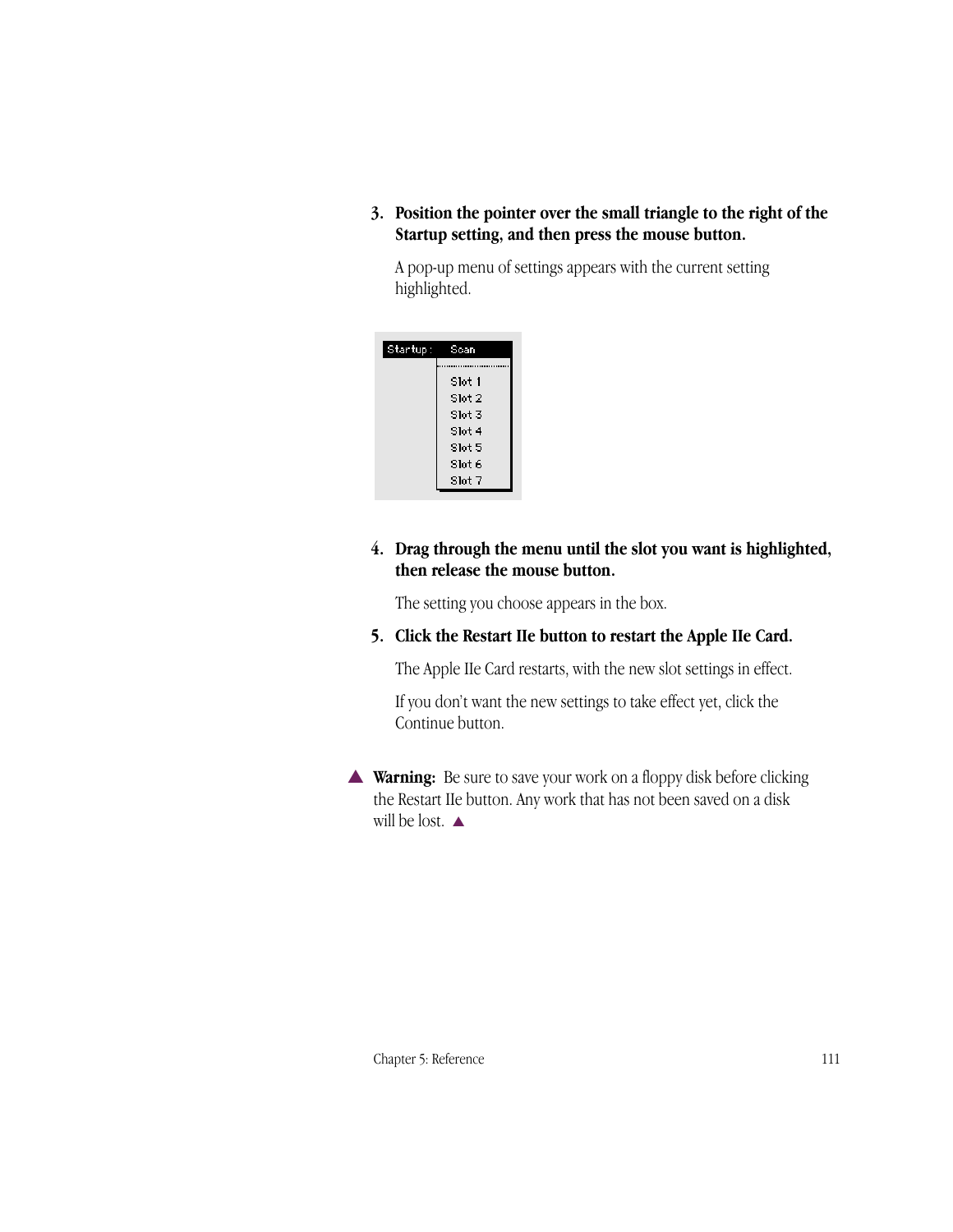#### Saving time by making 5.25 Drives inactive

Some Apple IIe programs scan all the disk drives connected to your computer whenever they need to write information on a disk. If you have one or more 5.25 Drives connected to your computer, these programs will start up each 5.25 Drive, even when the drives are empty. When you are not working with 5.25-inch disks, you can speed up your work by temporarily disabling your 5.25 Drives. To do so, open the Apple IIe Option Panel, and click the Slots icon to open the Slot Configuration panel. Then drag the icon representing the disk controller card from slot 6 to a Spare Card slot. This makes the drives controlled through slot 6 (that is, all the 5.25 Drives connected to your computer) inactive. You must click Restart IIe to make the change take effect. To make the drives active again, drag the icon from the Spare Card slot back to slot 6.

# Changing the SmartPort settings

SmartPort is the feature that lets you use 3.5-inch disk drives to run Apple IIe software. Apple IIe programs access all 3.5-inch drives whether built-in disk drives or UniDisk 3.5 Drives connected to the Macintosh LC—through SmartPort.

SmartPort also increases the number of drives accessible per slot in the Apple IIe. The ProDOS operating system can normally access only two disk drives per slot. However, with a SmartPort device in slot 5, ProDOS can "borrow" two slot assignments from slot 2, provided there are no storage devices in slot 2.

You can have up to four disk drives in active slot/drive locations. But only one SmartPort device can be the startup device: the device in slot 5 drive 1. You change your startup drive by moving a disk drive icon from another slot/drive assignment into slot 5 drive 1.

Although you can place disk drive icons in any slot and drive, SmartPort automatically fills any gaps in the drive assignments, from left to right. SmartPort does not allow any empty slots between disk drive icons.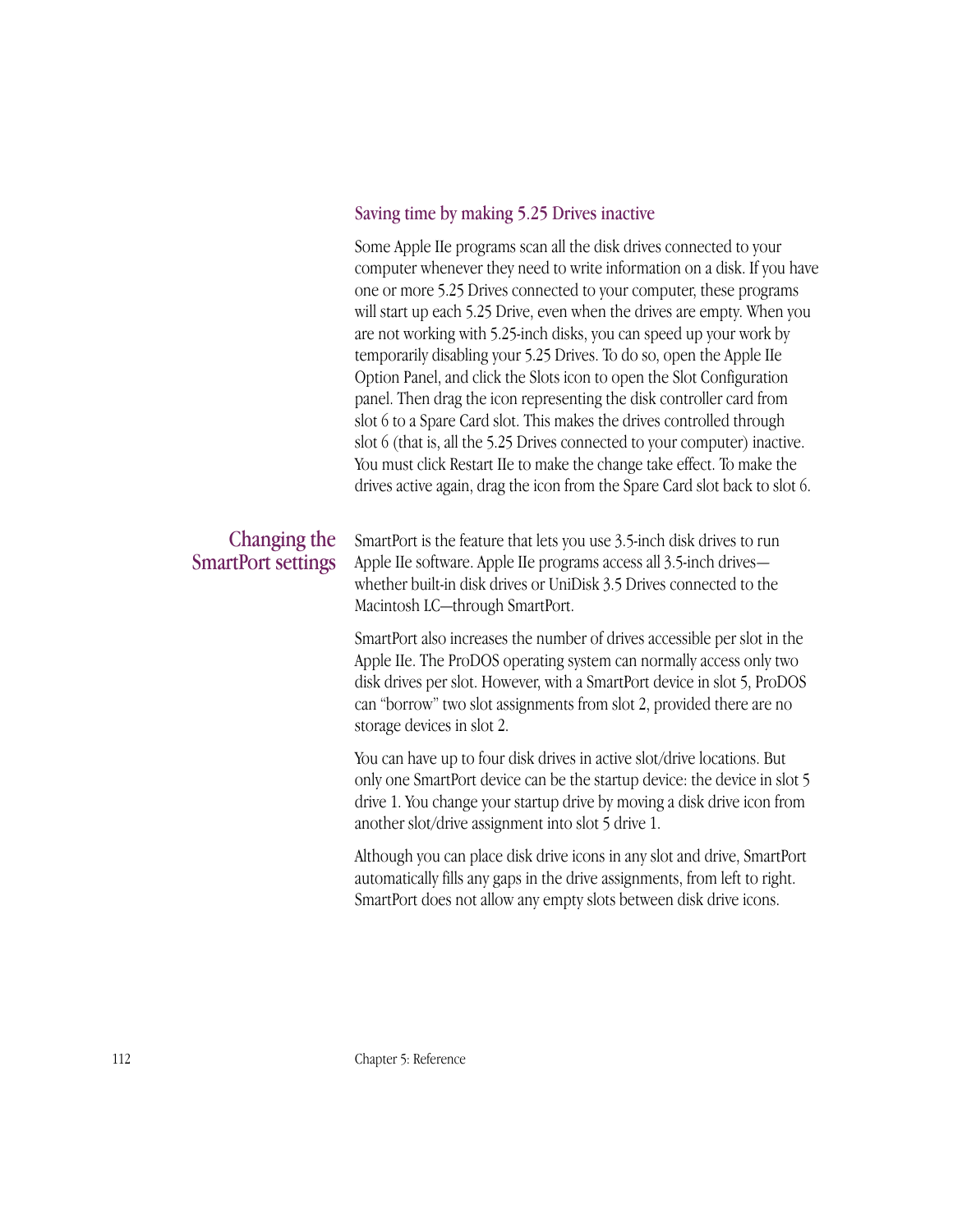To change the SmartPort drive and slot assignments, follow these steps:

#### **1. Press Control-**x**-Esc.**

The Option Panel appears, with the General Controls panel displayed.

# **2. Scroll if necessary to locate the SmartPort icon, then click it to display the SmartPort panel.**

The SmartPort panel appears. The pointer changes to a crosshair when you place it in the panel.



*continues* >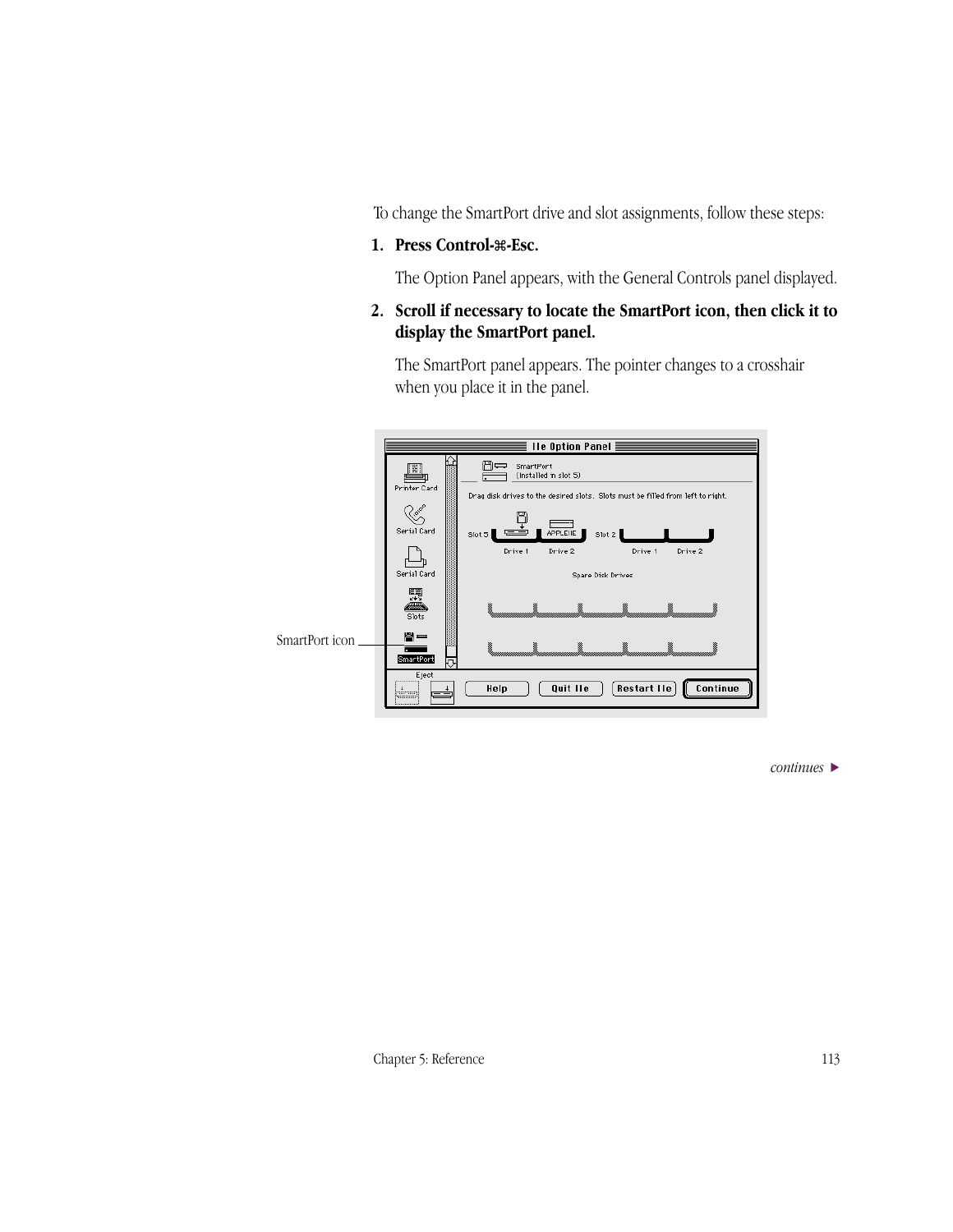#### **3. Drag the icon of the device you want to move to its new location.**

If another icon is already in that location, it exchanges places with the first icon when you release the mouse button.

When you release the mouse button, the icon appears in the new slot/drive location.

#### **4. Click the Restart IIe button.**

The Apple IIe Card restarts, with the new SmartPort settings in effect.

**▲ Warning:** Be sure to save any work on floppy disks before clicking the Restart IIe button. Any work that has not been saved on disks will be lost.  $\triangle$ 

# Ejecting disks

To eject disks from their drives, use the Eject buttons. Two Eject buttons appear in the bottom-left corner of the Apple IIe Option Panel. Either one or both buttons are active, depending on the number of disk drives you have in your computer system.

- If your Macintosh LC contains only one built-in floppy disk drive, only the right Eject button is active. The other button is dimmed.
- If your Macintosh LC contains a second built-in floppy disk drive, both Eject buttons are active. The left button represents the second built-in drive.

To eject a disk from an external floppy disk drive connected to your Macintosh LC, press the Disk Eject button on the UniDisk 3.5 Drive, or open the disk drive door on the Apple 5.25 Drive.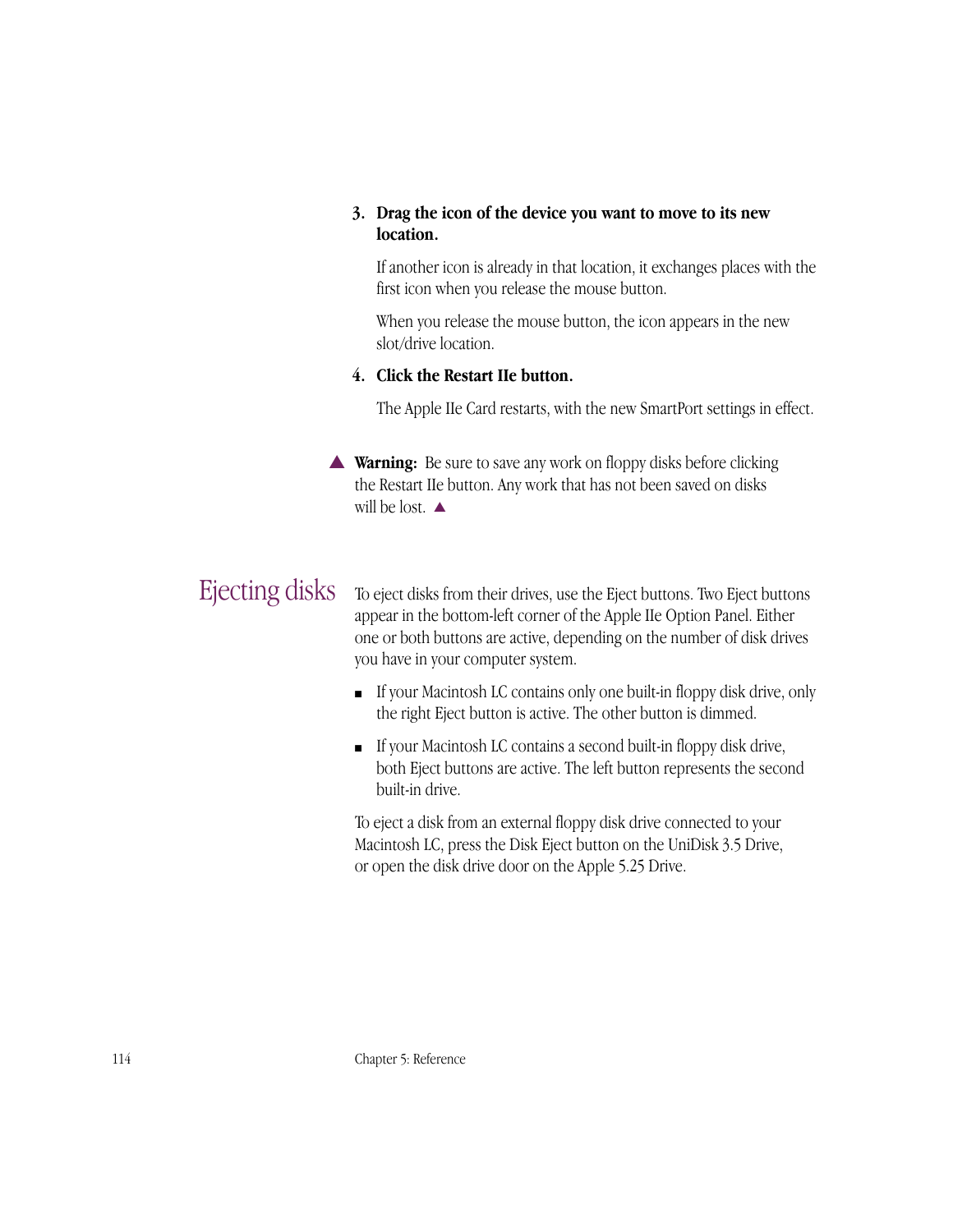To eject a disk from a built-in disk drive, follow these steps:

#### **1. Press Control-**x**-Esc.**

The Option Panel appears, with the General Controls panel displayed.



#### **2. Click the Eject button for the disk drive that contains the disk you want to eject.**

Click the right Eject button to eject a disk from the first (rightmost) built-in drive; click the left Eject button for the second (leftmost) drive.

The disk is ejected.

Another way to eject disks is to use a combination keystroke. Pressing x-Shift-1 ejects a disk from the first built-in floppy disk drive; pressing x-Shift-2 ejects a disk from the second built-in floppy disk drive, if your Macintosh LC contains one.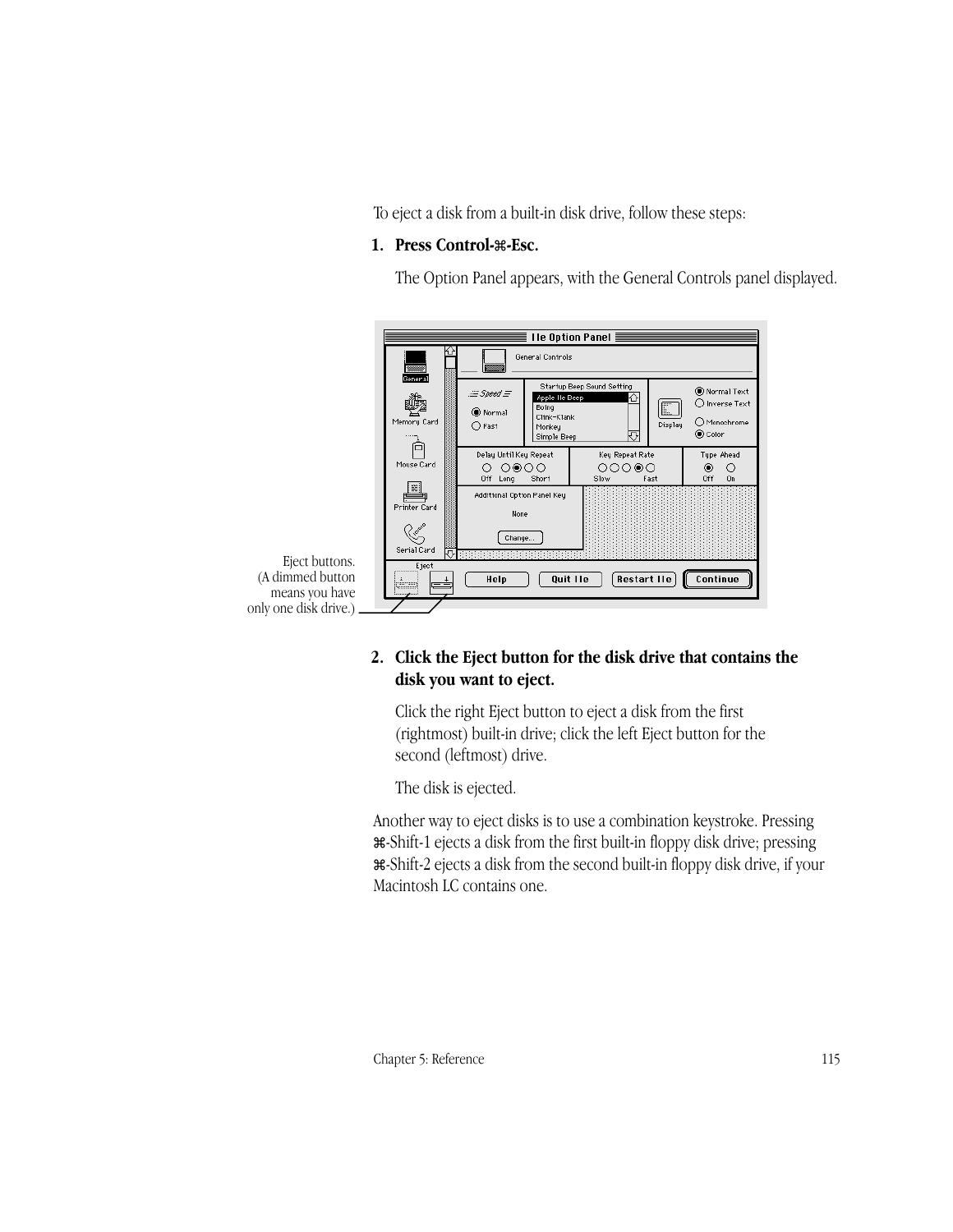# Navigating in the Apple IIe environment

You use the Apple IIe Option Panel to navigate through the Apple IIe environment, and between the Apple IIe environment and the Macintosh desktop.

#### To open the Option Panel from the Apple IIe environment, you must press three keys at once: the Control key, the x (Command) key, and the Escape key. This key combination is usually written Control- $\mathcal{H}$ -Esc. On typical Macintosh keyboards, all three keys are on the bottom row. Opening the Option Panel

 $\triangle$  **Important:** Don't open the Option Panel while Apple IIe programs are printing. Sometimes opening the Option Panel can disrupt printing.  $\triangle$ 

# A shortcut for opening the Option Panel from the Macintosh environment

If you want the Option Panel to open as soon as the IIe Startup program launches, hold down the Option key just after you double-click the IIe Startup icon. Keep the Option key held down until the Option Panel opens.

#### If you need to protect the Apple IIe Option Panel—in school labs or in work areas where several users share the same computer, for instance—you can do so in one of three ways, as explained in the next three sections. Limiting access to the Option Panel

# Locking the preferences file

While the preferences file is locked, users will not have access to any of the panels used to change Option Panel settings, though they can still click the Option Panel buttons. You can lock and unlock the preferences file as often as you like.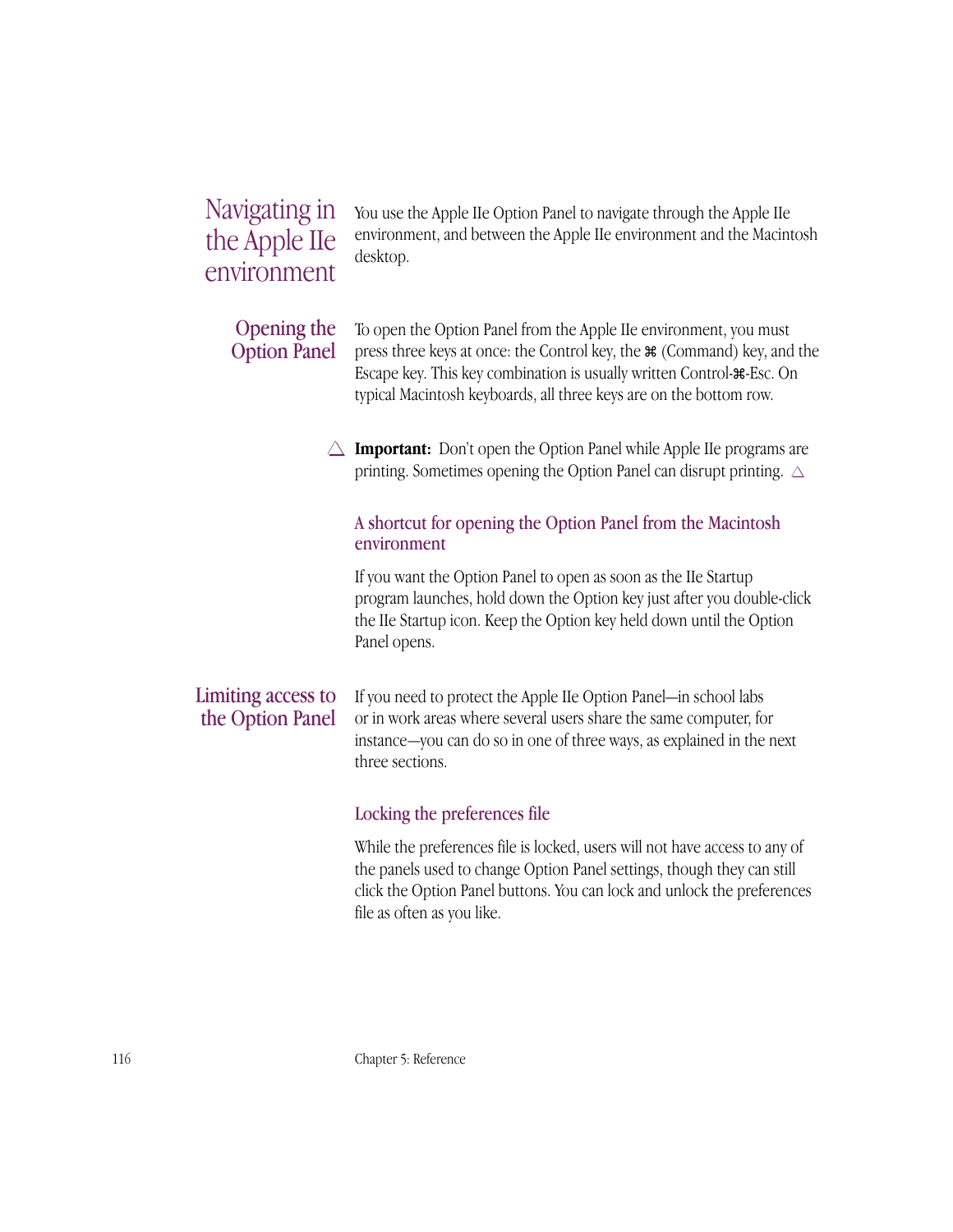To lock the IIe Prefs file, follow these steps:

**Before you begin:** Make sure you're in the Macintosh environment.

- **1. Select the IIe Prefs file by clicking its icon once.**
- **2. Choose Get Info from the File menu.**
- **3. Click the Locked checkbox until an X appears in it.**
- **4. Close the Info window.**

Click the close box.

#### Purchasing and installing an optional jumper cable

To protect the Option Panel settings more permanently, you can purchase an optional jumper to use with the Apple IIe Card. Once your dealer installs the jumper on the Macintosh LC logic board, users will still have access to the Apple IIe Option Panel buttons, but they will not have access to any of the panels used to change Option Panel settings. See your authorized Apple dealer for more information.

### Hiding the preferences file

To prevent someone from accidentally throwing away the IIe Prefs file, you can move the file to the System Folder on your startup disk or to the Preferences folder inside your System Folder.

If you're a floppy disk startup person, drag the IIe Prefs file into the System Folder on the *IIe Startup Disk;* if you're a hard disk startup person, drag the file into the System Folder on your hard disk.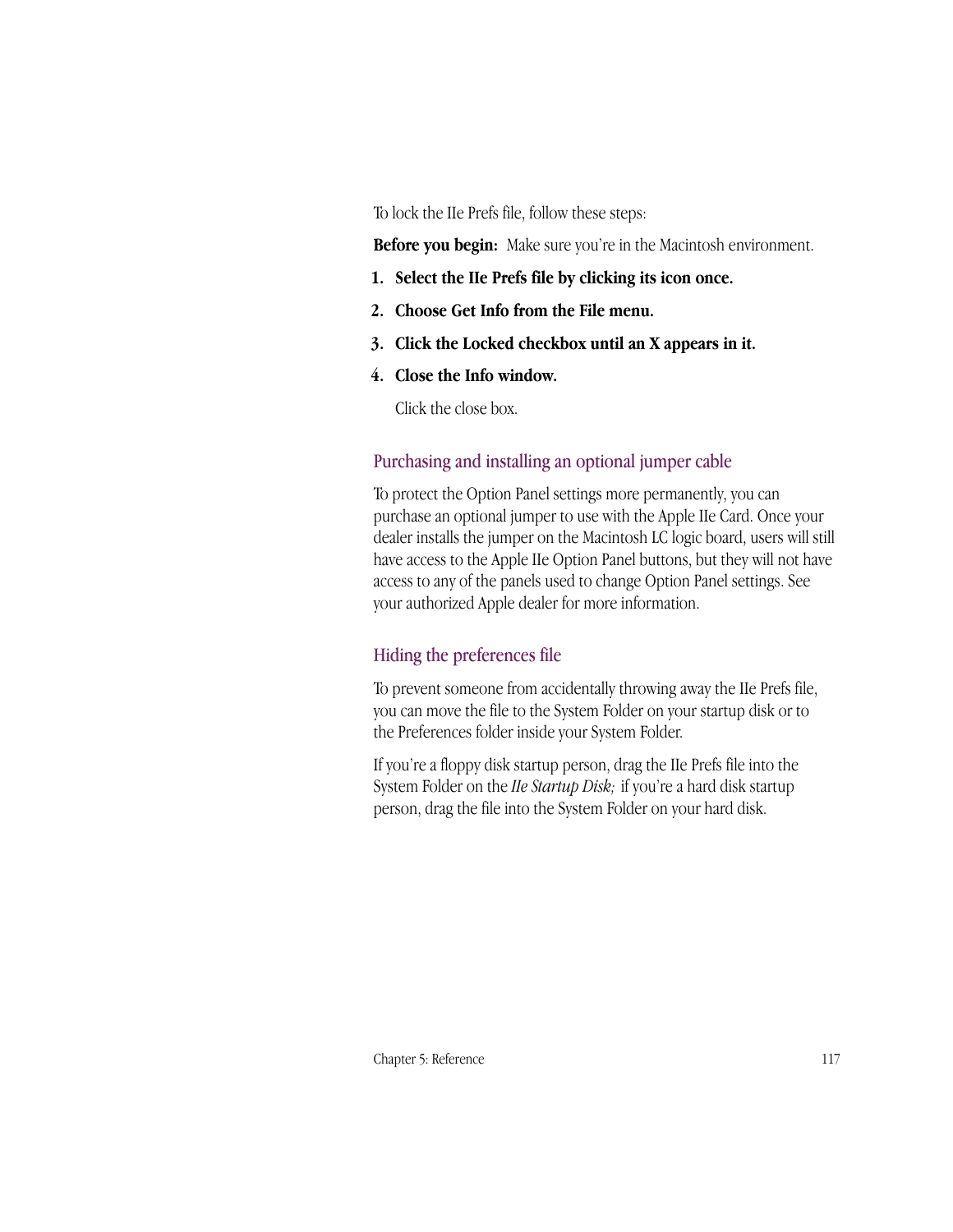# Returning to your work

After you're finished with the Apple IIe Option Panel, you can return to what you were doing before you opened the Option Panel—running a program or utility, writing a program, and so on—by clicking the Continue button.

Some Option Panel settings take effect only after you restart the Apple IIe Card. If you changed any such settings, you see a message after clicking Continue. The message reminds you to restart the Apple IIe Card if you want the new settings to take effect.

To return to your work, follow these steps:

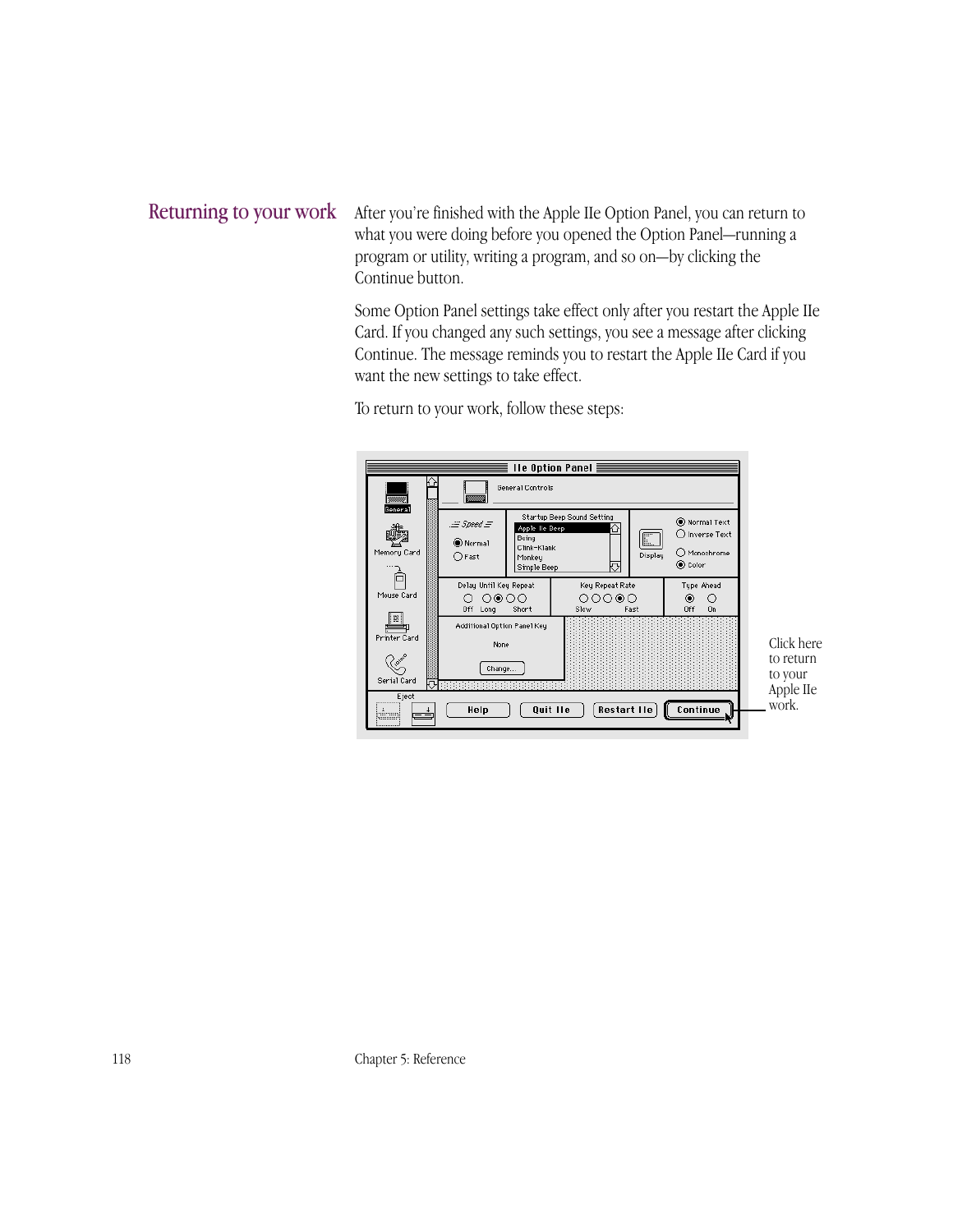#### **1. From the Option Panel, click the Continue button.**

You return to where you were before opening the Apple IIe Option Panel.

*or*

You see a message indicating that the Option Panel settings you made will not take effect until you restart the Apple IIe Card.



#### **2. If you see a message, click the button for the action you want to take.**

Clicking the Restart IIe button restarts the Apple IIe Card.

Clicking the Continue button returns you to what you were doing before opening the Option Panel; the new settings will not take effect until you restart at a later time.

Clicking the Cancel button returns you to the Apple IIe Option Panel; the new settings will not take effect until you restart at a later time.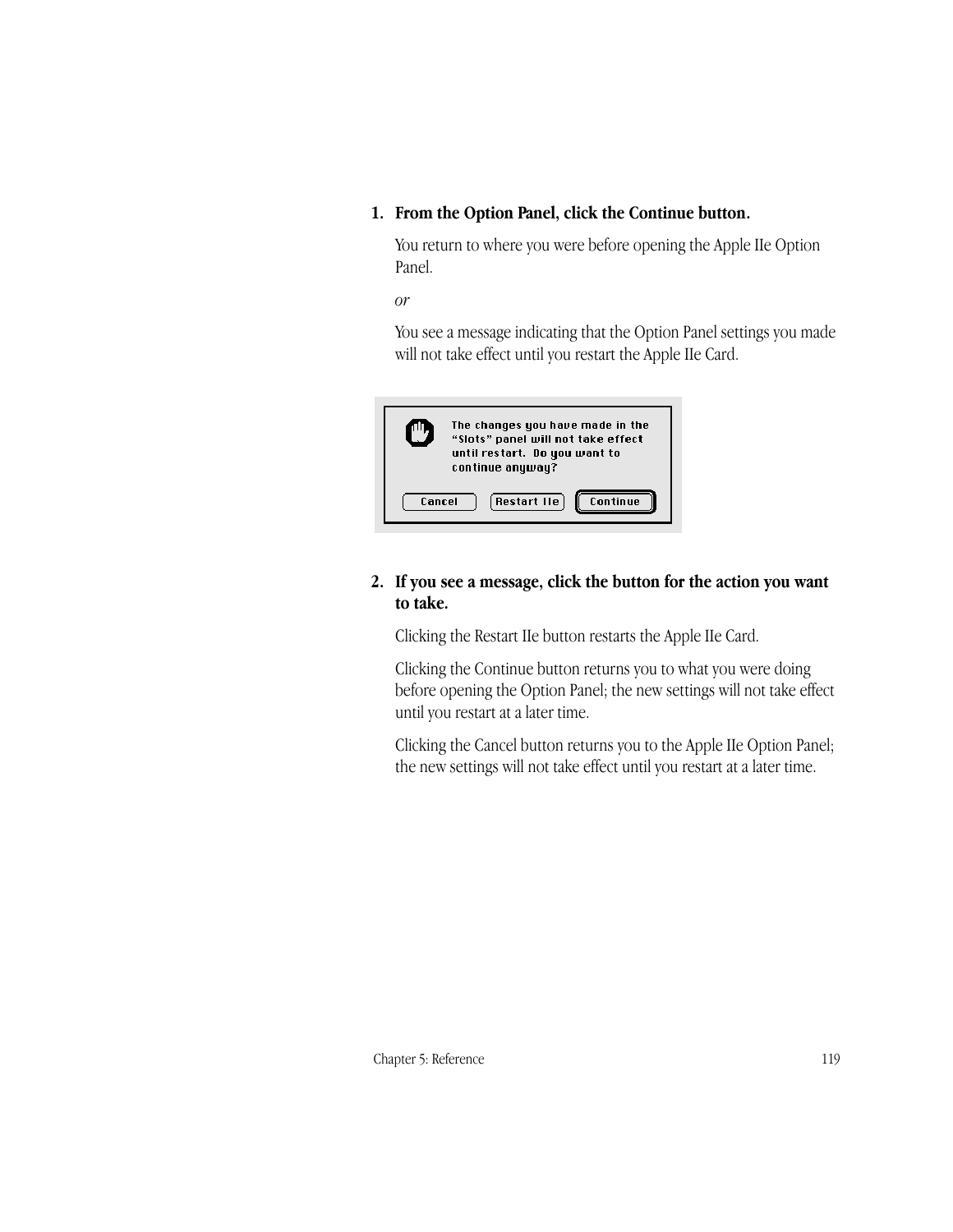# Restarting the Apple IIe Card

Clicking the Restart IIe button performs a "cold" reset of the Apple IIe Card. Clicking the Restart IIe button has the same effect as pressing K-Control-Reset on the original Apple IIe keyboard, except that clicking the Restart IIe button also causes any changes you made in the Option Panel to take effect.

Clicking the Restart IIe button is only one way to restart the Apple IIe Card. Whenever the Macintosh LC is in the Apple IIe environment, pressing x-Control-Reset immediately resets the Apple IIe Card.

The Reset key on a typical Macintosh LC keyboard has a triangle on it and is placed above the top row of keys:



▲ **Warning:** Use x-Control-Reset with caution. When you press x-Control-Reset, the Apple IIe Card resets immediately, without warning you to save your work on a floppy disk. Pressing  $\mathcal{H}$ -Control-Reset from the Apple IIe Option Panel, or in the Macintosh environment, immediately restarts your Macintosh LC—with no warning to save your work. ▲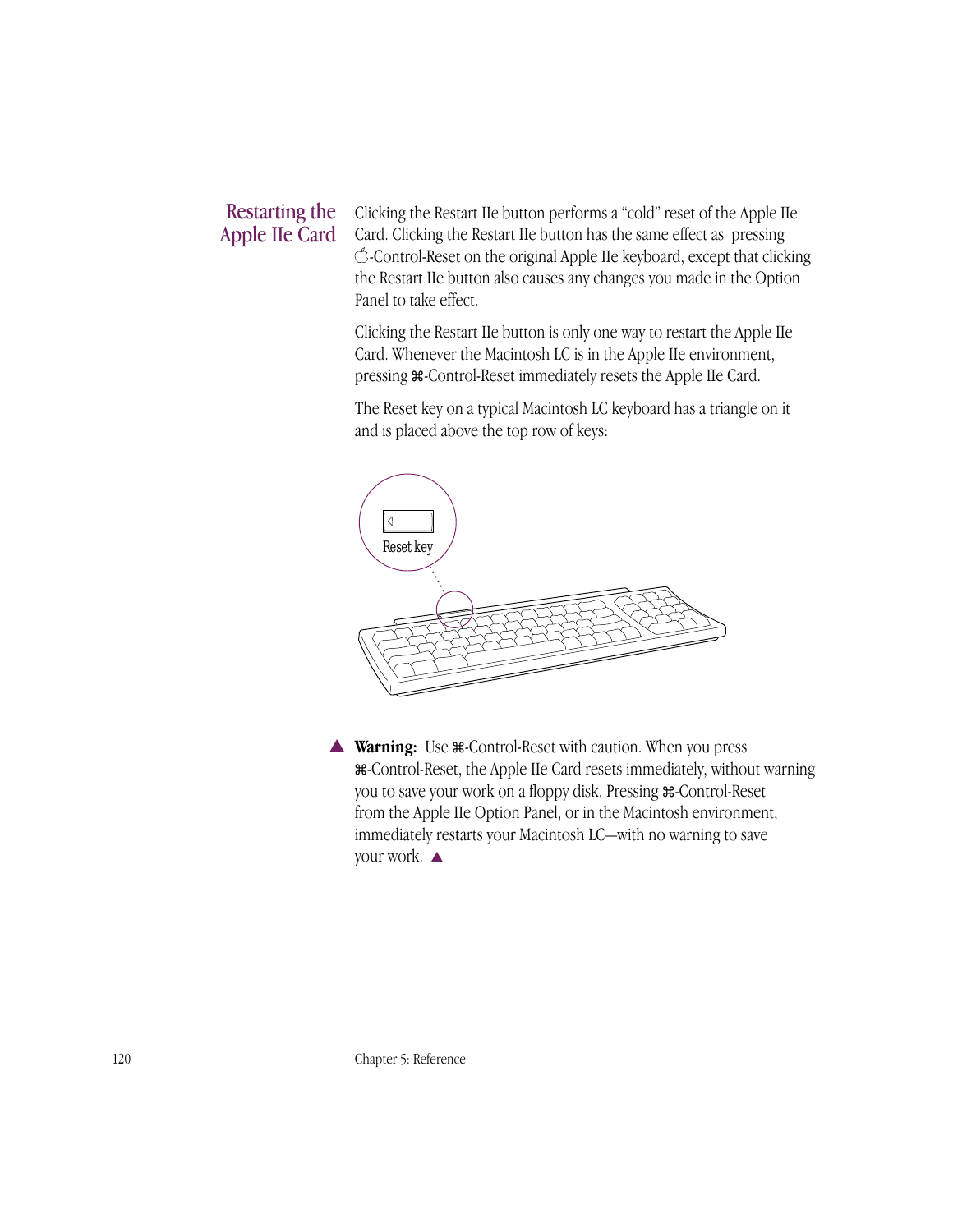To restart the Apple IIe Card, follow these steps:

**1. Press Control-**x**-Esc.**

The Option Panel appears, with the General Controls panel displayed.

| l le Option Panel $\equiv$                                       |                                                          |                                                                                              |                                          |                                                                             |                                                            |  |  |  |
|------------------------------------------------------------------|----------------------------------------------------------|----------------------------------------------------------------------------------------------|------------------------------------------|-----------------------------------------------------------------------------|------------------------------------------------------------|--|--|--|
|                                                                  |                                                          | General Controls                                                                             |                                          |                                                                             |                                                            |  |  |  |
| General<br>Memory Card                                           | $\equiv$ Speed $\equiv$<br>(C) Normal<br>$\bigcirc$ Fast | Startup Beep Sound Setting<br>Apple He Beep<br>Boing<br>Clink-Klank<br>Monkey<br>Simple Beep |                                          | O Normal Text<br>◯ Inverse Text<br>E.<br>O Monochrome<br>Display<br>◉ Color |                                                            |  |  |  |
| Delay Until Key Repeat<br>Mouse Card<br>೧⊛೧೧<br>O<br>Off<br>Long |                                                          | Short                                                                                        | Key Repeat Rate<br>೧೧೧೧೧<br>Slow<br>Fast |                                                                             | Type Ahead<br>◉<br>∩<br>Off<br>0n                          |  |  |  |
| Printer Card                                                     | Additional Option Panel Key<br>None                      |                                                                                              |                                          |                                                                             |                                                            |  |  |  |
| Serial Card                                                      | Change                                                   |                                                                                              |                                          |                                                                             |                                                            |  |  |  |
| Eject<br><br>kirinan<br>                                         | Help                                                     |                                                                                              | Restart IIe<br>Quit IIe                  |                                                                             | Continue                                                   |  |  |  |
|                                                                  |                                                          |                                                                                              |                                          |                                                                             | <b>Click this button to restart</b><br>the Apple IIe Card. |  |  |  |

### **2. Click the Restart IIe button.**

The Apple IIe Card restarts.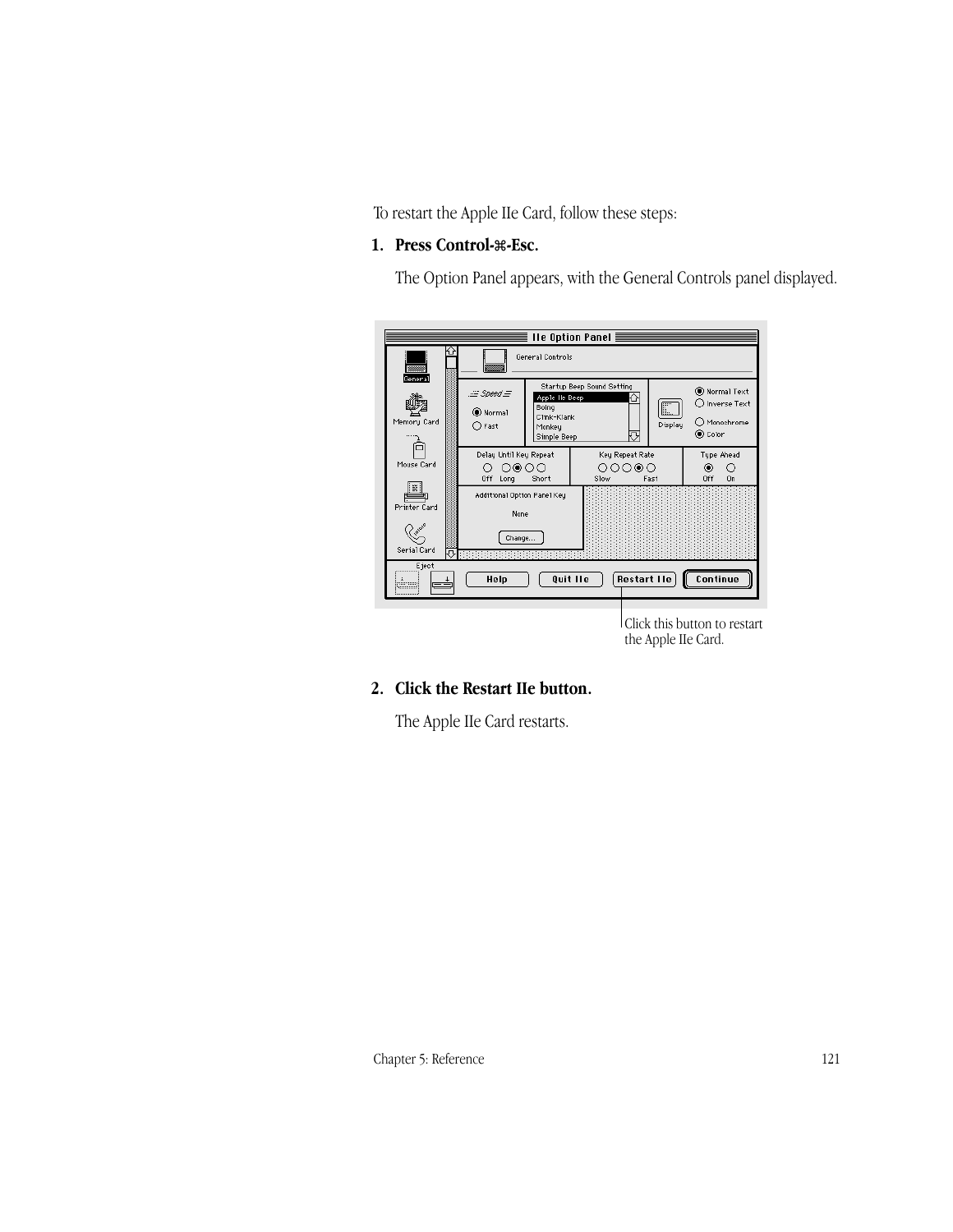# Quitting the Apple IIe environment

At any time while you're in the Apple IIe environment, you can quit the Apple IIe environment and return to the Macintosh desktop by opening the Option Panel and clicking the Quit IIe button.

To quit the Apple IIe environment, follow these steps:

#### **1. Press Control-**x**-Esc.**

The Option Panel appears, with the General Controls panel displayed.

▲ **Warning:** The Apple IIe RAM disk is erased when you leave the Apple IIe environment. ▲

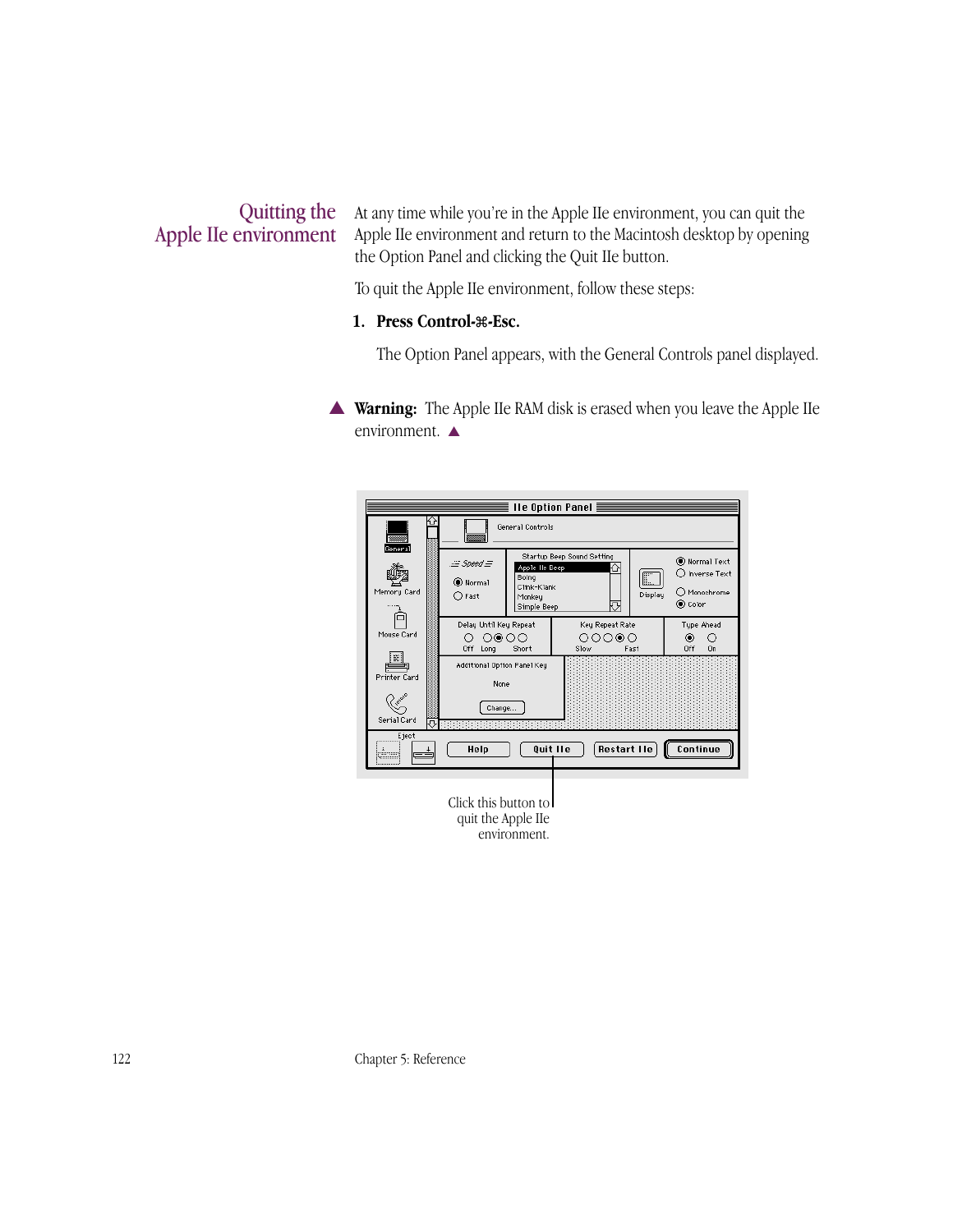#### **2. Click the Quit IIe button.**

You see a dialog box reminding you that any work you haven't saved will be lost.



#### **3. Click the Quit IIe button.**

You return to the Macintosh desktop.

Clicking the Cancel button cancels the quitting and returns you to the Apple IIe Option Panel. It does *not* cancel any changes you may have made in the Option Panel.

❖ *By the way:* You can also quit the Apple IIe environment while using the Option Panel by pressing  $\mathcal{H}\text{-}Q$ .  $\bullet$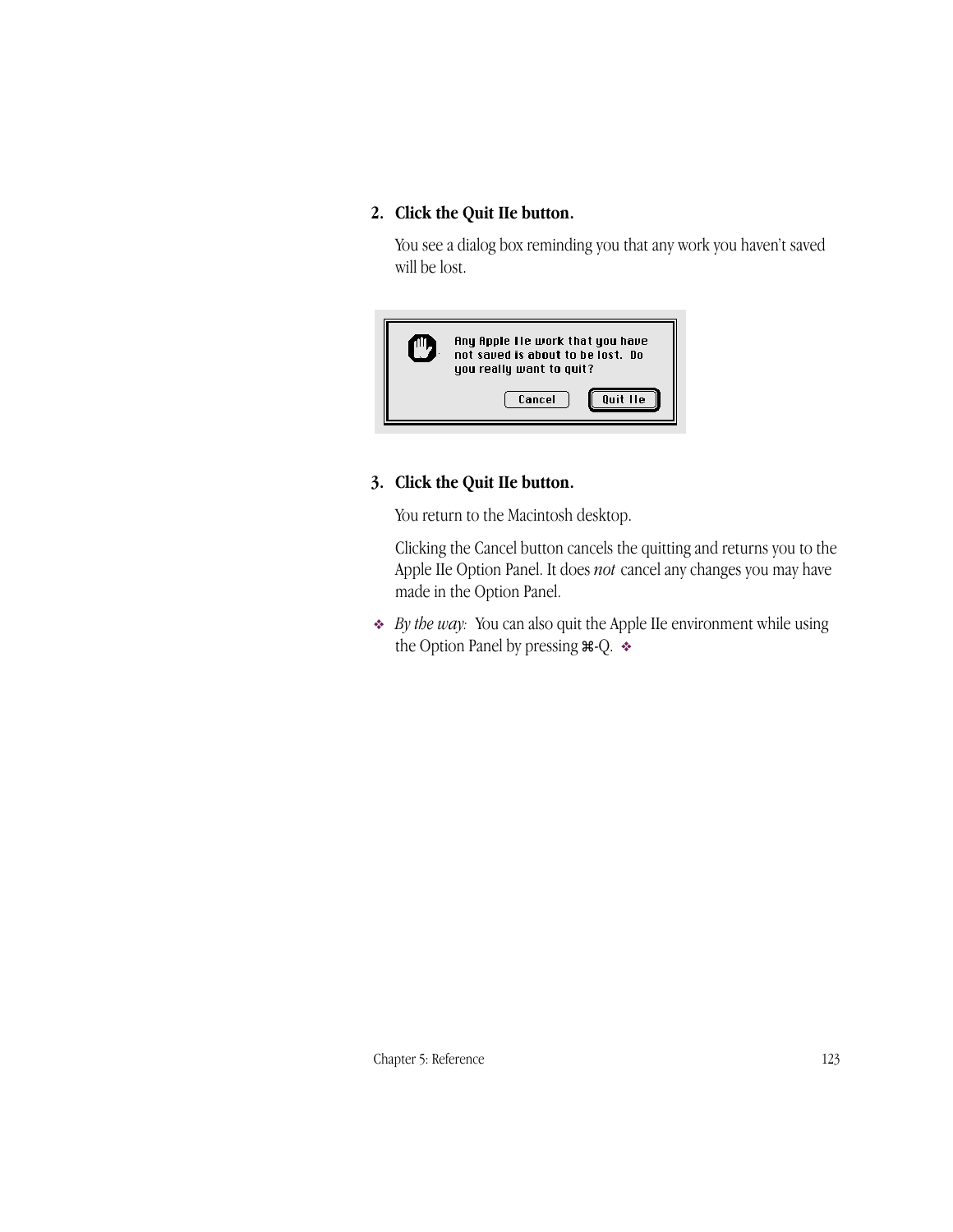Using the Apple IIe Card with other Macintosh programs

This section explains how to switch to other programs while using the Apple IIe Card*.* Follow these steps:

#### **1. Press Control-**x**-Esc to open the Option Panel.**

The Option Panel is displayed.

#### **2. How you switch between programs depends on which version of system software you use.**

If you are using version 7 of system software, pull down the Application menu at the right side of the menu bar and choose the program you want to switch to.

If you are using an earlier version of system software, pull down the Apple menu at the left side of the menu bar and choose the program you want to switch to.

#### **3. When you're ready to return to your Apple IIe work, repeat step 2, but this time choose IIe Startup.**

**4. Click Continue to resume your work.**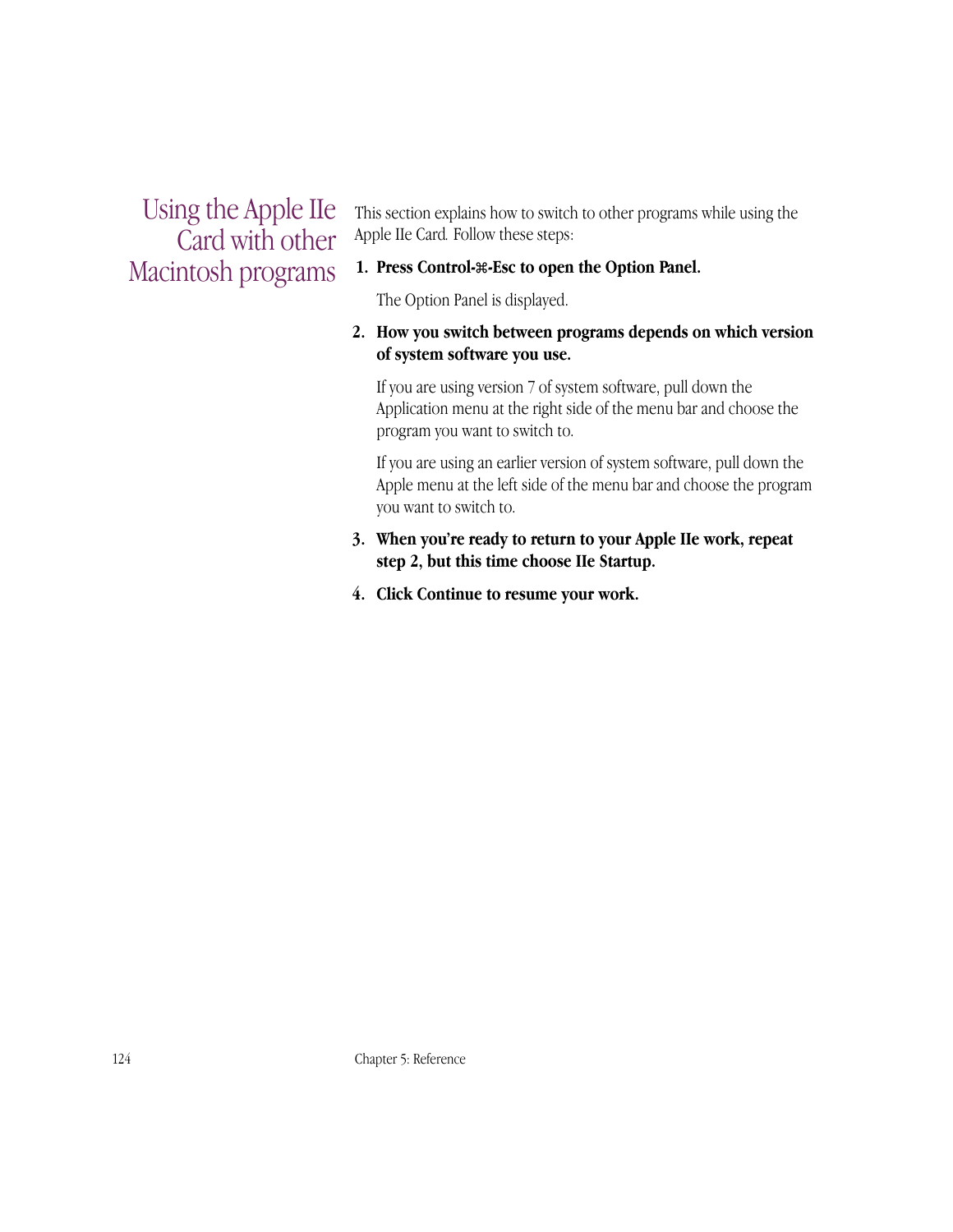# Getting help

If you need help while using the Option Panel, use the Help button. Clicking the Help button displays a window that explains the purpose of the active panel and tells you how to choose the settings in that panel.

To get help while using the Apple IIe Option Panel, follow these steps:

#### **1. From the Option Panel, click the Help button.**

|                                                                            |                                                          |                                                                 | I le Option Panel                        |               |                                                            |  |
|----------------------------------------------------------------------------|----------------------------------------------------------|-----------------------------------------------------------------|------------------------------------------|---------------|------------------------------------------------------------|--|
| <b>WARNER</b><br>General                                                   | General Controls                                         |                                                                 |                                          |               |                                                            |  |
| Memory Card                                                                | $\equiv$ Speed $\equiv$<br>O Normal<br>$\bigcap$ Fast    | Apple Ile Beep<br>Boing<br>Clink-Klank<br>Monkey<br>Simple Beep | Startup Beep Sound Setting               | E.<br>Display | O Normal Text<br>◯ Inverse Text<br>O Monochrome<br>◉ Color |  |
| Mouse Card                                                                 | Delay Until Key Repeat<br>೧ ೧®೧೧<br>0ff<br>Short<br>Long |                                                                 | Key Repeat Rate<br>೧೧೧೧೧<br>Fast<br>Slow |               | Type Ahead<br>◉<br>◯<br>Off<br>On                          |  |
| Printer Card                                                               | Additional Option Panel Key<br>None                      |                                                                 |                                          |               |                                                            |  |
| Serial Card                                                                | Change                                                   |                                                                 |                                          |               |                                                            |  |
| Eject<br><br>[Restart IIe]<br>Continue<br>Quit IIe<br>Help<br>kiinaan!<br> |                                                          |                                                                 |                                          |               |                                                            |  |

The Help window for the active panel appears.

Click Help for more information about the panel you are viewing.

#### **2. Click OK when you've finished reading the Help message.**

You return to the active panel.

❖ *By the way:* You can also get help while using the Option Panel by pressing  $\mathcal{H}$ -?  $\ast$ 

If you still need help after using the Help button, see the "Troubleshooting" appendix for more suggestions.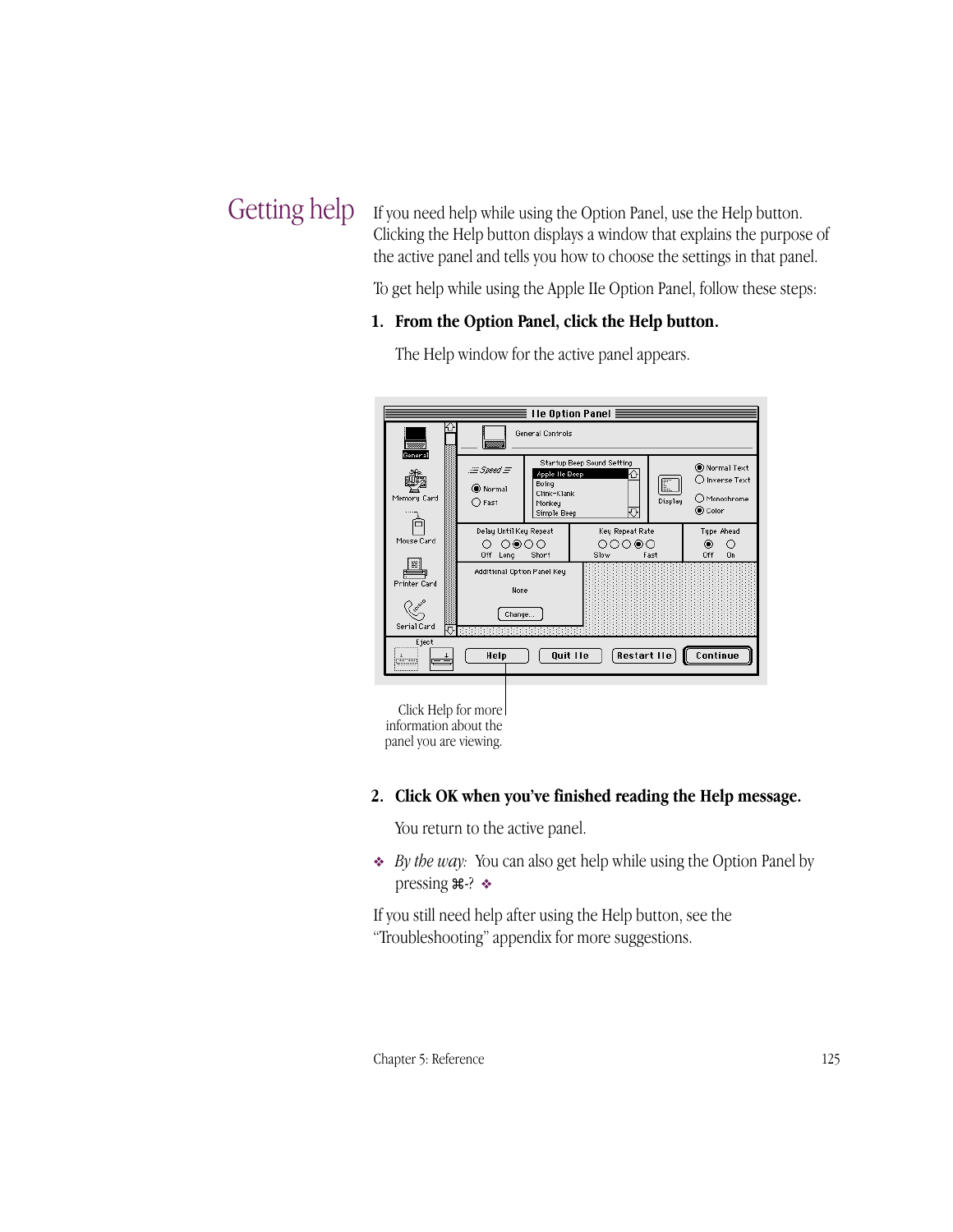# Saving, printing, and displaying Apple IIe screens

Sometimes you may wish to have a "snapshot" of something that's on your Apple IIe screen. You might want to save an image to use in a Macintosh program, to illustrate an instructional manual you are writing, or to show someone a problem you're having with an Apple II program.

The Option Panel has several commands in the File and Edit menus that allow you take snapshots of your Apple II screens, as explained in the next three sections.

# Saving a picture of an Apple IIe screen

To save a snapshot of what's currently on your Apple IIe screen, follow these steps:

- **1. Open the Option Panel by pressing Control-**x**-Esc.**
- **2. Choose the Save IIe Screen command from the File menu.**

#### **3. Type a name for the file.**

You can also use the usual ways to specify which disk and folder the file should be saved in.

#### **4. Click Save.**

The file is saved on your disk. The files can be opened by any program that can understand PICT files. Most Macintosh drawing programs can understand PICT files. (Most painting programs cannot.)

**5. Click Continue to return to your Apple IIe work, or click Quit IIe to return to the Macintosh environment.**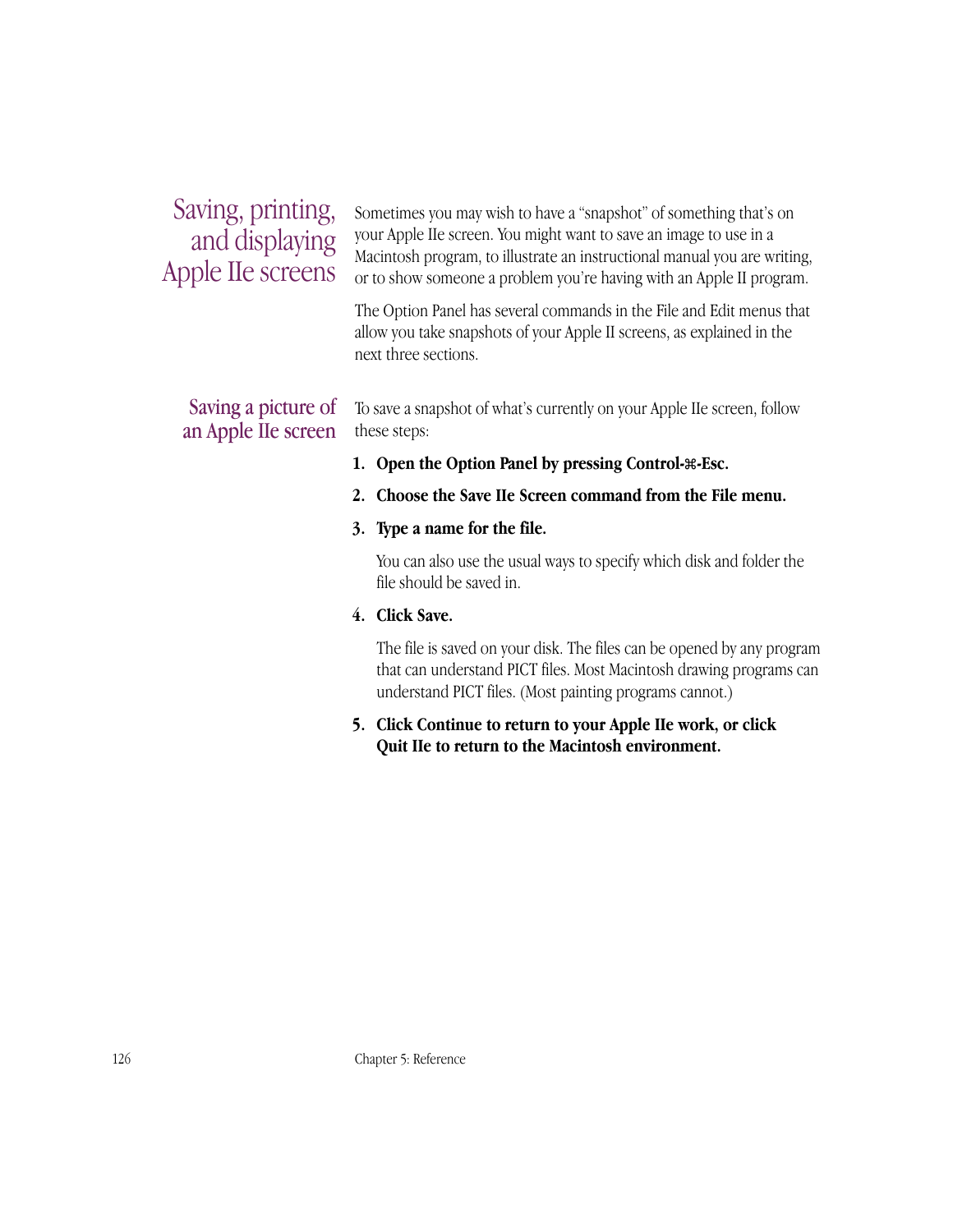# Printing a picture of an Apple IIe screen

To print a snapshot of what's currently on your Apple IIe screen, follow the steps in this section.

**Before you begin:** If necessary, adjust the page settings as described in the next section, "Adjusting Page Setup for Printing Apple IIe Screens."

- **1. Open the Option Panel by pressing Control-**x**-Esc.**
- **2. Choose the Print IIe Screen command from the File menu.**

The print dialog box for your printer is displayed. Make any adjustments you like.

- **3. Click OK.**
- **4. Click Continue to return to your Apple IIe work, or click Quit IIe to return to the Macintosh environment.**

#### Adjusting Page Setup for printing Apple IIe screens

The Apple IIe screen is too wide to print the usual way on most printers. However, if your printer can print sideways (all Apple printers can), you won't have any problem. Follow these steps:

#### **1. Choose the Page Setup command from the File menu.**

The Page Setup dialog box opens, as shown in the next step.

#### **2. Click the sideways orientation icon.**



*continues* >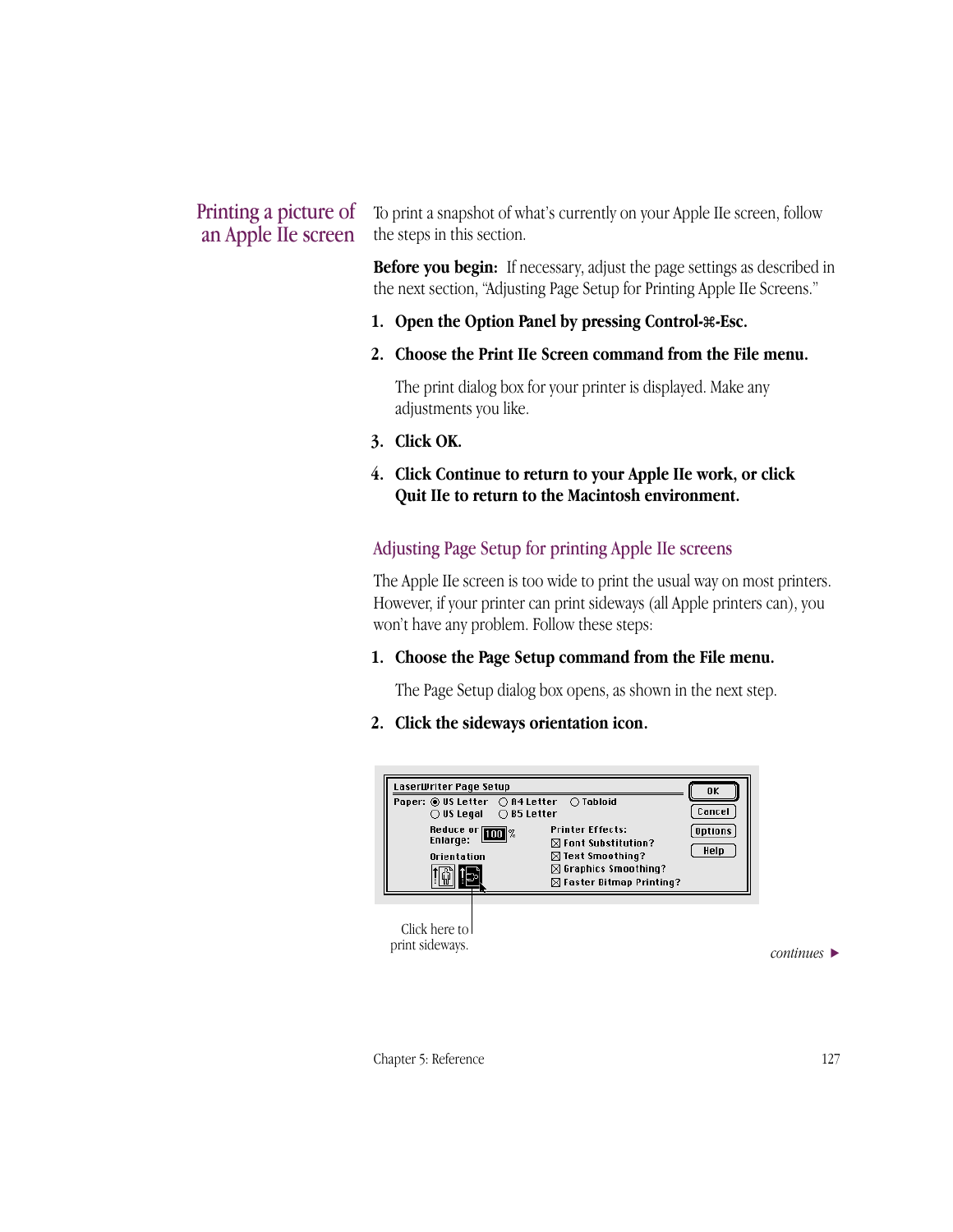#### **3. Click OK.**

Your screen snapshots should now fit on a page.

❖ *Have a LaserWriter?* If you have an Apple LaserWriter, you can fit the image on a single sheet without printing sideways. Choose Page Setup from the File menu and click the Options button to display more printing options. Then click the Larger Print Area checkbox until an X appears and click the OK button in each of the two dialog boxes. ❖

To copy a snapshot of what's currently on your Apple IIe screen to the Clipboard, follow these steps: Copying a picture of an Apple IIe screen

- **1. Open the Option Panel by pressing Control-**x**-Esc.**
- **2. Choose the Copy IIe Screen command from the Edit menu.**

The snapshot is placed on your Clipboard. You can now paste the picture into any Macintosh program that understands PICT files.

#### **3. Click Continue to return to your Apple IIe work, or click Quit IIe to return to the Macintosh environment.**

# Displaying a picture of an Apple IIe screen

To see your Apple IIe screen without leaving the Option Panel, follow these steps:

**Before you begin:** Make sure the Option Panel is open.

**1. Choose the Show IIe Screen command from the File menu.**

A miniature version of the Apple IIe screen is displayed in a small window.

**2. When you're finished viewing the picture, click the close box.**

The window closes.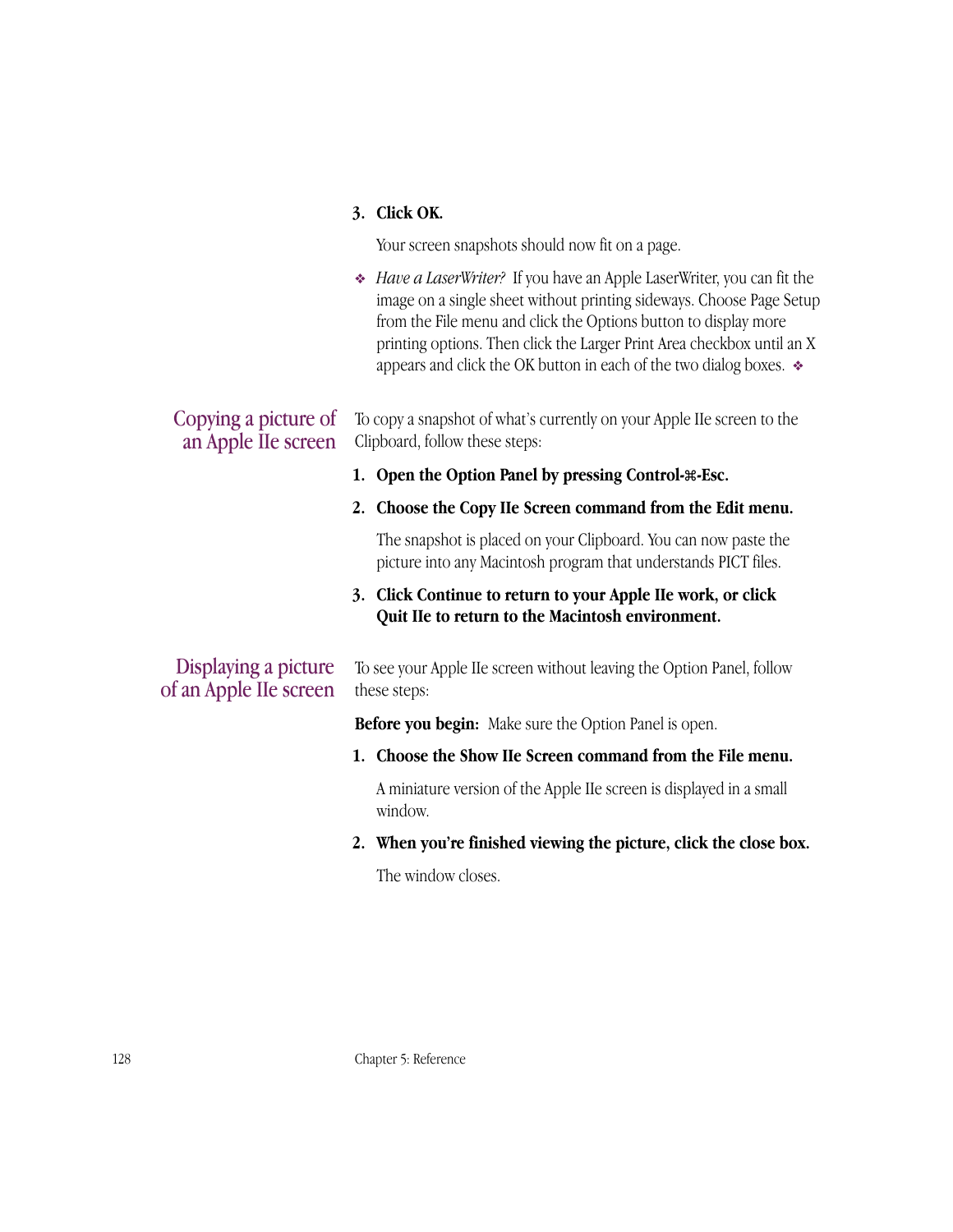## Formatting ProDOS floppy disks

Formatting ProDOS floppy disks in the Macintosh environment Apple IIe programs can read files from 3.5-inch floppy disks only if the disks are formatted as ProDOS disks. You can format ProDOS floppy disks by using the Apple IIe programs on the *System Utilities* disk. See the instructions that came with the *System Utilities* disk for details.

If you have version 7 of system software, you can also format ProDOS floppy disks in the Macintosh environment. Follow these steps:

### **1. Insert the disk you want to format.**

If you see a message asking if you want to initialize the disk, skip to step 4.

**2. Click the disk's icon once to select it.**

The disk's icon is highlighted.

- **3. Choose the Erase Disk command from the Special menu.**
- **4. Type a name for the disk.**

| $\bar{z}$ | Completely erase disk named<br>"Untitled" (internal drive)? |                          |
|-----------|-------------------------------------------------------------|--------------------------|
|           | Any Name <br>Name:                                          | Type the disk name here. |
|           | Macintosh 800K<br>Format:                                   |                          |
|           | Cancel<br>Erase                                             |                          |

*continues* >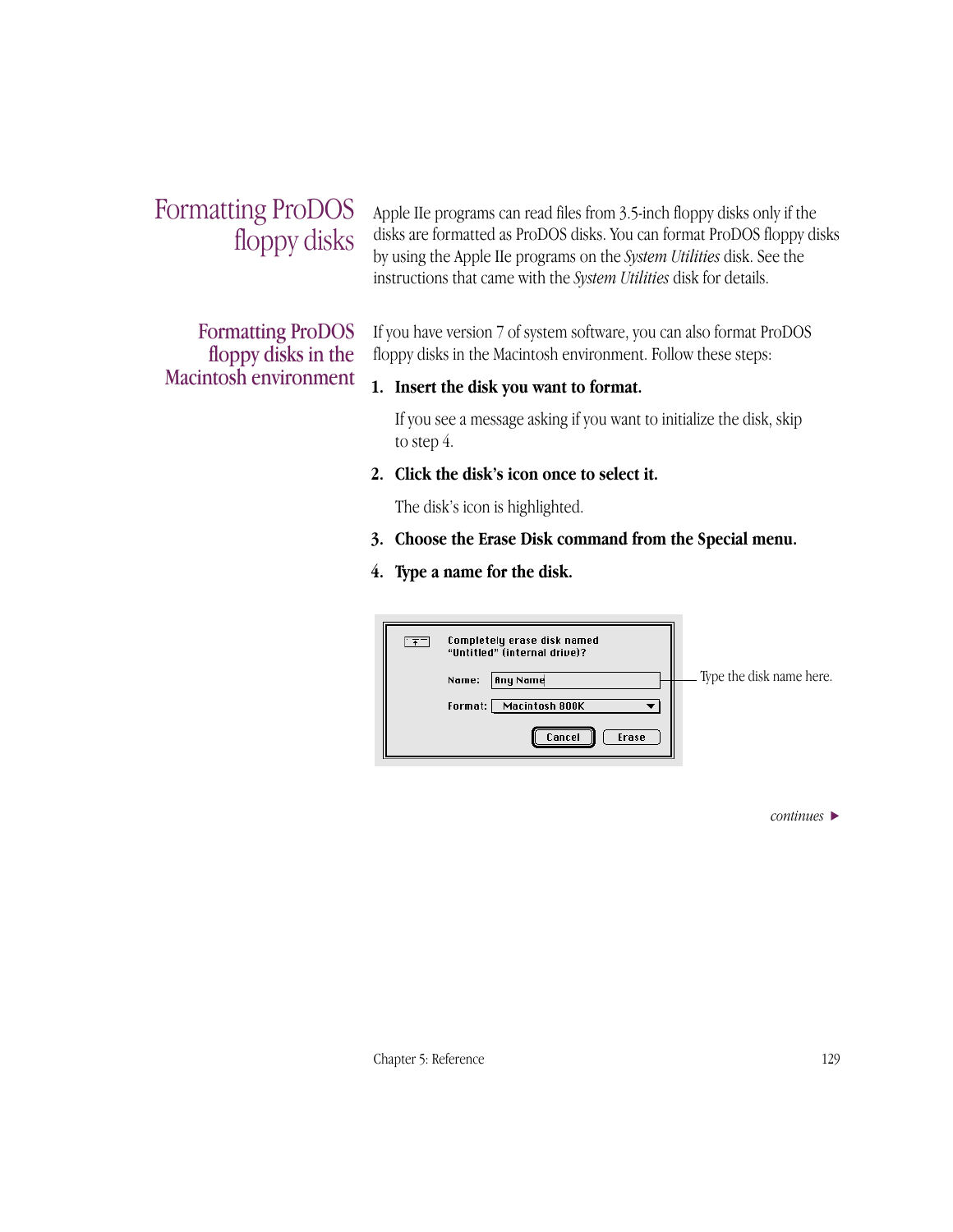### **5. Select ProDOS from the Format pop-up menu.**



**6. Click the Erase button.**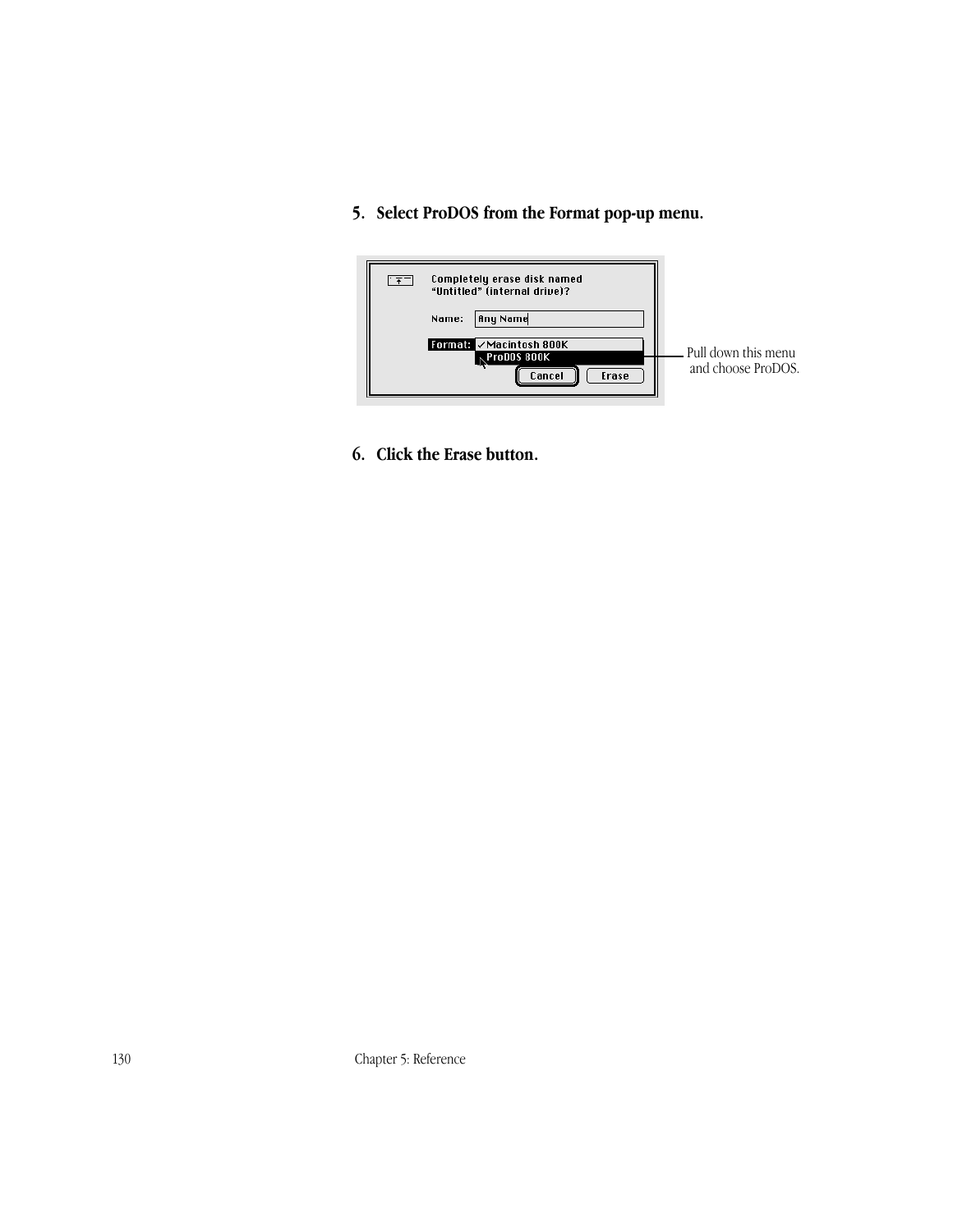### Appendix A

# Troubleshooting

If you have problems running Apple IIe programs on your Macintosh LC, look in this appendix for a description of your problem. You will find more than one suggested solution for the problems outlined in this appendix. Try each solution one at a time until the problem is solved.

▲ **Warning:** If you have a problem with your Apple IIe Card and nothing presented in this chapter solves it, take the Apple IIe Card to your authorized Apple dealer or service provider. Attempting to repair the Apple IIe Card yourself may void the limited warranty. Contact your authorized Apple dealer or service provider for additional information about this or any other warranty question. ▲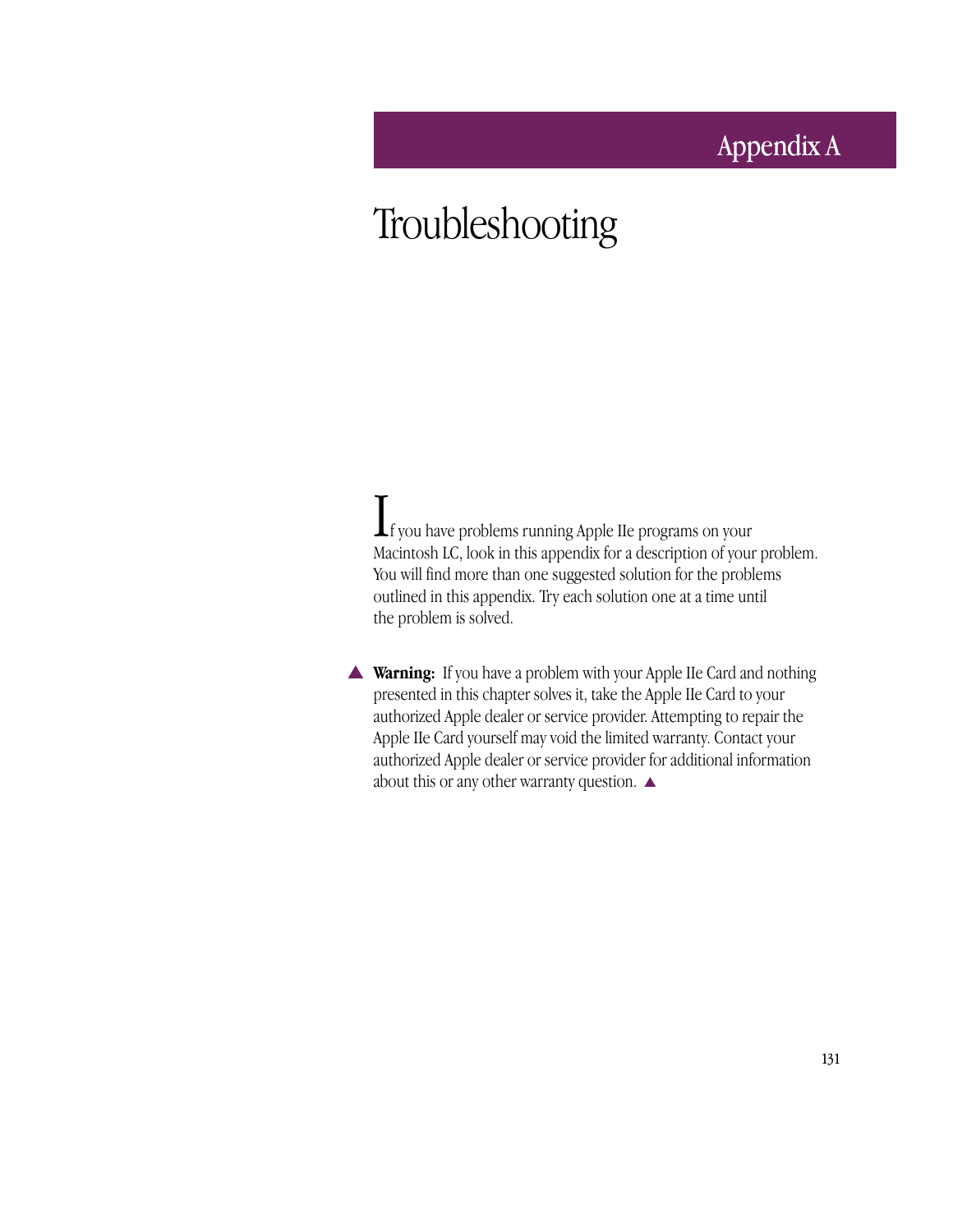### Problems with Apple IIe files and disks

### I can't see the Apple IIe partition I created on my hard disk

- If you're a floppy disk startup person, make sure you started up from the *IIe Startup Disk.*
- If you're a hard disk startup person, make sure that you still have the ProDOS File System document in your System Folder. (It should have been installed automatically when you followed the instructions in Chapter 2.)

### I get a message saying no file servers were found

- If you want to start up from a file server, make sure you're properly connected to the network.
- If you don't want to start up from a file server, make sure you've correctly selected your startup device in the Slot Configuration panel. If AppleShare is in slot 7, the startup device should not be set to Scan.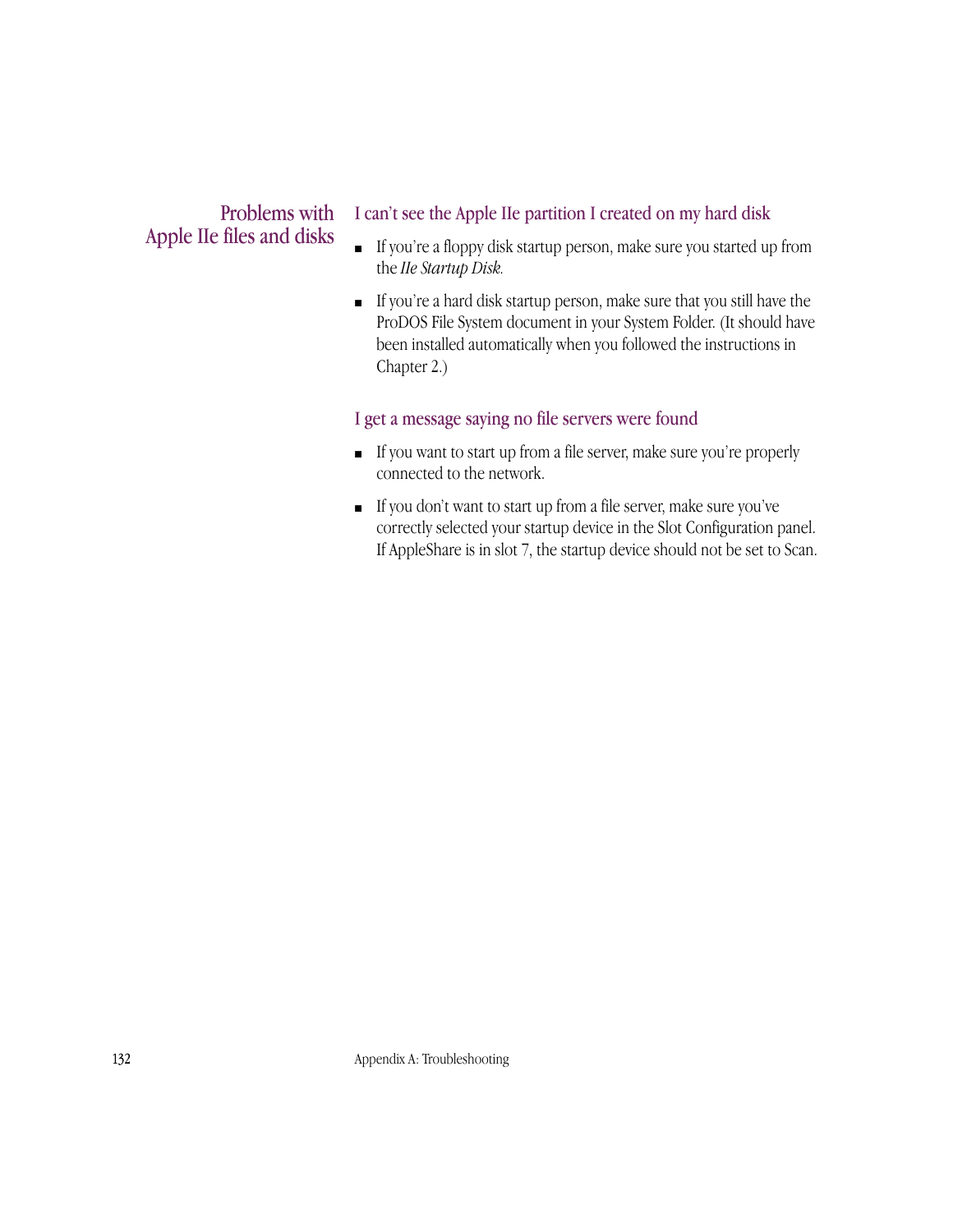The Macintosh says my ProDOS floppy disk is unreadable or the disk does not appear on the Macintosh desktop

- Eject the disk and make sure it's unlocked.
- Eject the disk and make sure it has at least 2K of free space on it. You can see how much free space it has by entering the Apple IIe environment, inserting the disk again, and checking the disk's directory.
- If you're a floppy disk startup person, make sure you started up from the *IIe Startup Disk*.
- If you're a hard disk startup person, make sure that you still have the ProDOS File System document in your System Folder. (It should have been installed automatically when you followed the instructions in Chapter 2.)
- Wait until you're in the Apple IIe environment before inserting the disk.

### I just installed version 7 of Macintosh system software and the Apple IIe partition on my hard disk disappeared

■ The partition and the files are still there, but you need to follow these steps to make them visible again: (1) shut down your Macintosh; (2) insert the *IIe Installer Disk;* (3) turn on your Macintosh; (4) open the *IIe Installer Disk* by double-clicking its icon; (5) open the HD SC Setup program by double-clicking its icon; (6) click the Update button; (7) if you have more than one hard disk, click the Drive button and then the Update button for each hard disk; (8) click Quit; (9) choose Restart from the Special menu.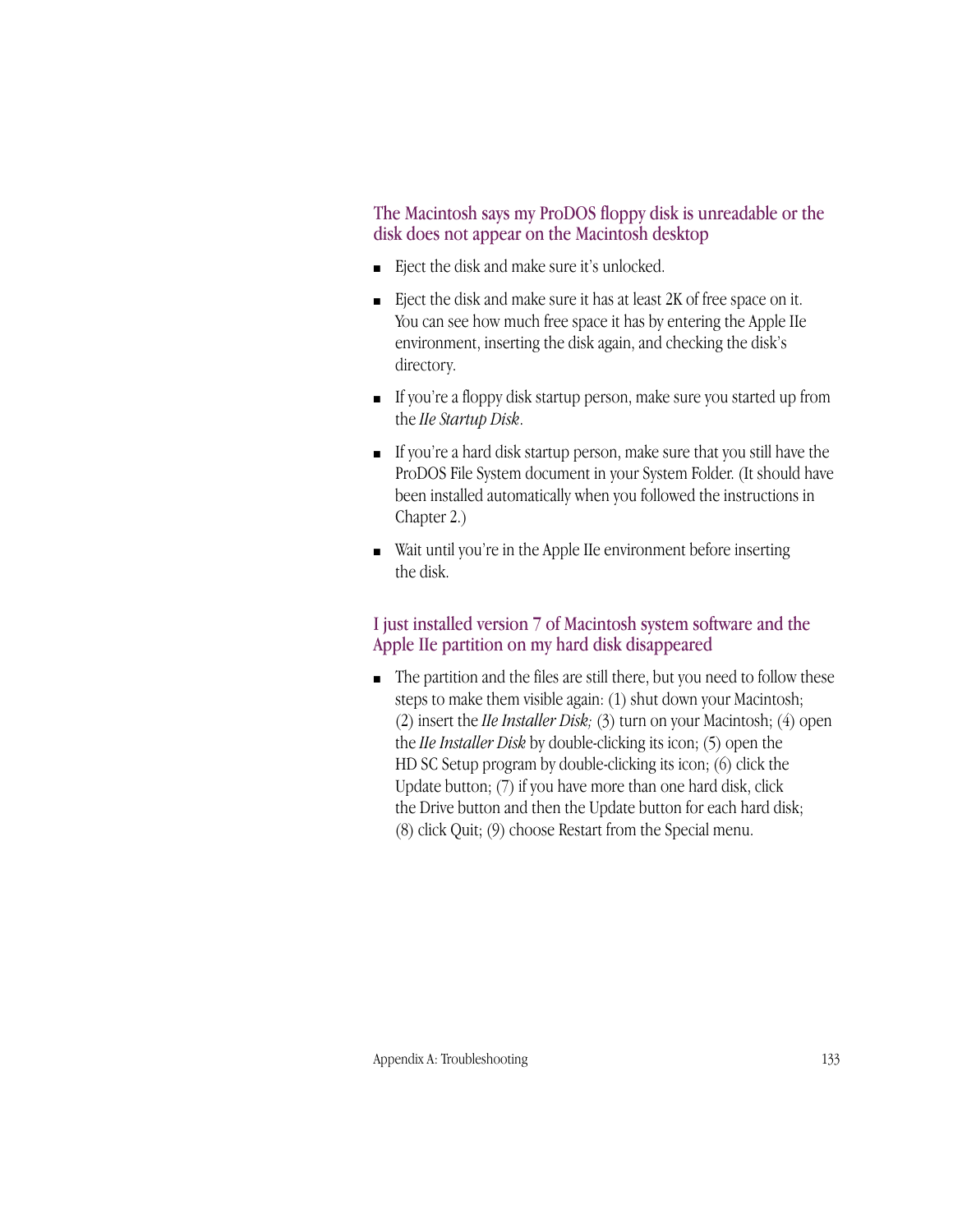#### The settings I make in the Option Panel don't take effect Problems with IIe Startup

- Make sure the settings you've made in the Option Panel apply to cards installed in active slots. If the cards are not in active slots, reassign them to active slots.
- Click the Restart IIe button to restart the Apple IIe Card. (Be sure to save your work on a floppy disk before restarting.)

### The settings don't work after I connect a new device

■ Connecting a new device to your Apple IIe can cause all the Option Panel settings to change. Open the Option Panel and change them back again.

### IIe Startup tells me there's not enough memory for the Memory Expansion Card

- Increase the current memory size for the IIe Startup program. In the Macintosh environment, select the IIe Startup icon, choose Get Info from the File menu, and check the current memory size. To calculate the correct memory size, take the number you want to put in the Memory Card and add 350 to it. (See "Changing the Memory Expansion Card Size" in Chapter 5 for instructions.)
- Quit any Macintosh programs you are running.
- Open the Option Panel and reduce the size allocated to the Memory Expansion Card.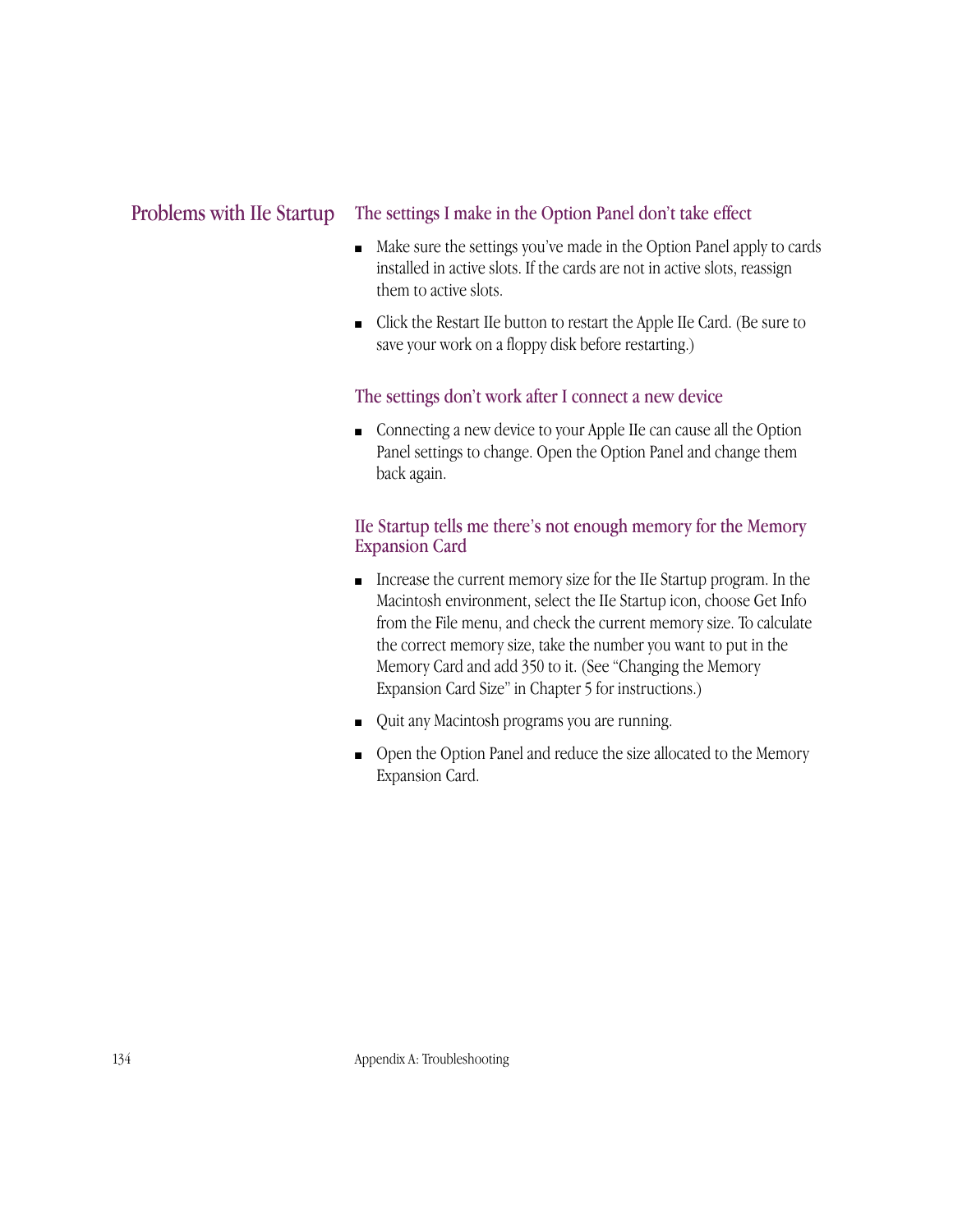### The *IIe Startup Disk* complains that it can't create the IIe Prefs file

■ If you started up from the *IIe Startup Disk,* make sure the disk is unlocked.

### After launching IIe Startup, my screen displays blocks of different colors or shades

■ This display of colors or shades is the Apple IIe Self-Test. To quit the self-test and enter the Apple IIe environment, press  $\mathcal E$ -Control-Reset.

### I get a message telling me to turn off 32-bit addressing

■ Turn off 32-bit addressing in the Memory control panel in the Macintosh environment.

### I get a message telling me that file sharing is enabled

■ Turn off file sharing in the Sharing Setup control panel in the Macintosh environment.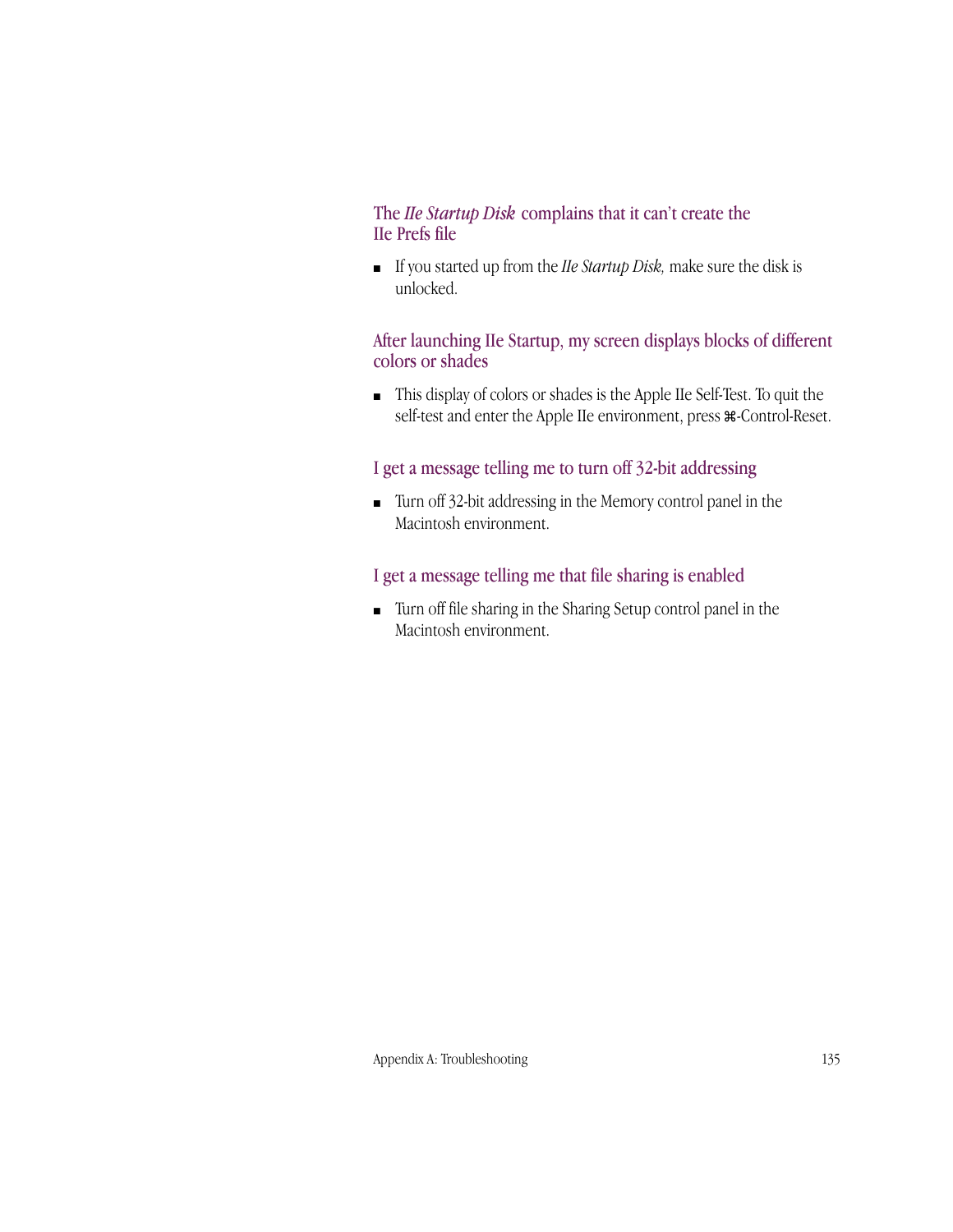### Problems starting up an Apple IIe program

### I can't start up my Apple IIe program

- Make sure the disk you're using is the correct program disk.
- Make sure the Apple IIe disk you want to start up from is an Apple IIe startup disk. The disk should contain the appropriate operating system files to allow the program to start. (See the manual that came with the program you want to run for more information.)
- Make sure you've set the startup slot correctly in the Slots portion of the Option Panel.
- Check the SmartPort portion of the Option Panel to make sure you have the disk drives in the correct slots.

### I can't start up my Apple IIe program by double-clicking its Macintosh icon

- If you're a floppy disk startup person, make sure you started up your computer from the *IIe Startup Disk*.
- If you're a hard disk startup person, make sure that you installed the Apple IIe Card software according to the instructions in Chapter 2.
- Make sure the Apple IIe program is either on a ProDOS floppy disk or on the Apple IIe partition of your hard disk.
- Try starting up the program from the Apple IIe environment instead.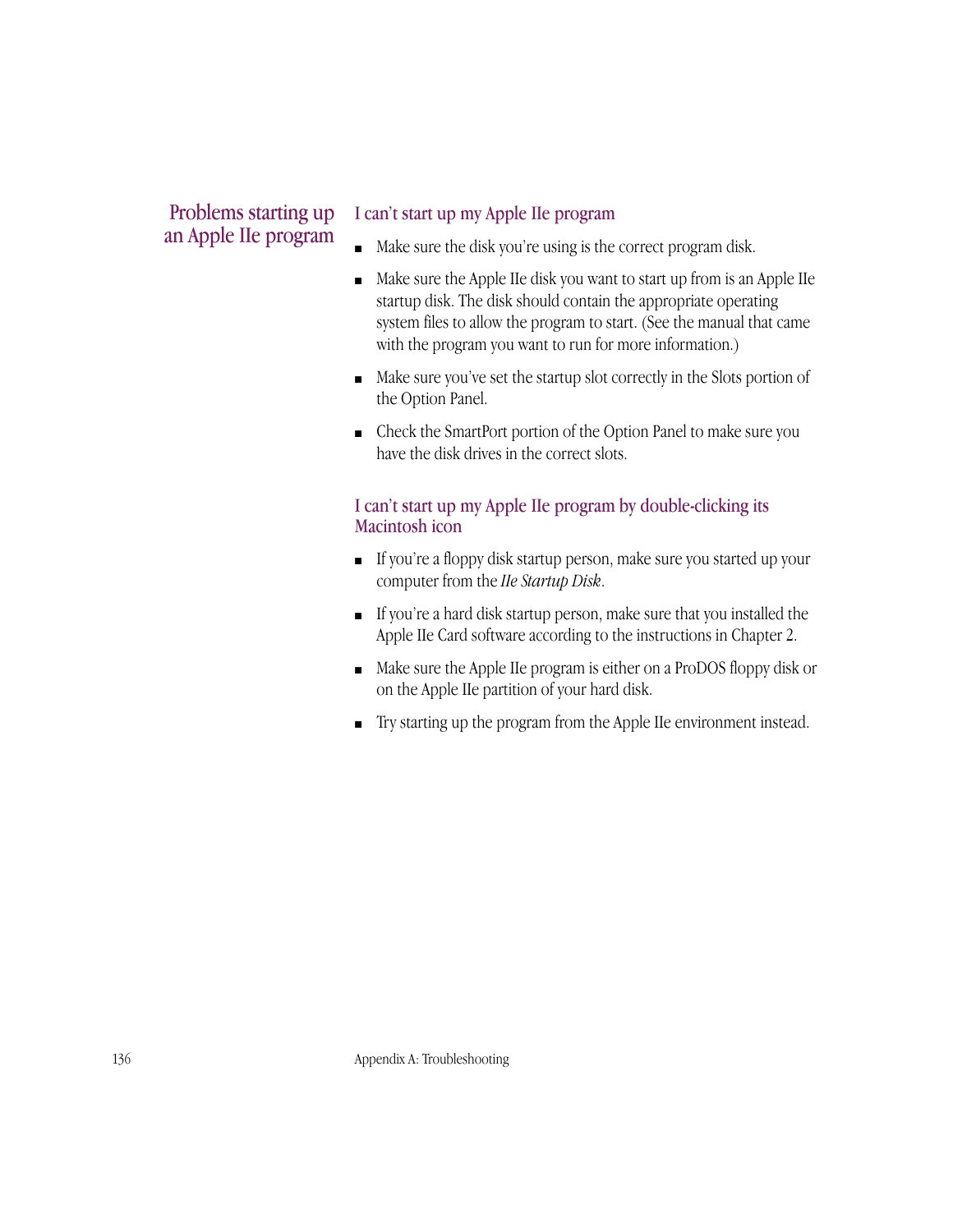### My Apple IIe program won't start up from the built-in 3.5-inch disk drive

- Make sure you've designated the built-in drive as the startup drive. Use the SmartPort panel and the "Changing the SmartPort Settings" section in Chapter 5 to confirm or change 3.5-inch drive configurations.
- Make sure you've set the SmartPort panel correctly so that the drive you've chosen as your startup drive is slot 5 drive 1.
- Make sure the Startup option in the Slot Configuration panel is set to Scan or to slot 5.
- Make sure the disk is not copy-protected. Some copy-protected program disks won't work in a built-in drive. If the disk is copyprotected, try using it in an external UniDisk 3.5 Drive.

### My Apple IIe program won't start up from a UniDisk 3.5 Drive

- Make sure the disk drive is connected correctly to the Macintosh LC. (See Chapter 1 for instructions.)
- If you are using a UniDisk 3.5 Drive and an Apple 5.25 Drive, make sure the disk drives are correctly daisy-chained together, with the UniDisk 3.5 Drive first in the chain. (See Chapter 1 for instructions.)
- Make sure you've designated the UniDisk 3.5 Drive as the startup drive. Use the SmartPort panel and the "Changing the SmartPort Settings" section in Chapter 5 to confirm or change 3.5-inch drive configurations.
- Make sure you've set the SmartPort panel correctly so that the drive you've chosen as your startup drive is slot 5 drive 1.
- Make sure the Startup option in the Slot Configuration panel is set to Scan or to slot 5.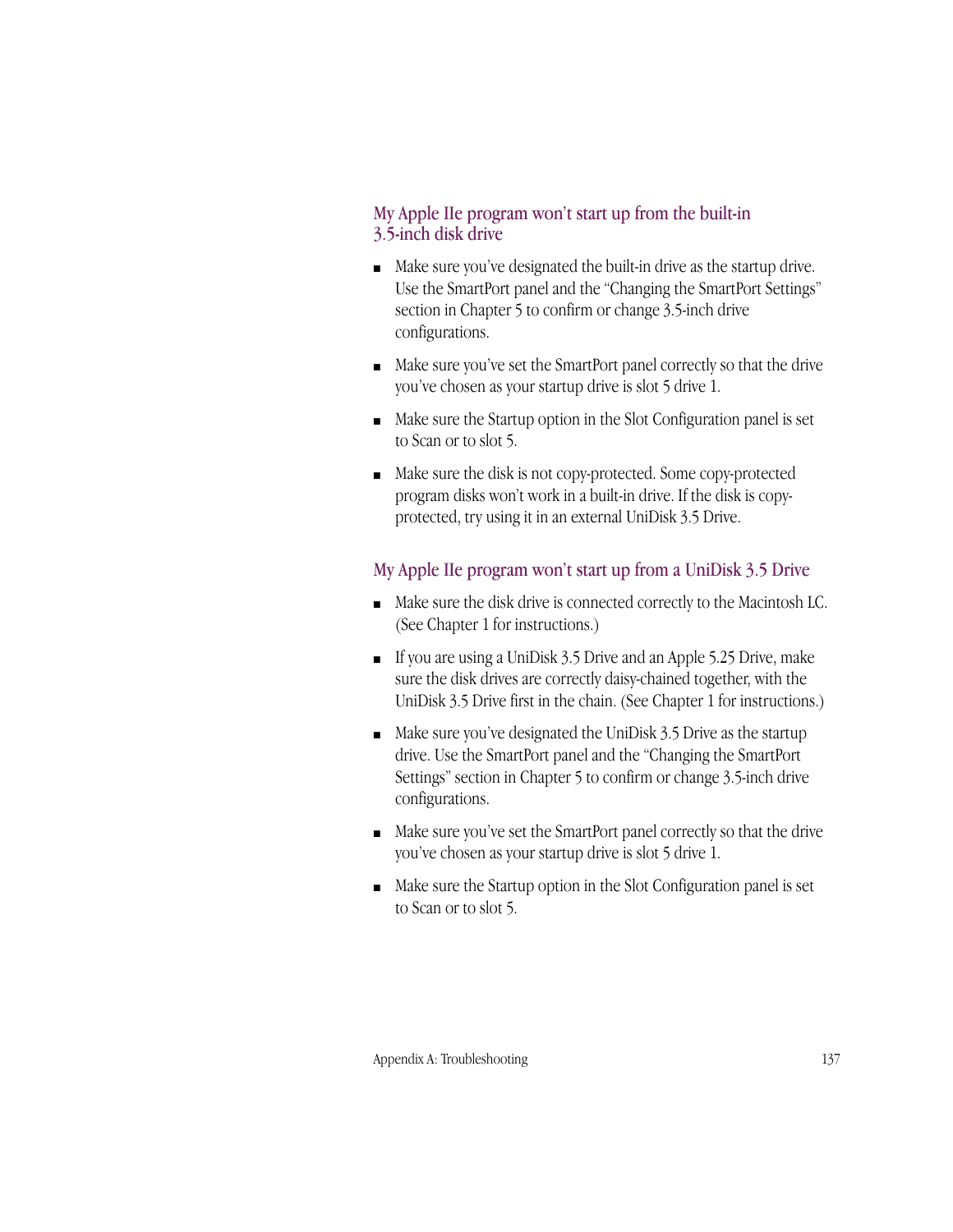### My Apple IIe program won't start up from an Apple 5.25 Drive

- Make sure the disk drive is a *gray* Apple 5.25 Drive. (The earlier beige models are *not* compatible with the Apple IIe Card.)
- Make sure the disk drive is connected correctly to the Macintosh LC. (See Chapter 1 for instructions.)
- If you are using a UniDisk 3.5 Drive and an Apple 5.25 Drive, make sure the disk drives are correctly daisy-chained together, with the UniDisk 3.5 Drive first in the chain. (See Chapter 1 for instructions.)
- Make sure you've assigned the Apple 5.25 Drive to the correct location in the Slot Configuration panel—slot 6.
- Change the Speed setting in the General Controls panel to Normal. (Some copy-protection schemes prevent a program from running at the Fast setting.)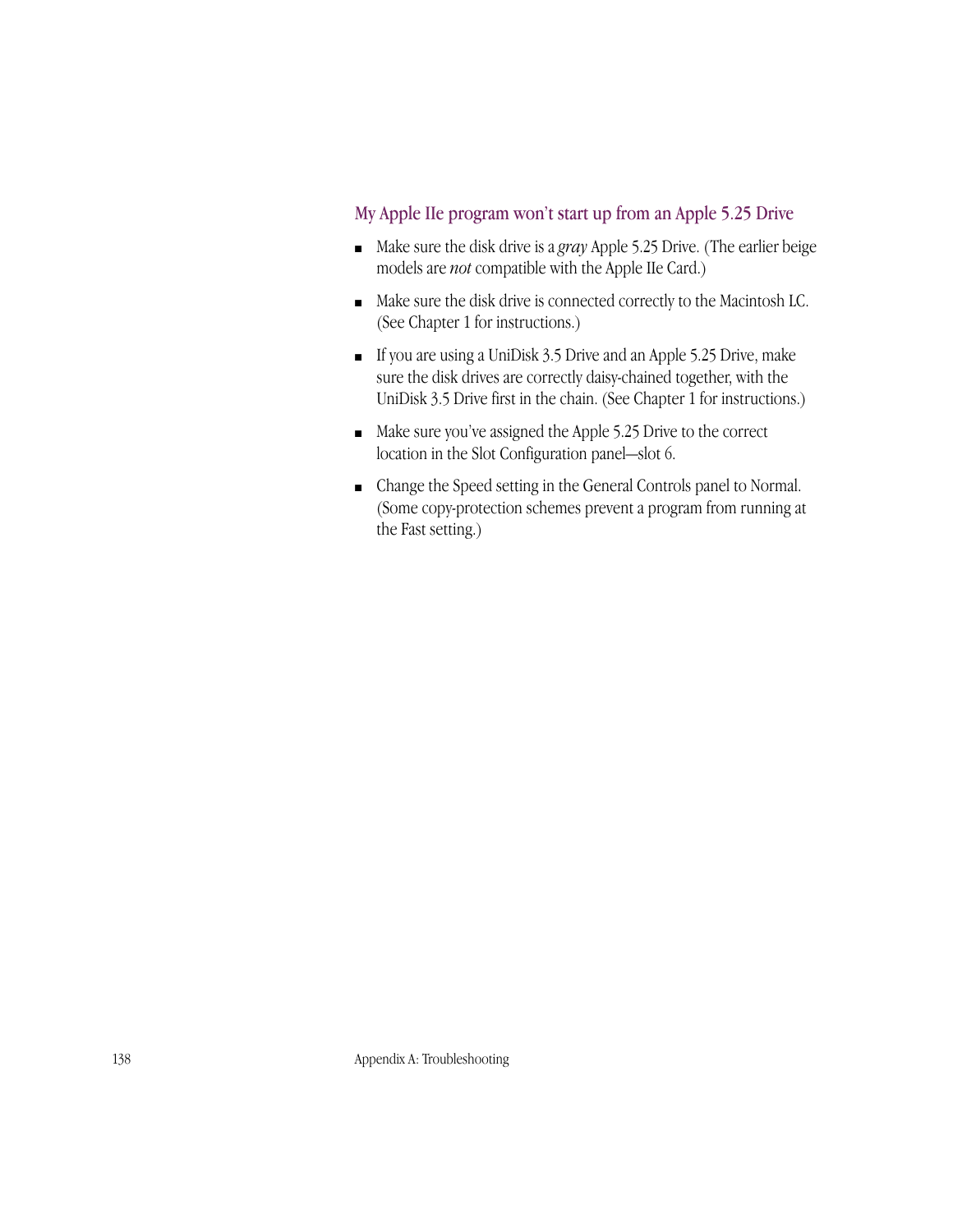### Problems running an Apple IIe program

### My Apple IIe program won't work correctly

- If the program is on a hard disk, try running it from its original floppy disk instead.
- Consult the program's manual for any required slot assignments, and then change the appropriate slot settings in the Option Panel to correspond to the required slot assignments. (Some programs require Apple IIe cards to be in specific slots and will not work if those cards are not installed in the appropriate slots.)
- If the program runs correctly on an Apple IIe computer, but not on the Macintosh LC with an Apple IIe Card, make sure the Option Panel Slot Configuration settings are consistent with the slot assignments in the Apple IIe computer.
- Change the Speed setting to Normal in the General Controls panel.
- Change the Type Ahead setting to Off in the General Controls panel.
- Move the Clock Card to a Spare Card slot in the Slot Configuration panel.
- Move the Memory Card to a Spare Card slot in the Slot Configuration panel.
- Move all other unnecessary cards to Spare Card slots in the Slot Configuration panel.
- Some programs don't work well with both the joystick and the mouse installed. If you have a joystick connected, try disconnecting it.

### My Apple IIe program can't open an Apple IIe file

■ If you ever opened the Apple IIe file with a Macintosh program, the file may have been converted to a Macintosh format. Try opening a backup copy of the file.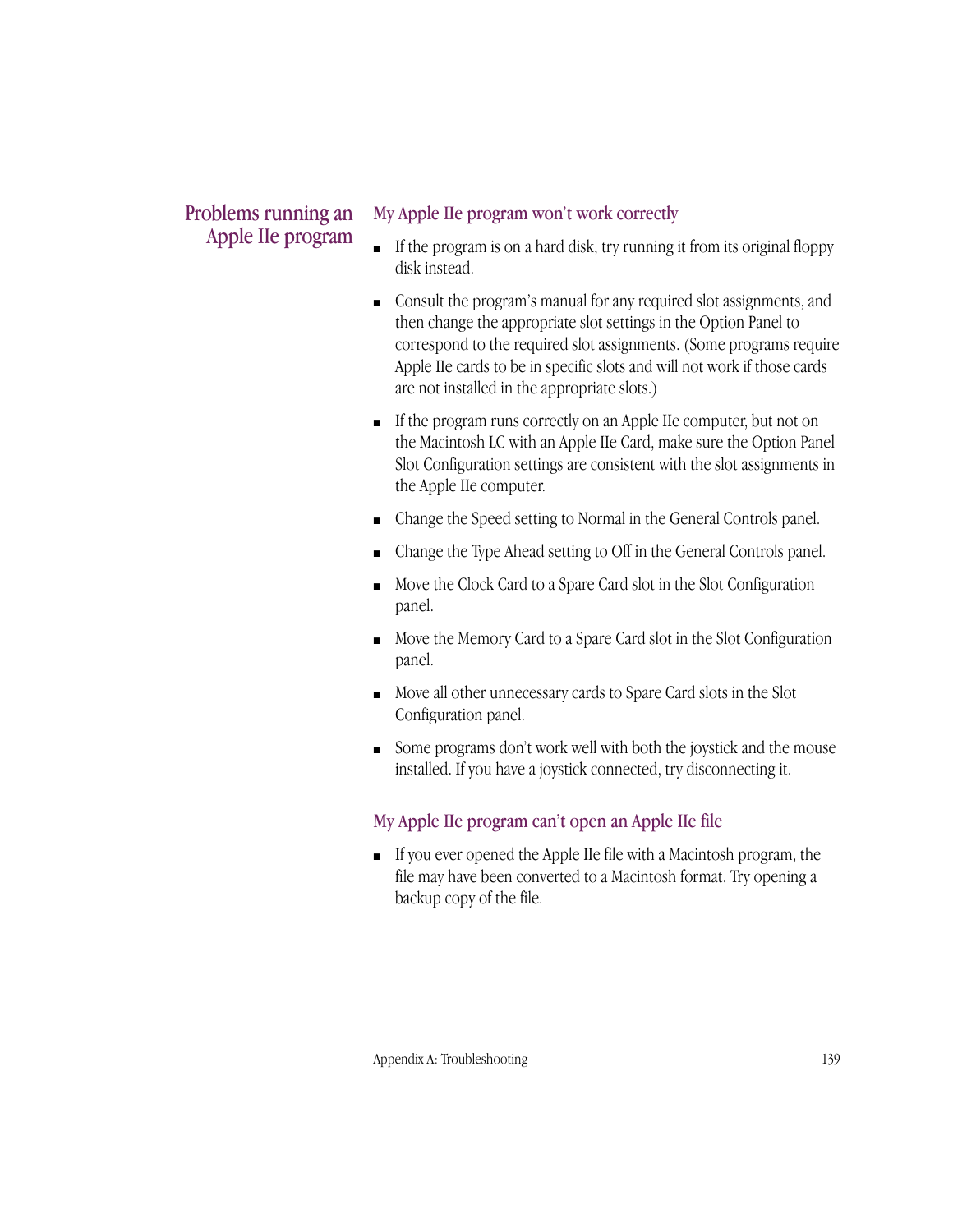### My keyboard doesn't work properly

- Make sure the keyboard and mouse are correctly connected to the Apple Desktop Bus port on the back panel of the Macintosh LC. (See the instructions that came with your computer.) Make sure the computer is turned off before you connect or disconnect any cables.
- If you changed the keyboard and mouse configuration after starting the computer, turn off the computer and then restart it.
- Change the Type Ahead setting to Off in the General Controls panel. (Some programs are not compatible with the Type Ahead feature.)

### I can't hear the beep

■ Turn up the volume using the Macintosh Sound control panel.

### I can't control the volume of sounds my Apple IIe program makes

■ You can control only the sound of the Apple IIe beep. There's no way to control the volume of other sounds.

### My Apple IIe program runs too slowly

- Change the Speed setting to Fast in the General Controls panel.
- Change the Display setting to Monochrome in the General Controls panel.
- Change the Key Repeat Rate in the General Controls panel to a faster setting.
- Change the Type Ahead setting to On in the General Controls panel.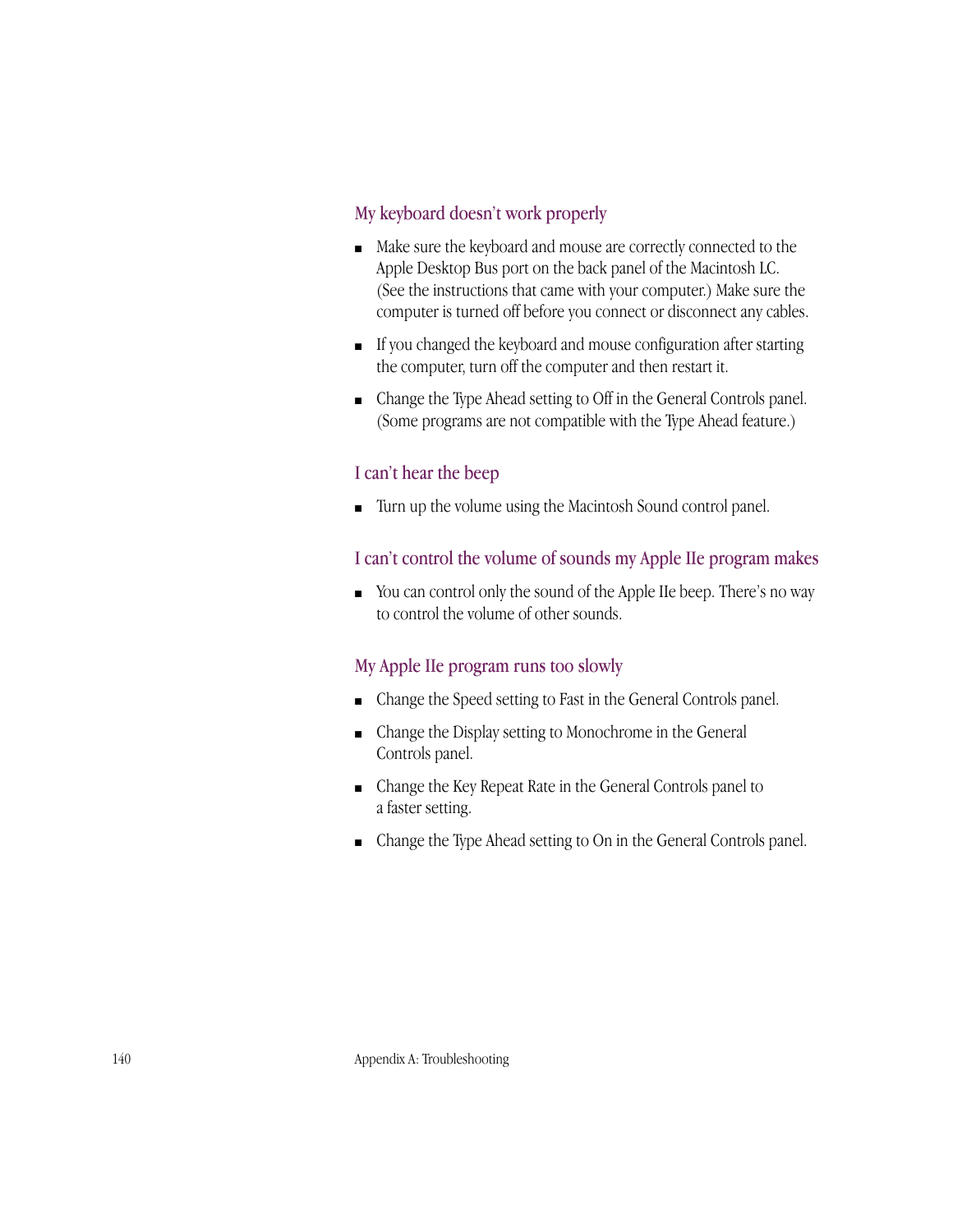### My Apple IIe program runs too fast

- Change the Speed setting to Normal in the General Controls panel.
- If the program uses color graphics, make sure the Display option is set to Color in the General Controls panel.
- Change the Key Repeat Rate in the General Controls panel to a slower setting.
- Change the Type Ahead setting to Off in the General Controls panel.

### The text on my screen is unreadable

- If the text is readable when you run the program on an Apple IIe, but not on a Macintosh LC, adjust the Macintosh monitor's brightness, contrast, and color (if you are using a color monitor).
- If the text is unreadable because of a color "fringe" around text characters, change the Display setting in the General Controls panel to Monochrome.

### My program won't run in color

- Make sure you are using a color monitor.
- Make sure the Display option is set to Color in the General Controls panel.

### The mouse is difficult to control

- Adjust the sensitivity of the mouse in the Mouse Card panel.
- If the program offers other options for controlling the program, such as using the keyboard or a joystick, try them.
- If you have a joystick connected, try disconnecting it.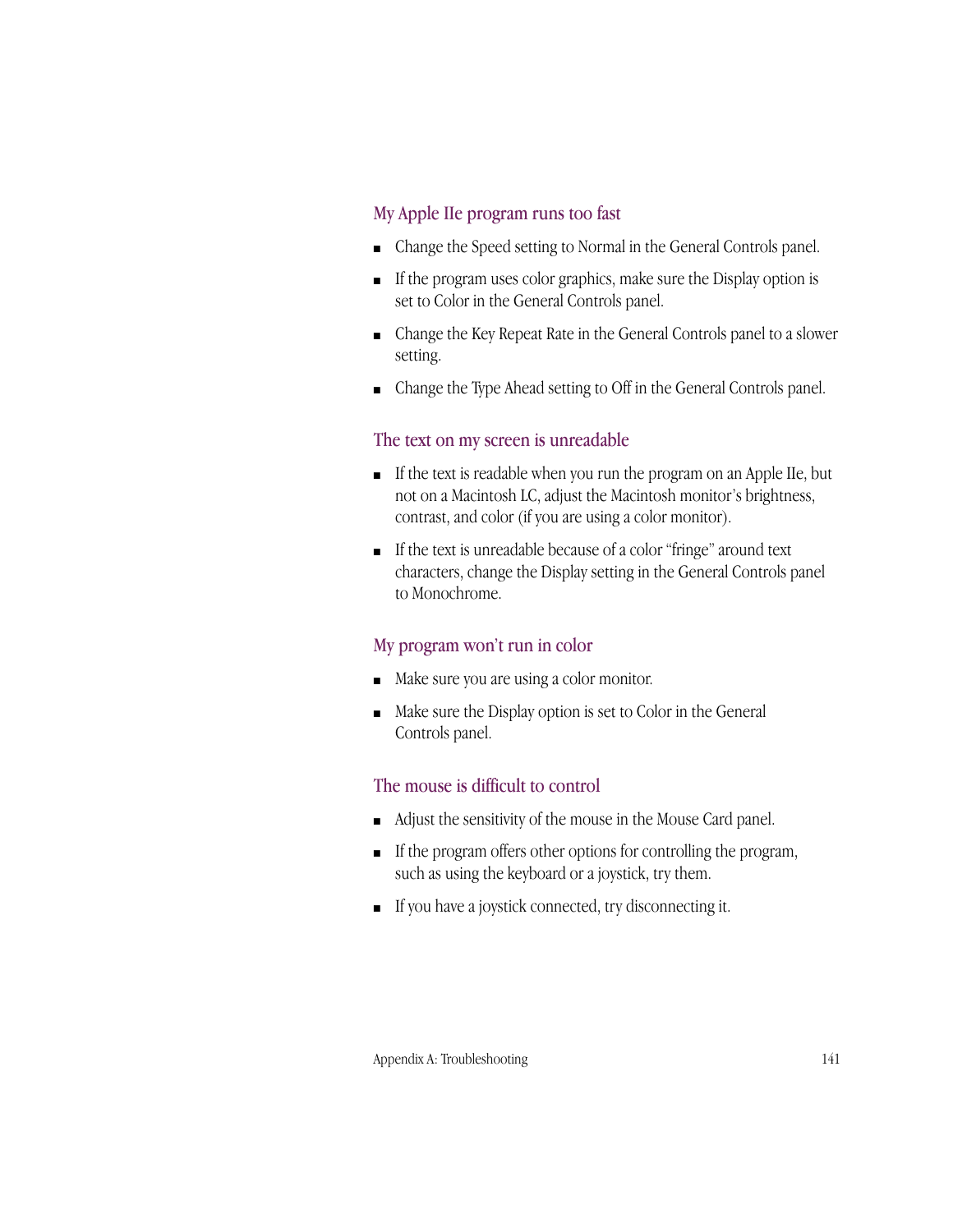### Problems with the Option Panel

### The Option Panel opens unexpectedly

■ Someone may have set a new keyboard shortcut for opening the Option Panel. Use the Additional Option Panel Key feature (in the General Controls portion of the Option Panel) to remove or change the key.

### When I try to open the Option Panel, the Apple IIe environment quits

■ Instead of pressing Control- $\mathcal{R}$ -Esc, which opens the Option Panel, you may have accidentally pressed Option- $#$ -Esc, which causes the Apple IIe environment to quit. You can return to the Apple IIe environment by double-clicking the IIe Startup icon again.

### I can't see any of the controls or panels

- Someone may have locked the IIe Prefs file. Use the Get Info command in the Macintosh Finder to unlock it.
- Someone may have installed special hardware for the Apple IIe Card to prevent tampering with the Option Panel. See an authorized Apple dealer to have it removed.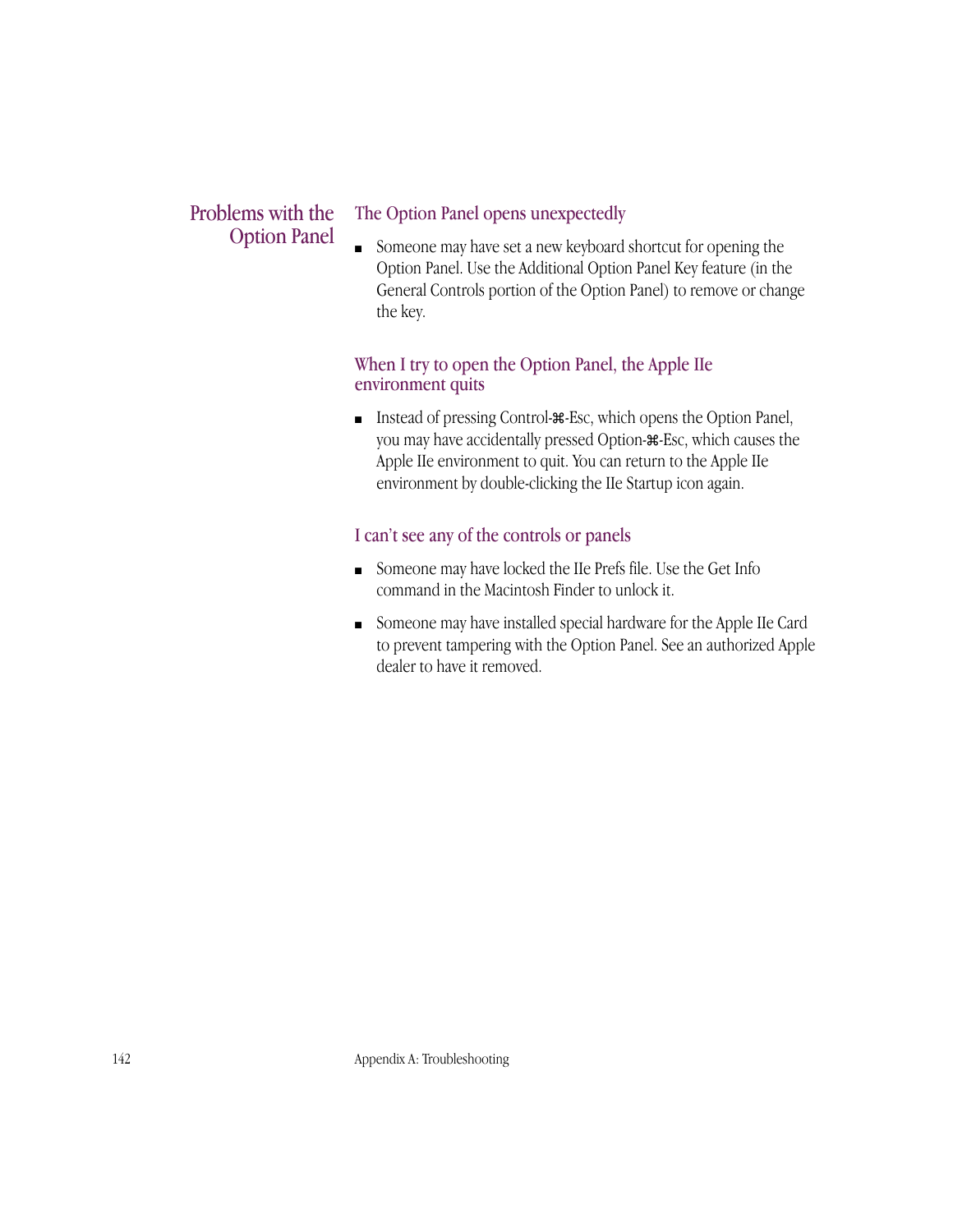### Problems with the modem My Apple IIe program won't recognize my modem

- Make sure the modem is connected correctly to its power source and that the modem is turned on.
- Make sure the modem cable is connected to the correct port. The modem can be connected to either the modem or printer port, but make sure the panel for that port's Serial Card is set to Modem in the Option Panel.
- Make sure the Serial Card assigned to the port you are using is installed in an active slot—usually slot 1 for the Printer Port Super Serial Card, slot 2 for the Modem Port Super Serial Card.
- Make sure the AppleTalk option is turned off in the Macintosh Chooser if the modem is connected to the computer's printer port.
- Make sure the program's communication options are consistent with the slot settings in the Option Panel. (See the manual that came with the telecommunication program you want to run.)

### My modem doesn't work properly

■ Go to the modem Serial Card panel or the printer Serial Card panel in the Option Panel—depending on which port your modem is attached to—and turn on the Interrupts feature in the Port Characteristics portion of the panel.

### My modem doesn't work properly at speeds greater than 1200 baud

■ Select Monochrome in the General Controls portion of the Option Panel.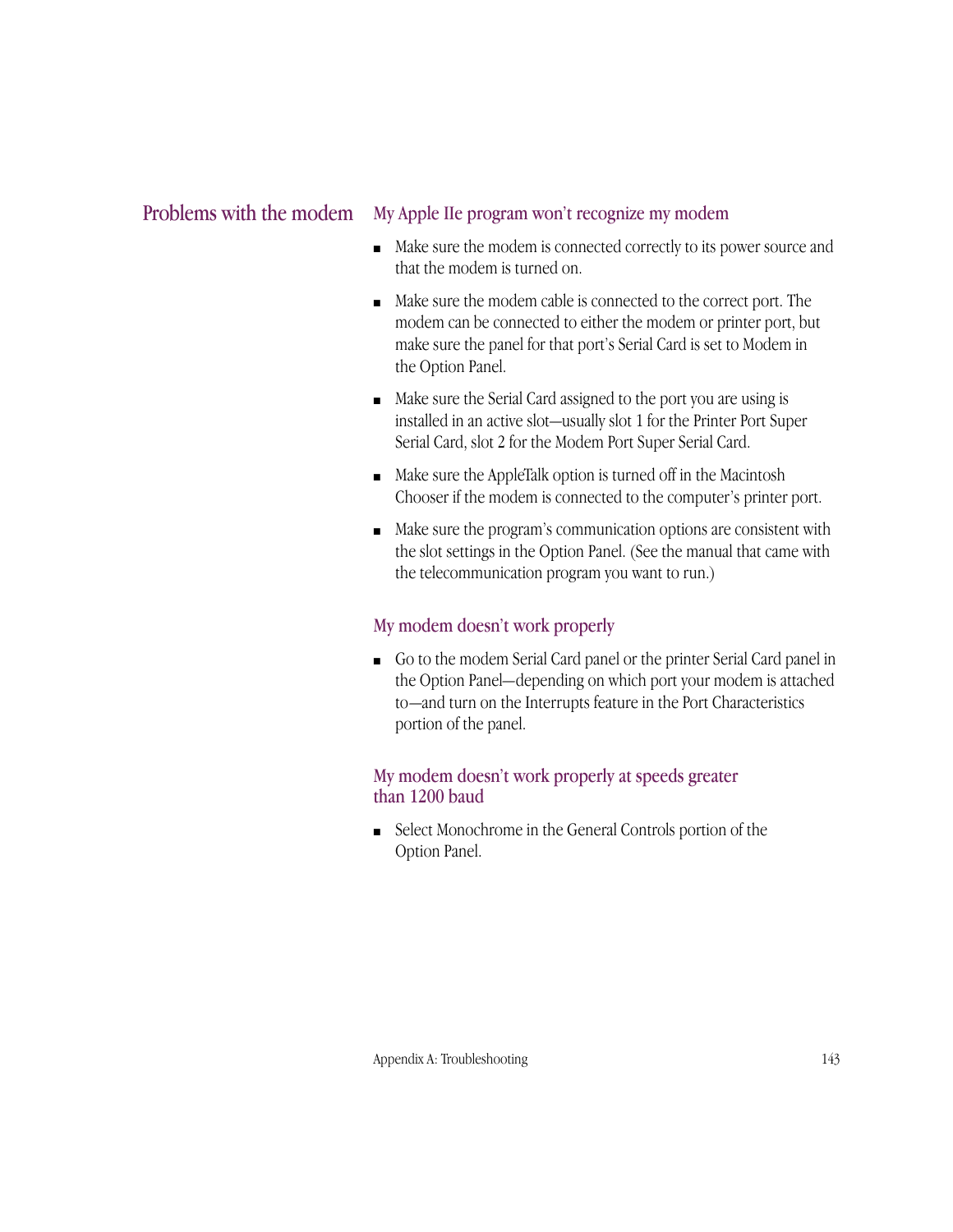### Problems with printing I can't print a document

- Make sure the printer's power cord is plugged in and the printer's power switch is turned on.
- Make sure the printer cable is connected to the correct port.
- Make sure the AppleTalk option is turned off in the Macintosh Chooser if the printer is directly connected to the Macintosh LC (that is, if it is *not* connected via a network).
- Make sure the Printer Card is in a slot that your program can print to, usually slot 1 (and sometimes slot 7).
- Make sure the program's print options are consistent with the slot settings in the Option Panel. (See the manual that came with the program you want to run.)
- If you're printing through the Printer Card, make sure your Apple IIe program is set to print to an ImageWriter II. No matter what printer you're actually using, the Printer Card treats it like an ImageWriter II.
- Turn on the Extend Printer Timeout feature in the Printer Card portion of the Option Panel.

### An Apple IIe document stops printing before it should

■ Don't open the Option Panel while printing. Opening the Option Panel can interrupt printing.

### The pages don't break right or another document prints in the middle of mine

■ Turn on the Extend Printer Timeout feature in the Printer Card portion of the Option Panel.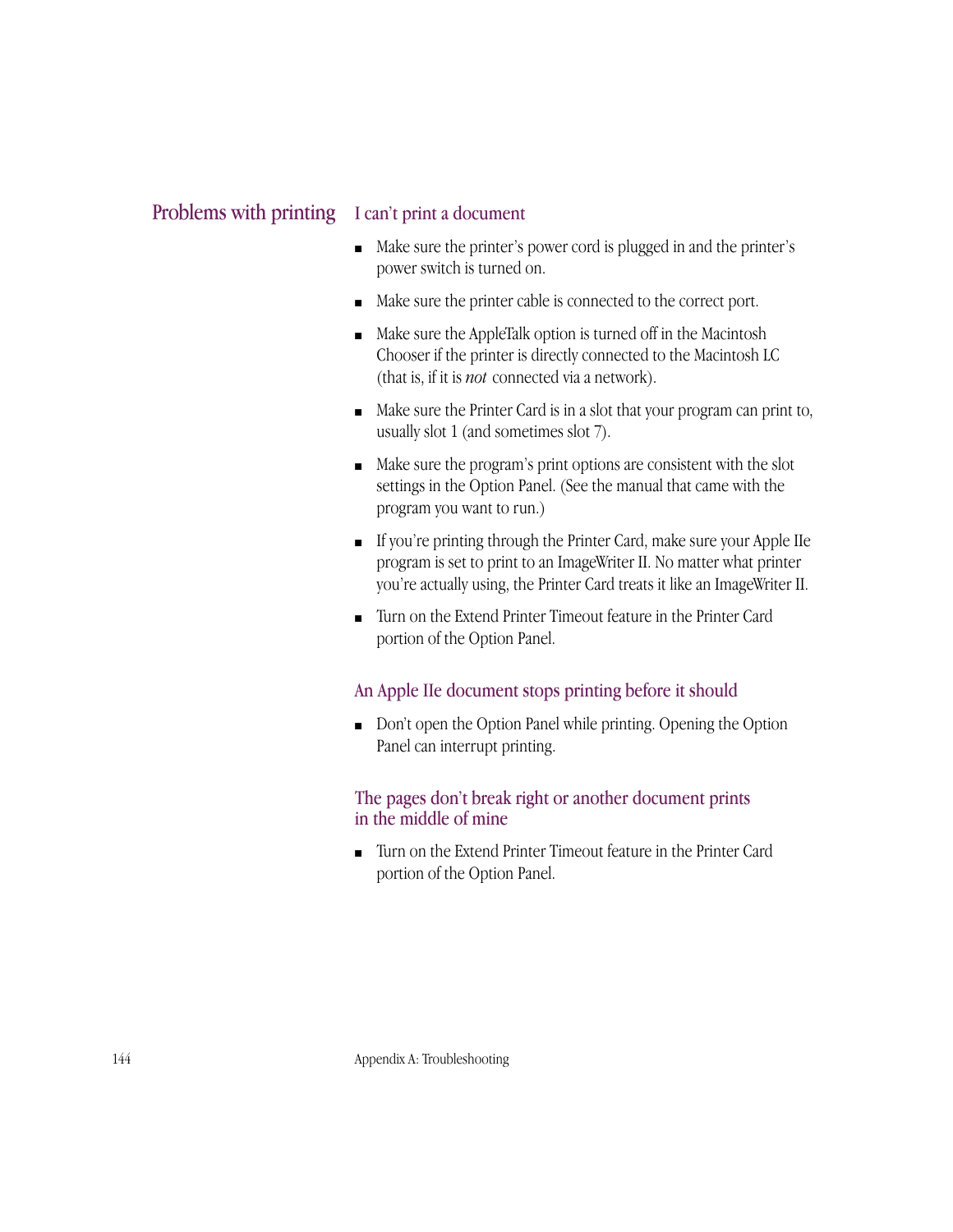### Problems ejecting disks I can't eject the disk from the built-in disk drive

- Use the Eject buttons in the Option Panel, or press  $\mathcal{H}\text{-Shift-1}$ . (Press x-Shift-2 to eject a disk from a second built-in disk drive.)
- The disk label may be sticking, or the disk may be in backward. Call your authorized Apple dealer to help fix these problems.

### I can't eject the disk from an external disk drive

- If the drive is a UniDisk 3.5 Drive, make sure the drive is properly connected and that the Macintosh is turned on. Make sure the computer is turned off before you connect or disconnect any cables.
- If the drive is a UniDisk 3.5 Drive, press the Eject button on the drive. If the drive is an Apple 5.25 Drive, open the disk drive door.
- The disk label may be sticking, or the disk may be in backward. Call your authorized Apple dealer to help fix these problems.

### Problems copying files to Apple IIe disks

### I get the message "File couldn't be written and was skipped."

■ Make sure that all the files you are copying have fewer than 15 characters in their names.

### Problems running Macintosh programs

I'm a floppy disk startup person and sometimes I have trouble launching Macintosh programs after I've started up from the *IIe Startup Disk*

■ Make sure the *IIe Startup Disk* has not been ejected before you launch the program.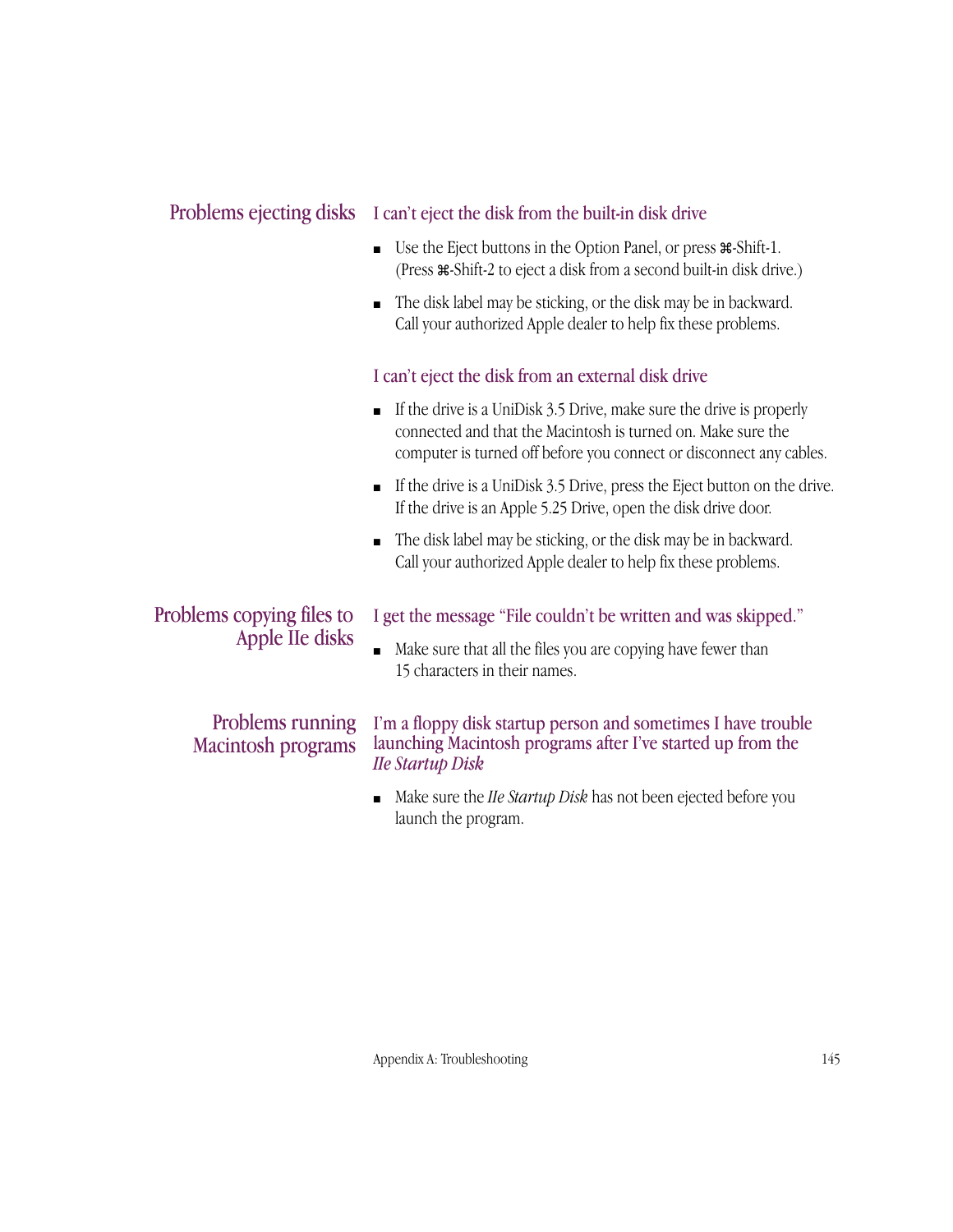### Appendix B

# Using a Hard Disk

You can use your hard disk to store Apple IIe files and programs, but only if you create a ProDOS partition, as explained in "Reserving Hard Disk Space for Apple IIe Files" in Chapter 1.

This appendix explains how to use the partition once you've created it.

### Storing Apple IIe files on a hard disk

If you've partitioned your hard disk as described in Chapter 1, storing Apple IIe files on a hard disk is much like storing regular Macintosh files on a hard disk.

Here's a rule to help you avoid trouble using the two parts of your hard disk: Store Macintosh files on the Macintosh partition and store Apple IIe files on the Apple IIe partition.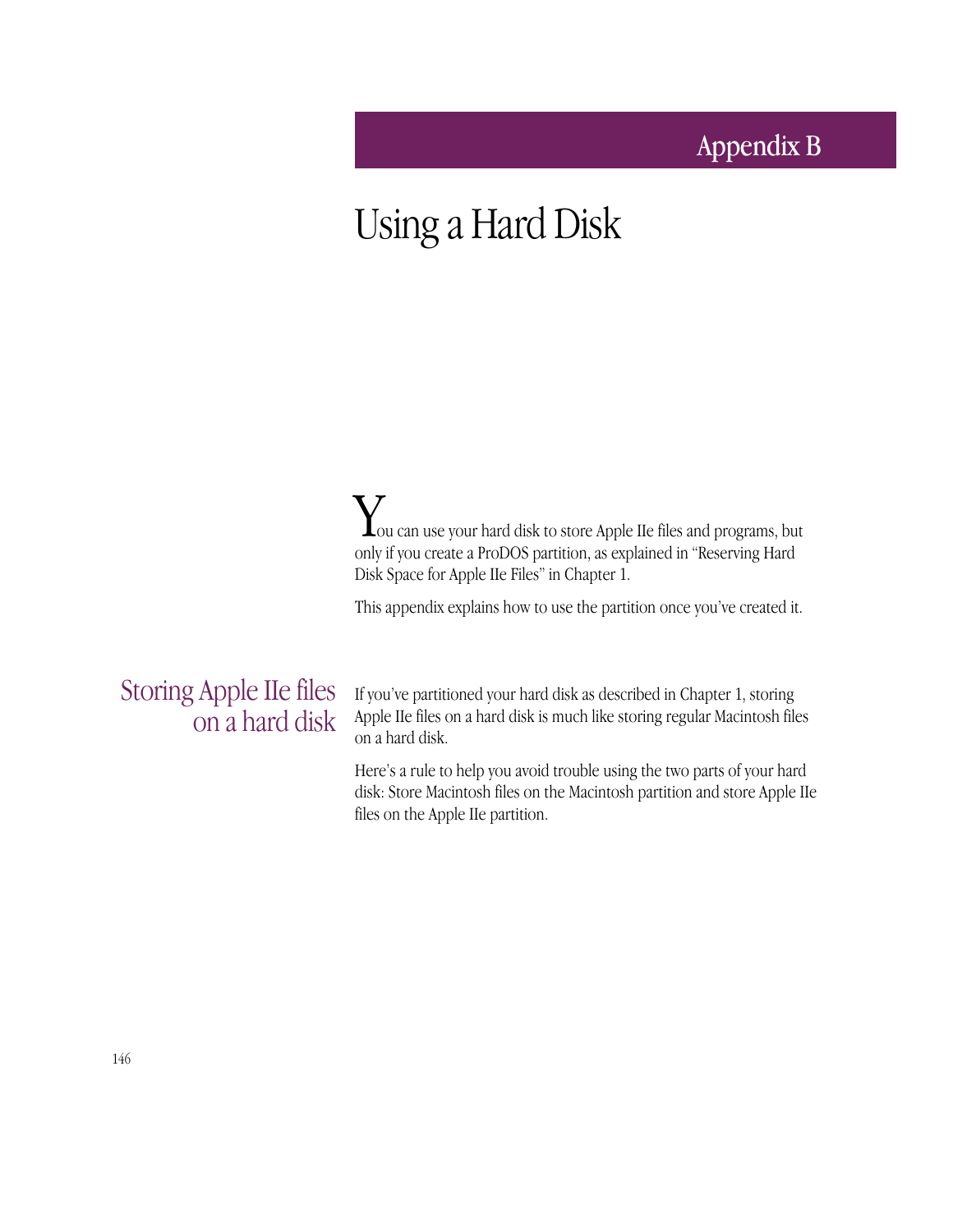Technically, the Macintosh will let you store either sort of file on either sort of partition, but Apple IIe programs can't see *anything* stored on a Macintosh partition and Macintosh programs may not work well if they're stored on an Apple IIe partition.

In short, you'll always be safe if you store Macintosh files on Macintosh partitions and Apple IIe files on Apple IIe partitions.

### Where to put the software for the Apple IIe Card

The Apple IIe Card itself requires some software, which you installed in Chapter 2. That software, including the IIe Startup program, belongs on the Macintosh partition. You should also have a copy of BASIC.SYSTEM and PRODOS on the Apple IIe partition.

### Manipulating Apple IIe files on the Macintosh desktop

You can copy, move, and throw away Apple IIe files just like other Macintosh files, but only when you start up from a disk that has the startup document ProDOS File System in the System Folder. ( You learned how to install this file in "Installing the Software on Your Hard Disk" in Chapter 2.)

In fact, you can only see your Apple IIe files if the ProDOS File System icon is in the System Folder on your startup disk. If you are a *floppy disk startup person*, as explained in Chapter 2, you must start up from the *IIe Startup Disk* to see and manipulate Apple IIe files when in the Macintosh environment.

If you create an Apple IIe partition on your hard disk as described in Chapter 1, you will have two copies of the files BASIC.SYSTEM and PRODOS—one copy on your Macintosh partition and one copy on your Apple IIe partition. The copies on your Macintosh partition allow you to start Apple IIe programs by double-clicking their icons. The copies on your Apple IIe partition allow you to set the partition to be your Apple IIe startup volume.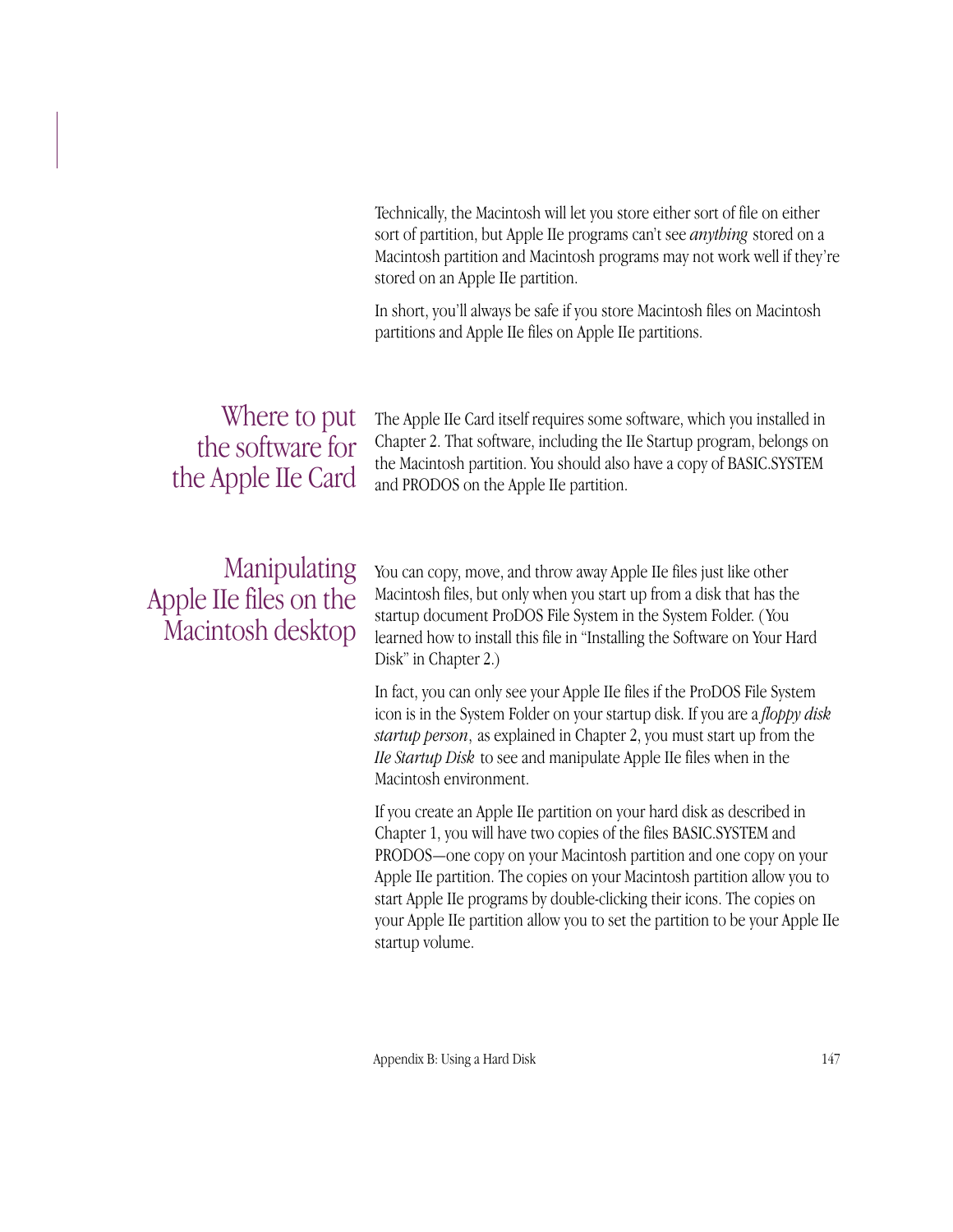### Which Apple IIe programs work on a hard disk

Not every Apple IIe program works well on a hard disk. The best way to find out if a particular program works on your hard disk is to copy it (and all of its accompanying files) to a folder on your Apple IIe partition and try it.

Here's some guidelines about which programs work well and which don't work at all on a hard disk:

- If the manual for the program includes instructions for installing it on a hard disk, it will probably work well on your Apple IIe partition.
- If the program is copy-protected, it probably won't work on a hard disk.
- DOS 3.3 and Pascal programs will not run on a hard disk.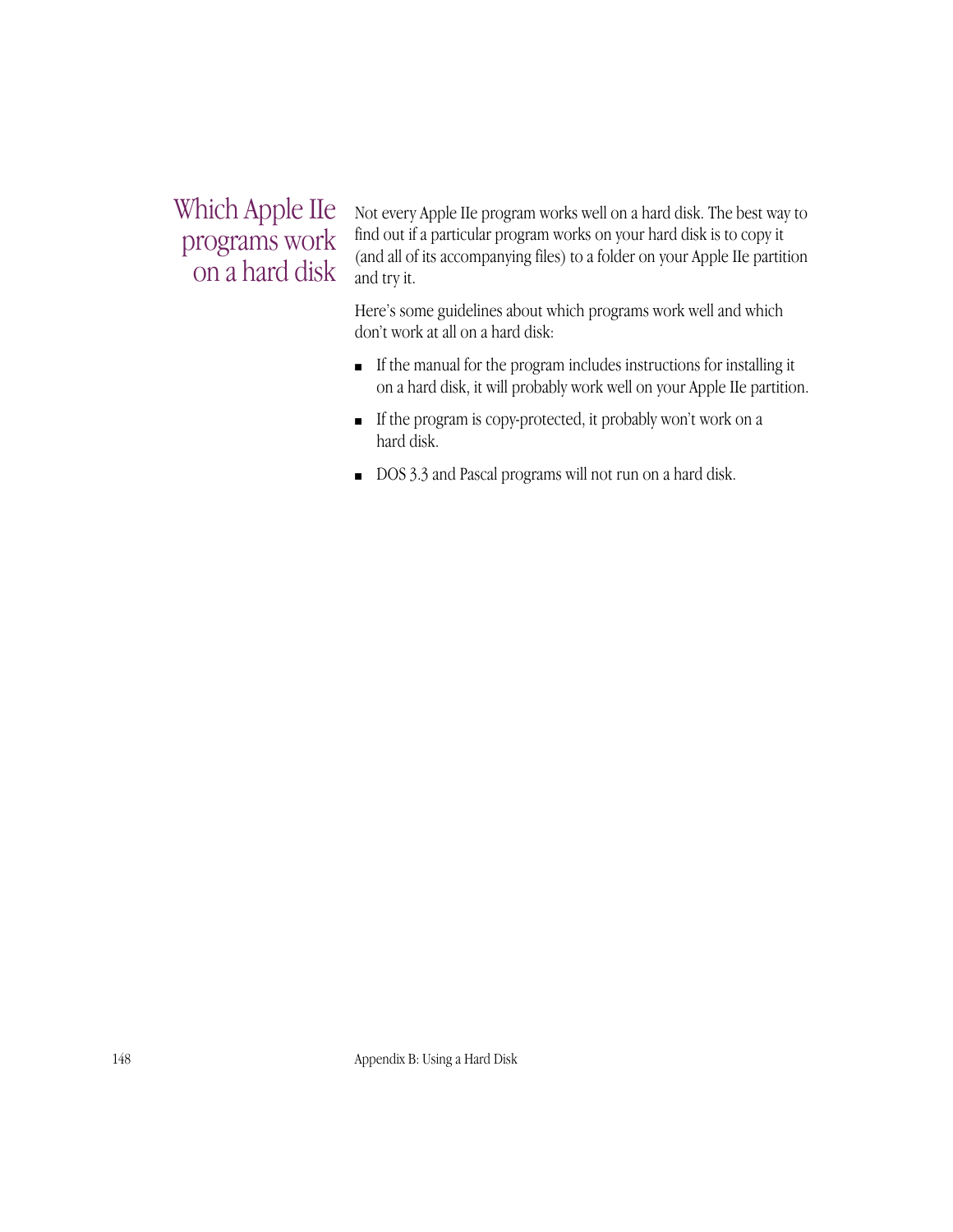### Appendix C

# Creating Custom Partitions

The section "Reserving Hard Disk Space for Apple IIe Files" in Chapter 1 explains the easiest way to partition hard disks to store Apple IIe files. However, that way creates a 10 MB Apple IIe partition. If you need a larger or smaller partition, use the Custom feature of Apple HD SC Setup, explained in this appendix.

These instructions work only for hard disks manufactured by Apple. If your hard disk was manufactured by another company, contact the company to see if they have similar software that can reserve space for Apple IIe files.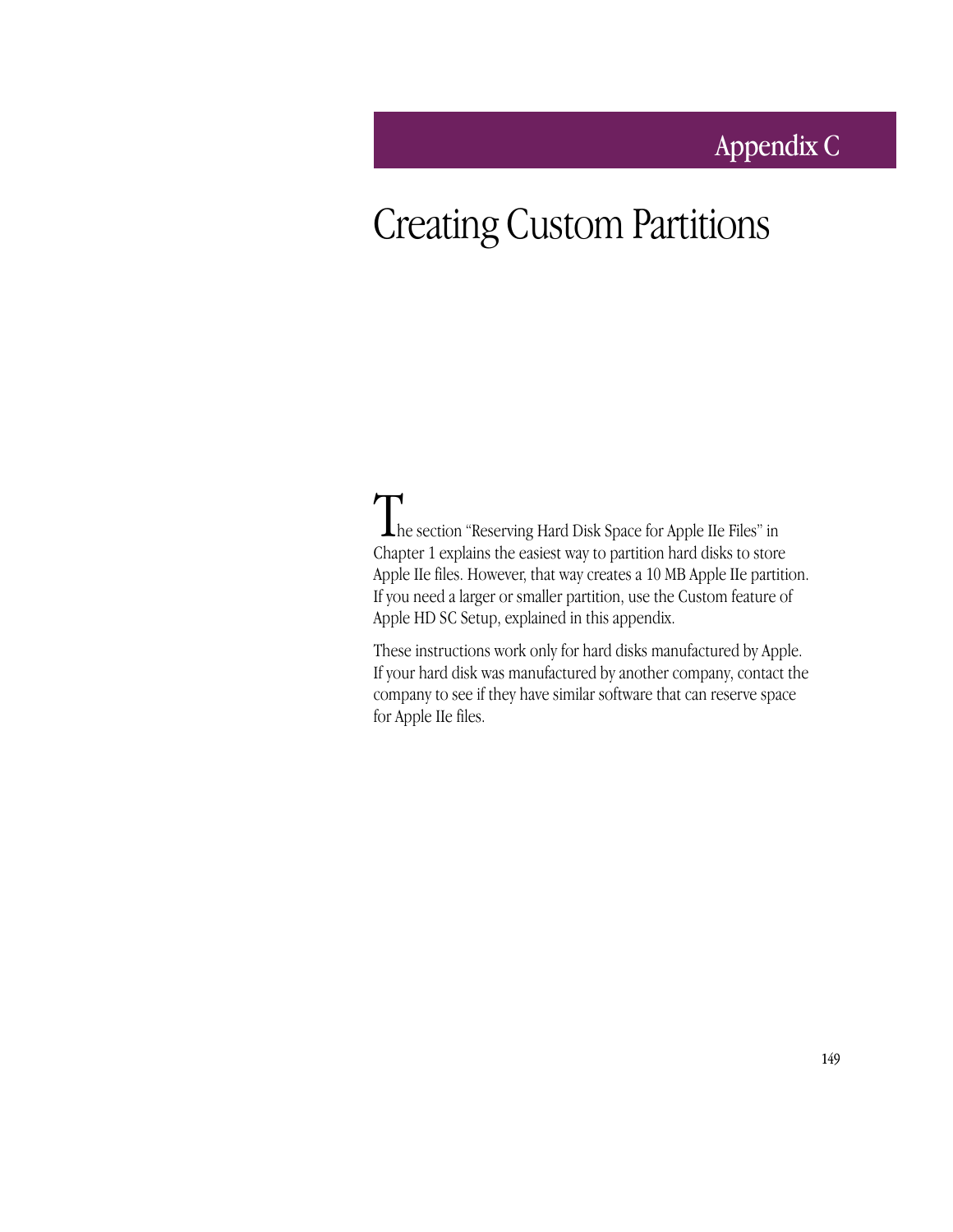### **Preparations**

Before you can create a custom partition, you must back up your hard disk and then start up the program called Apple HD SC Setup, as follows:

- **1. Back up your hard disk, as described in "Backing Up Your Hard Disk" in Chapter 1.**
- **2. Turn off your Macintosh.**
- **3. Insert the** *IIe Installer Disk***.**
- **4. Turn on the Macintosh.**
- **5. Open the** *IIe Installer Disk.*
- **6. Double-click the Apple HD SC Setup icon.**
- **7. Click the Drive button until you see the name of the hard disk you want to partition.**
- **8. Click Update.**
- **9. Click the Partition button.**

You're now prepared to create the custom partition.

150 Appendix C: Creating Custom Partitions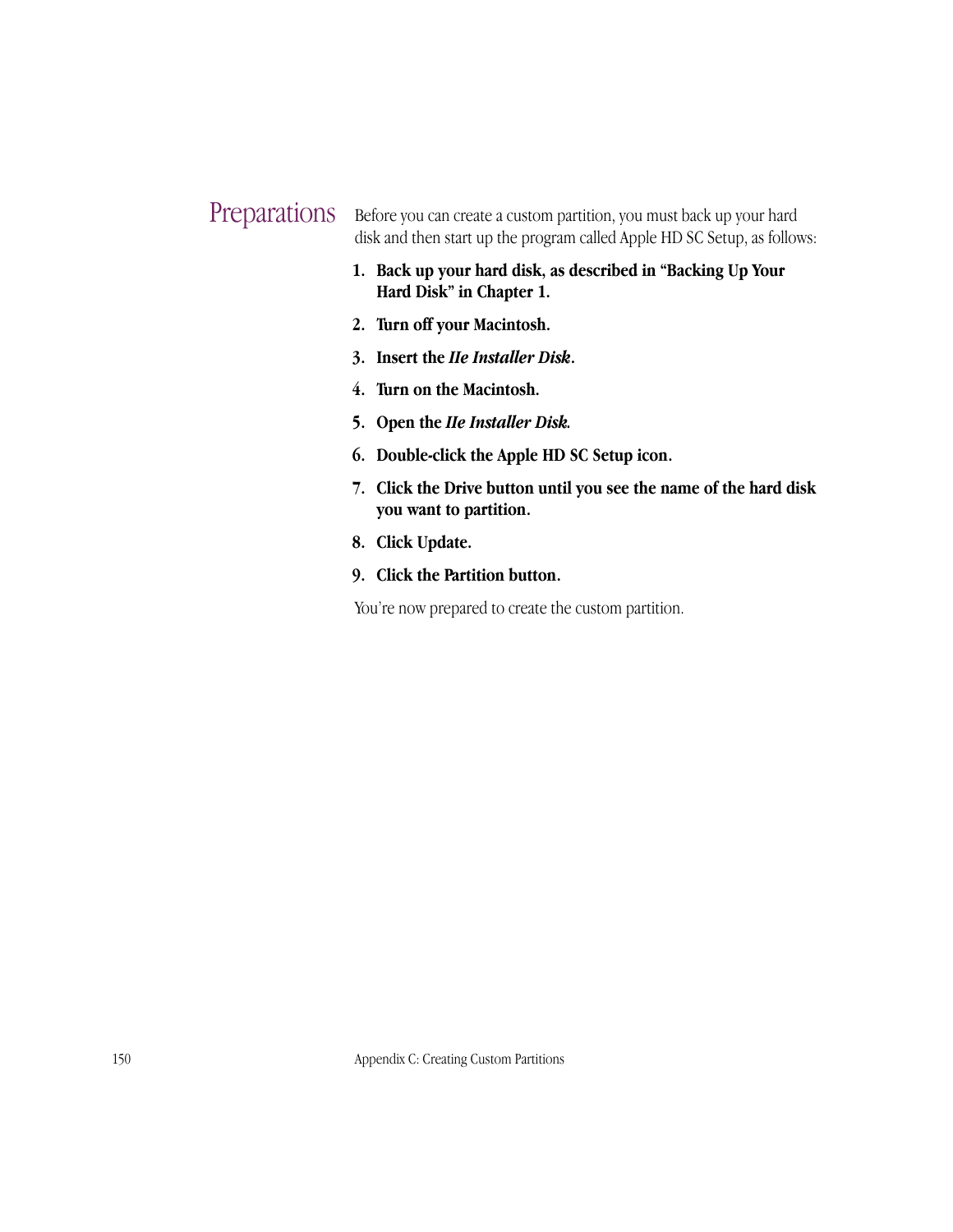The custom partition You should now be looking at the partitioning window in Apple HD SC Setup. To create a custom Apple IIe partition, follow these steps:

- **1. Click Custom.**
- **2. Select the main partition.**



- **3. Click Remove, and when asked for confirmation, click OK.**
- **4. Create a new partition by dragging, as shown in the figure.**



*continues* >

Appendix C: Creating Custom Partitions 151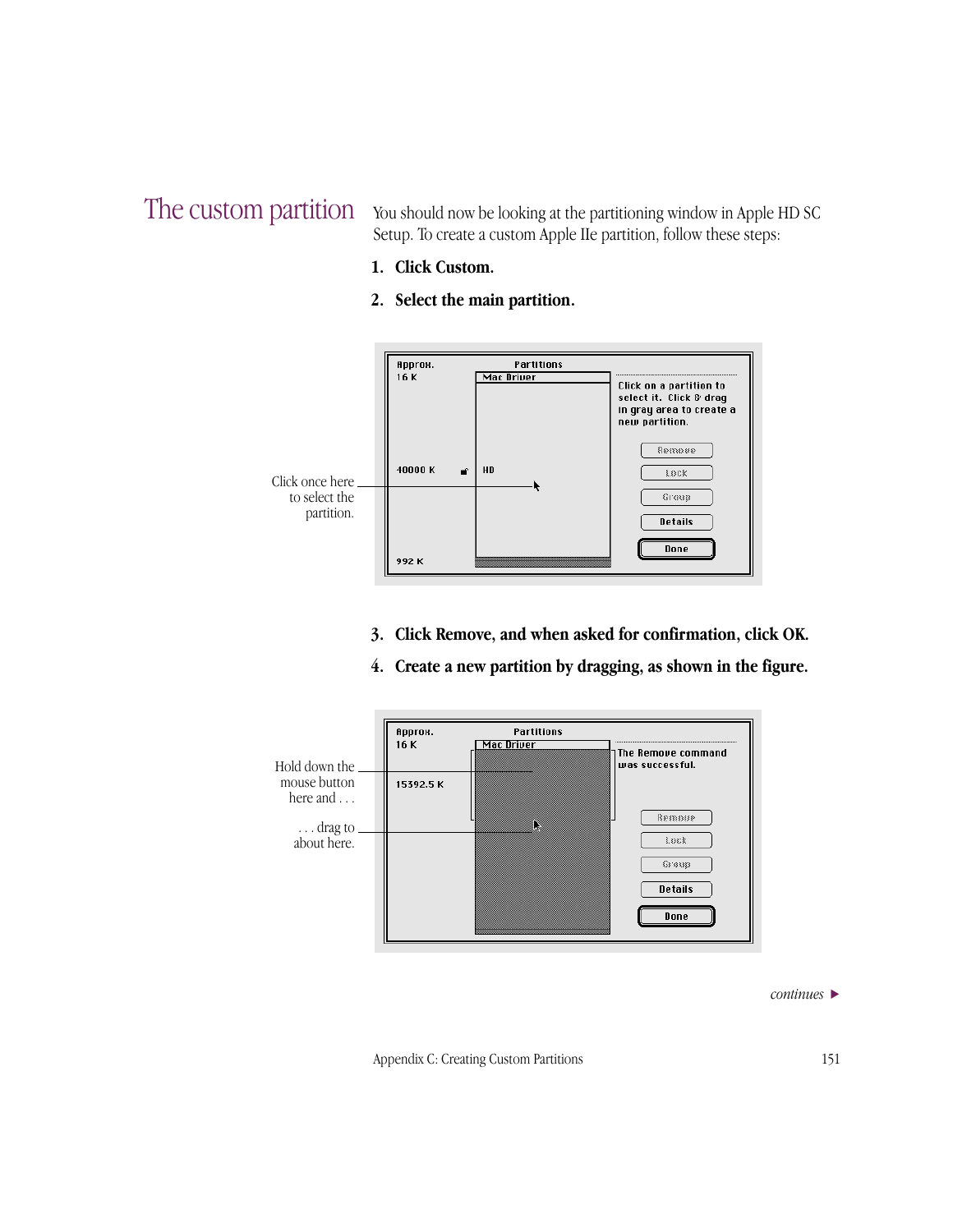- **5. Click "Macintosh Volume."**
- **6. Type a number to indicate the size you want your Macintosh partition to be.**

For example, if you wanted to split a 40 MB hard disk into two equal partitions, you would type 20000.

- **7. Click OK.**
- **8. Create a second new partition by dragging.**



152 Appendix C: Creating Custom Partitions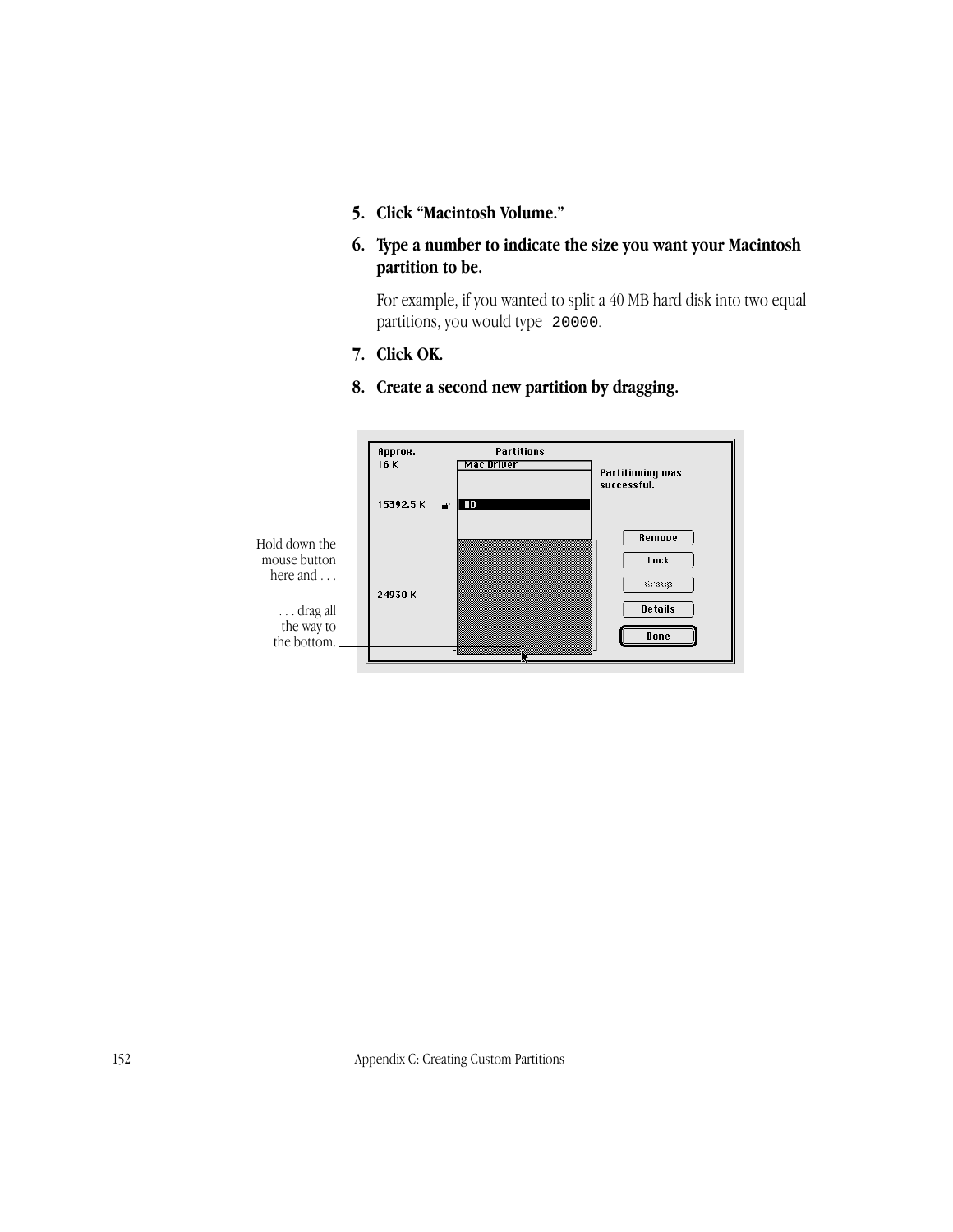#### **9. Click "ProDOS Volume," then click OK.**

#### **10. When prompted, type a name for the partition.**

ProDOS names can contain only numbers and letters. If you want to create a second ProDOS partition, repeat steps 8 through 10.

You can have up to four separate ProDOS partitions. You must always have one Macintosh partition. (If you don't have a Macintosh partition, you won't be able to see the the hard disk's icon when you're in the Macintosh environment.)

#### **11. Click Done.**

#### **12. Click Quit.**

You're now ready to restore your files as described in "Restoring the Contents of Your Hard Disk" in Chapter 1.

 $\triangle$  **Important:** If you add a new ProDOS partition after you've started to use the Apple IIe Card, check the SmartPort portion of the Apple IIe Option Panel to make sure the old icons are still in the correct bins and the new icon is where you want it.  $\Delta$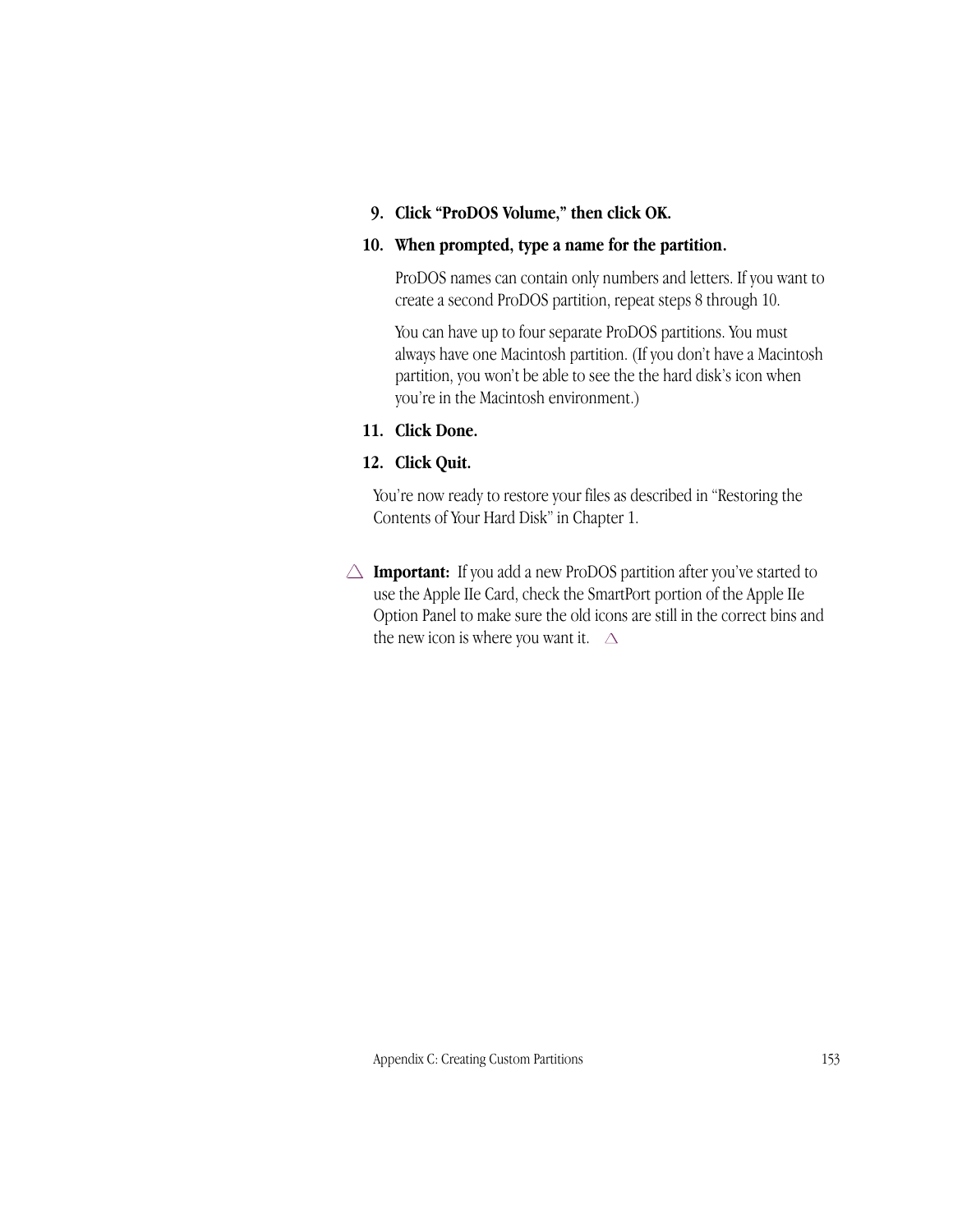# Parts of the Apple IIe Card **Software**

Whether you're a *hard disk startup person* or a *floppy disk startup person*, your Apple IIe Card software is made up of the five files shown in this appendix.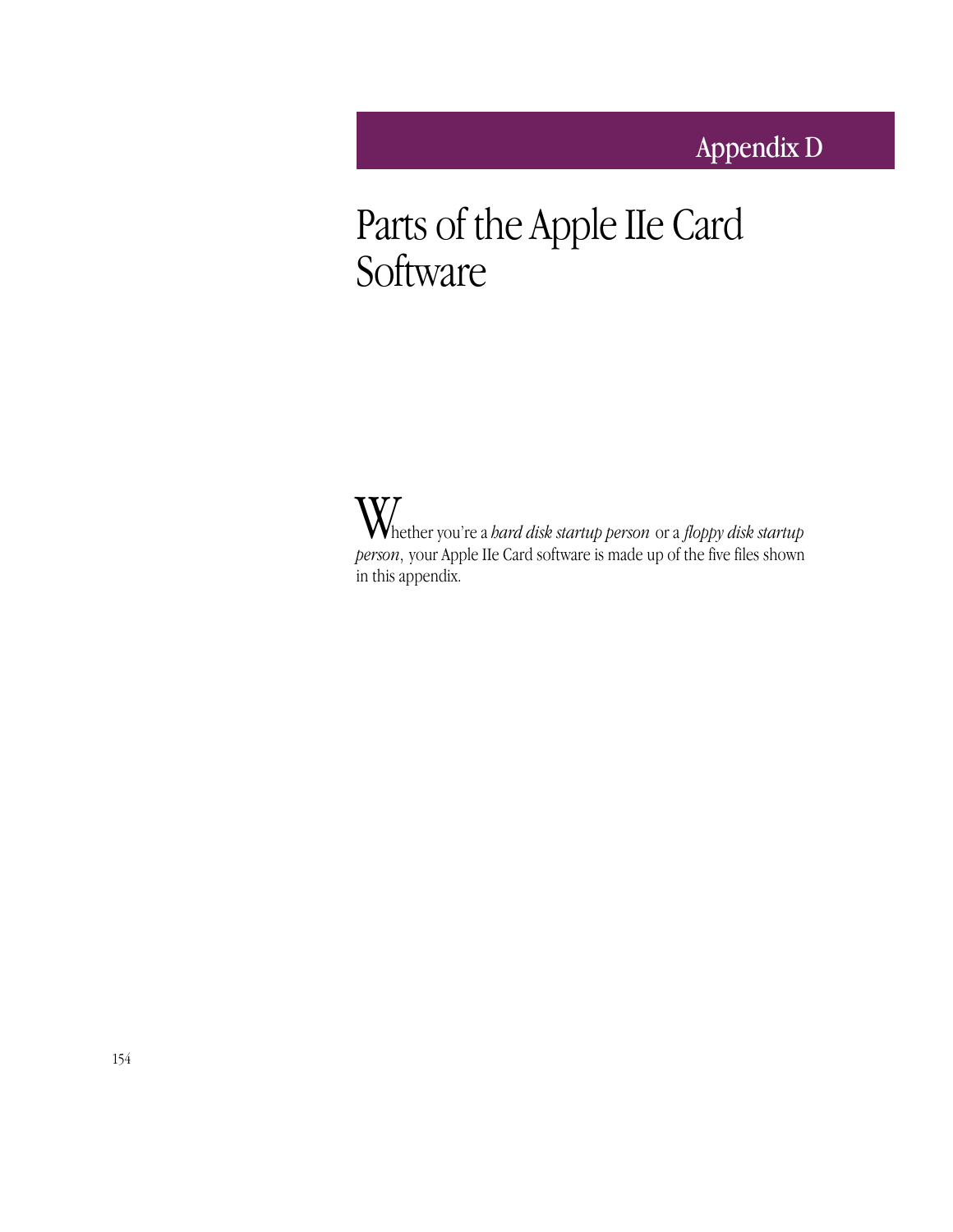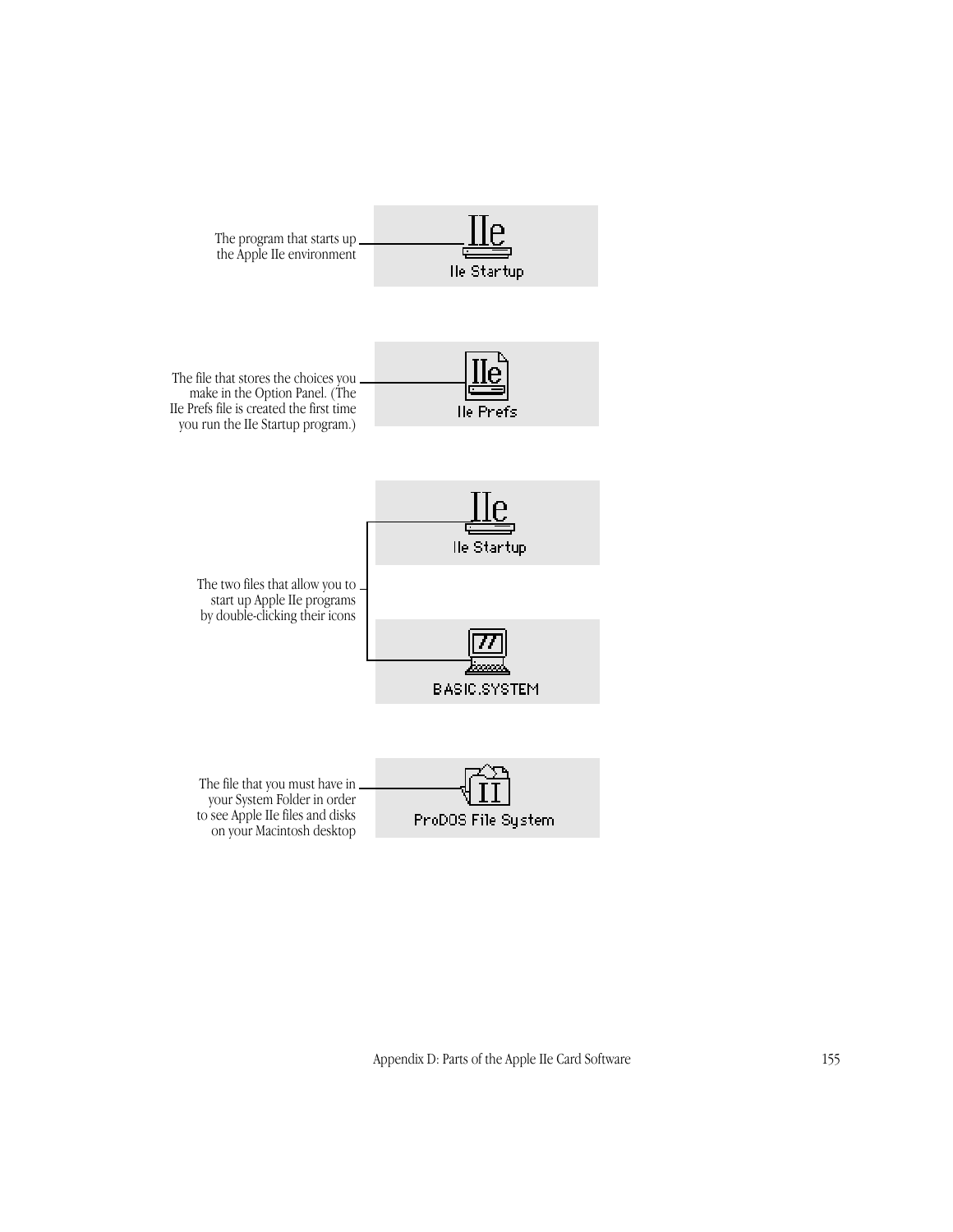## Appendix E

# Installing Printer Software for the *IIe Startup Disk*

If you are a *floppy disk startup person*, you must have the correct printer software installed on the *IIe Startup Disk*. The disk has the software for many Apple printers already installed. If your printer's software is not on the disk, you need to install it according to the instructions in this appendix.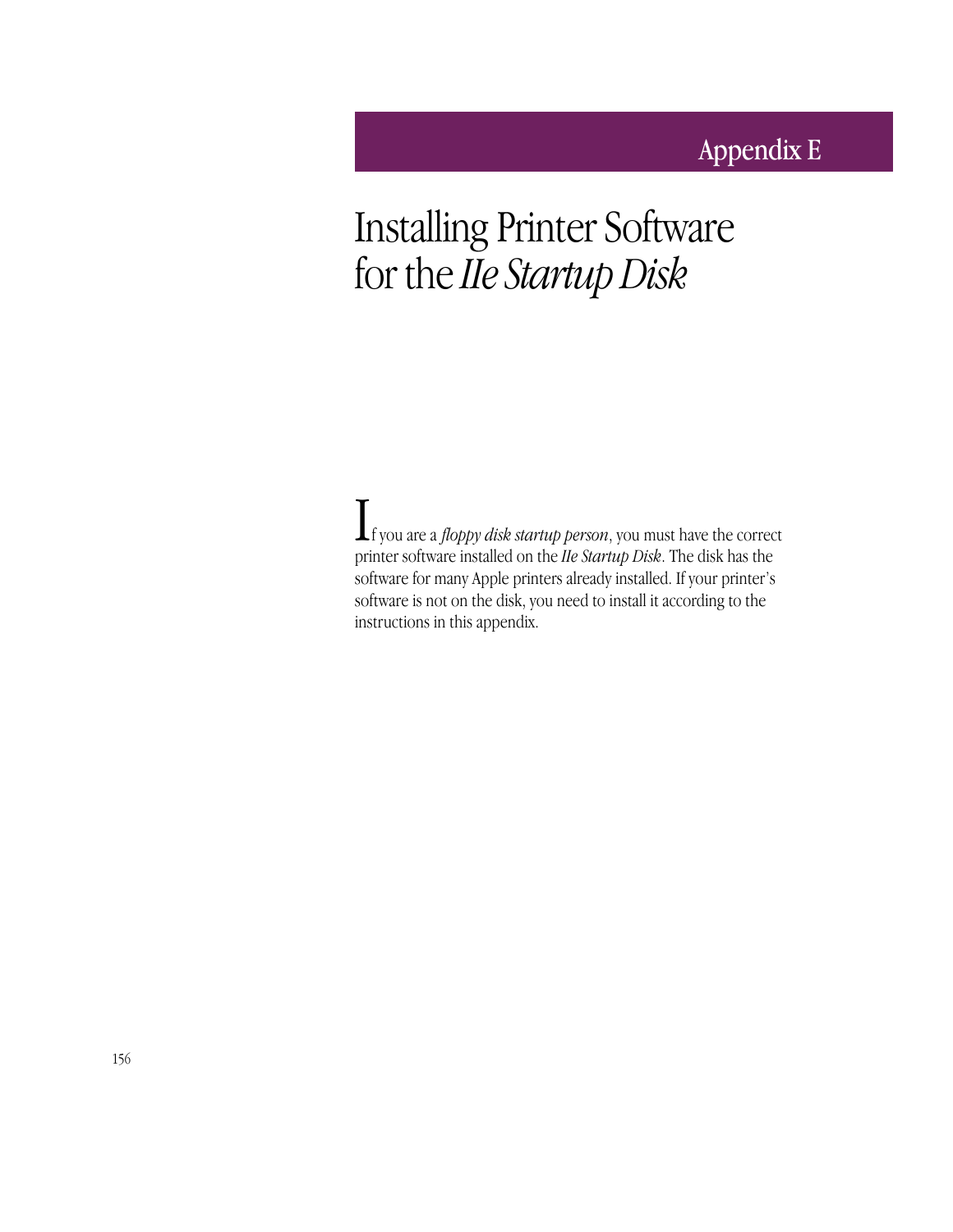### Is your printer's software already installed?

The *IIe Startup Disk* comes with software for the following printers:

- ImageWriter II (with or without AppleTalk)
- All LaserWriter and LaserWriter II printers (except the LaserWriter SC and the Personal LaserWriter printers)

If you have any of these printers, you *do not* have to continue with this appendix. If your printer is not in this list, continue with the next section.

### Printers connected to original Apple IIe computers

This section explains the details associated with using printers that have previously been connected to an Apple IIe computer. If your printer was purchased specifically for use with a Macintosh, skip this section and go to "Installing Software for Your Printer."

Some printers connected to your original Apple IIe can readily be connected to your Macintosh LC, while others cannot:

- **Apple printers.** If you have an ImageWriter printer or other printer manufactured by Apple, it can be connected to your Macintosh in the standard way. Go now to "Installing Software for Your Printer."
- **Other printers.** Other printers require special attention. Apple does not recommend using these printers, but if you do, take into account the following three points: (1) you can only use the printer when you're in the Apple IIe environment; (2) you must have a special cable made so you can plug the printer into either the modem port or the serial port on the back of your Macintosh; and (3) to use the printer in the Apple IIe environment, you may have to print through one of the Serial Cards instead of the Printer Card.

This appendix pertains only to printers designed for use with the Macintosh, so if the only printer you're connecting is an Apple IIe printer manufactured by a company other than Apple, you should skip the rest of this appendix.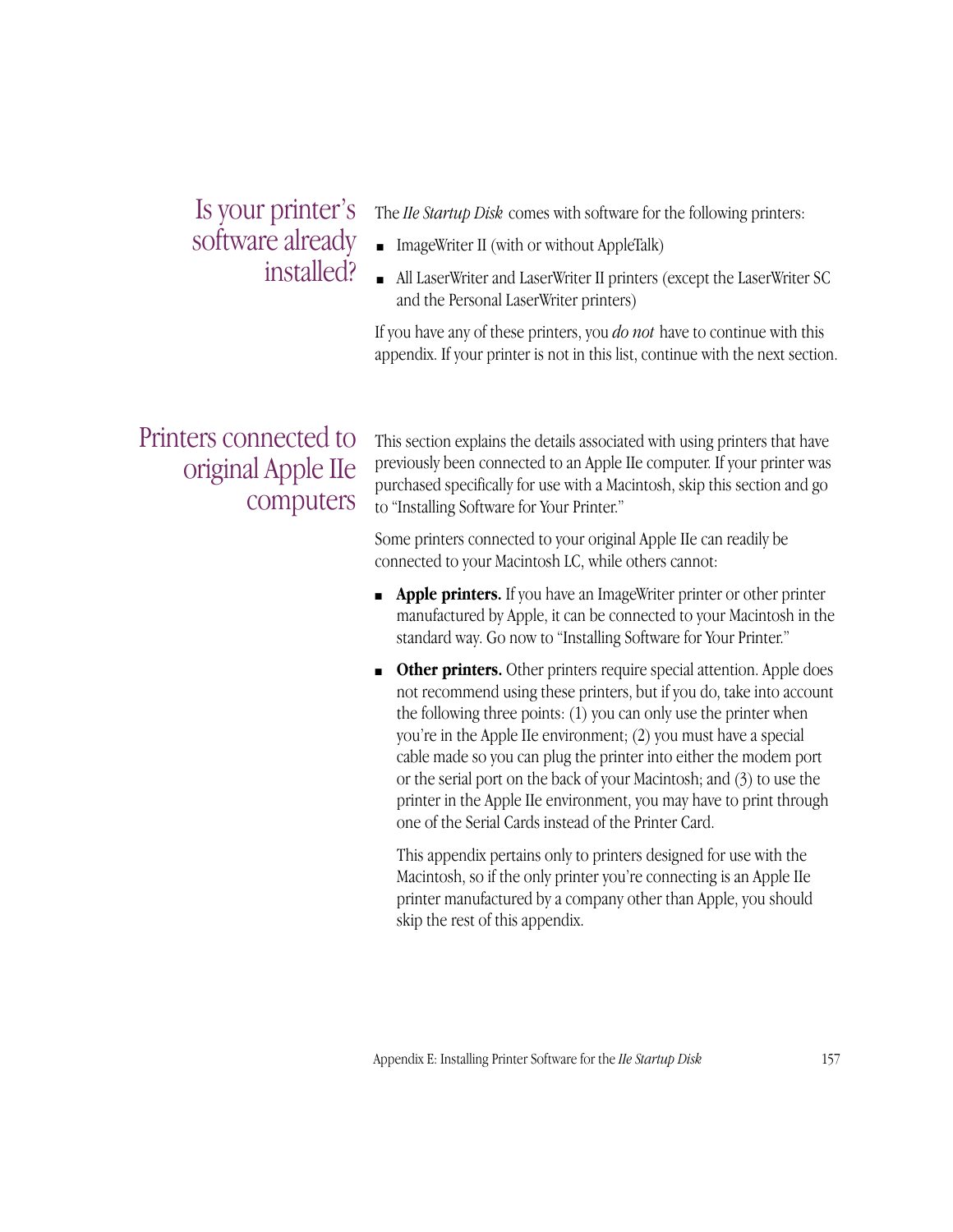### Installing the software for your printer

To install the software for your printer, you must first make room on the *IIe Startup Disk* and then follow the software installation instructions that came with your printer, as described in these steps:

**Before you begin:** Turn your Macintosh LC off.

- **1. Insert the** *IIe Startup Disk.*
- **2. Turn on your Macintosh.**
- **3. Open the** *IIe Startup Disk* **by double-clicking its icon.**
- **4. Open the System Folder by double-clicking its icon.**

You may have to use the scroll bars to see the System Folder.

**5. Drag the following four icons to the Trash.**



These icons represent the software for several printers. By throwing them away, you'll make room for your printer software.

If you have a LaserWriter or an ImageWriter connected to your Macintosh, you can leave the appropriate icon or icons on the disk.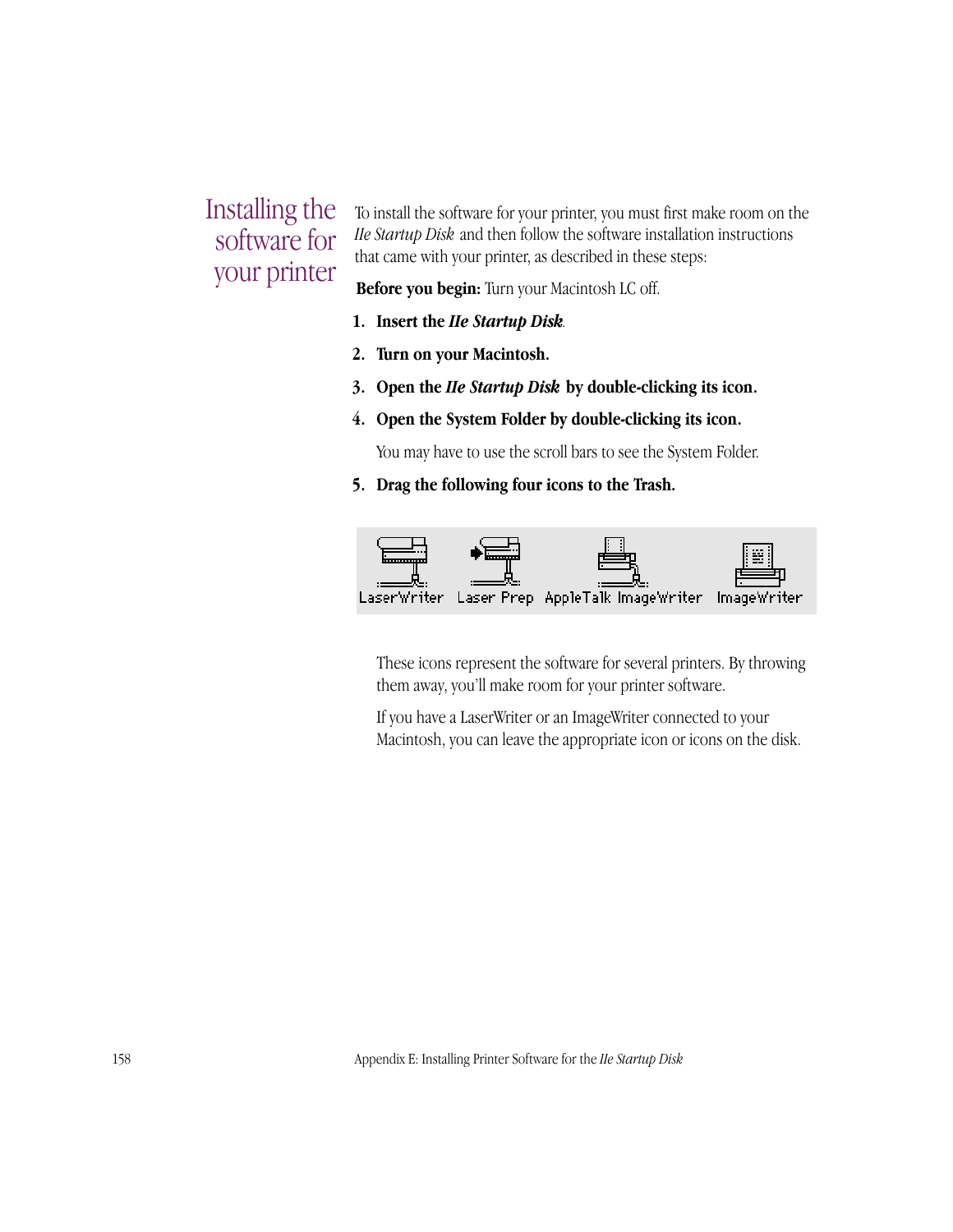**6. If you have an Apple StyleWriter, see the section that follows, "Special Instructions for the StyleWriter." Otherwise, see the instructions that came with your printer to install the software.**

Some manuals might call this "installing the print driver." Usually it involves dragging one or two icons from the disk supplied with the printer into the System Folder. Many Apple printers use the Installer program to do the copying.

 $\triangle$  **Important**: Remember, you are installing the software on the *IIe Startup Disk*, not on your hard disk (if you have one).  $\triangle$ 

### **7. When you're finished, select the printer in the Chooser, as described in "Setting Up the Printer Software" in Chapter 2.**

#### The installation method described in the owner's manual for the StyleWriter requires more disk space than is available on the *IIe Startup Disk.* Follow these instructions to prepare the *IIe Startup Disk* for printing on a StyleWriter. Special instructions for the StyleWriter

**Before you begin:** Make sure you've thrown away the appropriate files, as described in the previous section, "Installing the Software for Your Printer."

**1. Find the disks that came with your StyleWriter printer.**

*continues* >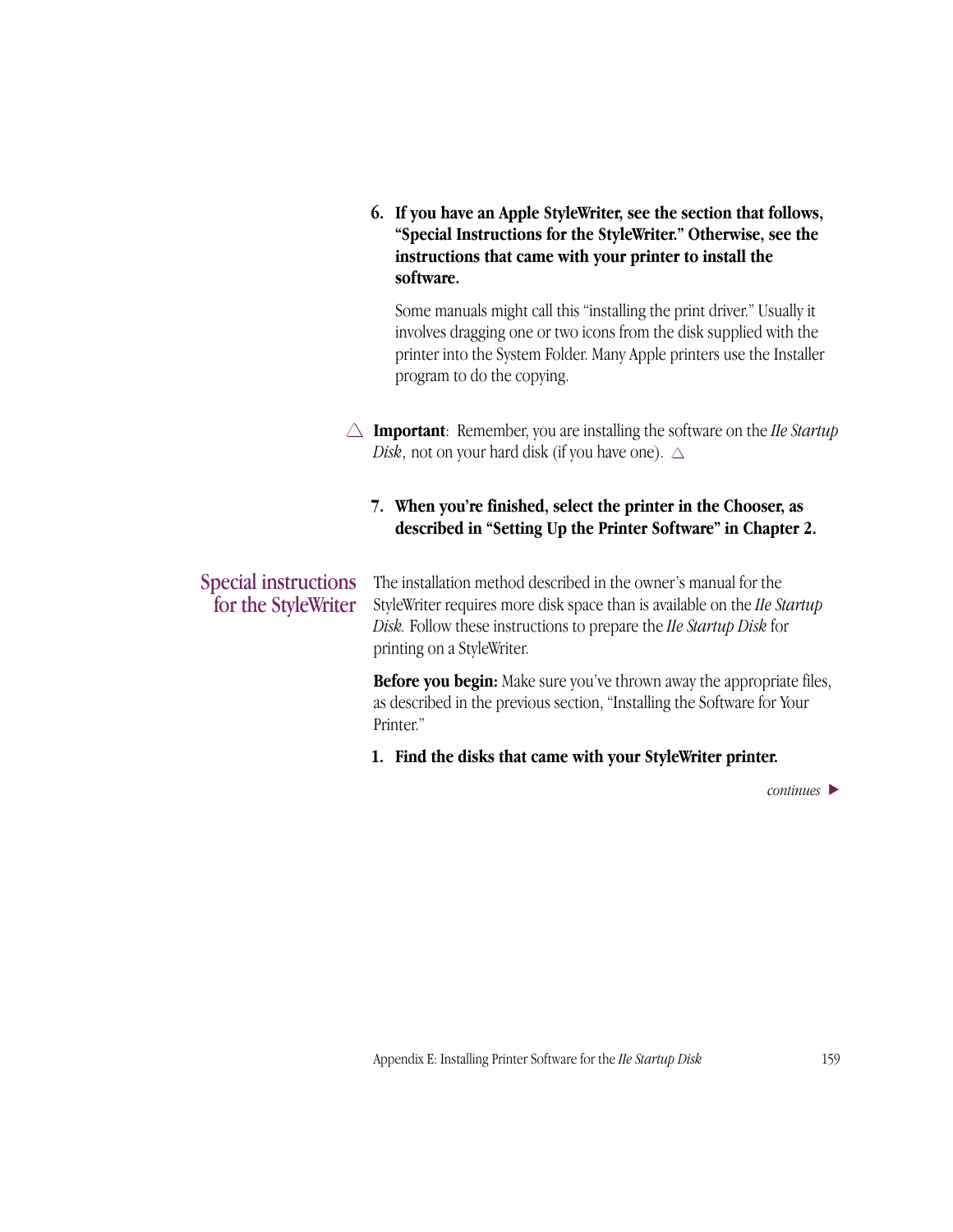**2. Find the StyleWriter printer file on the StyleWriter disks.** 

The StyleWriter printer file icon looks like this:



**3. Eject the StyleWriter disk by choosing the Eject command from the File menu. (If you have System 7, the Eject command is in the Special menu.)** 

The disk is ejected and its icon and windows are dimmed.

- **4. Insert your copy of the** *IIe Startup Disk.*
- **5. Open the** *IIe Startup Disk* **by double-clicking its icon.**
- **6. Arrange the windows so you can see both the System Folder icon on the** *IIe Startup Disk* **and the StyleWriter printer file icon.**
- **7. Drag the StyleWriter icon into the System Folder icon and insert disks as requested.**
- **8. Choose Restart from the Special menu.**
- **9. When you're finished, select the printer in the Chooser, as described in "Setting Up the Printer Software" in Chapter 2.**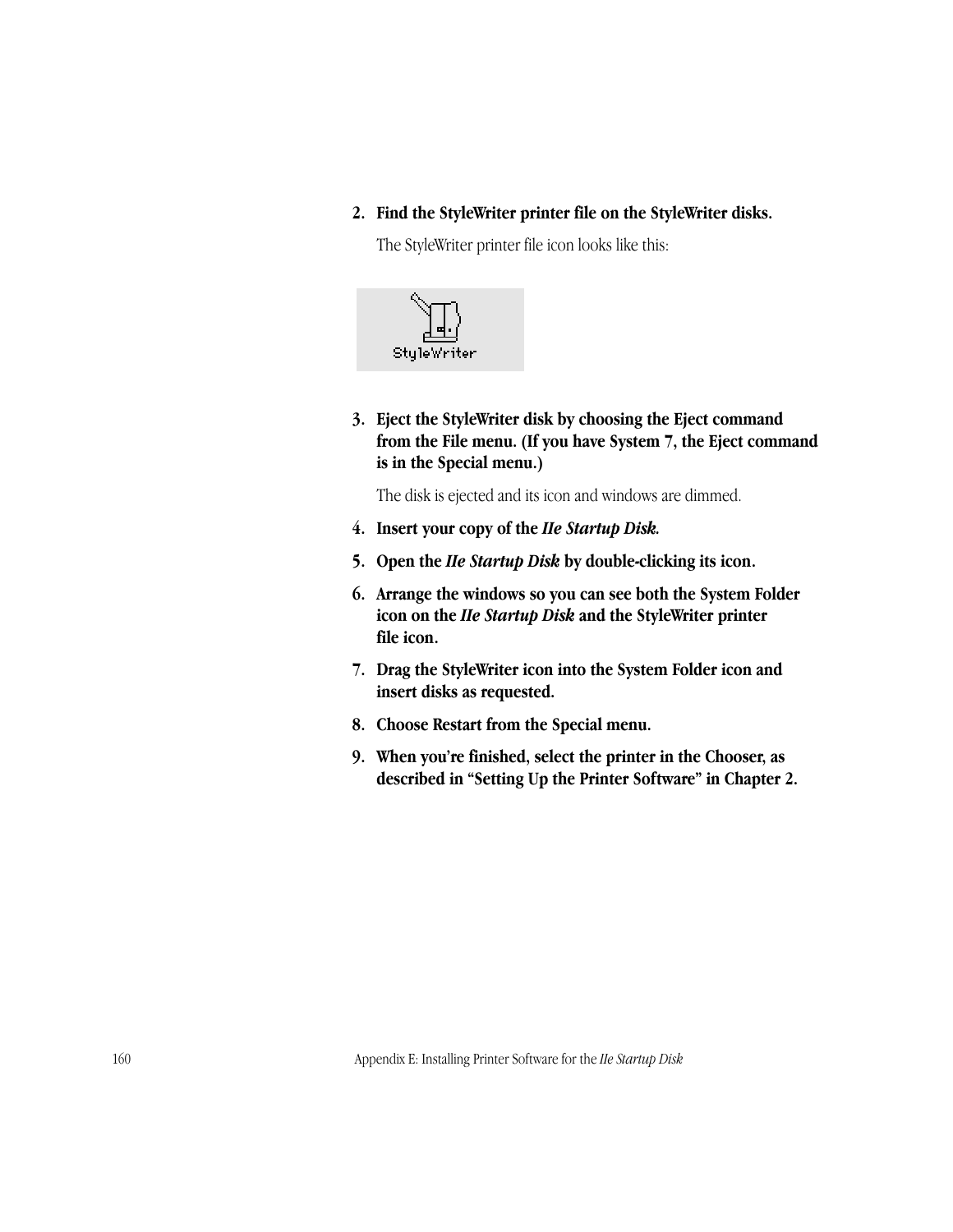### **Glossary**

### A

- accessory card A card that, when installed in the computer, lets you perform specialized functions not built into the computer. The Apple IIe Card is an accessory card.
- Apple HD SC Setup A Macintosh program that formats hard disks. See also **partitioning.**
- Apple IIe Card An accessory card that you use to run Apple IIe programs on a Macintosh LC computer.
- Apple IIe environment The environment established when you run the IIe Startup program. When you are in the Apple IIe environment, your Macintosh LC performs as if it were an Apple IIe.
- Apple IIe Option Panel An important feature of IIe Startup that you use to personalize your Apple IIe work environment, configure slot settings, and navigate through the Apple IIe environment. To open the Option Panel, you press Control-x-Esc.

### B

- BASIC programming language A programming language built into Apple II computers. The BASIC programming language is also built into the Apple IIe Card.
- BASIC prompt A square bracket that appears on the screen when you are in the BASIC programming environment. It indicates the location of the next instruction you type.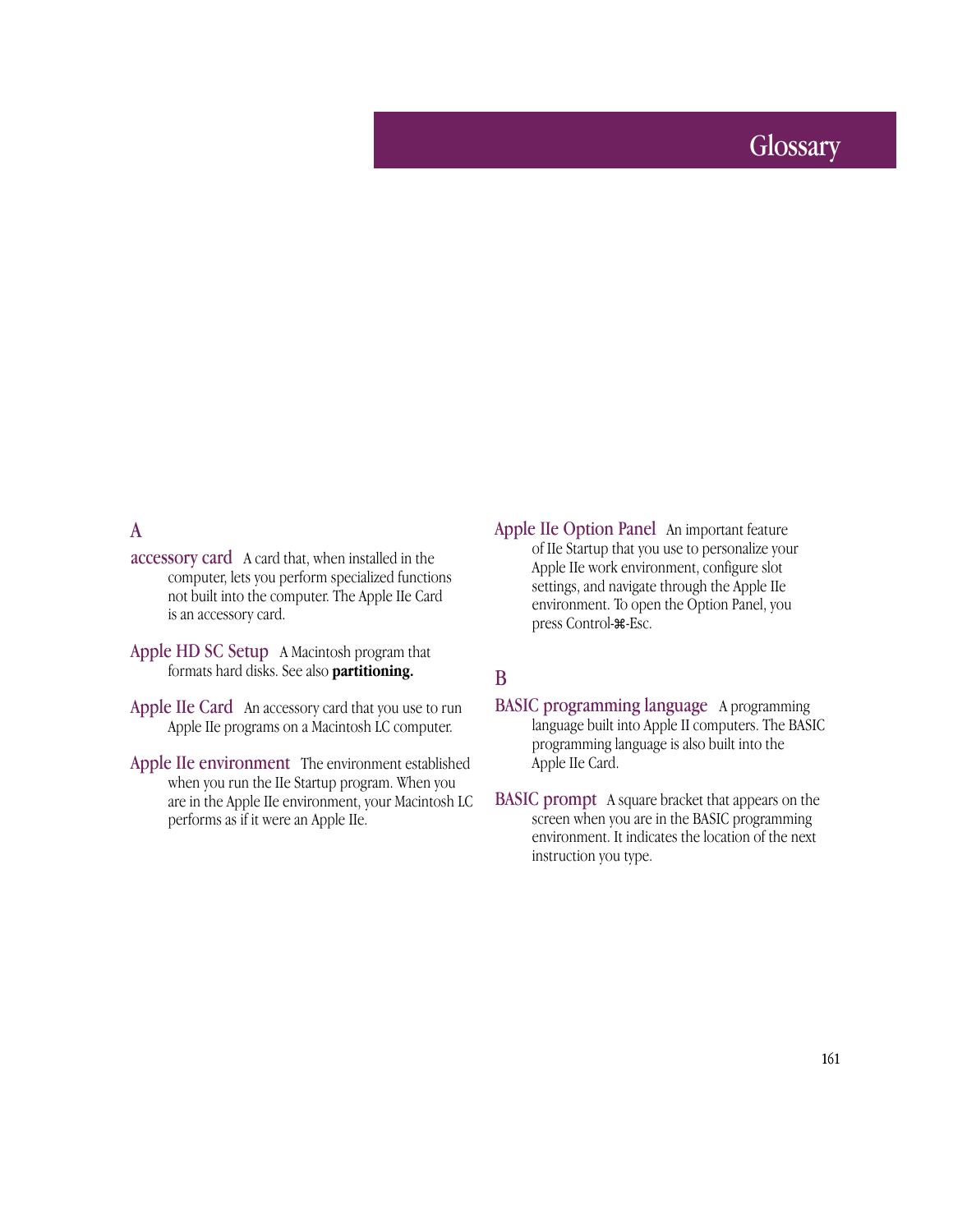### $\overline{C}$

#### cards See **accessory card.**

- Character Set setting A setting in the General Controls panel that you use to choose between normal text (light characters on a dark background) and inverse text (dark characters on a light background).
- x key The Command key. A key on the bottom row of the Macintosh keyboard that, when held down while another key is pressed, causes a command to take effect. The  $\mathcal R$  key is equivalent to the  $\circlearrowleft$  (Open Apple) key on Apple IIe keyboards.
- x-Shift-1 A combination keystroke that ejects any disk from the built-in floppy disk drive. With Macintosh computers that have two built-in disk drives, x-Shift-1 ejects any disk from the first built-in drive.
- x-Shift-2 A combination keystroke that ejects any disk from the second built-in floppy disk drive, on Macintosh computers that have two built-in drives.
- Continue button A button in the lower portion of the Apple IIe Option Panel. You click it to return to what you were doing prior to opening the Option Panel.

#### Control Panel See **Macintosh control panels.**

Control-x-Esc A combination keystroke that opens the Apple IIe Option Panel. Press Control- $\mathcal{F}\text{-}\mathrm{Esc}$ whenever you need to use the Option Panel.

### D

daisy-chain To link together sequentially.

Delay Until Key Repeat setting A setting in the General Controls panel. You use it to set the length of the delay before a character begins repeating when its key is held down. See **Key Repeat rate.**

#### desktop See **Macintosh desktop.**

Display setting A setting in the General Controls panel that you use to choose between a monochrome and color display. (The Color setting works only if you have a color monitor.)

#### E

- Eject buttons Two buttons in the lower portion of the Apple IIe Option Panel that you use to eject disks from the built-in floppy disk drive or drives. If your computer has two built-in drives, both buttons are active. If your computer has only one built-in drive, only the rightmost button is active; the inactive button appears dimmed.
- environment A particular manner or method in which the computer functions. The Apple IIe Card allows the Macintosh LC to have an Apple IIe environment that is, to act in a manner that conforms to Apple IIe conventions.

### F

#### Finder See **Macintosh Finder.**

floppy disk startup people People who must start up from the *IIe Startup Disk* to use the Apple IIe Card, generally because they do not have a hard disk or because the hard disk contains a version of system software incompatible with the Apple IIe Card. Compare **hard disk startup people.**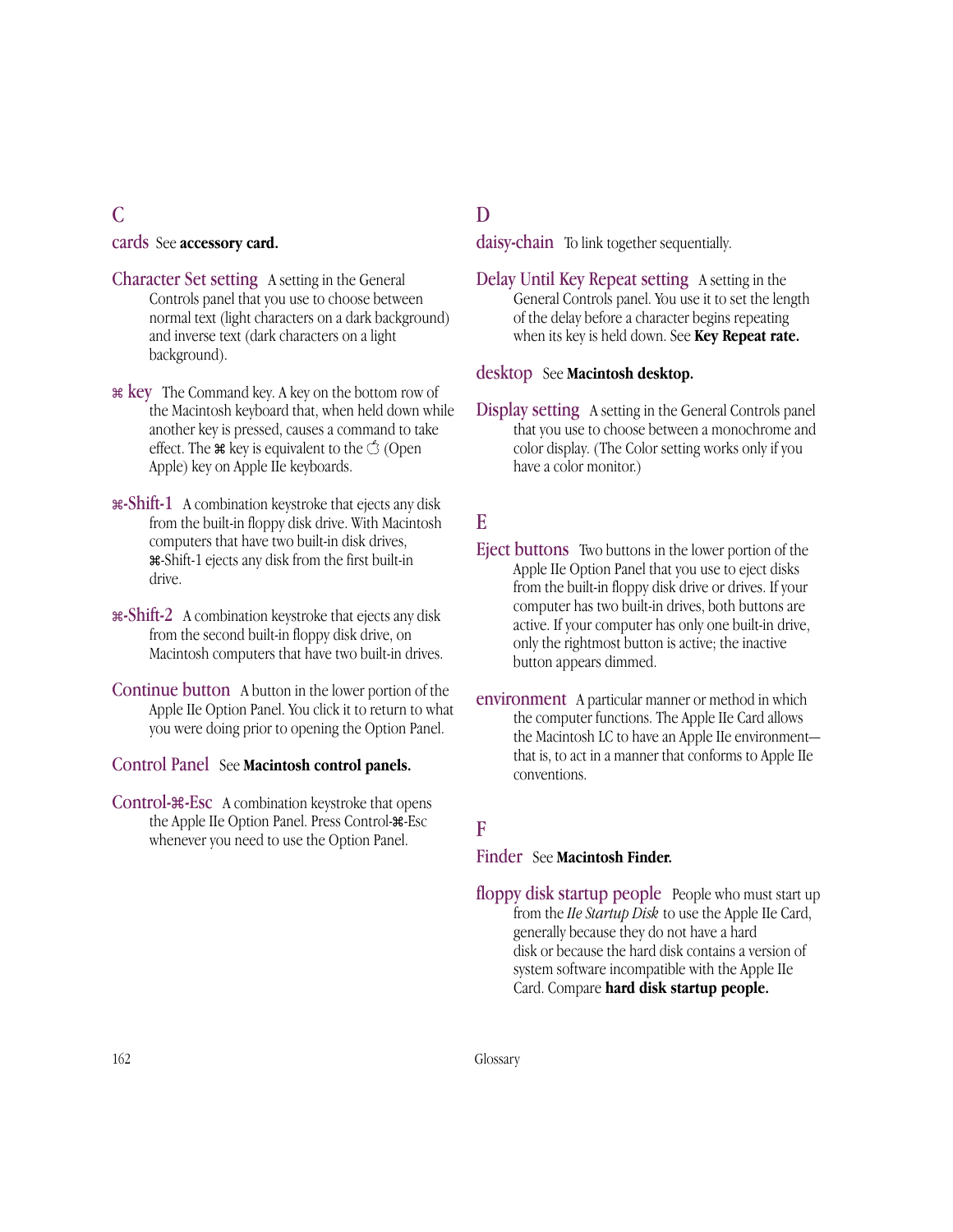### G

General Controls panel A panel in the Apple IIe Option Panel that you use to set preferences for personalizing your Apple IIe work environment. The General Controls panel appears whenever you open the Apple IIe Option Panel.

### H, I, J

- hard disk startup people People who can use the Apple IIe Card without restarting from a special floppy disk. Hard disk startup people install the Apple IIe Card software directly on their hard disk. Compare **floppy disk startup people.**
- Help button A button in the lower portion of the Apple IIe Option Panel that, when clicked, presents a Help window that explains the current panel.
- Help window A window that appears when you click the Help button in the Apple IIe Option Panel. The Help window explains the current panel.

### K, L

Key Repeat rate A setting in the General Controls panel. You use it to adjust the rate at which a character appears repeatedly on the screen while you hold down its key. See **Delay Until Repeat setting.**

### M, N

- Macintosh control panels Macintosh programs that you use to personalize your Macintosh work environment.
- Macintosh desktop The Macintosh working environment—the menu bar and the gray area on the screen.
- Macintosh Finder The Macintosh program that maintains the Macintosh desktop. You use the Finder to start up other programs, manage documents and programs, and move information to and from disks.
- Memory Expansion Card panel A panel in the Apple IIe Option Panel. You use it to add additional memory by designating a portion of the Macintosh LC computer's available memory for Apple IIe programs. Apple IIe programs interpret this extra memory as an Apple II Memory Expansion Card.
- Modem Port Serial Card panel A panel in the Apple IIe Option Panel that you use to configure the Macintosh LC modem port as if it were a Super Serial Card installed in an Apple IIe.
- Mouse Card panel A panel in the Apple IIe Option Panel that you use to adjust the mouse tracking rate (the speed at which the pointer responds to your movement of the mouse).
- Mouse Tracking rate A setting in the Mouse Card panel. You use it to adjust the rate at which the pointer responds to your movement of the mouse.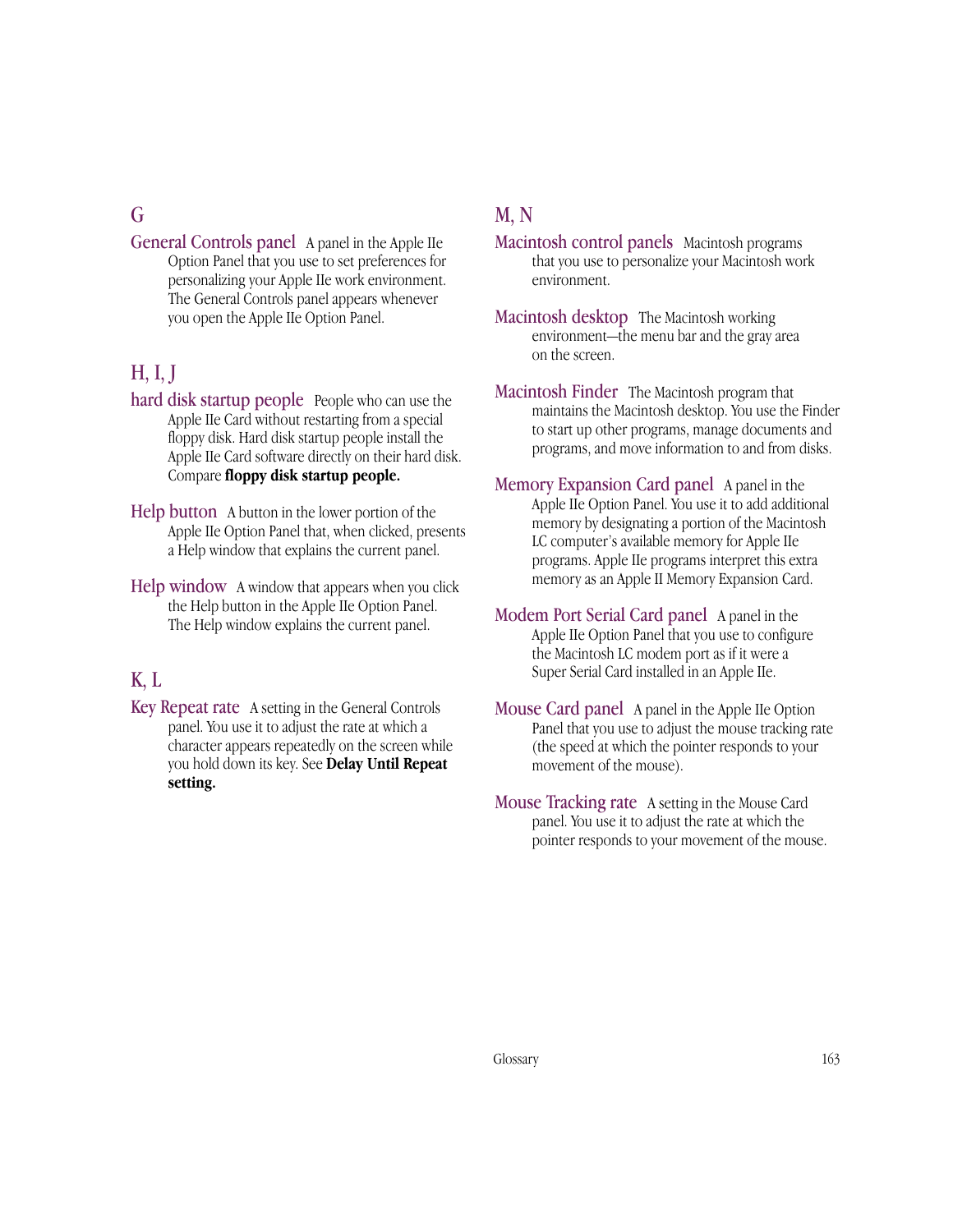### $\Omega$

Option key A key on the Macintosh keyboard that gives an alternate interpretation to another key you press. You use it to type international characters or special symbols. The Option key is equivalent to the  $\bullet$  (Solid Apple) key on the Apple IIe keyboard.

### Option Panel See **Apple IIe Option Panel.**

### P

partitioning Preparing a hard disk so it can store certain sorts of files. You can use the Macintosh program **Apple HD SC Setup** to partition your hard disk so it can store Apple IIe files.

#### prefs file See **IIe Prefs.**

- Printer Card A software representation of an Apple IIe Card you need to install in the Slots Configuration panel if you want to print. The Printer Card generally goes in slot 1.
- Printer Port Serial Card panel A panel in the Apple IIe Option Panel that you use to configure the Macintosh LC printer port as if it were a Super Serial Card installed in an Apple IIe.
- printer timeout An error that can stop printing if a printer takes too long to finish. You can extend the amount of time your printer can take before causing a printer timeout error by clicking the Extend Printer Timeout box in the Printer Card panel.
- ProDOS An Apple II operating system used by many Apple II programs.
- ProDOS File System A startup document that allows you to see Apple IIe files and disks on your Macintosh desktop. The ProDOS File System document goes in your System Folder.

### Q

Quit IIe button A button in the lower portion of the Apple IIe Option Panel that you click to quit the Apple IIe environment.

### R

- Read Me document A document included on a program disk to provide you with late-breaking information about the program or product. You will find a Read Me document on the *IIe Startup Disk.*
- Reset key A key in the upper portion of the Macintosh keyboard identified by a triangular icon. In the Apple IIe environment, the Reset key is used in exactly the same manner as the Reset key on an Apple IIe keyboard.
- Restart IIe button A button in the lower portion of the Apple IIe Option Panel. You click it to reset the Apple IIe Card and restart IIe Startup.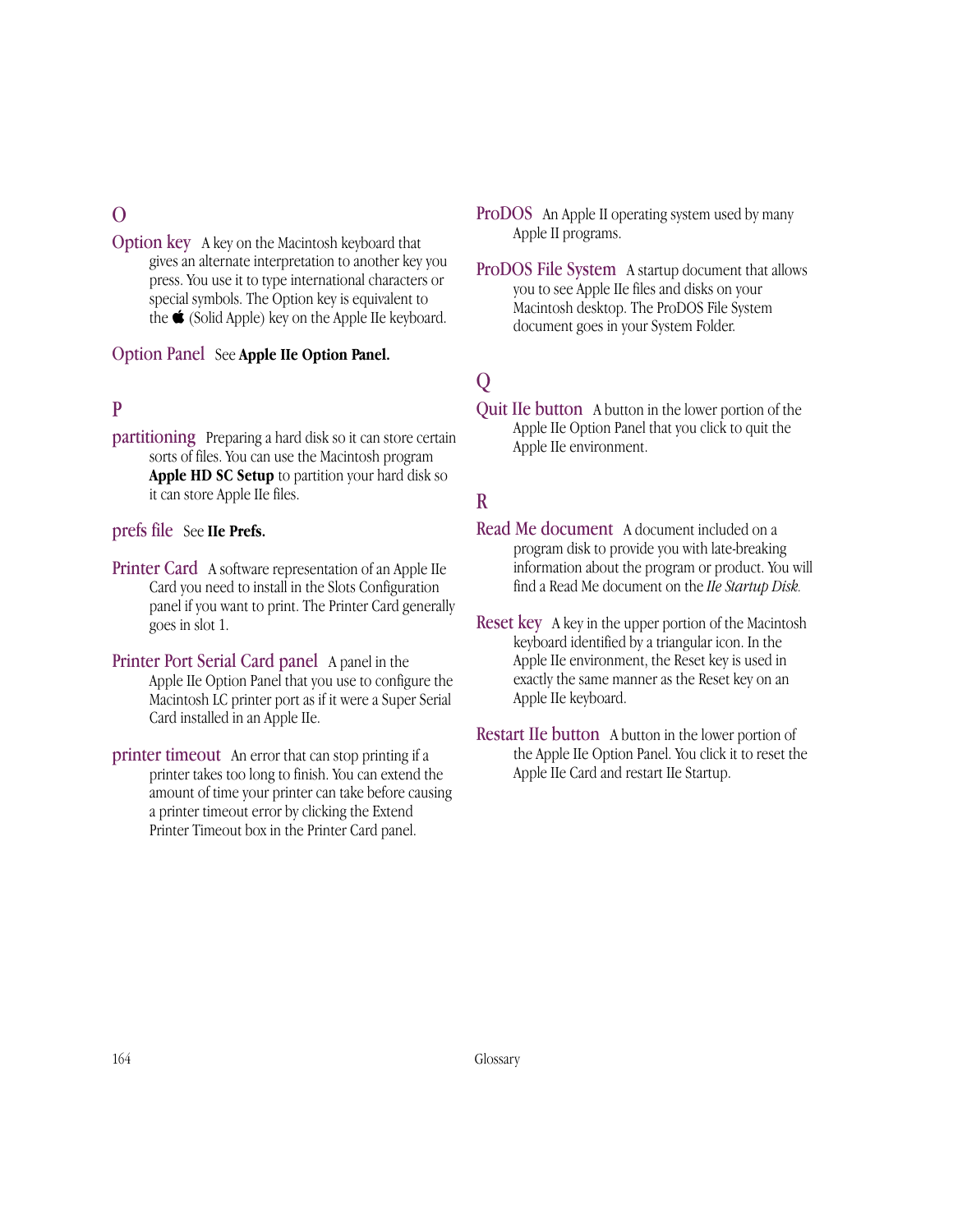#### S

- Slot Configuration panel A panel in the Apple IIe Option Panel that you use to configure the Apple IIe slot settings for the Apple IIe programs you run on the Macintosh LC. The slot settings you choose in the Slot Configuration panel are software representations of the actual Apple IIe slots and cards.
- slots The receptacles inside an Apple IIe computer that accept accessory, peripheral, and controller cards that allow the computer to operate. The IIe Startup program uses software representations in place of the actual Apple IIe slots and cards.
- SmartPort panel A panel in the Apple IIe Option Panel that lets you increase by two the number of drives accessible to Apple IIe programs. You use the SmartPorts panel to designate a startup drive among the 3.5-inch floppy disk drives included in your computer system.
- Speed setting A setting in the Apple IIe Option Panel that you use to set the processing speed of the Apple IIe Card. You use this setting to slow down or speed up Apple IIe programs running on the Macintosh LC. Two settings are available: Normal and Fast.
- Startup Beep setting A setting in the Apple IIe Option Panel that you use to choose a startup beep sound. The startup beep sound is also used by many programs as an alert sound.

## T, U, V, W, X, Y, Z

- IIe Prefs A file created automatically the first time you run IIe Startup. The IIe Prefs file maintains the settings in the Apple IIe Option Panel. Any changes you make in the Option Panel are automatically saved in the IIe Prefs file when you quit the IIe Startup program.
- IIe Startup The program that you use to run Apple IIe programs with the Apple IIe Card. The IIe Startup program starts up the Apple IIe Card, controls the Apple IIe work environment according to your settings in the Apple IIe Option Panel, and provides a means of navigating within the Apple IIe environment.
- Type Ahead setting A setting in the Apple IIe Option Panel that you use to turn on and off Type Ahead, an option that lets you type text or commands while the computer is busy performing a task.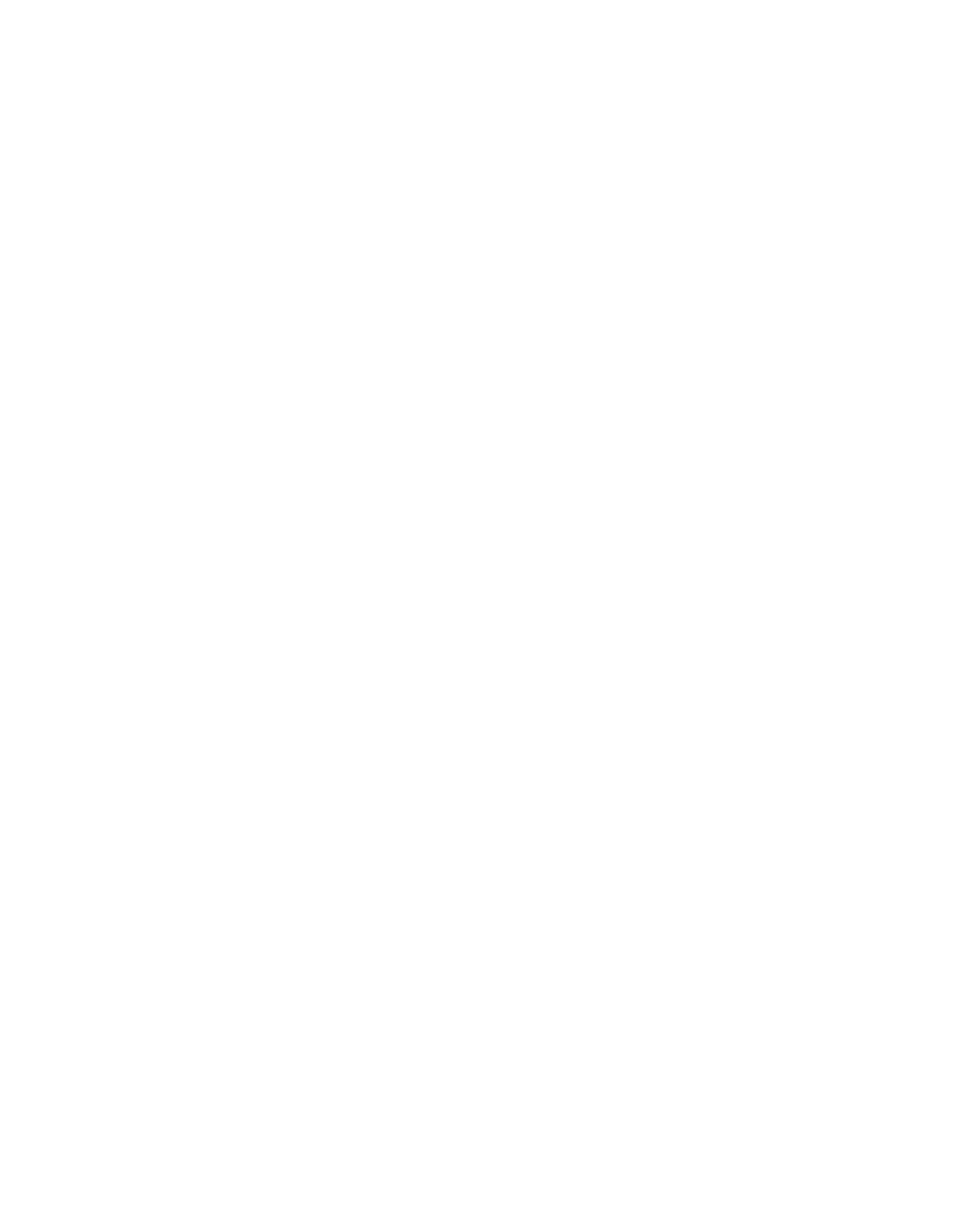## Index

x (Command key) xv x-Control-Reset, caution about, 120 x-Q, for quitting Apple IIe environment 123 x-Shift-1, for ejecting a disk 45, 76, 115 x-Shift-2, for ejecting a disk 76, 115 K (Open Apple key) xv  $\bullet$  (Solid Apple key) xv

#### A

accessory cards xii. *See also* cards, in Option Panel Additional Option Panel Key setting, in Option Panel 97 Apple 5.25 Drive configuring for startup 110–112 connecting 12–14 ejecting disks from 114–115 problems with 145 startup problems 138 Apple HD SC Setup icon 7 Apple HD SC Setup program 6–9 creating custom partitions with 149–153 Apple SCSI hard disk, connecting to Macintosh LC 22–23 AppleShare card adjustments to 68 installing 64, 84 Printer Card vs. 80 problems with 132 starting up with 84–85 AppleShare Card icon, in Option Panel 66, 85 AppleShare Workstation Card, using Apple IIe files with 85 AppleTalk modem problems and 143 printer problems and 144 Apple IIe Card xii. *See also* Apple IIe environment changing beep sound for  $49$ checking for changes to 26 installing xiv installing software for 25–34 on a floppy disk 31–34 on a hard disk 27–30, 147 modem baud rate with 106 restarting 44–45, 120–121 with IIe Prefs icon 73 switching to Macintosh programs from 124 using 35–56 warranty problems 131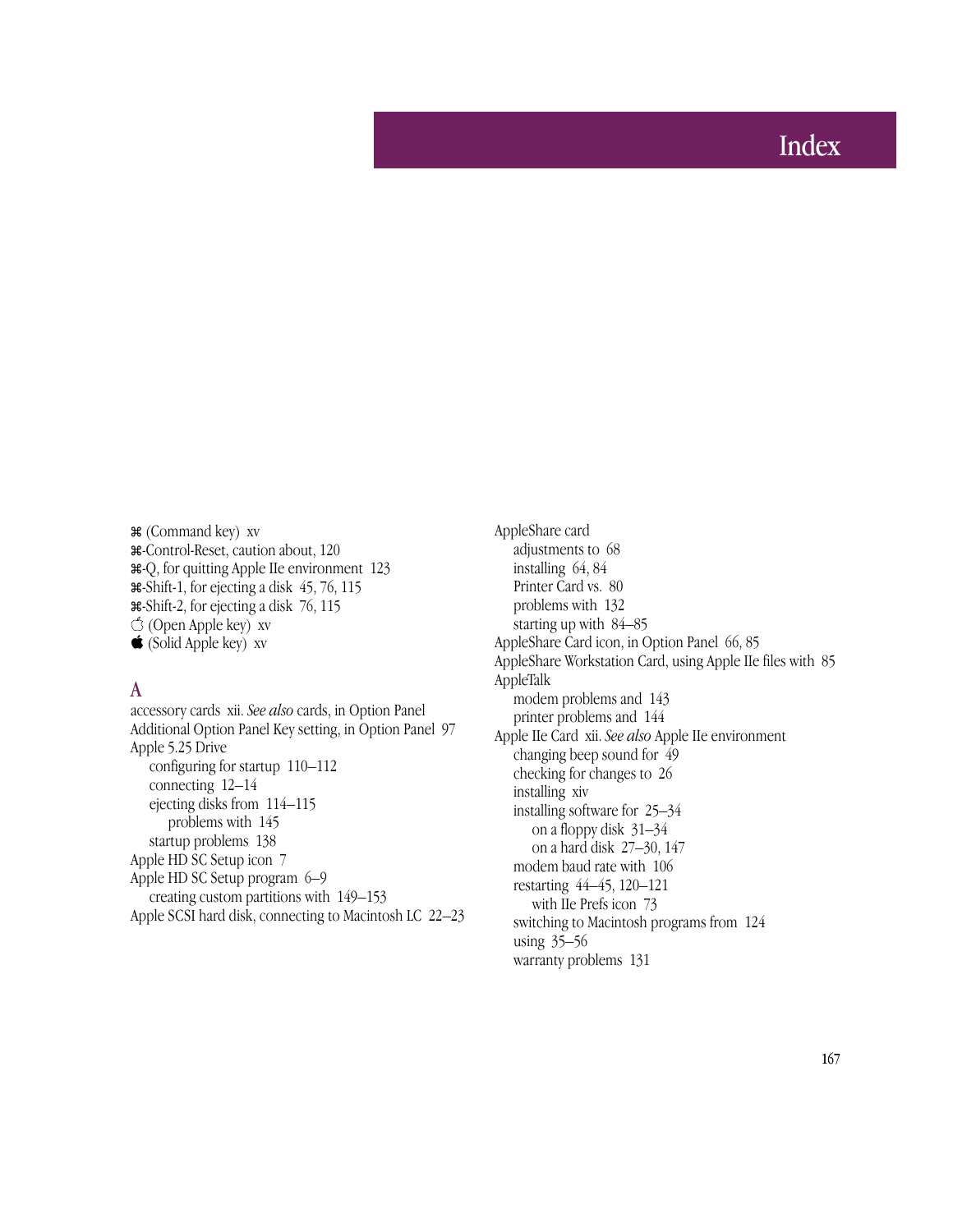Apple IIe devices, connecting 20–22 Apple IIe disk drives configuring for startup 110–112 connecting 12–19 daisy-chaining 17–19 startup problems 137–138 Apple IIe environment xii. *See also* Apple IIe Card changing startup device for 110–112 closing Option Panel in 47, 118–119 configuring for. *See* configuring cards and slots customizing. *See* customizing filenames in 56 getting help in 125 managing files in 54–56 moving back to Macintosh desktop from 40–41, 122–123 opening Option Panel in 40, 46, 97, 116 quitting 122–123 restarting Apple IIe Card 44–45, 120–121 running programs in 44–45, 76–77 switching to and from 38–41, 73 Apple IIe files. *See also* Apple IIe programs; IIe Prefs file copying 54, 55 deciding where to store 3–4 on a file server 84–85 managing 54–56 manipulating 147 naming 56 partitioning hard disk for 4, 6–11 problems with 132–133 storing on hard disk 146–147 using from file server 85 using with Macintosh programs 81–83 viewing by icon 55 viewing by size 55

Apple IIe Option Panel. *See* Option Panel Apple IIe partition naming 8–9 problems with 11, 132, 133 Apple IIe partition icon 9 Apple IIe pictures, copying to Macintosh programs 83 Apple IIe port connecting disk drives to 13, 15 connecting other devices to 20–22 Apple IIe programs configuring startup slot for 110–112 Memory Expansion Card for 100–102 printing from 78–80 problems with 136–141 starting up 136–138 running 41–45, 75–77 in the Apple IIe environment 44–45, 76–77 from a hard disk 148 in the Macintosh environment 41–43, 75–76 run-time problems, Speed setting and 86 starting 36–37 from a floppy disk 36–37 problems with 136–138 Apple IIe screens, pictures of copying 128 displaying 128 printing 127–128 saving 126 Apple IIe Self-Test 135 Apple IIe Startup program. *See* IIe Startup program Apple user groups, finding xvi arranging cards in Option Panel 51–53, 65–67, 108–9 ASCII ("text-only") files, transferring from Apple IIe to Macintosh 81–82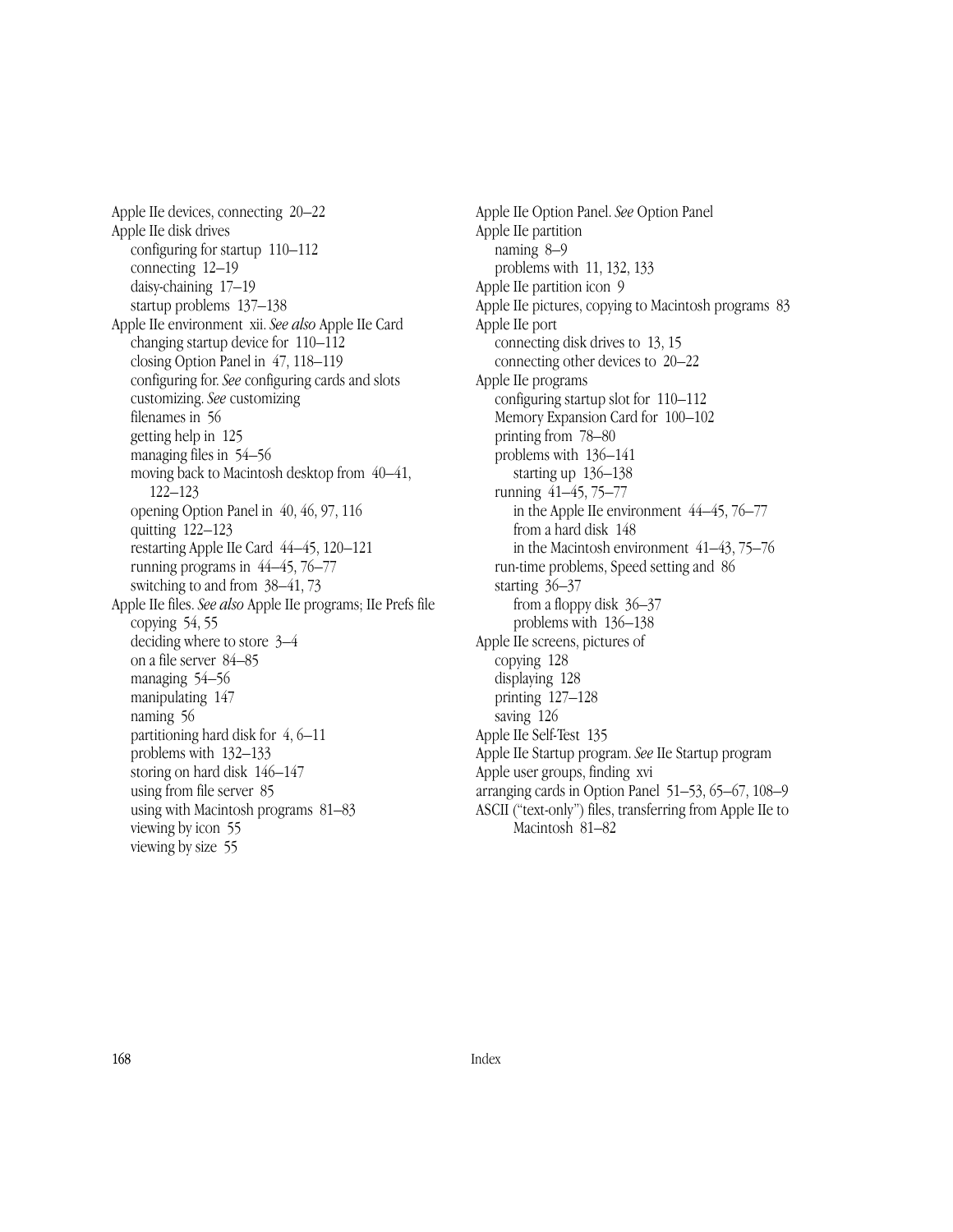#### B

backing up a hard disk 5 backing up the *IIe Startup Disk* 31 backup disks, restoring from 10–11 BASIC prompt 39, 72 opening Option Panel from 46 starting up a program disk from 77 BASIC.SYSTEM icon 29, 155 beep sound choosing 49 problems with 90, 140 Berkeley Macintosh Users' Group xvi black-and-white monitor changing setting for 95 flashing text on 96 problems with 141 Boston Computer Society xvi buttons Install 28 in Option Panel Continue 47, 118–119 Eject 114, 115 Help 125 Quit IIe 40, 122, 123 Restart IIe 67, 121 Switch Disk 28

## C

cables connecting 13–22 jumper 117 cards, in Option Panel. *See also* configuring cards and slots; customizing; Option Panel Apple IIe names 60 arranging 51–53, 65–67, 108–109 making adjustments to 67–68 planning arrangement of 59–65 setting options for 67–68 uses for 62 changing settings. *See* configuring cards and slots; customizing character set, changing display of 96 Chooser installing printer software 32–33 selecting printer in 78–80 Chooser.II program, selecting printer in 80 Clock Card icon, in Option Panel 66 Clock icon, changing position of 52–53 color monitor changing setting for 95 flashing text on 96 problems with 141 Color setting, in Option panel 95 Command (x) key xv configuring cards and slots 57–68, 100–114. *See also* cards, in Option Panel; customizing Memory Expansion Card 100–102 Printer Card 106–107 Serial Cards (Super Serial Cards) 103–106 slot settings 51–53, 108–109 SmartPort settings 112–114 startup device 110–112 Super Serial Cards 103–106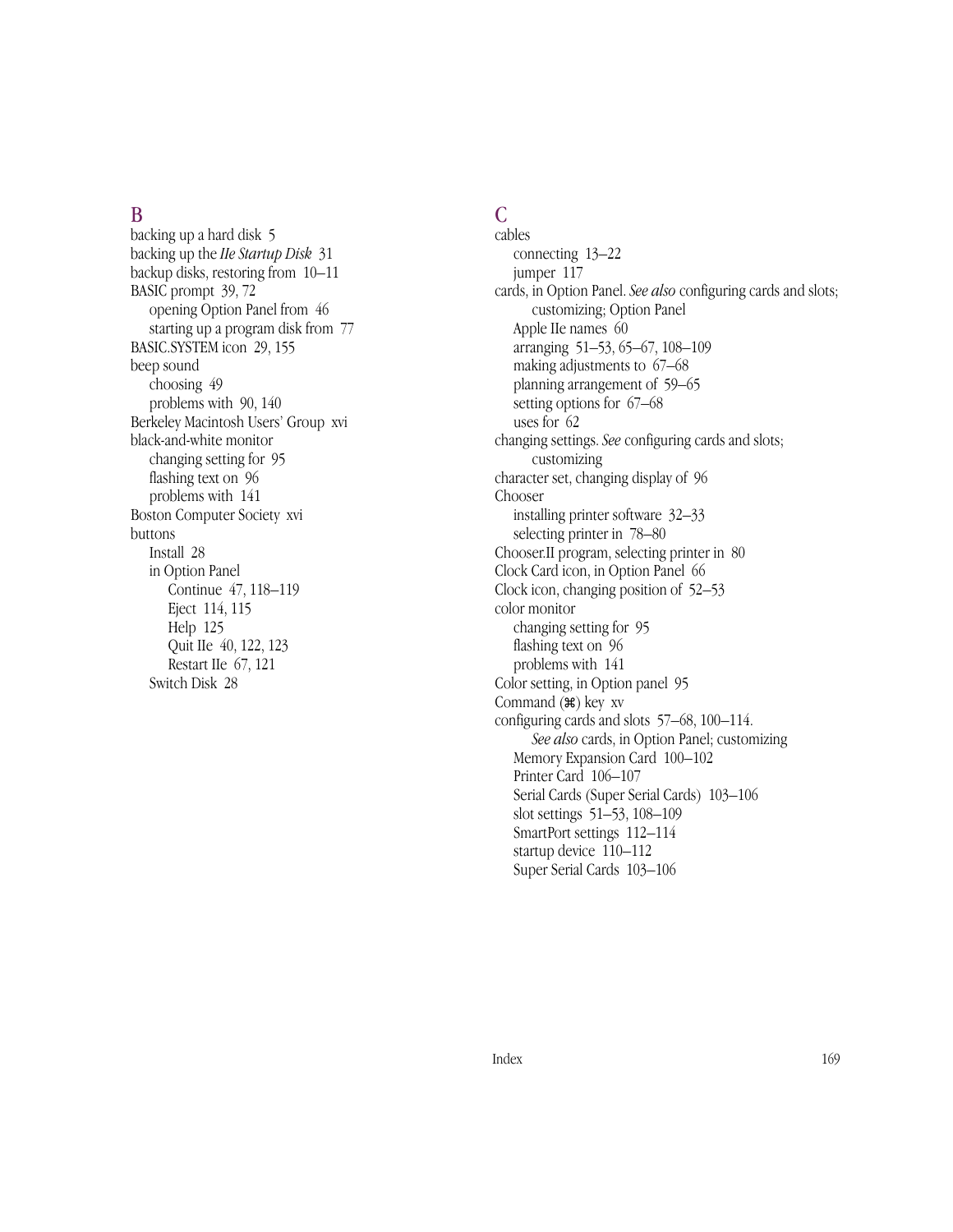connecting devices 12–22 Apple 5.25 Drive 12–14, 17–19 Apple SCSI hard disk 22–23 Apple IIe disk drives 12–19 file servers 64 hand controls 20–22 joysticks 20–22 modems 64–65, 103–106 multiple disk drives 17–19 other types of 20–22 power cord warning 1 problems with 134 serial devices 64–65, 103–106 UniDisk 3.5 Drive 15–16 Continue button, in Option Panel 47, 118–119 Control-x-Esc, to open Option Panel 40, 46, 116 Control-x-Reset 45, 121 control panels, Macintosh beep sound and 90, 140 mouse tracking rate and 98 copying to Apple IIe disks, problems with 145 Apple IIe files 54, 55 to Macintosh programs 81–82 Apple IIe pictures, to Macintosh programs 83 Apple IIe screen snapshots 128 Copy IIe Screen command (Edit menu) 128 crosshair pointer 87 customizing 86–99. *See also* configuring cards and slots beep sound 49 display (color vs. monochrome) 95 display of text 96 hard disk partitions  $149-153$ key repeat delay 92–93 key repeat rate 90–91 mouse tracking rate 50, 98–99 Option Panel key changes 97 processing speed 86–88 startup beep sound 89–90 Type Ahead feature 94

#### D

desktop. *See* Macintosh desktop daisy-chaining disk drives 17–19 Delay Until Key Repeat setting, in Option Panel 92–93 disk drives, floppy. *See also* disks, hard compatibility with Macintosh LC 12 configuring for startup 110–112 connecting 12–19 Apple 5.25 Drive 12–14 multiple 17–19 UniDisk 3.5 Drive 15–16 daisy-chaining 17–19 startup problems 136–138 swapping 14, 19 disks, floppy. *See also IIe Installer Disk; IIe Startup Disk* backing up to 5 displaying contents of 55 duplicating files in 55 ejecting 45, 76, 114–115 keyboard shortcuts 115 problems with 145 formatting as ProDOS disks 129–130 installing Apple IIe Card software on 33–35 locking 2 opening icon 54 starting up from 36–37 disks, hard Apple SCSI, connecting to Macintosh LC 22–23 as Apple IIe file storage 3–4 backing up 5 installing Apple IIe Card software on 27–30, 147 partitioning 4, 6–11, 149–153 problems with 132, 133, 136 restoring contents of 10–11 running Apple IIe programs from 148 storing Apple IIe files on 146–147 using 146–148 as startup device 27–30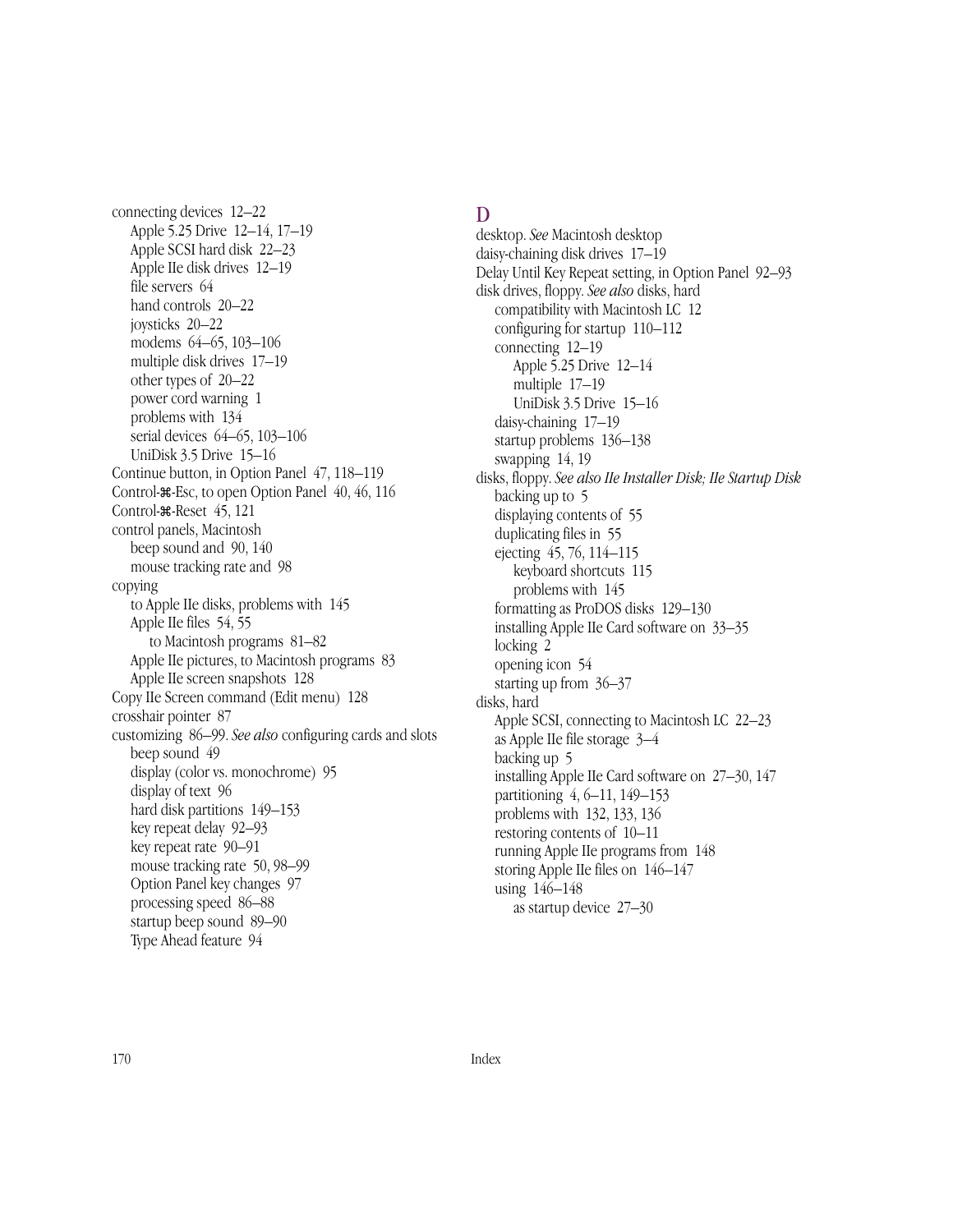*Disk Tools* disk, *IIe Installer Disk* vs. 7, 10 Display setting, in Option Panel 95 problems with 141 double-click exercise 40–43 drawing mouse tracking rate for 98–99 problems with 141 duplicating files 55

#### E

Easy Install screen 28 Edit menu, Copy IIe Screen command 128 Eject buttons, in Option Panel 114, 115 ejecting disks 45, 76, 114–115 environments, switching between 38–41, 122–123. *See also* Apple IIe environment; Macintosh environment error messages. *See* troubleshooting Extend Printer Timeout setting, in Option Panel 107 external drives, ejecting disks from 114–115 problems with 145

#### F

File menu Page Setup command 127–128 Print IIe Screen command 127 Save IIe Screen command 126 Show IIe Screen command 128 files. *See also* Apple IIe files; icons; IIe Prefs file duplicating 55 managing 54–56 shared formats 81–82 transferring from Apple IIe to Macintosh 81–82 file servers. *See also* network as Apple IIe file storage 3 problems with 132 slot configuration for 64 starting up from 84–85

file sharing, turning off 135 5.25 Drive icon, in Option Panel 66 flashing text, appearance of 96 floppy disk drives. *See* disk drives, floppy floppy disks. *See* disks, floppy floppy disk startup people 30, 31, 34, 70 printer software installation for 156–160 problems running Macintosh programs for 145 restarting Macintosh desktop for 41 starting IIe Startup program for 70–72 "foreign" files, opening Apple IIe files as 82 formatting ProDOS disks 129–130

#### G

General Controls panel, in Option Panel 86 buttons in Continue 118–119 Eject 115 Help 125 Quit IIe 122, 123 Restart IIe 121 display of text 96 flashing text, appearance of 96 settings in Additional Option Panel Key 97 Color 95 Delay Until Key Repeat 92–93 Inverse Text 96 Key Repeat Rate 90–91 Monochrome 95 Normal Text 96 Speed 86–88 Startup Beep Sound 89–90 Type Ahead 94 General icon, in Option Panel 49 graphics mouse tracking rate for 98–99 problems with 141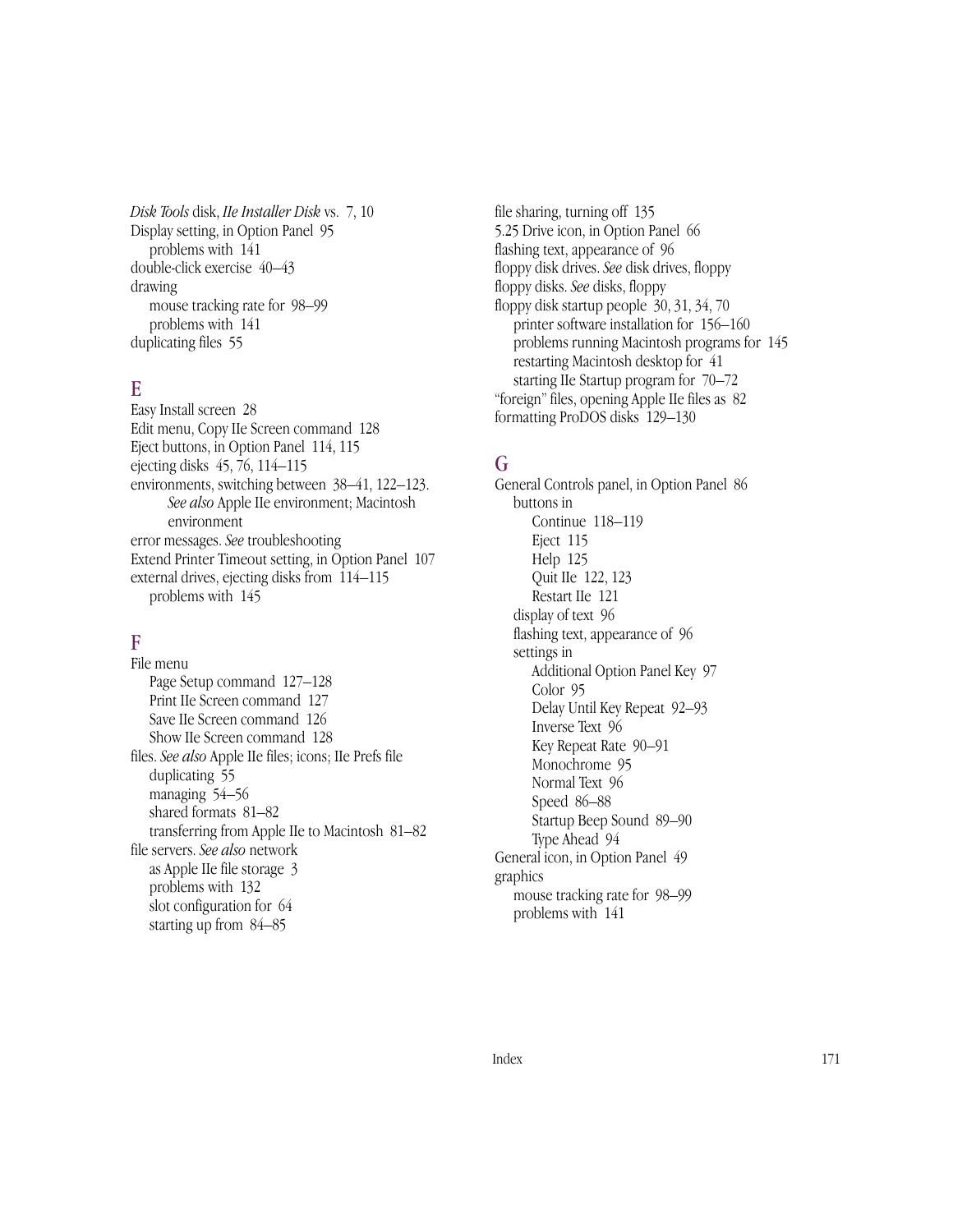#### H

hand controls, connecting 20–22 hard disk. *See* disks, hard hard disk startup people 27, 30, 70 hardware. *See* connecting devices; modem; printer Help button, in Option Panel 125 hiding the preferences file 117

### I

icons Apple HDSC Setup 7 Apple IIe partition 9 Apple IIe program 76 BASIC.SYSTEM 29, 155 double-clicking 41–43 Installer 27 in Option Panel 66 AppleShare Card 66, 85 changing position of 52–53 Clock Card 66 5.25 Drive 66 General 49 Memory Card 48, 66, 101 Monitor Card 66 Mouse Card 49–50, 66, 99 Printer Card 66, 107 Serial Card 66, 104 Slots 51, 66, 108, 110 SmartPort 66, 113 printer, in Macintosh Chooser 79 PRODOS 29 ProDOS File System 155 "Read Me" 26 Slots 51, 66 IIe Prefs 53, 155 IIe Startup 29, 39, 155 viewing Apple IIe files by 55

Install button 28 Installer icon 27 installing AppleShare card 84 Apple IIe Card xiv Apple IIe Card software 25–34 on a floppy disk 31–34 on a hard disk 27–30, 147 printer software 32–34, 156–160 interference, radio or television ix Inverse Text setting, in Option Panel 96

## J

joystick, problems with 141 joysticks, connecting 20–22 jumper cable, limiting Option Panel access with 117

### K

keyboard problems with 94, 140 repeat delay rate, setting 92–93 repeat rate, setting 90–91 Reset key 45, 120 special keys, defined xv typing ahead 94 keyboard shortcuts ejecting disks 45, 76, 115 getting help 125 opening Option Panel 97, 116 quitting Apple IIe environment 122–123 restarting Apple IIe Card 75, 120, 121 key repeat delay, defined 92 Key Repeat Rate setting, in Option Panel 90–91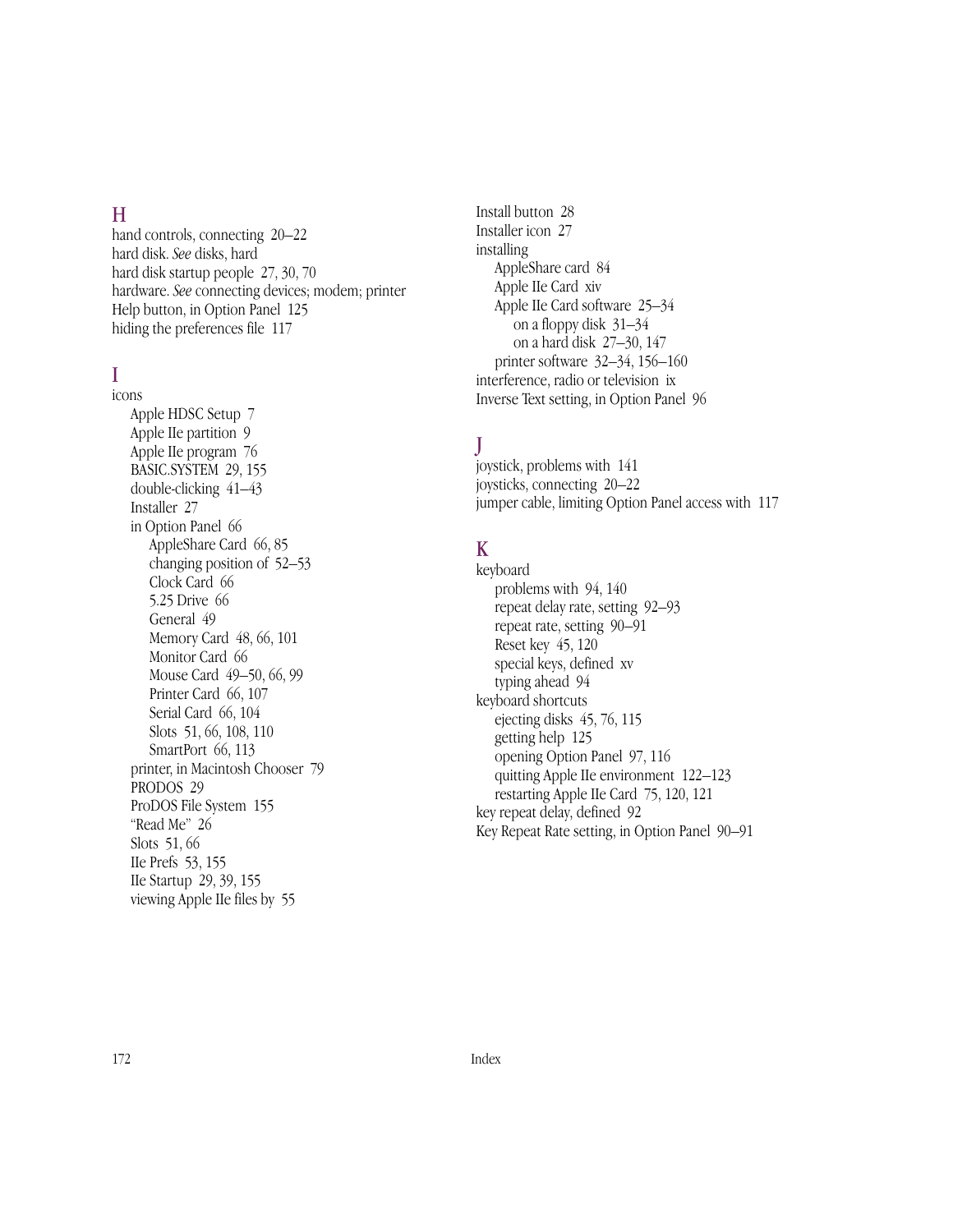#### L

locking floppy disks 2 locking IIe Prefs file 116–117

#### M

Macintosh Chooser, selecting printer in 78–80 Macintosh desktop, moving back to 40–41, 122–123 Macintosh environment filenames in 56 formatting ProDOS floppy disks in 129–130 Memory Expansion Card size and 134 running Apple IIe programs in 41–43, 75–76 screen saver problems 78 switching from and to 38–41 turning off file sharing in 135 turning off 32-bit addressing in 135 using Apple IIe files in 81–82 Macintosh General Controls panel, beep sound and 90, 140 Macintosh LC computer. *See also* Macintosh environment connecting Apple IIe devices to 12–23 ejecting disks on 114, 115 setting up for Apple IIe files 4–11 Macintosh LC logic board, jumper cable for 117 Macintosh Mouse control panel, mouse tracking rate and 98 Macintosh programs copying Apple IIe pictures to 83 problems with 145 switching to, from Apple IIe Card 124 using Apple IIe files with 81–83 Macintosh Sound control panel, beep sound and 90, 140 memory capacity, increasing 100–102 problems with 134 Memory Card. *See also* Memory Expansion Card adjustments to 68 moving 64 Memory Card icon, in Option Panel 48, 66, 101

Memory Expansion Card configuring 100–102 problems with 101, 134 Memory Expansion Card panel, in Option Panel 100–102 menu bar access, in Option Panel 49 messages. *See* troubleshooting modem connecting 64–65, 103–106 problems with 106, 143 slot configuration for 64–65 using at over 1200 baud 106 modem port, on Macintosh LC computer 103 Modem Port icon, in Option Panel 66, 104 monitor, problems with 141. *See also* color monitor; monochrome monitor; screen display Monitor Card, adjustments to 68 Monitor Card icon, in Option Panel 66 monochrome monitor changing setting for 95 flashing text on 96 problems with 141 Monochrome setting, in Option Panel 95 mouse, problems with 141 Mouse Card icon, in Option Panel 49–50, 66, 99 Mouse Card options 49–50, 68 Mouse Card panel, in Option Panel 99 mouse tracking, defined 98 mouse tracking rate, changing 50, 98–99 moving cards in Option Panel 51–53, 108–109

## N

naming Apple IIe files 56 naming the Apple IIe partition 8–9 network. *See also* file servers installing printer for 80, 33–34 limiting Option Panel access on 116–117 Normal Text setting, in Option Panel 96 notation conventions xv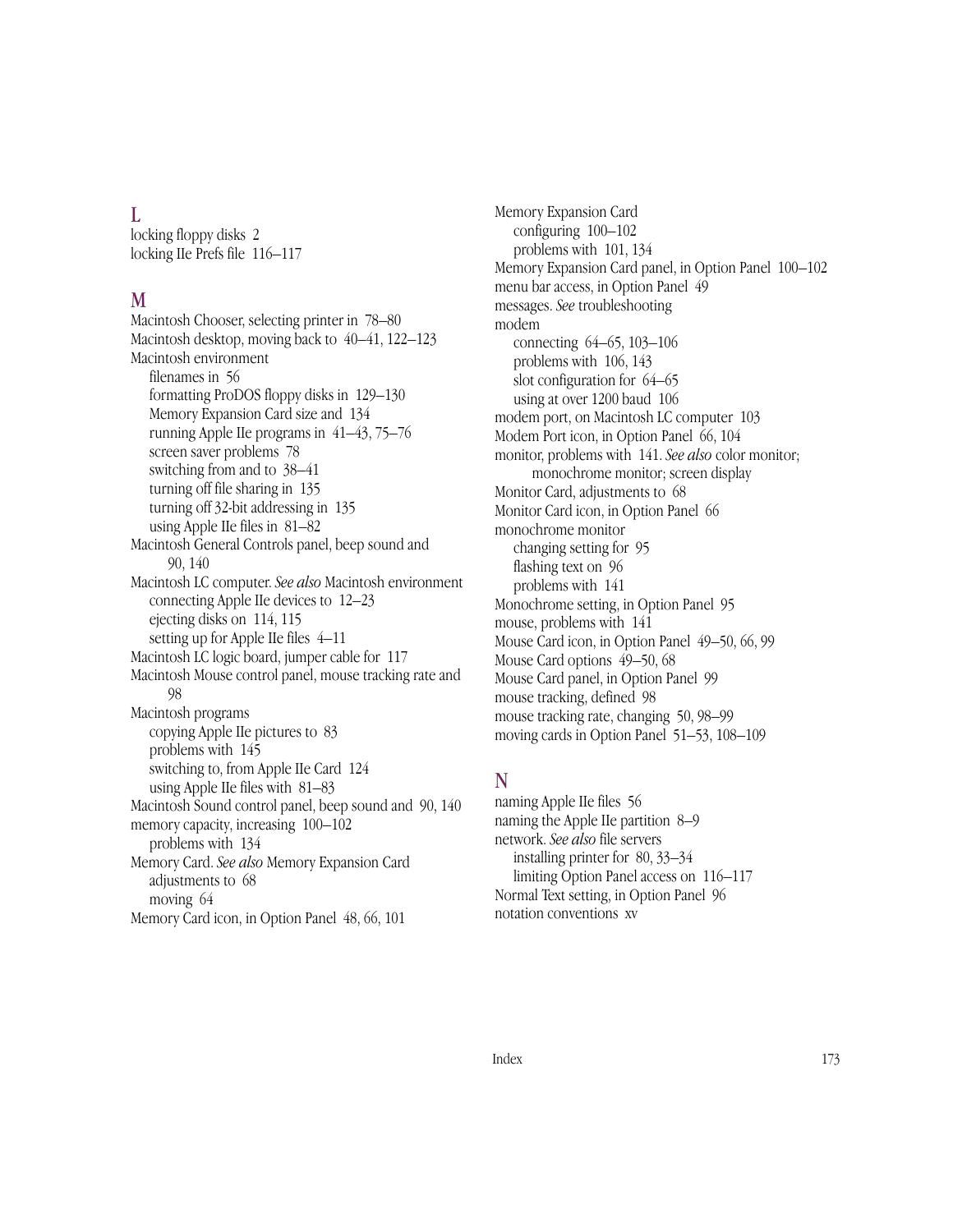#### $\Omega$

Open Apple  $(\mathcal{L})$  key xv Option key xv Option Panel 46–53, 116 buttons in Continue 118–119 Eject 115 Help 125 Quit IIe 122, 123 Restart IIe 67, 121 cards in Apple IIe names 60 arranging 51–53, 65–67, 108–109 making adjustments to 67–68 planning arrangement of 59–65 setting options for 67–68 uses for 62 closing 47, 118–119 customizing work environment with 86–99. *See also* customizing icons in 66 AppleShare Card 66, 85 Clock Card 66 5.25 Drive 66 General 49 Memory Card 48, 66, 101 Monitor Card 66 Mouse Card 49–50, 66, 99 Printer Card 66, 107 Serial Card 48, 104 Serial Card (Modem Port) 66, 104 Serial Card (Printer Port) 66, 104 Slots 51, 66, 108, 110 SmartPort 66, 113 limiting access to 116–117 menu bar access in 49 mouse tracking rate in 50, 99 opening 40, 46, 116 changing or adding key for 97 problems with 142

panels in General Controls 86 Memory Expansion Card 100–102 Mouse Card 99 Slot Configuration 51–53, 108–109 problems with 134, 142–144 returning to work from 118–119 settings in Additional Option Panel Key 97 Color 95 Delay Until Key Repeat 92–93 Extend Printer Timeout 106–107 Inverse Text 96 Key Repeat Rate 90–91 Monochrome 95 multiple IIe Prefs files for 74–75 Normal Text 96 Speed 86–88 Startup Beep Sound 89–90 Type Ahead 94 setting up cards and slots in 57–68 IIe Startup problems 134

#### P

Page Setup command (File menu) 127–128 partition, hard disk creating  $4, 6-11$ custom partitions 149–153 problems with 132, 133 storing Apple IIe files in 146–147 using 146–147 partition icon 9 performance Color/Monochrome settings and 95 5.25 Drives and 112 problems with 86, 140–141 Speed setting and 86–88 personalizing. *See* customizing; configuring pictures, Apple IIe, copying to Macintosh programs 83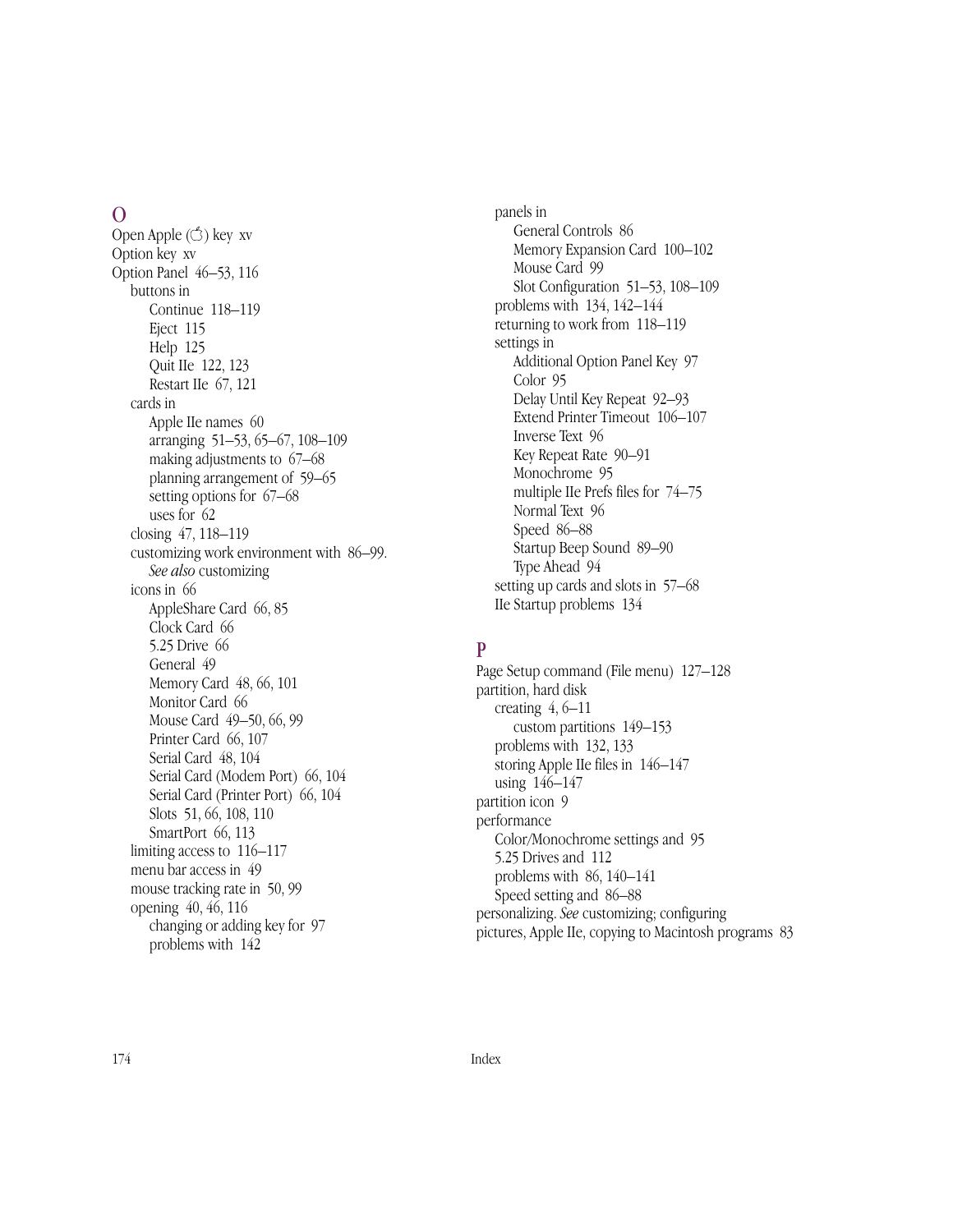pointer crosshair 87 mouse tracking rate and 98 ports, on Macintosh LC computer modem 103 printer 103 preferences file. *See* IIe Prefs file printer choosing in the Chooser 78–80 serial 64 setting up software for 32–34, 156–160 Printer Card 64 adjustments to 68 AppleShare Workstation Card vs. 80 configuring 106–107 Printer Card icon, in Option Panel 66, 107 printer icons, in Macintosh Chooser 79 printer port, on Macintosh LC computer 103 Printer Port icon, in Option Panel 66, 104 printer software, installing 156–160 printer timeout, setting 106–107 Print IIe Screen command (File menu) 127 printing from Apple IIe programs 78–80 Apple IIe screen snapshots 127–128 configuring for 103–107 installing software for 32–34, 156–160 problems with 80, 144 problems. *See* troubleshooting processing speed. *See* performance ProDOS disks formatting 129–130 problems with 133 ProDOS File System 29, 37 role of 155 SmartPort devices and 112–114 PRODOS icon 29, 155 ProDOS names, legal 9 programs. *See* Apple IIe programs; icons; IIe Startup program

## $\overline{O}$

Quit IIe button, in Option Panel 40, 122, 123

## R

radio interference ix "Read Me" icon 26 rebuilding the system 11 repeat delay rate, setting for keyboard 92–93 repeat rate, setting for keyboard 90–91 Reset key 45, 120 Restart IIe button, in Option Panel 67, 121 restarting the Apple IIe Card 44–45, 120–121 restoring hard disk contents 10–11 running Apple IIe programs 41–45, 75–77 in the Apple IIe environment 44–45, 76–77 from a hard disk 148 in the Macintosh environment 41–43, 75–76 problems with 139–141 Speed setting and 86 starting from a floppy disk 36–37 running Macintosh programs, problems with 145 running IIe Startup program 70–73 problems with 72, 134–135

## S

Save IIe Screen command (File menu) 126 screen display Apple IIe screen snapshots copying 128 displaying 128 printing 127–128 saving 126 color vs. monochrome 95 flashing text on 96 problems with 78, 141 screen saver problems 78 Serial Card icons, in Option Panel 48, 104 Modem Port 66, 104 Printer Port 66, 104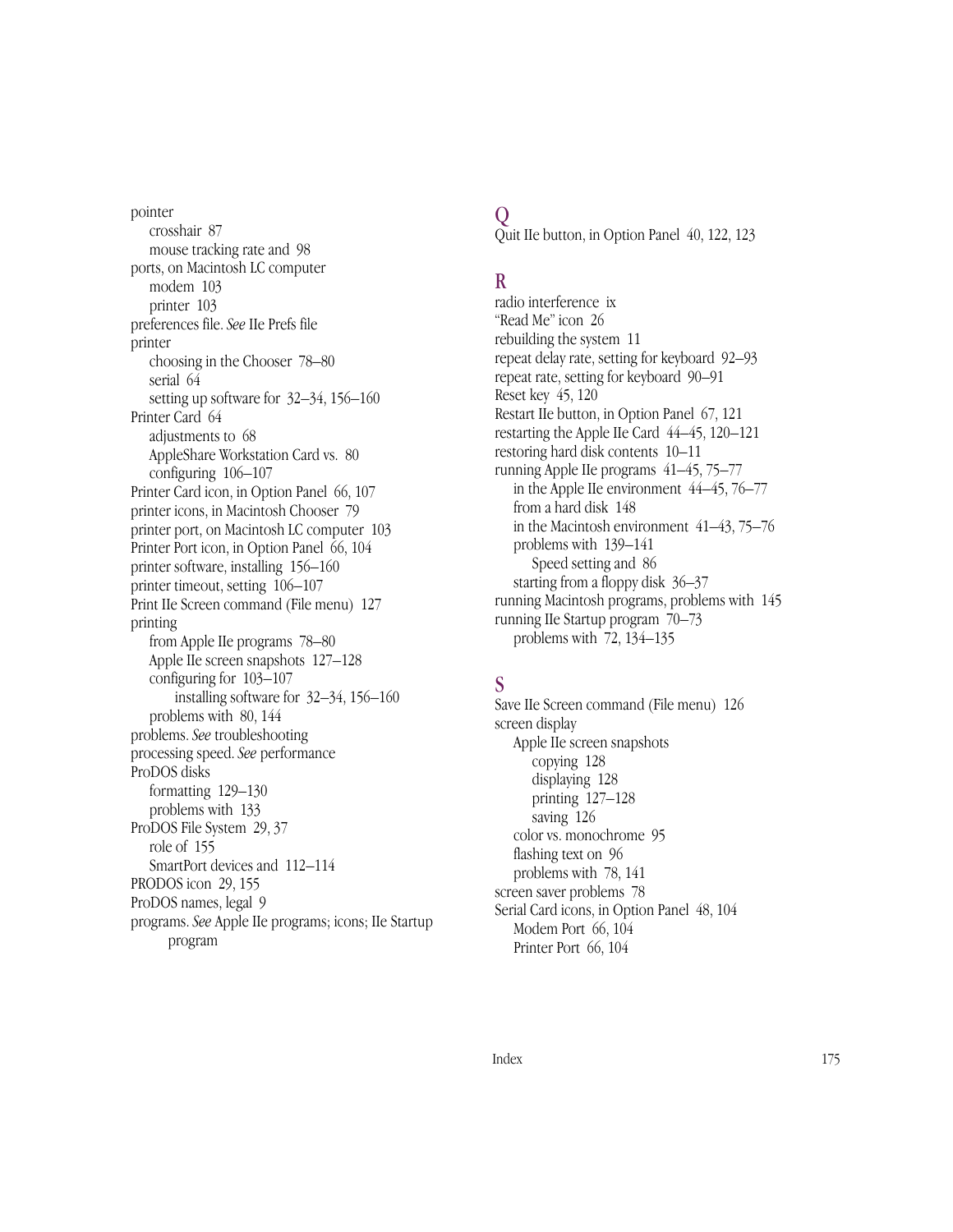Serial Cards adjustments to 68 configuring 65, 103–106 installing 64–65 serial devices, connecting 64–65, 103–106 servers. *See* file servers setup. *See* installing; partition, hard disk shared file formats 81–82 Show IIe Screen command (File menu) 128 size, viewing Apple IIe file list by 55 Slot Configuration Panel, in Option Panel 51–53, 108–109 slots. *See* configuring cards and slots Slots icon 51, 66, 108, 110 SmartPort icon, in Option Panel 66, 113 SmartPort settings, changing 68, 112–114 software, Apple IIe Card. *See also* Apple IIe programs; IIe Startup program installing 25–34 on a floppy disk 31–34 on a hard disk 27–30, 147 parts of 154–155 software, printer, installing 32–34, 156–160 Solid Apple  $(\bullet)$  key xv sound volume, problems with 140 Speed setting in Option Panel 86–88 problems with 86 starting up Apple IIe programs 41–45 in the Apple IIe environment 44–45, 76–77 from a floppy disk 36–37 from a hard disk 147 in the Macintosh environment 41–43, 75–76 problems with 132, 136–138 from a file server 84–85 problems with 132 IIe Startup program 70–73 problems with 72, 134–135

Startup Beep Sound setting, in Option Panel 89–90 startup device changing 110–112 using file server as 84–85 using floppy disk as 31–34 using hard disk as 27–30 startup disk 27. *See also IIe Startup Disk* Startup pop-up menu 111 startup program. *See* IIe Startup program Super Serial Cards, configuring 103–106 swapping floppy disk drives 14, 19 other devices 21 Switch Disk button 28 .SYSTEM, at end of icon names 76 system crashes 11 rebuilding after 11 System Folder hiding IIe Prefs file in 117 ProDOS File System in 29 system software requirements 37 system software version Apple IIe partition problems and 133 floppy disk formatting and 129 startup problems and 132, 133 switching between environments and 124

## T

television interference ix text, changing display of 96 "text-only" (ASCII) files, transferring from Apple IIe to Macintosh 81–82 32-bit addressing, turning off 135 3.5-inch disks. *See* disks, floppy 3.5-inch drive, problems with, 137. *See also* UniDisk 3.5 Drive tracking rate (mouse), changing 50, 98–99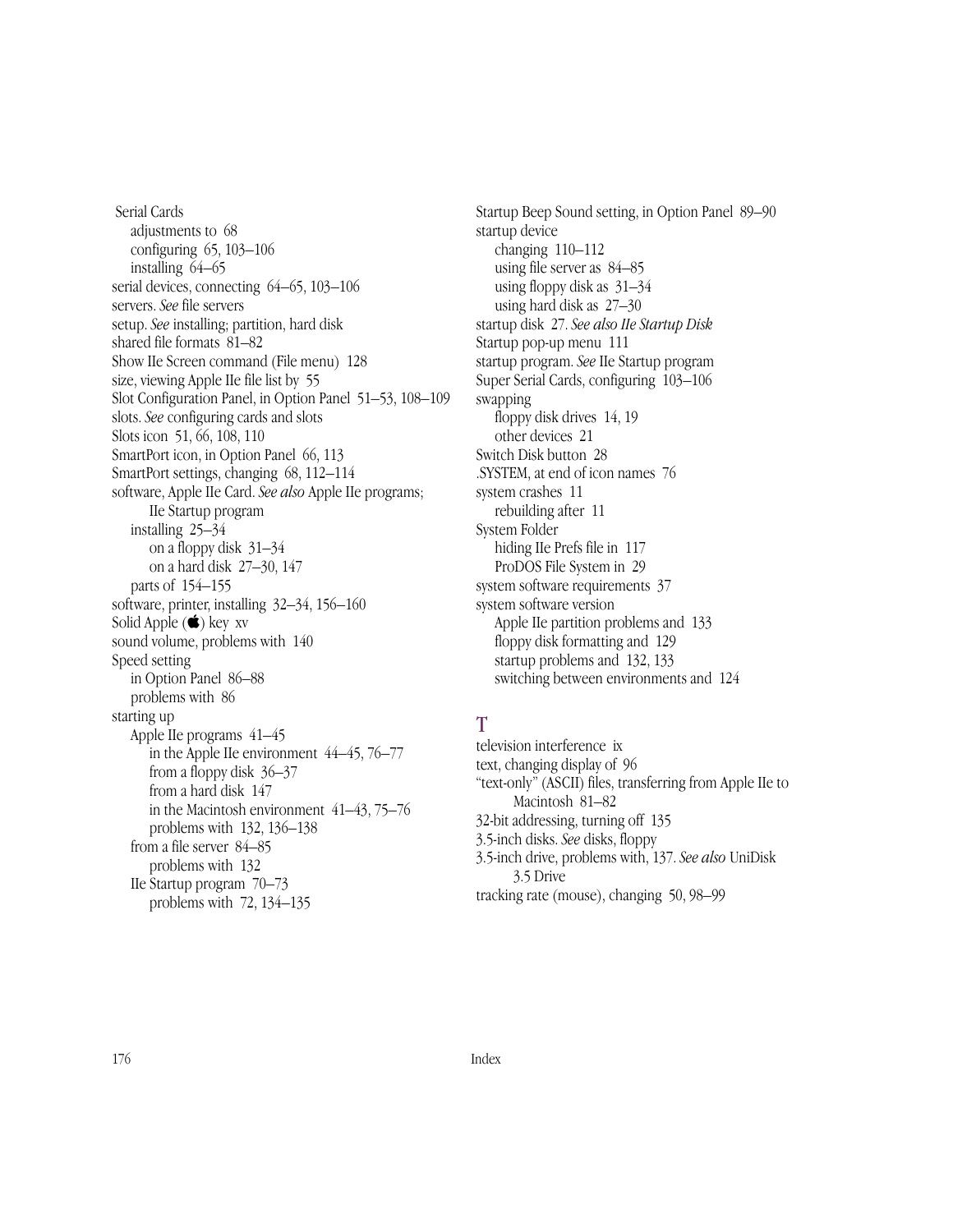troubleshooting 131–145 Apple IIe partition 11, 132, 133 Apple IIe programs running 139–141 running by double-clicking 43 starting 136–138 beep sound 90, 140 card not installed 68 disk drive compatibility 12 disks, Apple IIe ejecting 145 recognizing 37, 133 files, copying 145 file server 132 finding Apple IIe files in Macintosh programs 82 keyboard 94, 140 Memory Expansion Card, 101, 134 messages "File couldn't be written and was skipped" 145 "UNABLE TO BOOT FROM STARTUP SLOT" 72, 77 modem 106, 143 mouse 141 Option Panel 134, 142–144 printing 80, 144 processing speed 86, 140–141 screen display 141 screen saver problems 78 Serial Card not installed 104 sound volume 140 system crashes 11 system software incompatibility 7 IIe Prefs file, creating 135 IIe Startup 72, 134–135 IIe files. *See* Apple IIe files; IIe Prefs file *IIe Installer Disk* 27 checking Read Me file on 26 installing Apple IIe Card software with 27–30 locking 2 partitioning hard drive with 6–9

IIe Prefs file 53, 73 hiding 117 limiting Option Panel access with 116–117 problems creating 135 role of 155 using more than one 74–75 IIe Prefs icon 53, 73, 155 IIe programs. *See* Apple IIe programs *IIe Startup Disk* 31 copying 31 installing printer software for 32–34, 156–160 locking 2 problems with 135 starting up from 36–37, 70–71 IIe Startup icon 29, 39, 155 restarting Apple IIe card with 44 IIe Startup program problems with 72, 134–135 role of 155 starting up 70–73 Type Ahead setting, in Option Panel 94 problems with 94, 140

#### U

UniDisk 3.5 Drive configuring for startup 110–112 SmartPort settings 112–114 connecting 15–16 daisy-chaining 17–19 ejecting disks from 114–115 problems with 145 startup problems 137 unlocking floppy disks 2 user groups xvi

### V

volume control, problems with 140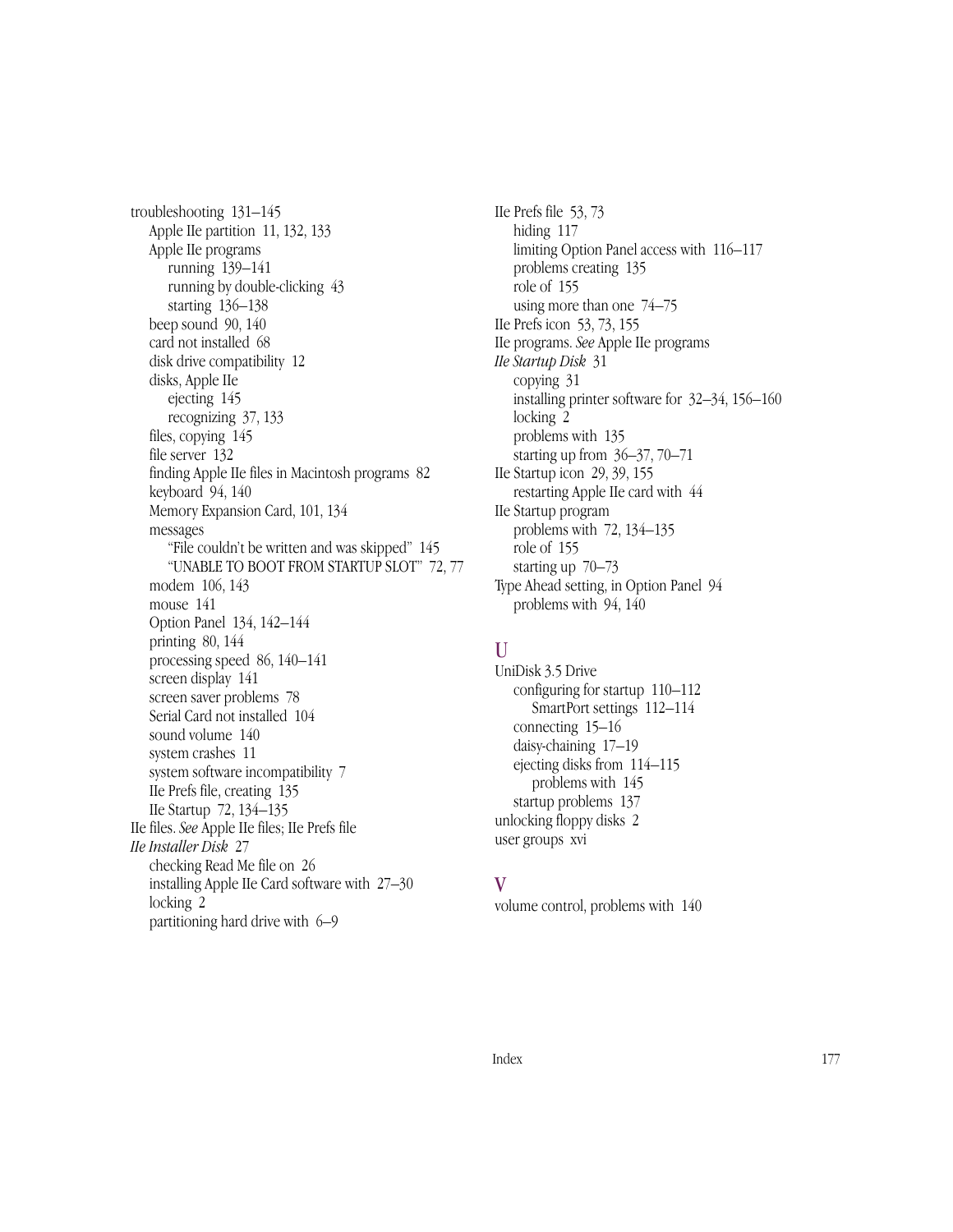## W, X

warranty problems 131 work environment, customizing. *See* customizing write-protecting disks. *See* locking floppy disks

## Y, Z

Y-shaped cable, connecting devices with 13–22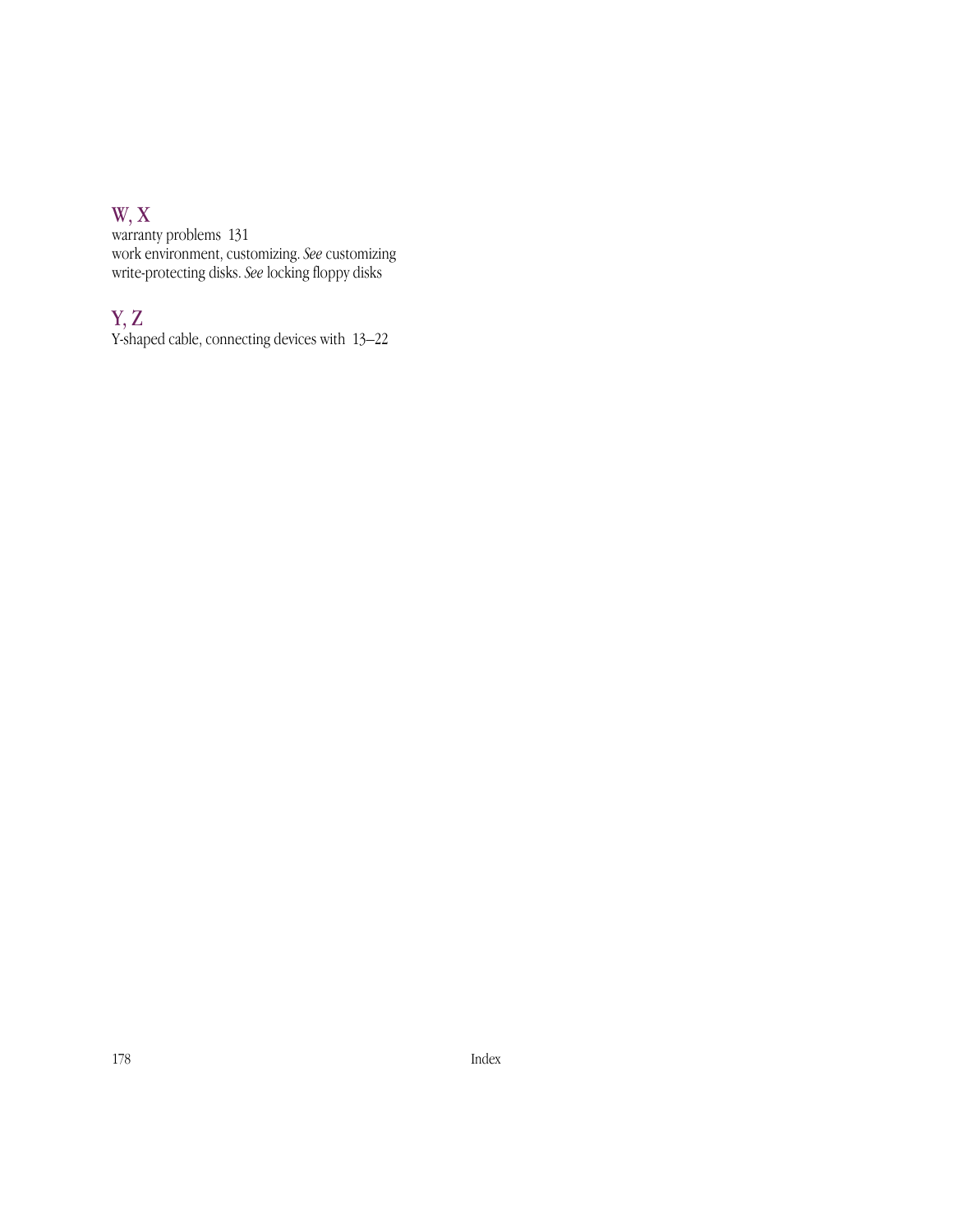# Apple IIe Card Quick Reference



## Resetting the Apple IIe Card

To perform a "cold reset" of your Apple IIe, press these three keys at the same time:



(If you press these keys while in the Option Panel, you will reset the Macintosh, not the Apple IIe Card.)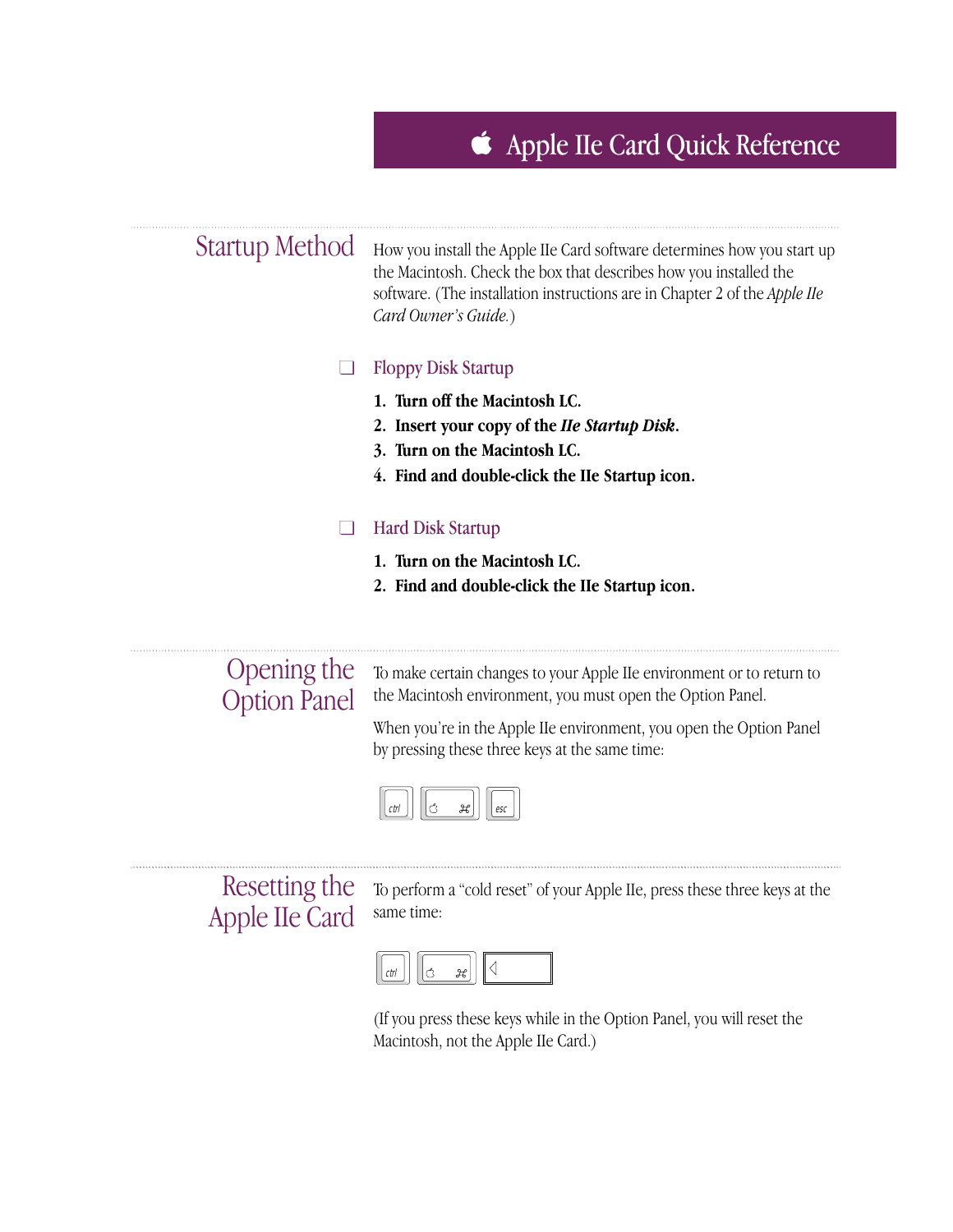# Option Panel Cards

 $\ldots$ 

| Icon | Name                          | Replaces old<br>Apple IIe<br><b>Accessory Card</b> | <b>Comments</b>                                                                                                                                |
|------|-------------------------------|----------------------------------------------------|------------------------------------------------------------------------------------------------------------------------------------------------|
|      | $5.25$ -inch<br>Drive Card    | Apple 5.25 Drive<br>Interface Card                 | Only needs to be installed if you have a 5.25-inch disk drive<br>connected to your Macintosh LC.                                               |
|      | AppleShare Card               | Apple IIe<br><b>Workstation Card</b>               | Only needs to be installed if you are connected to a file server.<br>Then it's usually installed in slot 7.                                    |
|      | Clock Card                    | Any clock card                                     | Only needs to be installed if you have Apple IIe programs that<br>use a clock card.                                                            |
|      | Memory Card                   | Apple IIe Memory<br>Expansion Card                 | Used to increase the amount of memory available for your<br>Apple IIe programs.                                                                |
|      | Monitor Card                  | Any Apple IIe<br>monitor card                      | Cannot be moved from slot 3. You control the monitor settings<br>in the Apple IIe Option Panel and the Macintosh Monitors<br>control panel.    |
|      | Mouse Card                    | Apple IIe<br>Mouse Card                            | Only needs to be installed if you have Apple IIe programs that<br>can use a mouse.                                                             |
|      | Printer Card                  | Super Serial Card<br>connected to<br>a printer     | Used instead of Serial Cards to control all printers. Choose<br>the printer and set options using the Macintosh program<br>called the Chooser. |
|      | Serial Card<br>(Modem Port)   | Super Serial Card                                  | Used to control a modem or any other serial device (except<br>a printer) connected to the modem port of the Macintosh.                         |
|      | Serial Card<br>(Printer Port) | Super Serial Card                                  | Used to control a modem or any other serial device (except<br>a printer) connected to the printer port of the Macintosh.                       |
|      | SmartPort Card                | UniDisk 3.5<br>Interface Card                      | Controls the scanning order of the disk drives attached to your<br>Macintosh LC.                                                               |

Apple, the Apple logo, and Macintosh are registered trademarks of Apple Computer, Inc. UniDisk is a trademark of Apple Computer, Inc.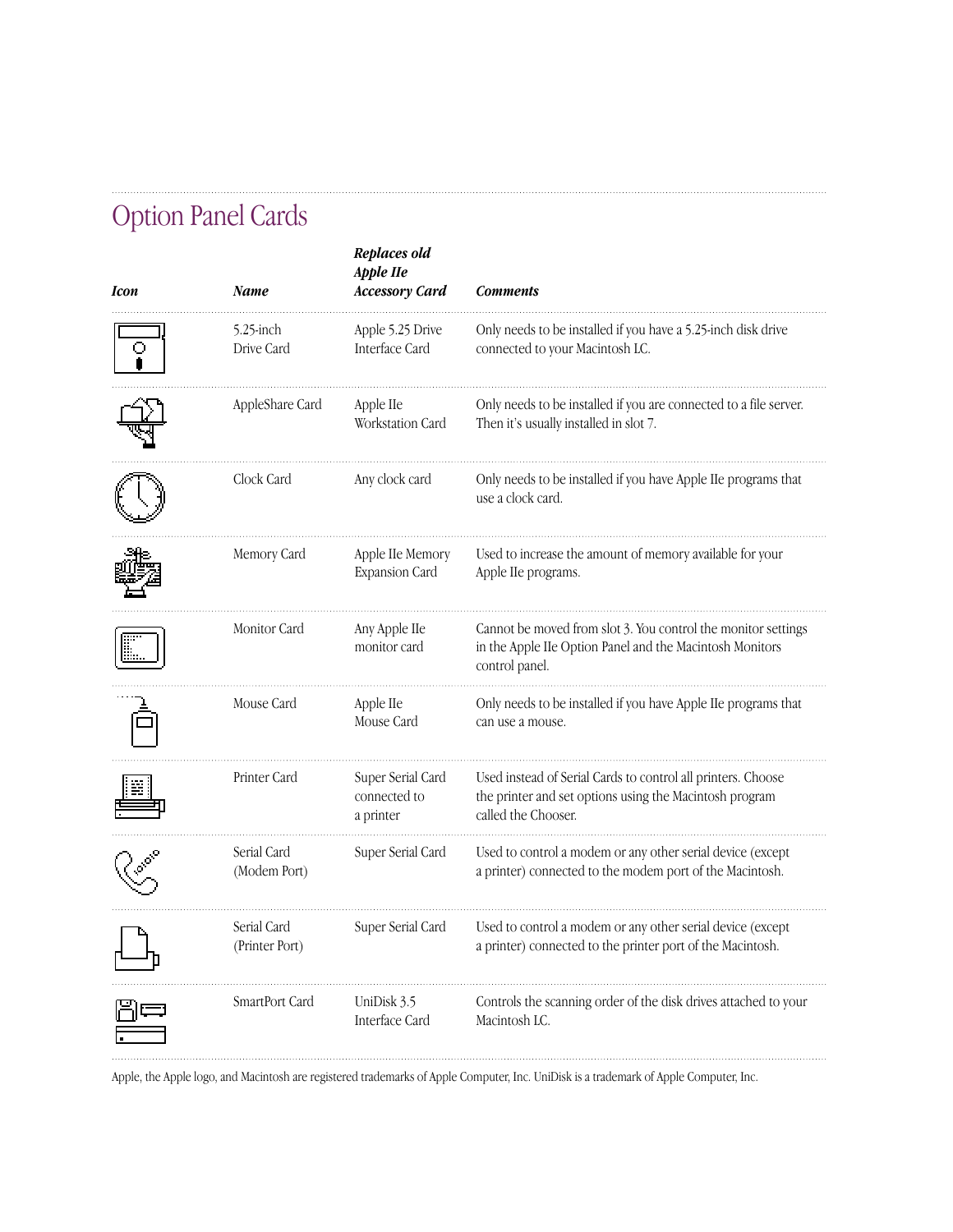#### Limited Warranty on Media and Replacement

If you discover physical defects in the manuals distributed with an Apple product or in the media on which a software product is distributed, Apple will replace the media or manuals at no charge to you, provided you return the item to be replaced with proof of purchase to Apple or an authorized Apple dealer during the 90-day period after you purchased the software. In addition, Apple will replace damaged software media and manuals for as long as the software product is included in Apple's Media Exchange Program. While not an upgrade or update method, this program offers additional protection for two years or more from the date of your original purchase. See your authorized Apple dealer for program coverage and details. In some countries the replacement period may be different; check with your authorized Apple dealer.

#### ALL IMPLIED WARRANTIES ON THE MEDIA AND MANUALS, INCLUDING IMPLIED WARRANTIES OF MERCHANTABILITY AND FITNESS FOR A PARTICULAR PURPOSE, ARE LIMITED IN DURATION TO NINETY (90) DAYS FROM THE DATE OF THE ORIGINAL RETAIL PURCHASE OF THIS PRODUCT.

Even though Apple has tested the software and reviewed the documentation, APPLE MAKES NO WARRANTY OR REPRESENTATION, EITHER EXPRESSED OR IMPLIED, WITH RESPECT TO SOFTWARE, ITS QUALITY, PERFORMANCE, MERCHANTABILITY, OR FITNESS FOR A PARTICULAR PURPOSE. AS A RESULT, THIS SOFTWARE IS SOLD "AS IS," AND YOU, THE PURCHASER, ARE ASSUMING THE ENTIRE RISK AS TO ITS QUALITY AND PERFORMANCE.

IN NO EVENT WILL APPLE BE LIABLE FOR DIRECT, INDIRECT, SPECIAL, INCIDENTAL, OR CONSEQUENTIAL DAMAGES RESULTING FROM ANY DEFECT IN THE SOFTWARE OR ITS DOCUMENTATION, even if advised of the possibility of such damages. In particular, Apple shall have no liability for any programs or data stored in or used with Apple products, including the costs of recovering such programs or data.

THE WARRANTY AND REMEDIES SET FORTH ABOVE ARE EXCLUSIVE AND IN LIEU OF ALL OTHERS, ORAL OR WRITTEN, EXPRESSED OR IMPLIED. No Apple dealer, agent, or employee is authorized to make any modification, extension, or addition to this warranty.

Some states do not allow the exclusion or limitation of implied warranties or liability for incidental or consequential damages, so the above limitation or exclusion may not apply to you. This warranty gives you specific legal rights, and you may also have other rights which vary from state to state.

#### Warning

This equipment has been tested and found to comply with the limits for a Class B digital device in accordance with the specifications in Part 15 of FCC rules. See instructions if interference to radio or television reception is suspected.

DOC Class B Compliance This digital apparatus does not exceed the Class B limits for radio noise emissions from digital apparatus set out in the radio interference regulations of the Canadian Department of Communications.

Observation des normes—Classe B Le présent appareil numérique n'émet pas de bruits radioélectriques dépassant les limites applicables aux appareils numériques de la Classe B prescrites dans les règlements sur le brouillage radioélectrique édictés par le Ministère des Communications du Canada.